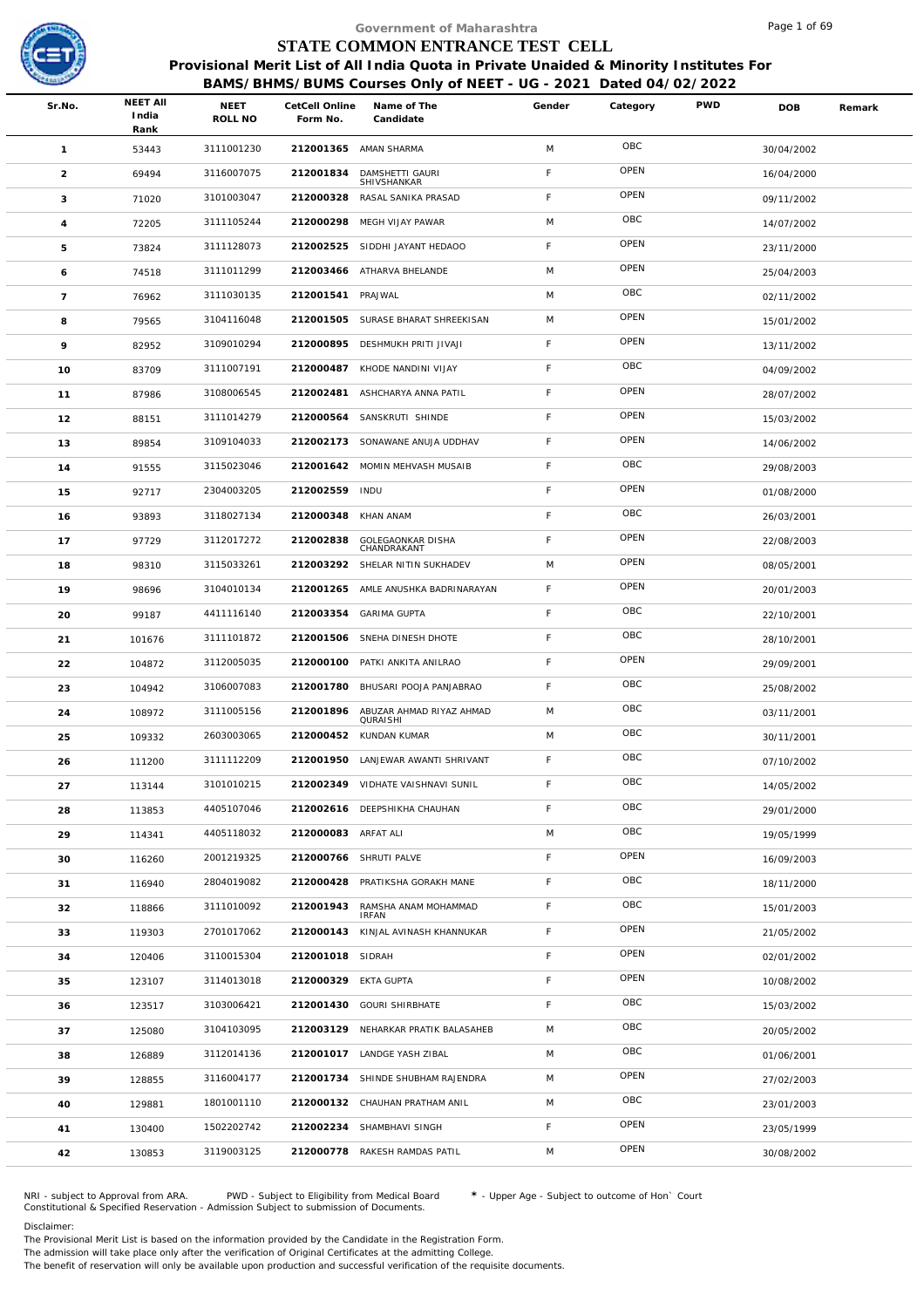

|        |                                  |                        |                            | Government of Maharashtra                                                                                                                                  |             |          |            | Page 2 of 69 |        |
|--------|----------------------------------|------------------------|----------------------------|------------------------------------------------------------------------------------------------------------------------------------------------------------|-------------|----------|------------|--------------|--------|
|        |                                  |                        |                            | STATE COMMON ENTRANCE TEST CELL                                                                                                                            |             |          |            |              |        |
|        |                                  |                        |                            | Provisional Merit List of All India Quota in Private Unaided & Minority Institutes For<br>BAMS/BHMS/BUMS Courses Only of NEET - UG - 2021 Dated 04/02/2022 |             |          |            |              |        |
| Sr.No. | <b>NEET AII</b><br>India<br>Rank | <b>NEET</b><br>ROLL NO | CetCell Online<br>Form No. | Name of The<br>Candidate                                                                                                                                   | Gender      | Category | <b>PWD</b> | <b>DOB</b>   | Remark |
| 43     | 132254                           | 3110001224             |                            | 212001219 THAKAR YASHASHVI HARKISHAN                                                                                                                       | F.          | OPEN     |            | 01/04/2002   |        |
| 44     | 133150                           | 3108002727             | 212001763                  | BAGWAN KHADIJA MAJID                                                                                                                                       | F.          | OBC      |            | 26/01/2003   |        |
| 45     | 133335                           | 3904106195             | 212003034                  | <b>GAURAV DAIYA</b>                                                                                                                                        | M           | OBC      |            | 02/07/1999   |        |
| 46     | 133345                           | 3104022147             |                            | 212000008 GUNJAL RUPALI SANJAY                                                                                                                             | F           | OPEN     |            | 29/12/2002   |        |
| 47     | 133588                           | 3112118173             | 212000535                  | <b>HEENA BEGUM</b>                                                                                                                                         | F.          | OPEN     |            | 06/04/2002   |        |
| 48     | 133871                           | 3114001482             | 212000447                  | YADAV AVINIT KUMAR<br>RAMNARAYAN SINGH                                                                                                                     | M           | OBC      |            | 16/05/2003   |        |
| 49     | 134325                           | 3109103320             |                            | 212001926 KANDEKAR NAMRATA UDDHAV                                                                                                                          | F.          | OPEN     |            | 05/03/2002   |        |
| 50     | 134604                           | 3115008399             |                            | 212001057 JAISWAL DIVYA RITESH                                                                                                                             | F.          | OBC      |            | 17/05/2003   |        |
| 51     | 134963                           | 3111010086             | 212000241                  | MANASI MANISH PALIYE                                                                                                                                       | F           | OPEN     |            | 26/05/2001   |        |
| 52     | 135417                           | 1502120128             | 212002138                  | ANJALI KUMARI                                                                                                                                              | F.          | OBC      |            | 14/04/2001   |        |
| 53     | 135659                           | 3101006001             |                            | 212003048 RASAL SHATAKSHI MANGESH                                                                                                                          | F           | OPEN     |            | 22/11/2002   |        |
| 54     | 136379                           | 3109110096             |                            | 212002819 AADITI BANDGAR                                                                                                                                   | F           | OBC      |            | 26/10/2002   |        |
| 55     | 136912                           | 3109005317             | 212000471                  | BHAGWAT TANISHQUA<br>NARENDRA                                                                                                                              | F           | OBC      |            | 20/05/2003   |        |
| 56     | 137229                           | 3112034206             |                            | 212002322 RATHOD ABHISHEK VITTHAL                                                                                                                          | M           | OBC      |            | 26/04/2000   |        |
| 57     | 139707                           | 3101024041             |                            | 212002222 AHER TEJAL BABAJI                                                                                                                                | F           | OBC      |            | 24/07/2002   |        |
| 58     | 140942                           | 3101002116             | 212003179                  | THOMBARE DNYANESHWARI<br>NAVNATH                                                                                                                           | $\mathsf F$ | OBC      |            | 04/09/2001   |        |
| 59     | 141677                           | 3109101191             | 212002855                  | SHEIKH SANA SHEIKH NAZIR                                                                                                                                   | F           | OPEN     |            | 28/10/2001   |        |
| 60     | 141967                           | 3103010014             | 212001391                  | SHELKE RUCHA VIJAY                                                                                                                                         | F.          | OBC      |            | 05/07/2002   |        |
| 61     | 142047                           | 3111107282             | 212003254                  | UPARE ARATI SUNIL                                                                                                                                          | F           | OBC      |            | 11/05/2002   |        |
| 62     | 142595                           | 4408103334             |                            | 212002889 ANSARI ZOYA RAHIL                                                                                                                                | F           | OBC      |            | 10/08/2001   |        |
| 63     | 142632                           | 3104106044             | 212000948                  | PABLE KALPAKTA VIJAY                                                                                                                                       | F           | OPEN     |            | 11/02/2002   |        |
| 64     | 142860                           | 3112034176             | 212000517                  | VAISHNAVI DEVIDAS<br>SABBANWAR                                                                                                                             | F           | OBC      |            | 28/08/1999   |        |
| 65     | 143008                           | 3115003351             | 212000258                  | TANISHQA MORE                                                                                                                                              | F.          | OPEN     |            | 16/12/2002   |        |
| 66     | 143153                           | 3111005170             |                            | 212000418 JAYANT SIROHI                                                                                                                                    | M           | OPEN     |            | 20/02/2002   |        |
| 67     | 143215                           | 3110109301             |                            | 212001456 GANGURDE CHAITANYA<br><b>VISHWAS</b>                                                                                                             | M           | OPEN     |            | 11/01/2003   |        |
| 68     | 143376                           | 3115032093             | 212000904                  | DEVANSHI NITIN PALAN                                                                                                                                       | F.          | OPEN     |            | 29/04/2003   |        |
| 69     | 143421                           | 3109107233             |                            | 212001824 BHISE PAWAN BALASAHEB                                                                                                                            | M           | OPEN     |            | 09/01/2000   |        |
| 70     | 144252                           | 1801003208             | 212001473 NEHA POTE        |                                                                                                                                                            | F.          | OPEN     |            | 05/08/2002   |        |
| 71     | 144848                           | 3112105044             | 212001796                  | KHANDAGALE VAIBHAV<br>RAMESHRAO                                                                                                                            | M           | OPEN     |            | 14/09/2002   |        |
| 72     | 145497                           | 3104012132             | 212003381                  | SURADKAR SUNIL KAILAS                                                                                                                                      | M           | OBC      |            | 06/06/2001   |        |
| 73     | 147333                           | 3111005550             |                            | 212002562 AWANTI UMESHRAO CHURAD                                                                                                                           | $\mathsf F$ | OBC      |            | 11/03/2000   |        |
| 74     | 147523                           | 1703005031             |                            | 212000289 PALLAVI JAIN                                                                                                                                     | F.          | OPEN     |            | 29/11/2000   |        |
| 75     | 147730                           | 3119010227             |                            | 212002517 TELI VINAYAK RAJARAM                                                                                                                             | M           | OPEN     |            | 13/01/2002   |        |
| 76     | 148002                           | 3110001856             |                            | 212000920 ROHANSHU DASHRATH PARAB                                                                                                                          | M           | OPEN     |            | 22/05/2002   |        |
| 77     | 148390                           | 3104017132             |                            | 212000827 MANE NIKITA DILIPRAO                                                                                                                             | F.          | OPEN     |            | 14/10/2001   |        |
| 78     | 148417                           | 3111015019             |                            | 212001922 SALONI VIJAY TAGADE                                                                                                                              | F           | SC       |            | 24/08/1998   |        |
| 79     | 149074                           | 4406004120             |                            | 212003033 KUNWAR MANVENDRA SINGH                                                                                                                           | M           | OBC      |            | 04/10/2001   |        |
| 80     | 149237                           | 3111107094             |                            | 212002947 PRATHAMESH SHARMA                                                                                                                                | M           | OPEN     |            | 12/09/2003   |        |
| 81     | 149471                           | 3112029231             |                            | 212000946 SURYAWANSHI SOPAN BHOJAJI                                                                                                                        | M           | OPEN     |            | 16/12/2000   |        |
| 82     | 150314                           | 4411011393             |                            | 212003403 SHIVANI SRIVASTAVA                                                                                                                               | F.          | OPEN     |            | 13/01/1998   |        |
| 83     | 150784                           | 4402001375             |                            | 212000917 FAISAL ATHAR FAROOQUI                                                                                                                            | M           | OPEN     | $\star$    | 25/09/1995   |        |
| 84     | 151074                           | 3109007174             |                            | 212002224 SHIVANGE MAITHILEE                                                                                                                               | F.          | OPEN     |            | 07/01/2002   |        |
|        |                                  |                        |                            |                                                                                                                                                            |             |          |            |              |        |

NRI - subject to Approval from ARA. PWD - Subject to Eligibility from Medical Board \* - Upper Age - Subject to outcome of Hon` Court<br>Constitutional & Specified Reservation - Admission Subject to submissio

Disclaimer:

The Provisional Merit List is based on the information provided by the Candidate in the Registration Form.

The admission will take place only after the verification of Original Certificates at the admitting College.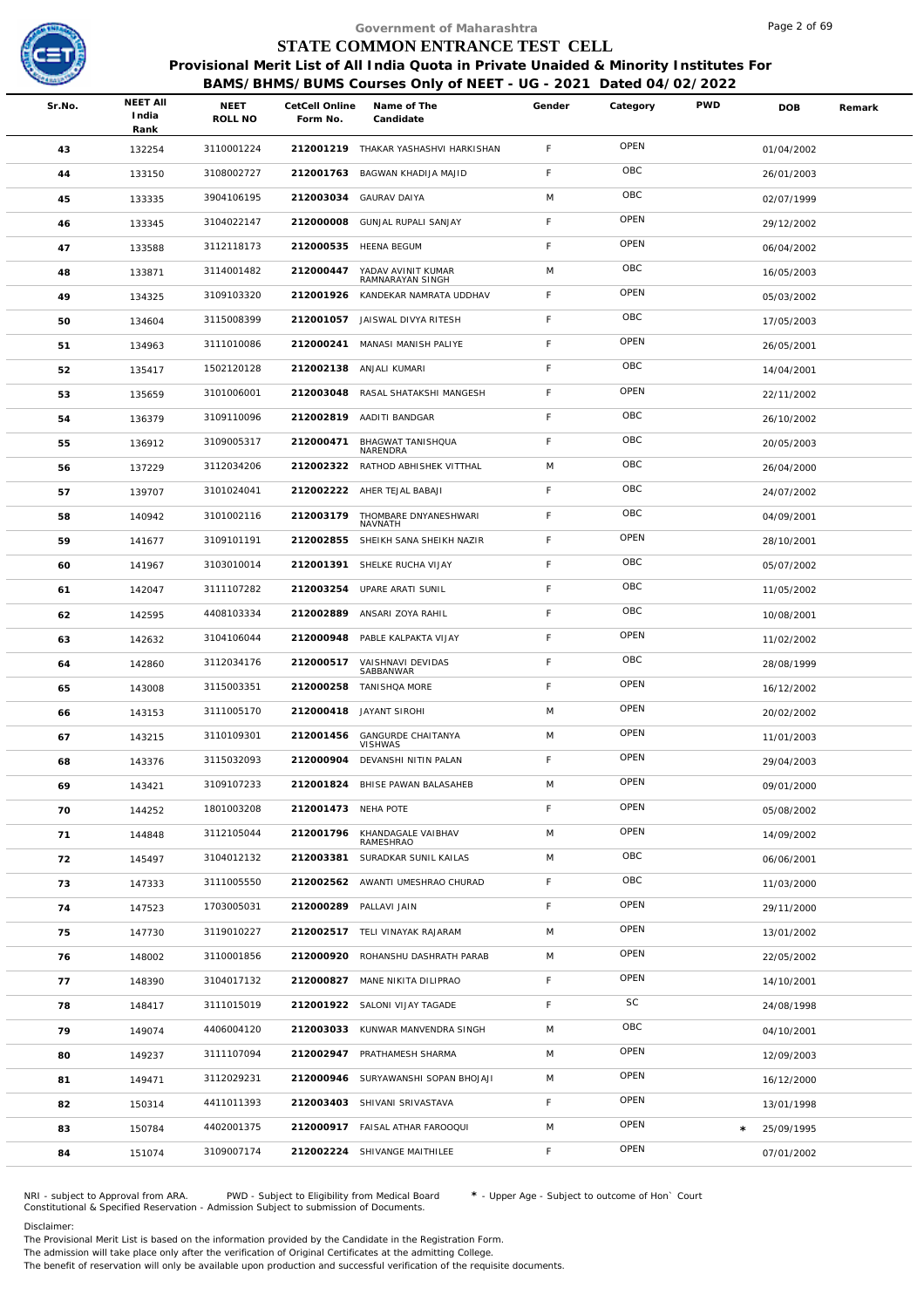

|        |                          |                 |                            | Government of Maharashtra                                                                    |             |          |            | Page 3 of 69 |        |
|--------|--------------------------|-----------------|----------------------------|----------------------------------------------------------------------------------------------|-------------|----------|------------|--------------|--------|
|        |                          |                 |                            | STATE COMMON ENTRANCE TEST CELL                                                              |             |          |            |              |        |
|        |                          |                 |                            | Provisional Merit List of All India Quota in Private Unaided & Minority Institutes For       |             |          |            |              |        |
| Sr.No. | <b>NEET AII</b><br>India | NEET<br>ROLL NO | CetCell Online<br>Form No. | BAMS/BHMS/BUMS Courses Only of NEET - UG - 2021 Dated 04/02/2022<br>Name of The<br>Candidate | Gender      | Category | <b>PWD</b> | <b>DOB</b>   | Remark |
|        | Rank                     |                 |                            |                                                                                              | F           | OPEN     |            |              |        |
| 85     | 151257                   | 3004006062      | 212000760<br>212002858     | SHUKLA SNEHA SHASHIKANT                                                                      | F           | OPEN     |            | 26/03/2002   |        |
| 86     | 151278                   | 3119009061      | 212003225                  | PATIL ROHINI SANJAY                                                                          | M           | OPEN     |            | 02/05/2000   |        |
| 87     | 151961                   | 3104005366      |                            | SAGADE ABHISHEK SAMBHAJI                                                                     |             | OPEN     |            | 21/07/2000   |        |
| 88     | 152103                   | 3118027005      | 212002796                  | AGASHE MADHUSHREE<br>RAVISHANKAR                                                             | F           | OBC      |            | 03/10/2002   |        |
| 89     | 152432                   | 3115032195      |                            | 212000446 NISHA RAJPUT                                                                       | $\mathsf F$ | OPEN     |            | 17/01/2004   |        |
| 90     | 152842                   | 3107005214      |                            | 212003163 ASHNA SHAILESH PAREY                                                               | F           | OPEN     |            | 04/05/2003   |        |
| 91     | 153045                   | 3115021226      |                            | 212002846 RAO DEVIKA DEVDAS                                                                  | F           | OBC      |            | 20/10/2002   |        |
| 92     | 153794                   | 3102009293      | 212002936                  | JADHAV BHARTI VIJAY                                                                          | F           | OBC      |            | 03/05/2001   |        |
| 93     | 154051                   | 1901001261      |                            | 212000707 KHYATI CHANDRAKAR                                                                  | F           | OBC      |            | 04/11/2000   |        |
| 94     | 154340                   | 3115029189      |                            | 212000262 KORADE SAMIKA MOHAN                                                                | F           |          |            | 03/02/2002   |        |
| 95     | 155382                   | 3905024072      |                            | 212000089 PATEL SUNDAR BRIJ                                                                  | M           | OBC      |            | 22/06/1997   |        |
| 96     | 155687                   | 3101011140      |                            | 212001425 SABALE SAYALI BALASAHEB                                                            | $\mathsf F$ | OBC      |            | 25/02/2003   |        |
| 97     | 156276                   | 3109004150      |                            | 212001202 SYED AADIL ABDULGANI                                                               | M           | OBC      |            | 30/10/2001   |        |
| 98     | 156277                   | 3104001454      |                            | 212001853 SHAIKH NAZEEM ABBAS                                                                | M           | OPEN     |            | 11/07/2001   |        |
| 99     | 156401                   | 3104111234      | 212002308 SAYALI           |                                                                                              | $\mathsf F$ | OBC      |            | 07/07/2002   |        |
| 100    | 156758                   | 3110015303      | 212002260                  | SHAIKH SAKINA QUMRUDDIN                                                                      | F           | OPEN     |            | 05/11/2001   |        |
| 101    | 156853                   | 3111101158      |                            | 212000343 YAMINI GAJBHIYE                                                                    | F           | SC       |            | 23/09/2001   |        |
| 102    | 156990                   | 4411103348      |                            | 212003212 PIYUSH GUPTA                                                                       | M           | OBC      |            | 18/12/1999   |        |
| 103    | 157063                   | 3109016039      |                            | 212000757 KAKADE RADHIKA HANMANT                                                             | F           | OPEN     |            | 03/09/2002   |        |
| 104    | 157166                   | 3122006449      |                            | 212001200 CHAVAN ADITYA MILIND                                                               | M           | OBC      |            | 24/12/2001   |        |
| 105    | 157815                   | 3112110098      | 212000493                  | SAKNURE SHRUTI SAMBHAJI                                                                      | $\mathsf F$ | OPEN     |            | 17/01/2002   |        |
| 106    | 157980                   | 3109005307      |                            | 212001231 MURKUTE MANALI TUKARAM                                                             | $\mathsf F$ | OBC      |            | 27/07/2002   |        |
| 107    | 157988                   | 1502103518      | 212003013 SAIF ALI         |                                                                                              | M           | OBC      |            | 24/01/2002   |        |
| 108    | 158006                   | 3108004820      |                            | 212002904 CHIKNIS SANIKA AVINASH                                                             | F           | OPEN     |            | 15/09/2003   |        |
| 109    | 158162                   | 3101007318      |                            | 212002300 HARSHITA NITIN PATWA                                                               | F           | OPEN     |            | 16/02/2003   |        |
| 110    | 158979                   | 3110011135      | 212001475                  | ANJALI RAMESH PANDEY                                                                         | F           | OPEN     |            | 22/01/2003   |        |
| 111    | 159249                   | 3103002274      | 212002925                  | SHEIKH AFIFA AIMAN                                                                           | $\mathsf F$ | OPEN     |            | 23/12/2001   |        |
| 112    | 159429                   | 3111127011      |                            | 212002075 GAURI GOVINDPRASAD GUPTA                                                           | F.          | OPEN     |            | 06/04/2003   |        |
| 113    | 159872                   | 3104019189      | 212003243                  | DHAMNE NEHA YOGESH                                                                           | F           | OPEN     |            | 24/09/2002   |        |
| 114    | 160079                   | 3104003645      | 212003323                  | LOKHANDE SIDHARTH<br>BHAUSAHEB                                                               | M           | OPEN     |            | 17/05/2001   |        |
| 115    | 160219                   | 2301008115      |                            | 212000316 HIMANSHU BHARDWAJ                                                                  | M           | OPEN     |            | 19/05/2000   |        |
| 116    | 160427                   | 3113110198      |                            | 212003494 MANE MOHINI MOHAN                                                                  | F           | OPEN     |            | 05/06/2003   |        |
| 117    | 160769                   | 3105004015      | 212001600                  | SHAIKH ZAID AJAZ                                                                             | M           | OPEN     |            | 18/08/2001   |        |
| 118    | 161569                   | 1703003401      | 212001010                  | CHANDRAKIRAN SAHU                                                                            | $\mathsf F$ | OBC      |            | 22/04/2001   |        |
| 119    | 162020                   | 3114002386      | 212000293                  | SHUKLA SUPRIYA ASHOK KUMAR                                                                   | $\mathsf F$ | OPEN     |            | 23/07/2000   |        |
| 120    | 162306                   | 3117010261      |                            | 212000610 SARADE ADARSH ABASAHEB                                                             | M           | OPEN     |            | 15/12/2001   |        |
| 121    | 162611                   | 3102019044      | 212001556                  | SARAF VEDSHRI VIVEK                                                                          | $\mathsf F$ | OPEN     |            | 07/04/2003   |        |
| 122    | 162776                   | 3101006071      | 212000831                  | NIMASE ABHIJEET ANIL                                                                         | M           | OPEN     |            | 27/12/2002   |        |
| 123    | 163031                   | 3111124223      | 212002280                  | SUDHA KANDALAM                                                                               | $\mathsf F$ | OPEN     |            | 24/05/1997   |        |
| 124    | 163114                   | 3119004179      |                            | 212001070 MANE VISHAL TUKARAM                                                                | M           | OBC      |            | 25/06/2001   |        |
| 125    | 163212                   | 3104010284      |                            | 212003438 NAGUDE DIPAK HANUMAN                                                               | M           | OPEN     |            | 15/08/2002   |        |
| 126    | 163239                   | 3112112143      |                            | 212001606 PATIL DHANASHRI BAJARANG                                                           | F.          | OPEN     |            | 02/03/2002   |        |
|        |                          |                 |                            |                                                                                              |             |          |            |              |        |

NRI - subject to Approval from ARA. PWD - Subject to Eligibility from Medical Board \* - Upper Age - Subject to outcome of Hon` Court<br>Constitutional & Specified Reservation - Admission Subject to submissio

Disclaimer:

The Provisional Merit List is based on the information provided by the Candidate in the Registration Form.

The admission will take place only after the verification of Original Certificates at the admitting College.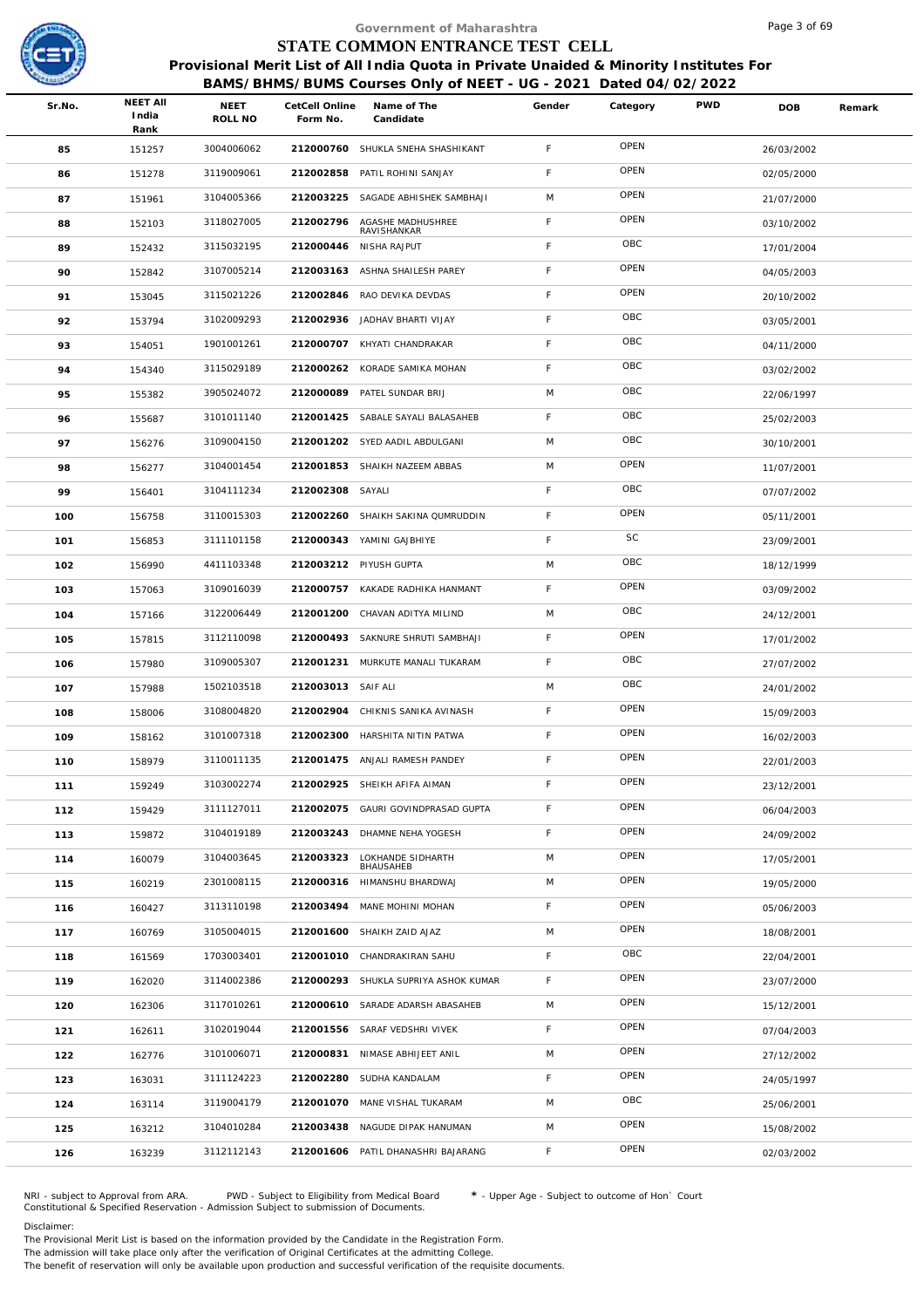

## **BAMS/BHMS/BUMS Courses Only of NEET - UG - 2021 Dated 04/02/2022**

|        |                                  |                          |                            | Government of Maharashtra                                                              |             |          |            | Page 4 of 69 |        |
|--------|----------------------------------|--------------------------|----------------------------|----------------------------------------------------------------------------------------|-------------|----------|------------|--------------|--------|
|        |                                  |                          |                            | STATE COMMON ENTRANCE TEST CELL                                                        |             |          |            |              |        |
|        |                                  |                          |                            | Provisional Merit List of All India Quota in Private Unaided & Minority Institutes For |             |          |            |              |        |
|        |                                  |                          |                            | BAMS/BHMS/BUMS Courses Only of NEET - UG - 2021 Dated 04/02/2022                       |             |          |            |              |        |
| Sr.No. | <b>NEET AII</b><br>India<br>Rank | NEET<br>ROLL NO          | CetCell Online<br>Form No. | Name of The<br>Candidate                                                               | Gender      | Category | <b>PWD</b> | DOB          | Remark |
| 127    | 163656                           | 3104004247               |                            | 212001690 MEENAKSHI SHRIRAM                                                            | F           | OBC      |            | 07/12/2003   |        |
| 128    | 163917                           | 3115003207               |                            | 212000362 ANANYA SUNIL NARKE                                                           | F           | OBC      |            | 20/03/2002   |        |
| 129    | 164318                           | 3107002151               |                            | 212001982 RITESH MURLIDHAR BARI                                                        | M           | OBC      |            | 09/09/2002   |        |
| 130    | 164888                           | 3104107294               |                            | 212001859 MALODE SAURABH VASANT                                                        | M           | OPEN     |            | 23/12/2001   |        |
| 131    | 165404                           | 3104105418               |                            | 212001204 JADHAV NIKITA BALASAHEB                                                      | $\mathsf F$ | OPEN     |            | 20/02/2003   |        |
| 132    | 165889                           | 3110113090               |                            | 212003511 SHIVANI PRABHU                                                               | $\mathsf F$ | OPEN     |            | 24/10/2003   |        |
| 133    | 165924                           | 3110015236               |                            | 212001790 KHAN UMAIMA NISAR AHMED                                                      | $\mathsf F$ | OPEN     |            | 23/12/2003   |        |
| 134    | 166007                           | 3109103076               |                            | 212000231 GHAYAL SANKET VITTHAL                                                        | M           | OBC      |            | 23/01/2001   |        |
| 135    | 166360                           | 3118007242               |                            | 212000012 ROHIT PRATAP SINGH                                                           | M           | OPEN     |            | 14/06/2000   |        |
| 136    | 167772                           | 3111004324               |                            | 212001814 MADHAVI RAMESH TEMBHARE                                                      | $\mathsf F$ | OBC      |            | 12/03/2002   |        |
| 137    | 167794                           | 3111005598               |                            | 212001860 NIKHADE MAYURI PRADIPRAO                                                     | $\mathsf F$ | OBC      |            | 16/06/2002   |        |
| 138    | 168069                           | 3104107266               |                            | 212003226 WARE SEJAL SUNIL                                                             | $\mathsf F$ | OBC      |            | 29/04/2002   |        |
| 139    | 168416                           | 3112005343               |                            | 212003454 SHEIKH ZAID ARSHAD RASHID                                                    | M           | OPEN     |            | 04/02/2001   |        |
| 140    | 168778                           | 3104015045               |                            | 212002121 SHAIKH SOHEL ABDUL WAHED                                                     | M           | OPEN     |            | 06/06/2002   |        |
| 141    | 168964                           | 3905002645               |                            | 212002754 VIKRAM KUMAR                                                                 | M           | OBC      |            | 07/03/2000   |        |
| 142    | 169882                           | 3117008260               | 212001369                  | PATIL MUSKAN BABA SAHEB                                                                | $\mathsf F$ | OPEN     |            | 22/05/2002   |        |
| 143    | 170275                           | 3111001531               |                            | 212000485 LAKHADE YADNYEE ISHWARDAS                                                    | $\mathsf F$ | OBC      |            | 17/08/2002   |        |
| 144    | 170356                           | 3106004182               |                            | 212000834 AMLE YASH NITIN                                                              | M           | OBC      |            | 11/03/2003   |        |
| 145    | 170481                           | 3106018049               |                            | 212003081 RAKTADE KISHOR RUSTUM                                                        | M           | OBC      |            | 27/09/2002   |        |
| 146    | 171400                           | 4408104290               |                            | 212002863 ANUJ SHARMA                                                                  | M           | OPEN     |            | 14/09/1999   |        |
| 147    | 172727                           | 3111104260               | 212001803                  | NARKHEDE SAMIR ANIL                                                                    | M           | OBC      |            | 30/05/2002   |        |
| 148    | 173180                           | 3904003307               |                            | 212003020 KHUSHI GOYAL                                                                 | $\mathsf F$ | OBC      |            | 28/09/2001   |        |
| 149    | 173957                           | 3113107307               |                            | 212002019 SHELKE ANUSHKA ANAND                                                         | F           | OPEN     |            | 17/06/2003   |        |
| 150    | 174123                           | 3107003091               |                            | 212000833 BAVISKAR MAYURESHWAR                                                         | M           | OBC      |            | 17/03/2003   |        |
| 151    | 174246                           | 3114004429               |                            | KAII AS<br>212002728 CHATUFALE MADHURA SANTOSH                                         | F.          | OPEN     |            | 04/10/2002   |        |
| 152    | 174283                           | 3104120050               |                            | 212001570 SAKSHI SHRIRAM                                                               | F           | OBC      |            | 28/03/2002   |        |
| 153    | 174295                           | 3102024079               |                            | 212000592 GAURAV POTE                                                                  | M           | OBC      |            | 18/06/2001   |        |
| 154    | 174489                           | 3107006353               |                            | 212002492 GANJARE PIYUSH PRAVINKUMAR                                                   | M           | SC       |            | 16/04/2000   |        |
| 155    | 174644                           | 3101014033               | 212002688                  | JADHAV HARSHADA JANARDAN                                                               | $\mathsf F$ | OBC      |            | 18/04/2002   |        |
| 156    | 174739                           | 3109001212               |                            | 212003484 PATHAN ARJU AZARKHAN                                                         | F.          | OPEN     |            | 03/03/2001   |        |
| 157    | 174895                           | 3111034006               |                            | 212000319 SHITAL ASHOKRAO TIPLE                                                        | F.          | OBC      |            | 03/09/2001   |        |
| 158    | 175444                           | 3117008076               |                            | 212002471 JAGDALE SNEHAL NANDKUMAR                                                     | $\mathsf F$ | OPEN     |            | 09/03/2001   |        |
| 159    | 175459                           | 3112025108               |                            | 212001409 SHINDE SAYLI DILIP                                                           | $\mathsf F$ | OPEN     |            | 13/08/2002   |        |
| 160    | 175834                           | 3115102386               |                            | 212002202 BIRAJDAR AISHWARYA VITTHAL                                                   | F.          | OBC      |            | 30/10/2000   |        |
| 161    | 176647                           | 3106018063               |                            | 212000691 KALE VEDIKA RAJESH                                                           | F.          | OBC      |            | 03/11/2001   |        |
|        | 176765                           | 3104002701               |                            | 212000716 WAKLE MAYURI SANTOSH                                                         | F.          | OPEN     |            | 12/03/2003   |        |
| 162    |                                  | 3104013096               | 212002723                  | PARVE AKSHAY ASHOK                                                                     | M           | OPEN     |            |              |        |
| 163    | 176896                           | 3104012245               |                            | 212000529 JANJAL AKANKSHA ARVIND                                                       | F.          | OPEN     |            | 16/09/2000   |        |
| 164    | 176919                           |                          |                            |                                                                                        | M           | OBC      |            | 02/01/2003   |        |
| 165    | 177290                           | 3114009183<br>3116002400 |                            | 212000195 LAMKHADE OMKAR SHANKAR<br>212002062 SHINDE NIKHIL JALINDAR                   | M           | OPEN     |            | 13/08/2000   |        |
| 166    | 177433                           | 3103014053               |                            | 212001252 MOHOD DEVIKA SANJAY                                                          | $\mathsf F$ | OBC      |            | 28/10/2003   |        |
| 167    | 178306                           |                          |                            |                                                                                        |             | OPEN     |            | 23/10/2001   |        |
| 168    | 178738                           | 3109003204               |                            | 212002008 MAGAR SAJJAN SIDDHESHWAR                                                     | M           |          |            | 13/08/2003   |        |

NRI - subject to Approval from ARA. PWD - Subject to Eligibility from Medical Board \* - Upper Age - Subject to outcome of Hon` Court<br>Constitutional & Specified Reservation - Admission Subject to submissio

Disclaimer:

The Provisional Merit List is based on the information provided by the Candidate in the Registration Form.

The admission will take place only after the verification of Original Certificates at the admitting College.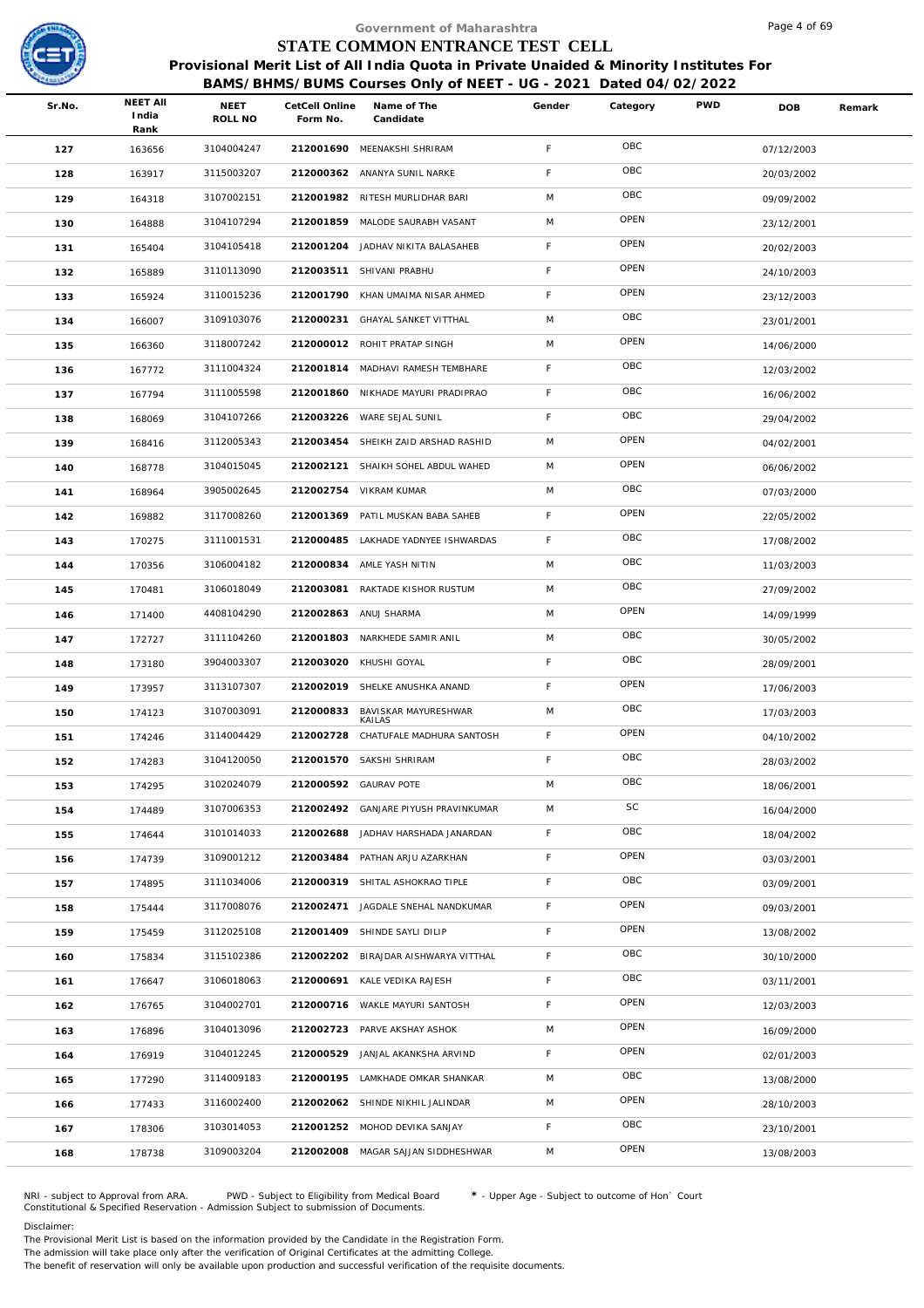

## **BAMS/BHMS/BUMS Courses Only of NEET - UG - 2021 Dated 04/02/2022**

|        |                                  |                        |                            | Government of Maharashtra                                                                                                                                  |             |          |            | Page 5 of 69 |        |
|--------|----------------------------------|------------------------|----------------------------|------------------------------------------------------------------------------------------------------------------------------------------------------------|-------------|----------|------------|--------------|--------|
|        |                                  |                        |                            | STATE COMMON ENTRANCE TEST CELL                                                                                                                            |             |          |            |              |        |
|        |                                  |                        |                            | Provisional Merit List of All India Quota in Private Unaided & Minority Institutes For<br>BAMS/BHMS/BUMS Courses Only of NEET - UG - 2021 Dated 04/02/2022 |             |          |            |              |        |
| Sr.No. | <b>NEET AII</b><br>India<br>Rank | <b>NEET</b><br>ROLL NO | CetCell Online<br>Form No. | Name of The<br>Candidate                                                                                                                                   | Gender      | Category | <b>PWD</b> | <b>DOB</b>   | Remark |
| 169    | 179169                           | 3117020116             |                            | 212003320 KHATKE SAKSHI DIPAK                                                                                                                              | F           | OPEN     |            | 13/03/2003   |        |
| 170    | 179290                           | 3115026068             | 212000523                  | DEVASHISH DILIP AGRAWAL                                                                                                                                    | M           | OPEN     |            | 04/04/2000   |        |
| 171    | 179375                           | 3112002330             |                            | 212001474 HARKARE JAY VILASRAO                                                                                                                             | M           | OPEN     |            | 14/07/2001   |        |
| 172    | 179503                           | 3109002390             |                            | 212003124 KHEDKAR GEETA DEVIDAS                                                                                                                            | $\mathsf F$ | OBC      |            | 06/09/2001   |        |
| 173    | 179653                           | 3111013375             | 212000366                  | KEWATE ATHARVA VITTHAL                                                                                                                                     | M           | OBC      |            | 25/04/2002   |        |
| 174    | 179672                           | 3111103337             |                            | 212000532 SONTAKKE KRUTIKA ANKUSH                                                                                                                          | $\mathsf F$ | OBC      |            | 24/06/2002   |        |
| 175    | 179725                           | 3109103137             |                            | 212000498 SHAIKH SAMEER JANIMIYA                                                                                                                           | M           | OPEN     |            | 22/08/2000   |        |
| 176    | 179863                           | 3111007090             | 212000650                  | GONDANE MAITREE PARASHRAM                                                                                                                                  | $\mathsf F$ | SC       |            | 22/07/2002   |        |
| 177    | 179976                           | 3112031042             |                            | 212002304 SHINDE VAIBHAVI SHANKARRAO                                                                                                                       | $\mathsf F$ | OPEN     |            | 20/07/2002   |        |
| 178    | 180893                           | 3117005020             | 212003404                  | <b>GHODAKE OM ANIL</b>                                                                                                                                     | M           | OPEN     |            | 25/11/2001   |        |
| 179    | 180973                           | 3115035236             | 212000296                  | RANAWARE DEEPIKA VIVEK                                                                                                                                     | $\mathsf F$ | OPEN     |            | 15/03/2002   |        |
| 180    | 181103                           | 3111022255             |                            | 212002058 GHUBADE PRIYANKA MANOHAR                                                                                                                         | $\mathsf F$ | OBC      |            | 10/11/2001   |        |
| 181    | 181938                           | 3115005059             |                            | 212001677 PATIL HRUSHIKESH CHANGDEV                                                                                                                        | M           | OBC      |            | 03/07/2002   |        |
| 182    | 182119                           | 3111102191             |                            | 212003289 SHWETA RAJESH BORKAR                                                                                                                             | $\mathsf F$ | SC       |            | 06/02/2003   |        |
| 183    | 182131                           | 3117004330             |                            | 212002907 GARDE RUTUJA DATTATRAYA                                                                                                                          | $\mathsf F$ | OBC      |            | 10/10/2003   |        |
| 184    | 182860                           | 4204004020             | 212003071 ADE DHEERAJ      |                                                                                                                                                            | M           | OBC      |            | 11/03/2002   |        |
| 185    | 183160                           | 3110014259             |                            | 212000694 JAGRUTI SANJAYKUMAR MISHRA                                                                                                                       | $\mathsf F$ | OPEN     |            | 22/05/2003   |        |
| 186    | 183470                           | 3104008292             |                            | 212002462 CHAVAN GAYATRI RAMESH                                                                                                                            | $\mathsf F$ | OPEN     |            | 20/08/2000   |        |
| 187    | 184084                           | 3112103408             |                            | 212002777 MASKE VAISHNAVI OMPRAKASH                                                                                                                        | $\mathsf F$ | OBC      |            | 26/01/2000   |        |
| 188    | 184200                           | 3120001013             |                            | 212002890 ADARKAR TEJASVI DEVIDAS                                                                                                                          | $\mathsf F$ | OBC      |            | 22/12/2000   |        |
| 189    | 184296                           | 4201004101             | 212002798                  | SADIYA SAMEER SHAIKH                                                                                                                                       | $\mathsf F$ | OPEN     |            | 07/02/2002   |        |
| 190    | 184517                           | 3105002482             |                            | 212002966 GAIKWAD TEJASWINI BHARAT                                                                                                                         | $\mathsf F$ | SC       |            | 14/06/2000   |        |
| 191    | 184651                           | 3117016102             | 212000994                  | SATAV SHANTANU DHONDIRAM                                                                                                                                   | M           | OBC      |            | 21/05/2001   |        |
| 192    | 184982                           | 3113102476             |                            | 212002083 BUWA SNEHAL MURLIDHAR                                                                                                                            | F           | OBC      |            | 03/02/2004   |        |
| 193    | 185512                           | 3104001373             |                            | 212001953 SHAIKH MOHASIN KHALIL                                                                                                                            | M           | OBC      |            | 14/11/2001   |        |
| 194    | 185983                           | 3111002010             |                            | 212000170 ATHARVA P VYAWAHARE                                                                                                                              | M           | OPEN     |            | 14/06/2002   |        |
| 195    | 186093                           | 3111004679             |                            | 212002285 KAPGATE KIRTI MADANPAL                                                                                                                           | F           | OBC      |            | 09/07/2002   |        |
| 196    | 186673                           | 3113112241             | 212001978                  | KERUMANE KANCHANAMALA<br><b>GANAPATI</b>                                                                                                                   | F           | OPEN     | $\star$    | 20/12/1984   |        |
| 197    | 186830                           | 3120001007             | 212003253                  | RANE OMKAR SATYAWAN                                                                                                                                        | M           | OPEN     |            | 17/12/2002   |        |
| 198    | 186957                           | 3110017009             | 212000505                  | MISHRA ALOK RAJESHWAR                                                                                                                                      | M           | OPEN     |            | 25/06/2002   |        |
| 199    | 187222                           | 3112028044             | 212003449                  | DUMNE AJINKYA BABURAO                                                                                                                                      | M           | OPEN     |            | 10/05/2000   |        |
| 200    | 187578                           | 3111031022             | 212002294                  | NAMAN CHANDRAKAR                                                                                                                                           | M           | OPEN     |            | 06/03/2002   |        |
| 201    | 187929                           | 3118032044             |                            | 212000635 YAMGAR DIPESH DHANAJI                                                                                                                            | M           | OBC      |            | 11/10/2000   |        |
| 202    | 188074                           | 3112005297             |                            | 212002120 RUTUJA BHUSE                                                                                                                                     | F           | OBC      |            | 07/04/2002   |        |
| 203    | 188795                           | 3111033251             |                            | 212001315 BORKAR RAHUL SURAJ                                                                                                                               | M           | OBC      |            | 18/09/2000   |        |
| 204    | 188878                           | 3111034096             |                            | 212003079 TANK PANKAJ PADMARAM                                                                                                                             | M           | OPEN     |            | 27/06/2001   |        |
| 205    | 189305                           | 3122001017             |                            | 212000232 MORE MANISH GOPAL                                                                                                                                | M           | OBC      |            | 21/05/2002   |        |
| 206    | 189386                           | 3110107105             |                            | 212002354 THORAT HARSHALI SHRIKANT                                                                                                                         | F           | OBC      |            | 15/06/2002   |        |
| 207    | 189646                           | 3117004405             |                            | 212001679 MUJAWAR ARSHIYA MUBARAK                                                                                                                          | $\mathsf F$ | OBC      |            | 16/07/2002   |        |
| 208    | 189908                           | 3110024096             |                            | 212002937 PATEL BUSHRA                                                                                                                                     | F           | OPEN     |            | 11/01/2002   |        |
| 209    | 190510                           | 3105011126             | 212000278                  | KEKARJAWALEKAR SHILPA<br>SANTOSH                                                                                                                           | F           | OPEN     |            | 14/07/2002   |        |
| 210    | 190965                           | 3104015223             |                            | 212001852 KHISTY DIVYA SURENDRA                                                                                                                            | F           | OPEN     |            | 26/11/2002   |        |
|        |                                  |                        |                            |                                                                                                                                                            |             |          |            |              |        |

NRI - subject to Approval from ARA. PWD - Subject to Eligibility from Medical Board \* - Upper Age - Subject to outcome of Hon` Court<br>Constitutional & Specified Reservation - Admission Subject to submissio

### Disclaimer:

The Provisional Merit List is based on the information provided by the Candidate in the Registration Form. The admission will take place only after the verification of Original Certificates at the admitting College.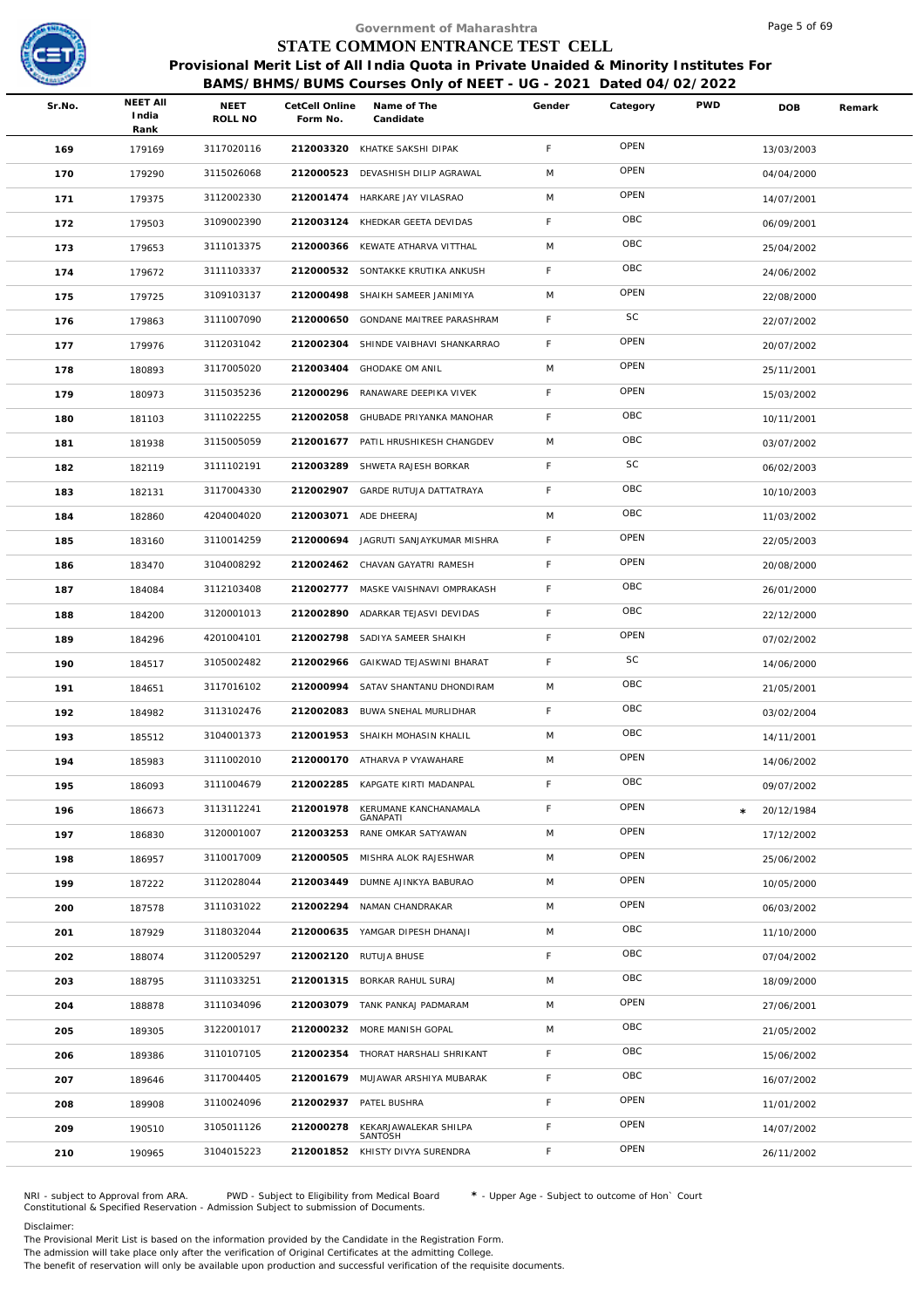

|        |                                  |                        |                            | Government of Maharashtra                                                                                                                                  |             |             |            | Page 6 of 69 |        |
|--------|----------------------------------|------------------------|----------------------------|------------------------------------------------------------------------------------------------------------------------------------------------------------|-------------|-------------|------------|--------------|--------|
|        |                                  |                        |                            | STATE COMMON ENTRANCE TEST CELL                                                                                                                            |             |             |            |              |        |
|        |                                  |                        |                            | Provisional Merit List of All India Quota in Private Unaided & Minority Institutes For<br>BAMS/BHMS/BUMS Courses Only of NEET - UG - 2021 Dated 04/02/2022 |             |             |            |              |        |
| Sr.No. | <b>NEET AII</b><br>India<br>Rank | <b>NEET</b><br>ROLL NO | CetCell Online<br>Form No. | Name of The<br>Candidate                                                                                                                                   | Gender      | Category    | <b>PWD</b> | <b>DOB</b>   | Remark |
| 211    | 191111                           | 3107001243             |                            | 212002305 BHANGALE ANKITA KISHOR                                                                                                                           | F           | OBC         |            | 28/01/2004   |        |
| 212    | 191115                           | 3108004641             | 212002684                  | GAVADE PRIYANKA RAJU                                                                                                                                       | F.          | OBC         |            | 23/03/2001   |        |
| 213    | 191164                           | 3111006457             |                            | 212001159 PURVA MOTGHARE                                                                                                                                   | F           | SC          |            | 14/03/2001   |        |
| 214    | 191337                           | 3104015031             |                            | 212000482 THAKRE GAURAV DEEPAK                                                                                                                             | M           | OBC         |            | 17/01/2002   |        |
| 215    | 191346                           | 3115011359             |                            | 212002246 CHINMAYA CHAVAN                                                                                                                                  | F.          | OPEN        |            | 18/11/2003   |        |
| 216    | 191875                           | 3109103031             |                            | 212003502 MASANE RUTUJA NARAYAN                                                                                                                            | F           | OBC         |            | 17/07/2001   |        |
| 217    | 192354                           | 3101007071             |                            | 212002312 WARE SATKRUTI DEVENDRA                                                                                                                           | F           | OBC         |            | 23/05/2003   |        |
| 218    | 192366                           | 3110029019             | 212000332 YADAV ADITI      |                                                                                                                                                            | F.          | OPEN        |            | 25/03/2002   |        |
| 219    | 192377                           | 3118010302             |                            | 212003234 DASAMANE RAJLAXMI SIDHARAM                                                                                                                       | F           | OBC         |            | 26/12/2002   |        |
| 220    | 192387                           | 3114001263             | 212003357                  | <b>GAVALI GAURAV SUNIL</b>                                                                                                                                 | M           | OBC         |            | 01/03/2003   |        |
| 221    | 192609                           | 2302006166             | 212001479 SALONI           |                                                                                                                                                            | F.          | OPEN        |            | 01/03/2001   |        |
| 222    | 193133                           | 3114015113             |                            | 212000214 PATIL PRASAD ROHIDAS                                                                                                                             | M           | OBC         |            | 07/06/2002   |        |
| 223    | 193326                           | 3112109073             | 212001225                  | SWAMI ABHISHEK SANJIV                                                                                                                                      | M           | OBC         |            | 14/05/2001   |        |
| 224    | 193514                           | 3104007179             | 212000384 SOHEL            |                                                                                                                                                            | M           | OBC         |            | 20/11/2001   |        |
| 225    | 193748                           | 3103014294             |                            | 212000536 NAGPURE SALONI SUNIL                                                                                                                             | F           | OBC         |            | 18/06/2001   |        |
| 226    | 193946                           | 3112005062             | 212002077                  | MUNDHE SAKSHI PRASAD                                                                                                                                       | F.          | OBC         |            | 19/10/2002   |        |
| 227    | 194701                           | 3104005413             |                            | 212000809 KALE ABHISHEK ASHOK                                                                                                                              | M           | OPEN        |            | 27/03/2002   |        |
| 228    | 194761                           | 3112107354             | 212000516                  | MARKANTE VAISHNAVI                                                                                                                                         | F.          | OBC         |            | 11/06/2002   |        |
| 229    | 194773                           | 3103009253             | 212002658                  | DIGAMBAR<br>TONDRE KOMAL RAMESHRAO                                                                                                                         | F           | OBC         |            | 28/05/2000   |        |
| 230    | 194846                           | 3104102352             | 212003347                  | GAIKWAD AKANKSHA VISHANU                                                                                                                                   | $\mathsf F$ | OPEN        |            | 24/04/2003   |        |
| 231    | 194907                           | 3110103144             | 212001069                  | PRASAD DHANESHWAR FUNDE                                                                                                                                    | M           | OBC         |            | 20/08/2001   |        |
| 232    | 195525                           | 4409011042             |                            | 212001769 SAMEER AHMED                                                                                                                                     | M           | OBC         |            | 15/04/2002   |        |
| 233    | 195619                           | 3104104100             |                            | 212002282 TRIBHUVAN SHUBHAM SANTOSH                                                                                                                        | M           | SC          |            | 13/11/2001   |        |
| 234    | 195672                           | 3104011089             |                            | 212001879 MISAL VAISHNAVI DNYANDEO                                                                                                                         | F.          | OPEN        |            | 02/08/2000   |        |
| 235    | 195993                           | 2001312500             |                            | 212002453 AARYA ALONE                                                                                                                                      | F.          | SC          |            | 11/10/2001   |        |
| 236    | 196426                           | 3108003783             |                            | 212002098 MUDGAL SIDDHI ABHIJEET                                                                                                                           | F.          | OBC         |            | 23/10/2003   |        |
| 237    | 196632                           | 3115102235             | 212001307 ROUNAK           |                                                                                                                                                            | M           | OPEN        |            | 08/07/2001   |        |
| 238    | 196827                           | 3101009247             |                            | 212003063 KHETMALIS VISHAL SUNIL                                                                                                                           | M           | OBC         |            | 01/11/2001   |        |
| 239    | 197265                           | 3106006073             |                            | 212002215 PADGHAN PRATIKSHA DILIP                                                                                                                          | $\mathsf F$ | OBC         |            | 12/11/2000   |        |
| 240    | 197746                           | 1503002467             |                            | 212000805 SAKET SRIVASTAVA                                                                                                                                 | M           | <b>OPEN</b> |            | 26/09/2002   |        |
| 241    | 198260                           | 3107004010             |                            | 212000067 BANSAL VANSHIKA VINOD                                                                                                                            | $\mathsf F$ | OPEN        |            | 18/12/2002   |        |
| 242    | 198634                           | 3108005461             |                            | 212003215 MORE SWAMINI MANOHAR                                                                                                                             | $\mathsf F$ | OBC         |            | 26/08/2003   |        |
| 243    | 198684                           | 3104107029             |                            | 212001700 PALWE JAYDEEP UDDHAVRAO                                                                                                                          | M           | OBC         |            | 14/06/2001   |        |
| 244    | 198804                           | 3111016257             |                            | 212002135 CHAFLE SEJAL SHASHANK                                                                                                                            | F.          | OBC         |            | 21/07/2003   |        |
| 245    | 199057                           | 3106005084             |                            | 212002776 KAPRE MANISHA SATISH                                                                                                                             | F.          | OBC         |            | 25/10/2002   |        |
| 246    | 199085                           | 3109102259             |                            | 212001819 DESHPANDE SHRAVANI SANJAY                                                                                                                        | F           | OPEN        |            | 25/03/2003   |        |
| 247    | 199146                           | 3118021123             |                            | 212001439 ESHWARI DEO                                                                                                                                      | F           | OPEN        |            | 25/04/2002   |        |
| 248    | 199211                           | 3101017021             |                            | 212002999 NIMSE KRISHNA BHASKAR                                                                                                                            | M           | OBC         |            | 17/01/2001   |        |
| 249    | 199828                           | 3102005146             |                            | 212000701 DESHMUKH SONAL GOPALRAO                                                                                                                          | F.          | OPEN        |            | 24/08/2002   |        |
| 250    | 200187                           | 3112036047             | 212001079                  | KADAM SHIVPRASAD                                                                                                                                           | M           | OPEN        |            | 02/05/2000   |        |
| 251    | 200783                           | 3004010029             |                            | GANESHRAO<br>212001483 ANJALI BAJAJ                                                                                                                        | F.          | OPEN        |            | 16/01/2003   |        |
| 252    | 200956                           | 3111027034             |                            | 212000172 BEHARE VEDANT                                                                                                                                    | M           | OBC         |            | 04/11/2003   |        |
|        |                                  |                        |                            |                                                                                                                                                            |             |             |            |              |        |

NRI - subject to Approval from ARA. PWD - Subject to Eligibility from Medical Board \* - Upper Age - Subject to outcome of Hon` Court<br>Constitutional & Specified Reservation - Admission Subject to submissio

Disclaimer:

The Provisional Merit List is based on the information provided by the Candidate in the Registration Form. The admission will take place only after the verification of Original Certificates at the admitting College.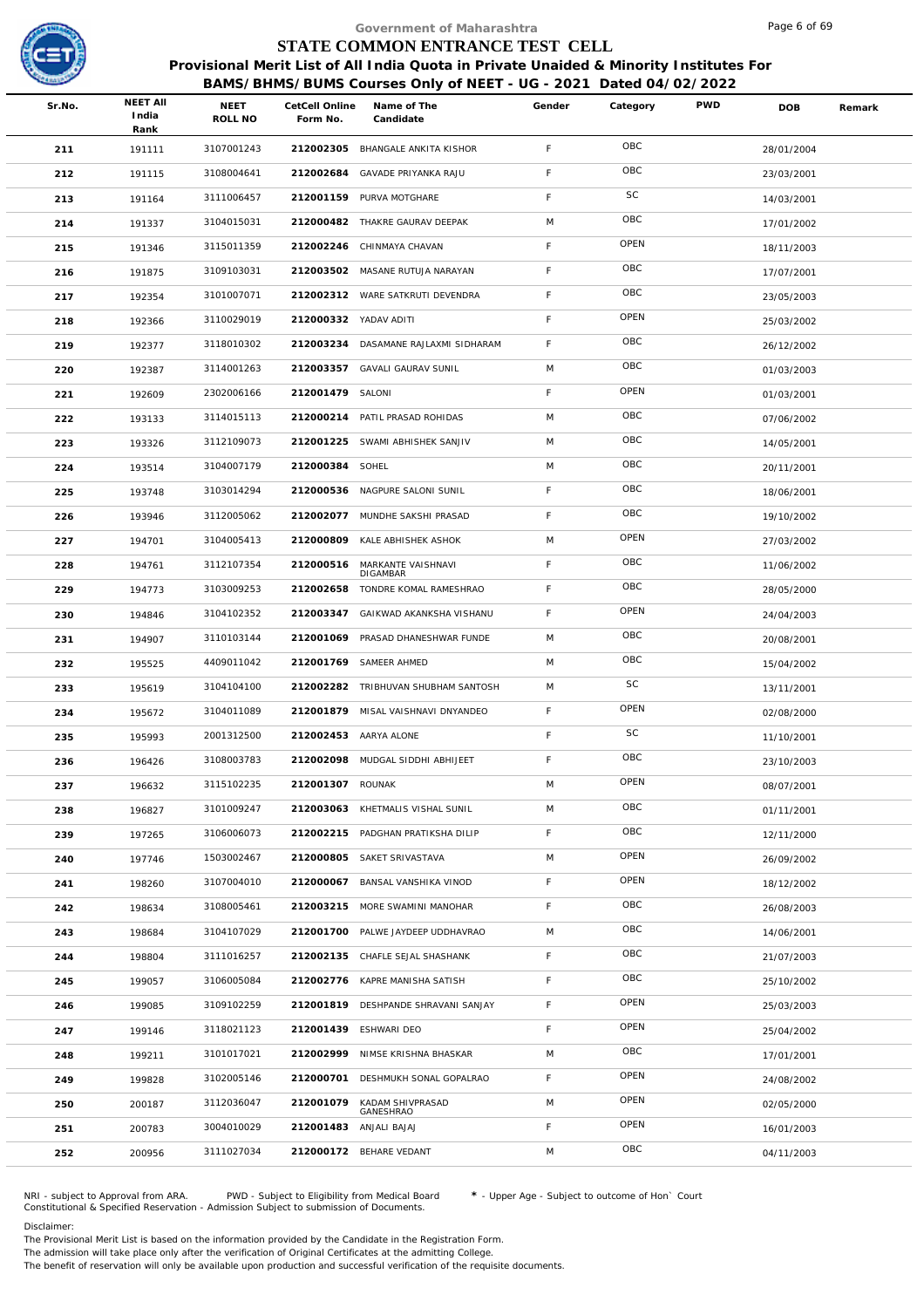

## **BAMS/BHMS/BUMS Courses Only of NEET - UG - 2021 Dated 04/02/2022**

| Sr.No. | <b>NEET AII</b><br>India | NEET<br>ROLL NO | Form No.  | Name of The<br>Candidate                 | Gender                                                                                                                                                                                                                                                                                                                                                                                                                                                                                                                                                                                                                                                                                                                                                                                                                                                                                                                                                                                                                                                                                                                                                                                                               | Category                  | <b>PWD</b>                                                           | <b>DOB</b>                                                       | Remark                                                                                                 |
|--------|--------------------------|-----------------|-----------|------------------------------------------|----------------------------------------------------------------------------------------------------------------------------------------------------------------------------------------------------------------------------------------------------------------------------------------------------------------------------------------------------------------------------------------------------------------------------------------------------------------------------------------------------------------------------------------------------------------------------------------------------------------------------------------------------------------------------------------------------------------------------------------------------------------------------------------------------------------------------------------------------------------------------------------------------------------------------------------------------------------------------------------------------------------------------------------------------------------------------------------------------------------------------------------------------------------------------------------------------------------------|---------------------------|----------------------------------------------------------------------|------------------------------------------------------------------|--------------------------------------------------------------------------------------------------------|
| 253    | 200961                   | 3110026194      |           |                                          | F                                                                                                                                                                                                                                                                                                                                                                                                                                                                                                                                                                                                                                                                                                                                                                                                                                                                                                                                                                                                                                                                                                                                                                                                                    | OPEN                      |                                                                      | 22/07/2001                                                       |                                                                                                        |
| 254    | 201710                   | 3101001648      | 212002130 | KASAR GAYATRI HEMANT                     | F                                                                                                                                                                                                                                                                                                                                                                                                                                                                                                                                                                                                                                                                                                                                                                                                                                                                                                                                                                                                                                                                                                                                                                                                                    | OBC                       |                                                                      | 14/09/2003                                                       |                                                                                                        |
| 255    | 201739                   | 3118017250      |           |                                          | M                                                                                                                                                                                                                                                                                                                                                                                                                                                                                                                                                                                                                                                                                                                                                                                                                                                                                                                                                                                                                                                                                                                                                                                                                    | OBC                       |                                                                      | 05/12/2001                                                       |                                                                                                        |
| 256    | 202388                   | 3105014039      |           |                                          | M                                                                                                                                                                                                                                                                                                                                                                                                                                                                                                                                                                                                                                                                                                                                                                                                                                                                                                                                                                                                                                                                                                                                                                                                                    | OPEN                      |                                                                      | 04/05/2002                                                       |                                                                                                        |
| 257    | 202404                   | 3109108266      | 212000435 |                                          | M                                                                                                                                                                                                                                                                                                                                                                                                                                                                                                                                                                                                                                                                                                                                                                                                                                                                                                                                                                                                                                                                                                                                                                                                                    | OPEN                      |                                                                      | 03/03/2002                                                       |                                                                                                        |
| 258    | 202421                   | 3103003088      |           |                                          | F                                                                                                                                                                                                                                                                                                                                                                                                                                                                                                                                                                                                                                                                                                                                                                                                                                                                                                                                                                                                                                                                                                                                                                                                                    | OBC                       |                                                                      | 04/09/2001                                                       |                                                                                                        |
| 259    | 203787                   | 3101023068      |           |                                          | $\mathsf F$                                                                                                                                                                                                                                                                                                                                                                                                                                                                                                                                                                                                                                                                                                                                                                                                                                                                                                                                                                                                                                                                                                                                                                                                          | OBC                       |                                                                      | 28/10/2002                                                       |                                                                                                        |
| 260    | 204060                   | 3115031070      |           |                                          | F                                                                                                                                                                                                                                                                                                                                                                                                                                                                                                                                                                                                                                                                                                                                                                                                                                                                                                                                                                                                                                                                                                                                                                                                                    | OPEN                      |                                                                      | 21/11/2001                                                       |                                                                                                        |
| 261    | 204780                   | 3118003299      |           |                                          | M                                                                                                                                                                                                                                                                                                                                                                                                                                                                                                                                                                                                                                                                                                                                                                                                                                                                                                                                                                                                                                                                                                                                                                                                                    | OPEN                      |                                                                      | 12/06/2002                                                       |                                                                                                        |
| 262    | 204848                   | 3107006151      |           |                                          | M                                                                                                                                                                                                                                                                                                                                                                                                                                                                                                                                                                                                                                                                                                                                                                                                                                                                                                                                                                                                                                                                                                                                                                                                                    | OBC                       |                                                                      | 16/04/2003                                                       |                                                                                                        |
| 263    | 204893                   | 4204001274      |           |                                          | M                                                                                                                                                                                                                                                                                                                                                                                                                                                                                                                                                                                                                                                                                                                                                                                                                                                                                                                                                                                                                                                                                                                                                                                                                    | OBC                       |                                                                      | 15/08/2000                                                       |                                                                                                        |
| 264    | 205106                   | 3109013144      |           |                                          | M                                                                                                                                                                                                                                                                                                                                                                                                                                                                                                                                                                                                                                                                                                                                                                                                                                                                                                                                                                                                                                                                                                                                                                                                                    | OPEN                      |                                                                      | 15/04/2001                                                       |                                                                                                        |
| 265    | 205159                   | 3112101074      |           |                                          | M                                                                                                                                                                                                                                                                                                                                                                                                                                                                                                                                                                                                                                                                                                                                                                                                                                                                                                                                                                                                                                                                                                                                                                                                                    | OPEN                      |                                                                      | 11/09/2003                                                       |                                                                                                        |
| 266    | 205528                   | 1502216028      |           |                                          | F                                                                                                                                                                                                                                                                                                                                                                                                                                                                                                                                                                                                                                                                                                                                                                                                                                                                                                                                                                                                                                                                                                                                                                                                                    | OPEN                      |                                                                      | 11/12/2000                                                       |                                                                                                        |
| 267    | 206266                   | 3111004651      |           |                                          | F                                                                                                                                                                                                                                                                                                                                                                                                                                                                                                                                                                                                                                                                                                                                                                                                                                                                                                                                                                                                                                                                                                                                                                                                                    | OBC                       |                                                                      | 17/12/2002                                                       |                                                                                                        |
| 268    | 206538                   | 3112010048      | 212000483 | DESHPANDE SHRUTIKA                       | $\mathsf F$                                                                                                                                                                                                                                                                                                                                                                                                                                                                                                                                                                                                                                                                                                                                                                                                                                                                                                                                                                                                                                                                                                                                                                                                          | OPEN                      |                                                                      | 15/04/2003                                                       |                                                                                                        |
| 269    | 206740                   | 3110109002      | 212002262 |                                          | F                                                                                                                                                                                                                                                                                                                                                                                                                                                                                                                                                                                                                                                                                                                                                                                                                                                                                                                                                                                                                                                                                                                                                                                                                    | OPEN                      |                                                                      | 16/03/2001                                                       |                                                                                                        |
| 270    | 206819                   | 3121003066      | 212003245 | SOHAM PRASANNA JOGLEKAR                  | M                                                                                                                                                                                                                                                                                                                                                                                                                                                                                                                                                                                                                                                                                                                                                                                                                                                                                                                                                                                                                                                                                                                                                                                                                    | OPEN                      |                                                                      | 14/03/2003                                                       |                                                                                                        |
| 271    | 207008                   | 3119002401      |           |                                          | M                                                                                                                                                                                                                                                                                                                                                                                                                                                                                                                                                                                                                                                                                                                                                                                                                                                                                                                                                                                                                                                                                                                                                                                                                    | OPEN                      |                                                                      | 12/06/2002                                                       |                                                                                                        |
| 272    | 207024                   | 3110104697      |           |                                          | F                                                                                                                                                                                                                                                                                                                                                                                                                                                                                                                                                                                                                                                                                                                                                                                                                                                                                                                                                                                                                                                                                                                                                                                                                    | OPEN                      |                                                                      | 08/11/2002                                                       |                                                                                                        |
| 273    | 207169                   | 3117009207      | 212002431 | RATHOD SANDIP SURESH                     | M                                                                                                                                                                                                                                                                                                                                                                                                                                                                                                                                                                                                                                                                                                                                                                                                                                                                                                                                                                                                                                                                                                                                                                                                                    | OBC                       |                                                                      | 02/06/2002                                                       |                                                                                                        |
| 274    | 207758                   | 3105004296      |           |                                          | F                                                                                                                                                                                                                                                                                                                                                                                                                                                                                                                                                                                                                                                                                                                                                                                                                                                                                                                                                                                                                                                                                                                                                                                                                    | OBC                       |                                                                      | 13/08/2001                                                       |                                                                                                        |
| 275    | 208748                   | 3109015196      |           |                                          | M                                                                                                                                                                                                                                                                                                                                                                                                                                                                                                                                                                                                                                                                                                                                                                                                                                                                                                                                                                                                                                                                                                                                                                                                                    | OBC                       |                                                                      | 01/01/2003                                                       |                                                                                                        |
| 276    | 208978                   | 3106008262      |           |                                          | F                                                                                                                                                                                                                                                                                                                                                                                                                                                                                                                                                                                                                                                                                                                                                                                                                                                                                                                                                                                                                                                                                                                                                                                                                    | OBC                       |                                                                      | 29/12/2002                                                       |                                                                                                        |
| 277    | 209056                   | 3111021166      |           |                                          | F.                                                                                                                                                                                                                                                                                                                                                                                                                                                                                                                                                                                                                                                                                                                                                                                                                                                                                                                                                                                                                                                                                                                                                                                                                   | OBC                       |                                                                      | 13/08/2002                                                       |                                                                                                        |
| 278    | 209870                   | 3118009336      | 212000450 | SHAIKH MOHAMMED FAIZAN<br>MOHAMMED FIROZ | M                                                                                                                                                                                                                                                                                                                                                                                                                                                                                                                                                                                                                                                                                                                                                                                                                                                                                                                                                                                                                                                                                                                                                                                                                    | OPEN                      |                                                                      | 22/07/2001                                                       |                                                                                                        |
| 279    | 209918                   | 3111122190      | 212000829 | NISHANT MANOHAR SAMBARE                  | M                                                                                                                                                                                                                                                                                                                                                                                                                                                                                                                                                                                                                                                                                                                                                                                                                                                                                                                                                                                                                                                                                                                                                                                                                    | OBC                       |                                                                      | 20/07/2002                                                       |                                                                                                        |
| 280    | 210053                   | 3110004018      | 212000260 | SHREYASH SHANTIBHUSHAN<br>SINGH          | M                                                                                                                                                                                                                                                                                                                                                                                                                                                                                                                                                                                                                                                                                                                                                                                                                                                                                                                                                                                                                                                                                                                                                                                                                    | OPEN                      |                                                                      | 14/06/2004                                                       |                                                                                                        |
| 281    | 210176                   | 1703007400      | 212002303 |                                          | F                                                                                                                                                                                                                                                                                                                                                                                                                                                                                                                                                                                                                                                                                                                                                                                                                                                                                                                                                                                                                                                                                                                                                                                                                    | OBC                       |                                                                      | 22/10/2000                                                       |                                                                                                        |
| 282    | 210247                   | 3108004113      |           |                                          | F                                                                                                                                                                                                                                                                                                                                                                                                                                                                                                                                                                                                                                                                                                                                                                                                                                                                                                                                                                                                                                                                                                                                                                                                                    | OBC                       |                                                                      | 15/04/2002                                                       |                                                                                                        |
| 283    | 210428                   | 3121004163      |           |                                          | $\mathsf F$                                                                                                                                                                                                                                                                                                                                                                                                                                                                                                                                                                                                                                                                                                                                                                                                                                                                                                                                                                                                                                                                                                                                                                                                          | OPEN                      |                                                                      | 12/07/2003                                                       |                                                                                                        |
| 284    | 210493                   | 3107013044      |           |                                          | F                                                                                                                                                                                                                                                                                                                                                                                                                                                                                                                                                                                                                                                                                                                                                                                                                                                                                                                                                                                                                                                                                                                                                                                                                    | OBC                       |                                                                      | 15/10/2002                                                       |                                                                                                        |
| 285    | 210645                   | 3905015282      |           |                                          | F                                                                                                                                                                                                                                                                                                                                                                                                                                                                                                                                                                                                                                                                                                                                                                                                                                                                                                                                                                                                                                                                                                                                                                                                                    | OPEN                      |                                                                      | 27/06/2001                                                       |                                                                                                        |
| 286    | 210844                   | 3116008339      |           |                                          | F                                                                                                                                                                                                                                                                                                                                                                                                                                                                                                                                                                                                                                                                                                                                                                                                                                                                                                                                                                                                                                                                                                                                                                                                                    | OPEN                      |                                                                      | 22/12/2003                                                       |                                                                                                        |
| 287    | 210925                   | 3113102490      |           |                                          | M                                                                                                                                                                                                                                                                                                                                                                                                                                                                                                                                                                                                                                                                                                                                                                                                                                                                                                                                                                                                                                                                                                                                                                                                                    | OBC                       |                                                                      | 12/04/2003                                                       |                                                                                                        |
| 288    | 211194                   | 3104110158      |           |                                          | M                                                                                                                                                                                                                                                                                                                                                                                                                                                                                                                                                                                                                                                                                                                                                                                                                                                                                                                                                                                                                                                                                                                                                                                                                    | OPEN                      |                                                                      | 10/05/1999                                                       |                                                                                                        |
| 289    | 211230                   | 3116001149      |           |                                          | F                                                                                                                                                                                                                                                                                                                                                                                                                                                                                                                                                                                                                                                                                                                                                                                                                                                                                                                                                                                                                                                                                                                                                                                                                    |                           |                                                                      | 23/11/2003                                                       |                                                                                                        |
| 290    | 211655                   | 3112004089      |           |                                          | F.                                                                                                                                                                                                                                                                                                                                                                                                                                                                                                                                                                                                                                                                                                                                                                                                                                                                                                                                                                                                                                                                                                                                                                                                                   | SC                        |                                                                      | 10/10/2001                                                       |                                                                                                        |
| 291    | 211665                   | 3105018254      |           |                                          | M                                                                                                                                                                                                                                                                                                                                                                                                                                                                                                                                                                                                                                                                                                                                                                                                                                                                                                                                                                                                                                                                                                                                                                                                                    |                           |                                                                      | 16/12/2001                                                       |                                                                                                        |
| 292    | 211903                   | 3111031161      |           |                                          | M                                                                                                                                                                                                                                                                                                                                                                                                                                                                                                                                                                                                                                                                                                                                                                                                                                                                                                                                                                                                                                                                                                                                                                                                                    |                           |                                                                      | 24/07/2001                                                       |                                                                                                        |
| 293    | 212200                   | 3117002045      |           |                                          | F                                                                                                                                                                                                                                                                                                                                                                                                                                                                                                                                                                                                                                                                                                                                                                                                                                                                                                                                                                                                                                                                                                                                                                                                                    |                           |                                                                      | 03/12/2002                                                       |                                                                                                        |
| 294    | 212508                   | 3112020184      |           |                                          | M                                                                                                                                                                                                                                                                                                                                                                                                                                                                                                                                                                                                                                                                                                                                                                                                                                                                                                                                                                                                                                                                                                                                                                                                                    |                           |                                                                      | 10/12/2000                                                       |                                                                                                        |
|        |                          | Rank            |           |                                          | CetCell Online<br>212000330 VARMA SUCHITA DAYARAM<br>212001741 CHAUDHARY HARSH ANIL<br>212000062 DHAVLE VISHAL BHAGWAT<br>BHOSLE ADITYA RAGHUNATH<br>212002156 BIBEKAR ANJALI GAJANANAPPA<br>212001004 PAGIRE ANUSHKA ATUL<br>212001579 PATIL NIKITA YUVRAJ<br>212001325 SAGAR DATTA SARWADE<br>212000559 BAVISKAR PAVAN SHIVAJI<br>212001622 PAWAR NANDU<br>212003029 PATIL SURAJ BHALCHANDRA<br>212000500 SHINDE ADITYA ASHOKRAO<br>212003139 SHILPI KUMARI<br>212001063 RATHOD ISHA KANHAIYA<br>SUDHAKAR<br>HAWARA PUNAWALLA<br>212003362 MADNAIK ARNAV PRADEEP<br>212002247 SHELAR TANYA SUNIL<br>212002713 MOMIN SANEYA MUKTAR<br>212002472 KHATAL GANESH TUKARAM<br>212002068 VAISHNAVI PAWAR<br>212001030 GAURI KOKWAR<br>PRATISHTHA YADAV<br>212003228 KHAMKAR SANYOGITA NITIN<br>212000772 SHREYA SANDEEP BAGADE<br>212000619 VARMA KHUSHI ANAND<br>212002608 KRITI KHANDELWAL<br>212001114 BHOPATE MRUDULA ABASO<br>212001318 CHOPADE HARISH DILIP<br>212003392 MANE GOVIND CHATRABHUJ<br>212001424 SACHDEO TANISHA VIJAY<br>212003423 THORAT SHUBHANGI CHANDU<br>212002942 KULKARNI ATHARV KISHOR<br>212003067 GARGHATE MAHESH GAJANAN<br>212002818 LAWATE MRUNALI VASANT<br>212002482 KENDRE AJAY VISHNU | Government of Maharashtra | STATE COMMON ENTRANCE TEST CELL<br>OPEN<br>OPEN<br>OBC<br>OBC<br>OBC | BAMS/BHMS/BUMS Courses Only of NEET - UG - 2021 Dated 04/02/2022 | Page / of 69<br>Provisional Merit List of All India Quota in Private Unaided & Minority Institutes For |

NRI - subject to Approval from ARA. PWD - Subject to Eligibility from Medical Board \* - Upper Age - Subject to outcome of Hon` Court<br>Constitutional & Specified Reservation - Admission Subject to submissio

### Disclaimer:

The Provisional Merit List is based on the information provided by the Candidate in the Registration Form. The admission will take place only after the verification of Original Certificates at the admitting College.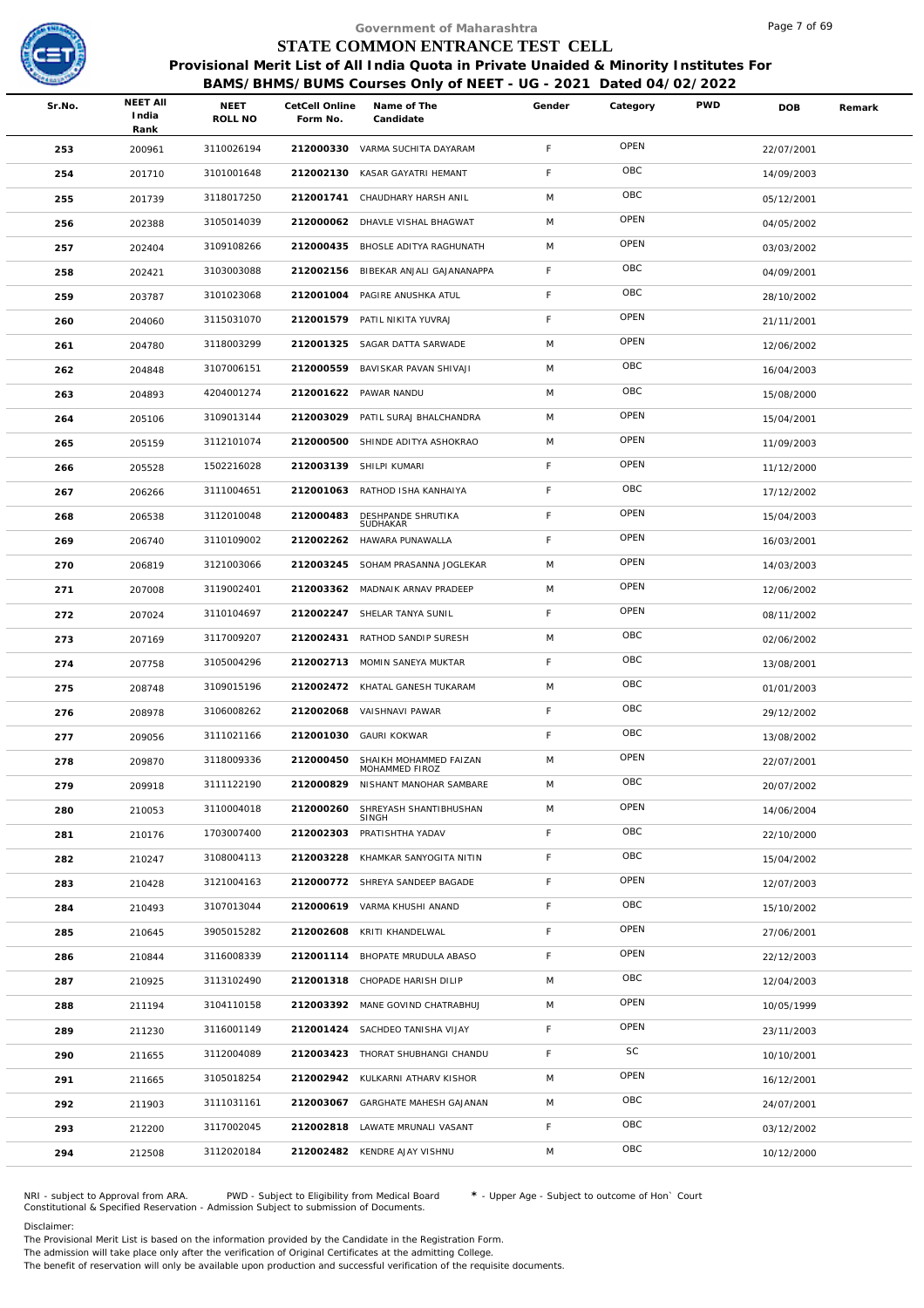

|        |                          |                        |           | Government of Maharashtra              |                                                                                                                                                                                                                                                                                                                                                                                                                                                                                                                                                          |           |                                 | Page 8 of 69                                                     |                                                                                        |
|--------|--------------------------|------------------------|-----------|----------------------------------------|----------------------------------------------------------------------------------------------------------------------------------------------------------------------------------------------------------------------------------------------------------------------------------------------------------------------------------------------------------------------------------------------------------------------------------------------------------------------------------------------------------------------------------------------------------|-----------|---------------------------------|------------------------------------------------------------------|----------------------------------------------------------------------------------------|
|        |                          |                        |           |                                        |                                                                                                                                                                                                                                                                                                                                                                                                                                                                                                                                                          |           |                                 |                                                                  |                                                                                        |
|        |                          |                        |           |                                        |                                                                                                                                                                                                                                                                                                                                                                                                                                                                                                                                                          |           |                                 |                                                                  |                                                                                        |
| Sr.No. | <b>NEET AII</b><br>India | <b>NEET</b><br>ROLL NO | Form No.  | Name of The<br>Candidate               | Gender                                                                                                                                                                                                                                                                                                                                                                                                                                                                                                                                                   | Category  | <b>PWD</b>                      | DOB                                                              | Remark                                                                                 |
| 295    | 213234                   | 3104005303             | 212002361 | KALSHETTY AMBIKA                       | F                                                                                                                                                                                                                                                                                                                                                                                                                                                                                                                                                        | OBC       |                                 | 14/02/2001                                                       |                                                                                        |
| 296    | 213301                   | 3104116138             | 212001810 | GORE SUVARNA PANDITRAO                 | F                                                                                                                                                                                                                                                                                                                                                                                                                                                                                                                                                        | OPEN      |                                 | 11/04/2002                                                       |                                                                                        |
| 297    | 213547                   | 3109113106             | 212002805 | GANGANE SHRADDHA ATUL                  | F                                                                                                                                                                                                                                                                                                                                                                                                                                                                                                                                                        | OPEN      |                                 | 22/05/2002                                                       |                                                                                        |
| 298    | 214044                   | 3111104072             |           |                                        | F                                                                                                                                                                                                                                                                                                                                                                                                                                                                                                                                                        | OBC       |                                 | 10/03/2002                                                       |                                                                                        |
| 299    | 214368                   | 3104020100             | 212000656 | SHRINEWAR NIKITA RAVIKIRAN             | F                                                                                                                                                                                                                                                                                                                                                                                                                                                                                                                                                        | OPEN      |                                 | 09/01/2002                                                       |                                                                                        |
| 300    | 214451                   | 3115015172             | 212000785 |                                        | F                                                                                                                                                                                                                                                                                                                                                                                                                                                                                                                                                        | OBC       |                                 | 01/04/2002                                                       |                                                                                        |
| 301    | 214499                   | 3104010344             | 212000504 | JADHAV NEERAJ INDAL                    | M                                                                                                                                                                                                                                                                                                                                                                                                                                                                                                                                                        | OBC       |                                 | 31/10/2000                                                       |                                                                                        |
| 302    | 214548                   | 3112108299             | 212000192 | BANDEWAR RUSHIKESH                     | M                                                                                                                                                                                                                                                                                                                                                                                                                                                                                                                                                        | OBC       |                                 | 14/01/2000                                                       |                                                                                        |
| 303    | 214970                   | 3111119085             | 212002466 | KHUSHI BEJAGAMWAR                      | F                                                                                                                                                                                                                                                                                                                                                                                                                                                                                                                                                        | OPEN      |                                 | 22/03/2003                                                       |                                                                                        |
| 304    | 215174                   | 3104002185             | 212002198 | PRATIKSHA SHINDE                       | F                                                                                                                                                                                                                                                                                                                                                                                                                                                                                                                                                        | OPEN      |                                 | 04/07/2001                                                       |                                                                                        |
| 305    | 215312                   | 3110115087             |           |                                        | F                                                                                                                                                                                                                                                                                                                                                                                                                                                                                                                                                        | OBC       |                                 | 22/02/2003                                                       |                                                                                        |
| 306    | 215584                   | 3112101084             |           |                                        | F                                                                                                                                                                                                                                                                                                                                                                                                                                                                                                                                                        | OPEN      |                                 | 29/03/2003                                                       |                                                                                        |
| 307    | 215927                   | 3111014478             | 212001813 |                                        | $\mathsf F$                                                                                                                                                                                                                                                                                                                                                                                                                                                                                                                                              | OBC       |                                 | 30/07/2002                                                       |                                                                                        |
| 308    | 216024                   | 3117004396             | 212002668 | DESHPANDE BHARGAVI                     | F                                                                                                                                                                                                                                                                                                                                                                                                                                                                                                                                                        | OPEN      |                                 | 01/05/2002                                                       |                                                                                        |
| 309    | 216215                   | 3112121084             | 212000054 | KHADKESHWAR VAISHNAVI                  | F                                                                                                                                                                                                                                                                                                                                                                                                                                                                                                                                                        | OBC       |                                 | 25/07/2002                                                       |                                                                                        |
| 310    | 216393                   | 3111125138             | 212002367 | RIDDHI NAGPURE                         | F                                                                                                                                                                                                                                                                                                                                                                                                                                                                                                                                                        | OPEN      |                                 | 04/08/2003                                                       |                                                                                        |
| 311    | 216582                   | 3104101326             |           |                                        | M                                                                                                                                                                                                                                                                                                                                                                                                                                                                                                                                                        | OPEN      |                                 | 18/02/2002                                                       |                                                                                        |
| 312    | 216735                   | 2701001642             | 212001835 | ASAWARI APPASO KAWADE                  | F                                                                                                                                                                                                                                                                                                                                                                                                                                                                                                                                                        | OPEN      |                                 | 22/05/2003                                                       |                                                                                        |
| 313    | 216770                   | 3109103258             | 212003271 | SOLANKE PRANEEL PRATAPRAO              | M                                                                                                                                                                                                                                                                                                                                                                                                                                                                                                                                                        | OPEN      |                                 | 26/11/2000                                                       |                                                                                        |
| 314    | 217002                   | 3101001666             |           |                                        | F                                                                                                                                                                                                                                                                                                                                                                                                                                                                                                                                                        | OBC       |                                 | 28/04/2003                                                       |                                                                                        |
| 315    | 217285                   | 3108003784             | 212003261 | MORE SATYAJIT DNYANDEV                 | M                                                                                                                                                                                                                                                                                                                                                                                                                                                                                                                                                        | OPEN      |                                 | 18/12/2003                                                       |                                                                                        |
| 316    | 217511                   | 3905115072             |           |                                        | F                                                                                                                                                                                                                                                                                                                                                                                                                                                                                                                                                        | OBC       |                                 | 14/07/2000                                                       |                                                                                        |
| 317    | 218375                   | 3110111017             |           |                                        | F                                                                                                                                                                                                                                                                                                                                                                                                                                                                                                                                                        | OPEN      |                                 | 16/11/2001                                                       |                                                                                        |
| 318    | 218569                   | 3004006346             |           |                                        | F                                                                                                                                                                                                                                                                                                                                                                                                                                                                                                                                                        | OPEN      |                                 | 14/11/2000                                                       |                                                                                        |
| 319    | 218786                   | 3112119208             | 212001662 | SURYAWANSHI AJAY                       | M                                                                                                                                                                                                                                                                                                                                                                                                                                                                                                                                                        | OPEN      |                                 | 19/06/2002                                                       |                                                                                        |
| 320    | 218806                   | 3121002111             | 212000930 | VAISHNAVI BHALCHANDRA EKAL             | F                                                                                                                                                                                                                                                                                                                                                                                                                                                                                                                                                        | OBC       |                                 | 03/10/2002                                                       |                                                                                        |
| 321    | 218907                   | 3112010216             | 212001168 | DANGE AISHWARYA GOVINDRAO              | F                                                                                                                                                                                                                                                                                                                                                                                                                                                                                                                                                        | OPEN      |                                 | 24/08/2002                                                       |                                                                                        |
| 322    | 219154                   | 3111015341             | 212002041 | PRAMEY DEVENDRA MESHRAM                | M                                                                                                                                                                                                                                                                                                                                                                                                                                                                                                                                                        | <b>SC</b> |                                 | 18/12/2000                                                       |                                                                                        |
| 323    | 219258                   | 3101006218             | 212001545 | BHANDARI SARVADNYA<br>PUNAMCHAND       | F                                                                                                                                                                                                                                                                                                                                                                                                                                                                                                                                                        | OPEN      |                                 | 21/12/2002                                                       |                                                                                        |
| 324    | 219395                   | 3109101376             | 212001293 | SUVARNKAR ONKAR<br>SANJEEVKUMAR        | M                                                                                                                                                                                                                                                                                                                                                                                                                                                                                                                                                        | OBC       |                                 | 13/08/2001                                                       |                                                                                        |
| 325    | 219828                   | 3106015198             |           |                                        | F.                                                                                                                                                                                                                                                                                                                                                                                                                                                                                                                                                       | SC        |                                 | 01/10/2001                                                       |                                                                                        |
| 326    | 219844                   | 3104004138             | 212001670 | KHANDAGALE ASHWINI EKNATH              | F                                                                                                                                                                                                                                                                                                                                                                                                                                                                                                                                                        | OBC       |                                 | 13/10/2002                                                       |                                                                                        |
| 327    | 220028                   | 3112007299             | 212003115 | PANCHAL VAISHNAVI<br><b>JAYWANTRAO</b> | F                                                                                                                                                                                                                                                                                                                                                                                                                                                                                                                                                        | OBC       |                                 | 28/04/2001                                                       |                                                                                        |
| 328    | 220101                   | 3113107055             | 212000509 | ASANE AKANKSHA PRASHANT                | F                                                                                                                                                                                                                                                                                                                                                                                                                                                                                                                                                        | OPEN      |                                 | 11/02/2002                                                       |                                                                                        |
| 329    | 220127                   | 3111111125             |           |                                        | F                                                                                                                                                                                                                                                                                                                                                                                                                                                                                                                                                        | OPEN      |                                 | 07/11/2001                                                       |                                                                                        |
| 330    | 220150                   | 3112003067             |           |                                        | F                                                                                                                                                                                                                                                                                                                                                                                                                                                                                                                                                        | OPEN      |                                 | 04/03/2002                                                       |                                                                                        |
| 331    | 220372                   | 3106006032             |           |                                        | M                                                                                                                                                                                                                                                                                                                                                                                                                                                                                                                                                        | OPEN      |                                 | 28/05/2002                                                       |                                                                                        |
| 332    | 220424                   | 3105018285             |           |                                        | M                                                                                                                                                                                                                                                                                                                                                                                                                                                                                                                                                        | OPEN      |                                 | 15/09/2002                                                       |                                                                                        |
| 333    | 220564                   | 3102008272             | 212001160 | GHAYAL SOMESH RAJESHWAR                | M                                                                                                                                                                                                                                                                                                                                                                                                                                                                                                                                                        | OBC       |                                 | 03/11/2003                                                       |                                                                                        |
| 334    | 221412                   | 3107002376             | 212002297 | PAWAR AVINASH SARDAR                   | M                                                                                                                                                                                                                                                                                                                                                                                                                                                                                                                                                        | OBC       |                                 | 01/06/2000                                                       |                                                                                        |
| 335    | 221859                   | 3101010189             | 212002806 | JAGTAP VAISHNAVI VIJAY                 | F                                                                                                                                                                                                                                                                                                                                                                                                                                                                                                                                                        | OBC       |                                 | 25/09/2002                                                       |                                                                                        |
| 336    | 221979                   | 3104106189             | 212002400 | PATIL VAIDEHI GOPAL                    | F                                                                                                                                                                                                                                                                                                                                                                                                                                                                                                                                                        | OPEN      |                                 | 13/11/2001                                                       |                                                                                        |
|        |                          | Rank                   |           |                                        | CetCell Online<br>CHANDRASHEKAR<br>212000436 ASAWARI KAKDE<br>TASNIM ALTAF BAGWAN<br>PRABHAKARRAO<br>212000799 NIYAEESH<br>212001598 SYEDA ARSHIYA SYED WASEEM<br>AMBHORE PRAJAKTA BABURAO<br>SANTOSH<br>SUBHASH<br>212001873 HIWALE TEJAS GORAKHANATH<br>212003479 BADHE SAKSHI AJAY<br>212001946 BHAVI SONI<br>212002266 ZIMBRE NAVEENA GANPAT<br>212002506 VIDUSHI JAIN<br>DNYANESHWAR<br>212003453 ZINE VISHAKHA SUBHASH<br>212003282 ANUSHKA JAIN<br>212001305 FAJGE VAIBHAVI BALIRAM<br>212001822 TAWAR DHANANJAY ASHOK<br>212003504 SATISH RAHATE |           | STATE COMMON ENTRANCE TEST CELL | BAMS/BHMS/BUMS Courses Only of NEET - UG - 2021 Dated 04/02/2022 | Provisional Merit List of All India Quota in Private Unaided & Minority Institutes For |

NRI - subject to Approval from ARA. PWD - Subject to Eligibility from Medical Board \* - Upper Age - Subject to outcome of Hon` Court<br>Constitutional & Specified Reservation - Admission Subject to submissio

### Disclaimer:

The Provisional Merit List is based on the information provided by the Candidate in the Registration Form. The admission will take place only after the verification of Original Certificates at the admitting College.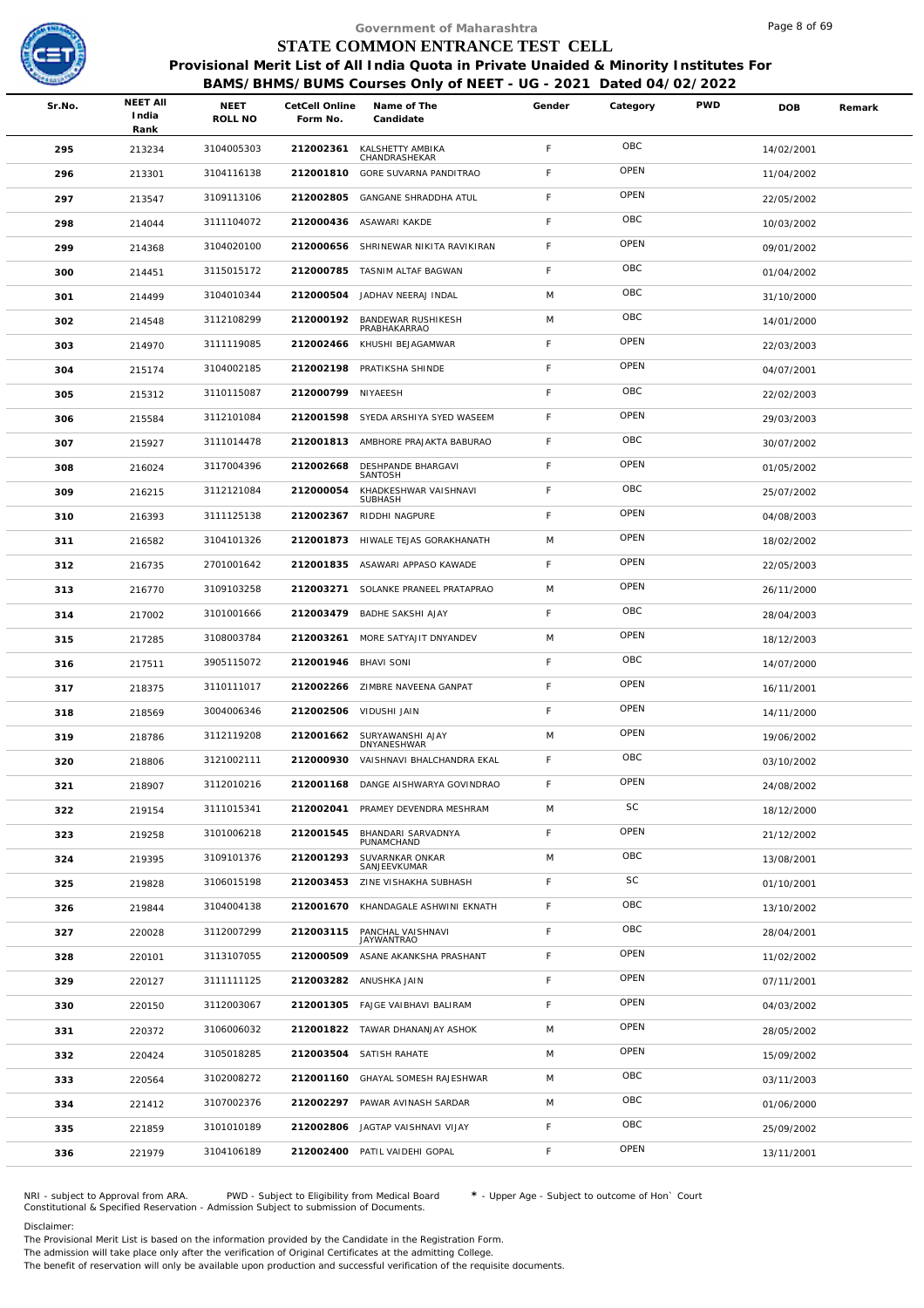

|        |                                  |                 |                            | Government of Maharashtra                                                              |             |          |            | Page 9 of 69 |        |
|--------|----------------------------------|-----------------|----------------------------|----------------------------------------------------------------------------------------|-------------|----------|------------|--------------|--------|
|        |                                  |                 |                            | STATE COMMON ENTRANCE TEST CELL                                                        |             |          |            |              |        |
|        |                                  |                 |                            | Provisional Merit List of All India Quota in Private Unaided & Minority Institutes For |             |          |            |              |        |
|        |                                  |                 |                            | BAMS/BHMS/BUMS Courses Only of NEET - UG - 2021 Dated 04/02/2022                       |             |          |            |              |        |
| Sr.No. | <b>NEET AII</b><br>India<br>Rank | NEET<br>ROLL NO | CetCell Online<br>Form No. | Name of The<br>Candidate                                                               | Gender      | Category | <b>PWD</b> | DOB          | Remark |
| 337    | 222095                           | 3115101262      |                            | 212000321 GHATE SRUSHTI VIKAS                                                          | F           | OPEN     |            | 29/07/2004   |        |
| 338    | 222330                           | 3106012157      | 212001639                  | NAVED KHAN SIKHANDAR KHAN                                                              | M           | OPEN     |            | 23/10/2000   |        |
| 339    | 222552                           | 3105018075      | 212002346                  | ROY ANUJ LALU                                                                          | M           | OPEN     |            | 02/02/2002   |        |
| 340    | 222670                           | 3112109301      |                            | 212003180 BUGNAR SHIVANI SAMBHAJI                                                      | F.          | OBC      |            | 02/10/2001   |        |
| 341    | 222681                           | 3101019140      | 212002403                  | AUTI ANUJ SHIVAJI                                                                      | M           | OBC      |            | 23/02/2003   |        |
| 342    | 222747                           | 3117005041      |                            | 212002325 SARGAR OMKAR GORAKH                                                          | M           | OBC      |            | 22/08/2001   |        |
| 343    | 222803                           | 3112030171      |                            | 212001427 KULKARNI MADHURA SANDEEP                                                     | F.          | OPEN     |            | 13/12/2001   |        |
| 344    | 223071                           | 3118027082      | 212000810                  | RADVIJAY YADAV                                                                         | M           | OBC      |            | 02/04/2001   |        |
| 345    | 223893                           | 3113102525      |                            | 212000451 TUPE HARDIK AJAY                                                             | M           | SC       |            | 03/05/2002   |        |
| 346    | 223902                           | 3101021017      | 212000381                  | NALAWADE VISHAL DATTATRAY                                                              | M           | OPEN     |            | 07/05/2003   |        |
| 347    | 224207                           | 3114004241      | 212000839 SURAJ            |                                                                                        | M           | OPEN     |            | 26/01/2001   |        |
| 348    | 224230                           | 3108001024      |                            | 212001725 BAWA AFIFA YUNUS                                                             | F           | OPEN     |            | 12/10/2001   |        |
| 349    | 224244                           | 3109115197      | 212002551                  | POLE SHARAYU KANTRAO                                                                   | F           | OBC      |            | 06/05/2002   |        |
| 350    | 224606                           | 3111110110      |                            | 212001613 BHALERAO TANAYA NAGSEN                                                       | F           | SC       |            | 02/11/2002   |        |
| 351    | 224701                           | 3117019149      |                            | 212001778 PATIL SURAJ MANOJ                                                            | M           | OPEN     |            | 16/07/2002   |        |
| 352    | 224746                           | 3112033128      | 212001404                  | JADHAV MANSI SANJAY                                                                    | F.          | OPEN     |            | 10/06/2002   |        |
| 353    | 225204                           | 3115007011      |                            | 212002630 AMAAN ANSARI                                                                 | M           | OBC      |            | 26/04/2001   |        |
| 354    | 225419                           | 3112001221      | 212000569                  | SIRSKAR RANI MANOHAR                                                                   | F           | OPEN     |            | 26/08/2003   |        |
| 355    | 225621                           | 3111001386      | 212002333                  | PALLAVI GHONGADE                                                                       | F           | OBC      |            | 16/02/2002   |        |
| 356    | 225646                           | 3117021032      | 212000870                  | KANNURKAR VAISHNAVI<br>NAGESH                                                          | F.          | OPEN     |            | 18/11/2002   |        |
| 357    | 225736                           | 3111114108      |                            | 212001162 KATHALKAR MRUDUL JAYANT                                                      | $\mathsf F$ | OPEN     |            | 29/05/2002   |        |
| 358    | 225893                           | 3111010157      |                            | 212002111 BORKAR GAYATRI MOTIRAM                                                       | F.          | OBC      |            | 18/09/2002   |        |
| 359    | 226499                           | 3112024088      | 212002894                  | ABUZAR KHALEDI MOHAMMED<br>KHALED                                                      | M           | OPEN     |            | 25/04/2004   |        |
| 360    | 226686                           | 3110114261      |                            | 212000627 ANUSHREE ASHISH DESAI                                                        | F           | OPEN     |            | 03/09/2003   |        |
| 361    | 226748                           | 3114010158      |                            | 212001163 TRUPTI NIKAM                                                                 | F.          | OPEN     |            | 12/06/2002   |        |
| 362    | 226782                           | 3118010344      |                            | 212001457 YADAV PRIYA RAKESH                                                           | F           | OBC      |            | 15/03/2001   |        |
| 363    | 226796                           | 3112023207      | 212000566                  | SHAIKH AMREEN IBRAHIM                                                                  | F           | OBC      |            | 16/08/2003   |        |
| 364    | 226944                           | 3111108310      |                            | 212000990 SHEIKH AMIR JAFAR                                                            | M           | OPEN     |            | 14/11/2001   |        |
| 365    | 227022                           | 3106003073      | 212002160                  | UGALE KRUNAL SANTOSH                                                                   | M           | OBC      |            | 10/06/2001   |        |
| 366    | 227249                           | 3113002372      |                            | 212001129 SHAIKH MUSKAN KURBAN                                                         | F           | OPEN     |            | 09/09/2002   |        |
| 367    | 228360                           | 3112109032      | 212001194                  | CHOUDHARI RADHIKA<br>SHIVAJIRAO                                                        | F.          | OPEN     |            | 26/03/2003   |        |
| 368    | 228709                           | 3111105105      | 212001893                  | <b>GODARA GAYATRI</b><br><b>HARISHCHANDRA</b>                                          | F           | OPEN     |            | 23/12/1999   |        |
| 369    | 228732                           | 3111018104      | 212001771                  | VISHAKHA KAYARKAR                                                                      | F           | OBC      |            | 15/06/2001   |        |
| 370    | 228908                           | 3112011284      | 212001906                  | GITE SUPRIYA RAMDAS                                                                    | F           | OBC      |            | 24/11/2000   |        |
| 371    | 229057                           | 3111024288      | 212003334                  | MARWADKAR SANSKRUTI<br>PRAFULLA                                                        | F           | OBC      |            | 19/05/2002   |        |
| 372    | 229581                           | 3117013222      | 212000518                  | SAKSHI KHEDKAR                                                                         | F           | OPEN     |            | 01/10/2002   |        |
| 373    | 229653                           | 3105016211      |                            | 212003379 TOTARE ADITI CHANDRAKANT                                                     | F           | OPEN     |            | 02/06/2002   |        |
| 374    | 229702                           | 2001314351      |                            | 212000159 PRATIKSHA PHAD                                                               | F           | OBC      |            | 06/10/2003   |        |
| 375    | 229916                           | 3112017201      |                            | 212002013 ZUBIA MAHVISH SALEEM AHMED                                                   | F           | OPEN     |            | 27/12/2000   |        |
| 376    | 229924                           | 3103003105      |                            | 212001373 BOBADE AASTHA PRAKASH                                                        | F           | OBC      |            | 17/12/2002   |        |
| 377    | 230088                           | 3105006205      | 212000888                  | MAHANOR ASHOK RAMNATH                                                                  | M           | OBC      |            | 12/02/2002   |        |
| 378    | 230216                           | 3118002319      |                            | 212002414 BHOIR MANVIT DEVIDAS                                                         | M           | SC       | YES        | 25/12/2002   |        |
|        |                                  |                 |                            |                                                                                        |             |          |            |              |        |

NRI - subject to Approval from ARA. PWD - Subject to Eligibility from Medical Board \* - Upper Age - Subject to outcome of Hon` Court<br>Constitutional & Specified Reservation - Admission Subject to submissio

Disclaimer:

The Provisional Merit List is based on the information provided by the Candidate in the Registration Form.

The admission will take place only after the verification of Original Certificates at the admitting College.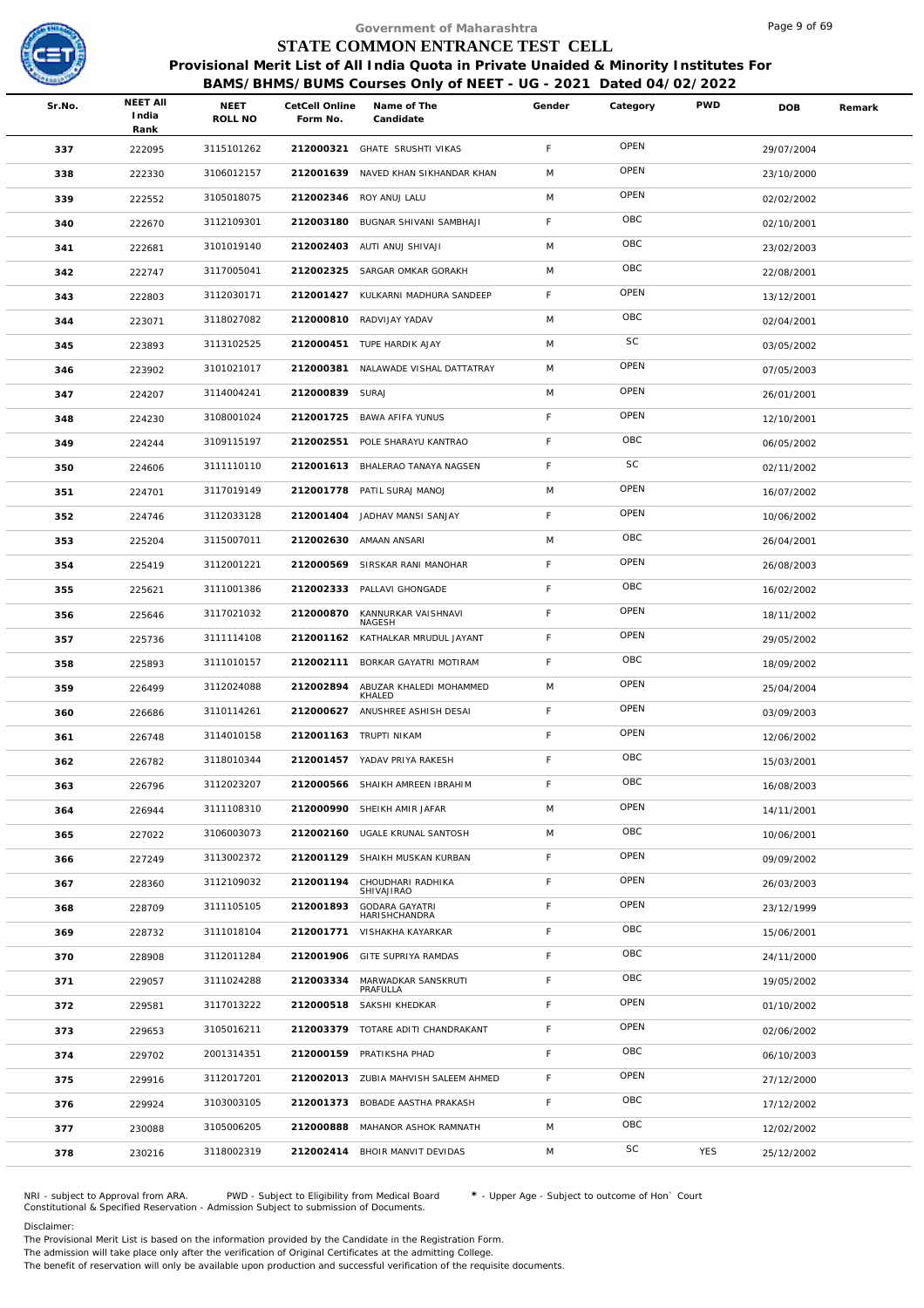

|        |                                  |                        |                            | Government of Maharashtra                                                              |             |          |            | Page 10 of 69 |        |
|--------|----------------------------------|------------------------|----------------------------|----------------------------------------------------------------------------------------|-------------|----------|------------|---------------|--------|
|        |                                  |                        |                            | STATE COMMON ENTRANCE TEST CELL                                                        |             |          |            |               |        |
|        |                                  |                        |                            | Provisional Merit List of All India Quota in Private Unaided & Minority Institutes For |             |          |            |               |        |
|        |                                  |                        |                            | BAMS/BHMS/BUMS Courses Only of NEET - UG - 2021 Dated 04/02/2022                       |             |          |            |               |        |
| Sr.No. | <b>NEET AII</b><br>India<br>Rank | <b>NEET</b><br>ROLL NO | CetCell Online<br>Form No. | Name of The<br>Candidate                                                               | Gender      | Category | <b>PWD</b> | <b>DOB</b>    | Remark |
| 379    | 230494                           | 1502109030             | 212002586 DEEPSHIKHA       |                                                                                        | F.          | OBC      |            | 15/09/2002    |        |
| 380    | 230922                           | 3101002389             | 212001897                  | DONGARE SAKSHI SANJAY                                                                  | F           | OBC      |            | 20/08/2002    |        |
| 381    | 231205                           | 3112037125             | 212003406                  | DESHMUKH SHWETA<br>BHAGWANRAO                                                          | F           | OPEN     |            | 17/07/2003    |        |
| 382    | 231376                           | 3103006117             |                            | 212001539 SHUKLA KHUSHI RAMAN                                                          | F           | OPEN     |            | 26/07/2000    |        |
| 383    | 231428                           | 1503003211             | 212003476 ASTHA JHA        |                                                                                        | F           | OPEN     |            | 20/11/2001    |        |
| 384    | 231454                           | 3119010184             |                            | 212002704 PATIL SHARWARI MAHADEO                                                       | F           | OPEN     |            | 20/11/2002    |        |
| 385    | 231650                           | 3118004057             |                            | 212001380 SAYED SWALEHA GULAM                                                          | F           | OPEN     |            | 17/04/1999    |        |
| 386    | 231718                           | 4407006300             | 212002916 RIYA SINGH       |                                                                                        | F           | OPEN     |            | 23/12/2000    |        |
| 387    | 232018                           | 3101001665             | 212000531                  | JOSHINGE SNEHA SANJAY                                                                  | $\mathsf F$ | OPEN     |            | 08/01/2003    |        |
| 388    | 232080                           | 3111113373             | 212002369                  | ARJUN RAJNARAYAN VARMA                                                                 | M           | OBC      |            | 10/05/2002    |        |
| 389    | 232115                           | 4408122196             | 212000731                  | NIRMAL KUMAR VERMA                                                                     | M           | OBC      |            | 08/07/1997    |        |
| 390    | 232926                           | 3112010232             | 212000390                  | KOLHE VAISHNAVI MADHUKAR                                                               | F           | OBC      |            | 16/12/2002    |        |
| 391    | 233161                           | 3104019039             | 212003209                  | ADHAV SHIVKANYA BHARATRAO                                                              | $\mathsf F$ | OPEN     |            | 05/02/2002    |        |
| 392    | 233193                           | 3117018154             |                            | 212003184 SHINDE SHARWARI SHIVAJI                                                      | F           | OPEN     |            | 02/10/2002    |        |
| 393    | 233510                           | 3114008401             |                            | 212001640 PRATIKSHA PRAKASH YERUNKAR                                                   | F           | OPEN     |            | 01/07/2002    |        |
| 394    | 234260                           | 3112012111             | 212001281                  | AKAT VISHAL SADASHIVRAO                                                                | M           | OPEN     |            | 18/09/2000    |        |
| 395    | 234335                           | 3104113100             | 212001341                  | BHARTI HINGAWE                                                                         | F           | OBC      |            | 15/08/2002    |        |
| 396    | 234348                           | 3114002383             |                            | 212002253 ADITI ARUN UDAVANT                                                           | F           | OBC      |            | 01/10/2003    |        |
| 397    | 234689                           | 3121001069             |                            | 212000934 PAWAR RUTUJA BAJIRAO                                                         | F           | OBC      |            | 03/07/2003    |        |
| 398    | 234873                           | 3116006297             |                            | 212001132 KAKADE SAKSHI ANIL                                                           | F           | OPEN     |            | 13/10/2003    |        |
| 399    | 235341                           | 3102023161             |                            | 212001413 KHADSE DIVYANI GAJANAN                                                       | F           | SC       |            | 07/09/2002    |        |
| 400    | 235417                           | 3108003681             |                            | 212001602 SAMIKSHA KULDEEP NAGALKAR                                                    | F           | OBC      |            | 21/05/2002    |        |
| 401    | 235536                           | 3111006593             |                            | 212002238 SHIVANI DIWARE                                                               | F           | OBC      |            | 12/04/2002    |        |
| 402    | 235551                           | 3110118171             |                            | 212001480 THEVAR LAKSHMINARAYAN<br>PANNEER                                             | M           | OPEN     |            | 01/01/2003    |        |
| 403    | 235603                           | 3112106236             |                            | 212000050 TANDALE NAMRATA SHANKAR                                                      | F.          | OBC      |            | 18/10/2002    |        |
| 404    | 235877                           | 3119011176             |                            | 212003246 GHODAKE PRERANA DAYANAND                                                     | F.          | OBC      |            | 08/04/2003    |        |
| 405    | 236144                           | 3109116183             |                            | 212003188 KALE DIVYANI DATTA                                                           | F.          | OPEN     |            | 29/04/2001    |        |
| 406    | 236705                           | 3104106275             |                            | 212000818 PALODE ABHIJEET RAJENDRA                                                     | M           | OPEN     |            | 02/02/2002    |        |
| 407    | 236863                           | 3101024020             |                            | 212002590 TAKE ARPITA ANIL                                                             | F           | OBC      |            | 08/01/2003    |        |
| 408    | 236888                           | 3106020089             |                            | 212000466 GARVE MAHESH PURUSHOTTAM                                                     | M           | OBC      |            | 21/08/2001    |        |
| 409    | 236912                           | 3104101786             | 212000677                  | MAHINDRAKAR YOGESH<br>VISHVNATH                                                        | M           | OBC      |            | 28/07/2002    |        |
| 410    | 236949                           | 4204001216             | 212003296                  | <b>BASSI SUNIL KUMAR</b>                                                               | M           | OBC      |            | 04/07/2002    |        |
| 411    | 236980                           | 3117003478             | 212002787                  | KULKARNI PRANAV PRADIP                                                                 | M           | OPEN     |            | 03/05/2002    |        |
| 412    | 237220                           | 3110027093             | 212001574                  | MUJAWAR MUSARRAT SULTANA<br>ABDUL RAHIM                                                | F           | OPEN     |            | 05/10/2002    |        |
| 413    | 237490                           | 3104114200             | 212003183 ATUL NIKAM       |                                                                                        | M           | OPEN     |            | 04/10/2002    |        |
| 414    | 237857                           | 1703005280             |                            | 212000469 POOJA NAUTHANI                                                               | F           | OPEN     |            | 22/11/2000    |        |
| 415    | 238152                           | 3112029210             |                            | 212002118 SARUKHE VAIBHAV BHIMRAO                                                      | M           | SC       |            | 15/03/2000    |        |
| 416    | 238386                           | 3101002455             |                            | 212003205 UNDEPATIL MOSHMI RAJIV                                                       | F.          | OPEN     |            | 27/07/2001    |        |
| 417    | 238388                           | 3104107118             |                            | 212002320 HAWALE SONALI BHAUSAHEB                                                      | F.          | OPEN     |            | 19/03/2001    |        |
| 418    | 238766                           | 3111101380             | 212003224 PRANJAL          |                                                                                        | F           | OPEN     |            | 14/09/2002    |        |
| 419    | 238793                           | 3117010314             |                            | 212001907 SID RITESH VISHNU                                                            | M           | OBC      |            | 23/04/2003    |        |
| 420    | 238854                           | 3109002405             |                            | 212000593 PADILE DHEERAJ TULSIDAS                                                      | M           | OBC      |            | 15/04/2002    |        |
|        |                                  |                        |                            |                                                                                        |             |          |            |               |        |

NRI - subject to Approval from ARA. PWD - Subject to Eligibility from Medical Board \* - Upper Age - Subject to outcome of Hon` Court<br>Constitutional & Specified Reservation - Admission Subject to submissio

Disclaimer:

The Provisional Merit List is based on the information provided by the Candidate in the Registration Form. The admission will take place only after the verification of Original Certificates at the admitting College.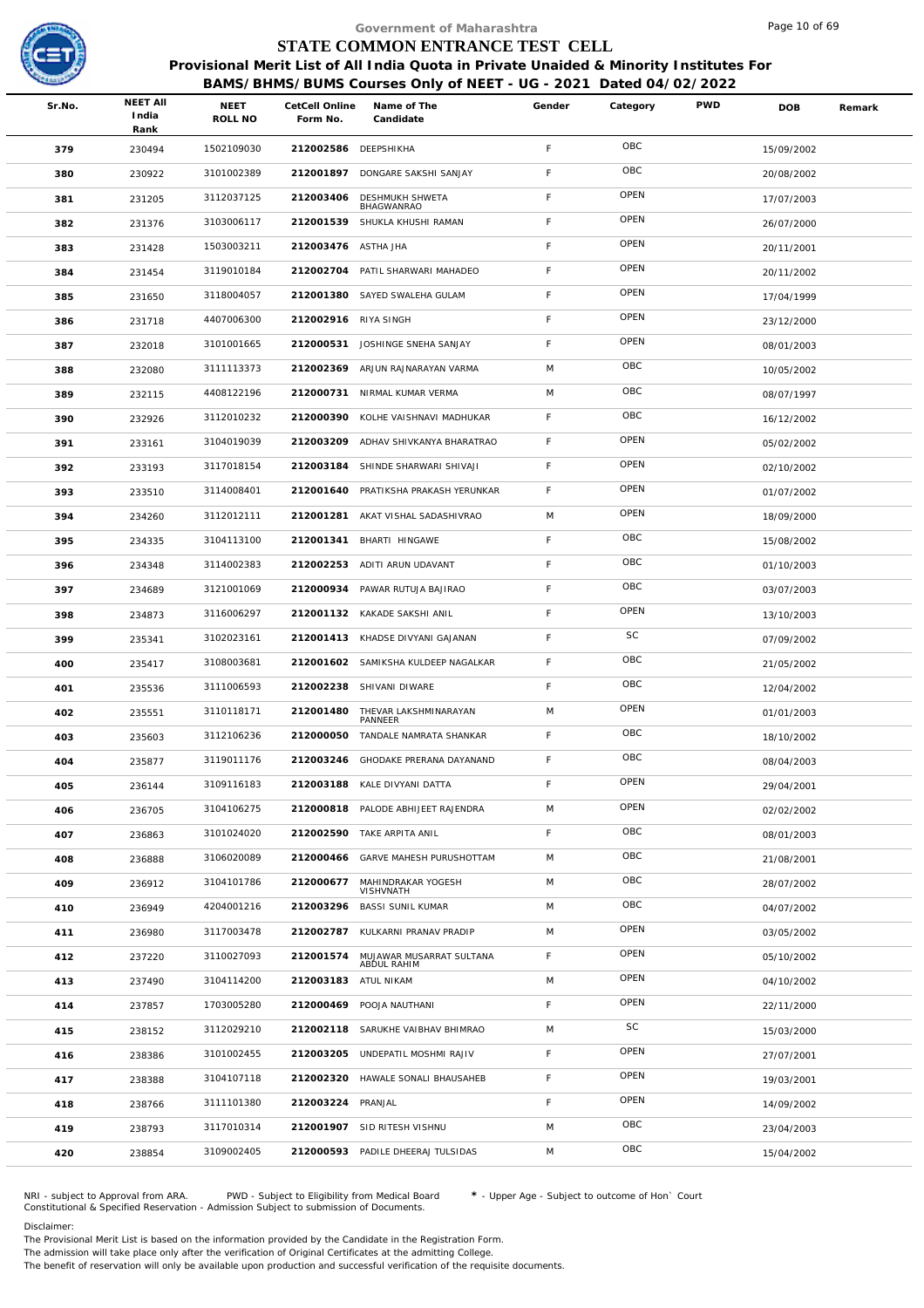

| STATE COMMON ENTRANCE TEST CELL<br>Provisional Merit List of All India Quota in Private Unaided & Minority Institutes For<br>BAMS/BHMS/BUMS Courses Only of NEET - UG - 2021 Dated 04/02/2022<br><b>NEET AII</b><br><b>PWD</b><br>NEET<br>Name of The<br>Gender<br>Sr.No.<br>CetCell Online<br>Category<br>DOB<br>India<br>ROLL NO<br>Form No.<br>Candidate<br>Rank<br>OPEN<br>F<br>3110115813<br>212000743 MAJALKAR SAKSHI RAVINDRA<br>421<br>238870<br>10/09/2002<br>OBC<br>M<br>3112117065<br>212001067<br>PANDAGALE PRAVIN<br>422<br>239610<br>23/01/2001<br>VITTHALRAO<br>OBC<br>F<br>3104118081<br>212000387<br>BIDVE MONIKA BABASAHEB<br>423<br>239813<br>31/03/2001<br>OPEN<br>F<br>3104107286<br>212002152 LOKHANDE PRACHI SANJAY<br>424<br>239866 | Remark<br>25/09/2002 |
|-------------------------------------------------------------------------------------------------------------------------------------------------------------------------------------------------------------------------------------------------------------------------------------------------------------------------------------------------------------------------------------------------------------------------------------------------------------------------------------------------------------------------------------------------------------------------------------------------------------------------------------------------------------------------------------------------------------------------------------------------------------|----------------------|
|                                                                                                                                                                                                                                                                                                                                                                                                                                                                                                                                                                                                                                                                                                                                                             |                      |
|                                                                                                                                                                                                                                                                                                                                                                                                                                                                                                                                                                                                                                                                                                                                                             |                      |
|                                                                                                                                                                                                                                                                                                                                                                                                                                                                                                                                                                                                                                                                                                                                                             |                      |
|                                                                                                                                                                                                                                                                                                                                                                                                                                                                                                                                                                                                                                                                                                                                                             |                      |
|                                                                                                                                                                                                                                                                                                                                                                                                                                                                                                                                                                                                                                                                                                                                                             |                      |
|                                                                                                                                                                                                                                                                                                                                                                                                                                                                                                                                                                                                                                                                                                                                                             |                      |
|                                                                                                                                                                                                                                                                                                                                                                                                                                                                                                                                                                                                                                                                                                                                                             |                      |
| OBC<br>M<br>3112031096<br>212001271<br>SATHE PRANAV BALASAHEB<br>425<br>239876<br>13/06/2001                                                                                                                                                                                                                                                                                                                                                                                                                                                                                                                                                                                                                                                                |                      |
| OPEN<br>F<br>3118027077<br>212002241<br>MOGHA SWETA PRAMOD KUMAR<br>426<br>240203<br>05/12/2003                                                                                                                                                                                                                                                                                                                                                                                                                                                                                                                                                                                                                                                             |                      |
| OPEN<br>M<br>2301001198<br>212000093<br>DHANANJAY SHARMA<br>427<br>240474<br>05/10/2001                                                                                                                                                                                                                                                                                                                                                                                                                                                                                                                                                                                                                                                                     |                      |
| OBC<br>F<br>3116003375<br>212000979<br>JAGTAP DHANASHREE ANIL<br>428<br>240898<br>08/10/2002                                                                                                                                                                                                                                                                                                                                                                                                                                                                                                                                                                                                                                                                |                      |
| OBC<br>F<br>4411016266<br>212001262 ZIKRA<br>429<br>241091<br>22/11/2002                                                                                                                                                                                                                                                                                                                                                                                                                                                                                                                                                                                                                                                                                    |                      |
| OPEN<br>F.<br>3112019260<br>212003154<br>AAMENA SANIYA DILSHAD<br>430<br>241253<br>13/10/2003<br>AHMAD KHAN                                                                                                                                                                                                                                                                                                                                                                                                                                                                                                                                                                                                                                                 |                      |
| OPEN<br>M<br>3109108063<br>212001636<br>BHOSLE VISHNU NAGNATHRAO<br>431<br>241391<br>15/07/2001                                                                                                                                                                                                                                                                                                                                                                                                                                                                                                                                                                                                                                                             |                      |
| OBC<br>F<br>3115022110<br>212001924<br>RAUT GAYATRI RAMESH<br>432<br>241589<br>19/12/2001                                                                                                                                                                                                                                                                                                                                                                                                                                                                                                                                                                                                                                                                   |                      |
| OBC<br>M<br>3109010038<br>212000584<br>PADILE SURAJ TULSIDAS<br>433<br>241798<br>15/04/2002                                                                                                                                                                                                                                                                                                                                                                                                                                                                                                                                                                                                                                                                 |                      |
| OBC<br>F<br>3112021159<br>212002455<br>PARDE SAKSHI GANESH<br>434<br>242010<br>16/05/2002                                                                                                                                                                                                                                                                                                                                                                                                                                                                                                                                                                                                                                                                   |                      |
| OBC<br>F<br>212000575<br>3113107146<br>THORAT DISHITA RAVI<br>242099<br>435<br>22/12/2001                                                                                                                                                                                                                                                                                                                                                                                                                                                                                                                                                                                                                                                                   |                      |
| OBC<br>M<br>3112032067<br>212000439<br>GANAPURE ATUL MADHAVRAO<br>436<br>242123<br>24/09/1999                                                                                                                                                                                                                                                                                                                                                                                                                                                                                                                                                                                                                                                               |                      |
| OPEN<br>M<br>3102004515<br>212000750<br>HUZAIFA KHAN ZIYAULLAH<br>437<br>242290<br>04/08/2000<br>KHAN                                                                                                                                                                                                                                                                                                                                                                                                                                                                                                                                                                                                                                                       |                      |
| OPEN<br>F<br>3109013010<br>212001881<br>KAKADE PRIYA SHARAD<br>438<br>242644<br>09/12/2002                                                                                                                                                                                                                                                                                                                                                                                                                                                                                                                                                                                                                                                                  |                      |
| OPEN<br>F<br>3112111150<br>212001093<br>PATIL GAYATRI RAMKRISHNA<br>439<br>242766<br>30/06/2003                                                                                                                                                                                                                                                                                                                                                                                                                                                                                                                                                                                                                                                             |                      |
| OBC<br>F<br>3122011113<br>212001962<br>CHAUDHARI BHAGYASHRI<br>440<br>242862<br>14/09/2002<br>CHHABILAL                                                                                                                                                                                                                                                                                                                                                                                                                                                                                                                                                                                                                                                     |                      |
| OBC<br>M<br>3113101001<br>212002600<br>DADASAHEB PANDHARINATH<br>441<br>243214<br>31/03/2002<br>NIKAM                                                                                                                                                                                                                                                                                                                                                                                                                                                                                                                                                                                                                                                       |                      |
| OBC<br>F.<br>3102002155<br>212000608<br>LAUTE PRATIKSHA RAJESH<br>442<br>243311<br>28/12/2001                                                                                                                                                                                                                                                                                                                                                                                                                                                                                                                                                                                                                                                               |                      |
| OPEN<br>M<br>3104002590<br>212000585<br>TALE PAWAN BHASKAR<br>443<br>243345<br>13/10/2001                                                                                                                                                                                                                                                                                                                                                                                                                                                                                                                                                                                                                                                                   |                      |
| SC<br>F<br>3103017220<br>212003027 LASANKAR KHUSHI SUDHIR<br>444<br>243445<br>08/11/2002                                                                                                                                                                                                                                                                                                                                                                                                                                                                                                                                                                                                                                                                    |                      |
| OBC<br>F.<br>3111012449<br>212000327 TANUSHREE CHARPE<br>445<br>243478<br>05/11/2002                                                                                                                                                                                                                                                                                                                                                                                                                                                                                                                                                                                                                                                                        |                      |
| OBC<br>F<br>SHAIKH NAZIYA ABDUL RAJJAK<br>3112014176<br>212001887<br>446<br>243761<br>28/04/2003                                                                                                                                                                                                                                                                                                                                                                                                                                                                                                                                                                                                                                                            |                      |
| OBC<br>M<br>3106018145<br>212001078 SURASE ANIKET SANTOSH<br>447<br>244029<br>25/03/2001                                                                                                                                                                                                                                                                                                                                                                                                                                                                                                                                                                                                                                                                    |                      |
| OBC<br>F.<br>3112102358<br>212001076 LANDGE ASHWINI GANESHRAO<br>448<br>244115<br>16/04/2002                                                                                                                                                                                                                                                                                                                                                                                                                                                                                                                                                                                                                                                                |                      |
| OBC<br>F.<br>3106002176<br>212001817 NAGRE ASHWINI PRAKASH<br>449<br>244203<br>05/07/2001                                                                                                                                                                                                                                                                                                                                                                                                                                                                                                                                                                                                                                                                   |                      |
| OPEN<br>F<br>3115009085<br>212001723 SHAIKH SAMIYA RIYAZ<br>450<br>244353<br>03/06/2003                                                                                                                                                                                                                                                                                                                                                                                                                                                                                                                                                                                                                                                                     |                      |
| OPEN<br>M<br>3101019235<br>212001931 NALAWADE SANKET NAVNATH<br>451<br>245581<br>31/10/2003                                                                                                                                                                                                                                                                                                                                                                                                                                                                                                                                                                                                                                                                 |                      |
| OBC<br>F.<br>3111011464<br>212003490<br>RAKSHA MANOHAR PAULZAGADE<br>452<br>245771<br>13/11/2001                                                                                                                                                                                                                                                                                                                                                                                                                                                                                                                                                                                                                                                            |                      |
| OBC<br>F.<br>3102002195<br>212000596<br>GAIGOL GAURI NITIN<br>453<br>245856<br>12/03/2002                                                                                                                                                                                                                                                                                                                                                                                                                                                                                                                                                                                                                                                                   |                      |
| OPEN<br>F.<br>3122014165<br>212002709<br>PATIL PRADNYA MANOHAR<br>454<br>246118<br>28/02/2002                                                                                                                                                                                                                                                                                                                                                                                                                                                                                                                                                                                                                                                               |                      |
| SC<br>F.<br>3114002316<br>212002920 ADITI GIRISH GEDAM<br>455<br>246337<br>24/12/2001                                                                                                                                                                                                                                                                                                                                                                                                                                                                                                                                                                                                                                                                       |                      |
| OPEN<br>3113101597<br>M<br>212001898 SHELKE VISHAL PANDURANG<br>456<br>246447<br>09/02/2002                                                                                                                                                                                                                                                                                                                                                                                                                                                                                                                                                                                                                                                                 |                      |
| OBC<br>F.<br>3101012159<br>212003055<br>BAKARE SAKSHI DEEPAK<br>457<br>246570<br>27/04/2003                                                                                                                                                                                                                                                                                                                                                                                                                                                                                                                                                                                                                                                                 |                      |
| OBC<br>3119013087<br>212002084<br>M<br>RAJAT RAHUL CHAUGULE<br>458<br>246756<br>06/11/2002                                                                                                                                                                                                                                                                                                                                                                                                                                                                                                                                                                                                                                                                  |                      |
| SC<br>M<br>3122007363<br>212001664 NAGRALE YASH SANJAY<br>459<br>246960<br>09/10/2002                                                                                                                                                                                                                                                                                                                                                                                                                                                                                                                                                                                                                                                                       |                      |
| OBC<br>F.<br>3108003150<br>212000315 RUKADE MANSI NANDKUMAR<br>460<br>247088<br>10/04/2002                                                                                                                                                                                                                                                                                                                                                                                                                                                                                                                                                                                                                                                                  |                      |
| OBC<br>M<br>3111104280<br>212000959 POTLE SAGAR BANDU<br>247189<br>461<br>25/04/2003                                                                                                                                                                                                                                                                                                                                                                                                                                                                                                                                                                                                                                                                        |                      |
| OPEN<br>F.<br>3115107181<br>212002408 SAWANT RIYA SHIVAJI<br>462<br>247211<br>04/01/2001                                                                                                                                                                                                                                                                                                                                                                                                                                                                                                                                                                                                                                                                    |                      |

NRI - subject to Approval from ARA. PWD - Subject to Eligibility from Medical Board \* - Upper Age - Subject to outcome of Hon` Court<br>Constitutional & Specified Reservation - Admission Subject to submissio

Disclaimer:

The Provisional Merit List is based on the information provided by the Candidate in the Registration Form.

The admission will take place only after the verification of Original Certificates at the admitting College.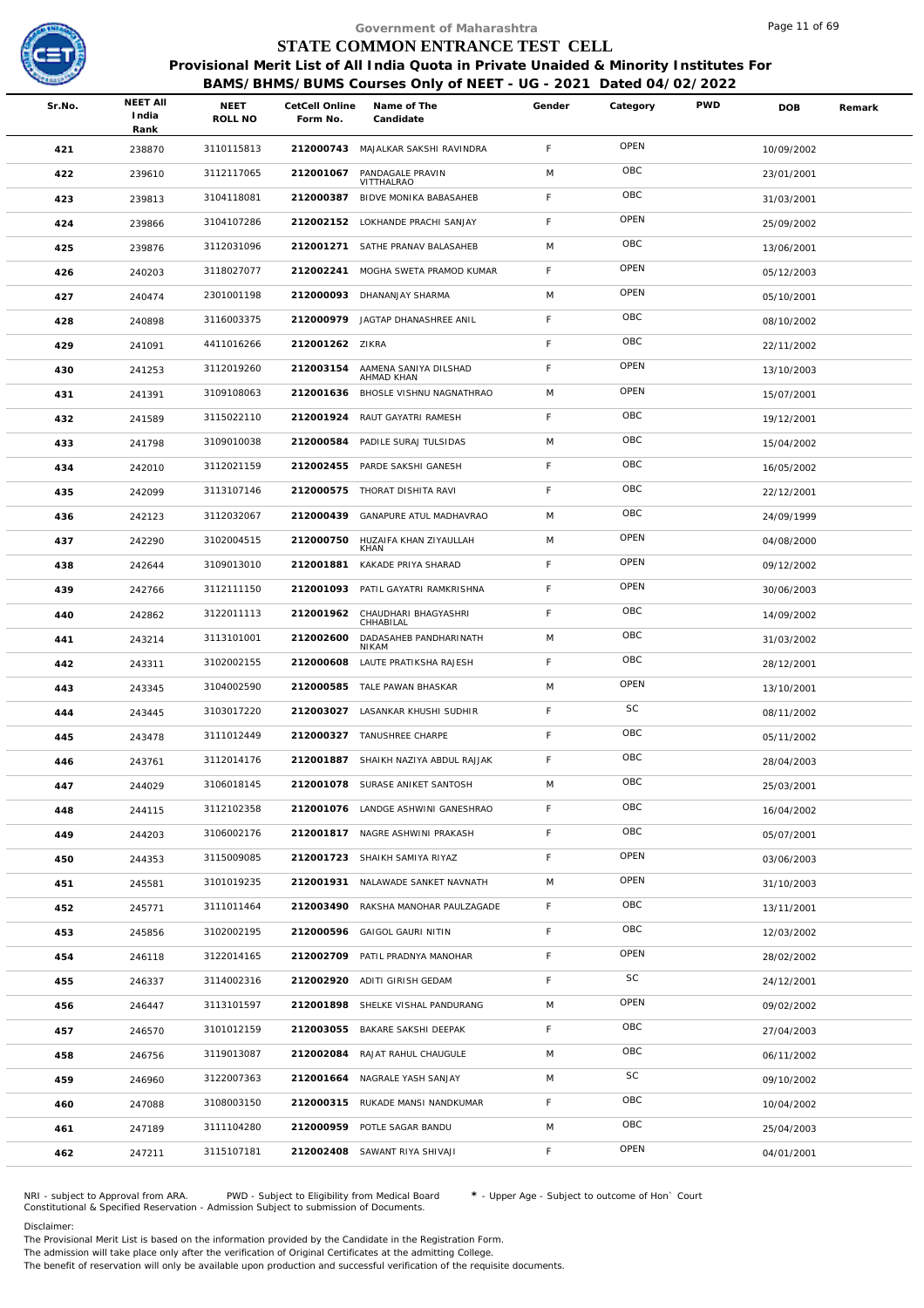

| Sr.No. | <b>NEET AII</b><br>India | <b>NEET</b><br>ROLL NO | Form No.  | Name of The<br>Candidate | Gender                                                                                                                                                                                                                                                                                                                                                                                                                                                                                                                                                                                                                                                                                                                                                                                                                                                                                                                                                                                                                                                                                                                                                                                                         | Category                  | <b>PWD</b>                      | <b>DOB</b>                                                       | Remark                                                                                                  |
|--------|--------------------------|------------------------|-----------|--------------------------|----------------------------------------------------------------------------------------------------------------------------------------------------------------------------------------------------------------------------------------------------------------------------------------------------------------------------------------------------------------------------------------------------------------------------------------------------------------------------------------------------------------------------------------------------------------------------------------------------------------------------------------------------------------------------------------------------------------------------------------------------------------------------------------------------------------------------------------------------------------------------------------------------------------------------------------------------------------------------------------------------------------------------------------------------------------------------------------------------------------------------------------------------------------------------------------------------------------|---------------------------|---------------------------------|------------------------------------------------------------------|---------------------------------------------------------------------------------------------------------|
| 463    | 247248                   | 3101007083             |           |                          | M                                                                                                                                                                                                                                                                                                                                                                                                                                                                                                                                                                                                                                                                                                                                                                                                                                                                                                                                                                                                                                                                                                                                                                                                              | SC                        |                                 | 01/08/2001                                                       |                                                                                                         |
| 464    | 247264                   | 3112005228             | 212000937 | RAJEGORE MAYUR GOVINDRAO | M                                                                                                                                                                                                                                                                                                                                                                                                                                                                                                                                                                                                                                                                                                                                                                                                                                                                                                                                                                                                                                                                                                                                                                                                              | OPEN                      |                                 | 08/01/2002                                                       |                                                                                                         |
| 465    | 247530                   | 3113009295             | 212000704 | JADHAV MRUNAL RAMAN      | F.                                                                                                                                                                                                                                                                                                                                                                                                                                                                                                                                                                                                                                                                                                                                                                                                                                                                                                                                                                                                                                                                                                                                                                                                             | OBC                       |                                 | 06/09/2002                                                       |                                                                                                         |
| 466    | 247680                   | 3118020175             |           |                          | M                                                                                                                                                                                                                                                                                                                                                                                                                                                                                                                                                                                                                                                                                                                                                                                                                                                                                                                                                                                                                                                                                                                                                                                                              | OPEN                      |                                 | 16/07/2003                                                       |                                                                                                         |
| 467    | 247714                   | 3113106212             | 212001035 | SADGIR SURAJ SURYABHAN   | M                                                                                                                                                                                                                                                                                                                                                                                                                                                                                                                                                                                                                                                                                                                                                                                                                                                                                                                                                                                                                                                                                                                                                                                                              | OBC                       |                                 | 07/05/2002                                                       |                                                                                                         |
| 468    | 247933                   | 3105022010             | 212000845 |                          | M                                                                                                                                                                                                                                                                                                                                                                                                                                                                                                                                                                                                                                                                                                                                                                                                                                                                                                                                                                                                                                                                                                                                                                                                              | OPEN                      |                                 | 19/05/2001                                                       |                                                                                                         |
| 469    | 247968                   | 3107003366             |           |                          | F                                                                                                                                                                                                                                                                                                                                                                                                                                                                                                                                                                                                                                                                                                                                                                                                                                                                                                                                                                                                                                                                                                                                                                                                              | OBC                       |                                 | 19/05/2003                                                       |                                                                                                         |
| 470    | 248017                   | 3104005009             |           |                          | F                                                                                                                                                                                                                                                                                                                                                                                                                                                                                                                                                                                                                                                                                                                                                                                                                                                                                                                                                                                                                                                                                                                                                                                                              | OPEN                      |                                 | 04/06/2002                                                       |                                                                                                         |
| 471    | 248062                   | 3115104100             |           |                          | F                                                                                                                                                                                                                                                                                                                                                                                                                                                                                                                                                                                                                                                                                                                                                                                                                                                                                                                                                                                                                                                                                                                                                                                                              | OBC                       |                                 | 29/02/2004                                                       |                                                                                                         |
| 472    | 248300                   | 2301003460             |           |                          | F.                                                                                                                                                                                                                                                                                                                                                                                                                                                                                                                                                                                                                                                                                                                                                                                                                                                                                                                                                                                                                                                                                                                                                                                                             | OPEN                      |                                 | 23/11/2001                                                       |                                                                                                         |
| 473    | 248313                   | 3116006129             |           |                          | F                                                                                                                                                                                                                                                                                                                                                                                                                                                                                                                                                                                                                                                                                                                                                                                                                                                                                                                                                                                                                                                                                                                                                                                                              | OPEN                      |                                 | 25/08/2003                                                       |                                                                                                         |
| 474    | 248375                   | 3117011224             |           |                          | F                                                                                                                                                                                                                                                                                                                                                                                                                                                                                                                                                                                                                                                                                                                                                                                                                                                                                                                                                                                                                                                                                                                                                                                                              | OPEN                      |                                 | 16/10/2002                                                       |                                                                                                         |
| 475    | 248597                   | 3101011288             | 212002179 | SHAIKH SAHIL HASAN       | M                                                                                                                                                                                                                                                                                                                                                                                                                                                                                                                                                                                                                                                                                                                                                                                                                                                                                                                                                                                                                                                                                                                                                                                                              | OBC                       |                                 | 20/09/2002                                                       |                                                                                                         |
| 476    | 248673                   | 3109007101             |           |                          | M                                                                                                                                                                                                                                                                                                                                                                                                                                                                                                                                                                                                                                                                                                                                                                                                                                                                                                                                                                                                                                                                                                                                                                                                              | OPEN                      |                                 | 07/02/2001                                                       |                                                                                                         |
| 477    | 248721                   | 3109001009             | 212002486 | DESHMUKH VAISHNAVI       | F                                                                                                                                                                                                                                                                                                                                                                                                                                                                                                                                                                                                                                                                                                                                                                                                                                                                                                                                                                                                                                                                                                                                                                                                              | OPEN                      |                                 | 30/05/2001                                                       |                                                                                                         |
| 478    | 248974                   | 3111123230             | 212002964 | DIVYANI DESHBHRATAR      | F.                                                                                                                                                                                                                                                                                                                                                                                                                                                                                                                                                                                                                                                                                                                                                                                                                                                                                                                                                                                                                                                                                                                                                                                                             | SC                        |                                 | 25/08/2002                                                       |                                                                                                         |
| 479    | 249885                   | 3116008131             |           |                          | F                                                                                                                                                                                                                                                                                                                                                                                                                                                                                                                                                                                                                                                                                                                                                                                                                                                                                                                                                                                                                                                                                                                                                                                                              | OBC                       |                                 | 30/06/2003                                                       |                                                                                                         |
| 480    | 249893                   | 3122002418             | 212002020 | PATIL JAYESH JITENDRA    | M                                                                                                                                                                                                                                                                                                                                                                                                                                                                                                                                                                                                                                                                                                                                                                                                                                                                                                                                                                                                                                                                                                                                                                                                              | OPEN                      |                                 | 18/08/2002                                                       |                                                                                                         |
| 481    | 249894                   | 3104001521             |           |                          | M                                                                                                                                                                                                                                                                                                                                                                                                                                                                                                                                                                                                                                                                                                                                                                                                                                                                                                                                                                                                                                                                                                                                                                                                              | OBC                       |                                 | 16/11/2000                                                       |                                                                                                         |
| 482    | 250186                   | 3112115110             |           |                          | M                                                                                                                                                                                                                                                                                                                                                                                                                                                                                                                                                                                                                                                                                                                                                                                                                                                                                                                                                                                                                                                                                                                                                                                                              | SC                        |                                 | 12/03/2002                                                       |                                                                                                         |
| 483    | 250199                   | 3112005127             | 212000468 | JADHAV ANKIT VISHWANATH  | M                                                                                                                                                                                                                                                                                                                                                                                                                                                                                                                                                                                                                                                                                                                                                                                                                                                                                                                                                                                                                                                                                                                                                                                                              | OBC                       |                                 | 26/07/2000                                                       |                                                                                                         |
| 484    | 250625                   | 3116001290             |           |                          | F.                                                                                                                                                                                                                                                                                                                                                                                                                                                                                                                                                                                                                                                                                                                                                                                                                                                                                                                                                                                                                                                                                                                                                                                                             | OPEN                      |                                 | 04/11/2003                                                       |                                                                                                         |
| 485    | 250945                   | 3111105275             |           |                          | M                                                                                                                                                                                                                                                                                                                                                                                                                                                                                                                                                                                                                                                                                                                                                                                                                                                                                                                                                                                                                                                                                                                                                                                                              | SC                        |                                 | 01/02/2003                                                       |                                                                                                         |
| 486    | 251117                   | 3117004400             |           | CHANDRAKANT              | M                                                                                                                                                                                                                                                                                                                                                                                                                                                                                                                                                                                                                                                                                                                                                                                                                                                                                                                                                                                                                                                                                                                                                                                                              | OPEN                      |                                 | 08/12/2003                                                       |                                                                                                         |
| 487    | 251551                   | 3104105019             |           |                          | F.                                                                                                                                                                                                                                                                                                                                                                                                                                                                                                                                                                                                                                                                                                                                                                                                                                                                                                                                                                                                                                                                                                                                                                                                             | OPEN                      |                                 | 01/12/2001                                                       |                                                                                                         |
| 488    | 251584                   | 3115011304             |           |                          | F                                                                                                                                                                                                                                                                                                                                                                                                                                                                                                                                                                                                                                                                                                                                                                                                                                                                                                                                                                                                                                                                                                                                                                                                              | OPEN                      |                                 | 22/07/2001                                                       |                                                                                                         |
| 489    | 251710                   | 3112006081             |           |                          | F.                                                                                                                                                                                                                                                                                                                                                                                                                                                                                                                                                                                                                                                                                                                                                                                                                                                                                                                                                                                                                                                                                                                                                                                                             | OBC                       |                                 | 21/06/2002                                                       |                                                                                                         |
| 490    | 252346                   | 1403001346             |           |                          | F.                                                                                                                                                                                                                                                                                                                                                                                                                                                                                                                                                                                                                                                                                                                                                                                                                                                                                                                                                                                                                                                                                                                                                                                                             | OPEN                      |                                 | 02/03/2001                                                       |                                                                                                         |
| 491    | 252438                   | 3104020051             |           |                          | M                                                                                                                                                                                                                                                                                                                                                                                                                                                                                                                                                                                                                                                                                                                                                                                                                                                                                                                                                                                                                                                                                                                                                                                                              | SC                        |                                 | 05/12/2001                                                       |                                                                                                         |
| 492    | 252504                   | 3102014238             |           |                          | F                                                                                                                                                                                                                                                                                                                                                                                                                                                                                                                                                                                                                                                                                                                                                                                                                                                                                                                                                                                                                                                                                                                                                                                                              | SC                        |                                 | 25/10/2001                                                       |                                                                                                         |
| 493    | 252642                   | 3107002251             |           |                          | M                                                                                                                                                                                                                                                                                                                                                                                                                                                                                                                                                                                                                                                                                                                                                                                                                                                                                                                                                                                                                                                                                                                                                                                                              | OBC                       |                                 | 17/03/2003                                                       |                                                                                                         |
| 494    | 252702                   | 3111018063             |           |                          | F                                                                                                                                                                                                                                                                                                                                                                                                                                                                                                                                                                                                                                                                                                                                                                                                                                                                                                                                                                                                                                                                                                                                                                                                              | SC                        |                                 | 08/06/2002                                                       |                                                                                                         |
| 495    | 252929                   | 3104017105             |           |                          | F                                                                                                                                                                                                                                                                                                                                                                                                                                                                                                                                                                                                                                                                                                                                                                                                                                                                                                                                                                                                                                                                                                                                                                                                              | OBC                       |                                 | 25/01/2002                                                       |                                                                                                         |
| 496    | 253373                   | 3109006203             |           |                          | F                                                                                                                                                                                                                                                                                                                                                                                                                                                                                                                                                                                                                                                                                                                                                                                                                                                                                                                                                                                                                                                                                                                                                                                                              | OPEN                      |                                 | 30/03/2003                                                       |                                                                                                         |
| 497    | 253470                   | 3112114111             |           |                          | F.                                                                                                                                                                                                                                                                                                                                                                                                                                                                                                                                                                                                                                                                                                                                                                                                                                                                                                                                                                                                                                                                                                                                                                                                             | OBC                       |                                 | 07/03/2003                                                       |                                                                                                         |
| 498    | 253496                   | 3111114403             |           |                          | F                                                                                                                                                                                                                                                                                                                                                                                                                                                                                                                                                                                                                                                                                                                                                                                                                                                                                                                                                                                                                                                                                                                                                                                                              | OBC                       |                                 | 16/02/2002                                                       |                                                                                                         |
| 499    | 253572                   | 3102001400             |           |                          | M                                                                                                                                                                                                                                                                                                                                                                                                                                                                                                                                                                                                                                                                                                                                                                                                                                                                                                                                                                                                                                                                                                                                                                                                              | OBC                       |                                 | 22/10/2001                                                       |                                                                                                         |
| 500    | 254167                   | 3104011047             |           |                          | F                                                                                                                                                                                                                                                                                                                                                                                                                                                                                                                                                                                                                                                                                                                                                                                                                                                                                                                                                                                                                                                                                                                                                                                                              | OPEN                      |                                 | 04/09/2002                                                       |                                                                                                         |
| 501    | 254364                   | 3113012188             |           |                          | F                                                                                                                                                                                                                                                                                                                                                                                                                                                                                                                                                                                                                                                                                                                                                                                                                                                                                                                                                                                                                                                                                                                                                                                                              | OBC                       |                                 | 14/09/2002                                                       |                                                                                                         |
| 502    | 254420                   | 3112023111             |           |                          | M                                                                                                                                                                                                                                                                                                                                                                                                                                                                                                                                                                                                                                                                                                                                                                                                                                                                                                                                                                                                                                                                                                                                                                                                              | OPEN                      |                                 | 02/02/2001                                                       |                                                                                                         |
| 503    | 254512                   | 3119011222             |           |                          | F.                                                                                                                                                                                                                                                                                                                                                                                                                                                                                                                                                                                                                                                                                                                                                                                                                                                                                                                                                                                                                                                                                                                                                                                                             | OPEN                      |                                 | 16/04/2003                                                       |                                                                                                         |
| 504    | 254903                   | 3111110348             |           |                          | F.                                                                                                                                                                                                                                                                                                                                                                                                                                                                                                                                                                                                                                                                                                                                                                                                                                                                                                                                                                                                                                                                                                                                                                                                             | OPEN                      |                                 | 09/08/2002                                                       |                                                                                                         |
|        |                          | Rank                   |           |                          | CetCell Online<br>212002566 GAIKWAD AVISHKAR GOKUL<br>212000538 BORUDE ATHARV GHANSHYAM<br>KATHALE NARAYAN ASHOK<br>212001420 DHANDE MANSI GOPAL<br>212000673 PRIYANKA DADARAO KAKDE<br>212001510 SHREYA KAILAS SHETE<br>212003017 SNEHA PAUL<br>212002376 BHOITE AKANKSHA MITIN<br>212003380 VANAROTE DIPTI RAJSHEKHAR<br>212002497 DIGAMBAR BICHITKAR<br>KESHAVRAO<br>212002057 DOIPHODE ARYA ATUL<br>212000467 PHATANGADE YOGESH VITTHAL<br>212001020 SUMIT<br>212002244 JADHAV MANDIRA SUNIL<br>212003394 TURKEL PRIYANSHU ARUN<br>212000196 MANURE VAISHNAVI<br>212002341 AWARE VIDYA VIVEK<br>212002692 PATIL SUSMITA BAJIRAO<br>212001751 JAWARKAR SANSKRUTI VIKAS<br>212000481 NABANITA CHAKRABORTY<br>212002416 AHIRE HIMANSHU PRAKASH<br>212002102 VIJAYA SHRIKRISHNA GAVHALE<br>212000524 MAHAJAN MOHIT JITENDRA<br>212002617 VANSHIKA SAKHARE<br>212001586 SHEJAL AMBADAS PAWAR<br>212001578 PESHIMAM AZMI AKEEL<br>212001187 RATHOD RANI MANOJ<br>212002268 TUPATE ANCHAL RAVINDRA<br>212000983 THUBOKAR ASHUTOSH GAJANAN<br>212003141 KURHADE ADITI DEEPAK<br>212001072 RAUNDAL YASHASHRI NEVBA<br>212000122 KALE LAXMAN BALAJI<br>212002767 CHOUGULE PRIYANKA VILAS<br>212000597 SANJANA BISWAS | Government of Maharashtra | STATE COMMON ENTRANCE TEST CELL | BAMS/BHMS/BUMS Courses Only of NEET - UG - 2021 Dated 04/02/2022 | Page 12 of 69<br>Provisional Merit List of All India Quota in Private Unaided & Minority Institutes For |

NRI - subject to Approval from ARA. PWD - Subject to Eligibility from Medical Board \* - Upper Age - Subject to outcome of Hon` Court<br>Constitutional & Specified Reservation - Admission Subject to submissio

Disclaimer:

The Provisional Merit List is based on the information provided by the Candidate in the Registration Form.

The admission will take place only after the verification of Original Certificates at the admitting College.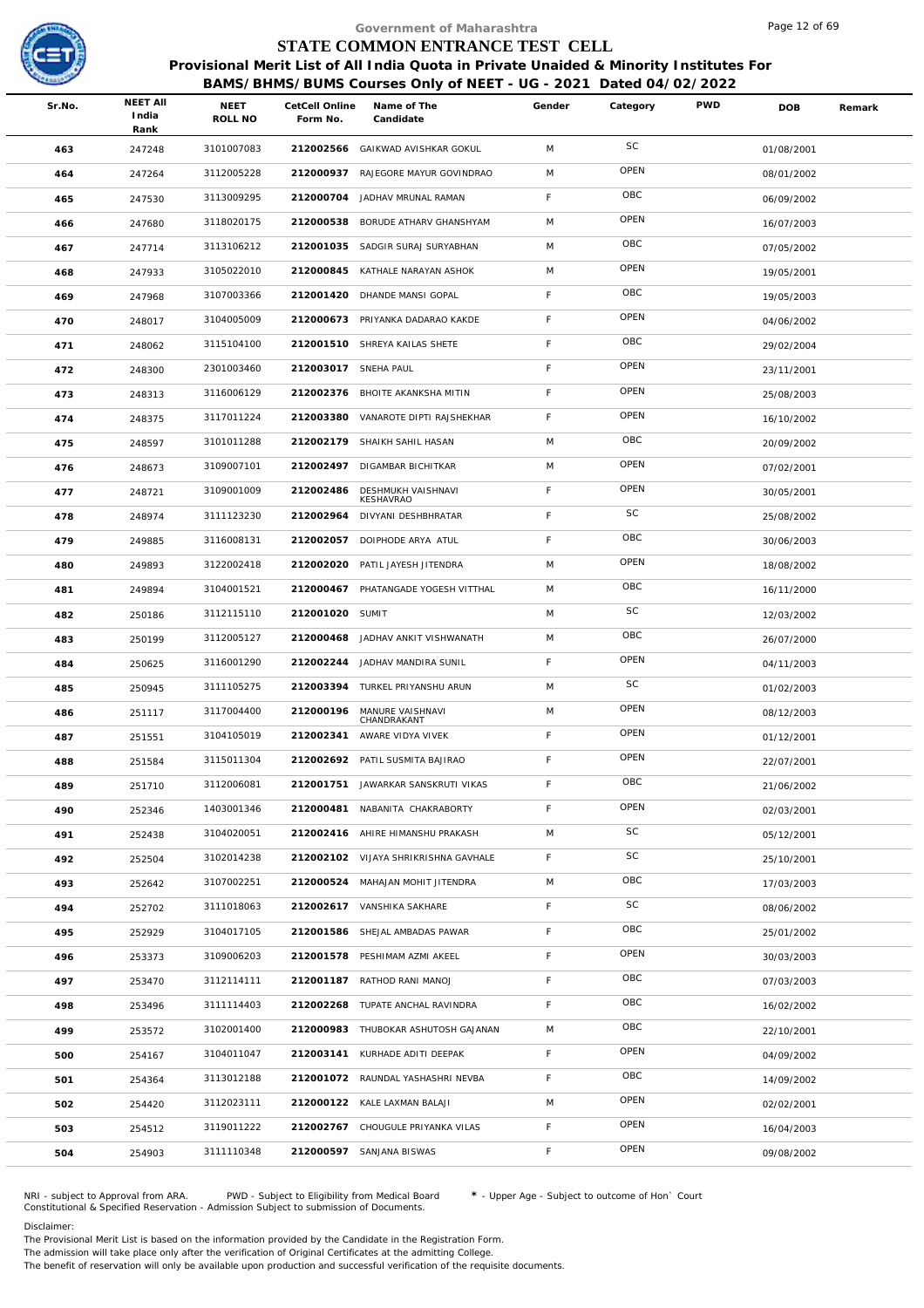

|        |                                  |                 |                            | Government of Maharashtra                                                              |             |           |            | Page 13 of 69 |        |
|--------|----------------------------------|-----------------|----------------------------|----------------------------------------------------------------------------------------|-------------|-----------|------------|---------------|--------|
|        |                                  |                 |                            | STATE COMMON ENTRANCE TEST CELL                                                        |             |           |            |               |        |
|        |                                  |                 |                            | Provisional Merit List of All India Quota in Private Unaided & Minority Institutes For |             |           |            |               |        |
|        |                                  |                 |                            | BAMS/BHMS/BUMS Courses Only of NEET - UG - 2021 Dated 04/02/2022                       |             |           |            |               |        |
| Sr.No. | <b>NEET AII</b><br>India<br>Rank | NEET<br>ROLL NO | CetCell Online<br>Form No. | Name of The<br>Candidate                                                               | Gender      | Category  | <b>PWD</b> | <b>DOB</b>    | Remark |
| 505    | 255890                           | 3112033223      |                            | 212001575 BHARTI AKSHAY VIJAYKUMAR                                                     | M           | OBC       |            | 06/10/2002    |        |
| 506    | 255939                           | 3103023001      | 212003232                  | GAURI SAWARGAONKAR                                                                     | F           | OPEN      |            | 12/11/2003    |        |
| 507    | 256034                           | 3112102394      |                            | 212001246 DIDSHERE VASUDHA VINAYAK                                                     | F           | OPEN      |            | 04/06/2002    |        |
| 508    | 256192                           | 3122009354      |                            | 212001438 AGRAWAL JANHAVI RAVINDRA                                                     | F.          | OPEN      |            | 26/06/2002    |        |
| 509    | 256216                           | 3104001064      |                            | 212000415 JADHAV ANJALI LAXMAN                                                         | F           | OBC       |            | 28/01/2002    |        |
| 510    | 256306                           | 3111123144      |                            | 212003389 THERE PRACHI KRUSHNA                                                         | F           | OBC       |            | 09/05/2002    |        |
| 511    | 256327                           | 3104005434      |                            | 212003376 DHANDE PRATIKSHA PRAKASH                                                     | F           | OPEN      |            | 22/02/2002    |        |
| 512    | 256371                           | 1502016054      | 212003198                  | RISHU KUMARI                                                                           | F           | OBC       |            | 01/11/1998    |        |
| 513    | 256562                           | 3111012014      |                            | 212001349 TUSHAR GAYDHANE                                                              | M           | OBC       |            | 14/02/2001    |        |
| 514    | 256735                           | 3109110250      | 212000897                  | KENDRE SHANKAR TUKARAM                                                                 | M           | OBC       |            | 08/09/2002    |        |
| 515    | 257465                           | 3121001024      |                            | 212001657 MOHITE MENAKA SURESH                                                         | F           | SC        |            | 25/12/2001    |        |
| 516    | 257682                           | 3119007012      |                            | 212001184 ROY CHANDAN MRINAL                                                           | M           | OPEN      |            | 06/01/2002    |        |
| 517    | 257768                           | 3114007132      | 212000120                  | PRERNA BALU BHALERAO                                                                   | F           | SC        |            | 05/06/2002    |        |
| 518    | 258151                           | 3122002186      | 212000478                  | CHAVHAN HRUSHIKESH KAILAS                                                              | M           | OBC       |            | 16/02/2001    |        |
| 519    | 258781                           | 3106020046      | 212003300                  | GOTMARE ISHWARI BHAGWAN                                                                | F.          | OPEN      |            | 25/02/2002    |        |
| 520    | 258855                           | 3108005671      | 212000702                  | PATIL AISHWARYA<br>SHITALKUMAR                                                         | $\mathsf F$ | OPEN      |            | 11/06/2002    |        |
| 521    | 258965                           | 3101010343      | 212002761                  | HON SACHIN PANDHARINATH                                                                | M           | OBC       |            | 13/11/2002    |        |
| 522    | 258969                           | 3112109098      | 212003086                  | RATHOD DISHA RAMESH                                                                    | F           | OBC       |            | 19/08/2002    |        |
| 523    | 258985                           | 3104102081      | 212001728                  | DAVHALE SAURABH SATISH                                                                 | M           | OBC       |            | 06/04/2002    |        |
| 524    | 259070                           | 3103006077      | 212002530                  | IRTIKA MOHAMMAD AMIN<br><b>BHURA</b>                                                   | F.          | OBC       |            | 05/04/2004    |        |
| 525    | 259306                           | 3119014116      | 212000515                  | PATIL TEJASWINI JOTIRAM                                                                | F           | OPEN      |            | 27/09/2002    |        |
| 526    | 259518                           | 3111114402      | 212000108                  | UNNATI RATHOD                                                                          | F           | OBC       |            | 23/08/2002    |        |
| 527    | 259640                           | 3115017188      | 212000689                  | PALLAVI ANANT KORGAONKAR                                                               | F           | OBC       |            | 01/02/2002    |        |
| 528    | 259658                           | 3104020175      |                            | 212001544 TATHE ASHWINI RAMDAS                                                         | F           | OBC       |            | 11/04/2002    |        |
| 529    | 259938                           | 3117003055      |                            | 212002711 SADABASE PANCHRATNA DIPAK                                                    | M           | <b>SC</b> |            | 04/03/2002    |        |
| 530    | 259986                           | 3103001594      | 212002803                  | VINCHURKAR PRATIK PRAKASH                                                              | M           | OBC       |            | 18/12/2002    |        |
| 531    | 260034                           | 3117003287      | 212000419                  | GAIKWAD INDRAJIT ARUN                                                                  | M           | OPEN      |            | 05/07/2002    |        |
| 532    | 260292                           | 3113112178      |                            | 212002151 BHUTADA SAKSHI ANIL                                                          | F           | OPEN      |            | 22/09/2002    |        |
| 533    | 260340                           | 3115016362      | 212001140                  | PATIL SAGAR BALASAHEB                                                                  | M           | OBC       |            | 24/04/2002    |        |
| 534    | 260505                           | 3109118073      |                            | 212002726 TANPURE SANUJA DIMAKHRAO                                                     | F           | OBC       |            | 13/07/2003    |        |
| 535    | 260577                           | 3115003483      |                            | 212000525 KOKARE ROHAN ANKUSH                                                          | M           | OBC       |            | 24/05/2002    |        |
| 536    | 260641                           | 3102001536      |                            | 212001912 HADIQUA FARZEEN                                                              | F           | OPEN      |            | 29/11/2001    |        |
| 537    | 260687                           | 3112002025      | 212003241                  | GAIKWAD SUMIT MADHUKAR                                                                 | M           | SC        |            | 19/04/2001    |        |
| 538    | 260978                           | 3102003562      | 212001280                  | GHANTE HARSHADA SANTOSH                                                                | F.          | OBC       |            | 12/07/2001    |        |
| 539    | 261007                           | 3112001308      |                            | 212000154 KULKARNI SAKSHI SANTOSHRAO                                                   | F.          | OPEN      |            | 30/10/2004    |        |
| 540    | 261260                           | 3111128133      |                            | 212002108 ADITI LILHARE                                                                | F           | OBC       |            | 01/05/2002    |        |
| 541    | 261327                           | 3106007095      | 212002330                  | DESHMUKH SHUBHAM<br>GANESHRAO                                                          | M           | OPEN      |            | 02/09/2002    |        |
| 542    | 261480                           | 3112114173      |                            | 212001476 TANZILA MUKHTAR SHAIKH                                                       | F.          | OPEN      |            | 16/08/2003    |        |
| 543    | 261544                           | 3117006069      | 212000455                  | SHITOLE SHRUTI RAJENDRA                                                                | F.          | OPEN      |            | 01/01/2003    |        |
| 544    | 261795                           | 3102005643      | 212001918                  | <b>GAURI DONGARE</b>                                                                   | F           | OBC       |            | 12/09/2002    |        |
| 545    | 261809                           | 3107008302      | 212002831                  | DANDAGE SAGAR ARUN                                                                     | M           | SC        |            | 03/07/2002    |        |
| 546    | 261834                           | 3115026079      | 212001888                  | MARANE SAMRUDDHI SACHIN                                                                | F.          | OPEN      |            | 12/07/2003    |        |
|        |                                  |                 |                            |                                                                                        |             |           |            |               |        |

NRI - subject to Approval from ARA. PWD - Subject to Eligibility from Medical Board \* - Upper Age - Subject to outcome of Hon` Court<br>Constitutional & Specified Reservation - Admission Subject to submissio

Disclaimer:

The Provisional Merit List is based on the information provided by the Candidate in the Registration Form.

The admission will take place only after the verification of Original Certificates at the admitting College.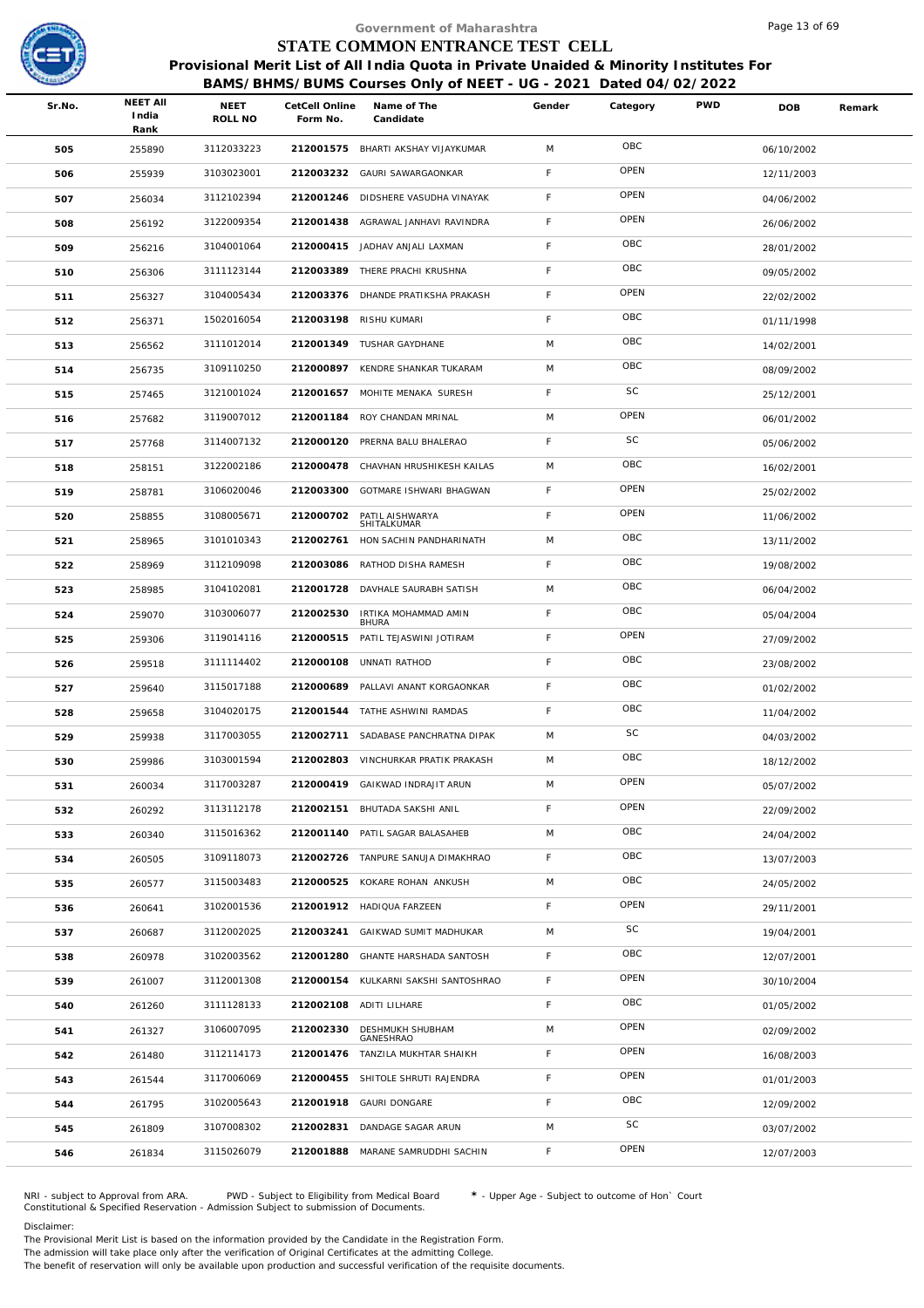

|        |                                  |                 |                            | Government of Maharashtra                                                                                                                                  |             |          |            | Page 14 of 69 |        |
|--------|----------------------------------|-----------------|----------------------------|------------------------------------------------------------------------------------------------------------------------------------------------------------|-------------|----------|------------|---------------|--------|
|        |                                  |                 |                            | STATE COMMON ENTRANCE TEST CELL                                                                                                                            |             |          |            |               |        |
|        |                                  |                 |                            | Provisional Merit List of All India Quota in Private Unaided & Minority Institutes For<br>BAMS/BHMS/BUMS Courses Only of NEET - UG - 2021 Dated 04/02/2022 |             |          |            |               |        |
| Sr.No. | <b>NEET AII</b><br>India<br>Rank | NEET<br>ROLL NO | CetCell Online<br>Form No. | Name of The<br>Candidate                                                                                                                                   | Gender      | Category | <b>PWD</b> | <b>DOB</b>    | Remark |
| 547    | 261928                           | 3109103134      |                            | 212003099 DHORMARE RUTUJA BALASAHEB                                                                                                                        | F           | OPEN     |            | 16/06/2002    |        |
| 548    | 261961                           | 3104112230      | 212002275                  | UBALE SNEHAL SHIVAJI                                                                                                                                       | F           | SC       |            | 04/11/2001    |        |
| 549    | 262179                           | 3111008160      | 212001065                  | WAGHMARE SAKSHI VIJAY                                                                                                                                      | F           | SC       |            | 09/02/2002    |        |
| 550    | 262269                           | 3104105161      | 212003446                  | AAKANKSHA MADHAVRAO<br><b>INGOLE</b>                                                                                                                       | F           | SC       |            | 26/03/2001    |        |
| 551    | 262442                           | 3109110007      |                            | 212001104 NIRMAL SATISH KALE                                                                                                                               | $\mathsf F$ | OPEN     |            | 24/05/2002    |        |
| 552    | 262450                           | 3103017255      | 212002799                  | DASMALANI SANIYA SANMUKH                                                                                                                                   | F.          | OPEN     |            | 15/05/2002    |        |
| 553    | 262858                           | 3112003005      |                            | 212001777 HAKE NILESH VASANTRAO                                                                                                                            | M           | OBC      |            | 10/11/2001    |        |
| 554    | 262874                           | 3101007336      | 212001688                  | VETHEKAR SAYALI SANTOSH                                                                                                                                    | F.          | OPEN     |            | 29/07/2002    |        |
| 555    | 263014                           | 3112002100      |                            | 212000444 PAWADE MADHUKAR MUNJAJI                                                                                                                          | M           | OPEN     |            | 05/03/2002    |        |
| 556    | 263283                           | 3102009169      | 212002180                  | GAWANDE ABHAY PRAMOD                                                                                                                                       | M           | OBC      |            | 31/12/2001    |        |
| 557    | 263368                           | 3112101204      | 212001581                  | BHENDEKAR ABHIJIT BAPURAO                                                                                                                                  | M           | OBC      |            | 12/11/2001    |        |
| 558    | 263379                           | 3112102356      | 212001094                  | KALE MEERA BHAGWAT                                                                                                                                         | F           | OPEN     |            | 21/01/2002    |        |
| 559    | 263544                           | 3105022050      | 212001470                  | MOHAMMED OMER ABDUL<br>WAHEED                                                                                                                              | M           | OBC      |            | 03/12/2001    |        |
| 560    | 263567                           | 3104011352      | 212000353                  | JANJAL SAGAR GANGADHAR                                                                                                                                     | M           | OPEN     |            | 01/11/2002    |        |
| 561    | 263920                           | 2302011309      | 212002800                  | NIKHIL BHARDWAJ                                                                                                                                            | M           | OPEN     |            | 29/03/2002    |        |
| 562    | 263924                           | 3117003194      | 212003065                  | JADHAV SWATI MADHAV                                                                                                                                        | F           | OPEN     |            | 07/02/2002    |        |
| 563    | 264028                           | 3111001293      |                            | 212002670 SEJAL DILIPRAO SORTE                                                                                                                             | F           | OBC      |            | 05/04/2002    |        |
| 564    | 264107                           | 3111113006      |                            | 212001722 MANASI RAMESH MALAPOLU                                                                                                                           | F           | SC       |            | 10/08/2002    |        |
| 565    | 264142                           | 3109004281      |                            | 212002623 SONTAKKE AMIT MURLIDHAR                                                                                                                          | M           | OBC      |            | 29/03/2000    |        |
| 566    | 264299                           | 3109105189      |                            | 212002812 SONAWANE SHRUTI VIKAS                                                                                                                            | F.          | SC       |            | 03/05/2003    |        |
| 567    | 264571                           | 3112112290      |                            | 212002447 TUPPEKAR VIJAY BAPUSAHEB                                                                                                                         | M           | OPEN     |            | 26/07/2001    |        |
| 568    | 264844                           | 3111112352      |                            | 212001889 SOMANKAR RUTUJA SHANKAR                                                                                                                          | F.          | OBC      |            | 24/07/2002    |        |
| 569    | 264901                           | 3122008106      | 212001386                  | PATIL SHRUSHTI SUDHIR                                                                                                                                      | F.          | OBC      |            | 12/07/2002    |        |
| 570    | 264913                           | 3104107057      |                            | 212000841 BHISE PALLAVI VILAS                                                                                                                              | F           | OPEN     |            | 11/06/2000    |        |
| 571    | 264966                           | 3001006015      |                            | 212003149 SANJAY SINGH RAJPUT                                                                                                                              | M           | OPEN     |            | 09/07/2001    |        |
| 572    | 265096                           | 3121006054      | 212002208                  | YADAV YUGANDHARA AMARSINH                                                                                                                                  | F.          | OPEN     |            | 15/09/2001    |        |
| 573    | 265234                           | 3111110239      | 212001055                  | TITARMARE VAIDARBHI<br>NARENDRA                                                                                                                            | F.          | OBC      |            | 22/02/2002    |        |
| 574    | 265502                           | 3118001099      | 212001661                  | BHADRI MANGIRISH GANESH                                                                                                                                    | M           | OPEN     |            | 10/06/2004    |        |
| 575    | 265575                           | 3112036128      | 212002715                  | KADAM SONAL SHAMSUNDAR                                                                                                                                     | F.          | OPEN     |            | 05/11/2001    |        |
| 576    | 265594                           | 3111014399      | 212000628                  | MASKE AYUSHI NARENDRA                                                                                                                                      | F           | OBC      |            | 05/03/2002    |        |
| 577    | 265729                           | 3103004028      | 212001034                  | PALAKANDWAR YASH SANJAY                                                                                                                                    | M           | OBC      |            | 01/10/2000    |        |
| 578    | 265800                           | 3117003026      |                            | 212002012 LENDAVE PRAJAKTA GOPAL                                                                                                                           | F.          | OPEN     |            | 20/08/2001    |        |
| 579    | 266077                           | 3104002573      |                            | 212001192 MANE RUTUJA HANMANT                                                                                                                              | F           | OPEN     |            | 30/04/2002    |        |
| 580    | 266179                           | 3109006356      |                            | 212001056 KANKURE PRADNYA GANGADHAR                                                                                                                        | F.          | OBC      |            | 26/12/2001    |        |
| 581    | 266465                           | 3109103695      |                            | 212003242 PATIL SAKSHI                                                                                                                                     | F           | OPEN     |            | 06/06/2003    |        |
| 582    | 266631                           | 3104002104      |                            | 212001314 LONDHE DIPTI KHUSHAL                                                                                                                             | F           | OPEN     |            | 08/04/2002    |        |
| 583    | 266662                           | 3117004243      |                            | 212000374 NAGTILAK SHRUTI DADASAHEB                                                                                                                        | F           | OPEN     |            | 30/10/2002    |        |
| 584    | 266819                           | 3112003016      |                            | 212002992 DHANORKAR NEHA ASHOKAPPA                                                                                                                         | F.          | OBC      |            | 17/04/2002    |        |
| 585    | 266965                           | 3107013233      | 212001820                  | PATIL SURAJ MANGAL                                                                                                                                         | M           | OBC      |            | 19/12/2002    |        |
| 586    | 266983                           | 3109104009      |                            | 212001610 GADE MAYURI BALAJI                                                                                                                               | F           | OPEN     |            | 07/12/2002    |        |
| 587    | 266995                           | 3115021113      |                            | 212001740 KHATKE CHAITANYA DINESH                                                                                                                          | M           | OBC      |            | 13/04/2002    |        |
| 588    | 267262                           | 3110021037      |                            | 212000938 AACHAL NITIN PATIL                                                                                                                               | F.          | OBC      |            | 25/06/2003    |        |
|        |                                  |                 |                            |                                                                                                                                                            |             |          |            |               |        |

NRI - subject to Approval from ARA. PWD - Subject to Eligibility from Medical Board \* - Upper Age - Subject to outcome of Hon` Court<br>Constitutional & Specified Reservation - Admission Subject to submissio

Disclaimer:

The Provisional Merit List is based on the information provided by the Candidate in the Registration Form.

The admission will take place only after the verification of Original Certificates at the admitting College.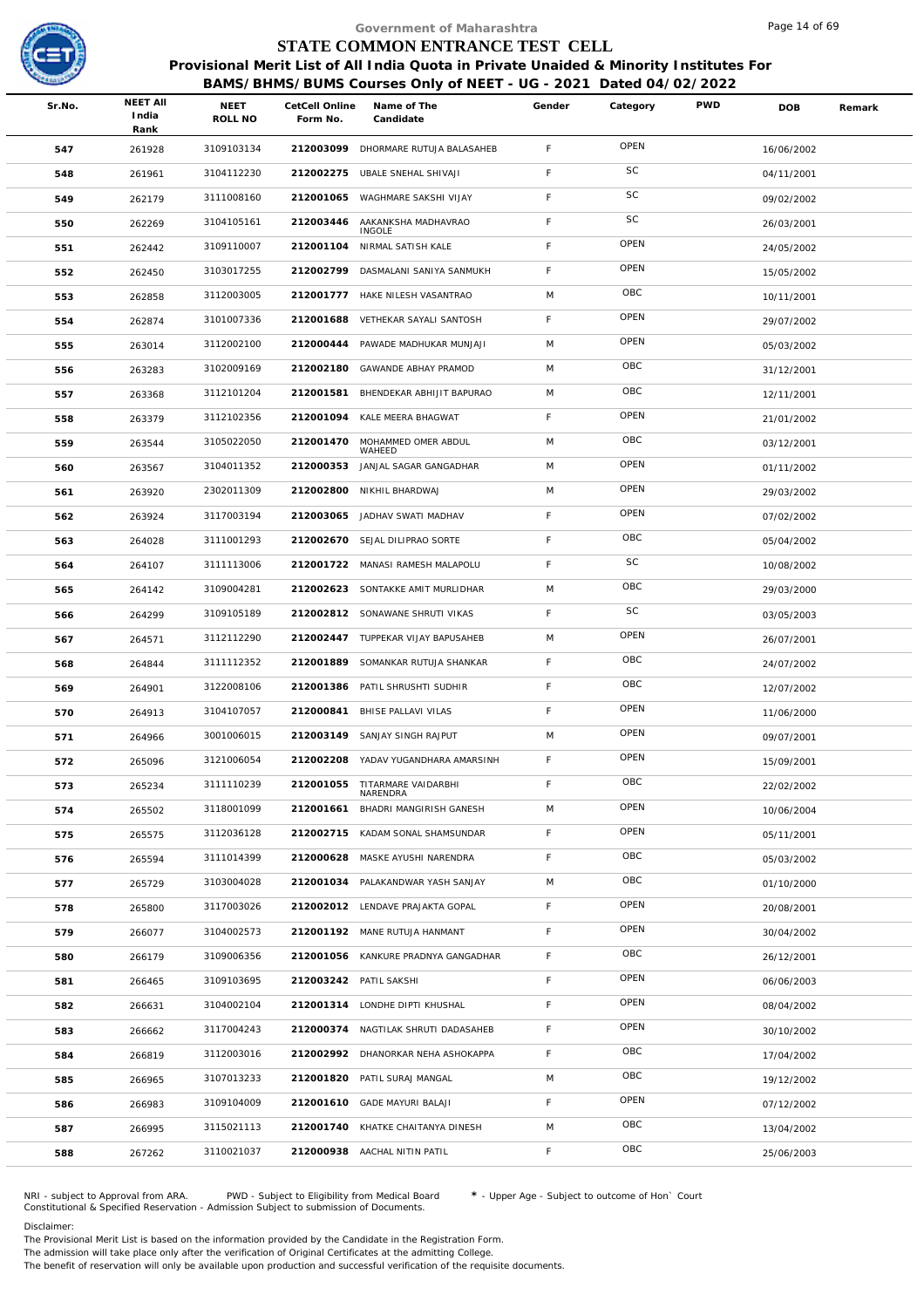

|        |                                  |                        |                            | Government of Maharashtra                                                                                                                                                                     |        |           |            | Page 15 of 69 |        |
|--------|----------------------------------|------------------------|----------------------------|-----------------------------------------------------------------------------------------------------------------------------------------------------------------------------------------------|--------|-----------|------------|---------------|--------|
|        |                                  |                        |                            | STATE COMMON ENTRANCE TEST CELL<br>Provisional Merit List of All India Quota in Private Unaided & Minority Institutes For<br>BAMS/BHMS/BUMS Courses Only of NEET - UG - 2021 Dated 04/02/2022 |        |           |            |               |        |
| Sr.No. | <b>NEET AII</b><br>India<br>Rank | <b>NEET</b><br>ROLL NO | CetCell Online<br>Form No. | Name of The<br>Candidate                                                                                                                                                                      | Gender | Category  | <b>PWD</b> | <b>DOB</b>    | Remark |
| 589    | 267279                           | 3109107157             |                            | 212001124 SAYYAD SAMEER JAHANGIR                                                                                                                                                              | M      | OPEN      |            | 21/06/2002    |        |
| 590    | 267537                           | 2201009223             | 212000668                  | AGRAWAL TEJAL DHIRAJ                                                                                                                                                                          | F.     | OPEN      |            | 15/06/2002    |        |
| 591    | 267541                           | 3106017085             | 212001291                  | <b>GHANGHAV SAINATH</b>                                                                                                                                                                       | M      | OPEN      |            | 26/05/2002    |        |
| 592    | 267704                           | 1501001119             | 212000688                  | RAMESHWAR<br>NEHA BHUSHAN PRASAD                                                                                                                                                              | F.     | OPEN      |            | 27/12/2000    |        |
| 593    | 268068                           | 3106002190             | 212002036                  | MUNDHE GANESH SANJAY                                                                                                                                                                          | M      | OBC       |            | 11/05/2000    |        |
| 594    | 268130                           | 3112023065             | 212002987                  | PHAD KAJAL GULABRAO                                                                                                                                                                           | F      | OBC       |            | 17/08/1999    |        |
| 595    | 268161                           | 3110103622             | 212000113                  | ATHARVA DNYANESHWAR                                                                                                                                                                           | M      | SC        |            | 07/07/2002    |        |
| 596    | 268206                           | 3105009183             | 212001007                  | KHANDARE<br>DATAL SURYAKANT NARAYAN                                                                                                                                                           | M      | OPEN      |            | 11/07/2001    |        |
| 597    | 268221                           | 3111111050             | 212000898                  | BHOJSHRI YOGARAJ MESHRAM                                                                                                                                                                      | F      | OBC       |            | 20/08/2002    |        |
| 598    | 268242                           | 3111017418             | 212000995                  | SHEWARE SANIKA ANIL                                                                                                                                                                           | F      | SC        |            | 25/12/2001    |        |
| 599    | 268412                           | 3104003098             | 212002465                  | GHANGHAV ISHWAR KUNDLIK                                                                                                                                                                       | M      | OPEN      |            | 21/06/2002    |        |
| 600    | 268507                           | 3112026199             |                            | 212000251 ZARKAR PRAJKTA PRAVIN                                                                                                                                                               | F.     | OPEN      |            | 29/10/2002    |        |
| 601    | 268962                           | 3109011075             | 212000391                  | BHISE RICHA NARAYAN                                                                                                                                                                           | F      | OBC       |            | 13/09/2002    |        |
| 602    | 269026                           | 3109114190             | 212000967                  | KADAM VAISHNVEE SHAMRAO                                                                                                                                                                       | F.     | SC        |            | 19/05/2002    |        |
| 603    | 269221                           | 3109112171             | 212002697                  | VYAVAHARE VAISHNAVI                                                                                                                                                                           | F      | OPEN      |            | 06/10/2002    |        |
| 604    | 269390                           | 3112021174             | 212001240                  | LAKSHAMAN<br>BHALKE SNEHA SANTOSH                                                                                                                                                             | F.     | OBC       |            | 15/09/2002    |        |
| 605    | 269741                           | 3112121200             |                            | 212002385 SHINDE ANUJA LAXMIKANT                                                                                                                                                              | F      | OPEN      |            | 23/07/2003    |        |
| 606    | 269832                           | 3109116099             |                            | 212000112 SAKHARE SAKSHI NAGNATH                                                                                                                                                              | F.     | OBC       |            | 18/08/2002    |        |
| 607    | 270040                           | 3115102279             |                            | 212002398 LOKHANDE KHUSHI ANKUSH                                                                                                                                                              | F      | OBC       |            | 12/01/2002    |        |
| 608    | 270146                           | 3111106069             | 212001691                  | NANNAWARE ABOLI<br>BALKRUSHNA                                                                                                                                                                 | F.     | <b>ST</b> |            | 20/04/2003    |        |
| 609    | 270419                           | 3117003092             | 212001229                  | KHANDAGALE SNEHA ANAND                                                                                                                                                                        | F      | OPEN      |            | 15/01/2002    |        |
| 610    | 270619                           | 3118004286             |                            | 212000746 BIRANJE RUGVED RAMCHANDRA                                                                                                                                                           | M      | OPEN      |            | 11/04/2003    |        |
| 611    | 270670                           | 3113111114             |                            | 212000624 GUPTA WAGISH RADHESHYAM                                                                                                                                                             | M      | OPEN      |            | 14/04/2002    |        |
| 612    | 271164                           | 3111002345             |                            | 212003092 SONONE SAMRUDDHI GANESH                                                                                                                                                             | F      | OBC       |            | 01/06/2002    |        |
| 613    | 271176                           | 3106018022             |                            | 212001884 WAYKOS DHANASHREE<br>DHANYAKUMAR                                                                                                                                                    | F.     | OBC       |            | 28/02/2003    |        |
| 614    | 271489                           | 3112013006             |                            | 212000737 KALE SUPRIYA SANJAY                                                                                                                                                                 | F.     | OBC       |            | 04/02/2001    |        |
| 615    | 271503                           | 4411001488             |                            | 212003410 SHWETA MISHRA                                                                                                                                                                       | F      | OPEN      |            | 25/02/2001    |        |
| 616    | 271507                           | 3111002231             |                            | 212002113 MOTHARKAR SAYALI LOKESH                                                                                                                                                             | F.     | OBC       |            | 23/11/2001    |        |
| 617    | 271586                           | 3111108136             | 212003213                  | AWATHALE ACHAL<br>SUDHAKARRAO                                                                                                                                                                 | F      | OBC       |            | 03/06/2002    |        |
| 618    | 271653                           | 3112007128             | 212002967                  | WANKHEDE VAISHNAVI<br>SHANKARRAO                                                                                                                                                              | F.     | OPEN      |            | 28/08/2001    |        |
| 619    | 271699                           | 3116004238             |                            | 212002769 NEVASE MRUNAL GANESH                                                                                                                                                                | F      | OPEN      |            | 08/04/2003    |        |
| 620    | 271749                           | 3108003533             |                            | 212001272 PATIL PRANJAL KALGONDA                                                                                                                                                              | F.     | OPEN      |            | 15/08/2002    |        |
| 621    | 271903                           | 3119007166             |                            | 212001234 HELAVI JANHAVI ASHOK                                                                                                                                                                | F      | OBC       |            | 03/05/2003    |        |
| 622    | 271946                           | 3109008275             |                            | 212000913 LANDE SNEHAL SANJAY                                                                                                                                                                 | F.     | OPEN      |            | 16/07/2002    |        |
| 623    | 272170                           | 3104108083             |                            | 212000877 SHINDE ADITI SHAINATH                                                                                                                                                               | F      | OBC       |            | 02/05/2001    |        |
| 624    | 272564                           | 3102015225             |                            | 212002735 JADHAO JANHAVI SAMADHAN                                                                                                                                                             | F.     | OBC       |            | 21/05/2002    |        |
| 625    | 272706                           | 3104001683             |                            | 212000508 PALVE SUREKHA VITTHAL                                                                                                                                                               | F      | OBC       |            | 08/10/2001    |        |
| 626    | 272785                           | 3110115265             |                            | 212000728 MASAPOGU JUSTINA SAMSON                                                                                                                                                             | F.     | OPEN      |            | 18/05/2003    |        |
| 627    | 273078                           | 3112102293             |                            | 212001277 JAMGE JAYSHRI PIRAJI                                                                                                                                                                | F.     | OPEN      |            | 10/09/2002    |        |
| 628    | 273080                           | 3107004149             |                            | 212001178 THORAT PRAJAKTA RAMESH                                                                                                                                                              | F.     | SC        |            | 25/10/2001    |        |
| 629    | 273125                           | 3114013244             |                            | 212001011 ANSARI SARAH AKRAM                                                                                                                                                                  | F      | OBC       |            | 17/11/2002    |        |
| 630    | 273386                           | 3111107299             |                            | 212000652 SHANTANU BHENDARKAR                                                                                                                                                                 | M      | OBC       |            | 12/05/2003    |        |
|        |                                  |                        |                            |                                                                                                                                                                                               |        |           |            |               |        |

NRI - subject to Approval from ARA. PWD - Subject to Eligibility from Medical Board \* - Upper Age - Subject to outcome of Hon` Court<br>Constitutional & Specified Reservation - Admission Subject to submissio

Disclaimer:

The Provisional Merit List is based on the information provided by the Candidate in the Registration Form.

The admission will take place only after the verification of Original Certificates at the admitting College.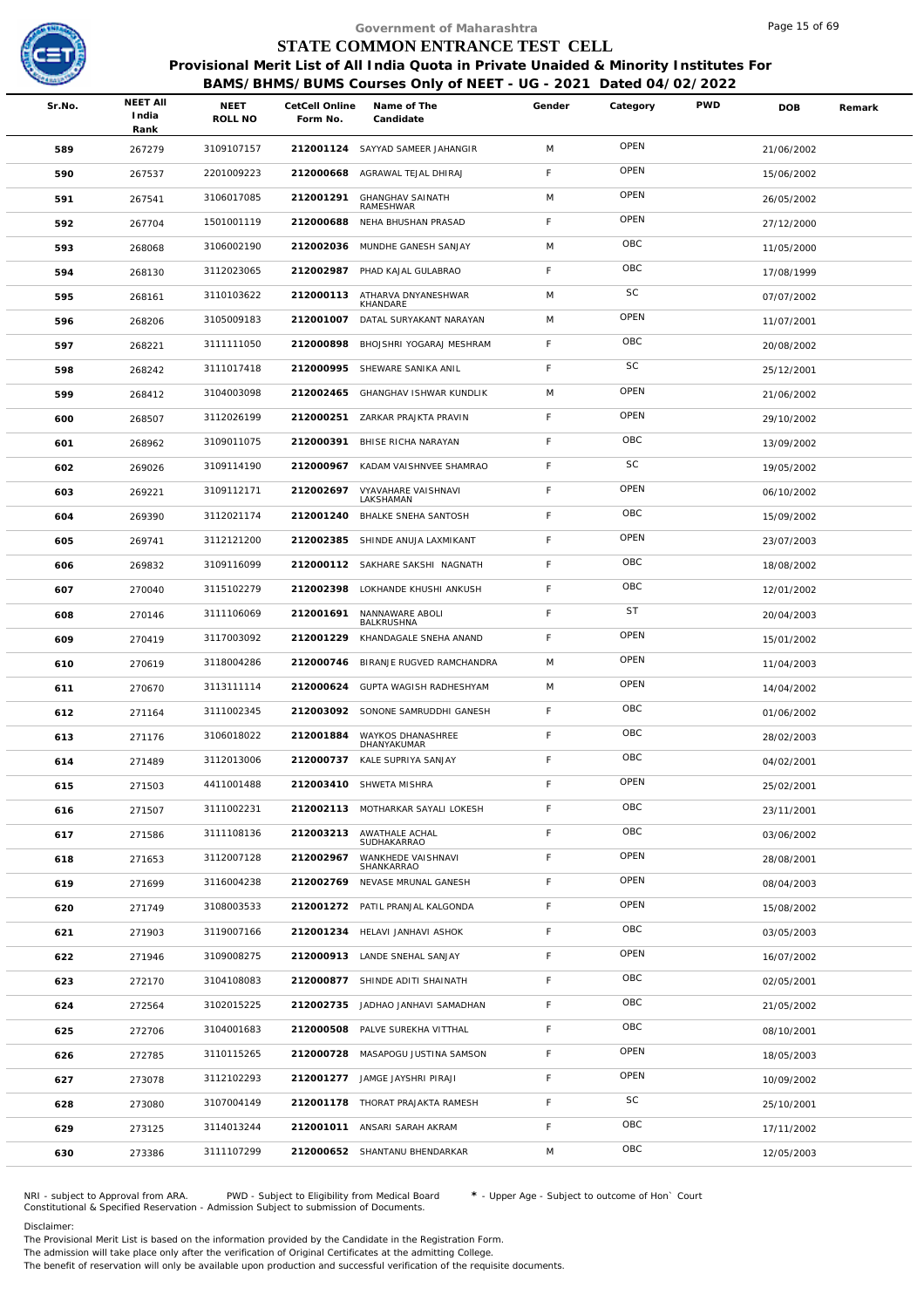

|        |                                  |                        |                            | Government of Maharashtra                                                                                                                                  |        |          |            | Page 16 of 69 |        |
|--------|----------------------------------|------------------------|----------------------------|------------------------------------------------------------------------------------------------------------------------------------------------------------|--------|----------|------------|---------------|--------|
|        |                                  |                        |                            | STATE COMMON ENTRANCE TEST CELL                                                                                                                            |        |          |            |               |        |
|        |                                  |                        |                            | Provisional Merit List of All India Quota in Private Unaided & Minority Institutes For<br>BAMS/BHMS/BUMS Courses Only of NEET - UG - 2021 Dated 04/02/2022 |        |          |            |               |        |
| Sr.No. | <b>NEET AII</b><br>India<br>Rank | <b>NEET</b><br>ROLL NO | CetCell Online<br>Form No. | Name of The<br>Candidate                                                                                                                                   | Gender | Category | <b>PWD</b> | <b>DOB</b>    | Remark |
| 631    | 273402                           | 3107001235             |                            | 212000883 PACHPOL ABHISHEK SUNIL                                                                                                                           | M      | OBC      |            | 15/08/2002    |        |
| 632    | 273566                           | 3112105239             | 212003041                  | GHATKAR PALLAVI JAYVANT                                                                                                                                    | F      | OBC      |            | 14/08/2002    |        |
| 633    | 273611                           | 3104116083             |                            | 212001326 DESARDA LOVEKESH ABHAY                                                                                                                           | M      | OPEN     |            | 25/02/2004    |        |
| 634    | 273866                           | 3111004714             |                            | 212002067 MANJUSHREE WAKDE                                                                                                                                 | F      | SC       |            | 25/10/2002    |        |
| 635    | 274257                           | 3106002171             | 212001994                  | MANDALKAR AKASH SURESH                                                                                                                                     | M      | OBC      |            | 19/11/2003    |        |
| 636    | 274307                           | 3122008080             |                            | 212001540 PATIL DHIRAJ RAVINDRA                                                                                                                            | M      | OBC      |            | 09/02/2002    |        |
| 637    | 274341                           | 3103001475             |                            | 212001983 SHARMA PRIYA                                                                                                                                     | F      | OPEN     |            | 24/04/2002    |        |
| 638    | 274398                           | 3104109281             | 212000893                  | KHAKARE SAKSHI GUNVANT                                                                                                                                     | F      | OBC      |            | 18/07/2002    |        |
| 639    | 274512                           | 3117022030             |                            | 212001052 ROHAN SAHEBRAO KSHIRSAGAR                                                                                                                        | M      | OBC      |            | 02/04/2002    |        |
| 640    | 274540                           | 3103013229             | 212001648                  | SAKSHI KALE                                                                                                                                                | F.     | OBC      |            | 09/03/2002    |        |
| 641    | 274745                           | 1502011340             |                            | 212002899 PRITY KUMARI                                                                                                                                     | F      | OPEN     |            | 23/10/1999    |        |
| 642    | 274763                           | 3103007181             |                            | 212002381 PATIL RASHMI VINOD                                                                                                                               | F      | OBC      |            | 15/02/2002    |        |
| 643    | 274914                           | 3104018174             | 212000486                  | DESHMUKH MAHIMA KALIDAS                                                                                                                                    | F      | OPEN     |            | 19/03/2002    |        |
| 644    | 275052                           | 3115003191             | 212001868                  | SUMIT RAGHUNATH KEDAR                                                                                                                                      | M      | OPEN     |            | 07/11/2002    |        |
| 645    | 275113                           | 3107011270             |                            | 212002189 YADNESH ANIRUDHA BADGUJAR                                                                                                                        | M      | OBC      |            | 17/08/2002    |        |
| 646    | 275370                           | 3112011079             |                            | 212000235 MIRZA MUQSEET BAIG                                                                                                                               | M      | OPEN     |            | 03/12/2002    |        |
| 647    | 275712                           | 3104020213             |                            | 212001378 AUTADE ROHINI RAJENDRA                                                                                                                           | F      | OPEN     |            | 18/08/2002    |        |
| 648    | 275719                           | 3112003392             | 212000502                  | QURESHI MD AMER FARAZ MD<br>KALIM                                                                                                                          | M      | OBC      |            | 16/05/2003    |        |
| 649    | 275729                           | 3104111220             | 212001149                  | PARKHE RUSHIKESH SANTOSH                                                                                                                                   | M      | OPEN     |            | 13/04/2002    |        |
| 650    | 275787                           | 3112105287             | 212002037                  | DESHMUKH SANA MAHEEN<br>MUJAHED                                                                                                                            | F.     | OPEN     |            | 16/11/2000    |        |
| 651    | 275823                           | 3116010106             |                            | 212002421 MANE CHETAN DATTA                                                                                                                                | M      | OBC      |            | 31/07/2002    |        |
| 652    | 275894                           | 3102005503             | 212001198                  | GARKAL VIKAS SAHEBRAO                                                                                                                                      | M      | OBC      |            | 18/03/2003    |        |
| 653    | 275941                           | 3113008006             |                            | 212002857 THAKUR ASHUTOSH DHIRAJ                                                                                                                           | M      | OBC      |            | 07/03/2002    |        |
| 654    | 276013                           | 3112004457             |                            | 212000961 PATIL ANJALI ANNARAO                                                                                                                             | F      | OBC      |            | 27/03/2001    |        |
| 655    | 276087                           | 3116007232             |                            | 212003077 GHADASHI SHALVI RAMESH                                                                                                                           | F.     | OBC      |            | 10/04/2002    |        |
| 656    | 276432                           | 3109006282             | 212002139                  | SHETE AKASH SHESHRAO                                                                                                                                       | M      | OPEN     |            | 20/06/2002    |        |
| 657    | 276433                           | 3112011001             | 212002089                  | KASHFIYA NAJMI AFSAR KHAN                                                                                                                                  | F.     | OPEN     |            | 23/03/2002    |        |
| 658    | 276439                           | 3106002081             |                            | 212002959 INGOLE ABHISHEK SURESH                                                                                                                           | M      | OPEN     |            | 12/12/2001    |        |
| 659    | 276441                           | 3104006071             | 212001255                  | GORDE VAISHNAVI ANIL                                                                                                                                       | F      | OPEN     |            | 25/07/2002    |        |
| 660    | 276465                           | 3113002616             |                            | 212000907 HINGADE UNNATI UMESH                                                                                                                             | F      | OPEN     |            | 12/11/2001    |        |
| 661    | 276499                           | 3115021360             |                            | 212002876 YADAV DHANANJAY VALMIK                                                                                                                           | M      | OBC      |            | 15/09/2002    |        |
| 662    | 276666                           | 3111111091             | 212003331                  | KHADSE KHUSHBOO RAJESH                                                                                                                                     | F.     | SC       |            | 28/06/2002    |        |
| 663    | 276701                           | 3111015139             |                            | 212001151 FARKUNDE DIPIKA RAJENDRA                                                                                                                         | F      | OBC      |            | 26/02/2001    |        |
| 664    | 276748                           | 3110112181             | 212000698                  | PATHAN NEHA ZAREEN<br>SHAHANAVAJ KHAN                                                                                                                      | F      | OPEN     |            | 15/10/2002    |        |
| 665    | 276779                           | 3108004082             | 212000234                  | PATHAN NAJIYA NURMAHAMAD                                                                                                                                   | F.     | OPEN     |            | 12/08/2002    |        |
| 666    | 276839                           | 3105022090             |                            | 212000352 SHUBHAM SURESH CHOPADE                                                                                                                           | M      | OPEN     |            | 01/05/2002    |        |
| 667    | 276849                           | 3105010159             | 212003370                  | KHOPADE OMKAR BHAUSAHEB                                                                                                                                    | M      | OPEN     |            | 20/11/2002    |        |
| 668    | 277196                           | 3112112211             | 212002544                  | TUBA AMMARA GAFFAR KHAN                                                                                                                                    | F.     | OPEN     |            | 04/07/2000    |        |
| 669    | 277217                           | 3101007183             | 212002508                  | GAGARE ABHIJIT VISHWAS                                                                                                                                     | M      | OPEN     |            | 23/05/2003    |        |
| 670    | 277256                           | 3109107128             |                            | 212000313 MANE AKSHAY AJINATH                                                                                                                              | M      | OPEN     |            | 07/02/2002    |        |
| 671    | 277345                           | 3104104307             |                            | 212001006 WAKADE RENUKA ANIL                                                                                                                               | F      | OPEN     |            | 02/09/2002    |        |
| 672    | 277372                           | 3103010204             |                            | 212000252 DEVINA SATHE                                                                                                                                     | F      | SC       |            | 08/09/1998    |        |
|        |                                  |                        |                            |                                                                                                                                                            |        |          |            |               |        |

NRI - subject to Approval from ARA. PWD - Subject to Eligibility from Medical Board \* - Upper Age - Subject to outcome of Hon` Court<br>Constitutional & Specified Reservation - Admission Subject to submissio

Disclaimer:

The Provisional Merit List is based on the information provided by the Candidate in the Registration Form.

The admission will take place only after the verification of Original Certificates at the admitting College.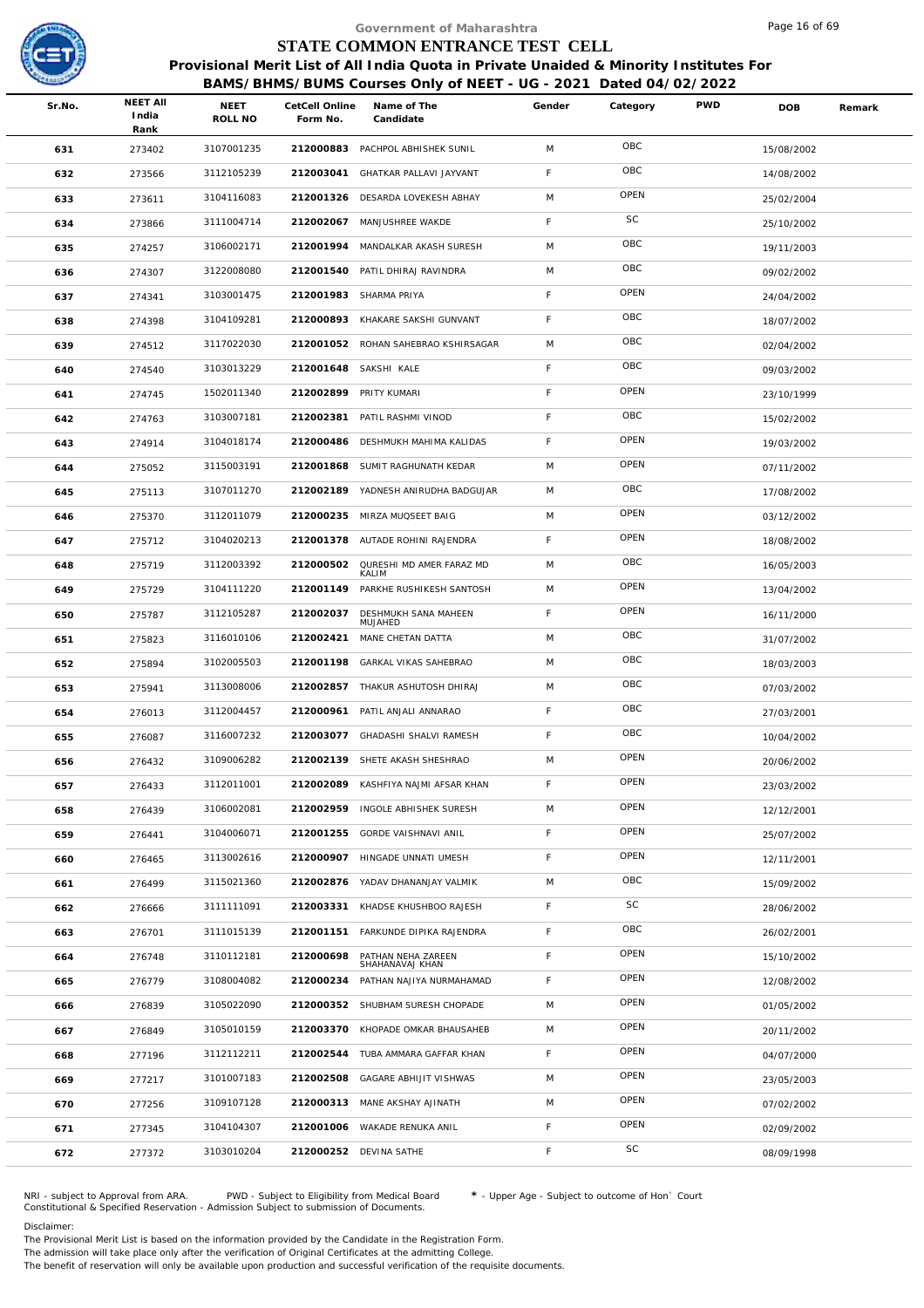

| Remark<br>30/04/2003<br>31/07/2001<br>25/06/1998<br>07/06/2003 |
|----------------------------------------------------------------|
|                                                                |
|                                                                |
|                                                                |
|                                                                |
|                                                                |
|                                                                |
|                                                                |
| 07/12/2000                                                     |
| 26/08/2001                                                     |
| 12/05/2001                                                     |
| 27/08/2001                                                     |
| 20/04/2002                                                     |
| 23/05/2003                                                     |
| 30/04/2002                                                     |
| 15/07/2002                                                     |
| 17/06/2002                                                     |
| 08/07/2004                                                     |
| 08/06/2001                                                     |
| 28/08/1999                                                     |
| 14/01/2002                                                     |
| 04/05/1998                                                     |
| 21/02/2000                                                     |
| 26/08/2001                                                     |
| 13/07/2002                                                     |
| 20/12/2002                                                     |
| 09/01/2003                                                     |
| 01/01/2003                                                     |
| 15/02/2002                                                     |
| 29/10/2003                                                     |
| 10/06/2002                                                     |
| 08/05/2003                                                     |
| 19/08/2003                                                     |
| 31/03/2003                                                     |
| 22/10/2002                                                     |
| 23/05/1999                                                     |
| 31/08/2002                                                     |
| 12/03/2001                                                     |
| 18/03/2003                                                     |
| 28/11/1999                                                     |
| 17/08/2001                                                     |
| 17/04/2001                                                     |
| 22/09/2003                                                     |
| 11/06/2002                                                     |
| 22/04/1999                                                     |
|                                                                |
|                                                                |

NRI - subject to Approval from ARA. PWD - Subject to Eligibility from Medical Board \* - Upper Age - Subject to outcome of Hon` Court<br>Constitutional & Specified Reservation - Admission Subject to submissio

Disclaimer:

The Provisional Merit List is based on the information provided by the Candidate in the Registration Form.

The admission will take place only after the verification of Original Certificates at the admitting College.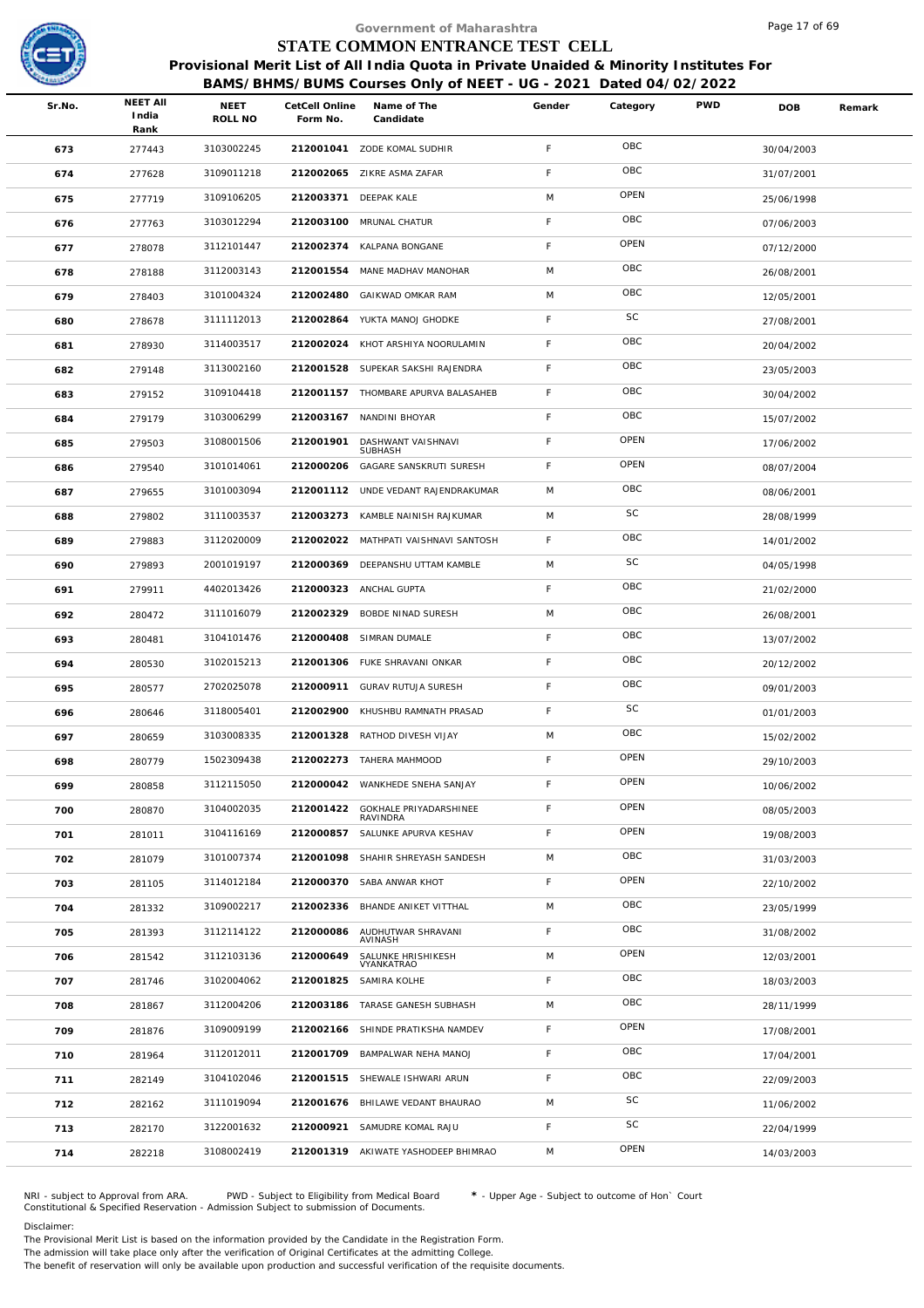

|        |                                  |                 |                            | Government of Maharashtra                                                                                                                                  |             |          |            | Page 18 of 69 |        |
|--------|----------------------------------|-----------------|----------------------------|------------------------------------------------------------------------------------------------------------------------------------------------------------|-------------|----------|------------|---------------|--------|
|        |                                  |                 |                            | STATE COMMON ENTRANCE TEST CELL                                                                                                                            |             |          |            |               |        |
|        |                                  |                 |                            | Provisional Merit List of All India Quota in Private Unaided & Minority Institutes For<br>BAMS/BHMS/BUMS Courses Only of NEET - UG - 2021 Dated 04/02/2022 |             |          |            |               |        |
| Sr.No. | <b>NEET AII</b><br>India<br>Rank | NEET<br>ROLL NO | CetCell Online<br>Form No. | Name of The<br>Candidate                                                                                                                                   | Gender      | Category | <b>PWD</b> | DOB           | Remark |
| 715    | 282376                           | 3115004031      |                            | 212001298 JAIWAL PRACHI DEEPAK                                                                                                                             | F           | OBC      |            | 25/07/2003    |        |
| 716    | 282442                           | 3119008005      | 212002579                  | PATIL SRUSHTI HEMANT                                                                                                                                       | F           | OPEN     |            | 28/07/2003    |        |
| 717    | 282548                           | 3112017024      | 212000414                  | BHOPLE DNYANESHWAR                                                                                                                                         | M           | OPEN     |            | 03/06/2001    |        |
| 718    | 282940                           | 3106001184      | 212002388                  | NARAYAN<br>RATHOD JANHAVI PREMCHAND                                                                                                                        | F           | OBC      |            | 29/08/2001    |        |
| 719    | 282971                           | 3109110030      | 212000989                  | GAVHANE JAYDATTA ASHOK                                                                                                                                     | M           | OPEN     |            | 06/04/2000    |        |
| 720    | 283080                           | 3115101531      | 212000430                  | LAWANDE ANKITA KISAN                                                                                                                                       | F.          | OBC      |            | 06/05/2002    |        |
| 721    | 283141                           | 3114015074      | 212001294 SANKET           |                                                                                                                                                            | M           | OPEN     |            | 25/10/2002    |        |
| 722    | 283497                           | 3112101226      | 212003309                  | SURYAWANSHI VAISHNAVI                                                                                                                                      | F           | OPEN     |            | 24/11/2001    |        |
| 723    | 283654                           | 3107012042      | 212000304                  | KESHAVRAO<br>MANISH                                                                                                                                        | M           | OPEN     |            | 19/08/2001    |        |
| 724    | 283743                           | 3102019073      | 212002195                  | DHAKITE SHRADDHA ARUN                                                                                                                                      | F.          | OBC      |            | 04/09/2002    |        |
| 725    | 283798                           | 3105017178      | 212003252                  | RANBAVALE ASHITOSH WAGHU                                                                                                                                   | M           | SC       |            | 21/03/2001    |        |
| 726    | 283833                           | 3119002324      | 212000526                  | CHAVAN ARPITA RAMCHDNARA                                                                                                                                   | F           | OPEN     |            | 01/06/2002    |        |
| 727    | 283854                           | 3102014059      | 212000191                  | <b>GABHANE SANIKA SHAM</b>                                                                                                                                 | $\mathsf F$ | OBC      |            | 28/09/2002    |        |
| 728    | 283952                           | 3103016239      | 212003283                  | RATHOD RASHI RAJESH                                                                                                                                        | F           | OBC      |            | 04/05/2003    |        |
| 729    | 284176                           | 3111004386      | 212000200                  | <b>GHAWGHAWE SUJIT</b><br>CHAKRADHAR                                                                                                                       | M           | OBC      |            | 15/04/2002    |        |
| 730    | 284994                           | 3117005069      | 212001211                  | VEER AKANKSHA SANTOSH                                                                                                                                      | F.          | OPEN     |            | 20/07/2002    |        |
| 731    | 285065                           | 3115003152      | 212000996                  | CHOPADE YOGESH BHIMRAO                                                                                                                                     | M           | OBC      |            | 17/05/2002    |        |
| 732    | 285091                           | 3104012260      | 212001656                  | WAGHMARE SUMIT ASHOK                                                                                                                                       | M           | SC       |            | 27/12/1999    |        |
| 733    | 285154                           | 3119006072      | 212002363                  | TEJASWINI ASHOK PINJARI                                                                                                                                    | F.          | OBC      |            | 06/03/2003    |        |
| 734    | 285191                           | 3106008251      |                            | 212000107 SHEWALE ASHAY AMBADAS                                                                                                                            | M           | OBC      |            | 20/02/2001    |        |
| 735    | 285225                           | 3111101312      | 212002146                  | BAGADE SAKSHI PREMDAS                                                                                                                                      | F           | SC       |            | 11/04/2002    |        |
| 736    | 285414                           | 3102020137      | 212000986                  | GAIKWAD SHREYA HARIHAR                                                                                                                                     | F           | OBC      |            | 09/08/2002    |        |
| 737    | 285454                           | 3115002711      | 212000962                  | PANDHARE VAISHNAVI MAHAVIR                                                                                                                                 | F.          | OBC      |            | 13/08/2002    |        |
| 738    | 286108                           | 3104119075      | 212000751 PREKSHA          |                                                                                                                                                            | F           | OPEN     |            | 29/08/2003    |        |
| 739    | 286279                           | 3104006273      |                            | 212002844 BHOSALE NAMITA SANJAY                                                                                                                            | F.          | OPEN     |            | 13/09/2002    |        |
| 740    | 286335                           | 3113103240      | 212003026                  | MAVAL VAIBHAVI MANOJ                                                                                                                                       | F           | OBC      |            | 26/12/2001    |        |
| 741    | 286695                           | 3112010131      |                            | 212000647 RAUT SHRADHA BALKISHAN                                                                                                                           | F.          | OBC      |            | 23/07/2001    |        |
| 742    | 286734                           | 3104014172      |                            | 212002499 WAGH SANKET BHAGWAN                                                                                                                              | M           | OBC      |            | 14/12/2002    |        |
| 743    | 286744                           | 2101005022      | 212000756                  | BHAKTI SAMBHAJI DALVI                                                                                                                                      | F           | OPEN     |            | 16/09/2002    |        |
| 744    | 286869                           | 3102001463      | 212000571                  | <b>BHARSAKALE GAYATRI</b><br>VIJAYKUMAR                                                                                                                    | F           | OBC      |            | 01/12/2003    |        |
| 745    | 286924                           | 3103017156      | 212003075                  | CHAUDHARI ADITYA DILIP                                                                                                                                     | M           | OBC      |            | 01/02/2003    |        |
| 746    | 287032                           | 3112120228      | 212000155                  | SHAIKH MUSKAN IMAMSAB                                                                                                                                      | F           | OPEN     |            | 02/02/2003    |        |
| 747    | 287128                           | 3113002501      |                            | 212002122 KANNOR VEDANT DAGADU                                                                                                                             | M           | OBC      |            | 20/03/2002    |        |
| 748    | 287382                           | 3111019250      | 212001794                  | MUNIRA RAHEMATULLA KHAN<br>PATHAN                                                                                                                          | F           | OPEN     |            | 27/10/2002    |        |
| 749    | 287497                           | 3115010006      | 212000521                  | KHORE KSHITIJA SANJAY                                                                                                                                      | F           | OPEN     |            | 24/02/2003    |        |
| 750    | 287511                           | 3104011147      |                            | 212001348 SAYYED AAYESHA AJAS                                                                                                                              | F           | OBC      |            | 09/09/2001    |        |
| 751    | 287551                           | 3118007019      | 212003094                  | WANKHEDE ARYAN ATMARAM                                                                                                                                     | M           | SC       |            | 12/01/2004    |        |
| 752    | 287760                           | 3111006493      |                            | 212003158 SEJAL KALAMBE                                                                                                                                    | F           | OBC      |            | 07/05/2002    |        |
| 753    | 287838                           | 3111110271      |                            | 212001553 MANTHAN DEWANAND SHENDE                                                                                                                          | M           | OBC      |            | 09/07/2000    |        |
| 754    | 288009                           | 3110115924      |                            | 212002555 JHA GAURAV AJAY                                                                                                                                  | M           | OPEN     |            | 06/12/2002    |        |
| 755    | 288029                           | 3118025118      |                            | 212001441 KHAN IBRAHIM ZAFAR SULTAN                                                                                                                        | M           | OPEN     |            | 21/08/1999    |        |
| 756    | 288300                           | 3112029059      | 212001974                  | KIRKAN VAISHNAVI<br>BHUJANGRAO                                                                                                                             | F.          | OPEN     |            | 25/09/1998    |        |

NRI - subject to Approval from ARA. PWD - Subject to Eligibility from Medical Board \* - Upper Age - Subject to outcome of Hon` Court<br>Constitutional & Specified Reservation - Admission Subject to submissio

Disclaimer:

The Provisional Merit List is based on the information provided by the Candidate in the Registration Form.

The admission will take place only after the verification of Original Certificates at the admitting College.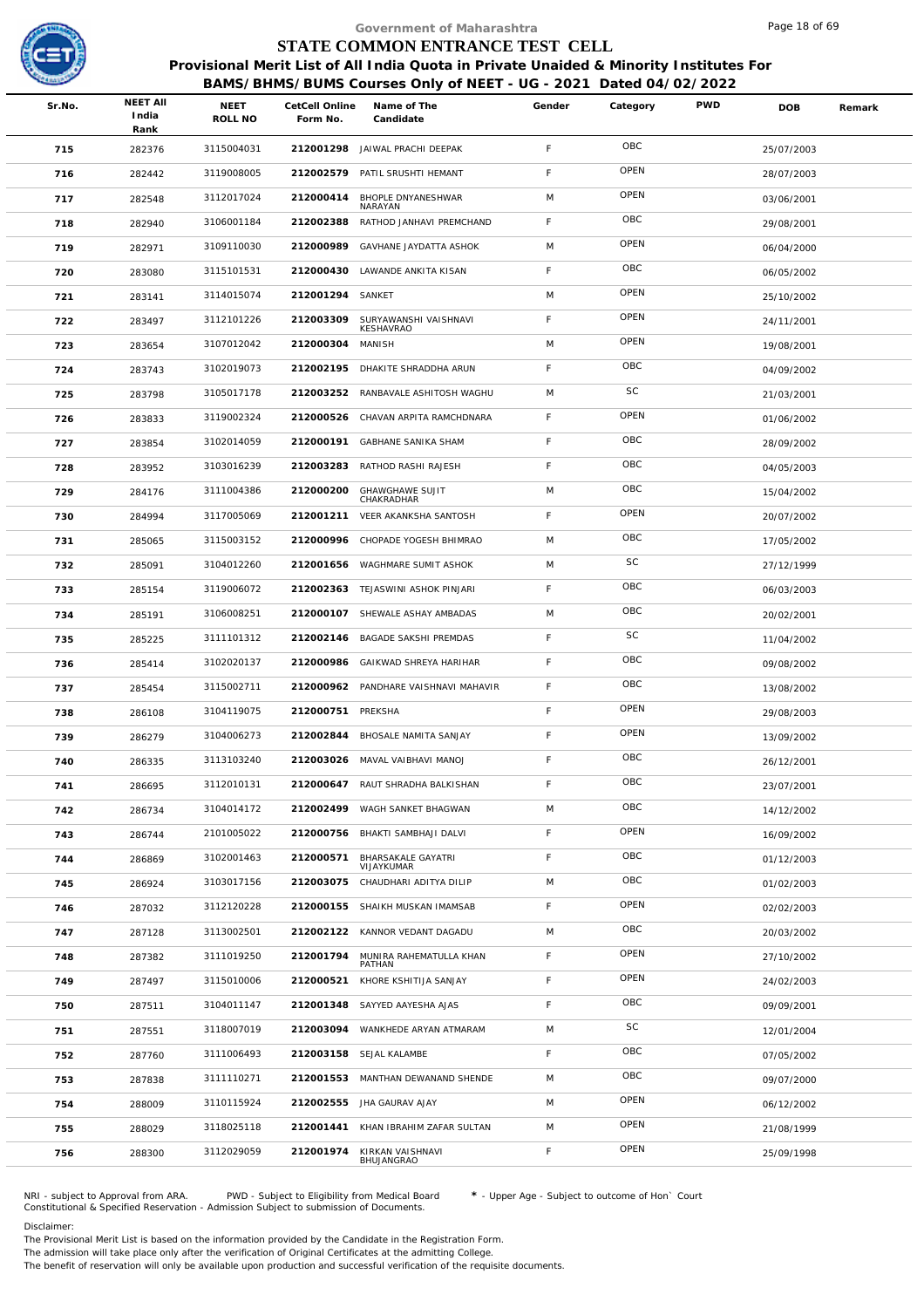

|        |                                  |                        |                            | Government of Maharashtra                                                                                                                                  |             |           |            | Page 19 of 69 |        |
|--------|----------------------------------|------------------------|----------------------------|------------------------------------------------------------------------------------------------------------------------------------------------------------|-------------|-----------|------------|---------------|--------|
|        |                                  |                        |                            | STATE COMMON ENTRANCE TEST CELL                                                                                                                            |             |           |            |               |        |
|        |                                  |                        |                            | Provisional Merit List of All India Quota in Private Unaided & Minority Institutes For<br>BAMS/BHMS/BUMS Courses Only of NEET - UG - 2021 Dated 04/02/2022 |             |           |            |               |        |
| Sr.No. | <b>NEET AII</b><br>India<br>Rank | <b>NEET</b><br>ROLL NO | CetCell Online<br>Form No. | Name of The<br>Candidate                                                                                                                                   | Gender      | Category  | <b>PWD</b> | <b>DOB</b>    | Remark |
| 757    | 288499                           | 3105006228             | 212000890                  | WAGH VIPUL HANUMANTRAO                                                                                                                                     | M           | OPEN      |            | 09/11/2000    |        |
| 758    | 288524                           | 3111106483             | 212003374                  | SHREEYA ARVIND SHEWALKAR                                                                                                                                   | F           | OPEN      |            | 19/04/2002    |        |
| 759    | 288699                           | 4411101170             |                            | 212002868 ASTHA KESHARI                                                                                                                                    | F           | OPEN      |            | 01/04/2001    |        |
| 760    | 288727                           | 3102011132             |                            | 212002441 MALOKAR VAISHNAVI PRAMOD                                                                                                                         | F           | OBC       |            | 18/06/2001    |        |
| 761    | 288858                           | 3106015121             |                            | 212001782 NALINDE OM RAMBHARAT                                                                                                                             | M           | OBC       |            | 18/10/2001    |        |
| 762    | 288924                           | 3115002388             |                            | 212002132 SHAH HIRAL DINESH                                                                                                                                | F           | OPEN      |            | 04/09/2002    |        |
| 763    | 289051                           | 3112104161             | 212001090                  | DHULGANDE VAIJANATH<br>DEVRAO                                                                                                                              | M           | OBC       |            | 20/03/2000    |        |
| 764    | 289202                           | 3107010044             | 212003192                  | BAVASKAR VIRENDRA VILAS                                                                                                                                    | M           | OBC       |            | 25/12/2000    |        |
| 765    | 289223                           | 3103021238             | 212001458                  | WANRE NAMRATA BALWANT                                                                                                                                      | F.          | SC        |            | 09/01/2002    |        |
| 766    | 289309                           | 1502228031             | 212002873                  | RAKESH RANJAN                                                                                                                                              | M           | OPEN      |            | 01/01/1998    |        |
| 767    | 289408                           | 3117009083             | 212001261                  | JADHAV SAAKSHI SUNIL                                                                                                                                       | F           | OBC       |            | 17/09/2003    |        |
| 768    | 289427                           | 3112102098             | 212002654                  | MOHAMMADI BEGUM MEER<br>ASGAR ALI                                                                                                                          | F           | OPEN      |            | 31/10/2003    |        |
| 769    | 289441                           | 3111123239             | 212000230                  | RENUKA SUDHIR NILGILWAR                                                                                                                                    | $\mathsf F$ | OBC       |            | 31/03/2002    |        |
| 770    | 289651                           | 3105001101             |                            | 212003437 KAKDE ANKITA ASHOK                                                                                                                               | F           | OPEN      |            | 17/06/2003    |        |
| 771    | 289724                           | 3112119149             |                            | 212001432 MOTKULWAR BALAJI NAGESH                                                                                                                          | M           | OBC       |            | 05/04/2002    |        |
| 772    | 289936                           | 3118001283             | 212001116                  | MISHRA VIKRAM SATYAPRAKASH                                                                                                                                 | M           | OPEN      |            | 20/09/2002    |        |
| 773    | 289949                           | 3110017263             |                            | 212000013 MACHHI SHRUTIKA AVINASH                                                                                                                          | F           | OPEN      |            | 28/12/2002    |        |
| 774    | 290138                           | 3112010025             | 212002410                  | TAMBAKHE TEJES PRAKASH                                                                                                                                     | M           | OPEN      |            | 11/11/2000    |        |
| 775    | 290308                           | 3108003524             | 212002071                  | HINGMIRE SHAILESH ANNASO                                                                                                                                   | M           | OPEN      |            | 01/08/2002    |        |
| 776    | 290325                           | 3104006410             | 212003035                  | BHANGE KARTIK BALASAHEB                                                                                                                                    | M           | OBC       |            | 22/05/2002    |        |
| 777    | 290477                           | 3103012260             | 212003386                  | QUAZI FAIZANUDDIN QUAZI<br>NAZIMUDDIN                                                                                                                      | M           | OPEN      |            | 09/09/2000    |        |
| 778    | 290491                           | 3104103362             | 212000373                  | ABHILASHA PATIL                                                                                                                                            | F.          | OBC       |            | 01/10/2002    |        |
| 779    | 290572                           | 3116001228             | 212001854                  | SONAVAL AKHILESH PRAMOD                                                                                                                                    | M           | OBC       |            | 01/07/2003    |        |
| 780    | 290920                           | 3113109076             |                            | 212002004 LAHARE SAKSHI AJAY                                                                                                                               | F           | OPEN      |            | 25/05/2003    |        |
| 781    | 291358                           | 3111012232             |                            | 212001930 PUNWATKAR ANGEL AVINASH                                                                                                                          | F.          | <b>SC</b> |            | 15/09/2003    |        |
| 782    | 291490                           | 3112004413             | 212002527                  | SONULE KOMAL VIDYADHAR                                                                                                                                     | F           | SC        |            | 06/04/2001    |        |
| 783    | 291605                           | 3109101468             | 212000224                  | DAHIPHALE AKSHAY<br>PANDURANG                                                                                                                              | M           | OBC       |            | 21/10/2002    |        |
| 784    | 291629                           | 3112027060             | 212001048                  | KANDHARE AMOL BABURAO                                                                                                                                      | M           | OBC       |            | 05/07/2002    |        |
| 785    | 291676                           | 3101010268             | 212000896                  | SALALKAR ADITYA RAJENDRA                                                                                                                                   | M           | OPEN      |            | 26/02/2002    |        |
| 786    | 291713                           | 3109012169             |                            | 212003189 ZARKAR VISHNU SUNIL                                                                                                                              | M           | OPEN      |            | 31/08/2001    |        |
| 787    | 292098                           | 3115004319             |                            | 212003434 PURVA MEDHEKAR                                                                                                                                   | F.          | OPEN      |            | 27/09/2003    |        |
| 788    | 292157                           | 2302012112             |                            | 212002576 VISHAKHA PREMDAS INGOLE                                                                                                                          | F           | SC        |            | 27/02/2003    |        |
| 789    | 292189                           | 3115101511             |                            | 212000912 PRATIKSHA CHAUGULE                                                                                                                               | F           | OBC       |            | 13/05/2002    |        |
| 790    | 292279                           | 3111005052             |                            | 212001726 RAUT MAYURI MAHENDRA                                                                                                                             | F           | OBC       |            | 23/04/2002    |        |
| 791    | 292400                           | 3104001155             | 212002296                  | BAGWAN SOFIYAN BAGWAN<br>SHAHNAWAZ                                                                                                                         | M           | OBC       |            | 13/01/2002    |        |
| 792    | 292403                           | 3113105161             | 212001304                  | SHELAR AKSHATA LALJI                                                                                                                                       | F           | OBC       |            | 20/07/2002    |        |
| 793    | 292626                           | 3111117182             | 212001580                  | TASKEEN BANO AKBANI                                                                                                                                        | F           | OPEN      |            | 06/03/2002    |        |
| 794    | 293211                           | 3111112363             |                            | 212000115 DHANASHREE MANE                                                                                                                                  | F           | OPEN      |            | 02/11/2002    |        |
| 795    | 293347                           | 3104111001             | 212001538                  | PAHILWAN HARSHAL GANESH                                                                                                                                    | M           | SC        |            | 15/09/2001    |        |
| 796    | 293427                           | 3101015108             | 212001000                  | NARSALE SANIKA KAKASAHEB                                                                                                                                   | F           | OPEN      |            | 16/06/2003    |        |
| 797    | 293471                           | 3104112127             | 212001038                  | GANORE SURUCHI MANGESH                                                                                                                                     | F           | OBC       |            | 14/11/2002    |        |
| 798    | 293578                           | 3122012174             |                            | 212001713 MARATHE GAURAV SHANTILAL                                                                                                                         | M           | OPEN      |            | 02/03/2003    |        |

NRI - subject to Approval from ARA. PWD - Subject to Eligibility from Medical Board \* - Upper Age - Subject to outcome of Hon` Court<br>Constitutional & Specified Reservation - Admission Subject to submissio

Disclaimer:

The Provisional Merit List is based on the information provided by the Candidate in the Registration Form.

The admission will take place only after the verification of Original Certificates at the admitting College.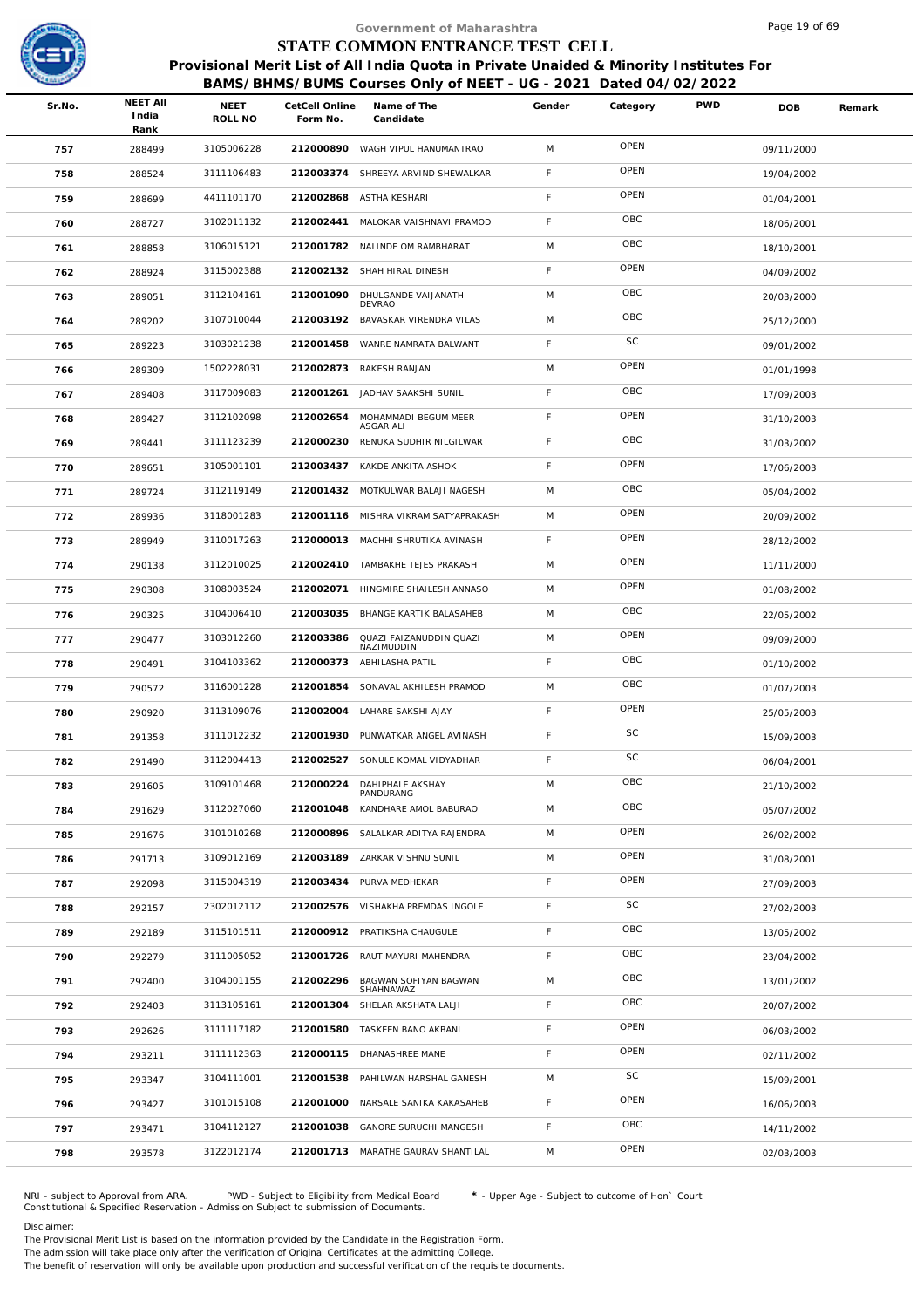

|        |                                  |                        |                            | Government of Maharashtra                                                                                                                                  |             |             |            | Page 20 of 69 |        |
|--------|----------------------------------|------------------------|----------------------------|------------------------------------------------------------------------------------------------------------------------------------------------------------|-------------|-------------|------------|---------------|--------|
|        |                                  |                        |                            | STATE COMMON ENTRANCE TEST CELL                                                                                                                            |             |             |            |               |        |
|        |                                  |                        |                            | Provisional Merit List of All India Quota in Private Unaided & Minority Institutes For<br>BAMS/BHMS/BUMS Courses Only of NEET - UG - 2021 Dated 04/02/2022 |             |             |            |               |        |
| Sr.No. | <b>NEET AII</b><br>India<br>Rank | <b>NEET</b><br>ROLL NO | CetCell Online<br>Form No. | Name of The<br>Candidate                                                                                                                                   | Gender      | Category    | <b>PWD</b> | <b>DOB</b>    | Remark |
| 799    | 293663                           | 3112005053             |                            | 212001042 KHOND SANIKA SUNIL                                                                                                                               | $\mathsf F$ | OBC         |            | 28/09/2002    |        |
| 800    | 293945                           | 2001209047             | 212000239                  | SHEETAL JADHAV                                                                                                                                             | F           | OBC         |            | 28/07/2002    |        |
| 801    | 293966                           | 3112001198             | 212000023                  | KALYANKASTURE VISHAL<br><b>BHASKAR</b>                                                                                                                     | M           | OBC         |            | 24/09/2001    |        |
| 802    | 293979                           | 3108003047             |                            | 212002773 NALAVADE PRATIKSHA SANJAY                                                                                                                        | F.          | OBC         |            | 02/04/2003    |        |
| 803    | 294212                           | 3117007347             |                            | 212002996 DONE SHRAVANI APPASHA                                                                                                                            | $\mathsf F$ | OPEN        |            | 20/08/2002    |        |
| 804    | 294249                           | 3108007143             |                            | 212003348 KOLI DIVYA RAJU                                                                                                                                  | F.          | OBC         |            | 24/04/2003    |        |
| 805    | 294312                           | 3109101486             |                            | 212001259 PAWAR AJIT SURESHRAO                                                                                                                             | M           | OPEN        |            | 27/02/2001    |        |
| 806    | 294611                           | 3114001544             |                            | 212001433 DIGE AADITYA SHANKAR                                                                                                                             | M           | OPEN        |            | 13/04/2003    |        |
| 807    | 294658                           | 3122012220             |                            | 212002971 AHIRRAO KAPIL MANOJ                                                                                                                              | M           | OBC         |            | 13/09/2001    |        |
| 808    | 294686                           | 3113001582             |                            | 212002919 DIXIT URVI MILIND                                                                                                                                | F.          | OPEN        |            | 24/02/2004    |        |
| 809    | 294757                           | 3104111091             | 212001976                  | SHAIKH FAISAL AHMED MOHD<br>MUSHTAQUE AHMED                                                                                                                | M           | OPEN        |            | 17/08/2002    |        |
| 810    | 294854                           | 3112004335             |                            | 212000416 VINKARE SAURABH SATWAJI                                                                                                                          | M           | SC          |            | 16/10/2002    |        |
| 811    | 295046                           | 3119014094             |                            | 212002813 TAMBOLI SAFIN MUSTAFA                                                                                                                            | F           | OBC         |            | 22/04/2003    |        |
| 812    | 295080                           | 3107001154             | 212001005 YASH PATIL       |                                                                                                                                                            | M           | OBC         |            | 04/09/2003    |        |
| 813    | 295098                           | 3101005037             |                            | 212002278 JASUD SHWETA DATTATRAY                                                                                                                           | F           | OPEN        |            | 09/05/2002    |        |
| 814    | 295289                           | 3111108341             | 212002921                  | SHRADDHA RAJESHWAR<br>MAHAJAN                                                                                                                              | F.          | OBC         |            | 26/03/2001    |        |
| 815    | 295667                           | 1506002777             |                            | 212000403 SAURABH KUMAR                                                                                                                                    | M           | SC          |            | 14/09/2000    |        |
| 816    | 296534                           | 3101021057             | 212001927                  | KARWAR RAJASHRI ANIL                                                                                                                                       | F.          | OBC         |            | 25/08/2002    |        |
| 817    | 296658                           | 3111004374             | 212001014 RENUKA           |                                                                                                                                                            | F.          | SC          |            | 15/01/2003    |        |
| 818    | 296680                           | 3102004168             |                            | 212003085 SONONE PAWAN BALKRUSHNA                                                                                                                          | M           | OBC         |            | 08/04/2001    |        |
| 819    | 296734                           | 3112108125             | 212000690                  | SHINDE SHWETA JAYWANT                                                                                                                                      | F           | OPEN        |            | 28/02/2003    |        |
| 820    | 296940                           | 3122006461             | 212003051                  | MORE BHUSHAN SANJAY                                                                                                                                        | M           | OBC         |            | 08/03/2002    |        |
| 821    | 297313                           | 3112002215             |                            | 212000497 RATHOD PRITI ANKUSH                                                                                                                              | F.          | OBC         |            | 08/09/2002    |        |
| 822    | 297522                           | 3105009069             |                            | 212000968 SHAIKH ADNAN HUSSAIN ASAD<br>AHMED                                                                                                               | M           | OPEN        |            | 26/01/2002    |        |
| 823    | 297626                           | 3107011171             |                            | 212001550 PIHUL SRUSHTI SATISH                                                                                                                             | F.          | OBC         |            | 25/04/2003    |        |
| 824    | 297647                           | 3114011337             |                            | 212001019 KODALKAR ANIKET ARVIND                                                                                                                           | M           | OBC         |            | 19/11/2002    |        |
| 825    | 297662                           | 3102001604             |                            | 212002981 SABLE DIPAK JORSING                                                                                                                              | M           | OBC         |            | 14/02/2002    |        |
| 826    | 297980                           | 3104003185             |                            | 212000957 INGLE DHANASHRI SHARADRAO                                                                                                                        | F.          | OBC         |            | 02/02/2002    |        |
| 827    | 298038                           | 3102013018             | 212000225                  | MANWAR SAROJ GAJANAN                                                                                                                                       | M           | SC          |            | 02/12/1999    |        |
| 828    | 298077                           | 3111014462             | 212003143                  | WANKHEDE SANSKRUTI<br><b>SUKHDEV</b>                                                                                                                       | F.          | OBC         |            | 17/04/2001    |        |
| 829    | 298260                           | 3115011275             |                            | 212001658 PRIYANKA KUMAR                                                                                                                                   | F.          | OPEN        |            | 25/02/2002    |        |
| 830    | 298311                           | 3104011313             |                            | 212001815 RENUKA RAMESHWAR SHAHANE                                                                                                                         | F.          | OBC         |            | 04/09/2003    |        |
| 831    | 298331                           | 3111003274             | 212001081                  | MANDAPE SHREYA PRAVIN                                                                                                                                      | $\mathsf F$ | SC          |            | 25/02/2003    |        |
| 832    | 298352                           | 4201101351             | 212001101                  | RAMAVATH JAGADISH                                                                                                                                          | M           | <b>ST</b>   |            | 05/08/1999    |        |
| 833    | 298381                           | 3112037148             |                            | 212002553 ABHISHEK SANJAY GAWANDE                                                                                                                          | M           | OPEN        |            | 03/12/2001    |        |
| 834    | 298502                           | 3117014046             |                            | 212000852 CHOPDAR ASHVINI NANASAHEB                                                                                                                        | $\mathsf F$ | OPEN        |            | 23/12/2003    |        |
| 835    | 298661                           | 3104005277             | 212002105                  | GANJKAR RUTUJA ANNA                                                                                                                                        | F           | OBC         |            | 10/03/2000    |        |
| 836    | 298691                           | 3104017228             |                            | 212002601 JAGTAP PRITI YOGIRAJ                                                                                                                             | F.          | <b>OPEN</b> |            | 25/03/2003    |        |
| 837    | 299062                           | 3102020052             |                            | 212002881 PATIL ISHA GAJANAN                                                                                                                               | F.          | OBC         |            | 01/12/2001    |        |
| 838    | 299176                           | 3115035021             |                            | 212001445 ADESH NALKANDE                                                                                                                                   | M           | OBC         |            | 12/04/2002    |        |
| 839    | 299321                           | 3110112043             |                            | 212000376 JAYBHAYE HARSHAL<br>GOVARDHAN                                                                                                                    | M           | OPEN        |            | 29/12/2001    |        |
| 840    | 299374                           | 3102002352             |                            | 212002613 GAIKWAD SANDHYA BHAGWAT                                                                                                                          | F.          | OBC         |            | 07/04/2002    |        |

NRI - subject to Approval from ARA. PWD - Subject to Eligibility from Medical Board \* - Upper Age - Subject to outcome of Hon` Court<br>Constitutional & Specified Reservation - Admission Subject to submissio

Disclaimer:

The Provisional Merit List is based on the information provided by the Candidate in the Registration Form. The admission will take place only after the verification of Original Certificates at the admitting College.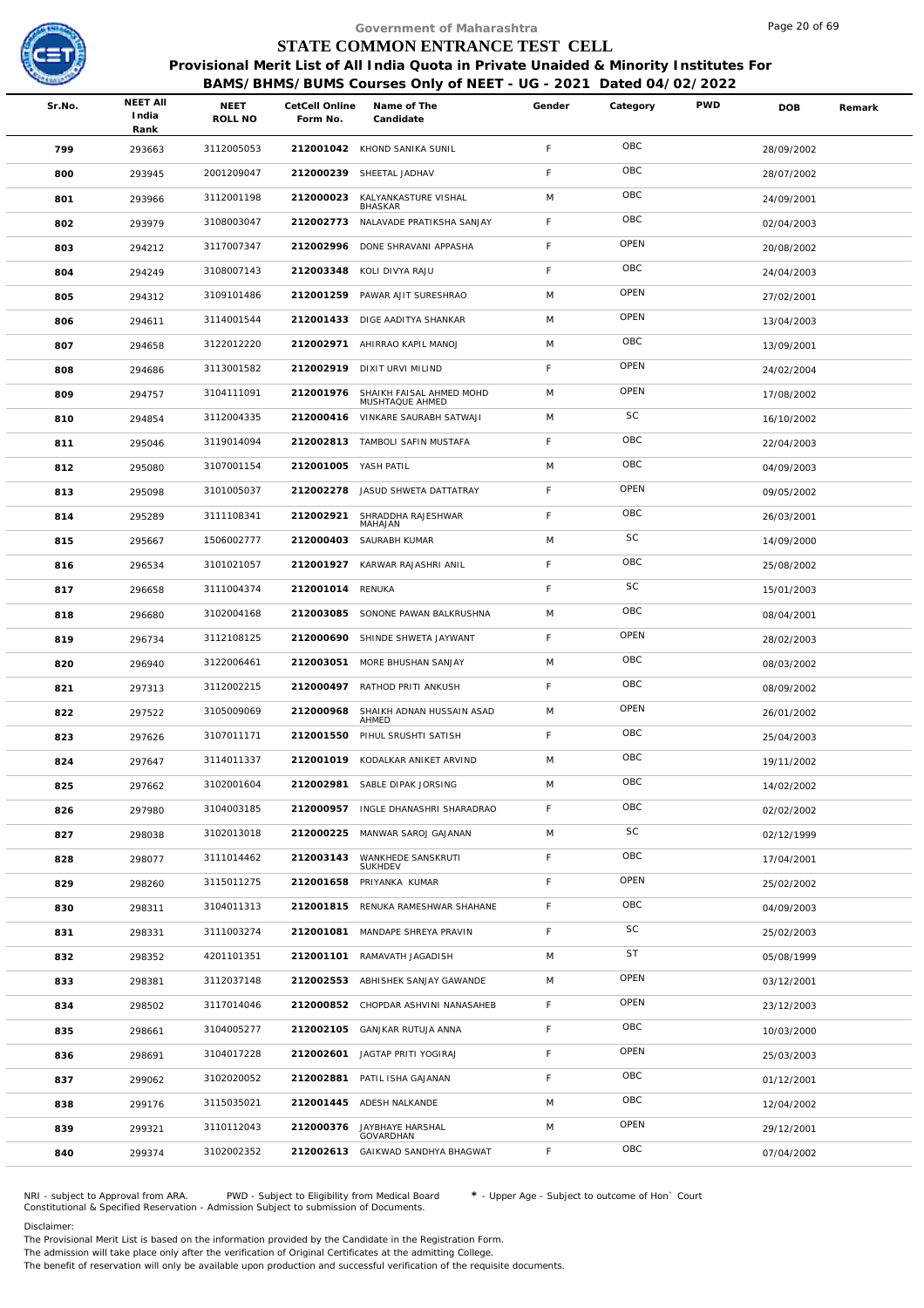

## **BAMS/BHMS/BUMS Courses Only of NEET - UG - 2021 Dated 04/02/2022**

|        |                                  |                        |                            | Government of Maharashtra                                                              |             |           |            | Page 21 of 69 |        |
|--------|----------------------------------|------------------------|----------------------------|----------------------------------------------------------------------------------------|-------------|-----------|------------|---------------|--------|
|        |                                  |                        |                            | STATE COMMON ENTRANCE TEST CELL                                                        |             |           |            |               |        |
|        |                                  |                        |                            | Provisional Merit List of All India Quota in Private Unaided & Minority Institutes For |             |           |            |               |        |
|        |                                  |                        |                            | BAMS/BHMS/BUMS Courses Only of NEET - UG - 2021 Dated 04/02/2022                       |             |           |            |               |        |
| Sr.No. | <b>NEET AII</b><br>India<br>Rank | <b>NEET</b><br>ROLL NO | CetCell Online<br>Form No. | Name of The<br>Candidate                                                               | Gender      | Category  | <b>PWD</b> | <b>DOB</b>    | Remark |
| 841    | 299545                           | 3101004222             |                            | 212003114 TAMBE ADITYA SAMPAT                                                          | M           | OPEN      |            | 25/07/2002    |        |
| 842    | 299710                           | 3108002413             | 212001347                  | PILANKAR PRACHITI<br>PANDURANG                                                         | F           | OBC       |            | 29/07/2002    |        |
| 843    | 299824                           | 3115016161             | 212000901                  | SAEE RAHUL LAVHE                                                                       | F           | OBC       |            | 05/08/2002    |        |
| 844    | 300094                           | 3119014022             |                            | 212002218 SHRIDHAR SANTOSH JADHAV                                                      | M           | OPEN      |            | 01/06/2002    |        |
| 845    | 300108                           | 3104007285             | 212000570                  | ANDHALE YOGESH VISHNU                                                                  | M           | OBC       |            | 11/03/2002    |        |
| 846    | 300152                           | 3112013015             |                            | 212002407 DAKE SAURABH RAMCHANDRA                                                      | M           | OBC       |            | 05/05/2000    |        |
| 847    | 300198                           | 3101015032             | 212000217                  | DEVRAY AKASH CHANGDEV                                                                  | M           | SC        |            | 19/05/2001    |        |
| 848    | 300275                           | 3117019099             | 212000754                  | BARGE SANSKRUTI SHIVAJI                                                                | F           | OPEN      |            | 30/07/2002    |        |
| 849    | 300364                           | 3111025044             |                            | 212001672 DESHMUKH RUTUJA PRABHAKAR                                                    | $\mathsf F$ | OBC       |            | 22/09/2002    |        |
| 850    | 300424                           | 3121001377             | 212003256                  | <b>GAYKAR PRATHAMESH</b>                                                               | M           | OBC       |            | 07/10/2002    |        |
| 851    | 300611                           | 3122001428             |                            | SHASHIKANT<br>212001519 CHAITANYA SANJIV PATIL                                         | M           | OBC       |            | 26/09/2003    |        |
| 852    | 300623                           | 3104102426             | 212002187                  | SIDDIQUI MUNAZZA MANZOOR                                                               | F           | OPEN      |            | 26/03/2003    |        |
| 853    | 300671                           | 3112007014             | 212000519                  | SIDDIQUI<br>TUTURWAD SUDARSHAN                                                         | M           | OBC       |            | 22/07/2001    |        |
| 854    | 300975                           | 3110111175             | 212000081                  | GANPATI<br>YADAV MITESH MANOJ                                                          | M           | OPEN      |            | 31/10/2002    |        |
| 855    | 301198                           | 3122009033             | 212002493                  | PAWAR SUSHIL SHYAM                                                                     | M           | OBC       |            | 11/04/2003    |        |
| 856    | 301348                           | 3112017184             |                            | 212000617 LINGAYAT SHARDA NAMDEV                                                       | F           | OBC       |            | 06/06/2002    |        |
| 857    | 301354                           | 3112112068             |                            | 212000024 PATIL RANGNATH RAJKUMAR                                                      | M           | OBC       |            | 18/01/2001    |        |
| 858    | 301491                           | 3117010090             | 212003134                  | LAWATE DIPAK DASHARATH                                                                 | M           | OBC       |            | 28/02/2002    |        |
| 859    | 301529                           | 3117020149             | 212000922                  | SHENDAGE SANGRAM                                                                       | M           | OBC       |            | 15/05/2002    |        |
| 860    | 301563                           | 3104001577             |                            | RAJSHEKHAR<br>212000832 KENDRE KIRAN GURUNATH                                          | M           | OBC       |            | 17/04/2002    |        |
| 861    | 301635                           | 3101016158             | 212002561                  | PHAND SHRAVANI MUKESH                                                                  | F           | OBC       |            | 13/06/2003    |        |
| 862    | 301638                           | 3106013124             | 212002188                  | WAGH SAGAR NANDKISHOR                                                                  | M           | OBC       |            | 14/01/2003    |        |
| 863    | 301641                           | 3104009103             | 212001264                  | SOLANKAR PRANAV ASHOK                                                                  | M           | OBC       |            | 03/03/2003    |        |
| 864    | 301690                           | 3112013189             |                            | 212001340 BHOPALE SAKSHI SATISH                                                        | F           | OBC       |            | 15/04/2002    |        |
| 865    | 301810                           | 3111004097             |                            | 212003450 MUSKAN RAMANI                                                                | F.          | OPEN      |            | 06/09/2002    |        |
| 866    | 301953                           | 3118004392             |                            | 212001197 SABLE CHAITANYA NANDKISHOR                                                   | M           | <b>SC</b> |            | 05/02/2003    |        |
| 867    | 302057                           | 3102001232             | 212001721                  | BADARKHE ADITYA RAJENDRA                                                               | M           | OBC       |            | 13/08/2000    |        |
| 868    | 302309                           | 3119001155             |                            | 212001313 VHANMANE PRADNESH DAMU                                                       | M           | OBC       |            | 13/03/2003    |        |
| 869    | 302596                           | 3116004253             | 212000088                  | PATIL SIDDHARTH KIRAN                                                                  | M           | OPEN      |            | 19/08/2002    |        |
| 870    | 302830                           | 3105015240             |                            | 212002365 RAJPUT VARAD SANTOSHSINGH                                                    | M           | OBC       |            | 12/10/2002    |        |
| 871    | 302947                           | 3104105188             |                            | 212001963 MIRZA SOHEL ISMAIL                                                           | M           | OPEN      |            | 19/05/2002    |        |
| 872    | 303035                           | 3104014033             |                            | 212001839 FALKE KALPESH BHASKAR                                                        | M           | OPEN      |            | 18/04/2002    |        |
| 873    | 303099                           | 3112003506             | 212000395                  | KALE PRATIK MOTIRAM                                                                    | M           | OPEN      |            | 10/12/2001    |        |
| 874    | 303211                           | 3122006035             | 212001858                  | SHAIKH MOHAMMAD SAAD                                                                   | M           | OPEN      |            | 16/12/2001    |        |
| 875    | 303355                           | 3112003491             | 212001665                  | SHAIKH AHMED<br>SALUNKE AVINASH KESHAVRAO                                              | M           | OPEN      |            | 13/08/2001    |        |
| 876    | 303428                           | 3110016029             |                            | 212002645 KHAN SAULEHA SHAHALAM                                                        | F           | OPEN      |            | 03/05/2002    |        |
| 877    | 303631                           | 3104119069             | 212001529                  | MAGAR RIDDHI RAJENDRA                                                                  | $\mathsf F$ | OPEN      |            | 17/09/2003    |        |
| 878    | 303635                           | 3112012106             |                            | 212003156 GAWANDE SAVI SUDHIR                                                          | F           | OBC       |            | 15/10/2003    |        |
| 879    | 303691                           | 3114001173             | 212000935                  | SHAIKH SIRAJUDDIN                                                                      | M           | OBC       |            | 30/09/1998    |        |
| 880    | 303795                           | 3117020596             | 212001080                  | HUSNUDDIN<br>GHODAKE JAYSHRI SUHAS                                                     | F           | OPEN      |            | 16/12/2002    |        |
| 881    | 303981                           | 3104106239             |                            | 212002632 KHARDE PRATIK RAMESH                                                         | M           | OPEN      |            | 21/11/2002    |        |
| 882    | 304049                           | 3101022046             |                            | 212000932 SHINDE SURAJ GANESH                                                          | M           | OBC       |            | 19/05/2002    |        |
|        |                                  |                        |                            |                                                                                        |             |           |            |               |        |

NRI - subject to Approval from ARA. PWD - Subject to Eligibility from Medical Board \* - Upper Age - Subject to outcome of Hon` Court<br>Constitutional & Specified Reservation - Admission Subject to submissio

Disclaimer:

The Provisional Merit List is based on the information provided by the Candidate in the Registration Form. The admission will take place only after the verification of Original Certificates at the admitting College.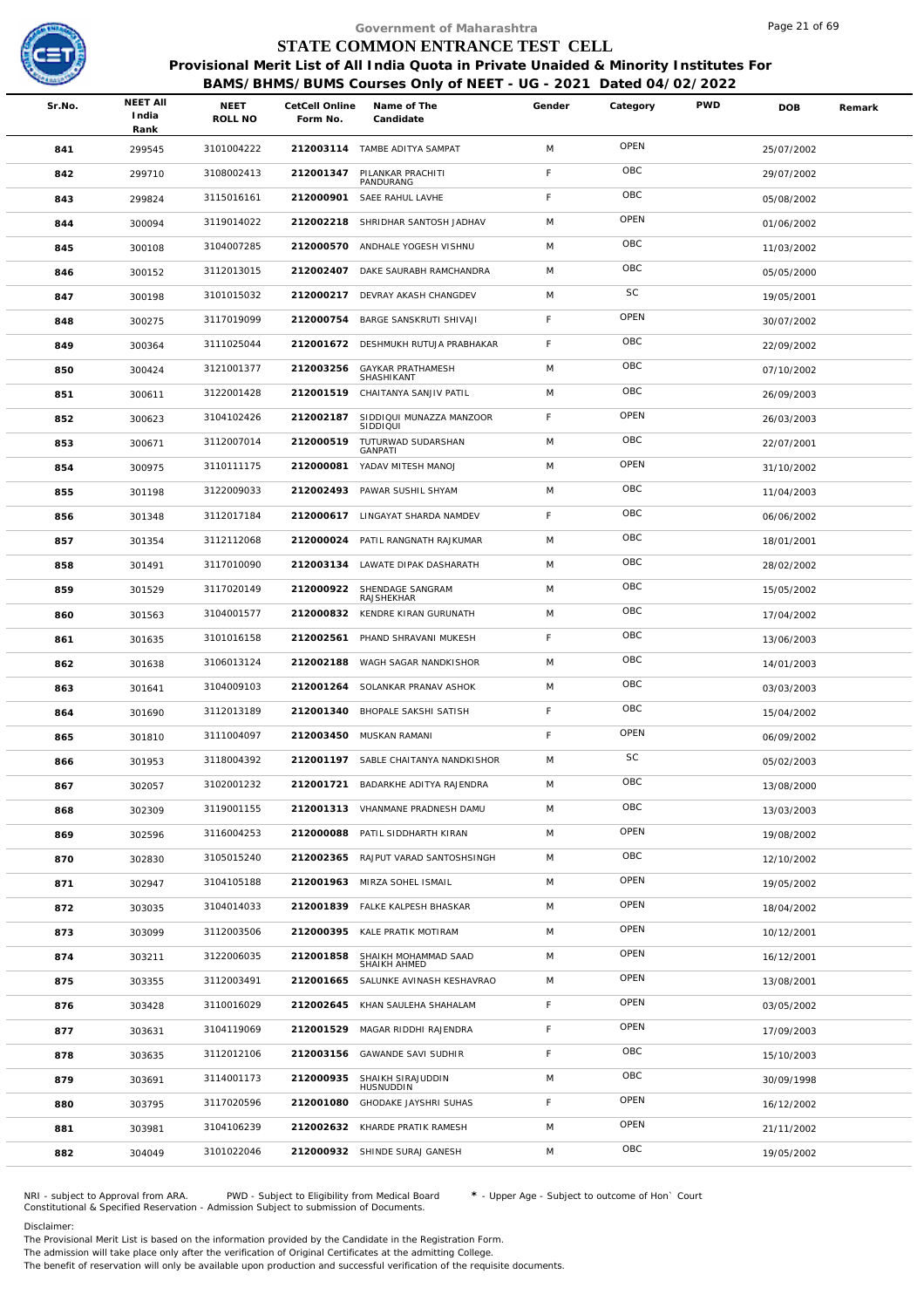

|        |                                  |                 |                            | Government of Maharashtra                                                              |             |          |            | Page 22 of 69 |        |
|--------|----------------------------------|-----------------|----------------------------|----------------------------------------------------------------------------------------|-------------|----------|------------|---------------|--------|
|        |                                  |                 |                            | STATE COMMON ENTRANCE TEST CELL                                                        |             |          |            |               |        |
|        |                                  |                 |                            | Provisional Merit List of All India Quota in Private Unaided & Minority Institutes For |             |          |            |               |        |
|        |                                  |                 |                            | BAMS/BHMS/BUMS Courses Only of NEET - UG - 2021 Dated 04/02/2022                       |             |          |            |               |        |
| Sr.No. | <b>NEET AII</b><br>India<br>Rank | NEET<br>ROLL NO | CetCell Online<br>Form No. | Name of The<br>Candidate                                                               | Gender      | Category | <b>PWD</b> | <b>DOB</b>    | Remark |
| 883    | 304548                           | 3108004421      | 212000824                  | GHEWARI RUSHIKESH<br>BHALCHANDRA                                                       | M           | OBC      |            | 03/12/1999    |        |
| 884    | 304593                           | 3122002013      | 212002003                  | MAHAJAN HEMANI KISHOR                                                                  | F           | OBC      |            | 02/10/2002    |        |
| 885    | 304692                           | 3109012181      | 212003270                  | DHAGUDE TIRTHA BHARAT                                                                  | $\mathsf F$ | OBC      |            | 01/11/2001    |        |
| 886    | 304835                           | 3102022008      |                            | 212002765 KUTE VAISHNAVI KISAN                                                         | F           | OBC      |            | 28/09/2002    |        |
| 887    | 304953                           | 3111009590      | 212002093                  | LAKHAPATI VAISHNAVI<br>PRASHANT                                                        | F           | OBC      |            | 03/05/2002    |        |
| 888    | 305061                           | 3111002485      | 212001837                  | PARATE SEJAL BHAGWAT                                                                   | F           | OBC      |            | 05/05/2002    |        |
| 889    | 305254                           | 3111001092      | 212000860                  | GRACY DHARMENDRA TAGADE                                                                | $\mathsf F$ | SC       |            | 12/06/2001    |        |
| 890    | 305617                           | 3103004181      | 212001524                  | ATREYA ASHUTOSH JOSHI                                                                  | M           | OPEN     |            | 03/03/2001    |        |
| 891    | 305623                           | 3111106422      |                            | 212003125 KAYARKAR GUNJAN GAJANAN                                                      | F           | OBC      |            | 06/01/2003    |        |
| 892    | 305690                           | 3112117166      |                            | 212003152 BAGWAN JABEER JILANI                                                         | M           | OBC      |            | 09/12/1999    |        |
| 893    | 305854                           | 3114015039      |                            | 212000660 JASKIRAT KAUR                                                                | F           | OPEN     |            | 11/11/2002    |        |
| 894    | 305935                           | 3114003167      | 212000354 SHARMIN          |                                                                                        | F           | OPEN     |            | 11/12/2002    |        |
| 895    | 306156                           | 3107007190      | 212001462                  | MD ARSHAD MD SHAKEEL<br><b>SHAIKH</b>                                                  | M           | OBC      |            | 26/11/2002    |        |
| 896    | 306269                           | 3112033205      |                            | 212001075 KALE SANKET RAVINDRA                                                         | M           | OBC      |            | 19/04/2002    |        |
| 897    | 306319                           | 3108001254      |                            | 212000318 PATIL NEHA SUKUMAR                                                           | F           | OPEN     |            | 09/05/2003    |        |
| 898    | 306361                           | 3109116141      |                            | 212002522 PATIL GEETA ARUN                                                             | F           | OBC      |            | 10/02/2002    |        |
| 899    | 306398                           | 3802004289      |                            | 212002395 NEHA ASHOK WAGHAMARE                                                         | F           | OBC      |            | 02/07/2002    |        |
| 900    | 306455                           | 3108001222      | 212000905                  | SHRINJALSHRIDHAR KURALE                                                                | F           | OPEN     |            | 09/07/2001    |        |
| 901    | 306743                           | 3117003391      |                            | 212001993 MURDI NIHALAHMED ISMAIL                                                      | M           | OPEN     |            | 23/06/2002    |        |
| 902    | 306880                           | 3111030028      |                            | 212003238 VISMAY TELRANDHE                                                             | M           | OBC      |            | 17/04/2002    |        |
| 903    | 306964                           | 3102007083      | 212002217                  | CHAUTHMAL SAMIKSHA<br>PRASHANT                                                         | $\mathsf F$ | SC       |            | 26/02/2003    |        |
| 904    | 307340                           | 3102001738      | 212001936                  | BHOJANE UNNATI RAJESHWAR                                                               | $\mathsf F$ | OBC      |            | 06/12/2002    |        |
| 905    | 307537                           | 3104103458      | 212000177                  | DESHMUKH IBRAHIM NABIMIYA                                                              | M           | OPEN     |            | 07/05/2000    |        |
| 906    | 307566                           | 3111007282      |                            | 212000072 AMRITKAR WRUTUJA<br>CHANDRASHEKHAR                                           | F           | OBC      |            | 26/08/2003    |        |
| 907    | 307811                           | 3107001290      |                            | 212003420 ADNAN JAKIR BAGWAN                                                           | M           | OBC      |            | 31/08/2001    |        |
| 908    | 307851                           | 3112121184      | 212000543                  | DAYMA ASHISH MUNNALAL                                                                  | M           | OPEN     |            | 01/06/2002    |        |
| 909    | 307958                           | 3101016213      | 212003329                  | PATIL ABHISHEK JAYANT                                                                  | M           | OPEN     |            | 15/08/2003    |        |
| 910    | 307994                           | 3112001324      |                            | 212002995 ADE KIRAN SHAMARAO                                                           | $\mathsf F$ | OBC      |            | 06/02/1996    |        |
| 911    | 308019                           | 3108005726      | 212002338                  | SONAR RAHUL NIVRUTTI                                                                   | M           | OBC      |            | 06/07/2000    |        |
| 912    | 308030                           | 3119014010      |                            | 212000692 KOLEKAR ANUJA SHANKAR                                                        | F.          | OBC      |            | 25/06/2004    |        |
| 913    | 308088                           | 3004008306      |                            | 212001167 SAKSHI SANTOSH MAHADIK                                                       | $\mathsf F$ | OPEN     |            | 16/07/2002    |        |
| 914    | 308161                           | 3122012005      | 212002823                  | WAGH PRASAD NARSINH                                                                    | M           | SC       |            | 28/11/2002    |        |
| 915    | 308176                           | 3112032172      | 212000643                  | BHOKARKAR SEJAL SHIVSAMB                                                               | $\mathsf F$ | OBC      |            | 29/08/2002    |        |
| 916    | 308248                           | 3110017118      |                            | 212002918 HINGU NITEKSHA MAHESH                                                        | $\mathsf F$ | OPEN     |            | 24/11/2003    |        |
| 917    | 308544                           | 3108004098      |                            | 212001498 GARGEE AMIT RANE                                                             | $\mathsf F$ | OPEN     |            | 22/12/2002    |        |
| 918    | 308638                           | 3115003114      | 212002011 GAURI            |                                                                                        | F           | OBC      |            | 18/09/2002    |        |
| 919    | 308754                           | 3112105067      | 212000033                  | WAGHMARE PRABHUTWAKUMAR<br>VISHVAMBER                                                  | M           | SC       |            | 25/02/2001    |        |
| 920    | 308770                           | 3117006359      | 212002129                  | KAMBLE NIKET BABASAHEB                                                                 | M           | SC       |            | 17/11/2001    |        |
| 921    | 308851                           | 3118016142      |                            | 212003178 BOROLE NIDHI YOGESH                                                          | $\mathsf F$ | OPEN     |            | 16/05/2003    |        |
| 922    | 308938                           | 3110120146      |                            | 212001031 LAXMI KUMARI CHOUDHARY                                                       | $\mathsf F$ | OPEN     |            | 04/08/1999    |        |
| 923    | 309005                           | 3112105138      |                            | 212001712 INDURKAR SAKSHI RAJU                                                         | $\mathsf F$ | OBC      |            | 03/02/2004    |        |
| 924    | 309047                           | 3108006080      |                            | 212000786 DESHPANDE PRANJALI VINIT                                                     | F.          | OPEN     |            | 26/09/2002    |        |

NRI - subject to Approval from ARA. PWD - Subject to Eligibility from Medical Board \* - Upper Age - Subject to outcome of Hon` Court<br>Constitutional & Specified Reservation - Admission Subject to submissio

Disclaimer:

The Provisional Merit List is based on the information provided by the Candidate in the Registration Form. The admission will take place only after the verification of Original Certificates at the admitting College.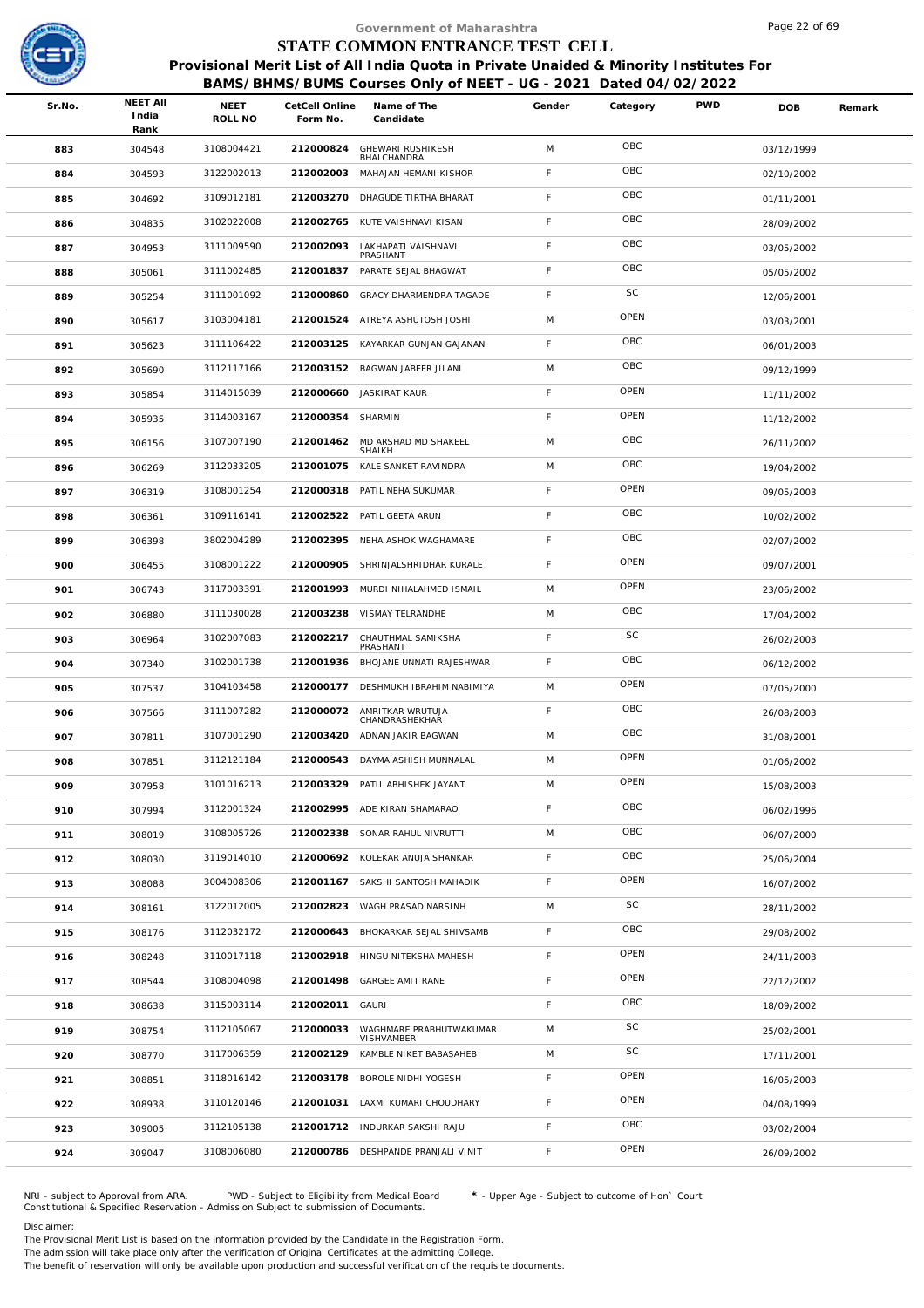

|        |               |                 |           |                                       |                                                                                                                                                                                                                                                                                                                                                                                                                                                                                                                                                             |                           |                                 | Page 23 of 69                                                    |                                                                                        |
|--------|---------------|-----------------|-----------|---------------------------------------|-------------------------------------------------------------------------------------------------------------------------------------------------------------------------------------------------------------------------------------------------------------------------------------------------------------------------------------------------------------------------------------------------------------------------------------------------------------------------------------------------------------------------------------------------------------|---------------------------|---------------------------------|------------------------------------------------------------------|----------------------------------------------------------------------------------------|
|        |               |                 |           |                                       |                                                                                                                                                                                                                                                                                                                                                                                                                                                                                                                                                             |                           |                                 |                                                                  |                                                                                        |
|        |               |                 |           |                                       |                                                                                                                                                                                                                                                                                                                                                                                                                                                                                                                                                             |                           |                                 |                                                                  |                                                                                        |
|        |               |                 |           |                                       |                                                                                                                                                                                                                                                                                                                                                                                                                                                                                                                                                             |                           |                                 |                                                                  |                                                                                        |
| Sr.No. | India<br>Rank | NEET<br>ROLL NO | Form No.  | Name of The<br>Candidate              | Gender                                                                                                                                                                                                                                                                                                                                                                                                                                                                                                                                                      | Category                  | <b>PWD</b>                      | DOB                                                              | Remark                                                                                 |
| 925    | 309465        | 3111025114      |           |                                       | F                                                                                                                                                                                                                                                                                                                                                                                                                                                                                                                                                           | OBC                       |                                 | 27/03/2002                                                       |                                                                                        |
| 926    | 309723        | 3109101802      | 212001499 | JANGALE SWARANJALI SATISH             | F                                                                                                                                                                                                                                                                                                                                                                                                                                                                                                                                                           | OPEN                      |                                 | 24/07/2002                                                       |                                                                                        |
| 927    | 309764        | 3103022001      | 212002006 | BHASME SHRAWANI SHAILESH              | F                                                                                                                                                                                                                                                                                                                                                                                                                                                                                                                                                           | SC                        |                                 | 28/04/2002                                                       |                                                                                        |
| 928    | 310141        | 3112006097      |           |                                       | $\mathsf F$                                                                                                                                                                                                                                                                                                                                                                                                                                                                                                                                                 | OPEN                      |                                 | 04/07/2002                                                       |                                                                                        |
| 929    | 310204        | 3107004225      | 212002986 | DHIRAJ ANIL KHANDARE                  | M                                                                                                                                                                                                                                                                                                                                                                                                                                                                                                                                                           | OBC                       |                                 | 19/08/2002                                                       |                                                                                        |
| 930    | 310339        | 3104005420      |           |                                       | $\mathsf F$                                                                                                                                                                                                                                                                                                                                                                                                                                                                                                                                                 | SC                        |                                 | 15/10/2001                                                       |                                                                                        |
| 931    | 310534        | 3101001710      |           |                                       | $\mathsf F$                                                                                                                                                                                                                                                                                                                                                                                                                                                                                                                                                 | OBC                       |                                 | 10/04/2002                                                       |                                                                                        |
| 932    | 311318        | 3113111293      |           |                                       | M                                                                                                                                                                                                                                                                                                                                                                                                                                                                                                                                                           | OPEN                      |                                 | 16/06/2003                                                       |                                                                                        |
| 933    | 311324        | 3104001263      |           |                                       | F                                                                                                                                                                                                                                                                                                                                                                                                                                                                                                                                                           | OPEN                      |                                 | 14/03/2003                                                       |                                                                                        |
| 934    | 311479        | 3115104222      | 212002240 | DONGARE ASMITA UTTAM                  | $\mathsf F$                                                                                                                                                                                                                                                                                                                                                                                                                                                                                                                                                 | OBC                       |                                 | 06/12/2003                                                       |                                                                                        |
| 935    | 311619        | 3112114139      | 212000401 | KIRTANKAR ANJALI SONAYYA              | F.                                                                                                                                                                                                                                                                                                                                                                                                                                                                                                                                                          | OBC                       |                                 | 16/04/2003                                                       |                                                                                        |
| 936    | 311765        | 3116006157      |           |                                       | $\mathsf F$                                                                                                                                                                                                                                                                                                                                                                                                                                                                                                                                                 | OBC                       |                                 | 20/10/2002                                                       |                                                                                        |
| 937    | 311791        | 3108001019      | 212001110 |                                       | $\mathsf F$                                                                                                                                                                                                                                                                                                                                                                                                                                                                                                                                                 | OPEN                      |                                 | 09/05/2002                                                       |                                                                                        |
| 938    | 311820        | 3116002179      |           |                                       | M                                                                                                                                                                                                                                                                                                                                                                                                                                                                                                                                                           | OPEN                      |                                 | 26/06/2001                                                       |                                                                                        |
| 939    | 311823        | 3103013025      | 212002298 |                                       | M                                                                                                                                                                                                                                                                                                                                                                                                                                                                                                                                                           | OBC                       |                                 | 03/01/2002                                                       |                                                                                        |
| 940    | 311879        | 3104101280      | 212003080 | SHAIKH AYESHA KHALEEL                 | F                                                                                                                                                                                                                                                                                                                                                                                                                                                                                                                                                           | OPEN                      |                                 | 04/02/2003                                                       |                                                                                        |
| 941    | 312081        | 3110012187      | 212002666 |                                       | F                                                                                                                                                                                                                                                                                                                                                                                                                                                                                                                                                           | OPEN                      |                                 | 18/06/2002                                                       |                                                                                        |
| 942    | 312201        | 3117005144      | 212002710 | GADE PRIYANKA YASHAWANT               | F                                                                                                                                                                                                                                                                                                                                                                                                                                                                                                                                                           | OPEN                      |                                 | 19/06/2003                                                       |                                                                                        |
| 943    | 312237        | 3111015002      | 212000409 | PRANJALI AMBADAS THAWKAR              | $\mathsf F$                                                                                                                                                                                                                                                                                                                                                                                                                                                                                                                                                 | OBC                       |                                 | 28/03/2002                                                       |                                                                                        |
| 944    | 312245        | 3107007291      | 212002270 | PRASAD SUBHASHCHANDRA<br>PATIL        | M                                                                                                                                                                                                                                                                                                                                                                                                                                                                                                                                                           | OPEN                      |                                 | 19/10/2002                                                       |                                                                                        |
| 945    | 312378        | 3111103259      | 212003498 | SHAAN IQBAL AHMED NIZAMI              | M                                                                                                                                                                                                                                                                                                                                                                                                                                                                                                                                                           | OPEN                      |                                 | 18/03/2003                                                       |                                                                                        |
| 946    | 312679        | 3112117239      | 212002656 | KOTALWAR ADITI GOVINDRAO              | F.                                                                                                                                                                                                                                                                                                                                                                                                                                                                                                                                                          | OPEN                      |                                 | 16/02/2002                                                       |                                                                                        |
| 947    | 312905        | 3115007010      | 212002949 | SURWASE GURURAJ JAGANNATH             | M                                                                                                                                                                                                                                                                                                                                                                                                                                                                                                                                                           | OPEN                      |                                 | 05/09/2002                                                       |                                                                                        |
| 948    | 312964        | 3109103626      |           |                                       | M                                                                                                                                                                                                                                                                                                                                                                                                                                                                                                                                                           | OBC                       |                                 | 19/01/2002                                                       |                                                                                        |
| 949    | 313094        | 3109017119      | 212002442 | KALYANKAR SHRINIVAS<br>APPARAO        | M                                                                                                                                                                                                                                                                                                                                                                                                                                                                                                                                                           | OBC                       |                                 | 03/12/1999                                                       |                                                                                        |
| 950    | 313175        | 3106012171      | 212000425 | CHUKEWAR SHUBHAM SHAM                 | M                                                                                                                                                                                                                                                                                                                                                                                                                                                                                                                                                           | OBC                       |                                 | 08/10/2002                                                       |                                                                                        |
| 951    | 313475        | 3109104248      | 212000579 | KENDRE SONALI BALAJI                  | F                                                                                                                                                                                                                                                                                                                                                                                                                                                                                                                                                           | OBC                       |                                 | 12/10/2000                                                       |                                                                                        |
| 952    | 313486        | 3116008283      |           |                                       | F                                                                                                                                                                                                                                                                                                                                                                                                                                                                                                                                                           | OBC                       |                                 | 07/01/2002                                                       |                                                                                        |
| 953    | 313649        | 3112102272      | 212003424 | KANGULKAR HARSH SHIVAJI               | M                                                                                                                                                                                                                                                                                                                                                                                                                                                                                                                                                           | OBC                       |                                 | 23/04/2002                                                       |                                                                                        |
| 954    | 313657        | 3117003275      |           |                                       | F                                                                                                                                                                                                                                                                                                                                                                                                                                                                                                                                                           | OBC                       |                                 | 17/01/2002                                                       |                                                                                        |
| 955    | 313659        | 3122012196      | 212002394 | KAVYA YOGESH SURYAWANSHI              | F                                                                                                                                                                                                                                                                                                                                                                                                                                                                                                                                                           | OBC                       |                                 | 19/04/2002                                                       |                                                                                        |
| 956    | 313831        | 3103014062      | 212000861 | MAHALLE YASH RAMCHANDRA               | M                                                                                                                                                                                                                                                                                                                                                                                                                                                                                                                                                           | OBC                       |                                 | 17/08/2002                                                       |                                                                                        |
| 957    | 313909        | 3103017023      |           |                                       | M                                                                                                                                                                                                                                                                                                                                                                                                                                                                                                                                                           | OBC                       |                                 | 11/05/2000                                                       |                                                                                        |
| 958    | 314078        | 3115011326      |           |                                       | F                                                                                                                                                                                                                                                                                                                                                                                                                                                                                                                                                           | OPEN                      |                                 | 14/06/2003                                                       |                                                                                        |
| 959    | 314300        | 3105001439      | 212002990 | BADADE SHRADDHA<br>NANDKUKMAR         | F                                                                                                                                                                                                                                                                                                                                                                                                                                                                                                                                                           | OPEN                      |                                 | 26/12/2003                                                       |                                                                                        |
| 960    | 314416        | 3105001836      | 212002911 | <b>GIRI PRASHANT</b><br>RAJENDRAKUMAR | M                                                                                                                                                                                                                                                                                                                                                                                                                                                                                                                                                           | OBC                       |                                 | 12/11/2001                                                       |                                                                                        |
| 961    | 314760        | 3110120067      | 212002938 | PRACHI PANDEY                         | F                                                                                                                                                                                                                                                                                                                                                                                                                                                                                                                                                           | OPEN                      |                                 | 21/06/2000                                                       |                                                                                        |
| 962    | 314765        | 3122005463      | 212002340 | RAJPUT DEVYANI BHATESING              | F                                                                                                                                                                                                                                                                                                                                                                                                                                                                                                                                                           | OBC                       |                                 | 09/10/2003                                                       |                                                                                        |
| 963    | 314812        | 3106001005      | 212000891 | DUKARE JYOTI VISHNU                   | F                                                                                                                                                                                                                                                                                                                                                                                                                                                                                                                                                           | OBC                       |                                 | 03/07/2003                                                       |                                                                                        |
| 964    | 314813        | 3109003122      | 212000475 | GHULE RAJSHREE RAMHARI                | F                                                                                                                                                                                                                                                                                                                                                                                                                                                                                                                                                           | OBC                       |                                 | 23/09/2002                                                       |                                                                                        |
| 965    | 314938        | 3112028124      | 212001350 | SAWANT SHWETA TUKARAM                 | F                                                                                                                                                                                                                                                                                                                                                                                                                                                                                                                                                           | OPEN                      |                                 | 26/04/2002                                                       |                                                                                        |
| 966    | 315008        | 3115106247      | 212002660 |                                       | F.                                                                                                                                                                                                                                                                                                                                                                                                                                                                                                                                                          | OBC                       |                                 | 18/09/2001                                                       |                                                                                        |
|        |               | <b>NEET AII</b> |           |                                       | CetCell Online<br>212001066 SEJAL YERGUDE<br>212003140 SHINDE RUTUJA ASHOK<br>212001641 GARUD SURBHI GANESH<br>212003004 WABLE RITIKA EKNATH<br>212002412 AUTADE SHUBHAM DADASAHEB<br>212001353 SEJAL<br>212001033 KARANDE ASHWINI DATTATRAY<br>NIKAM AMRUTA VIJAY<br>212000364 SURYAWANSHI SUJIT MANOHAR<br>NIKAM ATHARV VIJAY<br>GANDHI PRAKRUTI JINENDRA<br>212002994 GURAV SAURABH SANTOSH<br>212002310 MASAL ADITI SURESH<br>212002370 PRERNA KARIMUNGI<br>212002592 KHADE MANISH VINOD<br>212001260 THOPATE GAURI GANESH<br>ZAGADE PRATIKSHA HANUMANT | Government of Maharashtra | STATE COMMON ENTRANCE TEST CELL | BAMS/BHMS/BUMS Courses Only of NEET - UG - 2021 Dated 04/02/2022 | Provisional Merit List of All India Quota in Private Unaided & Minority Institutes For |

NRI - subject to Approval from ARA. PWD - Subject to Eligibility from Medical Board \* - Upper Age - Subject to outcome of Hon` Court<br>Constitutional & Specified Reservation - Admission Subject to submissio

Disclaimer:

The Provisional Merit List is based on the information provided by the Candidate in the Registration Form.

The admission will take place only after the verification of Original Certificates at the admitting College.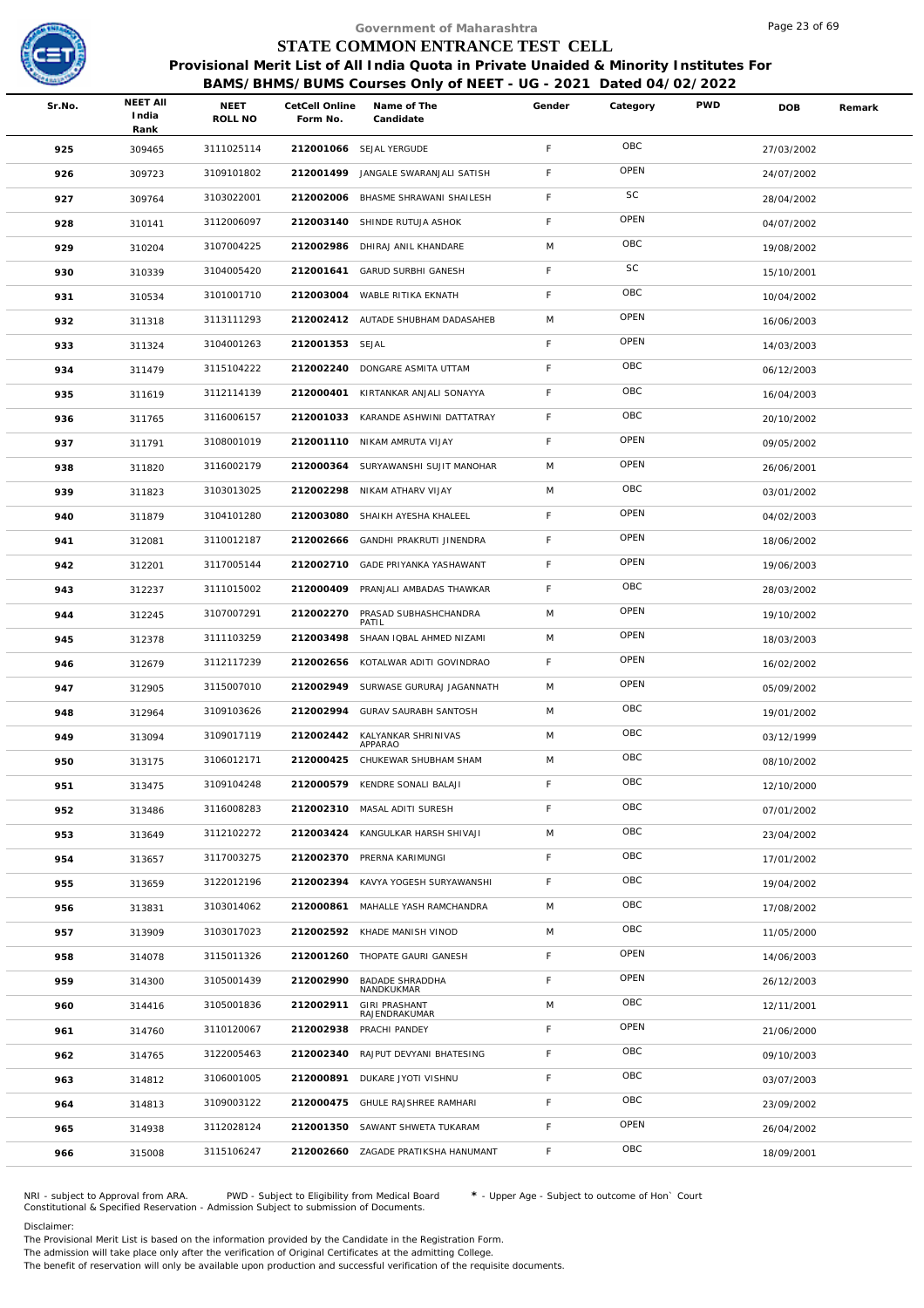

|        |                                  |                        |                            | Government of Maharashtra                                                                                                                                  |             |          |            | Page 24 of 69 |        |
|--------|----------------------------------|------------------------|----------------------------|------------------------------------------------------------------------------------------------------------------------------------------------------------|-------------|----------|------------|---------------|--------|
|        |                                  |                        |                            | STATE COMMON ENTRANCE TEST CELL                                                                                                                            |             |          |            |               |        |
|        |                                  |                        |                            | Provisional Merit List of All India Quota in Private Unaided & Minority Institutes For<br>BAMS/BHMS/BUMS Courses Only of NEET - UG - 2021 Dated 04/02/2022 |             |          |            |               |        |
| Sr.No. | <b>NEET AII</b><br>India<br>Rank | <b>NEET</b><br>ROLL NO | CetCell Online<br>Form No. | Name of The<br>Candidate                                                                                                                                   | Gender      | Category | <b>PWD</b> | <b>DOB</b>    | Remark |
| 967    | 315044                           | 3111008217             |                            | 212001274 NISHA OMPRAKASH WADHAI                                                                                                                           | F           | OBC      |            | 19/04/2002    |        |
| 968    | 315127                           | 3115006092             | 212003393                  | PATIL VAISHNAVI ANIL                                                                                                                                       | F.          | OBC      |            | 25/04/2002    |        |
| 969    | 315339                           | 3112101041             | 212001718                  | IRAWAR SAHIL SANJAY                                                                                                                                        | M           | OBC      |            | 17/04/2002    |        |
| 970    | 315546                           | 3109113033             |                            | 212002633 AGRE SAKSHI SANJEEVKUMAR                                                                                                                         | F           | OPEN     |            | 02/01/2002    |        |
| 971    | 315635                           | 3111007590             |                            | 212000215 CHILBULE CHAITALI VIJAY                                                                                                                          | $\mathsf F$ | OBC      |            | 23/04/2001    |        |
| 972    | 315862                           | 3108003309             |                            | 212001448 MANAGAVE RUTUJA ARUN                                                                                                                             | F.          | OPEN     |            | 30/06/2002    |        |
| 973    | 316307                           | 3104023396             |                            | 212002016 SHAIKH MOBILA MUSAIF                                                                                                                             | F           | OBC      |            | 25/09/2002    |        |
| 974    | 316353                           | 3113001732             |                            | 212000026 VAISHNAVI KISHOR PAGARE                                                                                                                          | F.          | OBC      |            | 17/04/2002    |        |
| 975    | 316387                           | 3112120149             |                            | 212001564 PATHAN SAMEER NAGRAJU                                                                                                                            | M           | OPEN     |            | 12/11/2001    |        |
| 976    | 316424                           | 3118002354             | 212002196 RIDDHI           |                                                                                                                                                            | F.          | OBC      |            | 18/02/2002    |        |
| 977    | 316436                           | 3107007114             | 212001122                  | <b>GADDAM KASHMIRA</b><br>PURUSHOTTAM                                                                                                                      | F.          | OBC      |            | 24/11/2002    |        |
| 978    | 316518                           | 3107003269             | 212000382                  | BHAGAT ANIKET KAILAS                                                                                                                                       | M           | OBC      |            | 24/09/2000    |        |
| 979    | 316668                           | 3122008343             | 212001886                  | MARATHE APARNA AADHAR                                                                                                                                      | F           | OPEN     |            | 08/06/2002    |        |
| 980    | 316980                           | 3111113195             | 212001915                  | CHANDANKHEDE MONALI<br>LAXMANRAO                                                                                                                           | F.          | OBC      |            | 01/05/2001    |        |
| 981    | 316984                           | 3112020213             | 212002622                  | SHUNUZIYA IRRAM SAMEER<br>AHMAD                                                                                                                            | F           | OPEN     |            | 24/02/2003    |        |
| 982    | 317264                           | 3106015201             | 212001223                  | GADE VAISHNAVI VITTHAL                                                                                                                                     | F.          | OBC      |            | 09/07/2001    |        |
| 983    | 317488                           | 3105021058             |                            | 212000943 CHAVAN KARAN ARVIND                                                                                                                              | M           | OBC      |            | 10/07/2002    |        |
| 984    | 317571                           | 3111102516             |                            | 212002213 URADE VAISHNAVI SATISH                                                                                                                           | F.          | OBC      |            | 09/03/2003    |        |
| 985    | 317770                           | 3117001560             |                            | 212001560 SHINDE SANKET SHIVAJI                                                                                                                            | M           | OPEN     |            | 15/11/2002    |        |
| 986    | 318023                           | 3104022256             |                            | 212003106 VAISHNAVI SIRSATH                                                                                                                                | F           | OBC      |            | 12/04/2002    |        |
| 987    | 318089                           | 3112117069             |                            | 212001133 BEHERE SAYALI SUHAS                                                                                                                              | F           | OBC      |            | 17/09/2002    |        |
| 988    | 318167                           | 3101023064             |                            | 212002602 SHAIKH ARBAZ                                                                                                                                     | M           | OPEN     |            | 03/11/2002    |        |
| 989    | 318200                           | 3110015237             |                            | 212000282 DEV POONAM SAMBHAJI                                                                                                                              | F.          | SC       |            | 06/09/1997    |        |
| 990    | 318629                           | 3106005328             |                            | 212000461 SHE NAJIM SHE TAUFIK                                                                                                                             | M           | OPEN     |            | 08/02/2002    |        |
| 991    | 318736                           | 3117010192             |                            | 212001134 ANKITA NAGANE                                                                                                                                    | F           | OPEN     |            | 07/12/2002    |        |
| 992    | 318810                           | 3101017228             | 212001249                  | <b>BODAKHE SHRADDHA</b><br>TATYASAHEB                                                                                                                      | F.          | OBC      |            | 03/09/2002    |        |
| 993    | 319105                           | 3104007229             | 212003097                  | CHAUDHARI GAYATRI<br><b>DNYANESHWAR</b>                                                                                                                    | F           | OBC      |            | 23/11/2002    |        |
| 994    | 319112                           | 3113106112             | 212001841                  | SHINDE PRIYADARSHANI<br>SANJAY                                                                                                                             | F           | SC       |            | 25/07/2001    |        |
| 995    | 319181                           | 3122004322             | 212000261                  | SHINDE PRANAV VISHWANATH                                                                                                                                   | M           | SC       |            | 30/12/2003    |        |
| 996    | 319220                           | 3115007263             |                            | 212000682 SHINDE SEJAL                                                                                                                                     | F.          | OPEN     |            | 23/04/2002    |        |
| 997    | 319327                           | 3111112275             |                            | 212001957 HALMARE KETKI CHETAN                                                                                                                             | F.          | OBC      |            | 30/09/2002    |        |
| 998    | 319474                           | 3112104102             | 212001415                  | KALSAITKAR PRATIK<br>NANDKUMAR                                                                                                                             | M           | OBC      |            | 20/09/1999    |        |
| 999    | 319555                           | 3119005094             |                            | 212003177 JADHAV SANIKA VIJAY                                                                                                                              | F           | OPEN     |            | 01/07/2003    |        |
| 1000   | 319915                           | 3110010134             |                            | 212000302 SAWANT SANIKA RAJU                                                                                                                               | F.          | OPEN     |            | 21/02/2004    |        |
| 1001   | 320038                           | 3107010054             |                            | 212001051 PATIL VAIBHAV RAVINDRA                                                                                                                           | M           | OBC      |            | 06/04/1999    |        |
| 1002   | 320185                           | 3102022057             |                            | 212002470 POLKE DIKSHA DILIP                                                                                                                               | F           | SC       |            | 24/05/2000    |        |
| 1003   | 320605                           | 3101024028             |                            | 212000075 TURAKANE VAIBHAV JANARDAN                                                                                                                        | M           | OPEN     |            | 22/04/2002    |        |
| 1004   | 321038                           | 3112119109             |                            | 212002712 KADBE PAVAN ASHOK                                                                                                                                | M           | OBC      |            | 29/06/2002    |        |
| 1005   | 321413                           | 3111117023             |                            | 212002629 APURVA SURENDRA RAUT                                                                                                                             | F           | OBC      |            | 24/04/2002    |        |
| 1006   | 321552                           | 3111003157             |                            | 212002620 DERKAR VAISHNAVI RAMDAS                                                                                                                          | F           | OBC      |            | 26/07/2000    |        |
| 1007   | 321576                           | 3104003502             |                            | 212002694 JADHAWAR MADHURI SUBHASH                                                                                                                         | F           | OBC      |            | 26/05/2002    |        |
| 1008   | 321586                           | 3104008036             |                            | 212002358 CHONDHE POOJA VIJAY                                                                                                                              | F.          | OPEN     |            | 17/08/2003    |        |
|        |                                  |                        |                            |                                                                                                                                                            |             |          |            |               |        |

NRI - subject to Approval from ARA. PWD - Subject to Eligibility from Medical Board \* - Upper Age - Subject to outcome of Hon` Court<br>Constitutional & Specified Reservation - Admission Subject to submissio

Disclaimer:

The Provisional Merit List is based on the information provided by the Candidate in the Registration Form.

The admission will take place only after the verification of Original Certificates at the admitting College.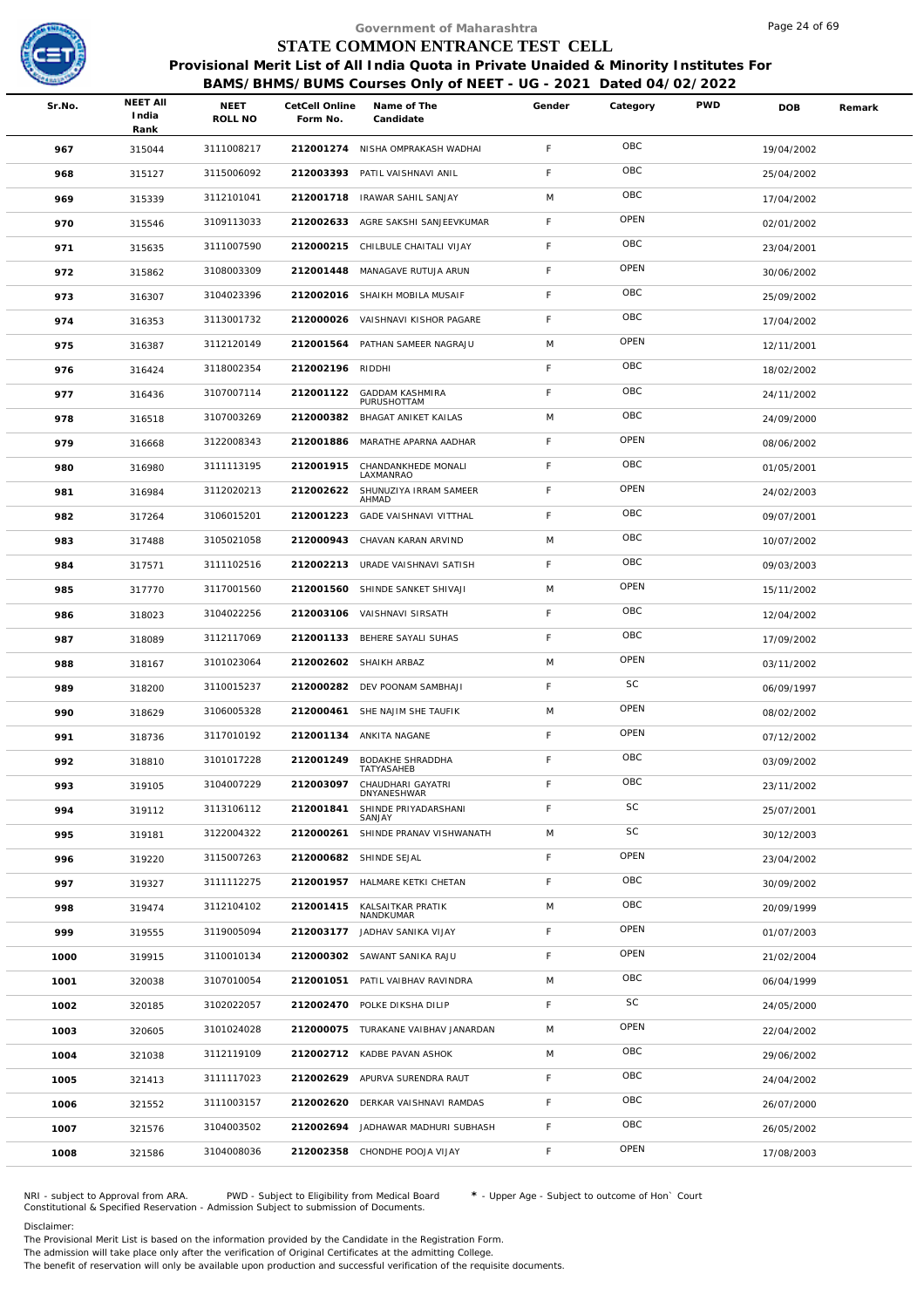

|        |                                  |                        |                            | Government of Maharashtra                                                                                                                                  |             |           |            | Page 25 of 69 |        |
|--------|----------------------------------|------------------------|----------------------------|------------------------------------------------------------------------------------------------------------------------------------------------------------|-------------|-----------|------------|---------------|--------|
|        |                                  |                        |                            | STATE COMMON ENTRANCE TEST CELL                                                                                                                            |             |           |            |               |        |
|        |                                  |                        |                            | Provisional Merit List of All India Quota in Private Unaided & Minority Institutes For<br>BAMS/BHMS/BUMS Courses Only of NEET - UG - 2021 Dated 04/02/2022 |             |           |            |               |        |
| Sr.No. | <b>NEET AII</b><br>India<br>Rank | <b>NEET</b><br>ROLL NO | CetCell Online<br>Form No. | Name of The<br>Candidate                                                                                                                                   | Gender      | Category  | <b>PWD</b> | <b>DOB</b>    | Remark |
| 1009   | 321676                           | 3119005013             |                            | 212003121 WALEKAR PRATIK RAJARAM                                                                                                                           | M           | OBC       |            | 27/02/2004    |        |
| 1010   | 321708                           | 3111111458             | 212000665                  | GAIDHANI SHREYA SANJAY                                                                                                                                     | F.          | OBC       |            | 28/02/2002    |        |
| 1011   | 321936                           | 3111025297             | 212001012                  | MANDURKAR SAMEER<br>MANGALMURTI                                                                                                                            | M           | OBC       |            | 20/03/2001    |        |
| 1012   | 322124                           | 3111115192             | 212000420                  | LABHANE TEJAS MAHENDRA                                                                                                                                     | M           | SC        |            | 11/03/2002    |        |
| 1013   | 322316                           | 3115020125             | 212002909                  | DAVE VANSHIKA JAYANT                                                                                                                                       | F.          | OPEN      |            | 11/03/2003    |        |
| 1014   | 322318                           | 3103003172             | 212001776                  | SANIYA MARYAM AHFAZ UR<br>RAHEEM KHAN                                                                                                                      | F.          | OPEN      |            | 05/04/2001    |        |
| 1015   | 322335                           | 3111018098             |                            | 212001673 PRACHI BAGDE                                                                                                                                     | F           | SC        |            | 10/08/2001    |        |
| 1016   | 322366                           | 3105003415             |                            | 212001278 KANDE SAMADHAN MANOHAR                                                                                                                           | M           | OBC       |            | 15/08/2001    |        |
| 1017   | 323149                           | 3119012010             |                            | 212001230 MALI SWARADA ANIL                                                                                                                                | F           | OBC       |            | 10/10/2003    |        |
| 1018   | 323172                           | 3111017324             | 212003274                  | CHAFEKAR SANKET SUDHAKAR                                                                                                                                   | M           | SC        |            | 24/12/2001    |        |
| 1019   | 323284                           | 3111001358             | 212002096                  | TASMIYA SADAF MAQSOOD<br>AHEMAD                                                                                                                            | F.          | OPEN      |            | 03/10/2002    |        |
| 1020   | 323296                           | 3102016117             | 212002511                  | ABDUL SUFIYAN                                                                                                                                              | M           | OPEN      |            | 06/06/2001    |        |
| 1021   | 323311                           | 3112111214             | 212000965                  | KALE GANGADHAR SUBHASHRAO                                                                                                                                  | M           | OPEN      |            | 08/08/2000    |        |
| 1022   | 323609                           | 3106009090             |                            | 212001845 KOLSE SANIKA ATUL                                                                                                                                | F.          | OBC       |            | 01/01/2003    |        |
| 1023   | 323680                           | 3120002231             |                            | 212000053 KASHALIKAR AARYA SUBODHAN                                                                                                                        | F           | OPEN      |            | 08/06/2003    |        |
| 1024   | 324053                           | 3115006337             | 212001552                  | MEHER NISAR MULANI                                                                                                                                         | $\mathsf F$ | OPEN      |            | 04/04/2003    |        |
| 1025   | 324283                           | 3101006070             |                            | 212000741 WADHAVANE MADHURI SHIVAJI                                                                                                                        | F           | OBC       |            | 12/09/2002    |        |
| 1026   | 324312                           | 3108007144             | 212002131                  | RAJPUT AKANKSHA AMARSINGH                                                                                                                                  | F.          | OPEN      |            | 24/02/2002    |        |
| 1027   | 324325                           | 3104001061             | 212000449                  | SHINDE DATTA NARAYAN                                                                                                                                       | M           | OPEN      |            | 01/02/2002    |        |
| 1028   | 324576                           | 3102014049             |                            | 212002504 SABE PRAJWAL BHANUDAS                                                                                                                            | M           | OBC       |            | 29/03/2002    |        |
| 1029   | 324612                           | 3117010290             |                            | 212002727 KOLEKAR DIVYA SADHU                                                                                                                              | F.          | OBC       |            | 06/09/2002    |        |
| 1030   | 324783                           | 3103015219             |                            | 212003375 AMEYA ATUL YELNE                                                                                                                                 | M           | OPEN      |            | 08/04/2004    |        |
| 1031   | 324847                           | 3113111104             | 212003284                  | JADHAV YASH RAVINDRA                                                                                                                                       | M           | OBC       |            | 08/06/2001    |        |
| 1032   | 324866                           | 3112113247             |                            | 212002926 GAJBHARE PRANOTI PRABHU                                                                                                                          | F.          | <b>SC</b> |            | 13/12/2000    |        |
| 1033   | 324910                           | 3102013236             |                            | 212000985 WAYAL ROHIT SHIVKUMAR                                                                                                                            | M           | OBC       |            | 06/12/2002    |        |
| 1034   | 324952                           | 3104007127             | 212001597                  | WAKADE PARTH DATTA                                                                                                                                         | M           | OPEN      |            | 02/12/2002    |        |
| 1035   | 325113                           | 3111011139             | 212001161                  | PRAJWAL MANOJ SHIVARKAR                                                                                                                                    | M           | OBC       |            | 19/03/2003    |        |
| 1036   | 325293                           | 3118019171             | 212000661                  | SAPLE SAKSHI RAMESH                                                                                                                                        | F           | OBC       |            | 01/07/2002    |        |
| 1037   | 325359                           | 3105001453             | 212000758                  | <b>BHOSALE VAISHNAVI</b><br>PRABHAKAR                                                                                                                      | F           | OPEN      |            | 21/08/2002    |        |
| 1038   | 325361                           | 2705020155             | 212000303                  | NAVEEN PAWAR                                                                                                                                               | M           | SC        |            | 15/03/2002    |        |
| 1039   | 325503                           | 3108004349             |                            | 212001410 SIDDHI VINAY KORE                                                                                                                                | F.          | OPEN      |            | 31/03/2002    |        |
| 1040   | 325769                           | 3107013102             |                            | 212002952 GORE KETKI PRASHANT                                                                                                                              | F.          | OPEN      |            | 19/10/2000    |        |
| 1041   | 326198                           | 3108006439             |                            | 212001989 PATIL ANIKET AJIT                                                                                                                                | M           | OPEN      |            | 06/07/2002    |        |
| 1042   | 326467                           | 3115009323             |                            | 212000872 ROMAKUMARI VISHWAKARMA                                                                                                                           | F.          | OPEN      |            | 18/09/1999    |        |
| 1043   | 326524                           | 3111034056             |                            | 212001130 PRASHANT S VAIDYA                                                                                                                                | M           | OBC       |            | 24/09/1994    |        |
| 1044   | 326532                           | 3101023015             |                            | 212000385 SHINDE SHUBHAM UMESH                                                                                                                             | M           | OBC       |            | 08/02/2003    |        |
| 1045   | 326605                           | 3110110051             |                            | 212002476 PRARTHANA VINOD RAJBHAR                                                                                                                          | F           | OPEN      |            | 09/12/2002    |        |
| 1046   | 326747                           | 3118023127             |                            | 212000868 PATIL VAIBHAVI                                                                                                                                   | F.          | OBC       |            | 22/10/2001    |        |
| 1047   | 326826                           | 3112009139             | 212000059                  | SHAIKH MD QIZAR ABDUL<br>GAFFAR                                                                                                                            | M           | OBC       |            | 28/11/2002    |        |
| 1048   | 327067                           | 3104101667             | 212000528                  | WADTE TANVI SUNIL                                                                                                                                          | F.          | OBC       |            | 18/08/2002    |        |
| 1049   | 327070                           | 3116002247             |                            | 212003218 BAJARE APURVA SURYAKANT                                                                                                                          | F           | OBC       |            | 26/08/2002    |        |
| 1050   | 327250                           | 3112009295             | 212000581                  | KIRATWAD PRADEEP KASHINATH                                                                                                                                 | M           | OBC       |            | 16/06/2002    |        |

NRI - subject to Approval from ARA. PWD - Subject to Eligibility from Medical Board \* - Upper Age - Subject to outcome of Hon` Court<br>Constitutional & Specified Reservation - Admission Subject to submissio

Disclaimer:

The Provisional Merit List is based on the information provided by the Candidate in the Registration Form.

The admission will take place only after the verification of Original Certificates at the admitting College.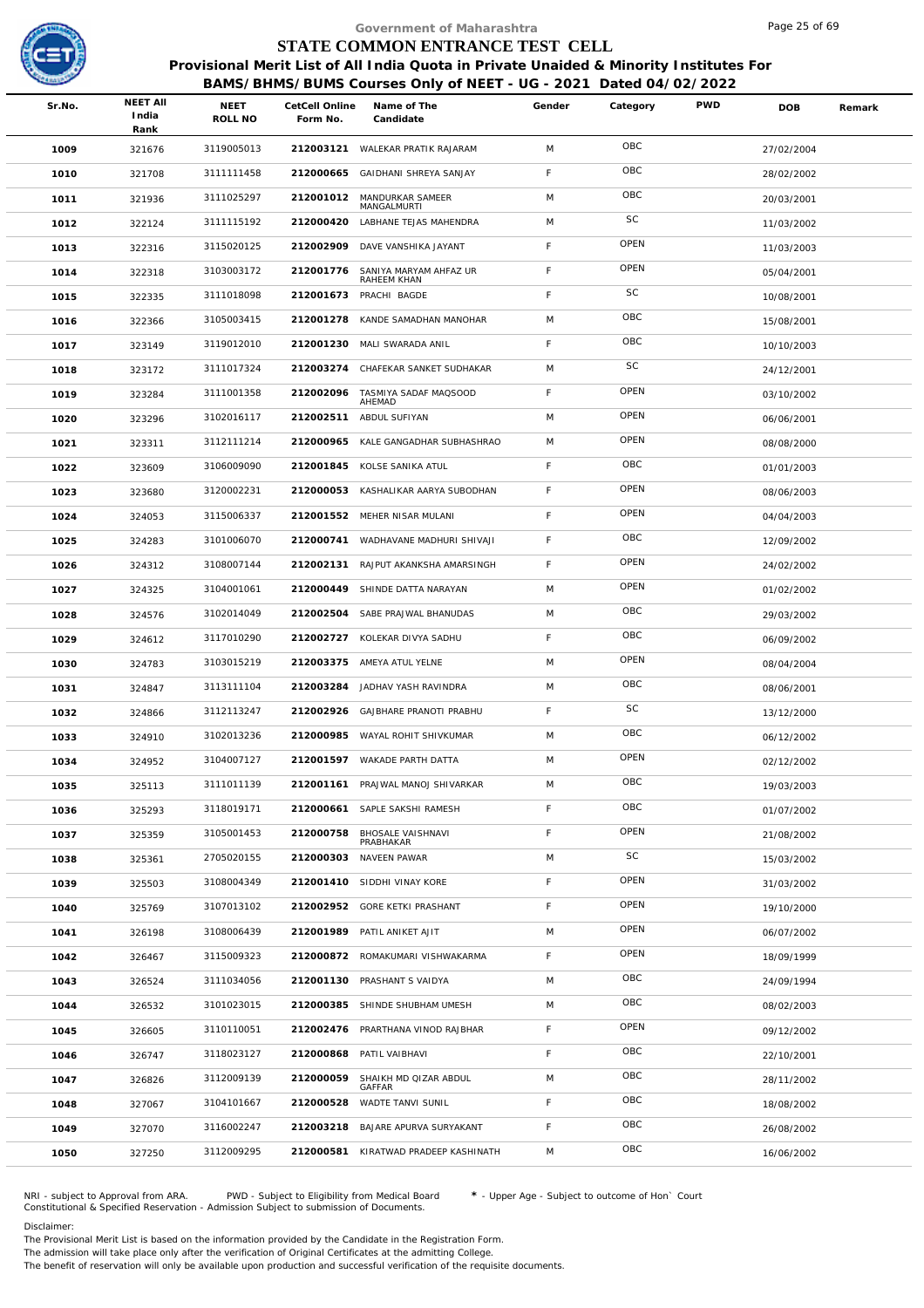

|        |                                  |                 |                            | Government of Maharashtra                                                                                                                                  |             |          |            | Page 26 of 69 |        |
|--------|----------------------------------|-----------------|----------------------------|------------------------------------------------------------------------------------------------------------------------------------------------------------|-------------|----------|------------|---------------|--------|
|        |                                  |                 |                            | STATE COMMON ENTRANCE TEST CELL                                                                                                                            |             |          |            |               |        |
|        |                                  |                 |                            | Provisional Merit List of All India Quota in Private Unaided & Minority Institutes For<br>BAMS/BHMS/BUMS Courses Only of NEET - UG - 2021 Dated 04/02/2022 |             |          |            |               |        |
| Sr.No. | <b>NEET AII</b><br>India<br>Rank | NEET<br>ROLL NO | CetCell Online<br>Form No. | Name of The<br>Candidate                                                                                                                                   | Gender      | Category | <b>PWD</b> | <b>DOB</b>    | Remark |
| 1051   | 327277                           | 3118008233      |                            | 212001451 SHWETA BHAGWAN SHELAVALE                                                                                                                         | F           | OBC      |            | 16/03/2002    |        |
| 1052   | 327303                           | 3102024140      | 212002750                  | <b>GHUGE SIDDHANT DILIP</b>                                                                                                                                | M           | SC       |            | 17/08/2000    |        |
| 1053   | 327441                           | 3112109318      | 212002763                  | KU MATHPATI SHIVANI<br>MANMATH                                                                                                                             | F           | OPEN     |            | 21/04/2002    |        |
| 1054   | 327459                           | 3115019151      | 212002018                  | YEDE AVANTI ANANT                                                                                                                                          | F.          | OBC      |            | 22/06/2003    |        |
| 1055   | 327498                           | 3115020277      | 212001830                  | SALUNKE ROHAN MILIND                                                                                                                                       | M           | OPEN     |            | 01/09/2001    |        |
| 1056   | 327806                           | 3102001395      | 212002948                  | DESHPANDE SAMRUDHI SANJAY                                                                                                                                  | F           | OPEN     |            | 17/07/2003    |        |
| 1057   | 327909                           | 3104019079      | 212001245                  | SHANKARPELLI PRITI MAHESH                                                                                                                                  | F.          | OBC      |            | 05/01/2002    |        |
| 1058   | 328009                           | 3110102565      | 212000267                  | SHUBHAM RAJESH DHAVALE                                                                                                                                     | M           | SC       |            | 16/06/2001    |        |
| 1059   | 328091                           | 3113102501      |                            | 212003414 LAHANE SHUBHANGI SHIVAJI                                                                                                                         | F           | OBC      |            | 30/01/2003    |        |
| 1060   | 328345                           | 3101024074      | 212002575                  | ANIKET APPASAHEB GAME                                                                                                                                      | M           | OBC      |            | 09/11/2002    |        |
| 1061   | 328411                           | 3104004445      |                            | 212000614 MAHAJAN VARAD VISHWAS                                                                                                                            | M           | OBC      |            | 18/09/2000    |        |
| 1062   | 328424                           | 3104019240      |                            | 212001923 LOKHANDE VAIBHAV DINKAR                                                                                                                          | M           | OPEN     |            | 16/02/2002    |        |
| 1063   | 328426                           | 3108004359      | 212000477                  | MUJAWAR ALIM MUSTAFA                                                                                                                                       | M           | OBC      |            | 05/05/2001    |        |
| 1064   | 328458                           | 3107003058      |                            | 212001309 PATIL PIYUSH MADHUKAR                                                                                                                            | M           | OBC      |            | 24/10/2003    |        |
| 1065   | 328503                           | 3122004156      | 212002968                  | BORSE SHARVARI JAGDISH                                                                                                                                     | M           | OBC      |            | 22/12/2001    |        |
| 1066   | 328660                           | 3112031205      | 212000542                  | LOHKARE SIDDHANT ATMARAM                                                                                                                                   | M           | SC       |            | 25/01/1996    |        |
| 1067   | 328945                           | 3103004421      |                            | 212002827 TITARE TANAYA PRABHAKAR                                                                                                                          | F           | OBC      |            | 13/01/2002    |        |
| 1068   | 329113                           | 3111025045      | 212001361                  | DHOLGE PRAJAKTA VIJAY                                                                                                                                      | F           | SC       |            | 24/02/2002    |        |
| 1069   | 329214                           | 3103017091      | 212001987                  | CHAVHAN SAMIKSHA BALDEV                                                                                                                                    | F           | OBC      |            | 18/07/2002    |        |
| 1070   | 329364                           | 3109105264      |                            | 212001302 KAKNATE SAKSHI DINKARRAO                                                                                                                         | F.          | SC       |            | 10/12/2001    |        |
| 1071   | 329661                           | 3109004133      | 212002399                  | SHINDE SHITAL SANJAY                                                                                                                                       | $\mathsf F$ | OBC      |            | 04/08/2001    |        |
| 1072   | 330089                           | 3110103150      |                            | 212003378 ALLAUDDIN LABIBA                                                                                                                                 | F.          | OPEN     |            | 06/04/2003    |        |
| 1073   | 330108                           | 3105002413      |                            | 212001343 RATHOD RUSHIKESH MOHAN                                                                                                                           | M           | OBC      |            | 18/07/2001    |        |
| 1074   | 330110                           | 3104001900      |                            | 212001823 JADHAV RUTUJA RAGHUNATH                                                                                                                          | F           | OBC      |            | 21/05/2002    |        |
| 1075   | 330252                           | 3112001309      |                            | 212002956 THORAT FULAJI ARJUN                                                                                                                              | M           | OPEN     |            | 09/09/1999    |        |
| 1076   | 330354                           | 3110016013      | 212000814                  | ALGUNDGI ANISHA<br>CHANDRASHEKHAR                                                                                                                          | F           | OPEN     |            | 08/05/2004    |        |
| 1077   | 330470                           | 3109105098      | 212000389                  | PRATIK SOPAN KHALKAR                                                                                                                                       | M           | OPEN     |            | 17/03/2002    |        |
| 1078   | 330472                           | 3106002293      |                            | 212000715 AMBHORE MANASI SAMADHAN                                                                                                                          | F           | OBC      |            | 25/06/2003    |        |
| 1079   | 330494                           | 3111101349      | 212001970                  | SHARMA VARUN RAVISHANKAR                                                                                                                                   | M           | OBC      |            | 16/04/2001    |        |
| 1080   | 330708                           | 3117006314      |                            | 212002475 CHAVAN SANIKA SUNIL                                                                                                                              | F           | OPEN     |            | 13/07/2002    |        |
| 1081   | 330912                           | 3117020320      | 212002771                  | MALALE SHRUTIKA PUSHPAKANT                                                                                                                                 | F.          | SC       |            | 24/09/2002    |        |
| 1082   | 331272                           | 3105020092      | 212002038                  | NAVALE KIRTI MOTIRAM                                                                                                                                       | F           | OPEN     |            | 26/07/2002    |        |
| 1083   | 331397                           | 3117007310      |                            | 212001895 KSHIRSAGAR SAYALI GAJENDRA                                                                                                                       | F           | OBC      |            | 01/08/2002    |        |
| 1084   | 331414                           | 3115005328      | 212000105                  | UMMESALMA ZOYAB GHEEWALA                                                                                                                                   | F           | OPEN     |            | 17/03/2003    |        |
| 1085   | 331942                           | 3101015268      | 212002127                  | JADHAV PRATIK SHIVAJI                                                                                                                                      | M           | OBC      |            | 20/08/2001    |        |
| 1086   | 331996                           | 3103019014      |                            | 212000963 CHAVHAN PANKAJ PRUTHVIRAJ                                                                                                                        | M           | OBC      |            | 27/09/2001    |        |
| 1087   | 332160                           | 3108006748      | 212001466                  | GAIKWAD DISHA DEELIP                                                                                                                                       | F           | OPEN     |            | 16/10/2002    |        |
| 1088   | 332249                           | 3122012287      |                            | 212002053 PATIL BHAGYESH DEVIDAS                                                                                                                           | M           | OBC      |            | 22/10/2001    |        |
| 1089   | 332300                           | 3104120022      | 212000876                  | PATIL BHAVIKA YOGESH                                                                                                                                       | F           | OBC      |            | 14/09/2002    |        |
| 1090   | 332325                           | 3114006365      |                            | 212002673 SANDEEP KUMAR ARVIND YADAV                                                                                                                       | M           | OBC      |            | 28/02/2001    |        |
| 1091   | 332435                           | 3115034133      |                            | 212003310 VYAWHARE SHARAYU SHARAD                                                                                                                          | F           | OBC      |            | 24/06/2003    |        |
| 1092   | 332491                           | 3112104208      |                            | 212002615 KHANDARE ISHA RAMPRASAD                                                                                                                          | F           | SC       |            | 11/03/2003    |        |
|        |                                  |                 |                            |                                                                                                                                                            |             |          |            |               |        |

NRI - subject to Approval from ARA. PWD - Subject to Eligibility from Medical Board \* - Upper Age - Subject to outcome of Hon` Court<br>Constitutional & Specified Reservation - Admission Subject to submissio

Disclaimer:

The Provisional Merit List is based on the information provided by the Candidate in the Registration Form. The admission will take place only after the verification of Original Certificates at the admitting College.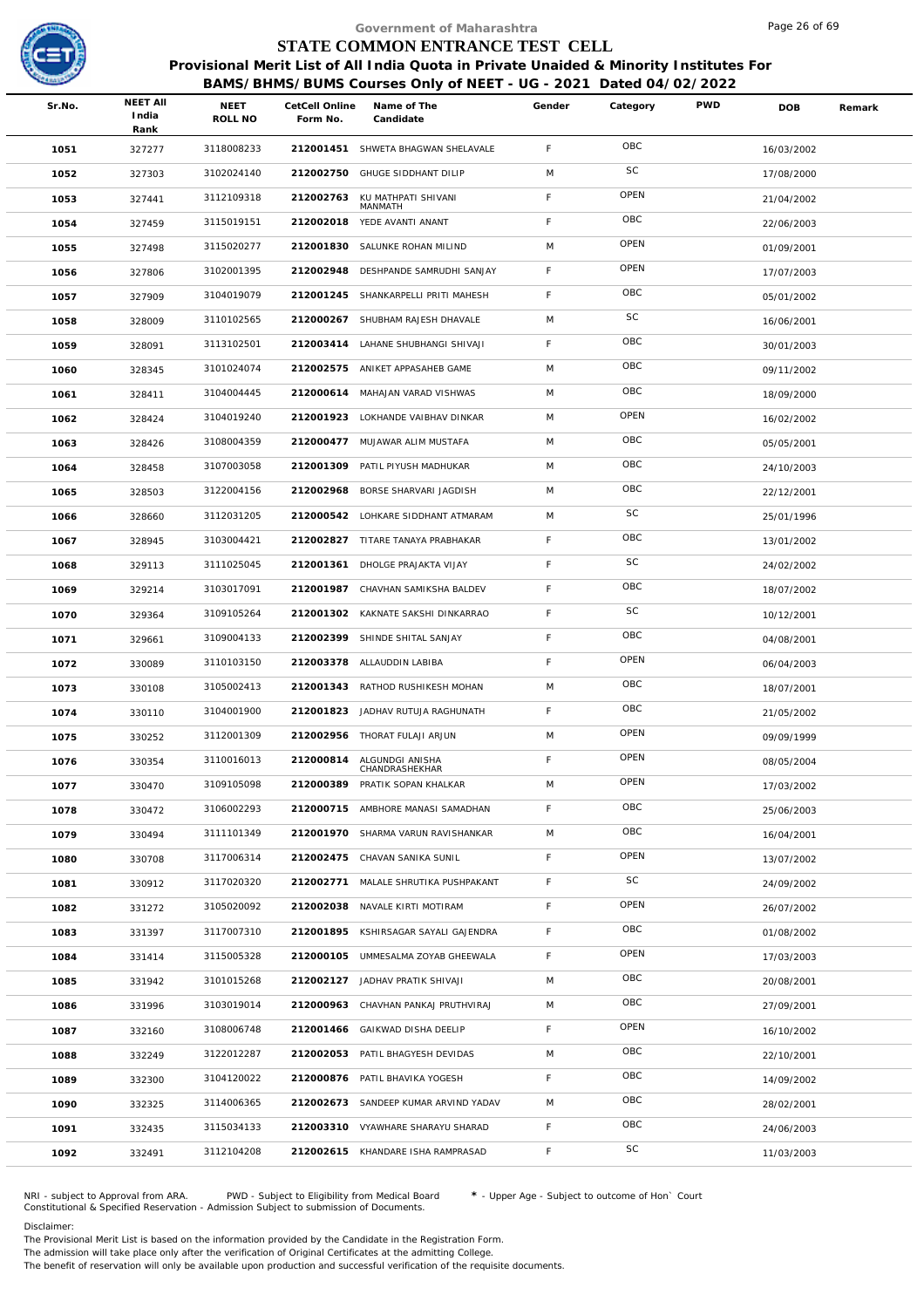

|        |                                  |                 |                            | Government of Maharashtra                                                              |             |           |            | Page 27 of 69 |        |
|--------|----------------------------------|-----------------|----------------------------|----------------------------------------------------------------------------------------|-------------|-----------|------------|---------------|--------|
|        |                                  |                 |                            | STATE COMMON ENTRANCE TEST CELL                                                        |             |           |            |               |        |
|        |                                  |                 |                            | Provisional Merit List of All India Quota in Private Unaided & Minority Institutes For |             |           |            |               |        |
|        |                                  |                 |                            | BAMS/BHMS/BUMS Courses Only of NEET - UG - 2021 Dated 04/02/2022                       |             |           |            |               |        |
| Sr.No. | <b>NEET AII</b><br>India<br>Rank | NEET<br>ROLL NO | CetCell Online<br>Form No. | Name of The<br>Candidate                                                               | Gender      | Category  | <b>PWD</b> | <b>DOB</b>    | Remark |
| 1093   | 332499                           | 3111006163      | 212000413 RUPALI PHAD      |                                                                                        | F           | OBC       |            | 23/06/2002    |        |
| 1094   | 332616                           | 3102007033      |                            | 212000117 TAYADE DEVYANI NILKANTH                                                      | F           | OBC       |            | 15/04/2002    |        |
| 1095   | 332621                           | 3119002111      |                            | 212002850 BHOSALE SARAH MANSING                                                        | F           | SC        |            | 11/01/2002    |        |
| 1096   | 333083                           | 3115104292      |                            | 212001173 SAMRUDDHI PRADEEP DODMISE                                                    | F           | OBC       |            | 27/04/2003    |        |
| 1097   | 333549                           | 3105014119      |                            | 212002642 MULE ADITYA SHRIKRISHNA                                                      | M           | OPEN      |            | 01/03/2002    |        |
| 1098   | 333568                           | 3122007399      |                            | 212003000 SHAIKH NUSRAT RIYAZ AHMAD                                                    | F           | OBC       |            | 15/04/2002    |        |
| 1099   | 333591                           | 3112120086      |                            | 212001482 TEKALE YASH CHANDRAO                                                         | M           | OBC       |            | 27/01/2001    |        |
| 1100   | 333601                           | 3115007200      | 212000723                  | CHINMAY MAHIND                                                                         | M           | OBC       |            | 03/10/2001    |        |
| 1101   | 333679                           | 3118026065      |                            | 212003061 POOJA SALHOTRA                                                               | F           | OPEN      |            | 30/04/2002    |        |
| 1102   | 333680                           | 3110023140      | 212000630                  | IFFAT BANU SHAIKH                                                                      | $\mathsf F$ | OPEN      |            | 31/10/2002    |        |
| 1103   | 333798                           | 3113002825      | 212002344                  | PAWAR NIKITA GORAKHNATH                                                                | F           | OPEN      |            | 17/06/2002    |        |
| 1104   | 333839                           | 3103013042      |                            | 212003130 SHAH FARIN KADIR                                                             | F           | OBC       |            | 16/06/2002    |        |
| 1105   | 333845                           | 3117010110      | 212001459                  | ANURADHA SAWALKAR                                                                      | F           | SC        |            | 06/08/2001    |        |
| 1106   | 334165                           | 3109010269      |                            | 212001292 JAMADAR VAISHNAVI DILIP                                                      | F           | <b>ST</b> |            | 07/02/2001    |        |
| 1107   | 334244                           | 3110003405      |                            | 212000582 YASH WRITURAJ VYAS                                                           | M           | OPEN      |            | 11/07/2003    |        |
| 1108   | 334517                           | 3108004885      | 212000577                  | KULKARNI SHRIRAM<br>SHIVPRASAD                                                         | M           | OPEN      |            | 01/11/2002    |        |
| 1109   | 334678                           | 3111103598      | 212003451                  | LADE SIDDHI RAJENDRA                                                                   | F           | OBC       |            | 17/05/2001    |        |
| 1110   | 334875                           | 3112018113      | 212001153                  | SHRIMANGAL TEJASWINI<br>GANGARAM                                                       | F           | OBC       |            | 20/06/2000    |        |
| 1111   | 335019                           | 3117002304      | 212002816                  | CHORGHADE SRUSHTI SHANKAR                                                              | F           | OPEN      |            | 20/02/2002    |        |
| 1112   | 335472                           | 3112010108      | 212000034                  | KOLAMBIKAR SNEHA SANJAY                                                                | F           | <b>SC</b> |            | 22/11/1998    |        |
| 1113   | 335526                           | 3110022183      | 212003043 ISHA             |                                                                                        | F           | OBC       |            | 11/03/2002    |        |
| 1114   | 335543                           | 3115033196      |                            | 212002458 JAMDADE PRATIBHA DHANANJAY                                                   | F           | OBC       |            | 30/10/2002    |        |
| 1115   | 335588                           | 3104014011      |                            | 212001045 DEOKAR SANIKA HIRALAL                                                        | F           | SC        |            | 15/12/2002    |        |
| 1116   | 335599                           | 3115003470      |                            | 212003350 HARNAWAL POOJA SANJAY                                                        | F           | OBC       |            | 01/02/2002    |        |
| 1117   | 335636                           | 3109104140      |                            | 212003222 GITTE AKANKSHA BABASAHEB                                                     | F.          | OBC       |            | 17/03/2003    |        |
| 1118   | 335859                           | 3112004263      |                            | 212000936 HASHMI FARAH SYED RAFEEQUE                                                   | F           | OPEN      |            | 11/06/2001    |        |
| 1119   | 335898                           | 3111102082      |                            | 212001877 ANUJ KAYARKAR                                                                | M           | OBC       |            | 01/09/2000    |        |
| 1120   | 335992                           | 3117001117      |                            | 212001037 GHADAGE RAJESHWARI SANJAY                                                    | F           | OBC       |            | 30/03/2003    |        |
| 1121   | 336077                           | 3118021005      | 212002700 EIFA             |                                                                                        | F           | OPEN      |            | 06/05/2002    |        |
| 1122   | 336233                           | 3103003159      |                            | 212000939 RISHIKA RAJESH TIWARI                                                        | F           | OPEN      |            | 16/03/2002    |        |
| 1123   | 336338                           | 3111007473      | 212002578                  | TULKANE PRATIKSHA<br>DEWANAND                                                          | F           | SC        |            | 08/04/2002    |        |
| 1124   | 336391                           | 3112112247      | 212002352                  | SHIDHESHWARE SHWETA<br>SURYAKANT                                                       | F           | OBC       |            | 10/05/2000    |        |
| 1125   | 336459                           | 3104012162      | 212000696                  | JADHAV OMKAR SHANKAR                                                                   | M           | OPEN      |            | 22/09/2002    |        |
| 1126   | 336782                           | 3114001740      | 212001279                  | SIDDIQUE MOHAMMED SADIQ<br>AIJAZ AHMED                                                 | M           | OPEN      |            | 15/09/2002    |        |
| 1127   | 337105                           | 3110101537      | 212002350                  | SARVESH SATISH PAWAR                                                                   | M           | SC        |            | 20/08/2002    |        |
| 1128   | 337331                           | 3104006329      |                            | 212003444 SHAIKH MUZAMMIL BHIKAN                                                       | M           | OPEN      |            | 03/11/2001    |        |
| 1129   | 337461                           | 3112121158      |                            | 212000198 SANGLE RAMDAS SANTOSH                                                        | M           | OBC       |            | 20/03/2001    |        |
| 1130   | 337563                           | 3111113172      | 212000144                  | DHARGAVE SHREYASH<br>MAHENDRA                                                          | M           | SC        |            | 30/10/2000    |        |
| 1131   | 337716                           | 3115010312      | 212002731                  | JUI DHOLE                                                                              | F           | OBC       |            | 05/12/2002    |        |
| 1132   | 337824                           | 3119001392      |                            | 212003200 DHUMALE SAGAR SATISH                                                         | M           | SC        |            | 29/06/2002    |        |
| 1133   | 337856                           | 3102002004      |                            | 212002136 SHREYASH JAYANT PATIL                                                        | M           | OBC       |            | 20/03/2002    |        |
| 1134   | 337898                           | 3101013013      |                            | 212003118 PAWAR GORAKSH NAVANATH                                                       | M           | OBC       |            | 29/02/2000    |        |
|        |                                  |                 |                            |                                                                                        |             |           |            |               |        |

NRI - subject to Approval from ARA. PWD - Subject to Eligibility from Medical Board \* - Upper Age - Subject to outcome of Hon` Court<br>Constitutional & Specified Reservation - Admission Subject to submissio

Disclaimer:

The Provisional Merit List is based on the information provided by the Candidate in the Registration Form. The admission will take place only after the verification of Original Certificates at the admitting College.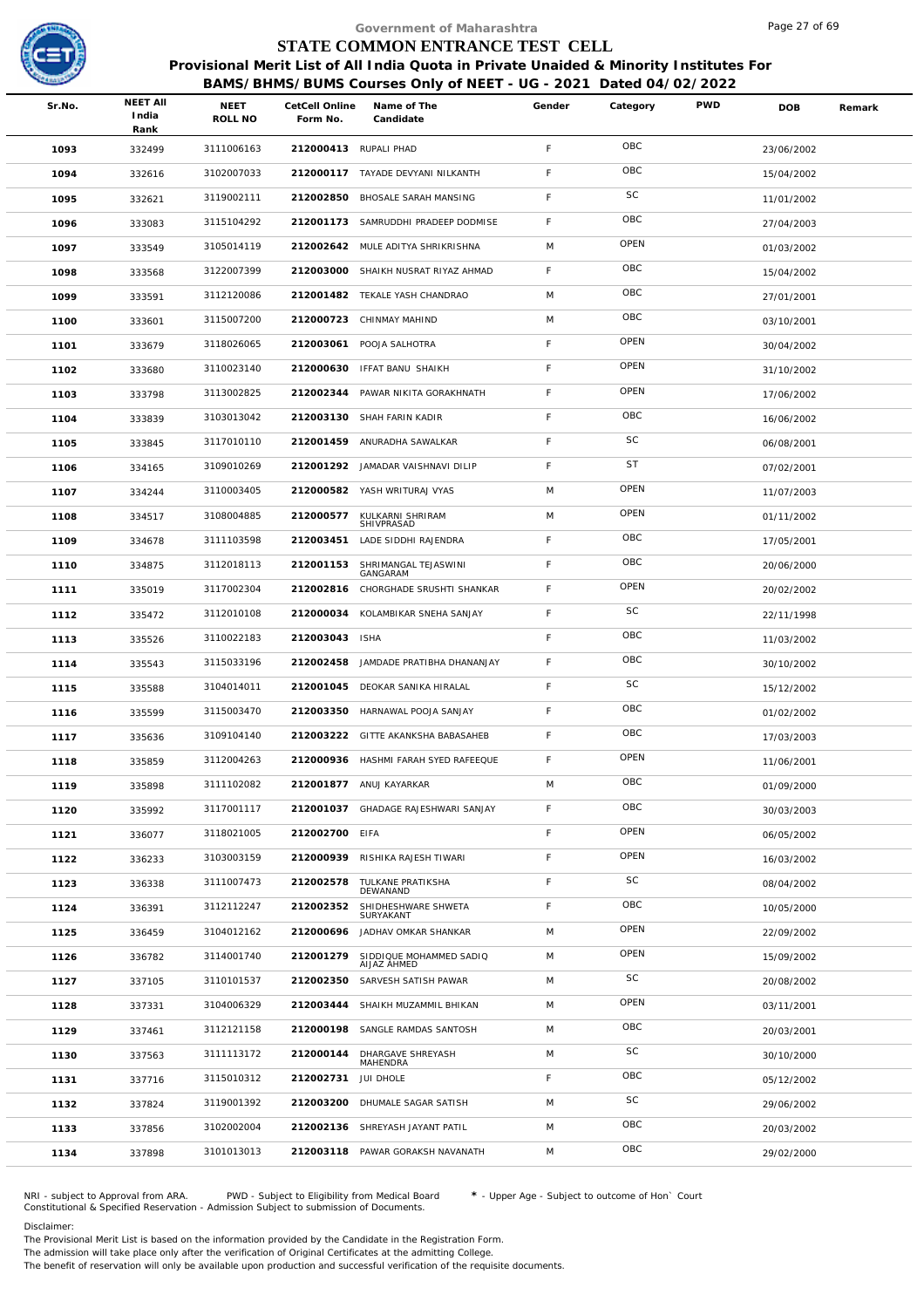

|        |                                  |                 |                            | Government of Maharashtra                                                                                                                                  |             |          |            | Page 28 of 69 |        |
|--------|----------------------------------|-----------------|----------------------------|------------------------------------------------------------------------------------------------------------------------------------------------------------|-------------|----------|------------|---------------|--------|
|        |                                  |                 |                            | STATE COMMON ENTRANCE TEST CELL                                                                                                                            |             |          |            |               |        |
|        |                                  |                 |                            | Provisional Merit List of All India Quota in Private Unaided & Minority Institutes For<br>BAMS/BHMS/BUMS Courses Only of NEET - UG - 2021 Dated 04/02/2022 |             |          |            |               |        |
| Sr.No. | <b>NEET AII</b><br>India<br>Rank | NEET<br>ROLL NO | CetCell Online<br>Form No. | Name of The<br>Candidate                                                                                                                                   | Gender      | Category | <b>PWD</b> | <b>DOB</b>    | Remark |
| 1135   | 337910                           | 3115006179      |                            | 212000770 THAKKAR SHRUTI DEEPAK                                                                                                                            | F           | OPEN     |            | 04/02/2003    |        |
| 1136   | 337990                           | 3109013054      |                            | 212000218 SUDARSHAN DHAS                                                                                                                                   | M           | OPEN     |            | 21/06/2002    |        |
| 1137   | 338922                           | 3107014171      | 212002681                  | PATIL ATUL DATTATRAY                                                                                                                                       | M           | OBC      |            | 15/05/2002    |        |
| 1138   | 339052                           | 3104001329      |                            | 212003355 JADHAV SNEHAL PRAMOD                                                                                                                             | F           | OPEN     |            | 25/05/2002    |        |
| 1139   | 339056                           | 3117005207      | 212001818 SADIYA           |                                                                                                                                                            | F           | OBC      |            | 14/09/2002    |        |
| 1140   | 339290                           | 3104013117      |                            | 212001071 KURHADE PALLAVI BALASAHEB                                                                                                                        | F           | OPEN     |            | 05/04/2003    |        |
| 1141   | 339325                           | 3102001626      |                            | 212003185 PAIGHAN PALLAVI SANJAY                                                                                                                           | $\mathsf F$ | OBC      |            | 25/08/2000    |        |
| 1142   | 339421                           | 3115034279      |                            | 212002039 MULANI SAJEDA                                                                                                                                    | F           | OPEN     |            | 16/11/2002    |        |
| 1143   | 339570                           | 3111009032      |                            | 212001909 NIDHI SURYAWANSHI                                                                                                                                | F           | SC       |            | 18/02/2001    |        |
| 1144   | 339594                           | 3116001491      | 212002324                  | PAWAR SANSKRUTI PANKAJ                                                                                                                                     | F           | OPEN     |            | 20/03/2002    |        |
| 1145   | 339894                           | 3115006333      |                            | 212002739 JADHAV NEHA SANJAY                                                                                                                               | $\mathsf F$ | OPEN     |            | 17/08/2002    |        |
| 1146   | 339907                           | 3104105058      |                            | 212002372 MAIRAL PRATIKSHA PRAKASH                                                                                                                         | F           | OPEN     |            | 01/09/2002    |        |
| 1147   | 340018                           | 3115030218      | 212001969                  | SARTHAK NARAYAN ZAGADE                                                                                                                                     | M           | OBC      |            | 24/10/2003    |        |
| 1148   | 340125                           | 3107007337      |                            | 212001678 PATIL NIKHIL ASHOK                                                                                                                               | M           | OBC      |            | 07/02/2002    |        |
| 1149   | 340207                           | 3109003396      |                            | 212002086 PAWAR ASAWARI RAMESH                                                                                                                             | $\mathsf F$ | OPEN     |            | 02/01/2002    |        |
| 1150   | 340289                           | 3113109080      | 212003160                  | KHAIRE AISHWARYA GULAB                                                                                                                                     | $\mathsf F$ | SC       |            | 26/03/2002    |        |
| 1151   | 340657                           | 3118008080      |                            | 212002378 PRACHI PRADIP GAIKWAD                                                                                                                            | $\mathsf F$ | SC       |            | 08/07/2000    |        |
| 1152   | 340808                           | 3105015034      |                            | 212001956 JADHAV SNEHA BABASAHEB                                                                                                                           | F           | SC       |            | 26/02/2002    |        |
| 1153   | 340820                           | 3112026001      |                            | 212001032 WANKHEDE JAYGOPAL NIVRUTTI                                                                                                                       | M           | OPEN     |            | 04/05/2000    |        |
| 1154   | 340926                           | 3115030282      | 212001625 KHANSA           |                                                                                                                                                            | F           | OBC      |            | 06/02/2002    |        |
| 1155   | 340992                           | 3107002260      | 212000826                  | LOKESH BHARATKUMAR<br>SONTAKKE                                                                                                                             | M           | OBC      |            | 11/08/2001    |        |
| 1156   | 341279                           | 3101003028      | 212001429                  | LANDE GANESH BHAUSAHEB                                                                                                                                     | M           | OBC      |            | 18/11/2002    |        |
| 1157   | 341452                           | 3122012205      | 212001890                  | BADGUJAR SAAKSHI KAMLESH                                                                                                                                   | $\mathsf F$ | OBC      |            | 24/05/2002    |        |
| 1158   | 341794                           | 3109102179      |                            | 212003031 RATHOD PRAGATI MOTILAL                                                                                                                           | F           | OBC      |            | 01/01/2002    |        |
| 1159   | 341856                           | 3104117010      |                            | 212000738 THORAT SAKSHI SUBHASH                                                                                                                            | F           | OPEN     |            | 27/11/2001    |        |
| 1160   | 342010                           | 3114003072      |                            | 212002910 THENGIL UDAY DNYANESHWAR                                                                                                                         | M           | OBC      |            | 17/12/2002    |        |
| 1161   | 342060                           | 3106001235      |                            | 212003194 AYESHA AARA MOHAMMED AZIZ                                                                                                                        | $\mathsf F$ | OPEN     |            | 30/10/2002    |        |
| 1162   | 342110                           | 3108005733      |                            | 212002758 CHOUGULE SWAPNALI PRADIP                                                                                                                         | F           | OBC      |            | 02/11/2002    |        |
| 1163   | 342329                           | 3104001022      |                            | 212000973 JADHAV SHUBHAM KALYAN                                                                                                                            | M           | OBC      |            | 08/03/2002    |        |
| 1164   | 342356                           | 3112105204      |                            | 212003172 GORE KALYANI KHANDERAO                                                                                                                           | F           | OBC      |            | 08/08/1999    |        |
| 1165   | 342359                           | 3117021252      | 212002640                  | KUMBHARE PRATIKSHA<br>GENSIDDHA                                                                                                                            | F           | OBC      |            | 04/01/2004    |        |
| 1166   | 342383                           | 3112114028      | 212001367                  | SOLANKE VAIBHAV KRISHNA                                                                                                                                    | M           | OPEN     |            | 15/05/2002    |        |
| 1167   | 342456                           | 3116007152      |                            | 212003049 YEWALE PRAJAKTA SUDAM                                                                                                                            | F           | OPEN     |            | 23/08/2001    |        |
| 1168   | 342485                           | 3112109025      | 212002954                  | MASKE JANHVI RAMPRASAD                                                                                                                                     | F           | OBC      |            | 04/12/2003    |        |
| 1169   | 342522                           | 3112022149      | 212003227                  | SYED MUZZAMMIL SYED WAJID<br>HUSAIN                                                                                                                        | M           | OPEN     |            | 12/11/2002    |        |
| 1170   | 342775                           | 3117008290      | 212000855                  | RANDIVE PRADNYA SHIVANAND                                                                                                                                  | F           | OPEN     |            | 24/12/2001    |        |
| 1171   | 342933                           | 3122003397      |                            | 212000513 MANJIRI PANKAJ BHADANE                                                                                                                           | F           | OBC      |            | 28/11/2002    |        |
| 1172   | 343060                           | 3102016004      |                            | 212002744 IDHOLE NEHA DATTA                                                                                                                                | F           | OBC      |            | 02/11/2002    |        |
| 1173   | 343135                           | 3122001747      | 212002031                  | ATAL AVISHI MANOJKUMAR                                                                                                                                     | F           | OPEN     |            | 09/04/2002    |        |
| 1174   | 343182                           | 3112019039      | 212001737                  | SIDDIQUI MOHAMMED MUNEEB<br>MOHAMMED WAHAB                                                                                                                 | M           | OPEN     |            | 13/11/2002    |        |
| 1175   | 343305                           | 3105001572      |                            | 212002128 SALUNKE RUPALI SHIVNARAYAN                                                                                                                       | F           | OBC      |            | 20/10/2001    |        |
| 1176   | 343378                           | 3109006036      |                            | 212001222 KHARE REVATI RAMESH                                                                                                                              | F           | OBC      |            | 12/10/2001    |        |
|        |                                  |                 |                            |                                                                                                                                                            |             |          |            |               |        |

NRI - subject to Approval from ARA. PWD - Subject to Eligibility from Medical Board \* - Upper Age - Subject to outcome of Hon` Court<br>Constitutional & Specified Reservation - Admission Subject to submissio

Disclaimer:

The Provisional Merit List is based on the information provided by the Candidate in the Registration Form.

The admission will take place only after the verification of Original Certificates at the admitting College.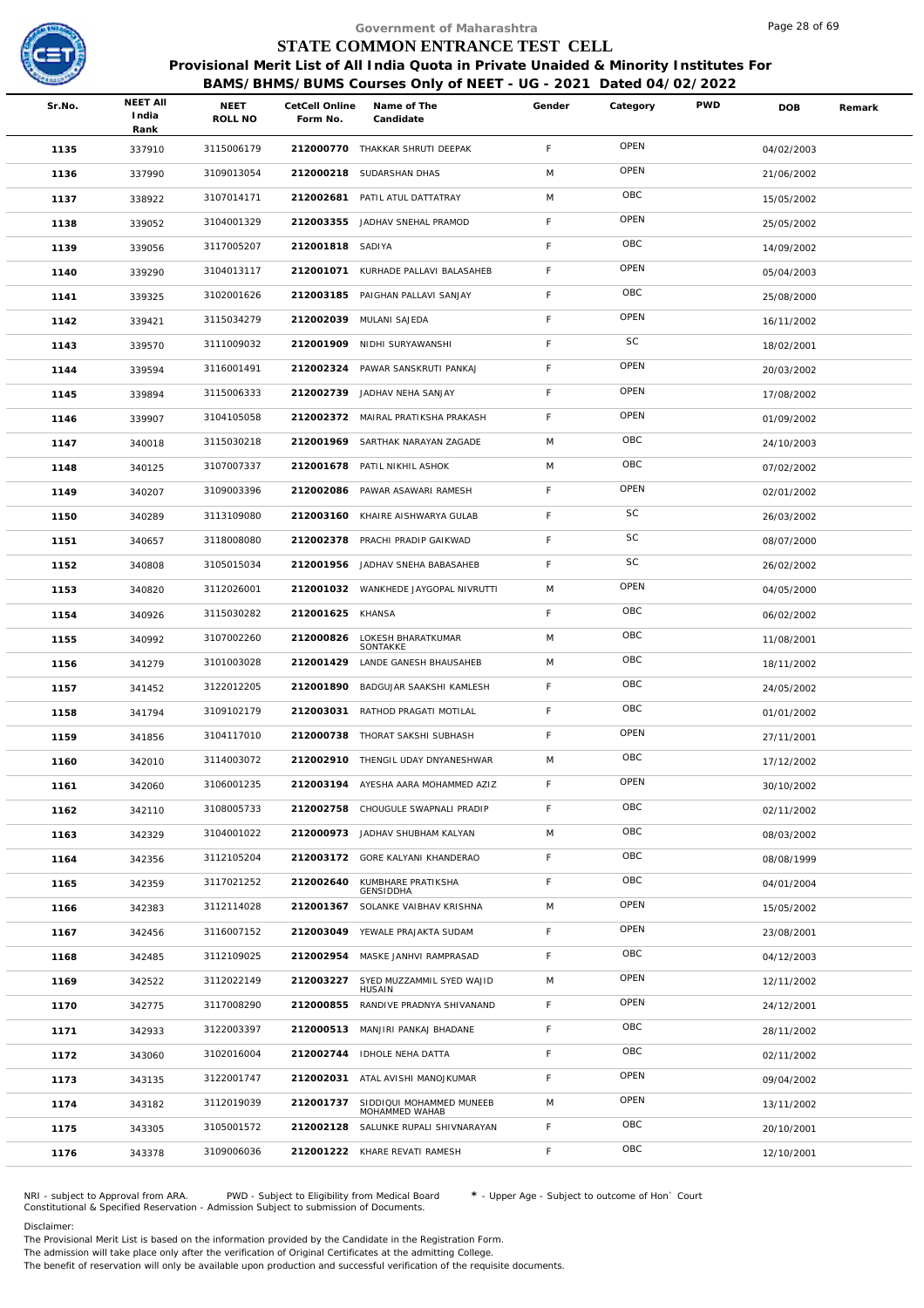

|        |                                  |                 |                            | Government of Maharashtra                                                                                                                                  |             |           |            | Page 29 of 69 |        |
|--------|----------------------------------|-----------------|----------------------------|------------------------------------------------------------------------------------------------------------------------------------------------------------|-------------|-----------|------------|---------------|--------|
|        |                                  |                 |                            | STATE COMMON ENTRANCE TEST CELL                                                                                                                            |             |           |            |               |        |
|        |                                  |                 |                            | Provisional Merit List of All India Quota in Private Unaided & Minority Institutes For<br>BAMS/BHMS/BUMS Courses Only of NEET - UG - 2021 Dated 04/02/2022 |             |           |            |               |        |
| Sr.No. | <b>NEET AII</b><br>India<br>Rank | NEET<br>ROLL NO | CetCell Online<br>Form No. | Name of The<br>Candidate                                                                                                                                   | Gender      | Category  | <b>PWD</b> | <b>DOB</b>    | Remark |
| 1177   | 343549                           | 3112116179      |                            | 212002353 KASHTE ANIKET UTTAMRAO                                                                                                                           | M           | OBC       |            | 31/01/2001    |        |
| 1178   | 343614                           | 3115003269      | 212000297                  | PRAJAKTA DESHMUKH                                                                                                                                          | F           | OPEN      |            | 09/02/2004    |        |
| 1179   | 343629                           | 3111017138      | 212001064                  | SAKSHI RAMESH BONDARE                                                                                                                                      | $\mathsf F$ | OBC       |            | 02/07/2002    |        |
| 1180   | 343635                           | 3111023084      |                            | 212002116 ABHISHEK SAHARE                                                                                                                                  | M           | OBC       |            | 12/11/1996    |        |
| 1181   | 344141                           | 3121004109      | 212001241 SHIVALI          |                                                                                                                                                            | F           | OPEN      |            | 31/07/2003    |        |
| 1182   | 344399                           | 3106003008      | 212002223                  | PANCHAL ANUJA KISHOR                                                                                                                                       | $\mathsf F$ | OBC       |            | 08/02/2003    |        |
| 1183   | 344409                           | 3108001798      |                            | 212002722 PATIL PRADISHA GORAKH                                                                                                                            | F           | OPEN      |            | 28/07/2002    |        |
| 1184   | 344505                           | 3117020168      | 212000590                  | MISAL SWAPNALI DATTATRAY                                                                                                                                   | F           | OPEN      |            | 16/10/2002    |        |
| 1185   | 344564                           | 3112113259      | 212000030                  | DHAWALE KARANKUMAR<br>BHAGWANRAO                                                                                                                           | M           | SC        |            | 08/10/1998    |        |
| 1186   | 344687                           | 3101001657      | 212003288                  | SHAIKH NISHAD YUSUF                                                                                                                                        | F           | OPEN      |            | 11/08/2001    |        |
| 1187   | 344692                           | 3106015001      | 212000941                  | GADEKAR GOPAL VINOD                                                                                                                                        | M           | OBC       |            | 01/12/2002    |        |
| 1188   | 344710                           | 3104119168      |                            | 212001857 SHAIKH SANA NASIR                                                                                                                                | F           | OPEN      |            | 09/06/2003    |        |
| 1189   | 345004                           | 3114007309      | 212001715 AADITI           |                                                                                                                                                            | F           | OPEN      |            | 06/05/2003    |        |
| 1190   | 345693                           | 3111002119      | 212003485                  | KHUSHI LALIT SONARE                                                                                                                                        | F           | OPEN      |            | 15/10/2002    |        |
| 1191   | 345826                           | 3101001230      | 212000950                  | BALID AKANKSHA GAVAJI                                                                                                                                      | F           | SC        |            | 14/09/2002    |        |
| 1192   | 345876                           | 3108006328      |                            | 212001371 INGAWALE ADITYARAJ ANIL                                                                                                                          | M           | OPEN      |            | 01/09/2002    |        |
| 1193   | 346038                           | 3111019358      |                            | 212002738 PATIL PRAGATI SATISH                                                                                                                             | $\mathsf F$ | OBC       |            | 16/10/2001    |        |
| 1194   | 346045                           | 3106013035      |                            | 212001727 THORAT OMKAR GAJANAN                                                                                                                             | M           | OBC       |            | 07/06/2001    |        |
| 1195   | 346142                           | 3116005090      |                            | 212001573 NIMBALKAR RIYA DHANANJAY                                                                                                                         | $\mathsf F$ | OPEN      |            | 02/03/2003    |        |
| 1196   | 346355                           | 3109016173      | 212000612                  | BACHEWAD MAITHILI<br>GOVINDRAO                                                                                                                             | F           | OPEN      |            | 22/04/2002    |        |
| 1197   | 346362                           | 3112008074      | 212003082                  | SOLANKAR VAISHNAVI SANJAY                                                                                                                                  | $\mathsf F$ | OBC       |            | 22/07/2002    |        |
| 1198   | 346485                           | 3104106350      | 212001001                  | PALLOD SALONI SANJAY                                                                                                                                       | $\mathsf F$ | OPEN      |            | 13/05/2001    |        |
| 1199   | 346487                           | 3101020143      | 212001736                  | PARDESHI ABHIJEET<br>SHAMKUMAR                                                                                                                             | M           | OBC       |            | 12/10/2000    |        |
| 1200   | 346519                           | 3114010241      |                            | 212002199 SYED SANA PARVEEN WASIF ALI                                                                                                                      | F           | OPEN      |            | 09/12/2002    |        |
| 1201   | 346631                           | 3108006210      |                            | 212002865 DESAI MANASI RAJENDRA                                                                                                                            | F.          | OPEN      |            | 07/07/2002    |        |
| 1202   | 346636                           | 3111110353      | 212002635                  | TANAYA ABHAY PATTIWAR                                                                                                                                      | F           | OPEN      |            | 02/09/2003    |        |
| 1203   | 346653                           | 3111112100      | 212002862                  | MESHRAM JANHVI LOBHIWANT                                                                                                                                   | $\mathsf F$ | SC        |            | 09/12/2002    |        |
| 1204   | 346755                           | 3112120124      | 212000400                  | SURYAWANSHI AISHWARYA<br>TUKARAM                                                                                                                           | $\mathsf F$ | OPEN      |            | 30/04/2002    |        |
| 1205   | 346767                           | 3108003053      | 212002103                  | MOMIN MAHEK SHABBIR                                                                                                                                        | F           | OPEN      |            | 03/04/2002    |        |
| 1206   | 346948                           | 3109115202      |                            | 212003074 KAPSE RACHANA LINGAPPA                                                                                                                           | F           | OPEN      |            | 14/05/2002    |        |
| 1207   | 346973                           | 3122011245      | 212001296                  | PAWAR GAURAV ASHOK                                                                                                                                         | M           | OBC       |            | 02/02/2004    |        |
| 1208   | 347579                           | 3111001369      | 212003096                  | VARUN RADHESHYAM GADHAWE                                                                                                                                   | M           | OBC       |            | 28/08/2001    |        |
| 1209   | 347789                           | 3112002488      |                            | 212002503 MITALI VILAS DHAWALE                                                                                                                             | F           | SC        |            | 04/06/2002    |        |
| 1210   | 347814                           | 3112008122      | 212003408                  | SONMANKAR PRATIKSHA BALAJI                                                                                                                                 | $\mathsf F$ | OBC       |            | 09/06/2001    |        |
| 1211   | 347840                           | 3104108005      |                            | 212000642 YASH SANJAY THAKUR                                                                                                                               | M           | <b>ST</b> |            | 09/10/2000    |        |
| 1212   | 347877                           | 3116001409      |                            | 212002545 JAGTAP SRUSHTI HANMANT                                                                                                                           | F           | OPEN      |            | 23/09/2002    |        |
| 1213   | 347973                           | 2701013097      | 212003440                  | PATIL VINAY RAWAT                                                                                                                                          | M           | OPEN      |            | 12/01/2001    |        |
| 1214   | 348027                           | 3109102527      | 212001351                  | RAKHUNDE RUSHIKESH<br>MAHADEV                                                                                                                              | M           | OPEN      |            | 03/09/2001    |        |
| 1215   | 348300                           | 3102004704      | 212002772                  | DESHMUKH GAURI VITTHALRAO                                                                                                                                  | $\mathsf F$ | OPEN      |            | 14/09/2001    |        |
| 1216   | 348310                           | 3115102096      | 212001667                  | MALI MANSI RAOSAHEB                                                                                                                                        | F           | OBC       |            | 28/08/2002    |        |
| 1217   | 348379                           | 3113102245      | 212003278                  | SAKSHI RAMDAS WADEKAR                                                                                                                                      | F           | OBC       |            | 01/05/2002    |        |
| 1218   | 348387                           | 3103010241      |                            | 212002568 JAWLEKAR SAMIKSHA ASHOK                                                                                                                          | $\mathsf F$ | SC        |            | 12/06/2002    |        |
|        |                                  |                 |                            |                                                                                                                                                            |             |           |            |               |        |

NRI - subject to Approval from ARA. PWD - Subject to Eligibility from Medical Board \* - Upper Age - Subject to outcome of Hon` Court<br>Constitutional & Specified Reservation - Admission Subject to submissio

Disclaimer:

The Provisional Merit List is based on the information provided by the Candidate in the Registration Form.

The admission will take place only after the verification of Original Certificates at the admitting College.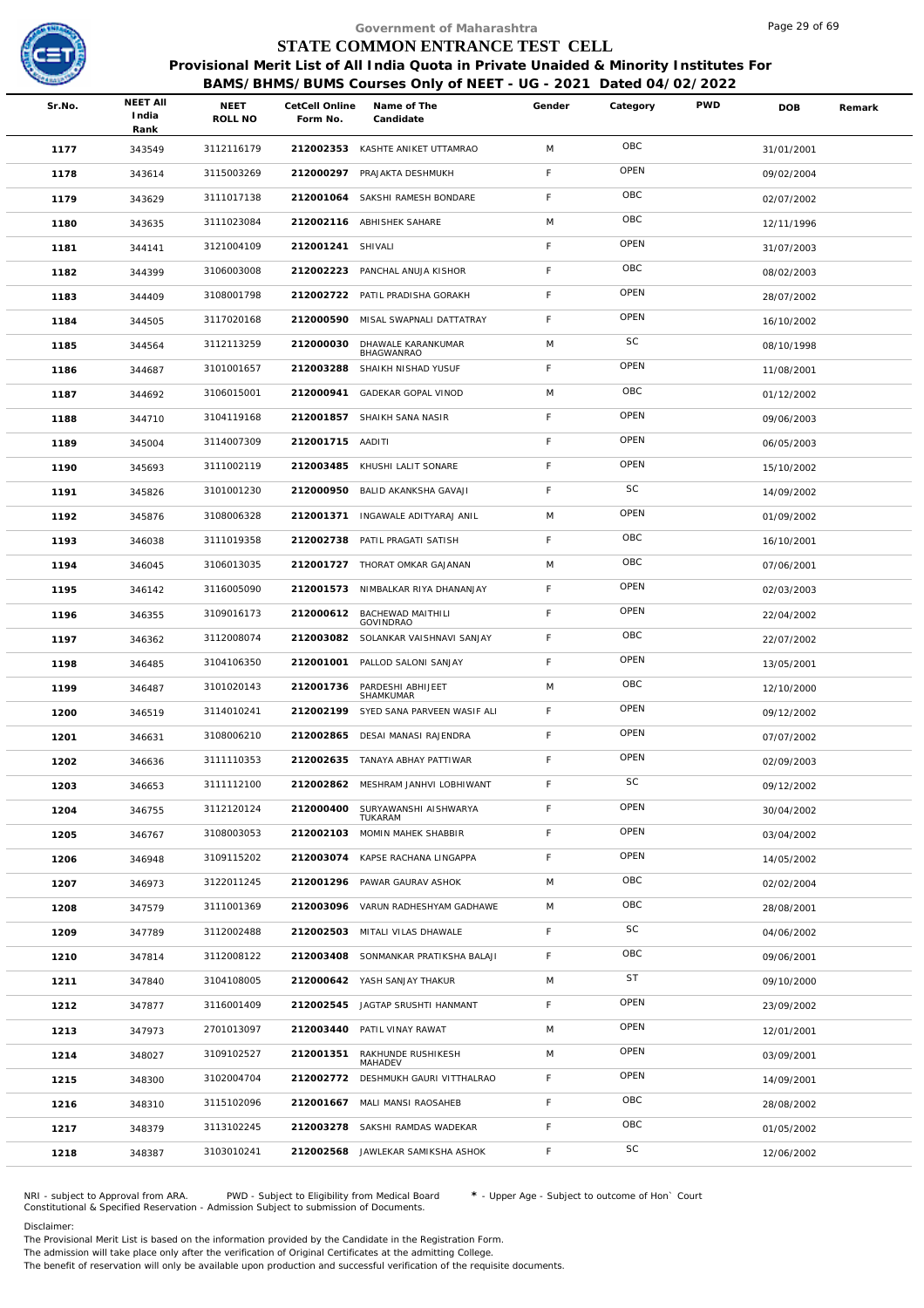

## **BAMS/BHMS/BUMS Courses Only of NEET - UG - 2021 Dated 04/02/2022**

|        |                                  |                          |                            | Government of Maharashtra                                                                                                                                  |             |          |            | Page 30 of 69 |        |
|--------|----------------------------------|--------------------------|----------------------------|------------------------------------------------------------------------------------------------------------------------------------------------------------|-------------|----------|------------|---------------|--------|
|        |                                  |                          |                            | STATE COMMON ENTRANCE TEST CELL                                                                                                                            |             |          |            |               |        |
|        |                                  |                          |                            | Provisional Merit List of All India Quota in Private Unaided & Minority Institutes For<br>BAMS/BHMS/BUMS Courses Only of NEET - UG - 2021 Dated 04/02/2022 |             |          |            |               |        |
| Sr.No. | <b>NEET AII</b><br>India<br>Rank | NEET<br>ROLL NO          | CetCell Online<br>Form No. | Name of The<br>Candidate                                                                                                                                   | Gender      | Category | <b>PWD</b> | <b>DOB</b>    | Remark |
| 1219   | 348545                           | 3104113048               |                            | 212001870 TAMBEKAR YASHWANT VIJAY                                                                                                                          | M           | OBC      |            | 22/06/2002    |        |
| 1220   | 348735                           | 3114004008               | 212002318                  | PATIL SAHIL SUSHIL                                                                                                                                         | M           | OBC      |            | 06/02/2003    |        |
| 1221   | 348848                           | 3101008319               | 212002541                  | SHENDGE PRITEE PRADEEP                                                                                                                                     | F           | OBC      |            | 04/03/2002    |        |
| 1222   | 348864                           | 3112011076               |                            | 212001865 SWAMI SURUCHI RAMESH                                                                                                                             | F           | SC       |            | 17/05/2002    |        |
| 1223   | 349444                           | 3111020351               | 212000454                  | NAGPURE RIDDHI MADHUSUDAN                                                                                                                                  | F           | OBC      |            | 02/08/2002    |        |
| 1224   | 349478                           | 3108006579               |                            | 212001583 MINCHEKAR SANIKA AVINASH                                                                                                                         | $\mathsf F$ | SC       |            | 23/11/2002    |        |
| 1225   | 349485                           | 3112012126               |                            | 212001755 PUND PRAVIN SAHEBRAO                                                                                                                             | M           | OBC      |            | 05/06/2002    |        |
| 1226   | 349613                           | 3107009085               |                            | 212002662 YASH GOKUL DEORE                                                                                                                                 | M           | OBC      |            | 27/08/2001    |        |
| 1227   | 349856                           | 3112006025               |                            | 212002425 MAHATME GEETA HANUMAN                                                                                                                            | F           | OPEN     |            | 08/03/2003    |        |
| 1228   | 349945                           | 3108007021               | 212001785                  | AARYA PRAMOD BHOJE                                                                                                                                         | F           | OBC      |            | 15/10/2002    |        |
| 1229   | 350123                           | 3109006055               |                            | 212002972 KOKATE VAISHNAVI VILAS                                                                                                                           | F           | OPEN     |            | 22/04/2002    |        |
| 1230   | 350166                           | 3104014111               | 212000727                  | BHAGWAT DHANSHREE                                                                                                                                          | F           | OBC      |            | 27/08/2002    |        |
| 1231   | 350220                           | 3112007201               | 212001904                  | DHANANJAY<br>JADHAV VAISHNAVI SHANKAR                                                                                                                      | F           | OPEN     |            | 16/05/2002    |        |
| 1232   | 350286                           | 3114006475               | 212000295                  | THAKUR SARVESH SUHAS                                                                                                                                       | M           | OPEN     |            | 31/07/2003    |        |
| 1233   | 350312                           | 3115011400               |                            | 212002287 VISHAL BAPUSAHEB GAYKE                                                                                                                           | M           | OPEN     |            | 04/03/2003    |        |
| 1234   | 350473                           | 3111106057               | 212001988                  | AYUSHI PATIL                                                                                                                                               | F           | SC       |            | 06/06/2002    |        |
|        |                                  | 3106001385               |                            | 212003126 PAWAR SANJANA DATTATRAY                                                                                                                          | F           | SC       |            |               |        |
| 1235   | 350825                           | 3102005534               | 212001981                  | NARAYANE NEHA SUBHASH                                                                                                                                      | F           | OBC      |            | 06/06/2003    |        |
| 1236   | 351065                           | 3112104305               | 212001390                  | TATE ANURADHA BALAJI                                                                                                                                       | F           | OPEN     |            | 31/10/1999    |        |
| 1237   | 351117                           | 3119006300               |                            | 212002677 SONAL PRADIP KAMBLE                                                                                                                              | $\mathsf F$ | SC       |            | 07/02/2004    |        |
| 1238   | 351264                           |                          |                            |                                                                                                                                                            | $\mathsf F$ | OBC      |            | 04/01/2002    |        |
| 1239   | 351435                           | 3112027173<br>3117022101 | 212001224                  | ARATI AVINASH CHAVAN<br>JARE YUVRAJ MUGUTRAO                                                                                                               | M           | OPEN     |            | 03/03/2002    |        |
| 1240   | 351651                           |                          | 212002021                  |                                                                                                                                                            | F           | SC       |            | 14/07/2002    |        |
| 1241   | 351686                           | 3113011232               | 212002489                  | AHIRE SNEHAL NAGRAJ                                                                                                                                        | F           | OPEN     |            | 31/01/2000    |        |
| 1242   | 351724                           | 3116008330               | 212003499 PRACHI PATIL     |                                                                                                                                                            |             | OPEN     |            | 05/05/2003    |        |
| 1243   | 352095                           | 3110114209               |                            | 212001398 MAKANDAR ZOHEB ABDUL AZIZ                                                                                                                        | M           | SC       |            | 27/07/2002    |        |
| 1244   | 352183                           | 3111017249               |                            | 212001863 NAGARARE MAYURI SUDHAKAR                                                                                                                         | $\mathsf F$ |          |            | 02/09/2000    |        |
| 1245   | 352230                           | 3110107215               | 212002680                  | SHELKE JAGRUTI JANARDHAN                                                                                                                                   | $\mathsf F$ | OBC      |            | 07/07/2002    |        |
| 1246   | 352614                           | 3112009051               |                            | 212003136 SHINDE SARVESH VISHWANATH                                                                                                                        | M           | SC       |            | 16/06/2002    |        |
| 1247   | 352618                           | 3111026279               | 212002390                  | ALISHA ANIL MESHRAM                                                                                                                                        | $\mathsf F$ | SC       |            | 28/04/2000    |        |
| 1248   | 352687                           | 3118020121               |                            | 212002834 AGIVALE SIDDHESH SHIVAJI                                                                                                                         | M           | OBC      |            | 25/07/2002    |        |
| 1249   | 352943                           | 3105001335               |                            | 212002845 JAYBHAY SACHIN SANTOSH                                                                                                                           | M           | OBC      |            | 02/08/2003    |        |
| 1250   | 353182                           | 3112012029               | 212003165                  | KADAM SHRIKANT DEVANAND                                                                                                                                    | M           | OPEN     |            | 12/10/2002    |        |
| 1251   | 353262                           | 3109009292               |                            | 212001407 KULKARNI SAKSHI VIKAS                                                                                                                            | $\mathsf F$ | OPEN     |            | 19/06/2000    |        |
| 1252   | 353299                           | 3108004729               |                            | 212001455 MAGDUM SAURBH SURESH                                                                                                                             | M           | OPEN     |            | 05/08/2002    |        |
| 1253   | 353310                           | 3102021064               |                            | 212002985 UGALE NIVEDITA RAMDAS                                                                                                                            | $\mathsf F$ | OBC      |            | 27/07/2002    |        |
| 1254   | 353330                           | 3112034234               |                            | 212003398 SAIF ALI MEER NISAR ALI                                                                                                                          | M           | OBC      |            | 04/11/2000    |        |
| 1255   | 353579                           | 3104120097               | 212001747                  | JADHAVAR VAISHNAVI<br>VASHISTH                                                                                                                             | $\mathsf F$ | OBC      |            | 23/05/2002    |        |
| 1256   | 353731                           | 3109102569               | 212003150                  | UGALE GANESH MUKUND                                                                                                                                        | M           | OBC      |            | 14/12/2000    |        |
| 1257   | 354040                           | 3111106285               | 212000098                  | AMRITKAR PAYAL KHUSHAL                                                                                                                                     | F.          | OBC      |            | 04/04/2004    |        |
| 1258   | 354044                           | 3111120136               |                            | 212000768 ASHWINI VICTOR GAWANDE                                                                                                                           | $\mathsf F$ | OPEN     |            | 11/06/2003    |        |
| 1259   | 354210                           | 3109004064               |                            | 212002417 PATIL DARSHAN MAHAVIR                                                                                                                            | M           | OPEN     |            | 22/12/2002    |        |
| 1260   | 354249                           | 3111116216               |                            | 212001416 GUPTA SHRUTI BANSILAL                                                                                                                            | F.          | OPEN     |            | 31/08/2002    |        |
|        |                                  |                          |                            |                                                                                                                                                            |             |          |            |               |        |

NRI - subject to Approval from ARA. PWD - Subject to Eligibility from Medical Board \* - Upper Age - Subject to outcome of Hon` Court<br>Constitutional & Specified Reservation - Admission Subject to submissio

Disclaimer:

The Provisional Merit List is based on the information provided by the Candidate in the Registration Form.

The admission will take place only after the verification of Original Certificates at the admitting College.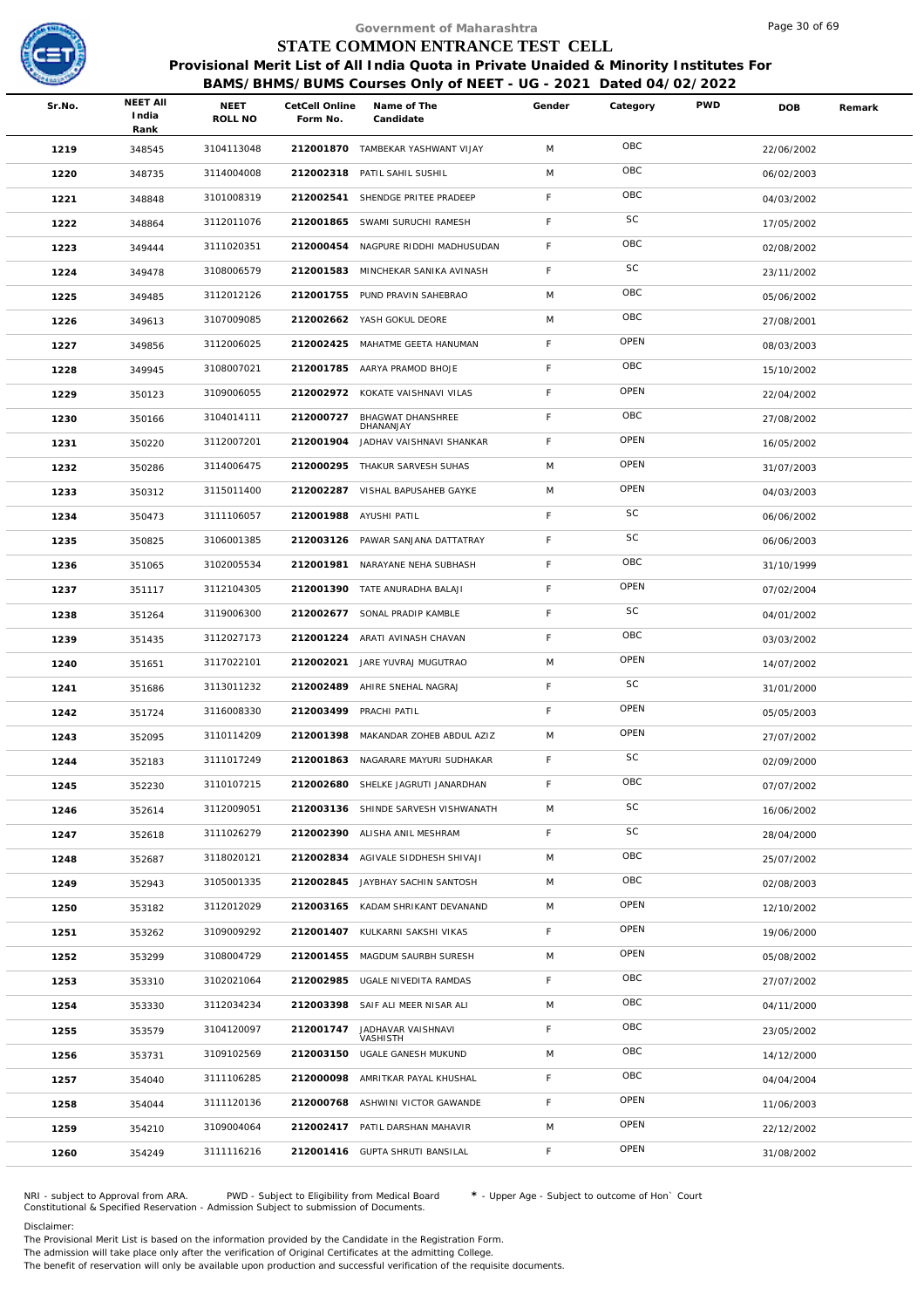

|        |                                  |                        |                            | Government of Maharashtra                                                                                                                                  |             |           |            | Page 31 of 69 |        |
|--------|----------------------------------|------------------------|----------------------------|------------------------------------------------------------------------------------------------------------------------------------------------------------|-------------|-----------|------------|---------------|--------|
|        |                                  |                        |                            | STATE COMMON ENTRANCE TEST CELL                                                                                                                            |             |           |            |               |        |
|        |                                  |                        |                            | Provisional Merit List of All India Quota in Private Unaided & Minority Institutes For<br>BAMS/BHMS/BUMS Courses Only of NEET - UG - 2021 Dated 04/02/2022 |             |           |            |               |        |
| Sr.No. | <b>NEET AII</b><br>India<br>Rank | <b>NEET</b><br>ROLL NO | CetCell Online<br>Form No. | Name of The<br>Candidate                                                                                                                                   | Gender      | Category  | <b>PWD</b> | <b>DOB</b>    | Remark |
| 1261   | 354326                           | 3101004329             |                            | 212002905 SASANE SAYALI VISHWAS                                                                                                                            | F           | SC        |            | 27/07/2002    |        |
| 1262   | 354503                           | 3112026072             | 212001800                  | DESHMUKH SADANAND<br>BHUJANGRAO                                                                                                                            | M           | OPEN      |            | 28/07/2002    |        |
| 1263   | 354789                           | 3110118090             | 212001493                  | ANSARI MOHD KAIF                                                                                                                                           | M           | OPEN      |            | 02/08/2002    |        |
| 1264   | 354945                           | 3112101171             |                            | 212000476 PATIL SHIVANI NAGNATHRAO                                                                                                                         | F           | OPEN      |            | 20/07/2002    |        |
| 1265   | 354980                           | 3112115144             | 212003216                  | WANKHADE SHASHANK<br>PARMANAND                                                                                                                             | M           | OBC       |            | 09/05/2002    |        |
| 1266   | 355016                           | 3102012042             | 212000243                  | PAWAR VAISHNAVI LILADHAR                                                                                                                                   | F.          | OBC       |            | 14/08/2001    |        |
| 1267   | 355024                           | 3117013046             | 212003467                  | GHOGARE SWARALI PRAKASH                                                                                                                                    | F           | OPEN      |            | 10/06/2003    |        |
| 1268   | 355453                           | 3111019264             | 212002679                  | PRATISHA SANJAY DAKHANE                                                                                                                                    | F.          | SC        |            | 05/11/2002    |        |
| 1269   | 355544                           | 3104021233             |                            | 212002366 LOKHANDE VAISHNAVI KISHOR                                                                                                                        | F           | OPEN      |            | 01/09/2002    |        |
| 1270   | 355608                           | 3112006304             | 212002830                  | KADAM NIKITA SHIVAJI                                                                                                                                       | F.          | OPEN      |            | 15/10/2001    |        |
| 1271   | 355726                           | 3122012083             |                            | 212001627 KOLHE DEVIKA MANOJKUMAR                                                                                                                          | F           | OPEN      |            | 05/03/2003    |        |
| 1272   | 355991                           | 3103010029             |                            | 212002422 TELMORE ASMI RAJESH                                                                                                                              | F           | SC        |            | 27/05/2002    |        |
| 1273   | 356316                           | 3111103333             | 212000484                  | ARYA SHYAM NAGARKAR                                                                                                                                        | M           | SC        |            | 10/05/2002    |        |
| 1274   | 356608                           | 3107008028             | 212002753                  | CHIMANKAR PRANAV NARAYAN                                                                                                                                   | M           | SC        |            | 23/02/2003    |        |
| 1275   | 356792                           | 3102001686             | 212000680                  | PANDEY ANJALI MAHENDRA                                                                                                                                     | $\mathsf F$ | OPEN      |            | 25/03/2001    |        |
| 1276   | 356797                           | 3117003387             | 212000220                  | SWARAJ VASANT SAPTALE                                                                                                                                      | M           | SC        |            | 24/11/2001    |        |
| 1277   | 357142                           | 3106009196             | 212002051                  | MHASKE CHETAN ACHYUTRAO                                                                                                                                    | M           | OBC       |            | 26/02/2003    |        |
| 1278   | 357224                           | 3117010268             | 212001317                  | <b>INAMDAR RASHMI</b><br>CHANGEJKHAN                                                                                                                       | F.          | OBC       |            | 17/07/2002    |        |
| 1279   | 357227                           | 3115024324             | 212002359                  | SHINDE BHAGYASHRI KRUSHNA                                                                                                                                  | F.          | OBC       |            | 05/05/2002    |        |
| 1280   | 357230                           | 3115012272             |                            | 212002155 KARANI RASHMI JAWAHAR                                                                                                                            | F           | OPEN      |            | 02/03/2002    |        |
| 1281   | 357377                           | 3114002508             | 212002368                  | SHAIKH ADIBA LUKMAN                                                                                                                                        | F           | OPEN      |            | 13/12/2002    |        |
| 1282   | 357431                           | 3112011326             |                            | 212001655 POUL MUKTA SHIVAJI                                                                                                                               | F.          | OPEN      |            | 05/10/2003    |        |
| 1283   | 357740                           | 3109107294             |                            | 212003308 LONDHE KOUSTUBH DINANATH                                                                                                                         | M           | OPEN      |            | 24/07/2001    |        |
| 1284   | 357882                           | 3101010202             |                            | 212002382 JADHAV ROHIT BHAURAO                                                                                                                             | M           | OBC       |            | 03/01/2003    |        |
| 1285   | 357895                           | 3114002243             |                            | 212003419 JOSHI SHARVARI MANOJ                                                                                                                             | F           | OPEN      |            | 27/08/2003    |        |
| 1286   | 358091                           | 3102008074             | 212003001                  | SHAIKH IFHAM MALIK ABDUL<br>AQUEEL                                                                                                                         | M           | OPEN      |            | 18/02/2002    |        |
| 1287   | 358214                           | 3109110112             | 212002165                  | TUTAKE FARIDA KASIM                                                                                                                                        | F.          | OPEN      |            | 24/02/2002    |        |
| 1288   | 358295                           | 3104111271             |                            | 212002718 NAKSHATRA DHAVALE                                                                                                                                | F           | OPEN      |            | 09/10/2002    |        |
| 1289   | 358374                           | 3111114239             | 212001735                  | <b>GOTE DIPALI ASHOK</b>                                                                                                                                   | F           | SC        |            | 30/10/1998    |        |
| 1290   | 358501                           | 3110001835             | 212001444                  | TALAT AYESHA ERAM MOHD<br><b>MUSAB</b>                                                                                                                     | F.          | OPEN      |            | 13/10/2001    |        |
| 1291   | 358552                           | 3117019170             | 212001621                  | MANE VYANKATESH RAJKUMAR                                                                                                                                   | M           | OBC       |            | 20/05/2002    |        |
| 1292   | 358561                           | 3103010276             | 212002860                  | MORE PRACHI CHANDANRAO                                                                                                                                     | F.          | OBC       |            | 29/08/2002    |        |
| 1293   | 358786                           | 3117012273             |                            | 212002792 POTABATTI GEETA SHRIHARI                                                                                                                         | F           | OBC       |            | 30/11/2002    |        |
| 1294   | 359252                           | 3112010208             |                            | 212000463 UMATE SNEHAL SHRIRAM                                                                                                                             | F.          | OPEN      |            | 28/10/2001    |        |
| 1295   | 359262                           | 3117010246             | 212002169                  | GAIKWAD AKANKSHA<br>DATTATRAYA                                                                                                                             | F           | OPEN      |            | 03/12/2001    |        |
| 1296   | 359409                           | 3111030067             | 212001046                  | MAHAKULKAR PRAJAKTA<br>NARENDRA                                                                                                                            | F           | OBC       |            | 19/09/2001    |        |
| 1297   | 359475                           | 3116008092             | 212001684                  | WAYAL ANUSHKA SAKHARAM                                                                                                                                     | F           | <b>ST</b> |            | 15/03/2003    |        |
| 1298   | 359875                           | 3112014205             |                            | 212002066 BAJGIRE OMKAR HANMANTRAO                                                                                                                         | M           | OBC       |            | 07/08/2002    |        |
| 1299   | 359953                           | 3115002120             |                            | 212001322 JADHAV RAVISHA BALASO                                                                                                                            | F           | OPEN      |            | 16/05/2002    |        |
| 1300   | 360225                           | 3115007406             |                            | 212000212 FAKHRUDDIN HASAN RAZA                                                                                                                            | M           | OPEN      |            | 08/06/2002    |        |
| 1301   | 360269                           | 3108004685             |                            | 212001965 DHANAWADE ARATI BALASO                                                                                                                           | F           | SC        |            | 09/02/2003    |        |
| 1302   | 360296                           | 3112104041             |                            | 212001920 KAMBLE PRASHANT PANDHARI                                                                                                                         | M           | SC        |            | 05/06/2001    |        |
|        |                                  |                        |                            |                                                                                                                                                            |             |           |            |               |        |

NRI - subject to Approval from ARA. PWD - Subject to Eligibility from Medical Board \* - Upper Age - Subject to outcome of Hon` Court<br>Constitutional & Specified Reservation - Admission Subject to submissio

Disclaimer:

The Provisional Merit List is based on the information provided by the Candidate in the Registration Form. The admission will take place only after the verification of Original Certificates at the admitting College.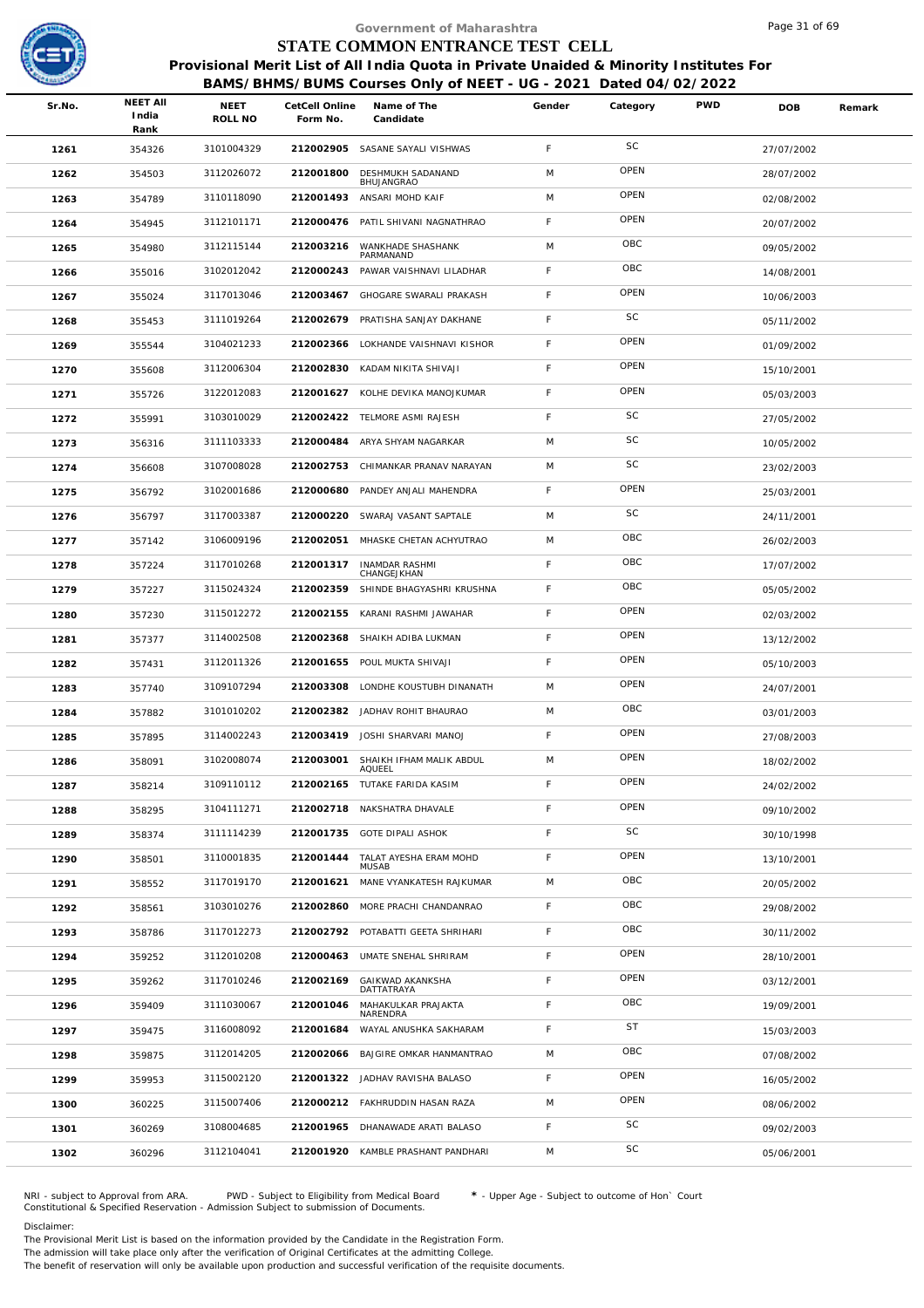

|        |                          |                        |           | Government of Maharashtra |                                                                                                                                                                                                                                                                                                                                                                                                                                                                                                                                                                                                                                                                                                                                                                                                                     |          |                                 | Page 32 of 69                                                    |                                                                                        |
|--------|--------------------------|------------------------|-----------|---------------------------|---------------------------------------------------------------------------------------------------------------------------------------------------------------------------------------------------------------------------------------------------------------------------------------------------------------------------------------------------------------------------------------------------------------------------------------------------------------------------------------------------------------------------------------------------------------------------------------------------------------------------------------------------------------------------------------------------------------------------------------------------------------------------------------------------------------------|----------|---------------------------------|------------------------------------------------------------------|----------------------------------------------------------------------------------------|
|        |                          |                        |           |                           |                                                                                                                                                                                                                                                                                                                                                                                                                                                                                                                                                                                                                                                                                                                                                                                                                     |          |                                 |                                                                  |                                                                                        |
|        |                          |                        |           |                           |                                                                                                                                                                                                                                                                                                                                                                                                                                                                                                                                                                                                                                                                                                                                                                                                                     |          |                                 |                                                                  |                                                                                        |
| Sr.No. | <b>NEET AII</b><br>India | <b>NEET</b><br>ROLL NO | Form No.  | Name of The<br>Candidate  | Gender                                                                                                                                                                                                                                                                                                                                                                                                                                                                                                                                                                                                                                                                                                                                                                                                              | Category | <b>PWD</b>                      | <b>DOB</b>                                                       | Remark                                                                                 |
| 1303   | 360340                   | 3103002151             |           |                           | $\mathsf F$                                                                                                                                                                                                                                                                                                                                                                                                                                                                                                                                                                                                                                                                                                                                                                                                         | SC       |                                 | 02/03/2002                                                       |                                                                                        |
| 1304   | 360517                   | 3115033236             | 212000139 | PRIYANKA SUNIL BHOSALE    | F                                                                                                                                                                                                                                                                                                                                                                                                                                                                                                                                                                                                                                                                                                                                                                                                                   | SC       |                                 | 06/10/2001                                                       |                                                                                        |
| 1305   | 360632                   | 3103009118             | 212001419 | RUMAISA AEMAN MUJAHID     | F                                                                                                                                                                                                                                                                                                                                                                                                                                                                                                                                                                                                                                                                                                                                                                                                                   | OPEN     |                                 | 08/10/1999                                                       |                                                                                        |
| 1306   | 360667                   | 3112022057             | 212001968 |                           | F.                                                                                                                                                                                                                                                                                                                                                                                                                                                                                                                                                                                                                                                                                                                                                                                                                  | OBC      |                                 | 01/07/2002                                                       |                                                                                        |
| 1307   | 360681                   | 3104120015             | 212002537 | SAKSHI RAMESH PAWAR       | F.                                                                                                                                                                                                                                                                                                                                                                                                                                                                                                                                                                                                                                                                                                                                                                                                                  | OPEN     |                                 | 09/03/2001                                                       |                                                                                        |
| 1308   | 360766                   | 3110005152             |           |                           | F.                                                                                                                                                                                                                                                                                                                                                                                                                                                                                                                                                                                                                                                                                                                                                                                                                  | SC       |                                 | 12/01/2000                                                       |                                                                                        |
| 1309   | 360800                   | 3113003487             | 212002737 | SHEWALE CHETANA           | F.                                                                                                                                                                                                                                                                                                                                                                                                                                                                                                                                                                                                                                                                                                                                                                                                                  | OBC      |                                 | 30/07/2002                                                       |                                                                                        |
| 1310   | 360959                   | 3111019222             | 212003039 | RAHANGDALE HIMANITAI      | F.                                                                                                                                                                                                                                                                                                                                                                                                                                                                                                                                                                                                                                                                                                                                                                                                                  | OBC      |                                 | 14/09/2001                                                       |                                                                                        |
| 1311   | 361122                   | 3109118195             | 212002117 | CHAVAN ADITYA APPASAHEB   | M                                                                                                                                                                                                                                                                                                                                                                                                                                                                                                                                                                                                                                                                                                                                                                                                                   | OPEN     |                                 | 04/05/2002                                                       |                                                                                        |
| 1312   | 361203                   | 3111005298             | 212002828 | SHREYA ZODAPE             | F.                                                                                                                                                                                                                                                                                                                                                                                                                                                                                                                                                                                                                                                                                                                                                                                                                  | SC       |                                 | 15/11/2001                                                       |                                                                                        |
| 1313   | 361314                   | 3112104012             | 212000160 | MANSURIYA OM ASHWIN       | M                                                                                                                                                                                                                                                                                                                                                                                                                                                                                                                                                                                                                                                                                                                                                                                                                   | OPEN     |                                 | 22/11/2000                                                       |                                                                                        |
| 1314   | 361328                   | 3104120178             |           |                           | F.                                                                                                                                                                                                                                                                                                                                                                                                                                                                                                                                                                                                                                                                                                                                                                                                                  | OPEN     |                                 | 11/11/2003                                                       |                                                                                        |
| 1315   | 361395                   | 3112101081             | 212002209 |                           | M                                                                                                                                                                                                                                                                                                                                                                                                                                                                                                                                                                                                                                                                                                                                                                                                                   | OPEN     |                                 | 31/12/2000                                                       |                                                                                        |
| 1316   | 361560                   | 3109116082             | 212000359 | SURYAWANSHI ASHWINI       | F.                                                                                                                                                                                                                                                                                                                                                                                                                                                                                                                                                                                                                                                                                                                                                                                                                  | OBC      |                                 | 25/06/2002                                                       |                                                                                        |
| 1317   | 361604                   | 3118006191             |           |                           | M                                                                                                                                                                                                                                                                                                                                                                                                                                                                                                                                                                                                                                                                                                                                                                                                                   | OPEN     |                                 | 08/11/2000                                                       |                                                                                        |
| 1318   | 362036                   | 3112018157             | 212002478 | GAIKWAD ADITYA MAROTIRAO  | M                                                                                                                                                                                                                                                                                                                                                                                                                                                                                                                                                                                                                                                                                                                                                                                                                   | SC       |                                 | 11/03/2001                                                       |                                                                                        |
| 1319   | 362196                   | 3112010165             |           |                           | M                                                                                                                                                                                                                                                                                                                                                                                                                                                                                                                                                                                                                                                                                                                                                                                                                   | OBC      |                                 | 10/05/2001                                                       |                                                                                        |
| 1320   | 362215                   | 3116002070             | 212001731 | PAWAR ADITI SANTOSH       | F.                                                                                                                                                                                                                                                                                                                                                                                                                                                                                                                                                                                                                                                                                                                                                                                                                  | OBC      |                                 | 17/03/2003                                                       |                                                                                        |
| 1321   | 362335                   | 3122001062             | 212002509 | JADHAV SNEHAL SURESH      | F.                                                                                                                                                                                                                                                                                                                                                                                                                                                                                                                                                                                                                                                                                                                                                                                                                  | OBC      |                                 | 01/06/2002                                                       |                                                                                        |
| 1322   | 362361                   | 3109107328             | 212000533 | <b>GUTTE ABHISHEK</b>     | M                                                                                                                                                                                                                                                                                                                                                                                                                                                                                                                                                                                                                                                                                                                                                                                                                   | OBC      |                                 | 24/06/2002                                                       |                                                                                        |
| 1323   | 362639                   | 3112103054             | 212002034 | SUMAYYA SADAF AJAZ KHAN   | F                                                                                                                                                                                                                                                                                                                                                                                                                                                                                                                                                                                                                                                                                                                                                                                                                   | OPEN     |                                 | 07/11/2001                                                       |                                                                                        |
| 1324   | 362763                   | 3119013003             | 212000664 | CHAVAN SHIVANI SHANKAR    | F                                                                                                                                                                                                                                                                                                                                                                                                                                                                                                                                                                                                                                                                                                                                                                                                                   | OPEN     |                                 | 22/12/2001                                                       |                                                                                        |
| 1325   | 362803                   | 3112112251             |           |                           | F.                                                                                                                                                                                                                                                                                                                                                                                                                                                                                                                                                                                                                                                                                                                                                                                                                  | OPEN     |                                 | 15/12/2002                                                       |                                                                                        |
| 1326   | 363646                   | 3112011052             |           |                           | F                                                                                                                                                                                                                                                                                                                                                                                                                                                                                                                                                                                                                                                                                                                                                                                                                   | SC       |                                 | 01/06/2000                                                       |                                                                                        |
| 1327   | 363648                   | 3117008134             | 212000713 | SHIVSHARAN AKANKSHA       | F.                                                                                                                                                                                                                                                                                                                                                                                                                                                                                                                                                                                                                                                                                                                                                                                                                  | SC       |                                 | 16/05/2002                                                       |                                                                                        |
| 1328   | 363968                   | 3112109230             | 212001683 | KADAM PRACHI DIGAMBAR     | F.                                                                                                                                                                                                                                                                                                                                                                                                                                                                                                                                                                                                                                                                                                                                                                                                                  | OPEN     |                                 | 11/08/2003                                                       |                                                                                        |
| 1329   | 364073                   | 3117014115             | 212000288 | GAVALI NISARGA SANTOSH    | F                                                                                                                                                                                                                                                                                                                                                                                                                                                                                                                                                                                                                                                                                                                                                                                                                   | SC       |                                 | 17/11/2001                                                       |                                                                                        |
| 1330   | 364182                   | 3111011378             |           |                           | F                                                                                                                                                                                                                                                                                                                                                                                                                                                                                                                                                                                                                                                                                                                                                                                                                   | OPEN     |                                 | 05/06/2002                                                       |                                                                                        |
| 1331   | 364219                   | 3115029178             | 212001620 | BHASKAR PRATIKSHA RAMESH  | $\mathsf F$                                                                                                                                                                                                                                                                                                                                                                                                                                                                                                                                                                                                                                                                                                                                                                                                         | OBC      |                                 | 24/03/2002                                                       |                                                                                        |
| 1332   | 364485                   | 3103002337             |           |                           | M                                                                                                                                                                                                                                                                                                                                                                                                                                                                                                                                                                                                                                                                                                                                                                                                                   | OBC      |                                 | 15/08/1999                                                       |                                                                                        |
| 1333   | 364488                   | 3113010089             |           |                           | F.                                                                                                                                                                                                                                                                                                                                                                                                                                                                                                                                                                                                                                                                                                                                                                                                                  | OBC      |                                 | 22/10/2003                                                       |                                                                                        |
| 1334   | 365011                   | 3109116007             | 212000653 | SWAMI SWAPNIL SANJAYKUMAR | M                                                                                                                                                                                                                                                                                                                                                                                                                                                                                                                                                                                                                                                                                                                                                                                                                   | OBC      |                                 | 02/07/2001                                                       |                                                                                        |
| 1335   | 365047                   | 3101007190             |           |                           | $\mathsf F$                                                                                                                                                                                                                                                                                                                                                                                                                                                                                                                                                                                                                                                                                                                                                                                                         | OPEN     |                                 | 30/04/2003                                                       |                                                                                        |
| 1336   | 365096                   | 3110115159             |           |                           | F.                                                                                                                                                                                                                                                                                                                                                                                                                                                                                                                                                                                                                                                                                                                                                                                                                  | SC       |                                 | 27/03/2001                                                       |                                                                                        |
| 1337   | 365300                   | 3107010234             |           |                           | M                                                                                                                                                                                                                                                                                                                                                                                                                                                                                                                                                                                                                                                                                                                                                                                                                   | SC       |                                 | 18/09/2001                                                       |                                                                                        |
| 1338   | 365516                   | 3102018241             |           |                           | M                                                                                                                                                                                                                                                                                                                                                                                                                                                                                                                                                                                                                                                                                                                                                                                                                   | OPEN     |                                 | 09/10/2002                                                       |                                                                                        |
| 1339   | 365578                   | 3112122216             |           |                           | M                                                                                                                                                                                                                                                                                                                                                                                                                                                                                                                                                                                                                                                                                                                                                                                                                   | OPEN     |                                 | 03/03/2003                                                       |                                                                                        |
| 1340   | 365633                   | 3111001385             |           |                           | F.                                                                                                                                                                                                                                                                                                                                                                                                                                                                                                                                                                                                                                                                                                                                                                                                                  | OBC      |                                 | 25/12/2000                                                       |                                                                                        |
| 1341   | 365826                   | 3105021027             |           |                           | M                                                                                                                                                                                                                                                                                                                                                                                                                                                                                                                                                                                                                                                                                                                                                                                                                   | OPEN     |                                 | 18/06/2003                                                       |                                                                                        |
| 1342   | 365862                   | 3102005538             |           | BAGATE PRATIKSHA PRAKASH  | F.                                                                                                                                                                                                                                                                                                                                                                                                                                                                                                                                                                                                                                                                                                                                                                                                                  | SC       |                                 | 21/01/2001                                                       |                                                                                        |
| 1343   | 366002                   | 3117020720             |           |                           | M                                                                                                                                                                                                                                                                                                                                                                                                                                                                                                                                                                                                                                                                                                                                                                                                                   | SC       |                                 | 16/01/2003                                                       |                                                                                        |
| 1344   | 366021                   | 3119012153             |           |                           | F.                                                                                                                                                                                                                                                                                                                                                                                                                                                                                                                                                                                                                                                                                                                                                                                                                  | OBC      |                                 | 17/12/2002                                                       |                                                                                        |
|        |                          | Rank                   |           |                           | CetCell Online<br>212002801 RUTIKA TAYADE<br>SIDDIQUI<br>THAWARE PRATIKSHA SUDAM<br>212001440 SONAM<br>TATYASAHEB<br>LAXMAN<br>212000706 KOTHARI VANSHIKA AMIT<br>TAWHEED AHMAD<br><b>INDRAJIT</b><br>212000322 KALUDI MOHAMMED AZEEM<br>212000580 JADHAV PRAVIN RAOSAHEB<br>PANDHARINATH<br>212001379 PADOLE DHANASHREE BAPURAO<br>212000045 INGOLE MOHINI ASHOK<br>PANDURANG<br>212001869 KADAM ASAWARI SANJAY<br>212003368 CHIDE JAYANT BHASKAR<br>212002538 SONAR SHRADDHA DHANANJAY<br>212002674 GHULE SAKSHI RADHAKISAN<br>212002149 KIRTI<br>212003405 NIKAM PUNIT SHANTARAM<br>212001905 SAHEJWANI NIKHIL MAHESH<br>212001843 PURANIK SHUBHAM RAJESH<br>212000292 SAKSHI VIJAY VAIRAGADE<br>212000881 TUPE RUTWIK SUNIL<br>212002757<br>212002319 PALANGE ATHARVA KISHOR<br>212001414 KHADE NIKITA NIVRUTTI |          | STATE COMMON ENTRANCE TEST CELL | BAMS/BHMS/BUMS Courses Only of NEET - UG - 2021 Dated 04/02/2022 | Provisional Merit List of All India Quota in Private Unaided & Minority Institutes For |

NRI - subject to Approval from ARA. PWD - Subject to Eligibility from Medical Board \* - Upper Age - Subject to outcome of Hon` Court<br>Constitutional & Specified Reservation - Admission Subject to submissio

Disclaimer:

The Provisional Merit List is based on the information provided by the Candidate in the Registration Form.

The admission will take place only after the verification of Original Certificates at the admitting College.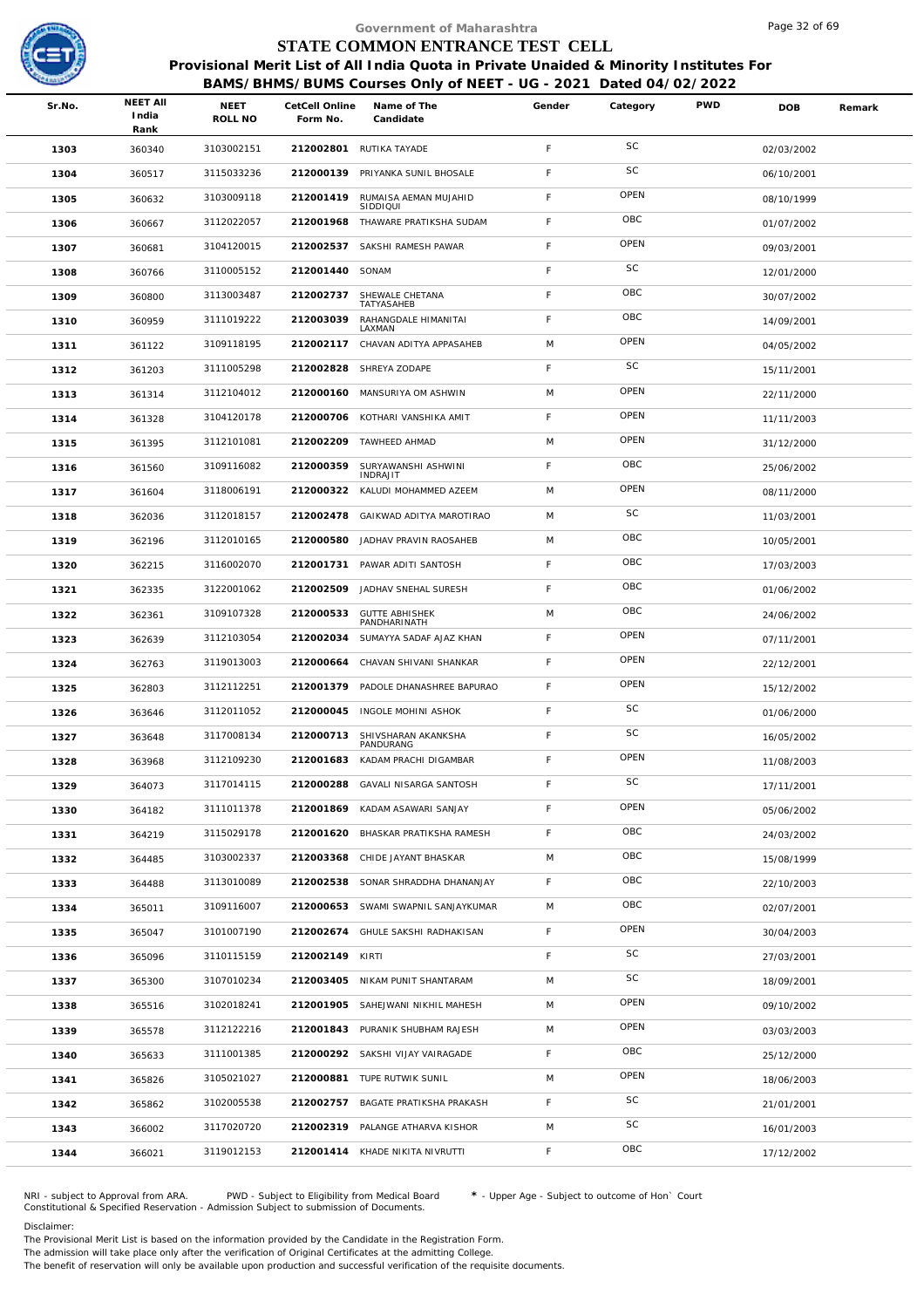

|        |                                  |                 |                            | Government of Maharashtra                                                              |             |           |            | Page 33 of 69 |        |
|--------|----------------------------------|-----------------|----------------------------|----------------------------------------------------------------------------------------|-------------|-----------|------------|---------------|--------|
|        |                                  |                 |                            | STATE COMMON ENTRANCE TEST CELL                                                        |             |           |            |               |        |
|        |                                  |                 |                            | Provisional Merit List of All India Quota in Private Unaided & Minority Institutes For |             |           |            |               |        |
|        |                                  |                 |                            | BAMS/BHMS/BUMS Courses Only of NEET - UG - 2021 Dated 04/02/2022                       |             |           |            |               |        |
| Sr.No. | <b>NEET AII</b><br>India<br>Rank | NEET<br>ROLL NO | CetCell Online<br>Form No. | Name of The<br>Candidate                                                               | Gender      | Category  | <b>PWD</b> | DOB           | Remark |
| 1345   | 366084                           | 3111112187      |                            | 212000724 KUMBHARE AHINSA MANOHAR                                                      | F           | SC        |            | 26/05/2000    |        |
| 1346   | 366232                           | 3102001535      | 212001938                  | BURUKALE PRAJWAL ASHOK                                                                 | M           | OBC       |            | 23/01/2002    |        |
| 1347   | 366736                           | 3114013174      | 212001619                  | SAYALI SANTOSH WADKAR                                                                  | F           | OBC       |            | 05/01/2003    |        |
| 1348   | 366803                           | 3105010237      |                            | 212002059 NAVALE KRANTI MOTIRAM                                                        | F.          | OPEN      |            | 26/07/2002    |        |
| 1349   | 366955                           | 3112034064      | 212003447                  | KENDRE ABHISHEK WAMANRAO                                                               | M           | OBC       |            | 19/09/2001    |        |
| 1350   | 367452                           | 3115022086      | 212000708                  | KULKARNI SHEETAL GOVIND                                                                | F.          | OPEN      |            | 08/01/2003    |        |
| 1351   | 367932                           | 3102015189      |                            | 212000811 MOHD FAIZAL SK RAUF                                                          | M           | OBC       |            | 28/02/2002    |        |
| 1352   | 367977                           | 3111106575      | 212000286                  | SHEIKH SHIFA                                                                           | F           | OPEN      |            | 13/12/2000    |        |
| 1353   | 368011                           | 3118006372      |                            | 212002883 SHAIKH SIDRA SIKANDAR                                                        | F           | OPEN      |            | 06/11/2000    |        |
| 1354   | 368071                           | 3104007195      |                            | 212003452 KATKAR BHARGAVI VIJAYKUMAR                                                   | F           | SC        |            | 20/07/2002    |        |
| 1355   | 368121                           | 3104003631      | 212002200                  | VISHWAJEET KHEDKAR                                                                     | M           | OPEN      |            | 27/10/2001    |        |
| 1356   | 368200                           | 3106006253      |                            | 212002567 KOLHE DHANASHRI HARIHAR                                                      | F.          | OBC       |            | 11/11/2002    |        |
| 1357   | 368204                           | 1701005104      | 212001590                  | SHRUTI SHRIVASTAVA                                                                     | $\mathsf F$ | OPEN      |            | 27/05/2002    |        |
| 1358   | 368252                           | 3104009143      |                            | 212003014 BHANDARE AARTI SUDAM                                                         | F           | OBC       |            | 22/11/2002    |        |
| 1359   | 368367                           | 3117007128      | 212000063                  | SALUNKE SANDHYA NAMDEV                                                                 | F           | OBC       |            | 24/12/2002    |        |
| 1360   | 368481                           | 3105019036      | 212002940                  | JADHAV VIJAY KANHU                                                                     | M           | OBC       |            | 20/02/2001    |        |
| 1361   | 368880                           | 3119010005      | 212002887                  | BHOSALE ASMITA NANASO                                                                  | F           | SC        |            | 20/03/2003    |        |
| 1362   | 368983                           | 2802005041      | 212001507                  | ANIL GORAKHANATH KADAM                                                                 | M           | OBC       |            | 11/04/2001    |        |
| 1363   | 369266                           | 3111009050      | 212000305                  | SHARVARI MILIND GAWANDE                                                                | F           | SC        |            | 01/03/2002    |        |
| 1364   | 369495                           | 3111001773      |                            | 212002683 THAWARE TEJASWINI BHIMRAO                                                    | F.          | SC        |            | 24/03/2000    |        |
| 1365   | 369620                           | 3106003171      | 212002360                  | HINGE SEJAL NARESH                                                                     | $\mathsf F$ | OBC       |            | 27/07/2002    |        |
| 1366   | 369858                           | 3115013223      |                            | 212002534 DOLAS PRIYANKA SUBHASH                                                       | F           | <b>ST</b> |            | 01/05/2002    |        |
| 1367   | 370038                           | 3117015104      | 212000908                  | PRANALI SHANKAR BAGAL                                                                  | F           | OPEN      |            | 06/05/2003    |        |
| 1368   | 370295                           | 3104116197      |                            | 212000646 LAGAD SAMIKSHA KHANDU                                                        | F           | OPEN      |            | 09/04/2002    |        |
| 1369   | 370451                           | 3112009100      | 212000915                  | KALYANKASTURE AMARNATH<br>PANDIT                                                       | M           | OBC       |            | 23/03/2002    |        |
| 1370   | 370513                           | 3104005328      |                            | 212002872 ALIYA FEROZ SHAIKH                                                           | F           | OPEN      |            | 27/09/2001    |        |
| 1371   | 370572                           | 3112034020      | 212003388                  | THORAT VIKAS SHAMSUNDAR                                                                | M           | SC        |            | 04/07/1999    |        |
| 1372   | 370578                           | 3109001888      |                            | 212003059 KADAM SNEHAL GANESH                                                          | F.          | OPEN      |            | 05/10/2002    |        |
| 1373   | 370585                           | 3107002073      | 212003117                  | DHUNDALE KHUSHI BABURAO                                                                | F           | OBC       |            | 11/11/2002    |        |
| 1374   | 370598                           | 3109010165      | 212000636                  | NAKHATE AMISHA DAJIBA                                                                  | F           | OPEN      |            | 20/03/2003    |        |
| 1375   | 370777                           | 3111121081      | 212002364                  | PRANAY PRAKASH AWASARE                                                                 | M           | SC        |            | 12/05/2002    |        |
| 1376   | 370830                           | 3105019097      | 212002306                  | DEVADKAR ANKUSH BALASAHEB                                                              | M           | OBC       |            | 13/11/2002    |        |
| 1377   | 370980                           | 3104006471      |                            | 212002631 KULKARNI DISHA DNYANESH                                                      | F.          | OPEN      |            | 04/08/2001    |        |
| 1378   | 371092                           | 3111020116      | 212002295                  | MRUNAL YUWRAJ HUKARE                                                                   | F.          | OBC       |            | 23/11/2001    |        |
| 1379   | 371407                           | 3111120263      | 212001289                  | SORTE KRUTADHNYA NARESH                                                                | F.          | SC        |            | 01/04/2001    |        |
| 1380   | 371431                           | 3110013268      |                            | 212000510 HUSSAIN SHIFA AFAQUE                                                         | F           | OPEN      |            | 03/04/2003    |        |
| 1381   | 371510                           | 3102002145      | 212003263                  | REVATI PATIL                                                                           | F           | OBC       |            | 07/10/2002    |        |
| 1382   | 371518                           | 3113110268      | 212001088                  | CHAVAN MRUNMAYEE SACHIN                                                                | F.          | OPEN      |            | 06/09/2002    |        |
| 1383   | 371526                           | 3112104408      | 212003468                  | MARKANI TOHID                                                                          | M           | OPEN      |            | 13/07/2002    |        |
| 1384   | 372417                           | 3108003232      | 212001329                  | BHISE KRANTIVIR RAMESH                                                                 | M           | OBC       |            | 15/08/2002    |        |
| 1385   | 372616                           | 3105018284      | 212002829                  | CHOURE SUYASH MADHUKAR                                                                 | M           | OBC       |            | 05/06/2003    |        |
| 1386   | 373050                           | 3109106231      |                            | 212001536 ZARE PRATIKSHA SHRIKRISHNA                                                   | F.          | OPEN      |            | 12/09/2002    |        |
|        |                                  |                 |                            |                                                                                        |             |           |            |               |        |

NRI - subject to Approval from ARA. PWD - Subject to Eligibility from Medical Board \* - Upper Age - Subject to outcome of Hon` Court<br>Constitutional & Specified Reservation - Admission Subject to submissio

Disclaimer:

The Provisional Merit List is based on the information provided by the Candidate in the Registration Form. The admission will take place only after the verification of Original Certificates at the admitting College.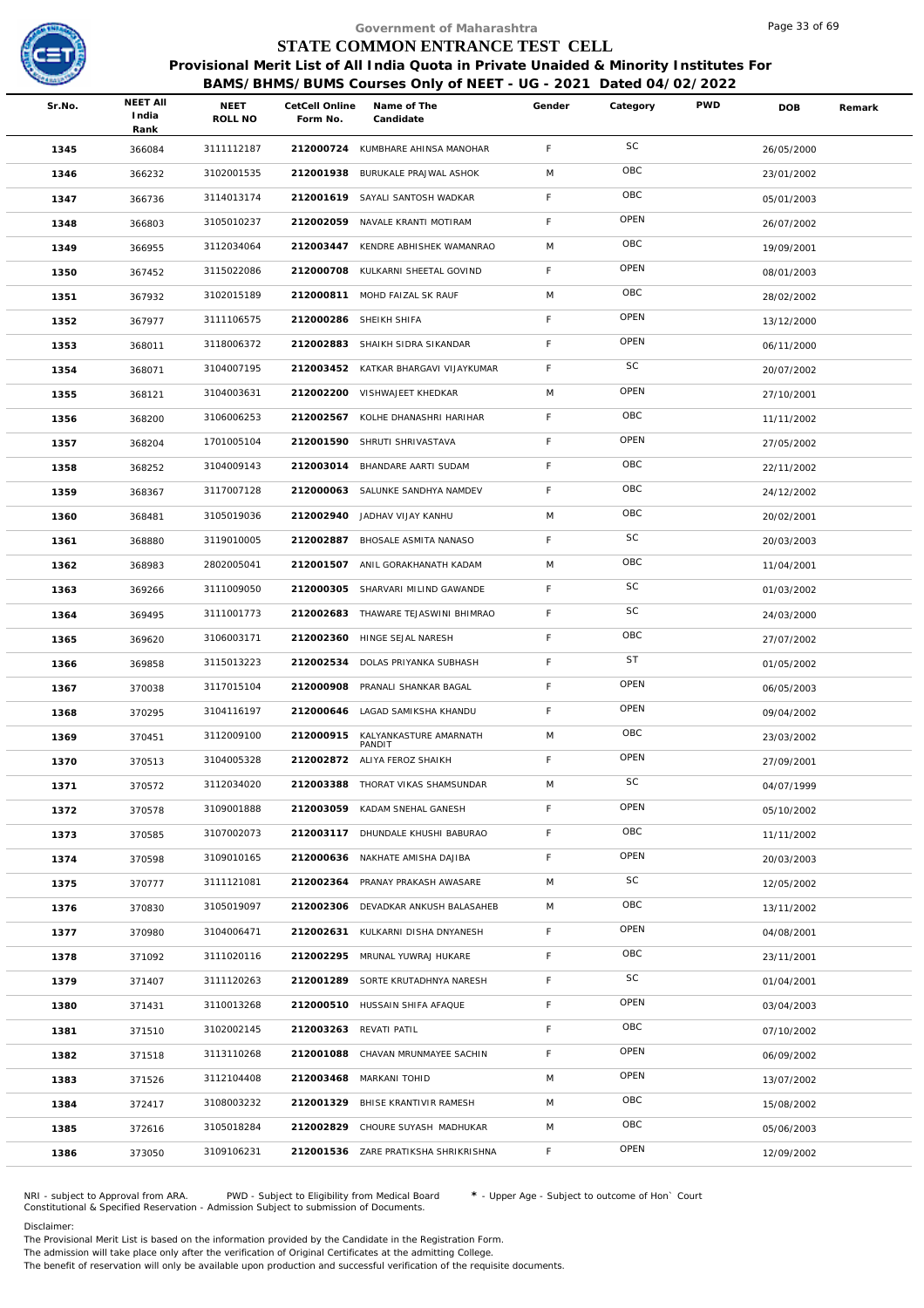

|        |                 |                 |                            | Government of Maharashtra                                                              |        |          |            | Page 34 of 69 |        |
|--------|-----------------|-----------------|----------------------------|----------------------------------------------------------------------------------------|--------|----------|------------|---------------|--------|
|        |                 |                 |                            | STATE COMMON ENTRANCE TEST CELL                                                        |        |          |            |               |        |
|        |                 |                 |                            | Provisional Merit List of All India Quota in Private Unaided & Minority Institutes For |        |          |            |               |        |
|        | <b>NEET AII</b> |                 |                            | BAMS/BHMS/BUMS Courses Only of NEET - UG - 2021 Dated 04/02/2022                       |        |          |            |               |        |
| Sr.No. | India<br>Rank   | NEET<br>ROLL NO | CetCell Online<br>Form No. | Name of The<br>Candidate                                                               | Gender | Category | <b>PWD</b> | <b>DOB</b>    | Remark |
| 1387   | 373120          | 3108005168      |                            | 212002752 SHINDE CHAITANYA SHIVAJI                                                     | M      | OPEN     |            | 25/10/2003    |        |
| 1388   | 373348          | 3108004480      | 212002822                  | CHAVAN SHRADHA<br>HANMANTARAO                                                          | F      | OPEN     |            | 01/01/2001    |        |
| 1389   | 373387          | 3112014286      | 212000028                  | WADIKAR APURVA DINKAR                                                                  | F      | OPEN     |            | 10/11/2002    |        |
| 1390   | 373439          | 3108002511      | 212000386                  | JADHAV RUGWEDA SANJAY                                                                  | F      | OPEN     |            | 21/06/2002    |        |
| 1391   | 373513          | 3109001173      | 212000005                  | GARJE AMOL JAGANNATH                                                                   | M      | OBC      |            | 26/07/1997    |        |
| 1392   | 373524          | 3103002048      | 212000956                  | ADEEBA SAROSH FIROZ KHAN                                                               | F      | OPEN     |            | 17/01/2003    |        |
| 1393   | 373899          | 3108005776      | 212003005                  | PATIL RUTUJA SANJAY                                                                    | F      | OPEN     |            | 10/11/2002    |        |
| 1394   | 374085          | 3109108015      | 212001100                  | THAKUR RENUKA SHIVAJISINGH                                                             | F      | OBC      |            | 09/09/2002    |        |
| 1395   | 374680          | 3118029014      | 212001805                  | SWAR ARYA VASUDEO                                                                      | F      | OBC      |            | 05/04/2003    |        |
| 1396   | 375001          | 3118010323      | 212001208                  | WARGHADE RUTUJA NARESH                                                                 | F      | OBC      |            | 31/12/1999    |        |
| 1397   | 375155          | 3110023148      |                            | 212002311 ANSARI RUKSAR PARVEEN                                                        | F      | OBC      |            | 16/12/1999    |        |
| 1398   | 375245          | 3101003214      |                            | 212001638 LOLAGE GAYATRI PRAVIN                                                        | F      | OBC      |            | 30/11/2003    |        |
| 1399   | 375328          | 3112103378      | 212002518                  | POLE BHUSHAN SUBHASHRAO                                                                | M      | OBC      |            | 20/04/2002    |        |
| 1400   | 375541          | 3112116058      | 212000925                  | KANTHALE GOVIND ATMARAM                                                                | M      | OBC      |            | 10/08/2001    |        |
| 1401   | 375616          | 3110015307      | 212000578                  | JADHAV PUNAM DHANANJAY                                                                 | F.     | OBC      |            | 07/06/2002    |        |
| 1402   | 375663          | 3113104222      | 212003019                  | BORSE PRATHAMESH RAM                                                                   | M      | OBC      |            | 23/04/2002    |        |
| 1403   | 375685          | 3113001639      | 212001008                  | SAYYED NAMISH TARIQ                                                                    | F      | OPEN     |            | 05/07/2002    |        |
| 1404   | 375912          | 3109114171      | 212002205                  | GORE SAKSHI SUDHAKAR                                                                   | F      | OBC      |            | 03/12/2002    |        |
| 1405   | 376282          | 3119005187      | 212001300                  | GANGADHARE ANURADHA VIJAY                                                              | F      | OBC      |            | 11/02/2003    |        |
| 1406   | 377085          | 3122002421      |                            | 212001833 MAMTA RAJENDRA PANCHARIYA                                                    | F.     | OPEN     |            | 07/06/2003    |        |
| 1407   | 377240          | 3104003659      | 212001973                  | KATHOTE ANKITA HIRALAL                                                                 | F      | SC       |            | 06/07/2000    |        |
| 1408   | 377511          | 3112002325      | 212000437                  | DEWALE SANDHYARANI<br>DATTATRAY                                                        | F      | SC       |            | 29/11/2002    |        |
| 1409   | 377628          | 3111008597      | 212001696                  | CHARLIKAR KHUSHBU HARIDAS                                                              | F      | OBC      |            | 23/04/2003    |        |
| 1410   | 377770          | 3106005281      |                            | 212002219 GAWANDE SHRUTI GAJANAN                                                       | F      | OBC      |            | 16/05/2002    |        |
| 1411   | 378098          | 3118008303      |                            | 212003418 PATHARE VINIT SANDEEP                                                        | M      | SC       |            | 14/06/2002    |        |
| 1412   | 378595          | 3111002456      |                            | 212002934 NAWAZISH F KHAN                                                              | M      | OPEN     |            | 02/11/1999    |        |
| 1413   | 378701          | 3104001609      | 212002101                  | MAID JAYSHREE SHIVAJIRAO                                                               | F.     | OBC      |            | 30/06/2001    |        |
| 1414   | 378802          | 3111001846      |                            | 212003266 AKSHAY ROHIDAS RATHOD                                                        | M      | OPEN     |            | 12/02/2002    |        |
| 1415   | 378811          | 3104004477      | 212003203                  | UBARHANDE VIVEK VILAS                                                                  | M      | OBC      |            | 01/05/2002    |        |
| 1416   | 378822          | 3112107049      | 212001095                  | JAISWAL RAJESH PARMESHWAR                                                              | M      | OBC      |            | 04/09/1999    |        |
| 1417   | 379069          | 3119003334      |                            | 212002564 SHINDE SHRADDHA NARENDRA                                                     | F.     | OPEN     |            | 31/10/2002    |        |
| 1418   | 379149          | 3104009121      | 212002558                  | BHOJANE ABHISHEK NARAYAN                                                               | M      | OBC      |            | 29/11/2002    |        |
| 1419   | 379240          | 3106005330      |                            | 212000745 KALE SAKSHI UDDHAORAO                                                        | F.     | OBC      |            | 12/09/2003    |        |
| 1420   | 379357          | 4409021035      |                            | 212002973 VISHAL KUMAR                                                                 | M      | OBC      |            | 03/02/1999    |        |
| 1421   | 379428          | 3104017216      |                            | 212002276 LAHANE SHWETA VISHNU                                                         | F.     | SC       |            | 17/01/2002    |        |
| 1422   | 379447          | 3115003605      |                            | 212002211 KHATEGHARE ADITEE DILEEP                                                     | F      | OBC      |            | 02/12/2002    |        |
| 1423   | 379480          | 3104011004      |                            | 212002614 JADHAV KUNAL DAGDU                                                           | M      | SC       |            | 13/10/2001    |        |
| 1424   | 379556          | 3104107260      |                            | 212002977 PAITHANE RUTUJA RAJKUMAR                                                     | F.     | SC       |            | 04/04/2000    |        |
| 1425   | 379769          | 3101017017      |                            | 212003007 SALVE SAURABH SANJIVAN                                                       | M      | SC       |            | 09/10/2000    |        |
| 1426   | 379835          | 3106012123      |                            | 212001792 PRATIK MOHAN RATHOD                                                          | M      | OBC      |            | 12/09/2002    |        |
| 1427   | 380104          | 3104014162      |                            | 212000495 ACHAL MAHER                                                                  | F      | OBC      |            | 25/08/2003    |        |
| 1428   | 380280          | 3113002442      |                            | 212002811 KUSHARE SARVESH SAHEBRAO                                                     | M      | OBC      |            | 25/09/2003    |        |

NRI - subject to Approval from ARA. PWD - Subject to Eligibility from Medical Board \* - Upper Age - Subject to outcome of Hon` Court<br>Constitutional & Specified Reservation - Admission Subject to submissio

Disclaimer:

The Provisional Merit List is based on the information provided by the Candidate in the Registration Form.

The admission will take place only after the verification of Original Certificates at the admitting College.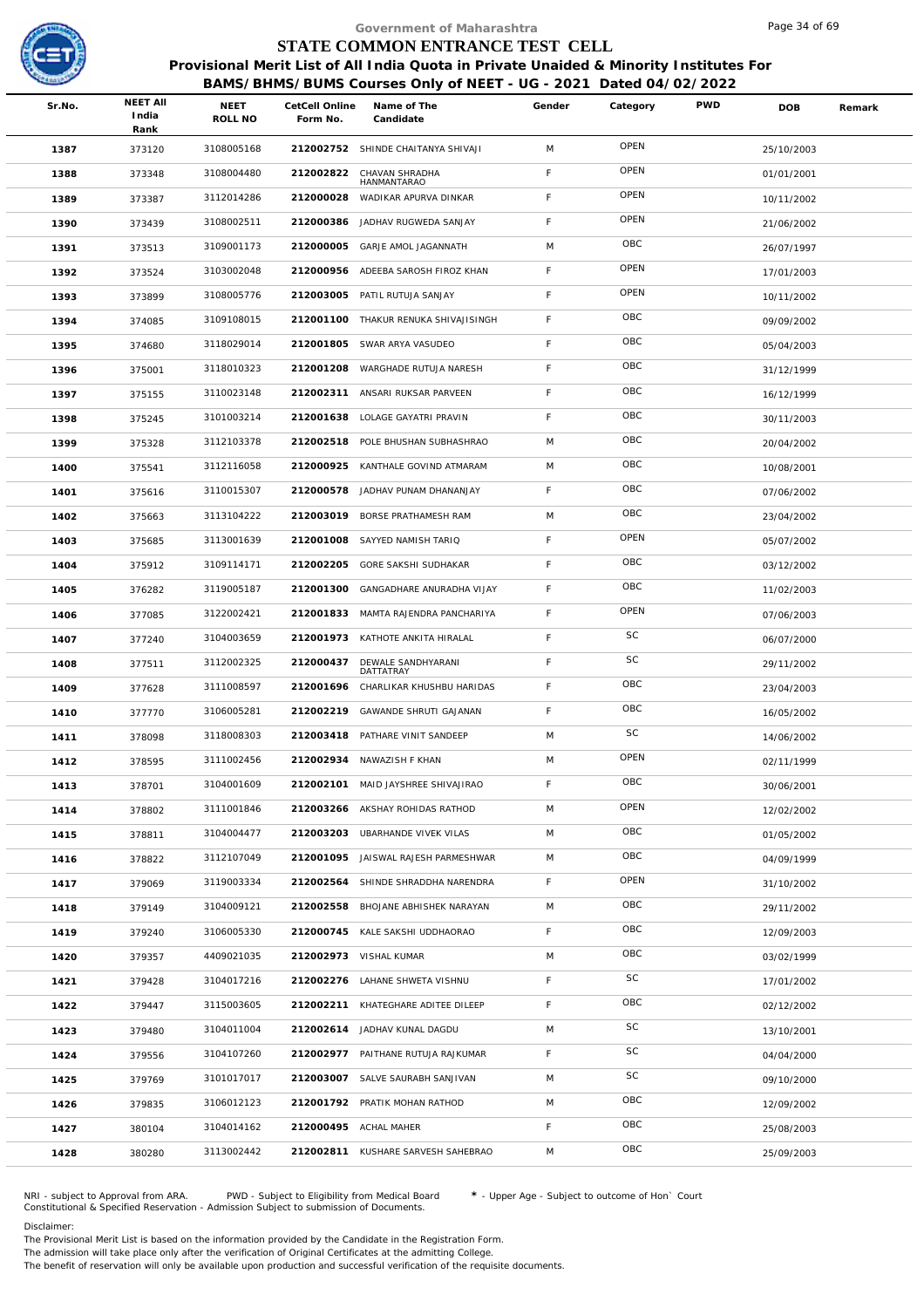

|        |                                  |                        |                            | Government of Maharashtra                                                                                                                                  |        |           |            | Page 35 of 69 |        |
|--------|----------------------------------|------------------------|----------------------------|------------------------------------------------------------------------------------------------------------------------------------------------------------|--------|-----------|------------|---------------|--------|
|        |                                  |                        |                            | STATE COMMON ENTRANCE TEST CELL                                                                                                                            |        |           |            |               |        |
|        |                                  |                        |                            | Provisional Merit List of All India Quota in Private Unaided & Minority Institutes For<br>BAMS/BHMS/BUMS Courses Only of NEET - UG - 2021 Dated 04/02/2022 |        |           |            |               |        |
| Sr.No. | <b>NEET AII</b><br>India<br>Rank | <b>NEET</b><br>ROLL NO | CetCell Online<br>Form No. | Name of The<br>Candidate                                                                                                                                   | Gender | Category  | <b>PWD</b> | <b>DOB</b>    | Remark |
| 1429   | 380651                           | 3112102096             |                            | 212002109 IFRAH TAHREEM AFROZ KHAN                                                                                                                         | F.     | OPEN      |            | 25/04/2003    |        |
| 1430   | 381196                           | 3107006140             | 212003181                  | PRANAY BADGUJAR                                                                                                                                            | M      | OBC       |            | 25/04/2002    |        |
| 1431   | 381540                           | 3114010051             | 212002254                  | AYUSH SHANTWAN LOKHANDE                                                                                                                                    | M      | SC        |            | 22/04/2003    |        |
| 1432   | 381658                           | 3102006310             |                            | 212002220 VEDANT VINOD VAIDYA                                                                                                                              | M      | OPEN      |            | 07/03/2002    |        |
| 1433   | 381795                           | 3112123093             |                            | 212002143 SAFIYA SADAF                                                                                                                                     | F.     | OPEN      |            | 28/11/2002    |        |
| 1434   | 381863                           | 3111103531             |                            | 212001468 PRIYANKA KAILASH MESHRAM                                                                                                                         | F      | <b>ST</b> |            | 14/12/2001    |        |
| 1435   | 381903                           | 3105002628             | 212001997                  | BAHIR DNYANESHWARI SHARAD                                                                                                                                  | F      | OPEN      |            | 22/06/2001    |        |
| 1436   | 382753                           | 3122010101             | 212001599                  | JAYDEEP DINESH AHIRE                                                                                                                                       | M      | SC        |            | 28/06/2002    |        |
| 1437   | 382863                           | 3106004122             |                            | 212001729 SAKSHI MOREY                                                                                                                                     | F      | SC        |            | 24/11/2002    |        |
| 1438   | 383156                           | 3102005541             | 212001546                  | GADDAM SANSKRUTI UJJWAL                                                                                                                                    | F      | OBC       |            | 16/04/2002    |        |
| 1439   | 383265                           | 3117002402             |                            | 212001797 PATIL CHAITALI SANTOSH                                                                                                                           | F      | OPEN      |            | 02/04/2003    |        |
| 1440   | 383416                           | 3108004794             | 212000821                  | KINEKAR TANAYA SHEKHAR                                                                                                                                     | F      | OBC       |            | 06/04/2002    |        |
| 1441   | 383966                           | 3110014235             |                            | 212002000 TANVEER KAUR SAINI                                                                                                                               | F      | OPEN      |            | 22/03/2003    |        |
| 1442   | 384498                           | 3119001476             |                            | 212001446 PACHORE AISHWARYA<br>ABHAYKUMAR                                                                                                                  | F.     | OPEN      |            | 15/07/2002    |        |
| 1443   | 384793                           | 3107002220             | 212000835                  | PATIL YOGINI MACHHINDRA                                                                                                                                    | F      | OBC       |            | 12/10/2002    |        |
| 1444   | 385046                           | 3112005121             | 212002463                  | DEGAONKAR JANHAVI ANANDA                                                                                                                                   | F      | SC        |            | 20/08/2002    |        |
| 1445   | 385086                           | 3117021243             |                            | 212003373 GAIKWAD SNEHAL MARUTI                                                                                                                            | F      | SC        |            | 09/03/2002    |        |
| 1446   | 385180                           | 3117004163             |                            | 212000705 MORE MOHIT RANJIT                                                                                                                                | M      | OPEN      |            | 14/06/2002    |        |
| 1447   | 385494                           | 3112108097             |                            | 212001826 PANCHAL SHIVANI RAJU                                                                                                                             | F      | OBC       |            | 22/02/2002    |        |
| 1448   | 385499                           | 3118002600             | 212001525                  | DONGARE PRERNA<br>PANDHARINATH                                                                                                                             | F      | OBC       |            | 30/11/2001    |        |
| 1449   | 385560                           | 3102019090             | 212001195                  | SAMRUDDHI DILIPRAO<br><b>APTURKAR</b>                                                                                                                      | F      | OBC       |            | 13/11/2002    |        |
| 1450   | 385577                           | 3113102289             | 212002424                  | AHIRRAO ISHA SHAILESH                                                                                                                                      | F      | OBC       |            | 02/05/2003    |        |
| 1451   | 386016                           | 3114003076             |                            | 212001487 AKANSHA BHANUDAS WANI                                                                                                                            | F.     | OPEN      |            | 26/06/2003    |        |
| 1452   | 386433                           | 3111030108             |                            | 212002512 NIMBEKAR MITALI MADHUKAR                                                                                                                         | F.     | OBC       |            | 27/02/2002    |        |
| 1453   | 386552                           | 3111116125             | 212001083                  | SNEHAL MAHENDRA<br>NANDAGAWALI                                                                                                                             | F.     | <b>SC</b> |            | 15/02/2002    |        |
| 1454   | 386554                           | 3111030068             | 212000338                  | MASAMMAT MUSKAN HUSSAIN                                                                                                                                    | F.     | OPEN      |            | 09/11/2001    |        |
| 1455   | 386589                           | 3107009139             |                            | 212003148 CHETAN PATIL                                                                                                                                     | M      | OBC       |            | 18/02/2002    |        |
| 1456   | 386756                           | 3119005121             |                            | 212001332 SHIRSAT TANVI RAJENDRA                                                                                                                           | F      | OBC       |            | 09/07/2003    |        |
| 1457   | 386779                           | 3102020099             | 212001375                  | PHAFAT HARSHA JAYPRAKASH                                                                                                                                   | F      | OPEN      |            | 04/12/2001    |        |
| 1458   | 386867                           | 3104114172             | 212003110                  | MAHAJAN SAURABH<br>DNYANESHWAR                                                                                                                             | M      | OPEN      |            | 27/04/2002    |        |
| 1459   | 386871                           | 3113003429             | 212002661                  | HOLKAR JUILY ASHOK                                                                                                                                         | F      | OBC       |            | 03/04/2002    |        |
| 1460   | 387096                           | 3112029058             | 212001807                  | NARE SHUBHAM GOPINATH                                                                                                                                      | M      | OBC       |            | 15/08/2001    |        |
| 1461   | 387290                           | 3115006305             |                            | 212002946 GAIKWAD SALONI LIMBAJI                                                                                                                           | F      | SC        |            | 15/08/2003    |        |
| 1462   | 387526                           | 3102023012             | 212000603                  | DNYANESHWARI ROTHE                                                                                                                                         | F.     | OBC       |            | 26/02/2003    |        |
| 1463   | 387845                           | 3110012043             | 212001209                  | RAIBA KIRAN SAMI                                                                                                                                           | F.     | OPEN      |            | 27/06/2003    |        |
| 1464   | 387904                           | 3115101228             |                            | 212000423 PATIL RANI FATTESINH                                                                                                                             | F      | OBC       |            | 05/04/2004    |        |
| 1465   | 388366                           | 3115102393             | 212003073                  | KANDALKAR CHITRALI NARAYAN                                                                                                                                 | F      | OBC       |            | 20/12/2001    |        |
| 1466   | 388434                           | 3102023034             | 212000620                  | BHANGDIYA VAISHNAV<br>SUSHILKUMAR                                                                                                                          | M      | OPEN      |            | 19/01/2001    |        |
| 1467   | 388451                           | 3109111218             |                            | 212002413 MUNDE DHANANJAY VYANKATI                                                                                                                         | M      | OBC       |            | 23/08/2001    |        |
| 1468   | 388452                           | 3103007197             |                            | 212001739 SK WIQUAR AHMAD SK ISMAIL                                                                                                                        | M      | OPEN      |            | 01/07/1997    |        |
| 1469   | 388525                           | 2706006036             |                            | 212002158 VIJAYLAXMI CHARANTAYYA<br>HIREMATH                                                                                                               | F      | OPEN      |            | 10/08/2001    |        |
| 1470   | 388584                           | 3112101022             |                            | 212001635 SUROSHE PRIYANKA HARIBHAU                                                                                                                        | F.     | OBC       |            | 26/01/2002    |        |
|        |                                  |                        |                            |                                                                                                                                                            |        |           |            |               |        |

NRI - subject to Approval from ARA. PWD - Subject to Eligibility from Medical Board \* - Upper Age - Subject to outcome of Hon` Court<br>Constitutional & Specified Reservation - Admission Subject to submissio

Disclaimer:

The Provisional Merit List is based on the information provided by the Candidate in the Registration Form.

The admission will take place only after the verification of Original Certificates at the admitting College.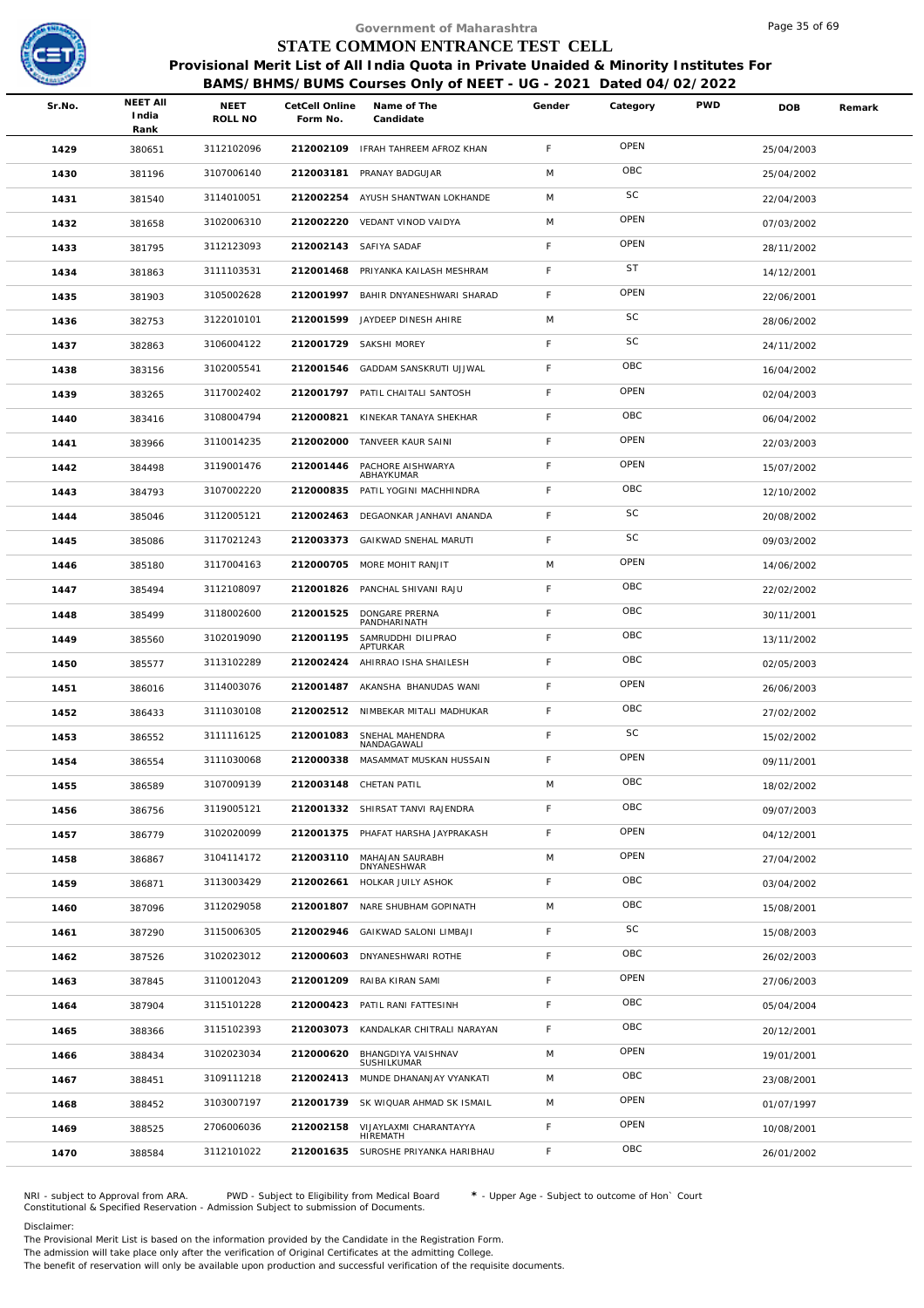

|        |                                  |                        |                            | Government of Maharashtra                                                                                                                                  |             |          |            | Page 36 of 69 |        |
|--------|----------------------------------|------------------------|----------------------------|------------------------------------------------------------------------------------------------------------------------------------------------------------|-------------|----------|------------|---------------|--------|
|        |                                  |                        |                            | STATE COMMON ENTRANCE TEST CELL                                                                                                                            |             |          |            |               |        |
|        |                                  |                        |                            | Provisional Merit List of All India Quota in Private Unaided & Minority Institutes For<br>BAMS/BHMS/BUMS Courses Only of NEET - UG - 2021 Dated 04/02/2022 |             |          |            |               |        |
| Sr.No. | <b>NEET AII</b><br>India<br>Rank | <b>NEET</b><br>ROLL NO | CetCell Online<br>Form No. | Name of The<br>Candidate                                                                                                                                   | Gender      | Category | <b>PWD</b> | <b>DOB</b>    | Remark |
| 1471   | 388866                           | 3113107389             |                            | 212001009 YASH BHARATSING PARDESHI                                                                                                                         | M           | OBC      |            | 02/07/2002    |        |
| 1472   | 388952                           | 3104007166             | 212001939                  | MULE NIVEDITA ASHOK                                                                                                                                        | F.          | OPEN     |            | 20/08/2001    |        |
| 1473   | 389037                           | 3112033169             | 212003058                  | GORE BALAJI DATTARAO                                                                                                                                       | M           | OBC      |            | 28/02/2003    |        |
| 1474   | 389230                           | 3109117010             |                            | 212001054 FUGATE RUTUJA BALAJI                                                                                                                             | F.          | OPEN     |            | 26/03/2002    |        |
| 1475   | 389484                           | 3112031235             | 212003240                  | RANER PALLAVI PRABHAKAR                                                                                                                                    | $\mathsf F$ | OPEN     |            | 22/09/2002    |        |
| 1476   | 390567                           | 3104113064             |                            | 212001995 JADHAV SAKSHI ANIL                                                                                                                               | F.          | OPEN     |            | 06/12/2003    |        |
| 1477   | 390624                           | 3110023012             |                            | 212002760 JIYA SANJAY RATHOD                                                                                                                               | F           | OBC      |            | 02/05/2003    |        |
| 1478   | 391177                           | 3109104047             | 212000399                  | MORE MAYURI MADHUKAR                                                                                                                                       | F           | OPEN     |            | 10/12/2003    |        |
| 1479   | 391409                           | 3111018137             |                            | 212000763 JAISWAL SACHCHITA SANTOSH                                                                                                                        | F           | OBC      |            | 07/04/2002    |        |
| 1480   | 391520                           | 3101001713             | 212003174                  | WAGHMARE AISHWARYA SUNIL                                                                                                                                   | F           | SC       |            | 03/07/2002    |        |
| 1481   | 391601                           | 3107003193             |                            | 212001752 CHAUDHARI MANGESH VIVEK                                                                                                                          | M           | OBC      |            | 10/09/2002    |        |
| 1482   | 391734                           | 3104105213             |                            | 212001496 PANKAJ SAMBHAJI KANDHARE                                                                                                                         | M           | OBC      |            | 26/01/2003    |        |
| 1483   | 391790                           | 3109109041             | 212000204                  | SARWADE RADHIKA SURESH                                                                                                                                     | F           | SC       |            | 11/12/2001    |        |
| 1484   | 392285                           | 3119012208             |                            | 212002097 JADHAV SURAJ SOMNATH                                                                                                                             | M           | OBC      |            | 09/03/2002    |        |
| 1485   | 392541                           | 3102015204             | 212003295                  | SHADMAN FAISAL KHAN JAMEEL<br>AHMED KHAN                                                                                                                   | M           | OPEN     |            | 02/03/2002    |        |
| 1486   | 392734                           | 3105022016             | 212001276                  | GARAD SHRUTIKA PANDURANG                                                                                                                                   | F.          | OPEN     |            | 17/11/2001    |        |
| 1487   | 392773                           | 3109101057             |                            | 212003395 KHARAT PRADNYA BALU                                                                                                                              | F           | SC       |            | 08/04/2002    |        |
| 1488   | 393149                           | 3112009158             | 212000150                  | LONE MAYURI RAJENDRAKUMAR                                                                                                                                  | F.          | SC       |            | 22/01/2003    |        |
| 1489   | 393185                           | 3104004207             | 212003460                  | BHOGE AISHWARYA SHRIRAM                                                                                                                                    | F           | SC       |            | 11/08/2003    |        |
| 1490   | 393233                           | 3105012185             | 212002582                  | MUZAWAR AAFTAB<br>QAMARUDDIN                                                                                                                               | M           | OPEN     |            | 12/04/2000    |        |
| 1491   | 393302                           | 3111127149             | 212001053                  | GAWAI SUSHMITA ANIL                                                                                                                                        | F           | SC       |            | 31/12/2000    |        |
| 1492   | 393342                           | 3104116200             |                            | 212000966 LAMBE ANANYA MILIND                                                                                                                              | F.          | OPEN     |            | 26/02/2002    |        |
| 1493   | 393551                           | 3117005273             | 212001947 AVANTIKA         |                                                                                                                                                            | F.          | OBC      |            | 16/04/2003    |        |
| 1494   | 393826                           | 3106014104             |                            | 212002533 SHAIKH RAFIF SHAIKH LUKMAN                                                                                                                       | M           | OBC      |            | 09/07/2002    |        |
| 1495   | 394411                           | 3115004102             |                            | 212000929 SIDDIQUI NIGAR NIYAZ                                                                                                                             | $\mathsf F$ | OPEN     |            | 13/11/2000    |        |
| 1496   | 394495                           | 3118002105             |                            | 212001568 GEEDH YASHI PRASHANT                                                                                                                             | F.          | OPEN     |            | 10/01/2002    |        |
| 1497   | 394509                           | 3112023063             |                            | 212000043 UMRAJKAR MUKESH KESHAVRAO                                                                                                                        | M           | SC       |            | 23/11/2001    |        |
| 1498   | 394535                           | 3118024077             |                            | 212002535 TIWARI TANU ASHOK                                                                                                                                | F           | OPEN     |            | 24/02/2003    |        |
| 1499   | 394580                           | 3104014118             | 212001880 SANIYA           |                                                                                                                                                            | F.          | OPEN     |            | 05/12/2002    |        |
| 1500   | 394595                           | 3112031229             |                            | 212000507 MILMILE SRUSHTI BHIMRAO                                                                                                                          | F.          | OBC      |            | 22/07/2002    |        |
| 1501   | 394628                           | 3112005290             |                            | 212002570 PAWAR SHWETA ANIL                                                                                                                                | F.          | OPEN     |            | 31/07/2001    |        |
| 1502   | 394661                           | 3113110317             | 212002510                  | MANDALIK MAYUR KAILAS                                                                                                                                      | M           | OBC      |            | 19/05/2002    |        |
| 1503   | 394673                           | 3119013176             |                            | 212002698 HONMANE VIKRAM RATAN                                                                                                                             | M           | OBC      |            | 29/01/2003    |        |
| 1504   | 394997                           | 3112004003             | 212000601                  | PARSURE SRUSHTI NAGNATH                                                                                                                                    | F.          | OBC      |            | 29/04/2002    |        |
| 1505   | 395337                           | 3111116315             |                            | 212002469 NIMBEKAR SANIKA BHASKAR                                                                                                                          | F.          | OBC      |            | 19/08/2002    |        |
| 1506   | 395530                           | 3106013084             |                            | 212002820 CHAVAN YASHRAJ RAM                                                                                                                               | M           | OBC      |            | 24/02/2003    |        |
| 1507   | 395615                           | 2209001066             | 212002835                  | NAJUKA INGALE                                                                                                                                              | F.          | OPEN     |            | 13/03/2004    |        |
| 1508   | 395688                           | 3107007144             | 212002591                  | BADGUJAR DHANASHRI<br>RAJENDRA                                                                                                                             | F.          | OBC      |            | 22/04/2003    |        |
| 1509   | 396312                           | 3109105458             | 212002355                  | GADHAVE SACHIN BHASKAR                                                                                                                                     | M           | OBC      |            | 09/08/2001    |        |
| 1510   | 396454                           | 3113104003             |                            | 212000916 MORE ROSHNI DEEPAK                                                                                                                               | F.          | SC       |            | 17/08/2001    |        |
| 1511   | 396578                           | 3110102239             |                            | 212000599 SAYYED HUMA FAYAJ                                                                                                                                | F.          | OPEN     |            | 18/10/2003    |        |
| 1512   | 396646                           | 3116002132             |                            | 212003304 MULANI SANIYA RAPHIK                                                                                                                             | F.          | OBC      |            | 05/03/2001    |        |
|        |                                  |                        |                            |                                                                                                                                                            |             |          |            |               |        |

NRI - subject to Approval from ARA. PWD - Subject to Eligibility from Medical Board \* - Upper Age - Subject to outcome of Hon` Court<br>Constitutional & Specified Reservation - Admission Subject to submissio

Disclaimer:

The Provisional Merit List is based on the information provided by the Candidate in the Registration Form.

The admission will take place only after the verification of Original Certificates at the admitting College.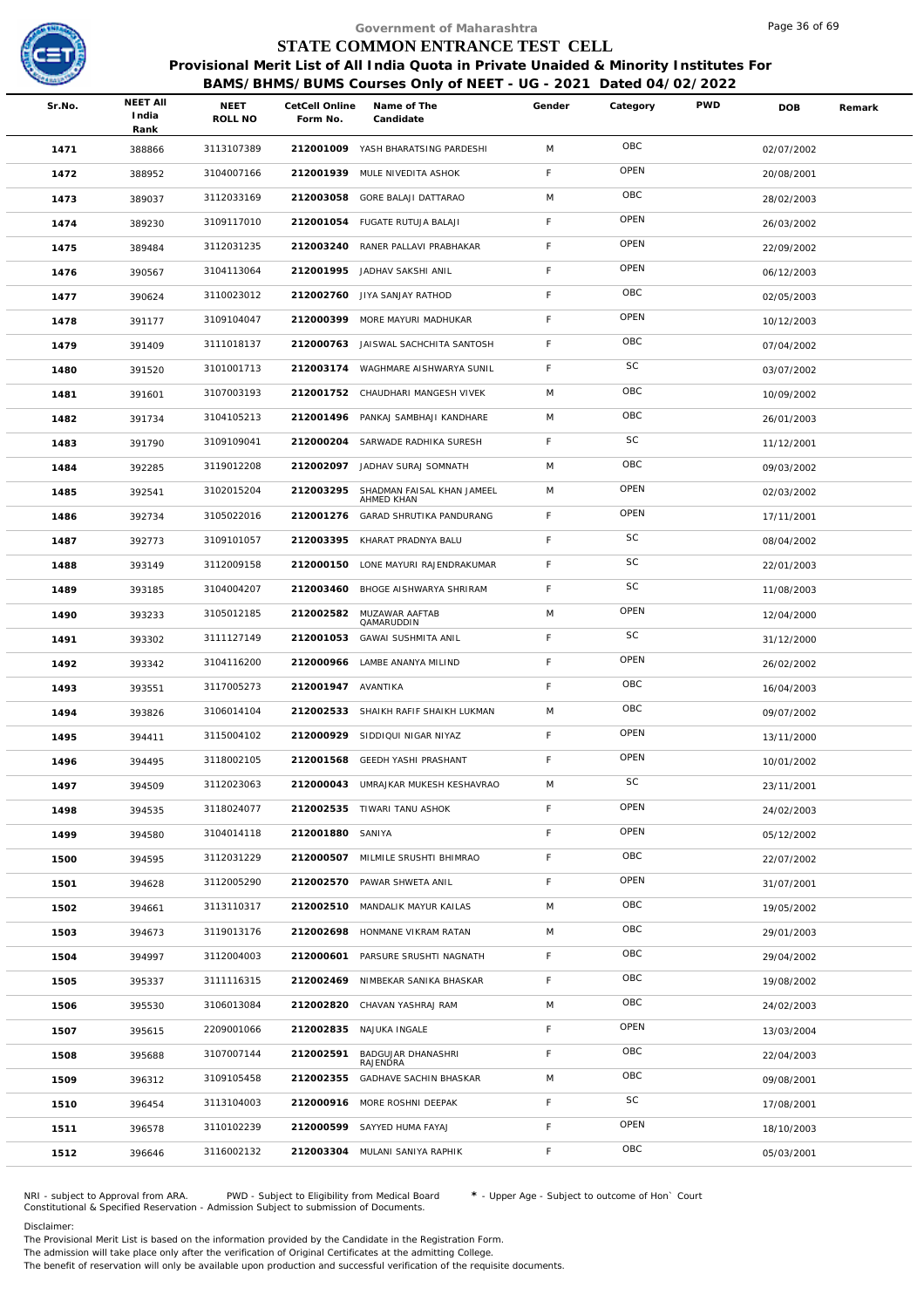

|        |                                  |                        |                            | Government of Maharashtra                                                                                                                                  |        |           |            | Page 37 of 69 |        |
|--------|----------------------------------|------------------------|----------------------------|------------------------------------------------------------------------------------------------------------------------------------------------------------|--------|-----------|------------|---------------|--------|
|        |                                  |                        |                            | STATE COMMON ENTRANCE TEST CELL                                                                                                                            |        |           |            |               |        |
|        |                                  |                        |                            | Provisional Merit List of All India Quota in Private Unaided & Minority Institutes For<br>BAMS/BHMS/BUMS Courses Only of NEET - UG - 2021 Dated 04/02/2022 |        |           |            |               |        |
| Sr.No. | <b>NEET AII</b><br>India<br>Rank | <b>NEET</b><br>ROLL NO | CetCell Online<br>Form No. | Name of The<br>Candidate                                                                                                                                   | Gender | Category  | <b>PWD</b> | <b>DOB</b>    | Remark |
| 1513   | 396957                           | 3104102477             |                            | 212002328 MALI ANUSHKA SHRAVAN                                                                                                                             | F      | OBC       |            | 28/01/2001    |        |
| 1514   | 397077                           | 3106014228             | 212002764                  | PADGHAN TANVI VASANTRAO                                                                                                                                    | F      | OBC       |            | 19/11/2003    |        |
| 1515   | 397219                           | 4402001232             | 212001808                  | KAPIL DEV YADAV                                                                                                                                            | M      | OPEN      |            | 22/08/2000    |        |
| 1516   | 397231                           | 3105003327             |                            | 212002048 DHAKNE DINESH SADASHIV                                                                                                                           | M      | OBC       |            | 01/10/2000    |        |
| 1517   | 397232                           | 3109009084             | 212001089                  | SOMWANSHI SURAJ SANDIPAN                                                                                                                                   | M      | OPEN      |            | 08/06/2002    |        |
| 1518   | 397246                           | 3119011085             |                            | 212000777 SHAIKH MUMTAJ SHABBIR                                                                                                                            | F      | OBC       |            | 24/11/2001    |        |
| 1519   | 397592                           | 3115005460             | 212000281                  | <b>DISHA</b>                                                                                                                                               | F      | OPEN      |            | 01/04/2003    |        |
| 1520   | 397611                           | 3109106264             | 212003400                  | SHAIKH MAHEKAMBRIN<br>WAHEEDAHMED                                                                                                                          | F      | OPEN      |            | 27/04/2003    |        |
| 1521   | 397835                           | 3106014231             | 212000700                  | WAYAL SOHAM RAJESH                                                                                                                                         | M      | OBC       |            | 22/12/2002    |        |
| 1522   | 398437                           | 3116001523             | 212001576                  | UMESH KISAN MORE                                                                                                                                           | M      | OBC       |            | 27/08/2002    |        |
| 1523   | 398487                           | 3102004565             |                            | 212003112 MAHORE SAKSHI NANDKISHOR                                                                                                                         | F      | OBC       |            | 27/12/2002    |        |
| 1524   | 398494                           | 3101005052             |                            | 212001502 BHUKAN SHWETA SUDAM                                                                                                                              | F      | OBC       |            | 07/04/2003    |        |
| 1525   | 398523                           | 3121002058             | 212002315                  | MANDAVKAR MAYURI JAYRAJ                                                                                                                                    | F      | OBC       |            | 30/07/2003    |        |
| 1526   | 398558                           | 3104117038             |                            | 212003349 JAGTAP DURGA KAILAS                                                                                                                              | F      | OBC       |            | 08/10/2002    |        |
| 1527   | 398625                           | 3104111211             |                            | 212002015 SHAHANE SAKSHI SANJAY                                                                                                                            | F      | OBC       |            | 06/01/2003    |        |
| 1528   | 398713                           | 3107010298             |                            | 212001316 MAHAJAN ADITYA SURESH                                                                                                                            | M      | OBC       |            | 18/04/2001    |        |
| 1529   | 398999                           | 3104001436             |                            | 212001205 SAKSHI BHANUSE                                                                                                                                   | F      | OBC       |            | 14/09/2002    |        |
| 1530   | 399026                           | 3103004304             | 212002529                  | <b>GADGE SAKSHI SUDHIR</b>                                                                                                                                 | F.     | OBC       |            | 02/06/2002    |        |
| 1531   | 399176                           | 3111105203             | 212002833                  | DEVYANI MANDAVGADE                                                                                                                                         | F      | OBC       |            | 19/10/2002    |        |
| 1532   | 399179                           | 3115001062             | 212001954                  | GHODEKAR RUTIKA LAHU                                                                                                                                       | F      | OBC       |            | 16/06/2001    |        |
| 1533   | 399804                           | 3115002574             | 212001336                  | ISHIKA DWIVEDI                                                                                                                                             | F.     | OPEN      |            | 16/09/2002    |        |
| 1534   | 400079                           | 3113002743             |                            | 212000947 WADGHULE SHLOK NAVNATH                                                                                                                           | M      | OBC       |            | 23/01/2002    |        |
| 1535   | 400106                           | 3109003084             |                            | 212001842 RAUT SAURABH ANIL                                                                                                                                | M      | OBC       |            | 15/02/2001    |        |
| 1536   | 400201                           | 3111126123             |                            | 212002520 HARSHAL DHOBLE                                                                                                                                   | M      | OBC       |            | 15/09/2001    |        |
| 1537   | 400304                           | 3117004055             | 212001421                  | KAMBLE PRADNYA<br>CHANDRAKANT                                                                                                                              | F.     | <b>SC</b> |            | 29/10/2002    |        |
| 1538   | 400482                           | 3106004151             | 212000712                  | DESHMUKH DARSHANA<br>MOHANRAO                                                                                                                              | F.     | OBC       |            | 04/06/2003    |        |
| 1539   | 400662                           | 3101015124             |                            | 212003312 JOGADE ATHARV JAYPRAKASH                                                                                                                         | M      | OPEN      |            | 25/08/2002    |        |
| 1540   | 400763                           | 3104104305             |                            | 212003208 KOLE ARPITA GAUTAM                                                                                                                               | F      | <b>SC</b> |            | 13/03/2001    |        |
| 1541   | 401177                           | 3115019141             | 212002464                  | SAMRUDDHI BIPIN PAHADE                                                                                                                                     | F      | OPEN      |            | 24/05/2003    |        |
| 1542   | 401620                           | 3115023170             | 212003351 ANURAG           |                                                                                                                                                            | M      | OBC       |            | 06/12/2002    |        |
| 1543   | 401881                           | 3116008012             |                            | 212000440 SALUNKHE SWARUPA VIJAY                                                                                                                           | F.     | OPEN      |            | 26/09/2002    |        |
| 1544   | 401916                           | 3115009086             |                            | 212000123 THAKUR KHUSHI AJITSING                                                                                                                           | F.     | OBC       |            | 29/09/2003    |        |
| 1545   | 402256                           | 3104019117             |                            | 212001832 NAREWAD SNEHA RAJU                                                                                                                               | F      | OPEN      |            | 10/05/2001    |        |
| 1546   | 402317                           | 3111013252             |                            | 212000279 TEMBHURNE KUNIKA VILAS                                                                                                                           | F      | SC        |            | 20/11/2001    |        |
| 1547   | 402382                           | 4201103724             | 212001801                  | PATHAN TASNEEM BANO YUSUF<br>KHAN                                                                                                                          | F.     | OPEN      |            | 13/02/2002    |        |
| 1548   | 402390                           | 3107012068             | 212001199                  | MORE NIRAJ VIJAY                                                                                                                                           | M      | SC        |            | 23/04/2000    |        |
| 1549   | 402448                           | 3101014148             |                            | 212001903 ATTAR JUNAID ARIF                                                                                                                                | M      | OBC       |            | 02/08/2001    |        |
| 1550   | 402506                           | 3110007311             | 212000924                  | KUDAV RUCHI UMESH                                                                                                                                          | F      | OPEN      |            | 01/12/2002    |        |
| 1551   | 402595                           | 3109109279             | 212000954                  | SURYAVANSHI DIVYA SUNIL                                                                                                                                    | F      | OPEN      |            | 02/05/2003    |        |
| 1552   | 402618                           | 3117002337             |                            | 212001091 TAMBAVE SARASWATI SANTOSH                                                                                                                        | F      | OBC       |            | 28/04/2002    |        |
| 1553   | 402866                           | 3118018050             |                            | 212000290 UBALE NEHA HARILAL                                                                                                                               | F      | SC        |            | 20/07/2001    |        |
| 1554   | 403138                           | 3115007213             | 212000565                  | SHARVARI                                                                                                                                                   | F      | OPEN      |            | 22/10/2002    |        |
|        |                                  |                        |                            |                                                                                                                                                            |        |           |            |               |        |

NRI - subject to Approval from ARA. PWD - Subject to Eligibility from Medical Board \* - Upper Age - Subject to outcome of Hon` Court<br>Constitutional & Specified Reservation - Admission Subject to submissio

Disclaimer:

The Provisional Merit List is based on the information provided by the Candidate in the Registration Form.

The admission will take place only after the verification of Original Certificates at the admitting College.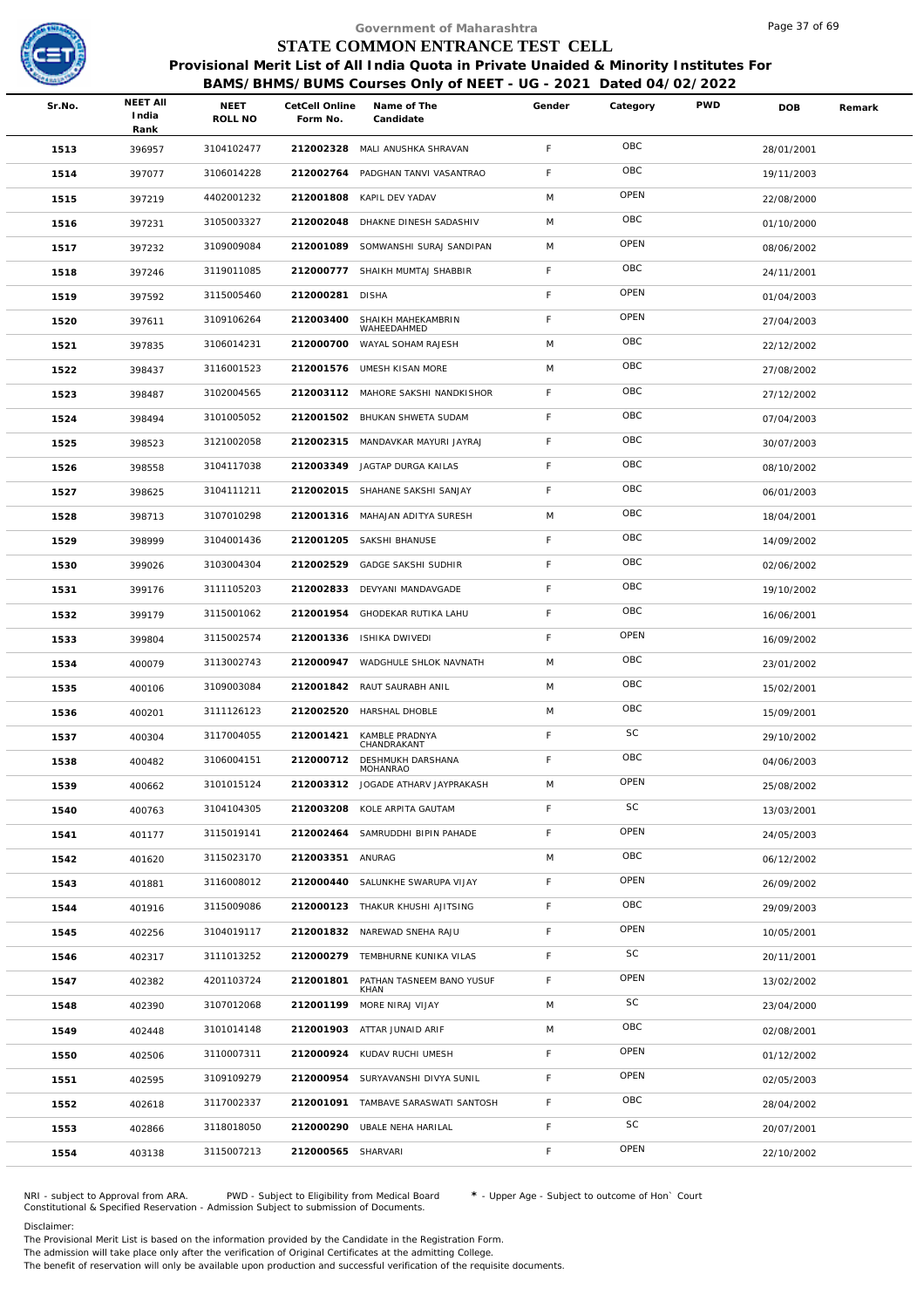

|        |                                  |                        |                            | Government of Maharashtra                                                                                                                                  |             |             |            | Page 38 of 69 |        |
|--------|----------------------------------|------------------------|----------------------------|------------------------------------------------------------------------------------------------------------------------------------------------------------|-------------|-------------|------------|---------------|--------|
|        |                                  |                        |                            | STATE COMMON ENTRANCE TEST CELL                                                                                                                            |             |             |            |               |        |
|        |                                  |                        |                            | Provisional Merit List of All India Quota in Private Unaided & Minority Institutes For<br>BAMS/BHMS/BUMS Courses Only of NEET - UG - 2021 Dated 04/02/2022 |             |             |            |               |        |
| Sr.No. | <b>NEET AII</b><br>India<br>Rank | <b>NEET</b><br>ROLL NO | CetCell Online<br>Form No. | Name of The<br>Candidate                                                                                                                                   | Gender      | Category    | <b>PWD</b> | <b>DOB</b>    | Remark |
| 1555   | 403180                           | 3112002465             | 212002249 SAKSHI TAKE      |                                                                                                                                                            | $\mathsf F$ | OBC         |            | 09/06/2002    |        |
| 1556   | 404114                           | 3112025129             | 212001786                  | JADHAV VAIBHAV SAHEBRAO                                                                                                                                    | M           | OPEN        |            | 12/06/2001    |        |
| 1557   | 404509                           | 3104017101             |                            | 212001036 SHAIKH AQSAA IFFAT                                                                                                                               | F           | OPEN        |            | 29/12/2001    |        |
| 1558   | 404630                           | 3103003347             | 212003471                  | KALMEGH SHRAVANI<br><b>DINESHRAO</b>                                                                                                                       | F           | OBC         |            | 06/07/2002    |        |
| 1559   | 404817                           | 3111124029             | 212001851                  | MAIND VASUDHA KHEMRAJ                                                                                                                                      | $\mathsf F$ | OBC         |            | 31/08/2002    |        |
| 1560   | 404891                           | 3121001307             | 212000801                  | LOKHANDE TANVI<br>CHANDRAKANT                                                                                                                              | F.          | OBC         |            | 03/11/2000    |        |
| 1561   | 405110                           | 3104103252             | 212001985                  | SORMARE SATYAM ANIL                                                                                                                                        | M           | OBC         |            | 06/09/2002    |        |
| 1562   | 405450                           | 3113001818             | 212003489                  | KANGANE PRACHI SHIVAJI                                                                                                                                     | F.          | OBC         |            | 27/03/2003    |        |
| 1563   | 405599                           | 3101016108             |                            | 212001092 SHRUTI KHANDERAO MANDLIK                                                                                                                         | F           | OBC         |            | 23/05/2003    |        |
| 1564   | 406021                           | 3109003027             | 212000095                  | JADHAVAR SANKET MANOHAR                                                                                                                                    | M           | OBC         |            | 11/11/2001    |        |
| 1565   | 406080                           | 3102002611             | 212002514                  | MISBAH UL ISLAM KHAN<br>AHSANULLAH KHAN                                                                                                                    | M           | OBC         |            | 07/09/2001    |        |
| 1566   | 406169                           | 3104001425             | 212001562 PRAJAKTA         |                                                                                                                                                            | F           | OPEN        |            | 06/09/2003    |        |
| 1567   | 406185                           | 3112107323             |                            | 212001592 JADHAV ASMITA ASHOK                                                                                                                              | $\mathsf F$ | OBC         |            | 13/08/2002    |        |
| 1568   | 406222                           | 3112032215             |                            | 212002248 KAMBLE ANKUSH MADAN                                                                                                                              | M           | SC          |            | 04/03/1995    |        |
| 1569   | 406491                           | 3106002035             |                            | 212001182 AKHARE RAHUL NAMDEO                                                                                                                              | M           | OPEN        |            | 12/10/2002    |        |
| 1570   | 406509                           | 3111106298             |                            | 212000613 SHAHARE MANSI NARENDRA                                                                                                                           | F.          | SC          |            | 09/08/2002    |        |
| 1571   | 406598                           | 3115019210             |                            | 212002114 ABHA JITENDRA MARATHE                                                                                                                            | F           | OPEN        |            | 01/09/2003    |        |
| 1572   | 406679                           | 3111034131             |                            | 212000465 AKARE PRANAY ARVIND                                                                                                                              | M           | OBC         |            | 20/08/2001    |        |
| 1573   | 406718                           | 3102003675             | 212002888                  | DAHATRE PAWAN SANTOSH                                                                                                                                      | M           | OBC         |            | 26/10/2000    |        |
| 1574   | 406917                           | 3112115044             |                            | 212001749 BULBULE SHARYU GANESHRAO                                                                                                                         | $\mathsf F$ | OBC         |            | 13/07/2002    |        |
| 1575   | 407052                           | 3102018096             | 212003120                  | PIYUSH PRAKASH CHATARE                                                                                                                                     | M           | OPEN        |            | 10/10/2001    |        |
| 1576   | 407470                           | 3116006092             |                            | 212000079 KOLWADKAR PRANAV POPAT                                                                                                                           | M           | OBC         |            | 29/06/2004    |        |
| 1577   | 407557                           | 3117003036             |                            | 212001418 BHALWANKAR SUDIP SUDHIR                                                                                                                          | M           | OPEN        |            | 09/07/2002    |        |
| 1578   | 408009                           | 3108005159             |                            | 212003249 NADAF ABDULMUHEET<br>AMANULLA                                                                                                                    | M           | OPEN        |            | 09/05/2002    |        |
| 1579   | 408456                           | 3101001477             |                            | 212002550 SHIRSAT NIKITA NAMDEO                                                                                                                            | F.          | OBC         |            | 29/01/2002    |        |
| 1580   | 408525                           | 3109115066             |                            | 212002672 SURVASE NIKHIL DEEPAK                                                                                                                            | M           | OBC         |            | 19/06/2002    |        |
| 1581   | 408528                           | 3105020136             |                            | 212002082 DONGRE JAGDISH JIVAN                                                                                                                             | M           | OPEN        |            | 14/08/2001    |        |
| 1582   | 408660                           | 3110112089             | 212002373 KHAN SANA        |                                                                                                                                                            | F.          | OPEN        |            | 02/09/2002    |        |
| 1583   | 408695                           | 3114004516             |                            | 212002546 MRUNALI GHANASHAM GHARAT                                                                                                                         | $\mathsf F$ | OBC         |            | 31/07/2003    |        |
| 1584   | 409032                           | 3119007018             |                            | 212000432 LIGADE NANDINI MARUTI                                                                                                                            | F.          | <b>OPEN</b> |            | 13/04/2003    |        |
| 1585   | 409280                           | 4407018441             |                            | 212000547 ZEESHAN ANSARI                                                                                                                                   | F.          | OBC         |            | 11/02/1998    |        |
| 1586   | 409946                           | 3104017213             |                            | 212001170 SHIRSAT PRADNYA PRAKASH                                                                                                                          | F.          | SC          |            | 18/10/2002    |        |
| 1587   | 410126                           | 3105002017             |                            | 212000971 ANWANE BALAJI BHASKAR                                                                                                                            | M           | OPEN        |            | 09/08/2002    |        |
| 1588   | 410660                           | 3110020034             | 212001875 GOONJ            |                                                                                                                                                            | F.          | OPEN        |            | 06/10/2003    |        |
| 1589   | 411372                           | 3117006148             |                            | 212003272 SHENDE SAKSHI MAHESH                                                                                                                             | F.          | OBC         |            | 01/08/2002    |        |
| 1590   | 411744                           | 3104004143             |                            | 212002675 NIMRAT PRIYANKA SANJAYSING                                                                                                                       | F           | OBC         |            | 22/11/2002    |        |
| 1591   | 412097                           | 3104102032             |                            | 212002236 THORAT RUTUJA KALYAN                                                                                                                             | F           | SC          |            | 18/05/2003    |        |
| 1592   | 412110                           | 3109105159             |                            | 212000830 KURIL NISHA ANIL                                                                                                                                 | F.          | SC          |            | 19/05/2001    |        |
| 1593   | 412235                           | 3107002201             |                            | 212003137 PATIL PUJA SATYAWAN                                                                                                                              | F.          | OBC         |            | 04/05/2001    |        |
| 1594   | 412679                           | 3117017086             |                            | 212003313 RAUT KRUNAL KASHINATH                                                                                                                            | M           | OBC         |            | 01/04/2002    |        |
| 1595   | 412831                           | 3116001026             |                            | 212002457 MANE PRATIK DILIP                                                                                                                                | M           | OBC         |            | 01/04/2004    |        |
| 1596   | 413409                           | 3109017149             | 212003291                  | SANGANGIRE SUVIDHA<br>MAHADEV                                                                                                                              | F.          | OBC         |            | 28/04/2002    |        |

NRI - subject to Approval from ARA. PWD - Subject to Eligibility from Medical Board \* - Upper Age - Subject to outcome of Hon` Court<br>Constitutional & Specified Reservation - Admission Subject to submissio

Disclaimer:

The Provisional Merit List is based on the information provided by the Candidate in the Registration Form.

The admission will take place only after the verification of Original Certificates at the admitting College.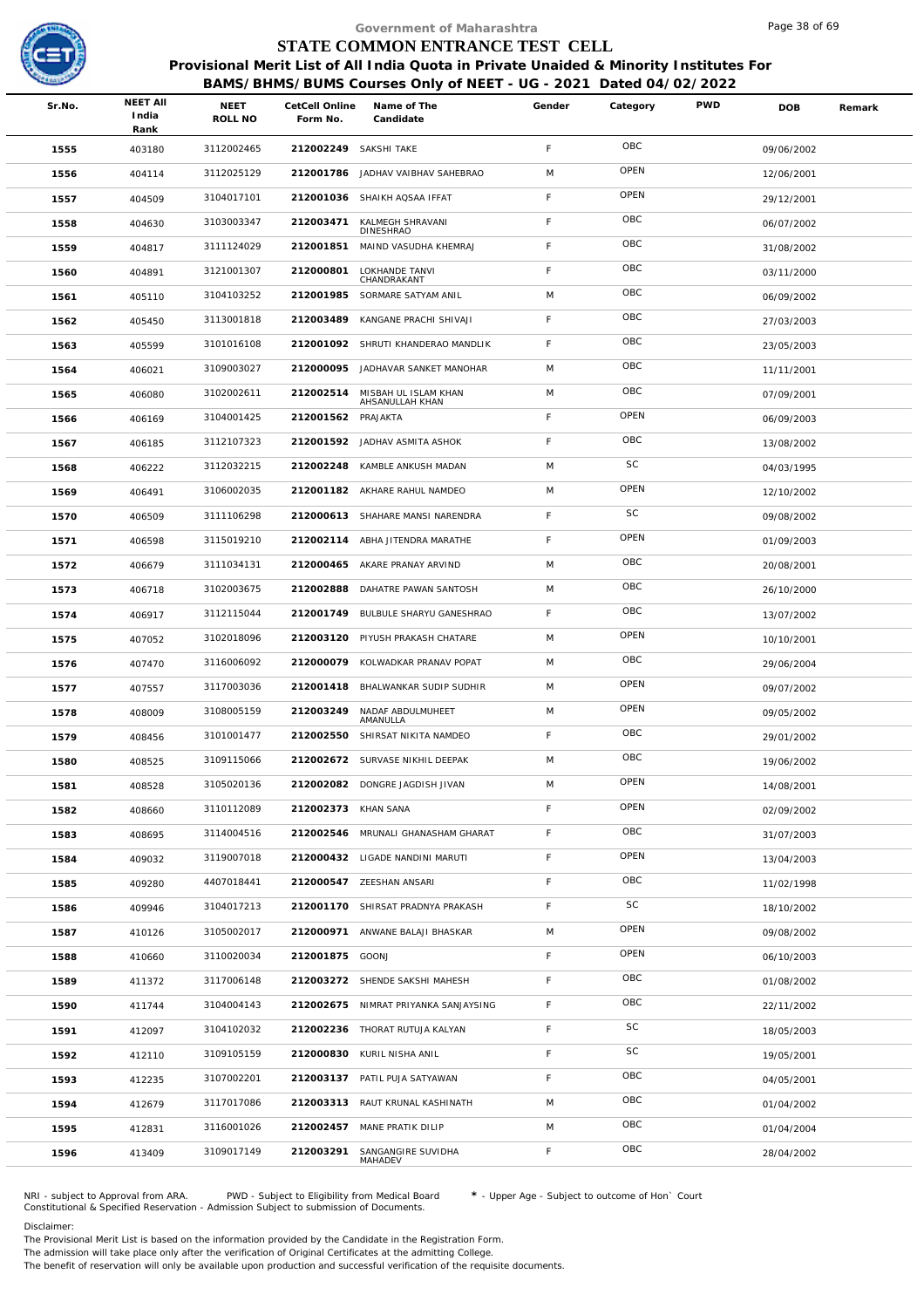

|        |                                  |                 |                            | Government of Maharashtra                                                                                                                                  |             |             |            | Page 39 of 69 |        |
|--------|----------------------------------|-----------------|----------------------------|------------------------------------------------------------------------------------------------------------------------------------------------------------|-------------|-------------|------------|---------------|--------|
|        |                                  |                 |                            | STATE COMMON ENTRANCE TEST CELL                                                                                                                            |             |             |            |               |        |
|        |                                  |                 |                            | Provisional Merit List of All India Quota in Private Unaided & Minority Institutes For<br>BAMS/BHMS/BUMS Courses Only of NEET - UG - 2021 Dated 04/02/2022 |             |             |            |               |        |
| Sr.No. | <b>NEET AII</b><br>India<br>Rank | NEET<br>ROLL NO | CetCell Online<br>Form No. | Name of The<br>Candidate                                                                                                                                   | Gender      | Category    | <b>PWD</b> | DOB           | Remark |
| 1597   | 413489                           | 3108004801      |                            | 212001921 POWAR SAURABH KRISHNAT                                                                                                                           | M           | OBC         |            | 10/01/2001    |        |
| 1598   | 413642                           | 3107005032      | 212001967                  | SAKSHI NILKANTH CHAUDHARI                                                                                                                                  | F           | OBC         |            | 07/06/2003    |        |
| 1599   | 413751                           | 3115029285      | 212001027                  | MUSALE MEGHA PRAKASH                                                                                                                                       | $\mathsf F$ | OBC         |            | 10/05/2002    |        |
| 1600   | 413870                           | 3114002506      |                            | 212002914 FULZELE MAYURI RAVIKIRAN                                                                                                                         | F           | SC          |            | 09/07/2002    |        |
| 1601   | 413957                           | 3905106205      | 212001644                  | PAWAR GAYATRI SUNIL                                                                                                                                        | $\mathsf F$ | OBC         |            | 17/09/2002    |        |
| 1602   | 414062                           | 3108006511      |                            | 212002874 CHOUGALE BHAUSAHEB PARASU                                                                                                                        | M           | OPEN        |            | 11/03/2003    |        |
| 1603   | 414100                           | 3103008268      |                            | 212003513 NIMKE SIDDHI MAHENDRA                                                                                                                            | $\mathsf F$ | <b>ST</b>   |            | 02/08/2003    |        |
| 1604   | 414156                           | 3110016245      | 212002396                  | SAKSHI PRAJAPATI                                                                                                                                           | F           | OPEN        |            | 13/08/2003    |        |
| 1605   | 414351                           | 3117009074      |                            | 212002515 GUNJAL RUTUJA RAGHUNATH                                                                                                                          | $\mathsf F$ | OPEN        |            | 04/05/2003    |        |
| 1606   | 414502                           | 3114014125      | 212001569                  | KHUDE ADESH DATTATRAY                                                                                                                                      | M           | OPEN        |            | 25/09/2002    |        |
| 1607   | 414516                           | 3101017144      |                            | 212001975 CHITALE NITIN SHIVAJI                                                                                                                            | M           | OBC         |            | 30/06/2003    |        |
| 1608   | 414668                           | 3905008199      | 212003332 MD SAIF ALI      |                                                                                                                                                            | M           | OPEN        |            | 24/05/2001    |        |
| 1609   | 414745                           | 3105003123      |                            | 212003016 GHUGE RADHIKA ASHOKRAO                                                                                                                           | $\mathsf F$ | OBC         |            | 02/12/2001    |        |
| 1610   | 414811                           | 3110109156      |                            | 212001023 SINGH ANKUSH JANARDHAN                                                                                                                           | M           | OPEN        |            | 26/06/1999    |        |
| 1611   | 414906                           | 3108004321      | 212002017                  | KAMBLE SAMARPIKA SUDHIR                                                                                                                                    | $\mathsf F$ | SC          |            | 09/05/2002    |        |
| 1612   | 414966                           | 3112108344      | 212000638                  | KODGIRWAR TANAYA<br>SUDARSHAN                                                                                                                              | F           | OPEN        |            | 04/11/2002    |        |
| 1613   | 415045                           | 3119012121      | 212003204                  | AMRUTSAGAR SAKSHI<br>SARJERAO                                                                                                                              | $\mathsf F$ | SC          |            | 17/09/2001    |        |
| 1614   | 415508                           | 3104109186      | 212002284                  | DEORE SNEHAL BAPU                                                                                                                                          | F           | OPEN        |            | 07/09/2003    |        |
| 1615   | 415810                           | 3111108417      |                            | 212002123 TAYWADE ANKITA VISHNU                                                                                                                            | $\mathsf F$ | OBC         |            | 26/11/2001    |        |
| 1616   | 415812                           | 3101018099      |                            | 212002090 CHAUDHARI NIKITA SHIVAJI                                                                                                                         | $\mathsf F$ | OPEN        |            | 11/10/2002    |        |
| 1617   | 415966                           | 4202002101      |                            | 212000417 NEHA BISWAS                                                                                                                                      | F           | OPEN        |            | 27/09/2001    |        |
| 1618   | 416021                           | 3104013208      |                            | 212000594 YESHWANTE ISHA PRAVIN                                                                                                                            | $\mathsf F$ | SC          |            | 19/05/2002    |        |
| 1619   | 416380                           | 3111115315      |                            | 212001214 BANSOD DISHA RAJESH                                                                                                                              | F           | SC          |            | 15/06/2001    |        |
| 1620   | 416404                           | 3115007209      |                            | 212003470 QURESHI ANAM FARUKH                                                                                                                              | F           | OPEN        |            | 07/10/1999    |        |
| 1621   | 416473                           | 3111118342      |                            | 212002289 RUTUJA DINESH DESHMUKH                                                                                                                           | F.          | OBC         |            | 14/04/2001    |        |
| 1622   | 416753                           | 3107005013      | 212000607                  | PATIL POOJA NITIN                                                                                                                                          | F           | OBC         |            | 30/11/2002    |        |
| 1623   | 417258                           | 3103006403      |                            | 212002748 RAUT AKSHATA PRAFULL                                                                                                                             | $\mathsf F$ | OBC         |            | 04/09/2002    |        |
| 1624   | 417348                           | 3112103226      |                            | 212001972 RAUT SRUSHTI RAJESH                                                                                                                              | F           | OBC         |            | 22/04/2001    |        |
| 1625   | 417434                           | 3109102206      |                            | 212001756 PATIL MAYURI SATYAJIT                                                                                                                            | F           | OPEN        |            | 12/08/2002    |        |
| 1626   | 417477                           | 3108003733      | 212002496 MOHIT            |                                                                                                                                                            | M           | OPEN        |            | 04/05/2002    |        |
| 1627   | 418012                           | 3112003509      | 212002392                  | WANKHEDE PALLAVI<br>NANDKUMAR                                                                                                                              | F           | OPEN        |            | 14/03/2002    |        |
| 1628   | 418029                           | 3105006088      | 212001330                  | <b>GHADGE SAURABH</b><br>RAJENDRAKUMAR                                                                                                                     | M           | OPEN        |            | 04/02/2004    |        |
| 1629   | 418063                           | 3118011342      | 212003321                  | MOMIN NOOR AFSHAN WAQAR<br>AHMED                                                                                                                           | F           | OBC         |            | 13/10/2002    |        |
| 1630   | 418076                           | 3109010162      | 212003293                  | JADHAV SUVARNA PRABHAKAR                                                                                                                                   | F           | <b>OPEN</b> |            | 01/07/2001    |        |
| 1631   | 418386                           | 3106018162      | 212001247                  | WERULKAR ADITI BABURAO                                                                                                                                     | $\mathsf F$ | OBC         |            | 13/04/2002    |        |
| 1632   | 418702                           | 3104101692      | 212001900                  | KUDKE PRATIKSHA SATYAWAN                                                                                                                                   | F           | OPEN        |            | 19/06/2002    |        |
| 1633   | 418842                           | 3122009262      | 212001366                  | ANSARI UMME HANI MOHAMMAD<br>SIDDIQUE                                                                                                                      | F           | OBC         |            | 15/04/2004    |        |
| 1634   | 418896                           | 3111107181      | 212001460                  | VARSHANI UZMA AFROZ                                                                                                                                        | F           | OPEN        |            | 04/07/2002    |        |
| 1635   | 418944                           | 3109001956      | 212000977                  | SURYAWANSHI RUTVIK<br>MADHUKAR                                                                                                                             | M           | OBC         |            | 11/06/2002    |        |
| 1636   | 419128                           | 3110116174      | 212002134                  | SINGH ANISHA KUMARI GAJRAJ                                                                                                                                 | F           | OBC         |            | 04/08/2001    |        |
| 1637   | 419262                           | 3106018199      | 212003345                  | WARGHANE ABHIJEET SURESH                                                                                                                                   | M           | OBC         |            | 14/04/2001    |        |
| 1638   | 420529                           | 3103003263      |                            | 212001892 MARYAM JAMILA SHEIKH                                                                                                                             | $\mathsf F$ | OPEN        |            | 11/05/2003    |        |

NRI - subject to Approval from ARA. PWD - Subject to Eligibility from Medical Board \* - Upper Age - Subject to outcome of Hon` Court<br>Constitutional & Specified Reservation - Admission Subject to submissio

Disclaimer:

The Provisional Merit List is based on the information provided by the Candidate in the Registration Form.

The admission will take place only after the verification of Original Certificates at the admitting College.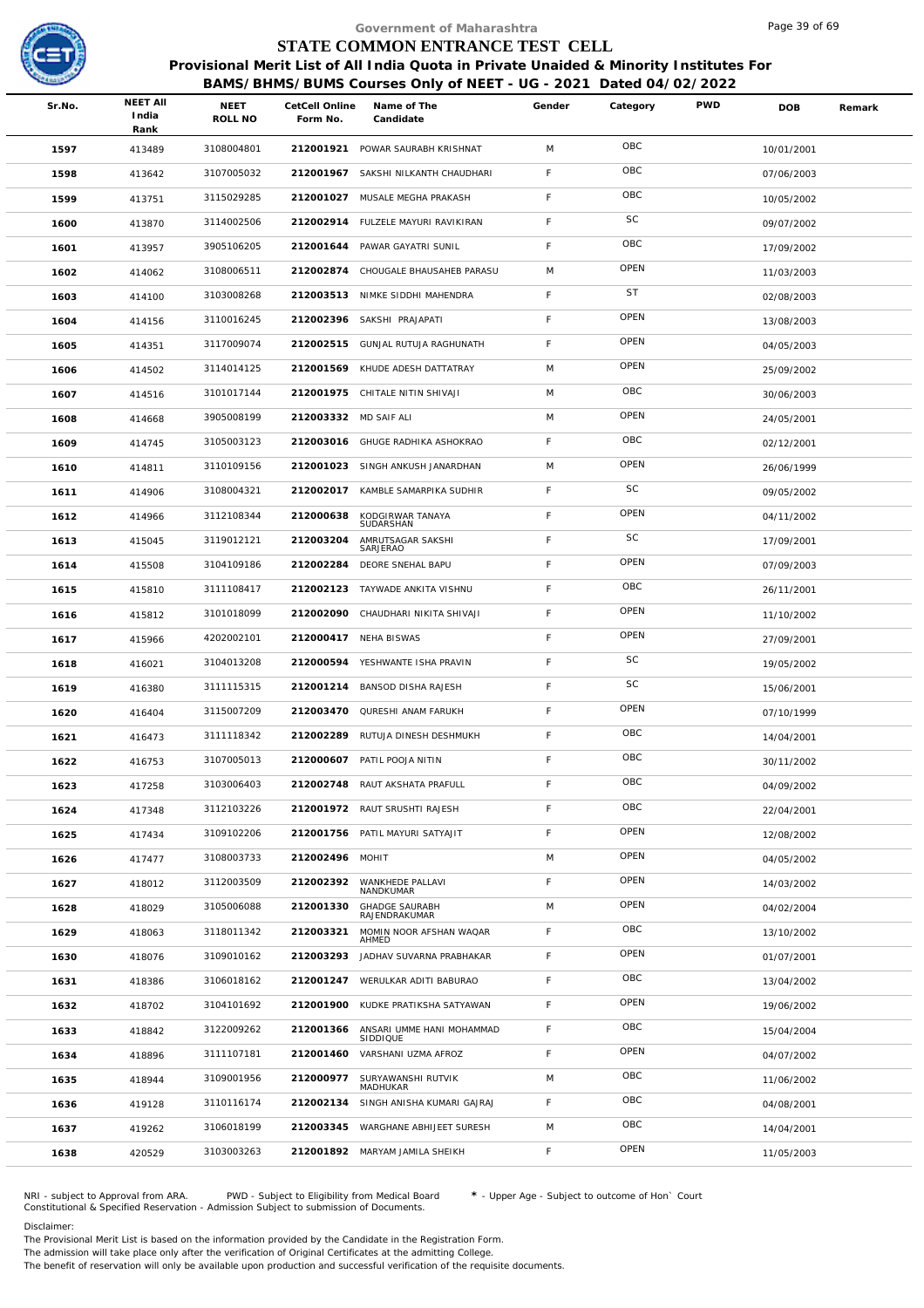

|        |                                  |                 |                            | Government of Maharashtra                                                              |             |          |            | Page 40 of 69 |        |
|--------|----------------------------------|-----------------|----------------------------|----------------------------------------------------------------------------------------|-------------|----------|------------|---------------|--------|
|        |                                  |                 |                            | STATE COMMON ENTRANCE TEST CELL                                                        |             |          |            |               |        |
|        |                                  |                 |                            | Provisional Merit List of All India Quota in Private Unaided & Minority Institutes For |             |          |            |               |        |
|        |                                  |                 |                            | BAMS/BHMS/BUMS Courses Only of NEET - UG - 2021 Dated 04/02/2022                       |             |          |            |               |        |
| Sr.No. | <b>NEET AII</b><br>India<br>Rank | NEET<br>ROLL NO | CetCell Online<br>Form No. | Name of The<br>Candidate                                                               | Gender      | Category | <b>PWD</b> | <b>DOB</b>    | Remark |
| 1639   | 420539                           | 3112106163      |                            | 212001704 TAKEY SHASHANK SHIVAJI                                                       | M           | OPEN     |            | 24/05/2003    |        |
| 1640   | 420850                           | 3113106120      |                            | 212001867 MAITHILI SHAHARE                                                             | F           | OPEN     |            | 03/09/2002    |        |
| 1641   | 421385                           | 3111113030      | 212002945                  | SANSKRUTI PUSDEKAR                                                                     | F           | OBC      |            | 11/02/2002    |        |
| 1642   | 421530                           | 3117001453      |                            | 212000141 SARAF AMIT MADHAV                                                            | M           | OPEN     |            | 15/06/1997    |        |
| 1643   | 421838                           | 3111003653      | 212002751                  | <b>BHUTE HIMANGI ATUL</b>                                                              | F           | OBC      |            | 13/06/2002    |        |
| 1644   | 422195                           | 3119014011      | 212002391                  | KOLI SNEHAL SANJIV                                                                     | F           | OBC      |            | 14/11/2000    |        |
| 1645   | 422578                           | 3111010201      | 212001358                  | BULKUNDE SAANCHI MANOJ                                                                 | F           | SC       |            | 12/08/2001    |        |
| 1646   | 422735                           | 3110110263      | 212000657 SUZANNE          |                                                                                        | F           | OPEN     |            | 20/03/2003    |        |
| 1647   | 422762                           | 3115003093      |                            | 212001203 SIDDHESH KURUMKAR                                                            | M           | OPEN     |            | 23/10/2003    |        |
| 1648   | 422807                           | 3103009023      | 212001299                  | LOHAKAR KHUSHI GAJANAN                                                                 | F           | OBC      |            | 24/05/2002    |        |
| 1649   | 422991                           | 3110002012      | 212002885                  | SIDDIQUE AYSHA KHATOON<br>ABRAR AHMED                                                  | F           | OPEN     |            | 05/05/2002    |        |
| 1650   | 423322                           | 3112107217      | 212001308                  | JAGTAP SHUBHANGI SUNIL                                                                 | $\mathsf F$ | OPEN     |            | 06/03/2004    |        |
| 1651   | 423752                           | 3116010318      | 212000869                  | BENDRE SANSKRUTI DEVANAND                                                              | F           | OBC      |            | 28/06/2002    |        |
| 1652   | 423757                           | 3117009334      | 212001770                  | WAGH SUHAS BHARAT                                                                      | M           | OPEN     |            | 24/07/2003    |        |
| 1653   | 424299                           | 3116001482      | 212000294                  | GURAV ROHAN MAHADEV                                                                    | M           | OBC      |            | 20/10/2003    |        |
| 1654   | 424331                           | 3109102377      | 212001561                  | AWACHAR ADITYA GAJANAN                                                                 | M           | OBC      |            | 17/02/2003    |        |
| 1655   | 424455                           | 2603019029      | 212003159                  | KUMUD KUNAL                                                                            | M           | OBC      |            | 15/07/2002    |        |
| 1656   | 424493                           | 3104007178      | 212003369                  | AGHADI AKMAL NAEEM                                                                     | M           | OPEN     |            | 12/08/2003    |        |
| 1657   | 424506                           | 3109109099      | 212000552                  | DESHMUKH PRAGATI<br>RUKMANGAD                                                          | F           | OPEN     |            | 12/01/2002    |        |
| 1658   | 424535                           | 3115013213      | 212002100                  | MAHADIK AKANKSHA RAJENDRA                                                              | $\mathsf F$ | OPEN     |            | 12/08/2002    |        |
| 1659   | 424559                           | 3104011322      | 212001955                  | GADEKAR TANVI RAMESH                                                                   | $\mathsf F$ | OPEN     |            | 07/05/2004    |        |
| 1660   | 424579                           | 3102004291      |                            | 212000473 CHANDAK SOMESH LALIT                                                         | M           | OPEN     |            | 08/06/2003    |        |
| 1661   | 424656                           | 3104020114      |                            | 212001196 VAISHNAVI MULEY                                                              | F           | OBC      |            | 20/03/2002    |        |
| 1662   | 424699                           | 3118002243      |                            | 212001594 BHANDARKAR SIDDHI ANIL                                                       | F           | OBC      |            | 13/11/2003    |        |
| 1663   | 425320                           | 3119012169      |                            | 212000082 METAKARI SHITAL MARUTI                                                       | F           | OBC      |            | 03/09/2003    |        |
| 1664   | 425407                           | 3102002621      | 212000634                  | INGLE ANIKET GAJANAN                                                                   | M           | OBC      |            | 09/02/2002    |        |
| 1665   | 425626                           | 3114005466      | 212003342                  | CHOUDHARY DEEPAK<br>CHHAGANARAM                                                        | M           | OBC      |            | 15/02/2002    |        |
| 1666   | 425836                           | 3105016165      | 212003495                  | KULKARNI CHAITALI SANTOSH                                                              | F           | OPEN     |            | 27/04/2003    |        |
| 1667   | 425906                           | 3105002202      | 212002548                  | SYED ABDUL BASET SYED ABDUL<br><b>BAQUI</b>                                            | M           | OBC      |            | 01/05/2000    |        |
| 1668   | 425928                           | 3108003151      | 212001864                  | PATIL PRAJAKTA VISHWAS                                                                 | F           | OPEN     |            | 21/08/2001    |        |
| 1669   | 426176                           | 3104022095      | 212001226                  | RAMTEKE RUTUJA RAMESH                                                                  | $\mathsf F$ | SC       |            | 03/05/2001    |        |
| 1670   | 426179                           | 3104010006      | 212001374                  | MUBASHIRA SHAIKH QAYYUM                                                                | F           | OPEN     |            | 16/12/2002    |        |
| 1671   | 426333                           | 3104107250      | 212000748                  | KHARAT SHARAYU DATTA                                                                   | F           | OPEN     |            | 04/06/2002    |        |
| 1672   | 426345                           | 3101004257      | 212001321                  | SOFIYA DASTAGIR JAHAGIRDAR                                                             | F           | OPEN     |            | 17/10/2003    |        |
| 1673   | 426422                           | 3102001206      | 212001695                  | KASHWANI RIYA VIJAY                                                                    | F           | OPEN     |            | 12/04/2002    |        |
| 1674   | 426496                           | 3112112089      |                            | 212002897 MUSHFIQUE AHMAD                                                              | M           | OPEN     |            | 08/02/2001    |        |
| 1675   | 426848                           | 3109103551      | 212000678                  | MASKE SHRADDHA ASARAM                                                                  | $\mathsf F$ | OPEN     |            | 28/04/2002    |        |
| 1676   | 427289                           | 3112007161      | 212002095                  | DESHPANDE PRAJAKTA DEEPAK                                                              | F.          | OPEN     |            | 16/07/2002    |        |
| 1677   | 427290                           | 3108003610      | 212001431                  | KHARADE SAMRUDDHI SUNIL                                                                | $\mathsf F$ | OPEN     |            | 14/03/2003    |        |
| 1678   | 428072                           | 3112119171      |                            | 212003022 AZKA SHADMEEN SHAIKH ILIYAS                                                  | F           | OBC      |            | 07/07/2004    |        |
| 1679   | 428109                           | 3102008276      |                            | 212001408 PUSLEKAR VEDANT PRAKASH                                                      | M           | OBC      |            | 29/08/2002    |        |
| 1680   | 428194                           | 3122008100      |                            | 212001705 PATIL HEMANGI VISHWANATH                                                     | F.          | OBC      |            | 25/03/2002    |        |

NRI - subject to Approval from ARA. PWD - Subject to Eligibility from Medical Board \* - Upper Age - Subject to outcome of Hon` Court<br>Constitutional & Specified Reservation - Admission Subject to submissio

Disclaimer:

The Provisional Merit List is based on the information provided by the Candidate in the Registration Form. The admission will take place only after the verification of Original Certificates at the admitting College.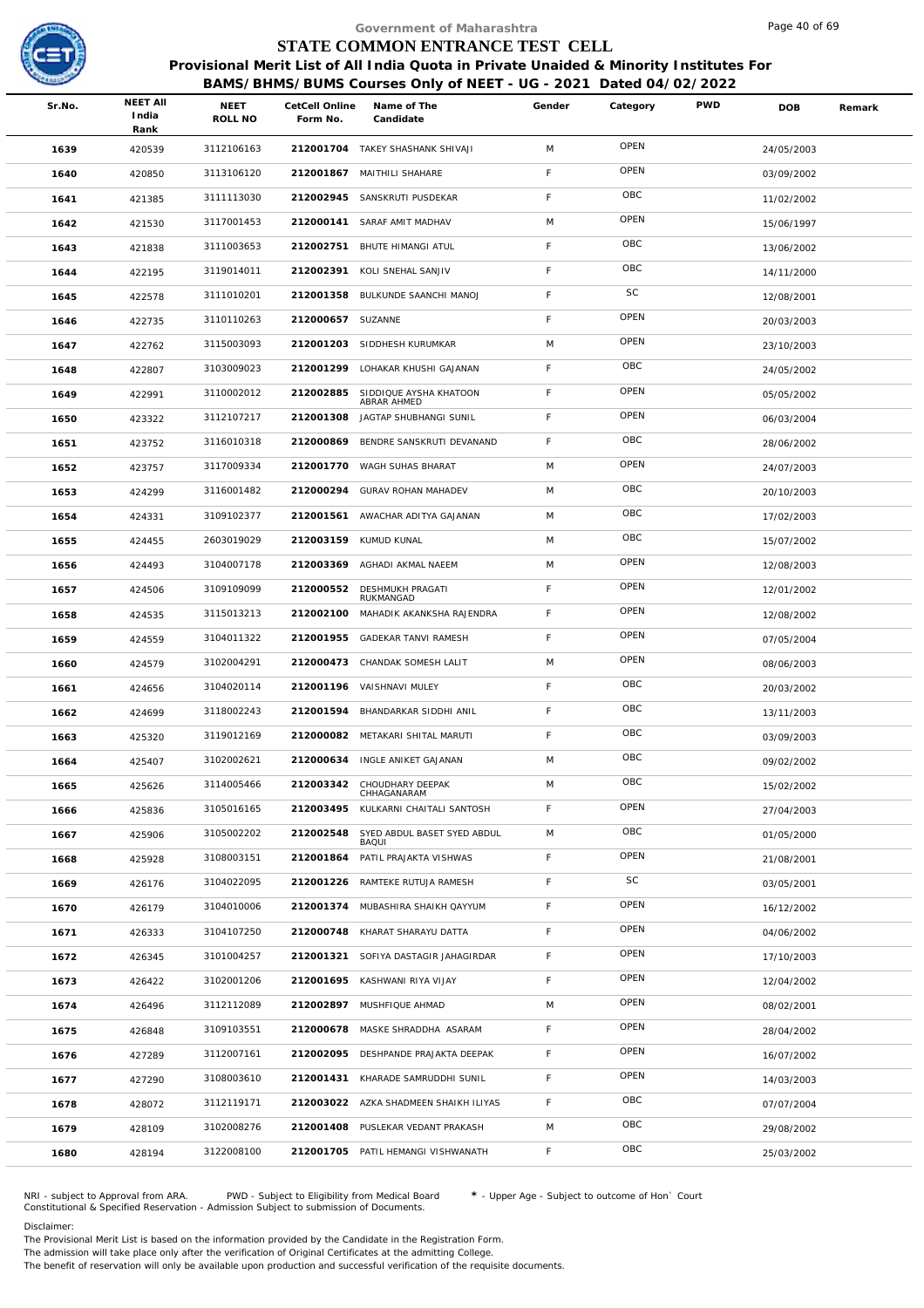

## <sup>9</sup><br>STATE COMMON ENTRANCE TEST CELL<br>Provisional Merit List of All India Quota in Private Unaided & Minority Institutes For  **STATE COMMON ENTRANCE TEST CELL**

|                                            |                        |                            | Provisional Merit List of All India Quota in Private Unaided & Minority Institutes For<br>BAMS/BHMS/BUMS Courses Only of NEET - UG - 2021 Dated 04/02/2022 |        |             |            |            |        |
|--------------------------------------------|------------------------|----------------------------|------------------------------------------------------------------------------------------------------------------------------------------------------------|--------|-------------|------------|------------|--------|
| <b>NEET AII</b><br>Sr.No.<br>India<br>Rank | <b>NEET</b><br>ROLL NO | CetCell Online<br>Form No. | Name of The<br>Candidate                                                                                                                                   | Gender | Category    | <b>PWD</b> | DOB        | Remark |
| 1681<br>428565                             | 3119009012             |                            | 212001396 PUJARI PRERNA TUKARAM                                                                                                                            | F.     | OBC         |            | 26/07/2001 |        |
| 1682<br>429559                             | 3110022055             |                            | 212003459 VARTAK SANSKRUTI DHIRAJ                                                                                                                          | F.     | OBC         |            | 21/09/2003 |        |
| 1683<br>430187                             | 3117002290             | 212003151                  | TAMBOLI MUZZAMIL<br>MAHAMMADSHRIF                                                                                                                          | M      | OBC         |            | 13/09/2002 |        |
| 430264<br>1684                             | 3104112023             | 212001866                  | JAGTAP PALLAVI SANJAY                                                                                                                                      | F.     | OPEN        |            | 18/09/2001 |        |
| 430295<br>1685                             | 3117007088             | 212001285                  | RANDIVE KULDEEP MUKUND                                                                                                                                     | M      | OPEN        |            | 11/06/2002 |        |
| 1686<br>430412                             | 3115013362             | 212001393                  | SARODE DHANANJAY KISHOR                                                                                                                                    | M      | OBC         |            | 04/04/2002 |        |
| 430604<br>1687                             | 3114002496             |                            | 212002206 BHOSALE AMIT SHIVAJI                                                                                                                             | M      | OPEN        |            | 23/06/2002 |        |
| 1688<br>430802                             | 3106006109             | 212002023                  | RAUT PUNAM PARASHRAM                                                                                                                                       | F.     | OBC         |            | 25/08/1999 |        |
| 430945<br>1689                             | 3112020024             |                            | 212000955 PANDE NEHA MUKUND                                                                                                                                | F.     | OPEN        |            | 30/05/2003 |        |
| 1690<br>431011                             | 3118021054             | 212002321                  | DURGESH TORASKAR                                                                                                                                           | M      | OPEN        |            | 05/02/2003 |        |
| 1691<br>431057                             | 3116010296             |                            | 212001547 WAGH ANKITA KISAN                                                                                                                                | F      | OBC         |            | 28/08/2003 |        |
| 1692<br>431065                             | 3117020117             | 212002491                  | BADAVE MAHAJAN VAIDEHI<br>AVINASH                                                                                                                          | F.     | OPEN        |            | 21/06/2002 |        |
| 1693<br>431160                             | 3104103248             | 212000514                  | PACHRANDE VAISHNAVI<br>GOVINDRAO                                                                                                                           | F.     | <b>ST</b>   |            | 01/12/2002 |        |
| 1694<br>431317                             | 3112116181             | 212002556                  | PATIL ASHUTOSH AMRATRAO                                                                                                                                    | M      | OBC         |            | 30/08/2001 |        |
| 1695<br>431385                             | 3111016067             |                            | 212002029 HUMANE RAAVI SIKANDAR                                                                                                                            | F.     | SC          |            | 07/07/2001 |        |
| 1696<br>431754                             | 3112108034             | 212002793                  | JADHAV PRACHI SHESHRAO                                                                                                                                     | F.     | OBC         |            | 03/11/2002 |        |
| 1697<br>432002                             | 3106008033             |                            | 212003057 GHULE SHRADDHA JITENDRA                                                                                                                          | F      | OBC         |            | 17/03/2003 |        |
| 1698<br>432518                             | 3114015186             | 212002993                  | BHUMIKA RAVINDRA KOLI                                                                                                                                      | F.     | <b>ST</b>   |            | 12/10/2002 |        |
| 1699<br>432595                             | 3119014091             | 212000981                  | KADAM PRATIK RAJESH                                                                                                                                        | M      | OPEN        |            | 08/03/2004 |        |
| 1700<br>432652                             | 3109001891             | 212002050                  | DOIPHODE VIKAS SUBHASH                                                                                                                                     | M      | OBC         |            | 22/09/2001 |        |
| 1701<br>432784                             | 3115006395             | 212000360                  | GORE APURVA ASHOK                                                                                                                                          | F.     | OBC         |            | 18/07/2003 |        |
| 1702<br>432888                             | 3109103704             | 212003317                  | ROHINI BIBHISHAN KALE                                                                                                                                      | F.     | OPEN        |            | 21/05/2003 |        |
| 1703<br>433054                             | 3105012018             | 212002309                  | SATVADHAR ASHWINI<br><b>ASHOKRAO</b>                                                                                                                       | F.     | OBC         |            | 28/02/2001 |        |
| 1704<br>433131                             | 3109106290             |                            | 212003032 YADAV AJAY VIKAS                                                                                                                                 | M      | OPEN        |            | 27/08/2002 |        |
| 433294<br>1705                             | 3117012106             |                            | 212002070 CHAVAN PRADNYA PRAMOD                                                                                                                            | F      | SC          |            | 14/03/2002 |        |
| 1706<br>433442                             | 3111101127             |                            | 212000626 GARGEE MANKE                                                                                                                                     |        | <b>SC</b>   |            | 29/09/2001 |        |
| 1707<br>433504                             | 3118019161             | 212000563                  | MIRZA SHIFA BANO ATEEQUE<br>BAIG                                                                                                                           | F.     | OPEN        |            | 16/12/1999 |        |
| 1708<br>433608                             | 3115005135             |                            | 212000771 MANASI VIJAY PARDESHI                                                                                                                            | F.     | OPEN        |            | 13/11/2002 |        |
| 1709<br>433647                             | 3102011096             | 212002490                  | RAUT SUJIT PRAKASH                                                                                                                                         | M      | OBC         |            | 16/09/2002 |        |
| 1710<br>433891                             | 3111110133             |                            | 212002843 DEVSHREE TAMBE                                                                                                                                   | F.     | OPEN        |            | 05/11/2003 |        |
| 1711<br>434606                             | 3112113287             |                            | 212000462 FAKIHA TAQDEES MOHAMMAD<br>AYUB                                                                                                                  | F.     | OPEN        |            | 19/04/2002 |        |
| 1712<br>434647                             | 3115024050             | 212002201                  | KUMBHAR APURVA SHANKAR                                                                                                                                     | F.     | OPEN        |            | 25/03/2003 |        |
| 1713<br>434856                             | 3109003025             |                            | 212001533 DOIPHODE PRAVIN RAMESHWAR                                                                                                                        | M      | OBC         |            | 24/06/2001 |        |
| 1714<br>434964                             | 3104101482             |                            | 212003147 THOMBRE VARSHA SHIVAJI                                                                                                                           | F.     | OPEN        |            | 10/10/2001 |        |
| 1715<br>436402                             | 3112112036             | 212002984                  | AUSARMALE BHUSHAN<br>GOVINDRAO                                                                                                                             | M      | SC          |            | 03/12/2002 |        |
| 1716<br>436427                             | 3104007267             | 212001990                  | CHAVAN SAURABH KISAN                                                                                                                                       | M      | OBC         |            | 29/10/2002 |        |
| 1717<br>436618                             | 3122011217             |                            | 212001595 SUVARNA SURENDRA NAIK                                                                                                                            | F.     | <b>ST</b>   |            | 23/01/2001 |        |
| 1718<br>437675                             | 3112036085             | 212002153                  | PATHAN SADAF BEGUM PATHAN<br>AZIZ KHAN                                                                                                                     | F.     | OPEN        |            | 12/02/2003 |        |
| 1719<br>438178                             | 3101005403             | 212000822                  | PABALE SANGRAM SHIVAJIRAO                                                                                                                                  | M      | OBC<br>OPEN |            | 17/05/2002 |        |
| 1720<br>438378                             | 3113102427             | 212002164                  | DIWATE ANURADHA DEEPAK                                                                                                                                     | M      | OPEN        |            | 20/09/2001 |        |
| 1721<br>438444                             | 3113007195             |                            | 212001188 DIGHE GAYATRI SANJAY                                                                                                                             | F.     | OPEN        |            | 28/04/2003 |        |
| 1722<br>438636                             | 3104112200             |                            | 212002519 TAMBE SNEHAL SURESH                                                                                                                              | F.     |             |            | 24/08/2001 |        |

NRI - subject to Approval from ARA. PWD - Subject to Eligibility from Medical Board \* - Upper Age - Subject to outcome of Hon` Court<br>Constitutional & Specified Reservation - Admission Subject to submissio

Disclaimer:

The Provisional Merit List is based on the information provided by the Candidate in the Registration Form. The admission will take place only after the verification of Original Certificates at the admitting College.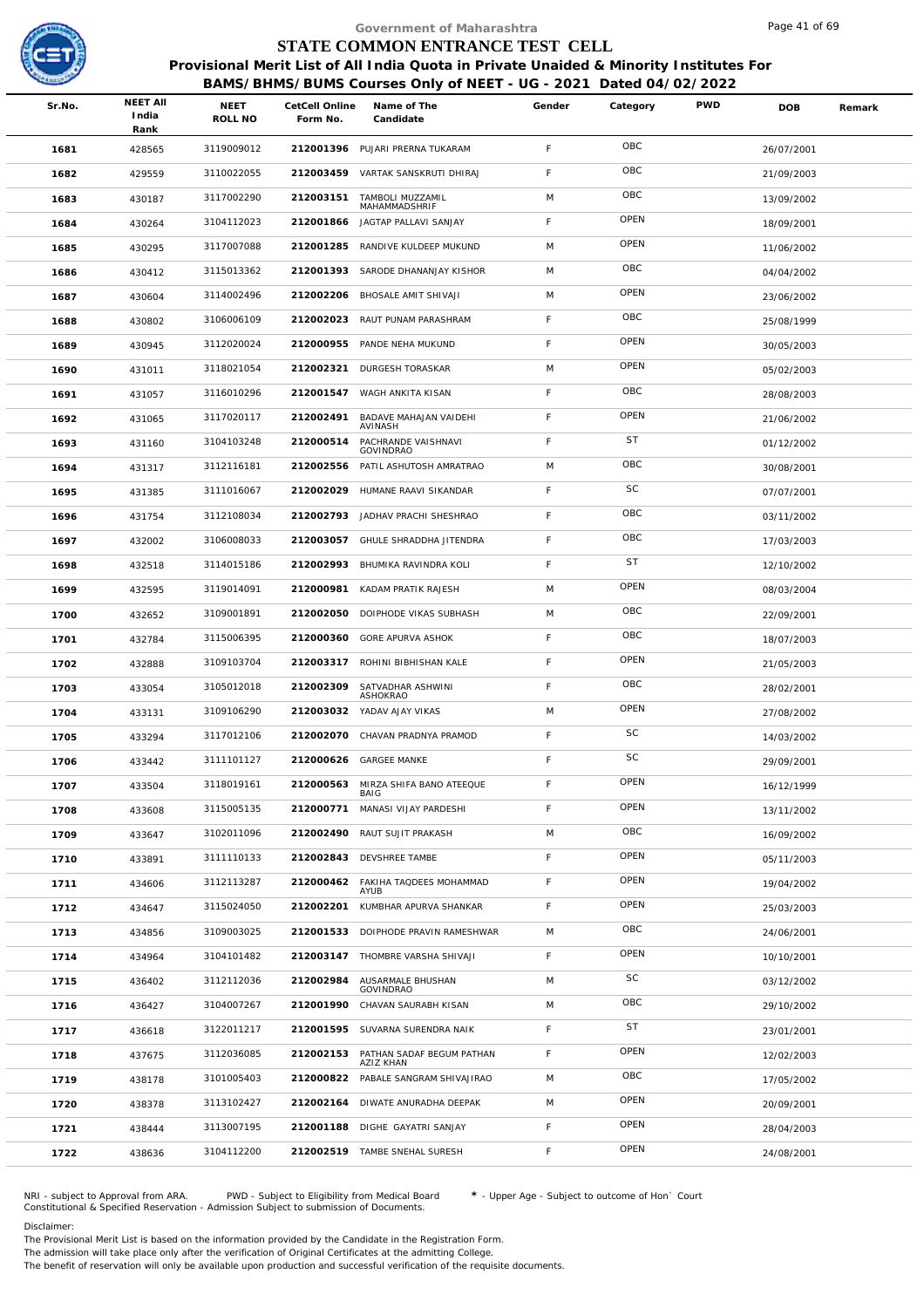

|        |                                  |                        |                            | Government of Maharashtra                                                                                                                                  |             |           |            | Page 42 of 69 |        |
|--------|----------------------------------|------------------------|----------------------------|------------------------------------------------------------------------------------------------------------------------------------------------------------|-------------|-----------|------------|---------------|--------|
|        |                                  |                        |                            | STATE COMMON ENTRANCE TEST CELL                                                                                                                            |             |           |            |               |        |
|        |                                  |                        |                            | Provisional Merit List of All India Quota in Private Unaided & Minority Institutes For<br>BAMS/BHMS/BUMS Courses Only of NEET - UG - 2021 Dated 04/02/2022 |             |           |            |               |        |
| Sr.No. | <b>NEET AII</b><br>India<br>Rank | <b>NEET</b><br>ROLL NO | CetCell Online<br>Form No. | Name of The<br>Candidate                                                                                                                                   | Gender      | Category  | <b>PWD</b> | <b>DOB</b>    | Remark |
| 1723   | 438715                           | 3119001256             |                            | 212001354 VAISHNAVI RAJAN MALI                                                                                                                             | F           | OBC       |            | 24/05/2001    |        |
| 1724   | 438808                           | 3112110008             | 212000992                  | DAKHORE AKASH MAROTI                                                                                                                                       | M           | OPEN      |            | 06/10/2002    |        |
| 1725   | 438921                           | 3111108334             |                            | 212000527 NIKITA VINAYAK KOSARE                                                                                                                            | F.          | OBC       |            | 11/05/2002    |        |
| 1726   | 439257                           | 3110113269             | 212002976 ANIKET RAI       |                                                                                                                                                            | M           | OPEN      |            | 05/11/2002    |        |
| 1727   | 439304                           | 3109001049             | 212003260                  | SHINDE VAISHNAVI LAXMAN                                                                                                                                    | F           | OBC       |            | 25/03/2001    |        |
| 1728   | 439553                           | 3109005506             |                            | 212002420 SONWANE YOGESH DAMODHAR                                                                                                                          | M           | OBC       |            | 13/02/2002    |        |
| 1729   | 439588                           | 3102006344             |                            | 212002433 AKSHAYKUMAR GHULE                                                                                                                                | M           | OBC       |            | 19/09/2000    |        |
| 1730   | 439659                           | 3101013060             | 212002581                  | DHAWALE KRUSHNA POPAT                                                                                                                                      | M           | OBC       |            | 24/05/2001    |        |
| 1731   | 440427                           | 3105001741             |                            | 212001193 PATOLE AKANKSHA ANNASAHEB                                                                                                                        | F           | SC        |            | 15/08/2002    |        |
| 1732   | 440888                           | 4201101417             |                            | 212003422 SYEDA MUNAZA FATIMA                                                                                                                              | F.          | OPEN      |            | 25/12/2002    |        |
| 1733   | 441247                           | 3118002511             |                            | 212002047 KATHOLE CHETANA SUNIL                                                                                                                            | F           | OBC       |            | 03/04/2003    |        |
| 1734   | 441270                           | 3115014071             |                            | 212001117 KHILARI MAYURI SUNIL                                                                                                                             | F           | OBC       |            | 07/07/2003    |        |
| 1735   | 441286                           | 3114016039             | 212001131                  | GHARAT RIDDHI PRAMOD                                                                                                                                       | F           | OBC       |            | 18/03/2003    |        |
| 1736   | 441434                           | 3115107135             |                            | 212000753 NANNOR SUSHANT BALASAHEB                                                                                                                         | M           | OBC       |            | 03/05/2003    |        |
| 1737   | 442643                           | 3122006450             |                            | 212000383 CHINCHORE KETAN LOTAN                                                                                                                            | M           | OBC       |            | 23/02/2002    |        |
| 1738   | 442951                           | 3109104054             | 212003135                  | SHUBHANGI SATISH MALI                                                                                                                                      | F.          | OBC       |            | 27/08/2001    |        |
| 1739   | 443029                           | 3101023150             | 212003083                  | ANDURE VEDANT<br>DNYANESHWAR                                                                                                                               | M           | OBC       |            | 10/12/2003    |        |
| 1740   | 443067                           | 3105003107             | 212002485                  | PRABHALE AVIKA RAM                                                                                                                                         | F.          | OBC       |            | 16/11/2002    |        |
| 1741   | 443144                           | 3111104148             | 212003445                  | PRIYANKA DNYANESHWAR<br>KINNAKE                                                                                                                            | F           | <b>ST</b> |            | 06/01/2002    |        |
| 1742   | 443214                           | 3115001093             | 212000807                  | SHRADDHA SANJAY DAHAPUTE                                                                                                                                   | F           | OBC       |            | 20/03/2003    |        |
| 1743   | 443249                           | 3112112255             | 212002124                  | GAZALA MOHAMMAD<br>KHURSHEED AHMED                                                                                                                         | F           | OBC       |            | 13/03/2002    |        |
| 1744   | 443434                           | 3102012180             | 212003196                  | PAYAL VIJAY JADHAO                                                                                                                                         | F.          | OBC       |            | 01/12/2001    |        |
| 1745   | 443530                           | 2208006099             | 212003054                  | PRIYANKA SHANKAR PADVI                                                                                                                                     | F.          | <b>ST</b> |            | 05/08/1999    |        |
| 1746   | 443542                           | 3110008287             |                            | 212000736 KAWADE SHRADDHA RAMDAS                                                                                                                           | F.          | OPEN      |            | 07/03/2002    |        |
| 1747   | 443590                           | 3111119243             |                            | 212001283 BARASKAR MANSI DHANRAJ                                                                                                                           | F.          | OBC       |            | 29/04/2002    |        |
| 1748   | 443598                           | 3114004355             | 212000271                  | TEJASWI MANOHAR MOHITE                                                                                                                                     | F.          | SC        |            | 02/06/1998    |        |
| 1749   | 443650                           | 3111012151             |                            | 212003195 DEODHE PURVA PADMAKAR                                                                                                                            | F           | OBC       |            | 29/10/2002    |        |
| 1750   | 443671                           | 3115006174             |                            | 212003341 KSHITIJA SHAILENDRA SATHE                                                                                                                        | F           | SC        |            | 20/03/2002    |        |
| 1751   | 443686                           | 3111101009             | 212001068                  | DAKHALE TEJASWINI<br>MORESHWAR                                                                                                                             | F           | OBC       |            | 30/07/2002    |        |
| 1752   | 443819                           | 3113006131             | 212002794                  | SAPTAMI SANDEEP TAYADE                                                                                                                                     | F.          | SC        |            | 29/02/2004    |        |
| 1753   | 444128                           | 3115004584             | 212000490                  | INGALE SAI GORKSHNATH                                                                                                                                      | F           | OPEN      |            | 17/09/2003    |        |
| 1754   | 444220                           | 3118015111             | 212000333                  | MESTRY DIKSHA SUNIL                                                                                                                                        | F.          | OBC       |            | 03/12/2003    |        |
| 1755   | 444946                           | 3119014154             |                            | 212001882 BORGAVE ABHISHEK BHARAT                                                                                                                          | M           | OPEN      |            | 09/07/2002    |        |
| 1756   | 445020                           | 3115017109             | 212003474                  | SAHI HIRAMAN AGALE                                                                                                                                         | F.          | SC        |            | 19/11/2003    |        |
| 1757   | 445239                           | 3101001081             |                            | 212002543 CHOUGULE GAURI BALASAHEB                                                                                                                         | F.          | OBC       |            | 17/06/2002    |        |
| 1758   | 446352                           | 3104118155             |                            | 212003340 MUNDHE RUTUJA VIJAYKUMAR                                                                                                                         | $\mathsf F$ | OBC       |            | 18/10/2001    |        |
| 1759   | 446796                           | 3119003309             | 212001591                  | INAMDAR SIDDIKA ABDULRAUF                                                                                                                                  | $\mathsf F$ | OBC       |            | 06/11/2001    |        |
| 1760   | 447411                           | 3110002313             | 212003500                  | GAIKWAD AKSHAY SURYAKANT                                                                                                                                   | M           | SC        |            | 06/12/2001    |        |
| 1761   | 447454                           | 3111004117             | 212000969                  | GAURKAR TANUSHREE ANIL                                                                                                                                     | $\mathsf F$ | OBC       |            | 20/09/2002    |        |
| 1762   | 447496                           | 3115019349             |                            | 212002788 YADAV RUTUJA SATISH                                                                                                                              | F.          | OBC       |            | 08/07/2002    |        |
| 1763   | 447728                           | 3109001162             |                            | 212002274 KAKADE AKSHAY ASHOKRAO                                                                                                                           | M           | OPEN      |            | 27/08/2000    |        |
| 1764   | 447784                           | 4201103660             |                            | 212000684 MUDAVATH VINOD NAIK                                                                                                                              | M           | <b>ST</b> |            | 05/04/2000    |        |
|        |                                  |                        |                            |                                                                                                                                                            |             |           |            |               |        |

NRI - subject to Approval from ARA. PWD - Subject to Eligibility from Medical Board \* - Upper Age - Subject to outcome of Hon` Court<br>Constitutional & Specified Reservation - Admission Subject to submissio

Disclaimer:

The Provisional Merit List is based on the information provided by the Candidate in the Registration Form. The admission will take place only after the verification of Original Certificates at the admitting College.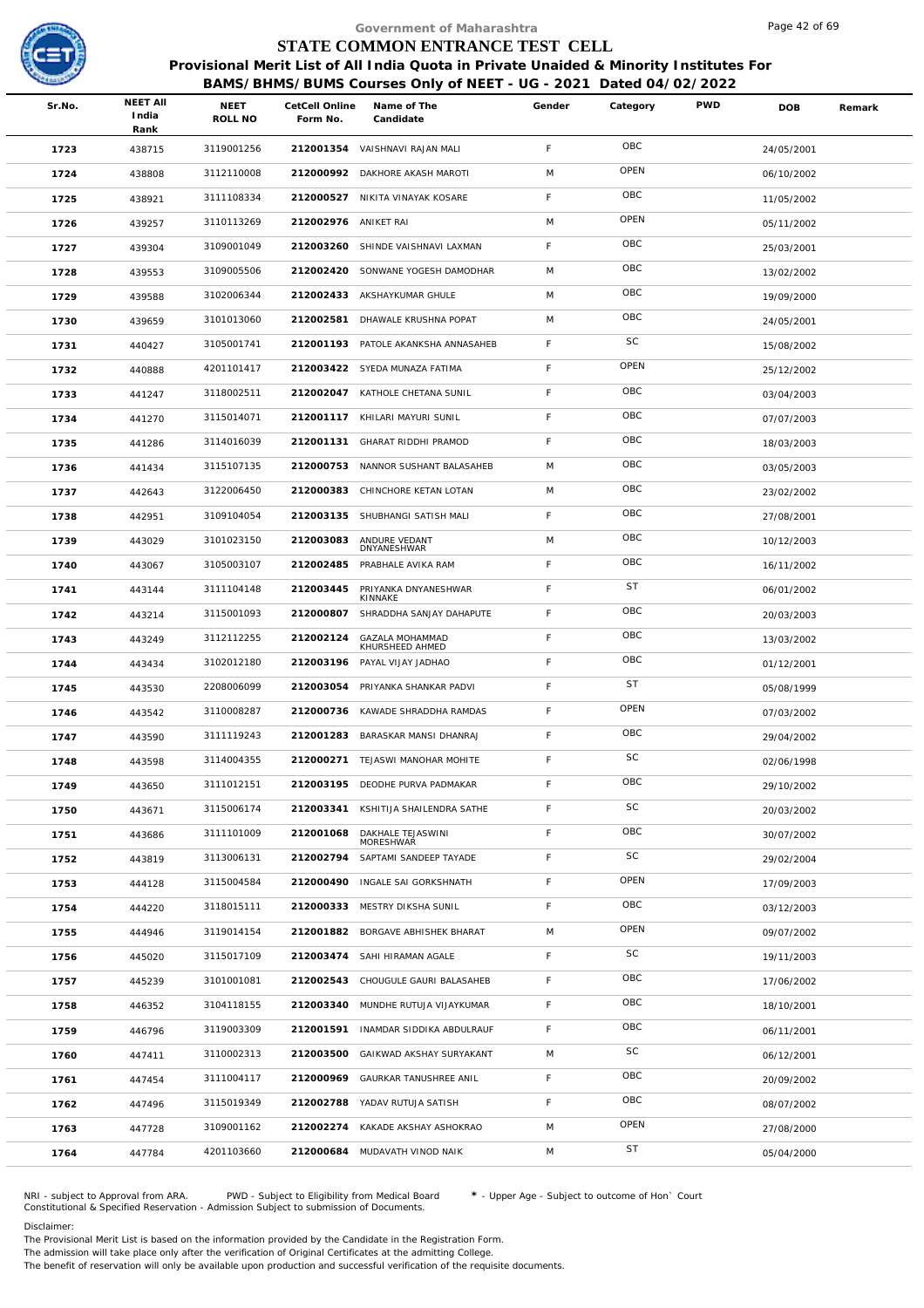

|        |                                  |                        |                            | Government of Maharashtra                                                                                                                                  |        |           |            | Page 43 of 69 |        |
|--------|----------------------------------|------------------------|----------------------------|------------------------------------------------------------------------------------------------------------------------------------------------------------|--------|-----------|------------|---------------|--------|
|        |                                  |                        |                            | STATE COMMON ENTRANCE TEST CELL                                                                                                                            |        |           |            |               |        |
|        |                                  |                        |                            | Provisional Merit List of All India Quota in Private Unaided & Minority Institutes For<br>BAMS/BHMS/BUMS Courses Only of NEET - UG - 2021 Dated 04/02/2022 |        |           |            |               |        |
| Sr.No. | <b>NEET AII</b><br>India<br>Rank | <b>NEET</b><br>ROLL NO | CetCell Online<br>Form No. | Name of The<br>Candidate                                                                                                                                   | Gender | Category  | <b>PWD</b> | <b>DOB</b>    | Remark |
| 1765   | 447851                           | 3101014008             |                            | 212000394 SHENDE DHANANJAY DILIP                                                                                                                           | M      | <b>SC</b> |            | 22/10/2003    |        |
| 1766   | 447917                           | 3115027159             | 212002228                  | DONGARE JIDNYESHA SANTOSH                                                                                                                                  | F      | OBC       |            | 17/03/2004    |        |
| 1767   | 447968                           | 3113107278             | 212001811                  | BORSE SNEHA KHEMRAJ                                                                                                                                        | F      | OBC       |            | 14/05/2002    |        |
| 1768   | 448035                           | 3111113133             |                            | 212002685 DHANASHREE INDAL PAWAR                                                                                                                           | F      | OBC       |            | 14/05/2001    |        |
| 1769   | 448166                           | 3115013186             |                            | 212003131 JAGTAP SAKSHI FAKKAD                                                                                                                             | F      | OPEN      |            | 01/06/2002    |        |
| 1770   | 448265                           | 3106010128             | 212001058                  | INAMDAR DANIYAL MALIK NISAR<br>AKHTAR                                                                                                                      | M      | OPEN      |            | 08/10/2003    |        |
| 1771   | 448837                           | 3111005043             | 212002785                  | NANDINI YEWLE                                                                                                                                              | F      | OBC       |            | 05/03/2002    |        |
| 1772   | 449006                           | 3101003245             | 212001423                  | KSHETRE RITU ANTWAN                                                                                                                                        | F      | <b>SC</b> |            | 02/10/2002    |        |
| 1773   | 449010                           | 3107004240             |                            | 212001799 PATIL VAIBHAV MANOJ                                                                                                                              | M      | OBC       |            | 17/04/2002    |        |
| 1774   | 449064                           | 3115002455             |                            | 212001812 DALVI SANKET SATISH                                                                                                                              | M      | SC        |            | 29/03/2002    |        |
| 1775   | 449095                           | 3112119127             | 212002042                  | PAWAR NIKHIL KESHAV                                                                                                                                        | M      | OBC       |            | 02/11/2001    |        |
| 1776   | 449098                           | 3104101121             |                            | 212002961 PRATHMESH CHAVHAN                                                                                                                                | M      | OBC       |            | 29/08/2003    |        |
| 1777   | 449191                           | 3122008273             | 212001984                  | AHIRE PRATIKSHA GOPICHAND                                                                                                                                  | F      | SC        |            | 06/07/2003    |        |
| 1778   | 449321                           | 3104101694             |                            | 212001392 SHAIKH REHAN IRFAN                                                                                                                               | M      | OPEN      |            | 09/11/2002    |        |
| 1779   | 449477                           | 3117013231             | 212000899                  | JADHAV SAYALI BALIRAM                                                                                                                                      | F      | OPEN      |            | 12/10/2002    |        |
| 1780   | 449708                           | 3109010275             |                            | 212001612 MANE DIVYA SANJAY                                                                                                                                | F      | OPEN      |            | 31/10/2002    |        |
| 1781   | 449725                           | 3108002154             | 212001630 ANUJA PATIL      |                                                                                                                                                            | F      | OPEN      |            | 15/11/2002    |        |
| 1782   | 449995                           | 3103004231             | 212000372                  | WIRKHADE ANUJA WAMANRAO                                                                                                                                    | F      | OPEN      |            | 26/07/2002    |        |
| 1783   | 450026                           | 3119012236             | 212002848                  | SHENDAGE VAISHNAVI<br>DADASAHEB                                                                                                                            | F      | OBC       |            | 09/05/2002    |        |
| 1784   | 450067                           | 3110001473             | 212002229                  | SHAIKH KULSUM MUSABBIR                                                                                                                                     | F      | OPEN      |            | 17/06/2004    |        |
| 1785   | 450224                           | 3109118048             | 212000208                  | <b>GODSE SANGHARSH</b><br>SHELARMAMA                                                                                                                       | M      | OPEN      |            | 10/02/2002    |        |
| 1786   | 450896                           | 3104006085             | 212002498                  | BORUDE ABHISHEK BABANRAO                                                                                                                                   | M      | OPEN      |            | 23/05/2001    |        |
| 1787   | 451041                           | 3117005165             | 212003084                  | <b>GAVANDI SAMARTH</b><br>PARATAREDDI                                                                                                                      | M      | OBC       |            | 25/07/2002    |        |
| 1788   | 451248                           | 3114008088             |                            | 212002145 RAHUL K JAISWAR                                                                                                                                  | M      | <b>SC</b> |            | 25/10/1998    |        |
| 1789   | 451364                           | 3111015069             |                            | 212002594 TRUPTI THAWARE                                                                                                                                   | F.     | <b>SC</b> |            | 18/09/2000    |        |
| 1790   | 451475                           | 3109007159             |                            | 212001040 TELE ABHIJEET RAJENDRA                                                                                                                           | M      | OBC       |            | 27/05/1999    |        |
| 1791   | 451501                           | 3115106006             |                            | 212003036 HIPPARKAR GAJANAN DILIP                                                                                                                          | M      | OBC       |            | 09/09/2001    |        |
| 1792   | 451930                           | 3101012197             |                            | 212001650 GORE PRIYANKA ASHOK                                                                                                                              | F      | OBC       |            | 14/12/2003    |        |
| 1793   | 453423                           | 3111011198             | 212000018                  | SHEIKH ZEBA ATHER MISREEN<br>SHEIKH SALEEM                                                                                                                 | F      | OPEN      |            | 10/06/2002    |        |
| 1794   | 453677                           | 3115019012             | 212000057                  | LANDGE MANASI TUKARAM                                                                                                                                      | F      | SC        |            | 10/09/1999    |        |
| 1795   | 453740                           | 3110021172             | 212000128 INSIYA           |                                                                                                                                                            | F.     | OPEN      |            | 27/11/2002    |        |
| 1796   | 453971                           | 3104012323             | 212002301                  | SAKSHI KHEDKAR                                                                                                                                             | F      | OBC       |            | 14/02/2002    |        |
| 1797   | 453988                           | 3112033078             |                            | 212000494 BHERE SHRADDHA SHANKAR                                                                                                                           | F      | OBC       |            | 20/10/2002    |        |
| 1798   | 454010                           | 3117020245             |                            | 212001634 MORE SHWETA KALYAN                                                                                                                               | F      | SC        |            | 17/10/2002    |        |
| 1799   | 454047                           | 3111004375             |                            | 212003480 SUNE SAHIL MANOJ                                                                                                                                 | M      | OBC       |            | 27/06/2003    |        |
| 1800   | 454433                           | 3111114366             |                            | 212000104 LANJE DEVYANI RAJKUMAR                                                                                                                           | F      | OBC       |            | 30/07/2002    |        |
| 1801   | 454765                           | 3117002227             |                            | 212002719 SHIVALI KANADE                                                                                                                                   | F      | OPEN      |            | 29/04/2003    |        |
| 1802   | 455174                           | 3117005016             |                            | 212000410 CHAVAN GAURI AMARSINH                                                                                                                            | F      | OPEN      |            | 22/08/2003    |        |
| 1803   | 455443                           | 3103018032             |                            | 212001992 PATIL TEJASWINI LAXMAN                                                                                                                           | F.     | SC        |            | 27/10/2000    |        |
| 1804   | 455451                           | 3108005301             |                            | 212000285 DHOTARE PRANAV SACHIN                                                                                                                            | M      | OBC       |            | 14/04/2003    |        |
| 1805   | 455742                           | 3112032153             |                            | 212003044 KHANDARE LALIT PANDURANG                                                                                                                         | M      | OBC       |            | 09/12/2000    |        |
| 1806   | 455783                           | 3110023199             |                            | 212001495 SNEHA YADAV                                                                                                                                      | M      | OPEN      |            | 22/09/2001    |        |
|        |                                  |                        |                            |                                                                                                                                                            |        |           |            |               |        |

NRI - subject to Approval from ARA. PWD - Subject to Eligibility from Medical Board \* - Upper Age - Subject to outcome of Hon` Court<br>Constitutional & Specified Reservation - Admission Subject to submissio

Disclaimer:

The Provisional Merit List is based on the information provided by the Candidate in the Registration Form.

The admission will take place only after the verification of Original Certificates at the admitting College.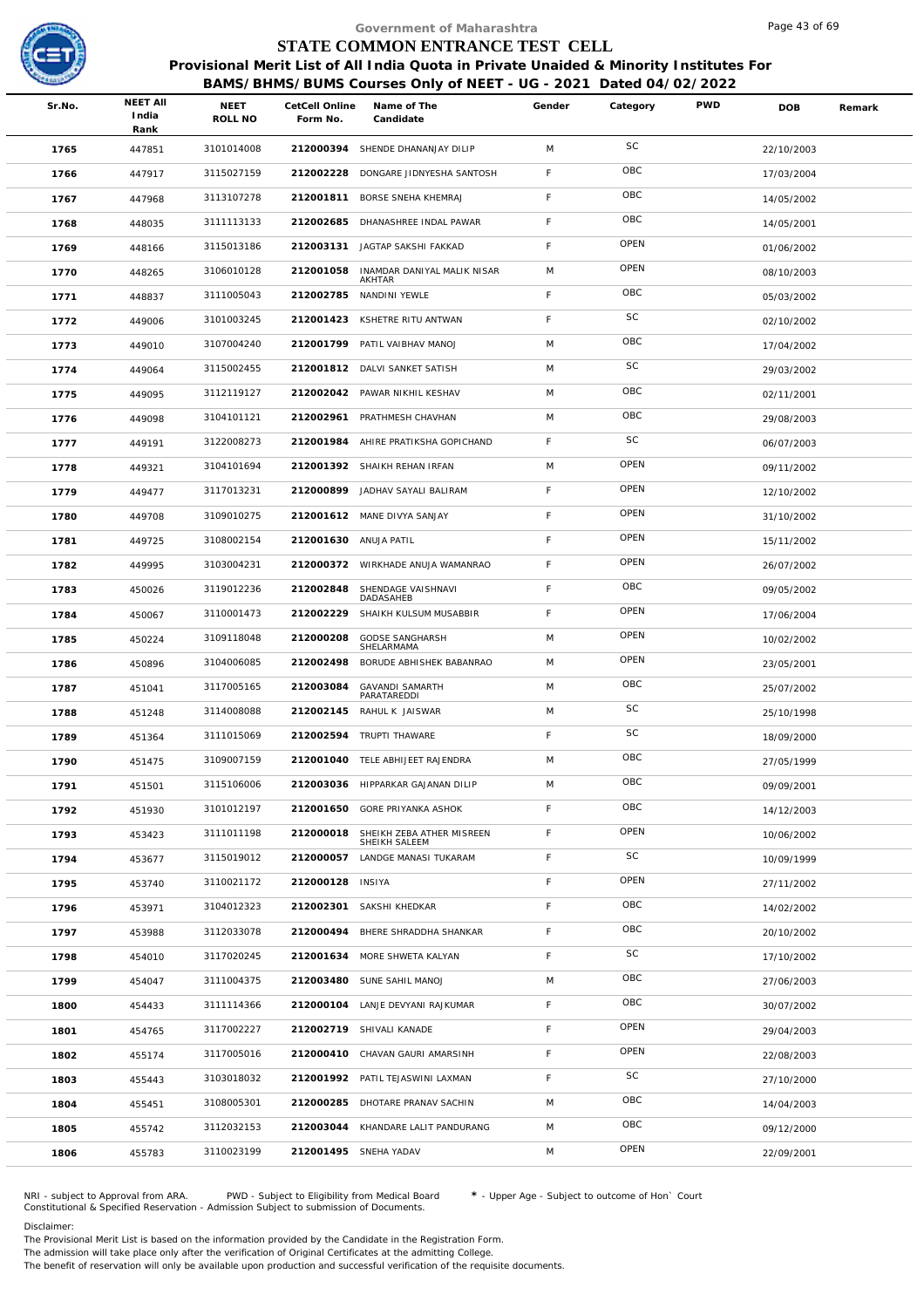

|        |                                  |                 |                            | Government of Maharashtra                                                                                                                                  |             |           |            | Page 44 of 69 |        |
|--------|----------------------------------|-----------------|----------------------------|------------------------------------------------------------------------------------------------------------------------------------------------------------|-------------|-----------|------------|---------------|--------|
|        |                                  |                 |                            | STATE COMMON ENTRANCE TEST CELL                                                                                                                            |             |           |            |               |        |
|        |                                  |                 |                            | Provisional Merit List of All India Quota in Private Unaided & Minority Institutes For<br>BAMS/BHMS/BUMS Courses Only of NEET - UG - 2021 Dated 04/02/2022 |             |           |            |               |        |
| Sr.No. | <b>NEET AII</b><br>India<br>Rank | NEET<br>ROLL NO | CetCell Online<br>Form No. | Name of The<br>Candidate                                                                                                                                   | Gender      | Category  | <b>PWD</b> | DOB           | Remark |
| 1807   | 456053                           | 3112108211      |                            | 212001806 INGOLE SRUSHTI ARVIND                                                                                                                            | F           | <b>SC</b> |            | 06/03/2002    |        |
| 1808   | 456088                           | 3117018007      | 212003385                  | WAGHAMARE RITESH RAJARAM                                                                                                                                   | M           | SC        |            | 09/02/2001    |        |
| 1809   | 456156                           | 3106020052      | 212001945                  | SONUNE SAKSHI ARUN                                                                                                                                         | $\mathsf F$ | OBC       |            | 16/07/2003    |        |
| 1810   | 456190                           | 3115035249      |                            | 212003119 JADHAV NIKHIL RAMDAS                                                                                                                             | M           | OPEN      |            | 31/07/2002    |        |
| 1811   | 456345                           | 3107006042      | 212000219                  | SONANI SHANTANU RAJENDRA                                                                                                                                   | M           | OBC       |            | 20/11/2001    |        |
| 1812   | 456541                           | 3115019083      |                            | 212002261 MAHARNAVAR PUJA MAHADEV                                                                                                                          | $\mathsf F$ | OBC       |            | 23/05/2001    |        |
| 1813   | 456592                           | 3106004277      |                            | 212002851 WAGH JEEVAN UTTAM                                                                                                                                | M           | OBC       |            | 06/04/2002    |        |
| 1814   | 457385                           | 3104009100      | 212002908                  | LANDGE PRASAD SUBHASH                                                                                                                                      | M           | SC        |            | 21/09/1999    |        |
| 1815   | 457413                           | 3110106312      |                            | 212001618 MAHEK FATIMA QURESHI                                                                                                                             | $\mathsf F$ | OPEN      |            | 03/10/2001    |        |
| 1816   | 457469                           | 3101008381      | 212000815                  | KARANDE SWAPNIL BABURAO                                                                                                                                    | M           | OBC       |            | 10/08/2002    |        |
| 1817   | 457674                           | 3109011206      |                            | 212000236 JADHAV CHAITANYA NANASAHEB                                                                                                                       | M           | OBC       |            | 17/10/2001    |        |
| 1818   | 457822                           | 3116011086      |                            | 212002878 KARALE NIKHIL DIPAK                                                                                                                              | M           | OBC       |            | 22/02/2002    |        |
| 1819   | 457937                           | 3113102529      | 212002524                  | KAMBALE VAISHNAVI SHARAD                                                                                                                                   | $\mathsf F$ | SC        |            | 23/01/2004    |        |
| 1820   | 458040                           | 3115027088      |                            | 212001434 PURVA DINESH KATARIYA                                                                                                                            | $\mathsf F$ | OPEN      |            | 10/02/2004    |        |
| 1821   | 458105                           | 3112101328      | 212002170                  | KHAN MARIYA YAKEEN ULLAH<br>KHAN                                                                                                                           | $\mathsf F$ | OPEN      |            | 09/10/2003    |        |
| 1822   | 458113                           | 3110109378      | 212002879                  | PATEL NIDHI HARSHAD                                                                                                                                        | F           | OPEN      |            | 22/12/2003    |        |
| 1823   | 458117                           | 3111115053      |                            | 212002133 BARDE SHUBHADA YUVRAJ                                                                                                                            | $\mathsf F$ | OBC       |            | 30/04/2001    |        |
| 1824   | 458235                           | 3110102068      | 212002605                  | KIRAN                                                                                                                                                      | F           | OBC       |            | 13/03/2003    |        |
| 1825   | 458836                           | 3118008248      | 212002252                  | SHRAVANI PRASAD PADHYE                                                                                                                                     | $\mathsf F$ | OPEN      |            | 15/08/2003    |        |
| 1826   | 459426                           | 3107005082      |                            | 212002871 ACHAL RAJU JAIN                                                                                                                                  | $\mathsf F$ | OPEN      |            | 11/10/2003    |        |
| 1827   | 459558                           | 3121005081      | 212002379                  | WAKODE CHETAN SHRIKRUSHNA                                                                                                                                  | M           | OBC       |            | 14/08/2002    |        |
| 1828   | 459753                           | 3111003267      | 212000557                  | VANSHEETA PRADEEP<br>WAGHMARE                                                                                                                              | $\mathsf F$ | OBC       |            | 07/10/2002    |        |
| 1829   | 459887                           | 3105005232      | 212002705                  | RAKH SIDDHI MOTIRAM                                                                                                                                        | F           | OBC       |            | 17/02/2001    |        |
| 1830   | 460225                           | 3114013188      |                            | 212003333 ANJALI MISHRA                                                                                                                                    | F           | OPEN      |            | 08/08/2002    |        |
| 1831   | 460286                           | 3111001238      |                            | 212002587 KATARE PRERNA SANJAY                                                                                                                             | F.          | SC        |            | 25/09/2002    |        |
| 1832   | 460607                           | 3101020111      | 212000541                  | JAGDALE SHUBHAM SANTOSH                                                                                                                                    | M           | OBC       |            | 25/06/2002    |        |
| 1833   | 460894                           | 3108004673      |                            | 212000851 KORAVI JANAKI SURESH                                                                                                                             | $\mathsf F$ | OBC       |            | 28/04/2003    |        |
| 1834   | 461811                           | 3111102457      |                            | 212001617 KALE SAKSHI DIWAKAR                                                                                                                              | $\mathsf F$ | OBC       |            | 02/04/2001    |        |
| 1835   | 461883                           | 3112013003      | 212000311                  | RANVIR PRANAY VIJAY                                                                                                                                        | M           | SC        |            | 03/12/2001    |        |
| 1836   | 462197                           | 3108003561      |                            | 212002595 PATIL SAYALI JALINDAR                                                                                                                            | $\mathsf F$ | OPEN      |            | 19/07/2002    |        |
| 1837   | 462218                           | 3101016184      |                            | 212002437 KHEDKAR PUJA NANDU                                                                                                                               | $\mathsf F$ | OBC       |            | 10/12/2001    |        |
| 1838   | 462310                           | 3104021159      | 212000846                  | LAVANGE PRATIKSHA HARIBHAU                                                                                                                                 | F           | OBC       |            | 21/01/2001    |        |
| 1839   | 462338                           | 3114010168      |                            | 212002076 KIRVE GAYATRI DYANESHWAR                                                                                                                         | $\mathsf F$ | OBC       |            | 15/03/2003    |        |
| 1840   | 462388                           | 3101015181      | 212001207                  | SAKSHI MACHINDRA LOKHANDE                                                                                                                                  | $\mathsf F$ | SC        |            | 15/05/2001    |        |
| 1841   | 462539                           | 3109114088      | 212002741                  | SABNE VISHAKHA NAGENDRA                                                                                                                                    | $\mathsf F$ | SC        |            | 22/01/2001    |        |
| 1842   | 462761                           | 3111112082      | 212001828                  | CHAUDHARI ANJALI RAMBHAU                                                                                                                                   | F           | OBC       |            | 23/04/2001    |        |
| 1843   | 463096                           | 3119009226      | 212002500                  | WAGHMARE MRUNAL MANIK                                                                                                                                      | $\mathsf F$ | SC        |            | 13/11/2002    |        |
| 1844   | 463524                           | 3119002355      | 212003415                  | BALAGE HARSHITA SANJIV                                                                                                                                     | F           | OPEN      |            | 11/07/2002    |        |
| 1845   | 464158                           | 3104120101      | 212002588                  | BHOLANE SHYAM PRABHAKAR                                                                                                                                    | M           | OBC       |            | 12/05/2003    |        |
| 1846   | 464290                           | 1507003217      | 212001287                  | PALAK RANI                                                                                                                                                 | $\mathsf F$ | OPEN      |            | 16/08/2002    |        |
| 1847   | 464423                           | 3113110142      | 212001165                  | SHELAR RIYA<br>CHANDRASHEKHAR                                                                                                                              | F           | OBC       |            | 10/09/2002    |        |
| 1848   | 464433                           | 3115022326      |                            | 212001961 GOPHANE VAISHNAVI ATMARAM                                                                                                                        | F.          | OBC       |            | 28/01/2003    |        |
|        |                                  |                 |                            |                                                                                                                                                            |             |           |            |               |        |

NRI - subject to Approval from ARA. PWD - Subject to Eligibility from Medical Board \* - Upper Age - Subject to outcome of Hon` Court<br>Constitutional & Specified Reservation - Admission Subject to submissio

Disclaimer:

The Provisional Merit List is based on the information provided by the Candidate in the Registration Form. The admission will take place only after the verification of Original Certificates at the admitting College.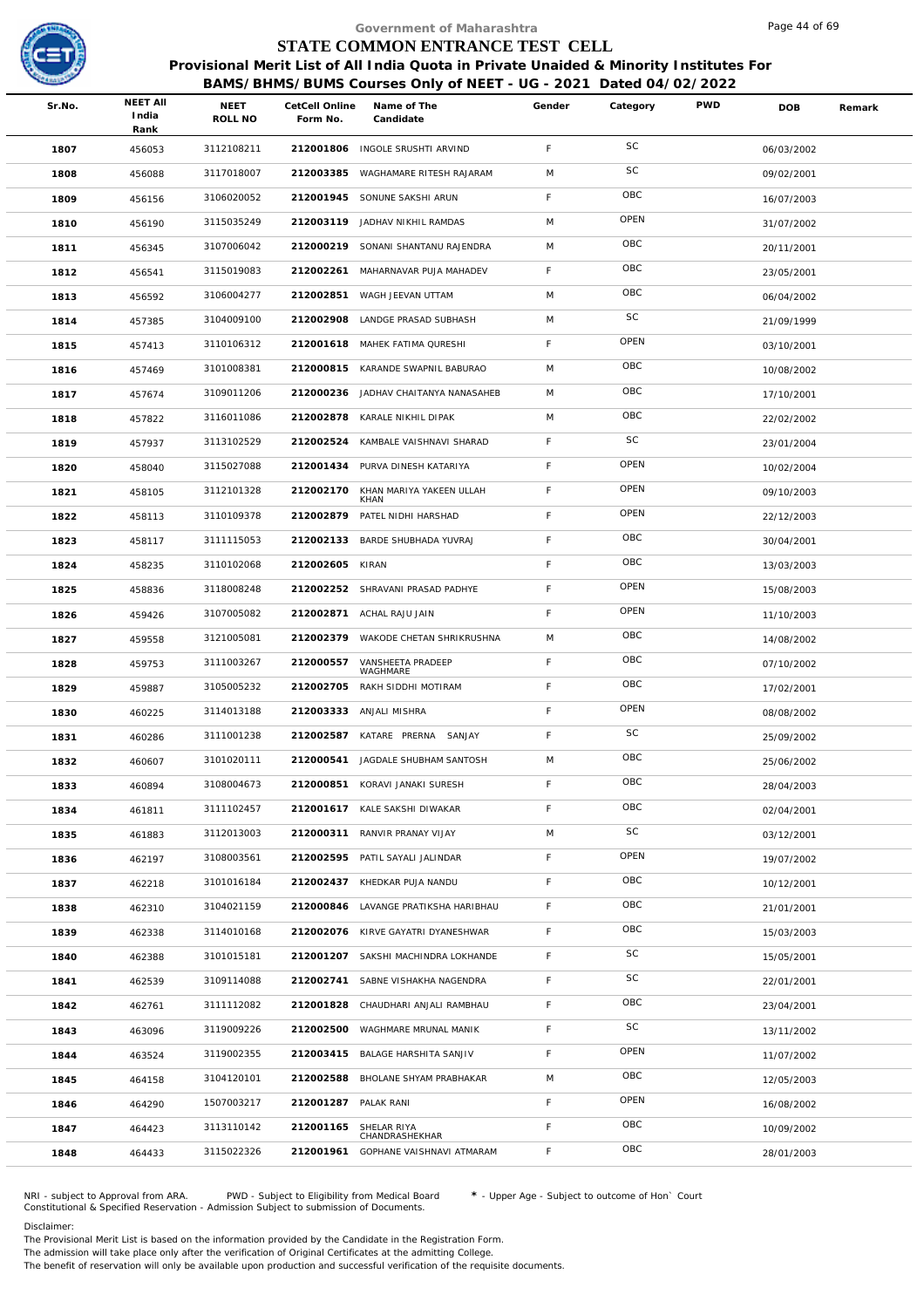

|        |                                  |                        |                            | Government of Maharashtra                                                              |        |           |            | Page 45 of 69 |        |
|--------|----------------------------------|------------------------|----------------------------|----------------------------------------------------------------------------------------|--------|-----------|------------|---------------|--------|
|        |                                  |                        |                            | STATE COMMON ENTRANCE TEST CELL                                                        |        |           |            |               |        |
|        |                                  |                        |                            | Provisional Merit List of All India Quota in Private Unaided & Minority Institutes For |        |           |            |               |        |
|        |                                  |                        |                            | BAMS/BHMS/BUMS Courses Only of NEET - UG - 2021 Dated 04/02/2022                       |        |           |            |               |        |
| Sr.No. | <b>NEET AII</b><br>India<br>Rank | <b>NEET</b><br>ROLL NO | CetCell Online<br>Form No. | Name of The<br>Candidate                                                               | Gender | Category  | <b>PWD</b> | <b>DOB</b>    | Remark |
| 1849   | 465076                           | 3101021231             | 212002891                  | GORE ANUSHKA BALASAHEB                                                                 | F.     | OBC       |            | 28/01/2003    |        |
| 1850   | 465503                           | 3119009159             | 212001385                  | PAWAR SHRUTI PRAKASH                                                                   | F.     | OPEN      |            | 06/02/2004    |        |
| 1851   | 466256                           | 3104021185             | 212001601                  | UMM E HAANI IQBAL KHAN                                                                 | F      | OPEN      |            | 17/04/2002    |        |
| 1852   | 466266                           | 3122002435             | 212003409                  | QURAISHI UBED AHMED NEHAL                                                              | M      | OBC       |            | 12/12/2001    |        |
| 1853   | 466885                           | 3115005444             | 212000849                  | AHMED<br>SAYYED NAZIYA PARVEEN                                                         | F.     | OPEN      |            | 12/07/2003    |        |
| 1854   | 468406                           | 3104005411             |                            | 212001652 INDRARAJ SHASHIKANT KALE                                                     | M      | SC        |            | 16/05/2002    |        |
| 1855   | 468420                           | 3119008205             |                            | 212002781 MOGALI ANUSHKA SHIVANAND                                                     | F      | OPEN      |            | 03/11/2003    |        |
| 1856   | 468888                           | 3116009306             | 212001044                  | GULAVE SHREYA SANTOSH                                                                  | F      | OBC       |            | 29/02/2004    |        |
| 1857   | 468906                           | 3101013236             |                            | 212000405 NARENDRA ABHINAV                                                             | M      | SC        |            | 18/08/2002    |        |
| 1858   | 468984                           | 3104021054             | 212000820                  | WAYKOS RUTUJA SANJAY                                                                   | F.     | OBC       |            | 15/03/2002    |        |
| 1859   | 469340                           | 3119009125             | 212002749                  | SAMBHARE SRUSHTI UDAY                                                                  | F.     | OPEN      |            | 01/11/2001    |        |
| 1860   | 469557                           | 3102004562             | 212000365                  | MOHAMMAD SHOEB MOHAMMAD                                                                | M      | OPEN      |            | 27/07/2001    |        |
| 1861   | 470446                           | 3112003184             | 212001148                  | SHAFIQUE<br>NANDEDKAR PREMKUMAR                                                        | M      | OBC       |            | 24/03/2002    |        |
| 1862   | 470447                           | 3111106240             | 212000886                  | GANESH<br>PUDKE SHIVANI RAJKUMAR                                                       | F      | SC        |            | 27/10/2002    |        |
| 1863   | 470560                           | 3122009150             | 212001147                  | PATIL GAURAV SAMBHAJI                                                                  | M      | OBC       |            | 14/06/2001    |        |
| 1864   | 470695                           | 3110108166             | 212002251                  | QURESHI AISHA ARSAD                                                                    | F      | OPEN      |            | 14/05/2001    |        |
| 1865   | 470797                           | 3104007155             | 212003197                  | MOHMED<br>BAWLA NAZIYA IDRIS                                                           | F      | OPEN      |            | 10/06/2004    |        |
| 1866   | 470995                           | 3116004065             | 212002507                  | PAWAR ANUJA RAMCHANDRA                                                                 | F.     | OPEN      |            | 02/01/2004    |        |
| 1867   | 472771                           | 3110004205             | 212002438                  | RAUT RAJAS AJAY                                                                        | M      | OBC       |            | 28/02/2003    |        |
| 1868   | 472807                           | 3112107211             | 212001137                  | KAMBLE ROHIT UTTAM                                                                     | M      | SC        |            | 24/08/2001    |        |
| 1869   | 472881                           | 3111004148             | 212002002                  | PRATIMA V KUSHNURE                                                                     | F      | OPEN      |            | 16/08/2003    |        |
| 1870   | 473028                           | 1502212513             |                            | 212003469 RAJNIKANT KUMAR                                                              | M      | OBC       |            | 06/12/1999    |        |
| 1871   | 473167                           | 3101005200             |                            | 212002337 SHIROLE PRANITA JAGESH                                                       | F.     | OBC       |            | 21/11/2003    |        |
| 1872   | 473180                           | 3106013233             |                            | 212002157 SAWADATKAR MAHESH                                                            | M      | OBC       |            | 29/05/2000    |        |
| 1873   | 473304                           | 3117010154             |                            | SHIVNARAYAN<br>212001233 SAKSHI RAJU SHIVSHARAN                                        | F.     | SC        |            | 26/06/2002    |        |
| 1874   | 473439                           | 3114009149             |                            | 212002569 KETHAVATH ROOPSINGH                                                          | M      | <b>ST</b> |            | 19/11/2002    |        |
| 1875   | 473503                           | 3104109275             |                            | 212001996 MAGAR DISHA NARESH                                                           | F.     | OPEN      |            | 18/10/2002    |        |
| 1876   | 473804                           | 3111005302             |                            | 212002147 SANJIVANI K DAF                                                              | F      | OBC       |            | 08/04/2002    |        |
| 1877   | 474335                           | 3110105034             |                            | 212001743 BEES DEVIKA SHRINIVAS                                                        | F.     | OBC       |            | 26/09/2003    |        |
| 1878   | 475301                           | 3117005065             |                            | 212002393 LALE JANHAVI DATTAKUMAR                                                      | M      | OPEN      |            | 12/10/2002    |        |
| 1879   |                                  | 3110015134             |                            | 212003473 KHAN RUBINA ABDUL SHAMIM                                                     | F.     | OPEN      |            |               |        |
|        | 475387                           | 3116006254             |                            | 212001142 JADHAV ANKITA GORAKHNATH                                                     | F.     | OPEN      |            | 25/12/2002    |        |
| 1880   | 475625                           | 3109114188             |                            | 212001937 PANDIT SHUBHAM RAJENDRA                                                      | M      | OBC       |            | 26/01/2004    |        |
| 1881   | 475766                           | 3110005439             |                            | 212000337 VAISHNAVI AKASH SARODE                                                       | F.     | OBC       |            | 23/05/2001    |        |
| 1882   | 476116                           | 3107007036             |                            | 212001708 NEHA RAJESH KOLATE                                                           | F.     | OBC       |            | 11/09/2001    |        |
| 1883   | 476160                           |                        |                            |                                                                                        | M      | SC        |            | 27/03/2003    |        |
| 1884   | 476672                           | 3112115199             |                            | 212002624 WAGHMARE ROHIT UTTAMRAO                                                      |        | OBC       |            | 07/01/2002    |        |
| 1885   | 477062                           | 3112032194             | 212002487                  | DAREKAR KARTIK GORAKH                                                                  | M      | OBC       |            | 04/05/1996    |        |
| 1886   | 477197                           | 3103018200             |                            | 212002930 NARSING PARTH RAHUL                                                          | M      | OBC       |            | 30/10/2002    |        |
| 1887   | 477598                           | 3101004079             |                            | 212002178 VAHADANE ADITI MANOHAR                                                       | F.     | SC        |            | 09/08/2003    |        |
| 1888   | 477660                           | 3111103336             |                            | 212000238 GAURAV WANKHEDE                                                              | M      | OPEN      |            | 20/12/2002    |        |
| 1889   | 477734                           | 3121004040             |                            | 212001548 JAMADAR SARFARAJ ALIP                                                        | M      |           |            | 05/08/2002    |        |
| 1890   | 477972                           | 3112015289             | 212000548                  | BHALERAO USHA SANTOSH                                                                  | F.     | OBC       |            | 25/06/2002    |        |

NRI - subject to Approval from ARA. PWD - Subject to Eligibility from Medical Board \* - Upper Age - Subject to outcome of Hon` Court<br>Constitutional & Specified Reservation - Admission Subject to submissio

Disclaimer:

The Provisional Merit List is based on the information provided by the Candidate in the Registration Form. The admission will take place only after the verification of Original Certificates at the admitting College.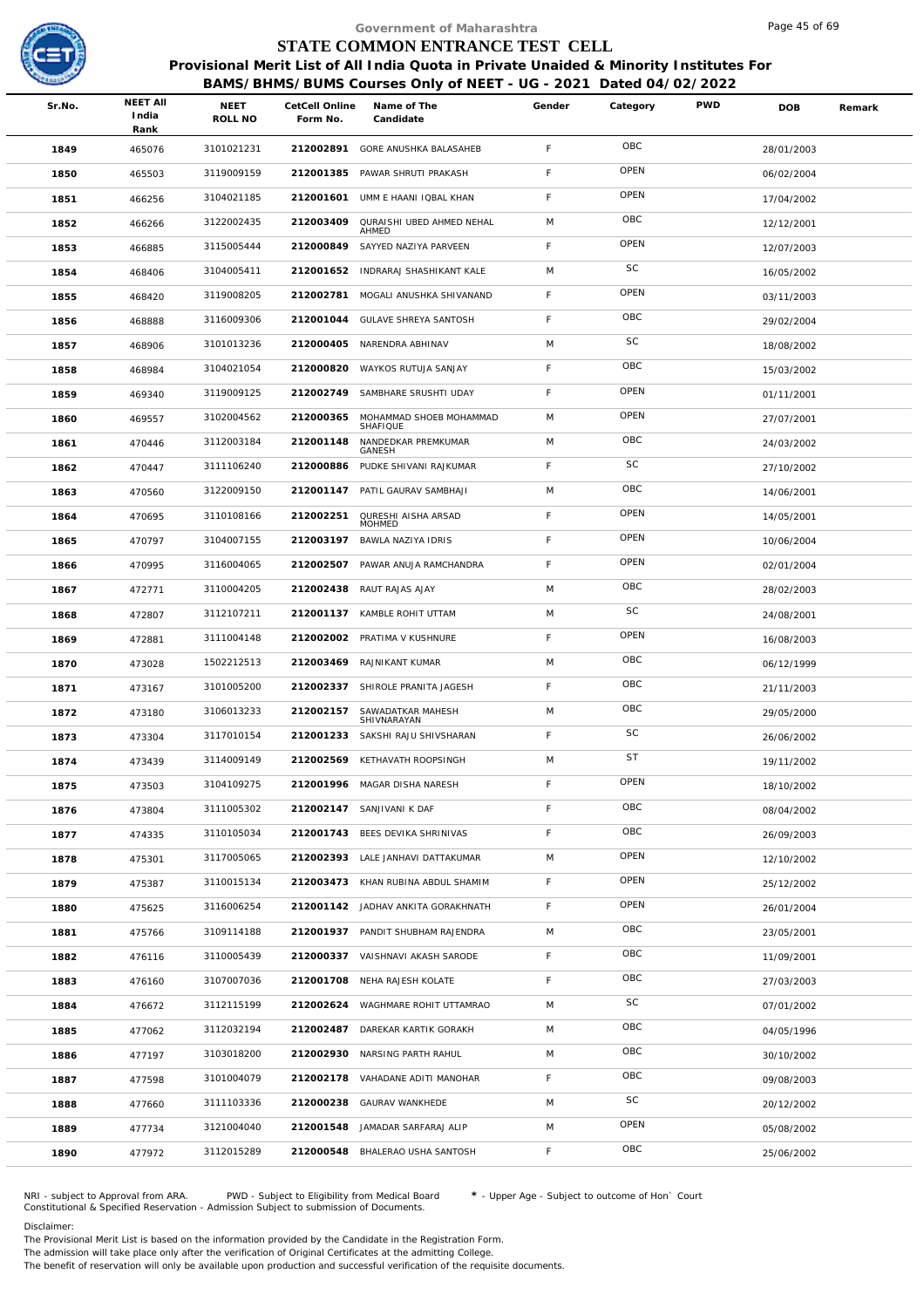

|        |                                  |                 |                            | Government of Maharashtra                                                                                                                                  |             |           |            | Page 46 of 69 |        |
|--------|----------------------------------|-----------------|----------------------------|------------------------------------------------------------------------------------------------------------------------------------------------------------|-------------|-----------|------------|---------------|--------|
|        |                                  |                 |                            | STATE COMMON ENTRANCE TEST CELL                                                                                                                            |             |           |            |               |        |
|        |                                  |                 |                            | Provisional Merit List of All India Quota in Private Unaided & Minority Institutes For<br>BAMS/BHMS/BUMS Courses Only of NEET - UG - 2021 Dated 04/02/2022 |             |           |            |               |        |
| Sr.No. | <b>NEET AII</b><br>India<br>Rank | NEET<br>ROLL NO | CetCell Online<br>Form No. | Name of The<br>Candidate                                                                                                                                   | Gender      | Category  | <b>PWD</b> | DOB           | Remark |
| 1891   | 478089                           | 3117004321      |                            | 212003072 SUTAR SHIVANI ANIL                                                                                                                               | F           | OBC       |            | 12/03/2002    |        |
| 1892   | 478692                           | 3113009095      | 212002505                  | GORE SHRUTIKA RAJENDRA                                                                                                                                     | F           | OBC       |            | 09/03/2002    |        |
| 1893   | 478778                           | 3115105149      | 212002528                  | <b>GHAYTADAKE SUSHRITA</b><br>SHRIDHAR                                                                                                                     | $\mathsf F$ | SC        |            | 18/09/2001    |        |
| 1894   | 479102                           | 3104017040      |                            | 212001764 JAGTAP ABHISHEK SANJAY                                                                                                                           | M           | OPEN      |            | 02/01/2002    |        |
| 1895   | 479187                           | 3111124176      | 212002783                  | SHREYASH SUNIL PAHURKAR                                                                                                                                    | M           | SC        |            | 01/01/2002    |        |
| 1896   | 479790                           | 3117002355      |                            | 212001190 JADHAV AMRUTA RAVINDRA                                                                                                                           | $\mathsf F$ | OPEN      |            | 28/03/2002    |        |
| 1897   | 479909                           | 1801002158      |                            | 212000184 SAYALI THENGIL                                                                                                                                   | F           | OPEN      |            | 21/04/2002    |        |
| 1898   | 479989                           | 3109103374      | 212002264                  | BALKATE GAYATRI BALAJI                                                                                                                                     | $\mathsf F$ | <b>ST</b> |            | 05/04/2000    |        |
| 1899   | 480009                           | 3111107274      | 212001521                  | MESHRAM KALESHA<br>BRAHMANAND                                                                                                                              | F           | SC        |            | 25/05/2001    |        |
| 1900   | 480377                           | 3121003035      | 212001716                  | THARVAL SHRIYA RAJESH                                                                                                                                      | F           | OBC       |            | 03/01/2002    |        |
| 1901   | 480412                           | 3110023206      | 212000769                  | SURTI NEHA BHUPENDRA                                                                                                                                       | F           | OPEN      |            | 24/02/2003    |        |
| 1902   | 481147                           | 3104020240      |                            | 212002347 SAMRUDHI KSHIRSAGAR                                                                                                                              | F           | OPEN      |            | 03/03/2003    |        |
| 1903   | 481515                           | 3111002551      | 212002283                  | PAYAL DINDAYAL LOGADE                                                                                                                                      | $\mathsf F$ | OBC       |            | 29/08/2002    |        |
| 1904   | 481967                           | 3107003417      |                            | 212003002 SACHIN SURESH POL                                                                                                                                | M           | OPEN      |            | 26/05/2003    |        |
| 1905   | 482048                           | 3109016127      |                            | 212001831 BUDRUKE DIVYA JIGAJI                                                                                                                             | $\mathsf F$ | <b>ST</b> |            | 07/06/2003    |        |
| 1906   | 482067                           | 3113108083      | 212001486                  | MIRZA JAID MOBIN                                                                                                                                           | M           | OPEN      |            | 02/01/2003    |        |
| 1907   | 482068                           | 3108001213      | 212002080                  | KAMBLE PRANIT SARJERAO                                                                                                                                     | M           | SC        |            | 19/01/2002    |        |
| 1908   | 482097                           | 3102010035      | 212001218                  | <b>GUDADE HARSHAL KADU</b>                                                                                                                                 | M           | SC        |            | 12/10/2001    |        |
| 1909   | 482138                           | 3104001191      | 212003259                  | JADHAV SANCHI RAJU                                                                                                                                         | $\mathsf F$ | SC        |            | 24/09/2002    |        |
| 1910   | 482178                           | 3112122057      |                            | 212000819 BASSI NEETA PACHUSING                                                                                                                            | $\mathsf F$ | OBC       |            | 25/04/2000    |        |
| 1911   | 482387                           | 3104104019      | 212001952                  | SAINDANE DHANASHREE<br>SUBHASH                                                                                                                             | F           | OBC       |            | 23/07/2002    |        |
| 1912   | 482526                           | 3111029165      | 212000561                  | MADAVI KHUSHI RAJU                                                                                                                                         | $\mathsf F$ | <b>ST</b> |            | 12/07/2002    |        |
| 1913   | 482815                           | 3109016179      | 212001155                  | <b>GHULE AKANKSHA POPAT</b>                                                                                                                                | F           | OBC       |            | 25/04/2000    |        |
| 1914   | 483307                           | 3114003112      |                            | 212000197 SAMPADA JAGDISH KHUJE                                                                                                                            | F           | OBC       |            | 21/05/2001    |        |
| 1915   | 483459                           | 3109002394      |                            | 212000844 JADHAV KRUSHNA RAOSAHEB                                                                                                                          | M           | OPEN      |            | 22/09/2001    |        |
| 1916   | 484225                           | 3117013174      | 212000889                  | DOKE YOGESH GAUTAM                                                                                                                                         | M           | OPEN      |            | 11/11/2000    |        |
| 1917   | 484300                           | 1402001198      | 212002780                  | PARASHMITA MONDAL                                                                                                                                          | $\mathsf F$ | SC        |            | 16/04/2000    |        |
| 1918   | 484344                           | 3102021131      |                            | 212002648 SAHIL SARDAR                                                                                                                                     | M           | SC        |            | 04/12/2002    |        |
| 1919   | 484785                           | 3110101233      | 212001428                  | KHAN IRAM ZAKIR HUSSAIN                                                                                                                                    | F           | OPEN      |            | 13/03/2003    |        |
| 1920   | 485047                           | 1801002181      |                            | 212001022 ATHARVA BHOSALE                                                                                                                                  | M           | OPEN      |            | 22/10/2003    |        |
| 1921   | 485378                           | 3104002501      |                            | 212001115 RUTUJA ATKAR                                                                                                                                     | F           | OPEN      |            | 17/11/2003    |        |
| 1922   | 485723                           | 3107015172      |                            | 212001861 TAYADE JAGRUTI MILIND                                                                                                                            | F           | SC        |            | 27/03/2003    |        |
| 1923   | 486756                           | 3110114255      | 212001504                  | KULAPKAR DIKSHANT<br>NANDAKUMAR                                                                                                                            | M           | OBC       |            | 30/10/2001    |        |
| 1924   | 486987                           | 3119001402      | 212002766                  | PATIL SHRIJAL RAHUL                                                                                                                                        | F           | OPEN      |            | 22/10/2002    |        |
| 1925   | 487072                           | 3119005117      | 212002869                  | PATIL DURGA UTTAM                                                                                                                                          | F           | OPEN      |            | 03/10/2003    |        |
| 1926   | 487130                           | 3103017077      |                            | 212001126 BHELE JANHAVI UMESH                                                                                                                              | F           | OBC       |            | 28/11/2002    |        |
| 1927   | 487245                           | 3101002281      | 212002913                  | JADHAV DEEPTI KASHINATH                                                                                                                                    | $\mathsf F$ | OBC       |            | 29/10/2002    |        |
| 1928   | 487348                           | 3108004469      | 212002955                  | OMKAR RAJENDRA SONKAWADE                                                                                                                                   | M           | SC        |            | 31/07/2001    |        |
| 1929   | 488052                           | 3111106092      | 212002064                  | BARVE SHREYA RAMESHWAR                                                                                                                                     | $\mathsf F$ | OBC       |            | 08/07/2002    |        |
| 1930   | 488365                           | 3114003002      |                            | 212000892 KHOT ABID ZAMEER                                                                                                                                 | M           | OPEN      |            | 22/02/2003    |        |
| 1931   | 489092                           | 3108007048      |                            | 212003122 NAIK AKSHATA PANDURANG                                                                                                                           | F           | OPEN      |            | 06/09/2001    |        |
| 1932   | 489122                           | 3112001466      | 212000817                  | SONI RAGHUNANDAN<br>SHYAMSUNDER                                                                                                                            | M           | OPEN      |            | 29/01/2003    |        |
|        |                                  |                 |                            |                                                                                                                                                            |             |           |            |               |        |

NRI - subject to Approval from ARA. PWD - Subject to Eligibility from Medical Board \* - Upper Age - Subject to outcome of Hon` Court<br>Constitutional & Specified Reservation - Admission Subject to submissio

Disclaimer:

The Provisional Merit List is based on the information provided by the Candidate in the Registration Form.

The admission will take place only after the verification of Original Certificates at the admitting College.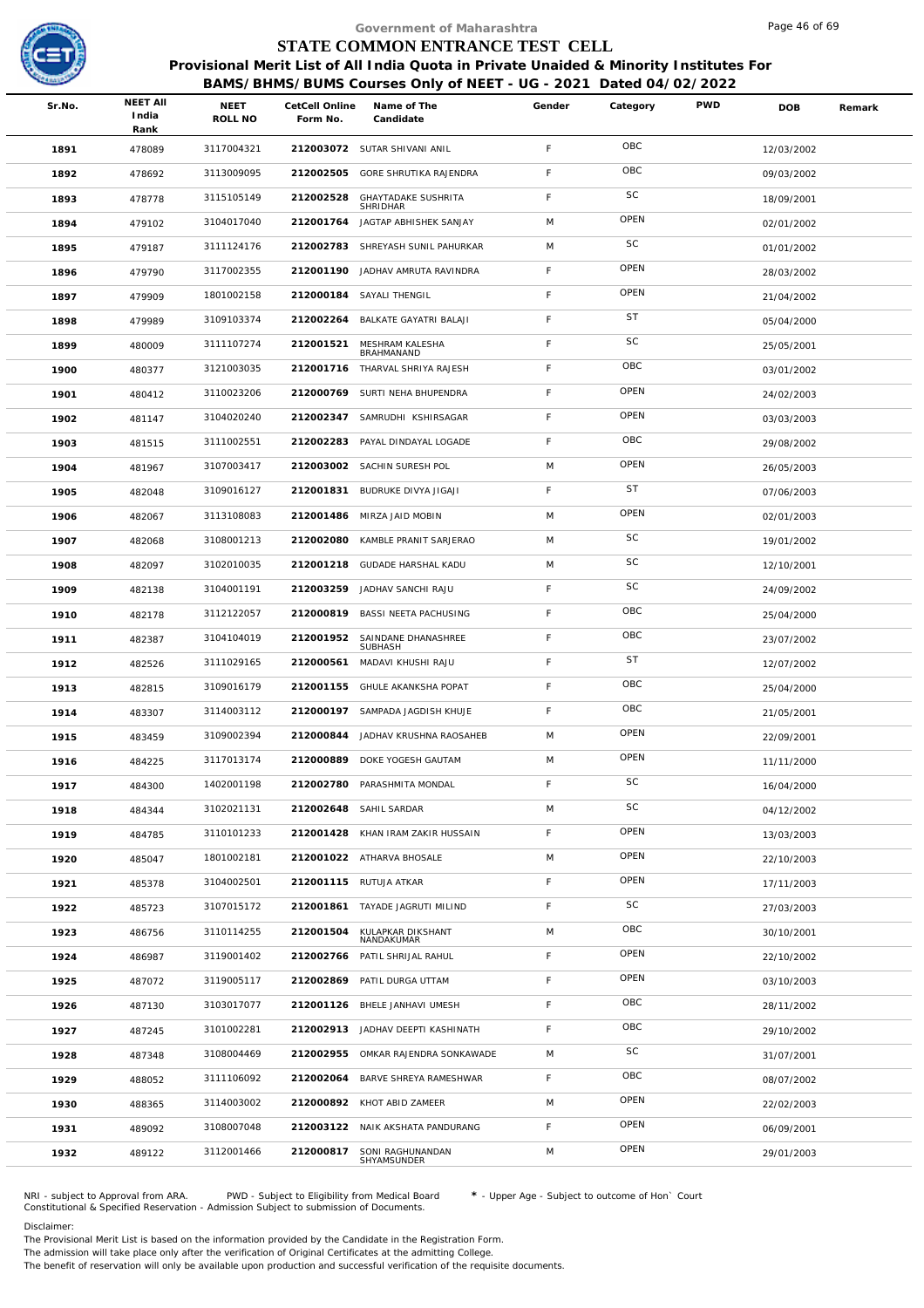

| India<br>Rank | NEET<br>ROLL NO | Form No.  | Name of The<br>Candidate              | Gender                                                                                                                                                                                                                                                                                                                                                                                                                                                                                                                                                                                                                                                                                                                                                                                                                                                                                                                       | Category                  | <b>PWD</b>                      | <b>DOB</b>                                                       | Remark                                                                                                   |
|---------------|-----------------|-----------|---------------------------------------|------------------------------------------------------------------------------------------------------------------------------------------------------------------------------------------------------------------------------------------------------------------------------------------------------------------------------------------------------------------------------------------------------------------------------------------------------------------------------------------------------------------------------------------------------------------------------------------------------------------------------------------------------------------------------------------------------------------------------------------------------------------------------------------------------------------------------------------------------------------------------------------------------------------------------|---------------------------|---------------------------------|------------------------------------------------------------------|----------------------------------------------------------------------------------------------------------|
| 489217        | 3101014152      |           |                                       | F                                                                                                                                                                                                                                                                                                                                                                                                                                                                                                                                                                                                                                                                                                                                                                                                                                                                                                                            | <b>SC</b>                 |                                 | 12/01/2001                                                       |                                                                                                          |
| 489556        | 3115010259      | 212003030 | CHAVAN TANVEE VIJAY                   | F                                                                                                                                                                                                                                                                                                                                                                                                                                                                                                                                                                                                                                                                                                                                                                                                                                                                                                                            | OBC                       |                                 | 30/11/2002                                                       |                                                                                                          |
| 489749        | 3105023040      |           |                                       | F                                                                                                                                                                                                                                                                                                                                                                                                                                                                                                                                                                                                                                                                                                                                                                                                                                                                                                                            | OPEN                      |                                 | 21/06/2001                                                       |                                                                                                          |
| 489856        | 3105001787      | 212000919 | WAGHMARE AISHWARYA                    | F                                                                                                                                                                                                                                                                                                                                                                                                                                                                                                                                                                                                                                                                                                                                                                                                                                                                                                                            | SC                        |                                 | 10/07/2002                                                       |                                                                                                          |
| 490017        | 3111009534      |           |                                       | F                                                                                                                                                                                                                                                                                                                                                                                                                                                                                                                                                                                                                                                                                                                                                                                                                                                                                                                            | SC                        |                                 | 18/07/2001                                                       |                                                                                                          |
| 490166        | 3103014197      |           |                                       | F                                                                                                                                                                                                                                                                                                                                                                                                                                                                                                                                                                                                                                                                                                                                                                                                                                                                                                                            | OBC                       |                                 | 15/09/2003                                                       |                                                                                                          |
| 490273        | 3116005004      | 212000342 |                                       | F                                                                                                                                                                                                                                                                                                                                                                                                                                                                                                                                                                                                                                                                                                                                                                                                                                                                                                                            | OPEN                      |                                 | 22/11/2001                                                       |                                                                                                          |
| 490369        | 3112004176      | 212001549 | SUROSHE PRATHAMESH                    | M                                                                                                                                                                                                                                                                                                                                                                                                                                                                                                                                                                                                                                                                                                                                                                                                                                                                                                                            | OBC                       |                                 | 19/04/2003                                                       |                                                                                                          |
| 490922        | 3112024230      | 212002628 | NARWADE PRATIKSHA                     | F                                                                                                                                                                                                                                                                                                                                                                                                                                                                                                                                                                                                                                                                                                                                                                                                                                                                                                                            | OPEN                      |                                 | 27/11/2002                                                       |                                                                                                          |
| 490990        | 3113103449      | 212002998 | RITU ANIL KOCHAR                      | F                                                                                                                                                                                                                                                                                                                                                                                                                                                                                                                                                                                                                                                                                                                                                                                                                                                                                                                            | OPEN                      |                                 | 06/11/2003                                                       |                                                                                                          |
| 491499        | 3117020680      | 212000662 |                                       | F                                                                                                                                                                                                                                                                                                                                                                                                                                                                                                                                                                                                                                                                                                                                                                                                                                                                                                                            | SC                        |                                 | 26/02/2001                                                       |                                                                                                          |
| 491584        | 3108004585      |           |                                       | M                                                                                                                                                                                                                                                                                                                                                                                                                                                                                                                                                                                                                                                                                                                                                                                                                                                                                                                            | OPEN                      |                                 | 15/07/2002                                                       |                                                                                                          |
| 491794        | 3102003621      | 212002732 |                                       | M                                                                                                                                                                                                                                                                                                                                                                                                                                                                                                                                                                                                                                                                                                                                                                                                                                                                                                                            | OBC                       |                                 | 14/03/2002                                                       |                                                                                                          |
| 491817        | 3103001473      | 212003169 | GAWANDE SHARYU SUNILRAO               | F                                                                                                                                                                                                                                                                                                                                                                                                                                                                                                                                                                                                                                                                                                                                                                                                                                                                                                                            | OBC                       |                                 | 07/05/2002                                                       |                                                                                                          |
| 491844        | 3105004218      | 212002663 |                                       | F                                                                                                                                                                                                                                                                                                                                                                                                                                                                                                                                                                                                                                                                                                                                                                                                                                                                                                                            | SC                        |                                 | 16/06/2001                                                       |                                                                                                          |
| 492031        | 3101014225      | 212002856 | PAWAR KOMAL MOHAN                     | $\mathsf F$                                                                                                                                                                                                                                                                                                                                                                                                                                                                                                                                                                                                                                                                                                                                                                                                                                                                                                                  | OBC                       |                                 | 20/06/2002                                                       |                                                                                                          |
| 492064        | 3110016194      |           |                                       | F                                                                                                                                                                                                                                                                                                                                                                                                                                                                                                                                                                                                                                                                                                                                                                                                                                                                                                                            | OBC                       |                                 | 27/12/2002                                                       |                                                                                                          |
| 492270        | 3118006119      | 212001381 | SIDDHI VIJAY PAWAR                    | F                                                                                                                                                                                                                                                                                                                                                                                                                                                                                                                                                                                                                                                                                                                                                                                                                                                                                                                            | OPEN                      |                                 | 30/06/2002                                                       |                                                                                                          |
| 492304        | 3109107188      | 212002699 | WAVARE PRIYANKA DHANANJAY             | F                                                                                                                                                                                                                                                                                                                                                                                                                                                                                                                                                                                                                                                                                                                                                                                                                                                                                                                            | OBC                       |                                 | 29/04/2002                                                       |                                                                                                          |
| 492429        | 3111001186      |           |                                       | F                                                                                                                                                                                                                                                                                                                                                                                                                                                                                                                                                                                                                                                                                                                                                                                                                                                                                                                            | OBC                       |                                 | 24/09/2001                                                       |                                                                                                          |
| 492731        | 3113001242      | 212003193 | SHAIKH AQSA JAMIL                     | F                                                                                                                                                                                                                                                                                                                                                                                                                                                                                                                                                                                                                                                                                                                                                                                                                                                                                                                            | OPEN                      |                                 | 22/01/2002                                                       |                                                                                                          |
| 492791        | 3113104058      |           |                                       | F                                                                                                                                                                                                                                                                                                                                                                                                                                                                                                                                                                                                                                                                                                                                                                                                                                                                                                                            | OPEN                      |                                 | 02/11/2003                                                       |                                                                                                          |
| 493033        | 3101013221      | 212002286 |                                       | M                                                                                                                                                                                                                                                                                                                                                                                                                                                                                                                                                                                                                                                                                                                                                                                                                                                                                                                            | OBC                       |                                 | 10/08/2003                                                       |                                                                                                          |
| 493547        | 3112101052      |           |                                       | F                                                                                                                                                                                                                                                                                                                                                                                                                                                                                                                                                                                                                                                                                                                                                                                                                                                                                                                            | OBC                       |                                 | 22/07/2003                                                       |                                                                                                          |
| 494255        | 3106006039      |           |                                       | M                                                                                                                                                                                                                                                                                                                                                                                                                                                                                                                                                                                                                                                                                                                                                                                                                                                                                                                            | OBC                       |                                 | 23/11/2002                                                       |                                                                                                          |
| 494520        | 3104012353      | 212000336 |                                       | M                                                                                                                                                                                                                                                                                                                                                                                                                                                                                                                                                                                                                                                                                                                                                                                                                                                                                                                            | OBC                       |                                 | 26/04/2003                                                       |                                                                                                          |
| 494663        | 3112111254      | 212000586 | PARSURE SHUBHAM LALU                  | M                                                                                                                                                                                                                                                                                                                                                                                                                                                                                                                                                                                                                                                                                                                                                                                                                                                                                                                            | OBC                       |                                 | 20/10/2002                                                       |                                                                                                          |
| 495788        | 3103021064      | 212002779 | MANWAR DHAMMAPRAKASH<br><b>GAUTAM</b> | M                                                                                                                                                                                                                                                                                                                                                                                                                                                                                                                                                                                                                                                                                                                                                                                                                                                                                                                            | SC                        |                                 | 07/10/2000                                                       |                                                                                                          |
| 495935        | 3115009392      |           |                                       | M                                                                                                                                                                                                                                                                                                                                                                                                                                                                                                                                                                                                                                                                                                                                                                                                                                                                                                                            | SC                        |                                 | 10/12/2002                                                       |                                                                                                          |
| 496002        | 3107004061      |           |                                       | F                                                                                                                                                                                                                                                                                                                                                                                                                                                                                                                                                                                                                                                                                                                                                                                                                                                                                                                            | OBC                       |                                 | 21/02/2002                                                       |                                                                                                          |
| 496218        | 3104008150      |           |                                       | F.                                                                                                                                                                                                                                                                                                                                                                                                                                                                                                                                                                                                                                                                                                                                                                                                                                                                                                                           | SC                        |                                 | 01/06/2002                                                       |                                                                                                          |
| 496446        | 3103021252      |           |                                       | F.                                                                                                                                                                                                                                                                                                                                                                                                                                                                                                                                                                                                                                                                                                                                                                                                                                                                                                                           | OBC                       |                                 | 11/07/2003                                                       |                                                                                                          |
| 496638        | 3104008146      |           |                                       | F.                                                                                                                                                                                                                                                                                                                                                                                                                                                                                                                                                                                                                                                                                                                                                                                                                                                                                                                           | SC                        |                                 | 14/04/2003                                                       |                                                                                                          |
| 496710        | 3106013132      |           |                                       | M                                                                                                                                                                                                                                                                                                                                                                                                                                                                                                                                                                                                                                                                                                                                                                                                                                                                                                                            | OBC                       |                                 | 04/08/2001                                                       |                                                                                                          |
| 496725        | 3122003262      | 212001107 | PATHAN SAIMA AMINKHAN                 | F.                                                                                                                                                                                                                                                                                                                                                                                                                                                                                                                                                                                                                                                                                                                                                                                                                                                                                                                           | OPEN                      |                                 | 29/01/2002                                                       |                                                                                                          |
| 496823        | 3111014122      |           |                                       | F                                                                                                                                                                                                                                                                                                                                                                                                                                                                                                                                                                                                                                                                                                                                                                                                                                                                                                                            | OPEN                      |                                 | 29/03/2003                                                       |                                                                                                          |
| 496900        | 3110105039      | 212001357 |                                       | F.                                                                                                                                                                                                                                                                                                                                                                                                                                                                                                                                                                                                                                                                                                                                                                                                                                                                                                                           | OBC                       |                                 | 18/09/2003                                                       |                                                                                                          |
| 496920        | 3109012164      | 212003391 | <b>GALANDE ROHIT NAVANATH</b>         | M                                                                                                                                                                                                                                                                                                                                                                                                                                                                                                                                                                                                                                                                                                                                                                                                                                                                                                                            | OPEN                      |                                 | 13/01/2001                                                       |                                                                                                          |
| 497133        | 3115102184      | 212000970 | SINGH NUTAN UMESH                     | F.                                                                                                                                                                                                                                                                                                                                                                                                                                                                                                                                                                                                                                                                                                                                                                                                                                                                                                                           | OPEN                      |                                 | 12/12/2002                                                       |                                                                                                          |
| 498360        | 3116005051      | 212002983 |                                       | F.                                                                                                                                                                                                                                                                                                                                                                                                                                                                                                                                                                                                                                                                                                                                                                                                                                                                                                                           | OBC                       |                                 | 12/10/2003                                                       |                                                                                                          |
| 498627        | 3117020486      |           |                                       | F                                                                                                                                                                                                                                                                                                                                                                                                                                                                                                                                                                                                                                                                                                                                                                                                                                                                                                                            | OPEN                      |                                 | 25/01/2001                                                       |                                                                                                          |
| 498706        | 3122010156      |           |                                       | F.                                                                                                                                                                                                                                                                                                                                                                                                                                                                                                                                                                                                                                                                                                                                                                                                                                                                                                                           | OBC                       |                                 | 18/07/2003                                                       |                                                                                                          |
|               | <b>NEET AII</b> |           |                                       | CetCell Online<br>212001125 PAGARE PRACHI BATHUWELL<br>212001774 TALEKAR SHRUTI SURESH<br>CHANDRAKANT<br>212000674 NUPUR HUME<br>212000671 LOCHANA KISHOR WAGH<br>GUJAR AKANKSHA SADASHIV<br>PANJABRAO<br>PANDURANG<br>LOKHANDE MADHAVI MARUTI<br>212000457 BOJGAR AMAAN MEHBOOB<br>MUNAZZA FATEMA<br>SONAWANE DIMPAL MADAN<br>212003461 NAINA<br>212002043 ISHIKA ANANT BONDRE<br>212002072 DIVATE BHAKTI BALBHIM<br>AVHAD YOGESH MAHADEV<br>212000448 SHAIKH MAHIN RAJESAB<br>212001331 GOSAVI SHIVAM SUNIL<br>AUTI PARTH MOHAN<br>212001932 SHINDE PRANESH SHIVAJI<br>212003175 PARDESHI SNEHAL RAVINDRA<br>212002759<br>KADAM VAISHALI KACHRUBA<br>212001096 TADAS SHRAVANI SHAMKANT<br>212003448 HIWARALE SNEHAL UMESH<br>212001171 ANIL PURUSHOTTAM ATOLE<br>212003056 HOLANI MAHAK RAMESH<br>UNNATI AVINASH SANKHE<br>MISAL ASHLESHA JAGANNATH<br>212002334 RAJGUDE DIVYA BALASAHEB<br>212000422 AHIRRAO SAKSHI ANANT | Government of Maharashtra | STATE COMMON ENTRANCE TEST CELL | BAMS/BHMS/BUMS Courses Only of NEET - UG - 2021 Dated 04/02/2022 | Page 4 / of 69<br>Provisional Merit List of All India Quota in Private Unaided & Minority Institutes For |

NRI - subject to Approval from ARA. PWD - Subject to Eligibility from Medical Board \* - Upper Age - Subject to outcome of Hon` Court<br>Constitutional & Specified Reservation - Admission Subject to submissio

Disclaimer:

The Provisional Merit List is based on the information provided by the Candidate in the Registration Form.

The admission will take place only after the verification of Original Certificates at the admitting College.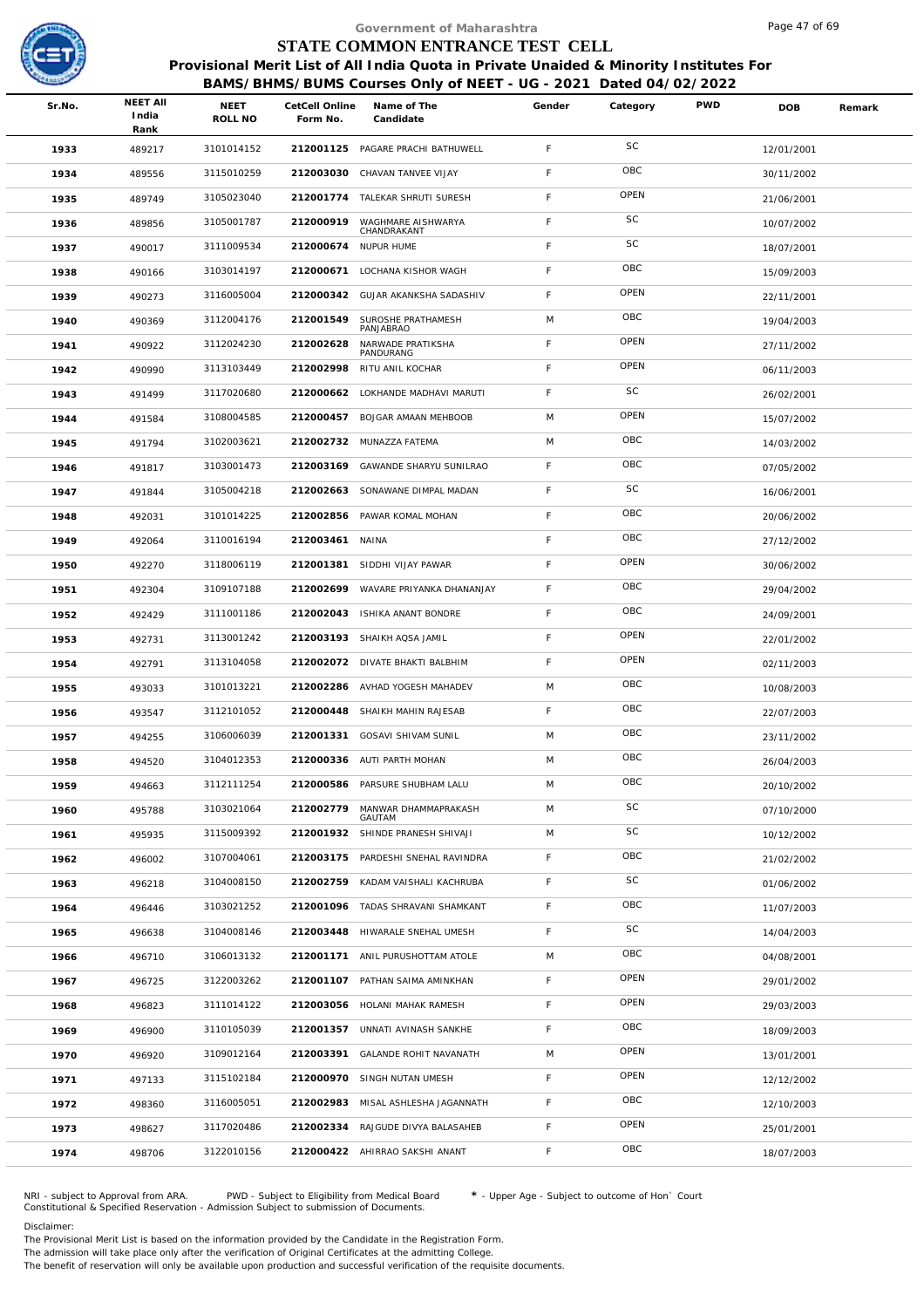

|        |                                  |                 |                            | Government of Maharashtra                                                              |        |          |            | Page 48 of 69 |        |
|--------|----------------------------------|-----------------|----------------------------|----------------------------------------------------------------------------------------|--------|----------|------------|---------------|--------|
|        |                                  |                 |                            | STATE COMMON ENTRANCE TEST CELL                                                        |        |          |            |               |        |
|        |                                  |                 |                            | Provisional Merit List of All India Quota in Private Unaided & Minority Institutes For |        |          |            |               |        |
|        |                                  |                 |                            | BAMS/BHMS/BUMS Courses Only of NEET - UG - 2021 Dated 04/02/2022                       |        |          |            |               |        |
| Sr.No. | <b>NEET AII</b><br>India<br>Rank | NEET<br>ROLL NO | CetCell Online<br>Form No. | Name of The<br>Candidate                                                               | Gender | Category | <b>PWD</b> | <b>DOB</b>    | Remark |
| 1975   | 498718                           | 3115022114      | 212002988                  | DALVI YASHWANT NANDKISHOR                                                              | M      | OBC      |            | 23/02/2000    |        |
| 1976   | 498850                           | 3116003146      | 212002356                  | <b>GOLE SAKSHI SATISH</b>                                                              | F      | OPEN     |            | 26/05/2002    |        |
| 1977   | 498879                           | 3111016258      | 212002825                  | AYUSHI RAMTEKE                                                                         | F      | SC       |            | 15/06/2002    |        |
| 1978   | 498889                           | 3116003051      | 212002292                  | PAWAR PRATIKSHA<br>BHAYYASAHEB                                                         | F      | OPEN     |            | 22/12/2003    |        |
| 1979   | 499014                           | 3112005331      | 212000130                  | MUNDE SUDHANSHU YUVRAJ                                                                 | M      | OBC      |            | 14/05/2001    |        |
| 1980   | 499109                           | 3104105344      | 212000641                  | JAGIRDAR ANUD                                                                          | F      | OPEN     |            | 14/06/2001    |        |
| 1981   | 499312                           | 3110011273      | 212003281                  | NADAR KOKILA KAMARAJ                                                                   | F      | OPEN     |            | 02/04/2003    |        |
| 1982   | 499344                           | 3104108183      | 212001016                  | KHAN AZIZUL RAHEMAN<br>NIYAMATULLAH                                                    | M      | OPEN     |            | 25/12/2001    |        |
| 1983   | 500549                           | 3111008195      | 212002061                  | <b>DIPTI SHAHU</b>                                                                     | F      | OPEN     |            | 05/02/2003    |        |
| 1984   | 501008                           | 3108003437      | 212002140                  | MANE NEHA DHONDIRAM                                                                    | F      | OPEN     |            | 14/04/2002    |        |
| 1985   | 501039                           | 3102005505      | 212000090                  | DESHMUKH LAVESH RAMRAO                                                                 | M      | OPEN     |            | 20/11/2000    |        |
| 1986   | 501367                           | 3108001589      | 212002380                  | ROHAN HANABAR                                                                          | M      | OPEN     |            | 20/11/2001    |        |
| 1987   | 501871                           | 3115101059      | 212000133                  | RASAL CHINMAYI SADANAND                                                                | F      | OBC      |            | 01/08/2002    |        |
| 1988   | 501938                           | 3118011219      | 212000879                  | SALONY SATISH MUNDHE                                                                   | F      | OBC      |            | 22/10/2003    |        |
| 1989   | 501943                           | 3111128135      | 212000148                  | RUSHIKESH ARUN KAMBLE                                                                  | M      | OBC      |            | 16/12/2002    |        |
| 1990   | 502005                           | 3115027096      |                            | 212002267 NISHAD AKHILESH HIRALAL                                                      | M      | OBC      |            | 04/05/2000    |        |
| 1991   | 502984                           | 3101011318      |                            | 212000035 SASE OM RAJENDRA                                                             | M      | OPEN     |            | 30/05/2002    |        |
| 1992   | 503150                           | 3118007199      |                            | 212001442 USHIRE ROHIT WAMANRAO                                                        | M      | SC       |            | 20/02/2001    |        |
| 1993   | 503155                           | 3117020338      |                            | 212001127 DOIFODE NILESH RAMESH                                                        | M      | OBC      | $\star$    | 26/01/1987    |        |
| 1994   | 503384                           | 3101024166      |                            | 212000404 KARDILE RENUKA DEVIDAS                                                       | F.     | OPEN     |            | 13/11/2002    |        |
| 1995   | 503439                           | 3111013019      | 212000368                  | BHUTE SANKET NANDKISHOR                                                                | M      | OBC      |            | 23/08/2002    |        |
| 1996   | 503662                           | 3109006303      |                            | 212002877 NETKE SHREYAS RAMLING                                                        | M      | SC       |            | 02/06/2001    |        |
| 1997   | 503960                           | 3110116170      |                            | 212002159 ATHARVA SANKHE                                                               | M      | OBC      |            | 31/05/2002    |        |
| 1998   | 504812                           | 3110102095      |                            | 212001388 SHAIKH SUFYAN IRSHAD                                                         | M      | OPEN     |            | 24/01/2002    |        |
| 1999   | 505120                           | 3112107232      |                            | 212002440 GORE HARIKESH MADHUKAR                                                       | M      | OBC      |            | 15/09/2002    |        |
| 2000   | 505420                           | 3115004647      | 212000974                  | PISAL AMRUTA DILIP                                                                     | F      | OPEN     |            | 26/03/2003    |        |
| 2001   | 505576                           | 3109112262      |                            | 212003413 GODASE SHUBHAM VISHNU                                                        | M      | OPEN     |            | 08/02/2002    |        |
| 2002   | 505944                           | 3105008018      |                            | 212001537 BHILGUDE ARPITA ARJUNRAO                                                     | F      | OPEN     |            | 23/04/2002    |        |
| 2003   | 505976                           | 3110003175      | 212002861                  | MISHRA MONIKA MADHUSUDAN                                                               | F      | OPEN     |            | 10/04/2002    |        |
| 2004   | 506288                           | 3101020201      |                            | 212001788 KALE GITANJALI DIVYANAM                                                      | F      | OBC      |            | 18/04/2002    |        |
| 2005   | 506357                           | 3111003149      | 212003344                  | VAIDHYA ADITI MAHESHKUMAR                                                              | F.     | OBC      |            | 15/02/2002    |        |
| 2006   | 506488                           | 3118028082      | 212001097                  | PALAK AKHILESH SHARMA                                                                  | F      | OPEN     |            | 31/08/2003    |        |
| 2007   | 506764                           | 3115105033      |                            | 212000717 PHARATE TEJASWINI NAMDEO                                                     | F      | OPEN     |            | 18/04/2003    |        |
| 2008   | 507505                           | 3122004122      | 212001891                  | MANSURI SUMER KHALIL                                                                   | M      | OBC      |            | 04/10/2000    |        |
| 2009   | 507635                           | 3103015149      | 212001758                  | SUVIDHA GAWAI                                                                          | F.     | SC       |            | 10/02/2002    |        |
| 2010   | 507697                           | 3104008060      | 212001397                  | NASHIT BAIG WASEEM BAIG<br>MIRZA                                                       | M      | OPEN     |            | 04/12/2000    |        |
| 2011   | 507975                           | 3118019208      | 212002183                  | KHAN NAMRAH                                                                            | F      | OPEN     |            | 24/07/2001    |        |
| 2012   | 508381                           | 3112012070      |                            | 212001787 THAKUR NANDITA                                                               | F      | OBC      |            | 26/03/2001    |        |
| 2013   | 509393                           | 3103003510      | 212002069                  | ARISHA MAHEEN NASEEB<br>AHMAD KHAN                                                     | F      | OPEN     |            | 12/06/2004    |        |
| 2014   | 510268                           | 3105017030      | 212002186                  | MUNDE POONAM ARJUN                                                                     | F      | OBC      |            | 12/08/2003    |        |
| 2015   | 510343                           | 3109001319      | 212003038                  | MULANI PALASH SHABBIR                                                                  | M      | OPEN     |            | 07/12/2000    |        |
| 2016   | 510498                           | 3105009214      |                            | 212000952 KARANDE SHRADDHA VIKRAM                                                      | F.     | OPEN     | YES        | 11/06/2003    |        |
|        |                                  |                 |                            |                                                                                        |        |          |            |               |        |

NRI - subject to Approval from ARA. PWD - Subject to Eligibility from Medical Board \* - Upper Age - Subject to outcome of Hon` Court<br>Constitutional & Specified Reservation - Admission Subject to submissio

Disclaimer:

The Provisional Merit List is based on the information provided by the Candidate in the Registration Form.

The admission will take place only after the verification of Original Certificates at the admitting College.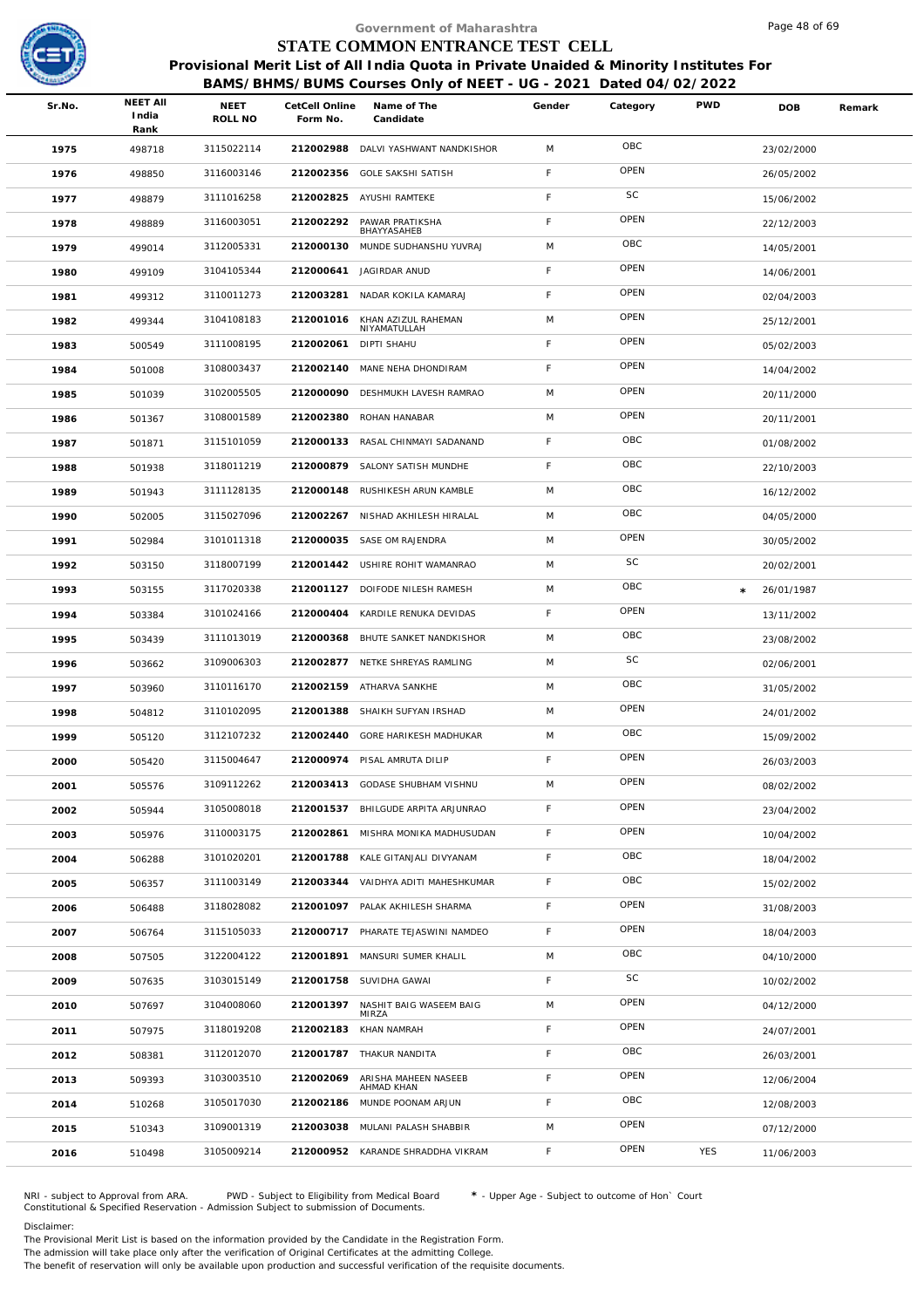

|        |                                  |                 |                            | Government of Maharashtra                                                                                                                                  |             |          |            | Page 49 of 69 |        |
|--------|----------------------------------|-----------------|----------------------------|------------------------------------------------------------------------------------------------------------------------------------------------------------|-------------|----------|------------|---------------|--------|
|        |                                  |                 |                            | STATE COMMON ENTRANCE TEST CELL                                                                                                                            |             |          |            |               |        |
|        |                                  |                 |                            | Provisional Merit List of All India Quota in Private Unaided & Minority Institutes For<br>BAMS/BHMS/BUMS Courses Only of NEET - UG - 2021 Dated 04/02/2022 |             |          |            |               |        |
| Sr.No. | <b>NEET AII</b><br>India<br>Rank | NEET<br>ROLL NO | CetCell Online<br>Form No. | Name of The<br>Candidate                                                                                                                                   | Gender      | Category | <b>PWD</b> | <b>DOB</b>    | Remark |
| 2017   | 510524                           | 3115035189      |                            | 212000511 GARDARE SUSHIL PANDURANG                                                                                                                         | M           | OPEN     |            | 13/01/2002    |        |
| 2018   | 510567                           | 3112112041      | 212000146                  | ALWINA TAZEEN ABDUL QAYYUM                                                                                                                                 | F           | OPEN     |            | 06/03/2002    |        |
| 2019   | 510571                           | 3107005246      | 212001320                  | CHAUDHARI CHETAN DINESH                                                                                                                                    | M           | OBC      |            | 11/01/2003    |        |
| 2020   | 511040                           | 3110112124      | 212000639                  | SHAMA KAMAR                                                                                                                                                | F           | OPEN     |            | 21/08/2002    |        |
| 2021   | 511169                           | 3103002066      | 212003088                  | KALE VEDANT VILASRAO                                                                                                                                       | M           | OBC      |            | 12/06/2002    |        |
| 2022   | 511337                           | 3110002612      |                            | 212000730 SINGH AMAN SUNIL                                                                                                                                 | M           | OPEN     |            | 10/11/2002    |        |
| 2023   | 511490                           | 3101005396      |                            | 212001567 AGRE SAKSHI RAJARAM                                                                                                                              | F           | OBC      |            | 06/07/2003    |        |
| 2024   | 511699                           | 3117020796      | 212001623 ANIKET           |                                                                                                                                                            | M           | OBC      |            | 10/03/2002    |        |
| 2025   | 512366                           | 3109001597      | 212001435                  | CHAURE GAYATRI DEVIDAS                                                                                                                                     | F           | OBC      |            | 21/12/2003    |        |
| 2026   | 512559                           | 3111004310      | 212002449                  | SAYARE PRATIK LILAKRUSHNA                                                                                                                                  | M           | OBC      |            | 01/02/2003    |        |
| 2027   | 512564                           | 3104012232      | 212003107                  | SHINDE SAKSHI SANJAY                                                                                                                                       | F           | SC       |            | 01/05/2002    |        |
| 2028   | 512930                           | 3102004199      |                            | 212001959 PATIL RADHIKA DATTATRAY                                                                                                                          | F           | OBC      |            | 20/03/2003    |        |
| 2029   | 513452                           | 3101010293      | 212002119                  | DHANDUKE VAISHNAVI                                                                                                                                         | F           | OPEN     |            | 06/12/2003    |        |
| 2030   | 513572                           | 3112103041      |                            | RAVINDRA<br>212000213 TAWAR SNEHA YASHWANT                                                                                                                 | $\mathsf F$ | OPEN     |            | 21/10/2002    |        |
| 2031   | 513808                           | 3111107353      | 212003068                  | VISHAL EKNATH KOTKAR                                                                                                                                       | M           | OBC      |            | 22/12/2000    |        |
| 2032   | 514627                           | 3103002326      | 212003425                  | SHRIRAJSING                                                                                                                                                | M           | OPEN     |            | 10/09/2003    |        |
| 2033   | 515146                           | 3104004416      |                            | 212003372 VAIDYA SUNIL VISHNU                                                                                                                              | M           | OBC      |            | 19/02/2002    |        |
| 2034   | 515241                           | 3115029266      | 212000233                  | SOLANKAR BHAGYASHRI                                                                                                                                        | F           | OBC      |            | 08/11/2002    |        |
| 2035   | 515252                           | 3115003076      | 212001646                  | GANESH<br>PANDAV ANISHA NAVNATH                                                                                                                            | F           | SC       |            | 28/10/2002    |        |
| 2036   | 515514                           | 3118005135      |                            | 212000242 ANIKET JADHAV                                                                                                                                    | M           | OBC      |            | 01/05/2003    |        |
| 2037   |                                  | 3104105140      | 212002434                  | CHAVHAN SHARWARY                                                                                                                                           | F           | OBC      |            |               |        |
|        | 515693                           | 3109111001      | 212003090                  | RAGHUNATH<br>LAWAND HARSHADA                                                                                                                               | F           | OPEN     |            | 16/06/2002    |        |
| 2038   | 515840                           | 3111101252      | 212002461                  | RAMKRUSHNA<br>PRANJAL NARESH SHENDE                                                                                                                        | F           | OBC      |            | 18/06/2002    |        |
| 2039   | 515973                           | 3117008186      |                            | 212000931 UDATA VAISHNAVI DEEPAK                                                                                                                           | F           | OBC      |            | 26/04/2002    |        |
| 2040   | 516284                           |                 |                            |                                                                                                                                                            | F           | OPEN     |            | 20/07/2003    |        |
| 2041   | 516351                           | 3108004579      |                            | 212002745 PATIL MANASI DILIP                                                                                                                               |             | OPEN     |            | 29/04/2004    |        |
| 2042   | 516744                           | 3112009274      |                            | 212000052 SHAIK FAROOQ                                                                                                                                     | M           | OBC      |            | 01/09/2001    |        |
| 2043   | 516939                           | 4501008538      |                            | 212003069 SHIVTIKA PRAJAPATI                                                                                                                               | F           | OBC      |            | 21/11/2000    |        |
| 2044   | 516992                           | 3113005312      |                            | 212001948 LACHAKE SHIVANI YOGESH                                                                                                                           | F           | OBC      |            | 15/12/2003    |        |
| 2045   | 517302                           | 3107004333      |                            | 212000142 PATIL MANJUSHA BHUSHAN                                                                                                                           | F           |          |            | 09/04/2003    |        |
| 2046   | 517451                           | 3117004286      |                            | 212001759 LADAGE PRERANA PRAMOD                                                                                                                            | F           | OBC      |            | 30/04/2002    |        |
| 2047   | 517608                           | 3110001744      | 212000703 DEV BHATT        |                                                                                                                                                            | M           | OPEN     |            | 28/04/2003    |        |
| 2048   | 517779                           | 3112033025      | 212000137                  | KORTE BHAGYASHRI<br>KISHANRAO                                                                                                                              | F           | OPEN     |            | 02/12/2002    |        |
| 2049   | 518219                           | 3118007281      | 212001401                  | KHAN SARA KHATOON TAJUDDIN                                                                                                                                 | F           | OPEN     |            | 22/01/2003    |        |
| 2050   | 518412                           | 3109101534      | 212000606                  | DHAWALE SNEHAL GAUTAM                                                                                                                                      | F           | SC       |            | 04/04/2001    |        |
| 2051   | 518663                           | 3101021077      | 212001220                  | MADAKE SNEHAL LAXMAN                                                                                                                                       | F           | OBC      |            | 08/12/2002    |        |
| 2052   | 518792                           | 3110021057      | 212003093                  | <b>GAUSIYA KHATOON</b><br>NASIRUDDIN                                                                                                                       | F           | OPEN     |            | 05/12/1998    |        |
| 2053   | 519756                           | 3114008044      | 212002216                  | SIDDHI SANJAY CHAVAN                                                                                                                                       | F           | OPEN     |            | 07/09/2003    |        |
| 2054   | 519779                           | 3107006333      | 212002009                  | KOLHE NIDHEE DILEEP                                                                                                                                        | F           | OBC      |            | 01/06/2003    |        |
| 2055   | 519995                           | 3111106109      | 212000887                  | NAGPURE SIDDHI MADHUSUDAN                                                                                                                                  | F           | OBC      |            | 02/08/2002    |        |
| 2056   | 520074                           | 3115035113      | 212001403                  | IRKAR VAISHNAVI BALASAHEB                                                                                                                                  | F           | OBC      |            | 16/04/2003    |        |
| 2057   | 520176                           | 3112018011      |                            | 212003011 VINKARE AJIT SATWAJI                                                                                                                             | M           | SC       |            | 25/10/2003    |        |
| 2058   | 520917                           | 3119001202      | 212002106                  | KARANDE TEJASWI GANPAT                                                                                                                                     | F.          | OBC      |            | 23/09/2002    |        |
|        |                                  |                 |                            |                                                                                                                                                            |             |          |            |               |        |

NRI - subject to Approval from ARA. PWD - Subject to Eligibility from Medical Board \* - Upper Age - Subject to outcome of Hon` Court<br>Constitutional & Specified Reservation - Admission Subject to submissio

Disclaimer:

The Provisional Merit List is based on the information provided by the Candidate in the Registration Form.

The admission will take place only after the verification of Original Certificates at the admitting College.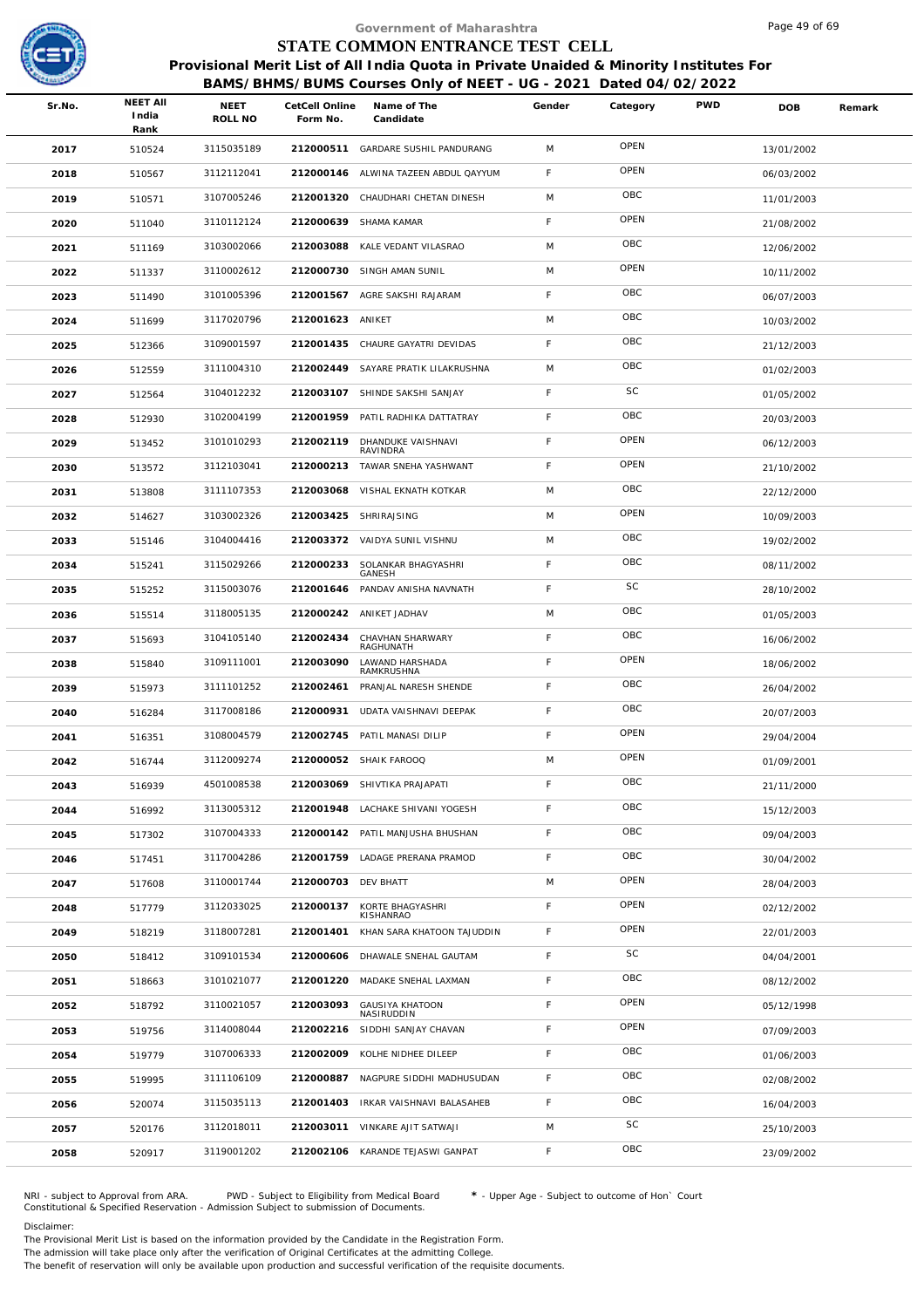

|                                    |                 |           |                                      |                                                                                                                                                                                                                                                                                                                                                                                                                                                                                                                                                                                                                                                                                         |                           |                                 | Page 50 of 69                                                    |                                                                                        |
|------------------------------------|-----------------|-----------|--------------------------------------|-----------------------------------------------------------------------------------------------------------------------------------------------------------------------------------------------------------------------------------------------------------------------------------------------------------------------------------------------------------------------------------------------------------------------------------------------------------------------------------------------------------------------------------------------------------------------------------------------------------------------------------------------------------------------------------------|---------------------------|---------------------------------|------------------------------------------------------------------|----------------------------------------------------------------------------------------|
|                                    |                 |           |                                      |                                                                                                                                                                                                                                                                                                                                                                                                                                                                                                                                                                                                                                                                                         |                           |                                 |                                                                  |                                                                                        |
|                                    |                 |           |                                      |                                                                                                                                                                                                                                                                                                                                                                                                                                                                                                                                                                                                                                                                                         |                           |                                 |                                                                  |                                                                                        |
| <b>NEET AII</b><br>Sr.No.<br>India | NEET<br>ROLL NO | Form No.  | Name of The<br>Candidate             | Gender                                                                                                                                                                                                                                                                                                                                                                                                                                                                                                                                                                                                                                                                                  | Category                  | <b>PWD</b>                      | <b>DOB</b>                                                       | Remark                                                                                 |
| 2059<br>520942                     | 3109107079      |           |                                      | M                                                                                                                                                                                                                                                                                                                                                                                                                                                                                                                                                                                                                                                                                       | OPEN                      |                                 | 20/03/2002                                                       |                                                                                        |
| 2060<br>521127                     | 3118002513      | 212000152 |                                      | M                                                                                                                                                                                                                                                                                                                                                                                                                                                                                                                                                                                                                                                                                       | OPEN                      |                                 | 22/05/2003                                                       |                                                                                        |
| 2061<br>521172                     | 3101019138      | 212000371 | SHUBHAM ASANE                        | M                                                                                                                                                                                                                                                                                                                                                                                                                                                                                                                                                                                                                                                                                       | OBC                       |                                 | 22/01/2004                                                       |                                                                                        |
| 2062<br>521373                     | 3105015219      |           |                                      | F                                                                                                                                                                                                                                                                                                                                                                                                                                                                                                                                                                                                                                                                                       | OPEN                      |                                 | 21/08/2003                                                       |                                                                                        |
| 2063<br>521469                     | 3101001025      | 212001542 | SUDAKE DNYANESHWARI                  | $\mathsf F$                                                                                                                                                                                                                                                                                                                                                                                                                                                                                                                                                                                                                                                                             | OBC                       |                                 | 23/12/2003                                                       |                                                                                        |
| 2064<br>521632                     | 3103016279      | 212003279 | PAMNANI TANIYA ROSHAN                | F                                                                                                                                                                                                                                                                                                                                                                                                                                                                                                                                                                                                                                                                                       | OPEN                      |                                 | 28/04/2002                                                       |                                                                                        |
| 2065<br>522591                     | 3109104495      | 212000546 | CHOLE YASHAVANT PRABHU               | M                                                                                                                                                                                                                                                                                                                                                                                                                                                                                                                                                                                                                                                                                       | OBC                       |                                 | 25/03/2001                                                       |                                                                                        |
| 2066<br>522827                     | 3111106353      | 212001607 | PRATIKSHA KHANDEKAR                  | F                                                                                                                                                                                                                                                                                                                                                                                                                                                                                                                                                                                                                                                                                       | <b>SC</b>                 |                                 | 14/04/2001                                                       |                                                                                        |
| 2067<br>523056                     | 2101001494      | 212000259 | AKSHAY SAKHARAM JEJURKAR             | M                                                                                                                                                                                                                                                                                                                                                                                                                                                                                                                                                                                                                                                                                       | OPEN                      |                                 | 01/01/2002                                                       |                                                                                        |
| 2068<br>523222                     | 3117006204      |           |                                      | $\mathsf F$                                                                                                                                                                                                                                                                                                                                                                                                                                                                                                                                                                                                                                                                             | OBC                       |                                 | 15/03/2003                                                       |                                                                                        |
| 2069<br>523446                     | 3103007025      | 212002807 | MISBATUL AIN SYED                    | F                                                                                                                                                                                                                                                                                                                                                                                                                                                                                                                                                                                                                                                                                       | OPEN                      |                                 | 21/12/2000                                                       |                                                                                        |
| 2070<br>523837                     | 3115004216      | 212002652 | SHREYASH SHYAMSUNDAR                 | M                                                                                                                                                                                                                                                                                                                                                                                                                                                                                                                                                                                                                                                                                       | OPEN                      |                                 | 06/06/2003                                                       |                                                                                        |
| 2071<br>524081                     | 3103006083      | 212000551 | SARTHAK DESHMUKH                     | M                                                                                                                                                                                                                                                                                                                                                                                                                                                                                                                                                                                                                                                                                       | OPEN                      |                                 | 20/04/2003                                                       |                                                                                        |
| 2072<br>524259                     | 3121002085      | 212000254 | GHAISAS SAMIKSHA SANDIP              | F                                                                                                                                                                                                                                                                                                                                                                                                                                                                                                                                                                                                                                                                                       | OPEN                      |                                 | 15/05/2003                                                       |                                                                                        |
| 524910<br>2073                     | 3101009160      | 212001971 | KAZI SHIBA ZINAT ZAKIR               | $\mathsf F$                                                                                                                                                                                                                                                                                                                                                                                                                                                                                                                                                                                                                                                                             | OPEN                      |                                 | 18/03/2002                                                       |                                                                                        |
| 2074<br>525040                     | 3104003642      | 212002634 |                                      | F                                                                                                                                                                                                                                                                                                                                                                                                                                                                                                                                                                                                                                                                                       | OPEN                      |                                 | 08/04/2002                                                       |                                                                                        |
| 2075<br>525062                     | 3122005147      |           |                                      | M                                                                                                                                                                                                                                                                                                                                                                                                                                                                                                                                                                                                                                                                                       | OBC                       |                                 | 16/02/2003                                                       |                                                                                        |
| 2076<br>525507                     | 3104011003      | 212001074 | SONWANE VAISHNAVI RAJU               | F                                                                                                                                                                                                                                                                                                                                                                                                                                                                                                                                                                                                                                                                                       | OBC                       |                                 | 01/06/2002                                                       |                                                                                        |
| 2077<br>525732                     | 3111123233      | 212002784 | DANDEKAR SAMIKSHA                    | $\mathsf F$                                                                                                                                                                                                                                                                                                                                                                                                                                                                                                                                                                                                                                                                             | OBC                       |                                 | 07/03/2003                                                       |                                                                                        |
| 2078<br>525955                     | 3117020081      | 212003346 | SHINDE PRIYANKA AJINATH              | F                                                                                                                                                                                                                                                                                                                                                                                                                                                                                                                                                                                                                                                                                       | OBC                       |                                 | 26/12/2003                                                       |                                                                                        |
| 2079<br>526018                     | 3115029239      | 212002962 | GAWADE NARENDRA MOHAN                | M                                                                                                                                                                                                                                                                                                                                                                                                                                                                                                                                                                                                                                                                                       | OBC                       |                                 | 16/04/2003                                                       |                                                                                        |
| 2080<br>526375                     | 3103011232      | 212002025 |                                      | $\mathsf F$                                                                                                                                                                                                                                                                                                                                                                                                                                                                                                                                                                                                                                                                             | <b>SC</b>                 |                                 | 26/09/2002                                                       |                                                                                        |
| 2081<br>526806                     | 3110120106      | 212000181 | SAEEDA KHATOON                       | F                                                                                                                                                                                                                                                                                                                                                                                                                                                                                                                                                                                                                                                                                       | OPEN                      |                                 | 15/02/2001                                                       |                                                                                        |
| 2082<br>526837                     | 3105007016      |           |                                      | F                                                                                                                                                                                                                                                                                                                                                                                                                                                                                                                                                                                                                                                                                       | OBC                       |                                 | 29/12/2000                                                       |                                                                                        |
| 2083<br>527359                     | 3103019139      |           |                                      | M                                                                                                                                                                                                                                                                                                                                                                                                                                                                                                                                                                                                                                                                                       | <b>ST</b>                 |                                 | 14/12/2001                                                       |                                                                                        |
| 2084<br>527462                     | 3122012001      | 212003384 | GAVIT MOHINI BAKARAM                 | F                                                                                                                                                                                                                                                                                                                                                                                                                                                                                                                                                                                                                                                                                       | <b>ST</b>                 |                                 | 24/04/2002                                                       |                                                                                        |
| 527501<br>2085                     | 3108004341      |           |                                      | $\mathsf F$                                                                                                                                                                                                                                                                                                                                                                                                                                                                                                                                                                                                                                                                             | OPEN                      |                                 | 28/07/2003                                                       |                                                                                        |
| 2086<br>527530                     | 3117008184      |           |                                      | F                                                                                                                                                                                                                                                                                                                                                                                                                                                                                                                                                                                                                                                                                       | SC                        |                                 | 02/11/2001                                                       |                                                                                        |
| 2087<br>527703                     | 3111102460      | 212001883 | TARARE VIJAYALAXMI<br>PRAKASHCHANDRA | F                                                                                                                                                                                                                                                                                                                                                                                                                                                                                                                                                                                                                                                                                       | OBC                       |                                 | 01/02/2001                                                       |                                                                                        |
| 2088<br>527779                     | 3105005285      | 212000501 | SHINGADE KRUSHNA<br>HARISHCHANDRA    | M                                                                                                                                                                                                                                                                                                                                                                                                                                                                                                                                                                                                                                                                                       | OBC                       |                                 | 31/05/2003                                                       |                                                                                        |
| 2089<br>527850                     | 3107006027      | 212002980 | CHAUDHARI VRUSHABH<br>SANTOSH        | M                                                                                                                                                                                                                                                                                                                                                                                                                                                                                                                                                                                                                                                                                       | OBC                       |                                 | 03/11/2001                                                       |                                                                                        |
| 2090<br>527873                     | 3105001749      | 212001235 | RAUT BHAGAWAT MUNJA                  | M                                                                                                                                                                                                                                                                                                                                                                                                                                                                                                                                                                                                                                                                                       | OBC                       |                                 | 28/02/2003                                                       |                                                                                        |
| 2091<br>527948                     | 3112038154      | 212000085 | DANGE RATANSING<br>KESHARSING        | M                                                                                                                                                                                                                                                                                                                                                                                                                                                                                                                                                                                                                                                                                       | OBC                       |                                 | 05/05/1995                                                       |                                                                                        |
| 2092<br>528944                     | 2707004018      | 212000306 | MAIMUNA EFAA                         | F                                                                                                                                                                                                                                                                                                                                                                                                                                                                                                                                                                                                                                                                                       | OPEN                      |                                 | 28/04/2003                                                       |                                                                                        |
| 2093<br>529730                     | 1502127211      | 212000609 | MD FAROOQUE AZAM                     | M                                                                                                                                                                                                                                                                                                                                                                                                                                                                                                                                                                                                                                                                                       | OBC                       |                                 | 02/01/2002                                                       |                                                                                        |
| 2094<br>529753                     | 3116004189      |           |                                      | F                                                                                                                                                                                                                                                                                                                                                                                                                                                                                                                                                                                                                                                                                       | OPEN                      |                                 | 19/12/2003                                                       |                                                                                        |
| 2095<br>529773                     | 3111003198      |           |                                      | F                                                                                                                                                                                                                                                                                                                                                                                                                                                                                                                                                                                                                                                                                       | OBC                       |                                 | 28/11/2000                                                       |                                                                                        |
| 2096<br>529982                     | 3109004155      |           |                                      | F.                                                                                                                                                                                                                                                                                                                                                                                                                                                                                                                                                                                                                                                                                      | SC                        |                                 | 31/12/2000                                                       |                                                                                        |
| 2097<br>530071                     | 3112026118      |           |                                      | M                                                                                                                                                                                                                                                                                                                                                                                                                                                                                                                                                                                                                                                                                       | OBC                       |                                 | 02/11/2001                                                       |                                                                                        |
| 2098<br>530119                     | 3106013200      |           | KANODJE SAKSHI PRALHAD               | F                                                                                                                                                                                                                                                                                                                                                                                                                                                                                                                                                                                                                                                                                       | OBC                       |                                 | 23/05/2003                                                       |                                                                                        |
| 2099<br>530827                     | 3104004447      |           |                                      | F                                                                                                                                                                                                                                                                                                                                                                                                                                                                                                                                                                                                                                                                                       | SC                        |                                 | 28/08/2002                                                       |                                                                                        |
| 2100<br>531269                     | 3108006048      |           |                                      | M                                                                                                                                                                                                                                                                                                                                                                                                                                                                                                                                                                                                                                                                                       | OBC                       |                                 | 17/05/2002                                                       |                                                                                        |
|                                    | Rank            |           |                                      | CetCell Online<br>212003206 MOHITE RUTIK ASHOK<br>KHAN MOHAMMAD DANISH<br>MOHD ALEEM<br>212002957 YEOTEKAR ANUJA RAVINDRA<br>SANTOSH<br>212002302 THOMBARE RUTUJA SUBHASH<br>MUSHTAQUE<br>CHATE<br>TAUR SHRUTI GANESHRAO<br>212001492 PATHAN SAANI YASNAIN KHAN<br>VINODRAO<br>AYUSHI GANGADHAR RAUT<br>212001563 DHUMAL AISHWARYA SHIVAJI<br>212001572 KULMETHE HIMANSHU BANDU<br>212000739 SAKSHI SHIVPRASAD CHARNKAR<br>212000951 SURATE AKANKSHA ANANT<br>212001980 BOBADE VAISHNAVI VIJAY<br>212001180 SHREYA NAMDEO CHICHGHARE<br>212000632 SURWASE SUHANI LIMBRAJ<br>212001928 AULWAR NAGESH VITTHALRAO<br>212003277<br>212001253 APOORVA GAIKWAD<br>212000488 YADAV ADITYA ANIL | Government of Maharashtra | STATE COMMON ENTRANCE TEST CELL | BAMS/BHMS/BUMS Courses Only of NEET - UG - 2021 Dated 04/02/2022 | Provisional Merit List of All India Quota in Private Unaided & Minority Institutes For |

NRI - subject to Approval from ARA. PWD - Subject to Eligibility from Medical Board \* - Upper Age - Subject to outcome of Hon` Court<br>Constitutional & Specified Reservation - Admission Subject to submissio

Disclaimer:

The Provisional Merit List is based on the information provided by the Candidate in the Registration Form.

The admission will take place only after the verification of Original Certificates at the admitting College.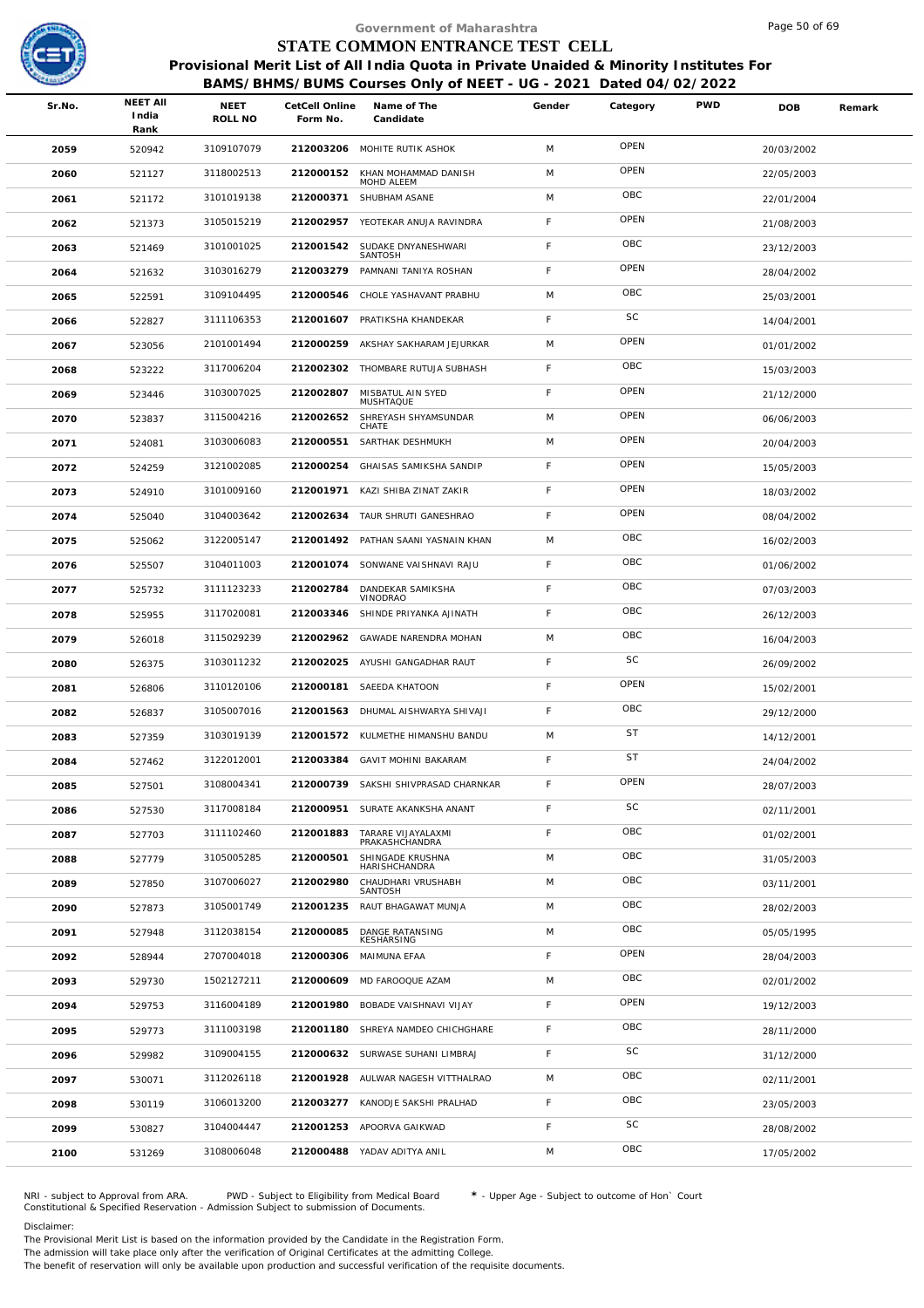

| STATE COMMON ENTRANCE TEST CELL<br>Provisional Merit List of All India Quota in Private Unaided & Minority Institutes For<br>BAMS/BHMS/BUMS Courses Only of NEET - UG - 2021 Dated 04/02/2022<br><b>NEET AII</b><br><b>PWD</b><br>Sr.No.<br>NEET<br>CetCell Online<br>Name of The<br>Gender<br>Category<br><b>DOB</b><br>Remark<br>India<br>ROLL NO<br>Form No.<br>Candidate<br>Rank<br>OBC<br>F<br>3119004074<br>212001297<br>KHUSHABU KHUDHABODIN<br>2101<br>531786<br>19/12/2001<br>MUJAWAR<br>OPEN<br>F<br>3115025091<br>212000456<br>SATARKAR TANVEER MOHMMAD<br>2102<br>532470<br>19/12/2003<br><b>FARUK</b><br>OPEN<br>$\mathsf F$<br>3113102503<br>212001212<br>DESHMUKH SNEHAL RAVINDRA<br>2103<br>532609<br>19/05/2002<br>OPEN<br>F<br>3122003237<br>BAHIRAM VAISHNAVI VIJAY<br>532909<br>212003066<br>2104<br>28/09/2002<br>OBC<br>$\mathsf F$<br>3104102067<br>212001844<br>CHAVAN MAYURI SHANKAR<br>2105<br>533190<br>06/02/2004<br>OBC<br>F<br>3111001376<br>212003166 THAKRE VANSHIKA DEEPAK<br>2106<br>533211<br>27/08/2002<br>OBC<br>$\mathsf F$<br>3117008353<br>212002740<br>DOMBALE AKANKSHA RAVINDRA<br>2107<br>533528<br>07/12/2002<br>OPEN<br>F<br>3110108052<br>SHAIKH SABA SAMEER<br>2108<br>212000166<br>534435<br>06/12/2003<br>OBC<br>M<br>3109008359<br>212001047 APSINGEKAR TUSHAR NITIN<br>2109<br>535241<br>25/03/2002<br>OPEN<br>F<br>3110115894<br>212000927<br>KHAN SAMEERA MOHAMMAD<br>2110<br>535312<br>03/08/1999<br><b>IKHTIYAR</b><br>OBC<br>$\mathsf F$<br>212002483<br>SANIYA BANO TAYYAB BEG<br>3122009321<br>2111<br>535358<br>09/03/2004<br>OPEN<br>F<br>3111119330<br>212002531<br>FIRDOUSH QURESHI<br>2112<br>535361<br>27/01/1999<br>SC<br>F<br>3104013045<br>212002953<br><b>GAIKWAD PRATIKSHA</b><br>535400<br>2113<br>06/01/2001<br>PRABHAKARRAO<br>SC<br>3118024203<br>212000240<br>NAYAN RAVINDRA SHETE<br>M<br>2114<br>535557<br>01/04/2002<br>OBC<br>M<br>3109013128<br>212002669<br>SONTAKKE MAHESH GOPAL<br>2115<br>535658<br>21/07/2001<br>OPEN<br>F<br>3118002544<br>212002974<br>YADAV SAKSHI MUKESH<br>2116<br>536118<br>28/03/2003<br>OBC<br>$\mathsf F$<br>3101003119<br>212001106 AVHAD AISHWARYA ASHOK<br>2117<br>536170<br>17/09/2002<br>SC<br>F<br>3117017085<br>212002150<br>KAMBLE KRANTI BALBHIM<br>2118<br>536598<br>15/08/2001<br>OPEN<br>$\mathsf F$<br>3117002360<br>212001251<br>BIRAJDAR VAISHNAVI GIRMALLA<br>2119<br>536624<br>01/05/2004<br>OBC<br>F<br>3107003394<br>212002724<br>JANGALE DNYANESHWARI<br>2120<br>537398<br>18/04/2004<br>JAYANT<br>OBC<br>F<br>3107010220<br>212000997<br>NAIK DISHA VINOD<br>2121<br>537698<br>10/04/2002<br>OPEN<br>$\mathsf F$<br>3109004024<br>212003481<br>MIRZA ZEBA FATEMA MOULANA<br>2122<br>537743<br>26/01/2004<br>BAIG<br>OBC<br>M<br>3111111220<br>212003078<br>BISEN TUSHAR YOGESH<br>537814<br>2123<br>28/04/2002<br>OBC<br>F<br>3109003354<br>212000672 LATPATE PALLAVI SUGRIV<br>538262<br>2124<br>04/04/2001<br>OBC<br>F.<br>3104003509<br>212000633 PANCHAL VAISHNAVI RAMESH<br>2125<br>538396<br>13/08/2002<br>OBC<br>F<br>3111005273<br>212003383<br>NANDINI RAVIKANT DURBULE<br>2126<br>538436<br>27/07/2002<br>OBC<br>$\mathsf F$<br>3111111198<br>212002040 THAKARE PRERANA DEVANAND<br>2127<br>538456<br>28/03/2002<br>OPEN<br>F<br>1701002631<br>212000020 NEHAL RAJPUT<br>2128<br>538532<br>07/02/2002<br>OBC<br>M<br>3105004115<br>212000070<br>PALVADE OMKAR RAJENDRA<br>2129<br>538649<br>04/09/2003<br>SC<br>F<br>3106007161<br>212002335<br>BHOKARE ABOLI SANJAY<br>2130<br>538732<br>11/06/2002<br>SC<br>$\mathsf F$<br>3115003325<br>212001290<br>ADHATE MADHURA SUNIL<br>2131<br>539060<br>04/06/2002<br>OPEN<br>F<br>3104021125<br>212001248<br>JADHAV HARSHADA VISHNU<br>2132<br>539194<br>08/07/2002<br>SC<br>$\mathsf F$<br>3117007015<br>212001611 SAWANT SAYALI CHANDRAKANT<br>2133<br>539515<br>21/07/2002<br><b>ST</b><br>F<br>3111110265<br>SADMEK NEHA SITARAM<br>212001355<br>2134<br>540366<br>26/11/2000<br>OBC<br>$\mathsf F$<br>3104002273<br>212002343<br>KHARAT VIJAYA SUBHASH<br>2135<br>540441<br>24/02/2002<br>OBC<br>F<br>3102003095<br>212001452 CHIKTE GAURI GOPAL<br>2136<br>540687<br>25/07/2002<br>OPEN<br>F<br>3110102733<br>212002886<br>MISHRA NANDINI ARUN<br>2137<br>540874<br>02/01/2004<br>OBC<br>M<br>3115031094<br>212000161 NAGARGOJE TEJAS VITTHAL<br>2138<br>540941<br>20/03/2002<br>OPEN<br>$\mathsf F$<br>3110020100<br>212000356 VRINDA GHODKE<br>2139<br>541045<br>06/03/2003<br>SC<br>M<br>3117006034<br>212001745 VANJARI VAISHNAV LAKSHMAN<br>2140<br>541167<br>22/02/2002<br>OBC<br>M<br>3109111233<br>212001111 GURME ROHAN SURESHRAO<br>2141<br>541168<br>04/05/2003 |      |        |            |           | Government of Maharashtra |   |    | Page 51 of 69 |  |
|-------------------------------------------------------------------------------------------------------------------------------------------------------------------------------------------------------------------------------------------------------------------------------------------------------------------------------------------------------------------------------------------------------------------------------------------------------------------------------------------------------------------------------------------------------------------------------------------------------------------------------------------------------------------------------------------------------------------------------------------------------------------------------------------------------------------------------------------------------------------------------------------------------------------------------------------------------------------------------------------------------------------------------------------------------------------------------------------------------------------------------------------------------------------------------------------------------------------------------------------------------------------------------------------------------------------------------------------------------------------------------------------------------------------------------------------------------------------------------------------------------------------------------------------------------------------------------------------------------------------------------------------------------------------------------------------------------------------------------------------------------------------------------------------------------------------------------------------------------------------------------------------------------------------------------------------------------------------------------------------------------------------------------------------------------------------------------------------------------------------------------------------------------------------------------------------------------------------------------------------------------------------------------------------------------------------------------------------------------------------------------------------------------------------------------------------------------------------------------------------------------------------------------------------------------------------------------------------------------------------------------------------------------------------------------------------------------------------------------------------------------------------------------------------------------------------------------------------------------------------------------------------------------------------------------------------------------------------------------------------------------------------------------------------------------------------------------------------------------------------------------------------------------------------------------------------------------------------------------------------------------------------------------------------------------------------------------------------------------------------------------------------------------------------------------------------------------------------------------------------------------------------------------------------------------------------------------------------------------------------------------------------------------------------------------------------------------------------------------------------------------------------------------------------------------------------------------------------------------------------------------------------------------------------------------------------------------------------------------------------------------------------------------------------------------------------------------------------------------------------------------------------------------------------------------------------------------------------------------------------------------------------------------------------------------------------------------------------------------------------------------------------------------------------------------------------------------------------------------------------------------------------------------------------------------------------------------------------------------------------------------------------------------------------------|------|--------|------------|-----------|---------------------------|---|----|---------------|--|
|                                                                                                                                                                                                                                                                                                                                                                                                                                                                                                                                                                                                                                                                                                                                                                                                                                                                                                                                                                                                                                                                                                                                                                                                                                                                                                                                                                                                                                                                                                                                                                                                                                                                                                                                                                                                                                                                                                                                                                                                                                                                                                                                                                                                                                                                                                                                                                                                                                                                                                                                                                                                                                                                                                                                                                                                                                                                                                                                                                                                                                                                                                                                                                                                                                                                                                                                                                                                                                                                                                                                                                                                                                                                                                                                                                                                                                                                                                                                                                                                                                                                                                                                                                                                                                                                                                                                                                                                                                                                                                                                                                                                                                                                         |      |        |            |           |                           |   |    |               |  |
|                                                                                                                                                                                                                                                                                                                                                                                                                                                                                                                                                                                                                                                                                                                                                                                                                                                                                                                                                                                                                                                                                                                                                                                                                                                                                                                                                                                                                                                                                                                                                                                                                                                                                                                                                                                                                                                                                                                                                                                                                                                                                                                                                                                                                                                                                                                                                                                                                                                                                                                                                                                                                                                                                                                                                                                                                                                                                                                                                                                                                                                                                                                                                                                                                                                                                                                                                                                                                                                                                                                                                                                                                                                                                                                                                                                                                                                                                                                                                                                                                                                                                                                                                                                                                                                                                                                                                                                                                                                                                                                                                                                                                                                                         |      |        |            |           |                           |   |    |               |  |
|                                                                                                                                                                                                                                                                                                                                                                                                                                                                                                                                                                                                                                                                                                                                                                                                                                                                                                                                                                                                                                                                                                                                                                                                                                                                                                                                                                                                                                                                                                                                                                                                                                                                                                                                                                                                                                                                                                                                                                                                                                                                                                                                                                                                                                                                                                                                                                                                                                                                                                                                                                                                                                                                                                                                                                                                                                                                                                                                                                                                                                                                                                                                                                                                                                                                                                                                                                                                                                                                                                                                                                                                                                                                                                                                                                                                                                                                                                                                                                                                                                                                                                                                                                                                                                                                                                                                                                                                                                                                                                                                                                                                                                                                         |      |        |            |           |                           |   |    |               |  |
|                                                                                                                                                                                                                                                                                                                                                                                                                                                                                                                                                                                                                                                                                                                                                                                                                                                                                                                                                                                                                                                                                                                                                                                                                                                                                                                                                                                                                                                                                                                                                                                                                                                                                                                                                                                                                                                                                                                                                                                                                                                                                                                                                                                                                                                                                                                                                                                                                                                                                                                                                                                                                                                                                                                                                                                                                                                                                                                                                                                                                                                                                                                                                                                                                                                                                                                                                                                                                                                                                                                                                                                                                                                                                                                                                                                                                                                                                                                                                                                                                                                                                                                                                                                                                                                                                                                                                                                                                                                                                                                                                                                                                                                                         |      |        |            |           |                           |   |    |               |  |
|                                                                                                                                                                                                                                                                                                                                                                                                                                                                                                                                                                                                                                                                                                                                                                                                                                                                                                                                                                                                                                                                                                                                                                                                                                                                                                                                                                                                                                                                                                                                                                                                                                                                                                                                                                                                                                                                                                                                                                                                                                                                                                                                                                                                                                                                                                                                                                                                                                                                                                                                                                                                                                                                                                                                                                                                                                                                                                                                                                                                                                                                                                                                                                                                                                                                                                                                                                                                                                                                                                                                                                                                                                                                                                                                                                                                                                                                                                                                                                                                                                                                                                                                                                                                                                                                                                                                                                                                                                                                                                                                                                                                                                                                         |      |        |            |           |                           |   |    |               |  |
|                                                                                                                                                                                                                                                                                                                                                                                                                                                                                                                                                                                                                                                                                                                                                                                                                                                                                                                                                                                                                                                                                                                                                                                                                                                                                                                                                                                                                                                                                                                                                                                                                                                                                                                                                                                                                                                                                                                                                                                                                                                                                                                                                                                                                                                                                                                                                                                                                                                                                                                                                                                                                                                                                                                                                                                                                                                                                                                                                                                                                                                                                                                                                                                                                                                                                                                                                                                                                                                                                                                                                                                                                                                                                                                                                                                                                                                                                                                                                                                                                                                                                                                                                                                                                                                                                                                                                                                                                                                                                                                                                                                                                                                                         |      |        |            |           |                           |   |    |               |  |
|                                                                                                                                                                                                                                                                                                                                                                                                                                                                                                                                                                                                                                                                                                                                                                                                                                                                                                                                                                                                                                                                                                                                                                                                                                                                                                                                                                                                                                                                                                                                                                                                                                                                                                                                                                                                                                                                                                                                                                                                                                                                                                                                                                                                                                                                                                                                                                                                                                                                                                                                                                                                                                                                                                                                                                                                                                                                                                                                                                                                                                                                                                                                                                                                                                                                                                                                                                                                                                                                                                                                                                                                                                                                                                                                                                                                                                                                                                                                                                                                                                                                                                                                                                                                                                                                                                                                                                                                                                                                                                                                                                                                                                                                         |      |        |            |           |                           |   |    |               |  |
|                                                                                                                                                                                                                                                                                                                                                                                                                                                                                                                                                                                                                                                                                                                                                                                                                                                                                                                                                                                                                                                                                                                                                                                                                                                                                                                                                                                                                                                                                                                                                                                                                                                                                                                                                                                                                                                                                                                                                                                                                                                                                                                                                                                                                                                                                                                                                                                                                                                                                                                                                                                                                                                                                                                                                                                                                                                                                                                                                                                                                                                                                                                                                                                                                                                                                                                                                                                                                                                                                                                                                                                                                                                                                                                                                                                                                                                                                                                                                                                                                                                                                                                                                                                                                                                                                                                                                                                                                                                                                                                                                                                                                                                                         |      |        |            |           |                           |   |    |               |  |
|                                                                                                                                                                                                                                                                                                                                                                                                                                                                                                                                                                                                                                                                                                                                                                                                                                                                                                                                                                                                                                                                                                                                                                                                                                                                                                                                                                                                                                                                                                                                                                                                                                                                                                                                                                                                                                                                                                                                                                                                                                                                                                                                                                                                                                                                                                                                                                                                                                                                                                                                                                                                                                                                                                                                                                                                                                                                                                                                                                                                                                                                                                                                                                                                                                                                                                                                                                                                                                                                                                                                                                                                                                                                                                                                                                                                                                                                                                                                                                                                                                                                                                                                                                                                                                                                                                                                                                                                                                                                                                                                                                                                                                                                         |      |        |            |           |                           |   |    |               |  |
|                                                                                                                                                                                                                                                                                                                                                                                                                                                                                                                                                                                                                                                                                                                                                                                                                                                                                                                                                                                                                                                                                                                                                                                                                                                                                                                                                                                                                                                                                                                                                                                                                                                                                                                                                                                                                                                                                                                                                                                                                                                                                                                                                                                                                                                                                                                                                                                                                                                                                                                                                                                                                                                                                                                                                                                                                                                                                                                                                                                                                                                                                                                                                                                                                                                                                                                                                                                                                                                                                                                                                                                                                                                                                                                                                                                                                                                                                                                                                                                                                                                                                                                                                                                                                                                                                                                                                                                                                                                                                                                                                                                                                                                                         |      |        |            |           |                           |   |    |               |  |
|                                                                                                                                                                                                                                                                                                                                                                                                                                                                                                                                                                                                                                                                                                                                                                                                                                                                                                                                                                                                                                                                                                                                                                                                                                                                                                                                                                                                                                                                                                                                                                                                                                                                                                                                                                                                                                                                                                                                                                                                                                                                                                                                                                                                                                                                                                                                                                                                                                                                                                                                                                                                                                                                                                                                                                                                                                                                                                                                                                                                                                                                                                                                                                                                                                                                                                                                                                                                                                                                                                                                                                                                                                                                                                                                                                                                                                                                                                                                                                                                                                                                                                                                                                                                                                                                                                                                                                                                                                                                                                                                                                                                                                                                         |      |        |            |           |                           |   |    |               |  |
|                                                                                                                                                                                                                                                                                                                                                                                                                                                                                                                                                                                                                                                                                                                                                                                                                                                                                                                                                                                                                                                                                                                                                                                                                                                                                                                                                                                                                                                                                                                                                                                                                                                                                                                                                                                                                                                                                                                                                                                                                                                                                                                                                                                                                                                                                                                                                                                                                                                                                                                                                                                                                                                                                                                                                                                                                                                                                                                                                                                                                                                                                                                                                                                                                                                                                                                                                                                                                                                                                                                                                                                                                                                                                                                                                                                                                                                                                                                                                                                                                                                                                                                                                                                                                                                                                                                                                                                                                                                                                                                                                                                                                                                                         |      |        |            |           |                           |   |    |               |  |
|                                                                                                                                                                                                                                                                                                                                                                                                                                                                                                                                                                                                                                                                                                                                                                                                                                                                                                                                                                                                                                                                                                                                                                                                                                                                                                                                                                                                                                                                                                                                                                                                                                                                                                                                                                                                                                                                                                                                                                                                                                                                                                                                                                                                                                                                                                                                                                                                                                                                                                                                                                                                                                                                                                                                                                                                                                                                                                                                                                                                                                                                                                                                                                                                                                                                                                                                                                                                                                                                                                                                                                                                                                                                                                                                                                                                                                                                                                                                                                                                                                                                                                                                                                                                                                                                                                                                                                                                                                                                                                                                                                                                                                                                         |      |        |            |           |                           |   |    |               |  |
|                                                                                                                                                                                                                                                                                                                                                                                                                                                                                                                                                                                                                                                                                                                                                                                                                                                                                                                                                                                                                                                                                                                                                                                                                                                                                                                                                                                                                                                                                                                                                                                                                                                                                                                                                                                                                                                                                                                                                                                                                                                                                                                                                                                                                                                                                                                                                                                                                                                                                                                                                                                                                                                                                                                                                                                                                                                                                                                                                                                                                                                                                                                                                                                                                                                                                                                                                                                                                                                                                                                                                                                                                                                                                                                                                                                                                                                                                                                                                                                                                                                                                                                                                                                                                                                                                                                                                                                                                                                                                                                                                                                                                                                                         |      |        |            |           |                           |   |    |               |  |
|                                                                                                                                                                                                                                                                                                                                                                                                                                                                                                                                                                                                                                                                                                                                                                                                                                                                                                                                                                                                                                                                                                                                                                                                                                                                                                                                                                                                                                                                                                                                                                                                                                                                                                                                                                                                                                                                                                                                                                                                                                                                                                                                                                                                                                                                                                                                                                                                                                                                                                                                                                                                                                                                                                                                                                                                                                                                                                                                                                                                                                                                                                                                                                                                                                                                                                                                                                                                                                                                                                                                                                                                                                                                                                                                                                                                                                                                                                                                                                                                                                                                                                                                                                                                                                                                                                                                                                                                                                                                                                                                                                                                                                                                         |      |        |            |           |                           |   |    |               |  |
|                                                                                                                                                                                                                                                                                                                                                                                                                                                                                                                                                                                                                                                                                                                                                                                                                                                                                                                                                                                                                                                                                                                                                                                                                                                                                                                                                                                                                                                                                                                                                                                                                                                                                                                                                                                                                                                                                                                                                                                                                                                                                                                                                                                                                                                                                                                                                                                                                                                                                                                                                                                                                                                                                                                                                                                                                                                                                                                                                                                                                                                                                                                                                                                                                                                                                                                                                                                                                                                                                                                                                                                                                                                                                                                                                                                                                                                                                                                                                                                                                                                                                                                                                                                                                                                                                                                                                                                                                                                                                                                                                                                                                                                                         |      |        |            |           |                           |   |    |               |  |
|                                                                                                                                                                                                                                                                                                                                                                                                                                                                                                                                                                                                                                                                                                                                                                                                                                                                                                                                                                                                                                                                                                                                                                                                                                                                                                                                                                                                                                                                                                                                                                                                                                                                                                                                                                                                                                                                                                                                                                                                                                                                                                                                                                                                                                                                                                                                                                                                                                                                                                                                                                                                                                                                                                                                                                                                                                                                                                                                                                                                                                                                                                                                                                                                                                                                                                                                                                                                                                                                                                                                                                                                                                                                                                                                                                                                                                                                                                                                                                                                                                                                                                                                                                                                                                                                                                                                                                                                                                                                                                                                                                                                                                                                         |      |        |            |           |                           |   |    |               |  |
|                                                                                                                                                                                                                                                                                                                                                                                                                                                                                                                                                                                                                                                                                                                                                                                                                                                                                                                                                                                                                                                                                                                                                                                                                                                                                                                                                                                                                                                                                                                                                                                                                                                                                                                                                                                                                                                                                                                                                                                                                                                                                                                                                                                                                                                                                                                                                                                                                                                                                                                                                                                                                                                                                                                                                                                                                                                                                                                                                                                                                                                                                                                                                                                                                                                                                                                                                                                                                                                                                                                                                                                                                                                                                                                                                                                                                                                                                                                                                                                                                                                                                                                                                                                                                                                                                                                                                                                                                                                                                                                                                                                                                                                                         |      |        |            |           |                           |   |    |               |  |
|                                                                                                                                                                                                                                                                                                                                                                                                                                                                                                                                                                                                                                                                                                                                                                                                                                                                                                                                                                                                                                                                                                                                                                                                                                                                                                                                                                                                                                                                                                                                                                                                                                                                                                                                                                                                                                                                                                                                                                                                                                                                                                                                                                                                                                                                                                                                                                                                                                                                                                                                                                                                                                                                                                                                                                                                                                                                                                                                                                                                                                                                                                                                                                                                                                                                                                                                                                                                                                                                                                                                                                                                                                                                                                                                                                                                                                                                                                                                                                                                                                                                                                                                                                                                                                                                                                                                                                                                                                                                                                                                                                                                                                                                         |      |        |            |           |                           |   |    |               |  |
|                                                                                                                                                                                                                                                                                                                                                                                                                                                                                                                                                                                                                                                                                                                                                                                                                                                                                                                                                                                                                                                                                                                                                                                                                                                                                                                                                                                                                                                                                                                                                                                                                                                                                                                                                                                                                                                                                                                                                                                                                                                                                                                                                                                                                                                                                                                                                                                                                                                                                                                                                                                                                                                                                                                                                                                                                                                                                                                                                                                                                                                                                                                                                                                                                                                                                                                                                                                                                                                                                                                                                                                                                                                                                                                                                                                                                                                                                                                                                                                                                                                                                                                                                                                                                                                                                                                                                                                                                                                                                                                                                                                                                                                                         |      |        |            |           |                           |   |    |               |  |
|                                                                                                                                                                                                                                                                                                                                                                                                                                                                                                                                                                                                                                                                                                                                                                                                                                                                                                                                                                                                                                                                                                                                                                                                                                                                                                                                                                                                                                                                                                                                                                                                                                                                                                                                                                                                                                                                                                                                                                                                                                                                                                                                                                                                                                                                                                                                                                                                                                                                                                                                                                                                                                                                                                                                                                                                                                                                                                                                                                                                                                                                                                                                                                                                                                                                                                                                                                                                                                                                                                                                                                                                                                                                                                                                                                                                                                                                                                                                                                                                                                                                                                                                                                                                                                                                                                                                                                                                                                                                                                                                                                                                                                                                         |      |        |            |           |                           |   |    |               |  |
|                                                                                                                                                                                                                                                                                                                                                                                                                                                                                                                                                                                                                                                                                                                                                                                                                                                                                                                                                                                                                                                                                                                                                                                                                                                                                                                                                                                                                                                                                                                                                                                                                                                                                                                                                                                                                                                                                                                                                                                                                                                                                                                                                                                                                                                                                                                                                                                                                                                                                                                                                                                                                                                                                                                                                                                                                                                                                                                                                                                                                                                                                                                                                                                                                                                                                                                                                                                                                                                                                                                                                                                                                                                                                                                                                                                                                                                                                                                                                                                                                                                                                                                                                                                                                                                                                                                                                                                                                                                                                                                                                                                                                                                                         |      |        |            |           |                           |   |    |               |  |
|                                                                                                                                                                                                                                                                                                                                                                                                                                                                                                                                                                                                                                                                                                                                                                                                                                                                                                                                                                                                                                                                                                                                                                                                                                                                                                                                                                                                                                                                                                                                                                                                                                                                                                                                                                                                                                                                                                                                                                                                                                                                                                                                                                                                                                                                                                                                                                                                                                                                                                                                                                                                                                                                                                                                                                                                                                                                                                                                                                                                                                                                                                                                                                                                                                                                                                                                                                                                                                                                                                                                                                                                                                                                                                                                                                                                                                                                                                                                                                                                                                                                                                                                                                                                                                                                                                                                                                                                                                                                                                                                                                                                                                                                         |      |        |            |           |                           |   |    |               |  |
|                                                                                                                                                                                                                                                                                                                                                                                                                                                                                                                                                                                                                                                                                                                                                                                                                                                                                                                                                                                                                                                                                                                                                                                                                                                                                                                                                                                                                                                                                                                                                                                                                                                                                                                                                                                                                                                                                                                                                                                                                                                                                                                                                                                                                                                                                                                                                                                                                                                                                                                                                                                                                                                                                                                                                                                                                                                                                                                                                                                                                                                                                                                                                                                                                                                                                                                                                                                                                                                                                                                                                                                                                                                                                                                                                                                                                                                                                                                                                                                                                                                                                                                                                                                                                                                                                                                                                                                                                                                                                                                                                                                                                                                                         |      |        |            |           |                           |   |    |               |  |
|                                                                                                                                                                                                                                                                                                                                                                                                                                                                                                                                                                                                                                                                                                                                                                                                                                                                                                                                                                                                                                                                                                                                                                                                                                                                                                                                                                                                                                                                                                                                                                                                                                                                                                                                                                                                                                                                                                                                                                                                                                                                                                                                                                                                                                                                                                                                                                                                                                                                                                                                                                                                                                                                                                                                                                                                                                                                                                                                                                                                                                                                                                                                                                                                                                                                                                                                                                                                                                                                                                                                                                                                                                                                                                                                                                                                                                                                                                                                                                                                                                                                                                                                                                                                                                                                                                                                                                                                                                                                                                                                                                                                                                                                         |      |        |            |           |                           |   |    |               |  |
|                                                                                                                                                                                                                                                                                                                                                                                                                                                                                                                                                                                                                                                                                                                                                                                                                                                                                                                                                                                                                                                                                                                                                                                                                                                                                                                                                                                                                                                                                                                                                                                                                                                                                                                                                                                                                                                                                                                                                                                                                                                                                                                                                                                                                                                                                                                                                                                                                                                                                                                                                                                                                                                                                                                                                                                                                                                                                                                                                                                                                                                                                                                                                                                                                                                                                                                                                                                                                                                                                                                                                                                                                                                                                                                                                                                                                                                                                                                                                                                                                                                                                                                                                                                                                                                                                                                                                                                                                                                                                                                                                                                                                                                                         |      |        |            |           |                           |   |    |               |  |
|                                                                                                                                                                                                                                                                                                                                                                                                                                                                                                                                                                                                                                                                                                                                                                                                                                                                                                                                                                                                                                                                                                                                                                                                                                                                                                                                                                                                                                                                                                                                                                                                                                                                                                                                                                                                                                                                                                                                                                                                                                                                                                                                                                                                                                                                                                                                                                                                                                                                                                                                                                                                                                                                                                                                                                                                                                                                                                                                                                                                                                                                                                                                                                                                                                                                                                                                                                                                                                                                                                                                                                                                                                                                                                                                                                                                                                                                                                                                                                                                                                                                                                                                                                                                                                                                                                                                                                                                                                                                                                                                                                                                                                                                         |      |        |            |           |                           |   |    |               |  |
|                                                                                                                                                                                                                                                                                                                                                                                                                                                                                                                                                                                                                                                                                                                                                                                                                                                                                                                                                                                                                                                                                                                                                                                                                                                                                                                                                                                                                                                                                                                                                                                                                                                                                                                                                                                                                                                                                                                                                                                                                                                                                                                                                                                                                                                                                                                                                                                                                                                                                                                                                                                                                                                                                                                                                                                                                                                                                                                                                                                                                                                                                                                                                                                                                                                                                                                                                                                                                                                                                                                                                                                                                                                                                                                                                                                                                                                                                                                                                                                                                                                                                                                                                                                                                                                                                                                                                                                                                                                                                                                                                                                                                                                                         |      |        |            |           |                           |   |    |               |  |
|                                                                                                                                                                                                                                                                                                                                                                                                                                                                                                                                                                                                                                                                                                                                                                                                                                                                                                                                                                                                                                                                                                                                                                                                                                                                                                                                                                                                                                                                                                                                                                                                                                                                                                                                                                                                                                                                                                                                                                                                                                                                                                                                                                                                                                                                                                                                                                                                                                                                                                                                                                                                                                                                                                                                                                                                                                                                                                                                                                                                                                                                                                                                                                                                                                                                                                                                                                                                                                                                                                                                                                                                                                                                                                                                                                                                                                                                                                                                                                                                                                                                                                                                                                                                                                                                                                                                                                                                                                                                                                                                                                                                                                                                         |      |        |            |           |                           |   |    |               |  |
|                                                                                                                                                                                                                                                                                                                                                                                                                                                                                                                                                                                                                                                                                                                                                                                                                                                                                                                                                                                                                                                                                                                                                                                                                                                                                                                                                                                                                                                                                                                                                                                                                                                                                                                                                                                                                                                                                                                                                                                                                                                                                                                                                                                                                                                                                                                                                                                                                                                                                                                                                                                                                                                                                                                                                                                                                                                                                                                                                                                                                                                                                                                                                                                                                                                                                                                                                                                                                                                                                                                                                                                                                                                                                                                                                                                                                                                                                                                                                                                                                                                                                                                                                                                                                                                                                                                                                                                                                                                                                                                                                                                                                                                                         |      |        |            |           |                           |   |    |               |  |
|                                                                                                                                                                                                                                                                                                                                                                                                                                                                                                                                                                                                                                                                                                                                                                                                                                                                                                                                                                                                                                                                                                                                                                                                                                                                                                                                                                                                                                                                                                                                                                                                                                                                                                                                                                                                                                                                                                                                                                                                                                                                                                                                                                                                                                                                                                                                                                                                                                                                                                                                                                                                                                                                                                                                                                                                                                                                                                                                                                                                                                                                                                                                                                                                                                                                                                                                                                                                                                                                                                                                                                                                                                                                                                                                                                                                                                                                                                                                                                                                                                                                                                                                                                                                                                                                                                                                                                                                                                                                                                                                                                                                                                                                         |      |        |            |           |                           |   |    |               |  |
|                                                                                                                                                                                                                                                                                                                                                                                                                                                                                                                                                                                                                                                                                                                                                                                                                                                                                                                                                                                                                                                                                                                                                                                                                                                                                                                                                                                                                                                                                                                                                                                                                                                                                                                                                                                                                                                                                                                                                                                                                                                                                                                                                                                                                                                                                                                                                                                                                                                                                                                                                                                                                                                                                                                                                                                                                                                                                                                                                                                                                                                                                                                                                                                                                                                                                                                                                                                                                                                                                                                                                                                                                                                                                                                                                                                                                                                                                                                                                                                                                                                                                                                                                                                                                                                                                                                                                                                                                                                                                                                                                                                                                                                                         |      |        |            |           |                           |   |    |               |  |
|                                                                                                                                                                                                                                                                                                                                                                                                                                                                                                                                                                                                                                                                                                                                                                                                                                                                                                                                                                                                                                                                                                                                                                                                                                                                                                                                                                                                                                                                                                                                                                                                                                                                                                                                                                                                                                                                                                                                                                                                                                                                                                                                                                                                                                                                                                                                                                                                                                                                                                                                                                                                                                                                                                                                                                                                                                                                                                                                                                                                                                                                                                                                                                                                                                                                                                                                                                                                                                                                                                                                                                                                                                                                                                                                                                                                                                                                                                                                                                                                                                                                                                                                                                                                                                                                                                                                                                                                                                                                                                                                                                                                                                                                         |      |        |            |           |                           |   |    |               |  |
|                                                                                                                                                                                                                                                                                                                                                                                                                                                                                                                                                                                                                                                                                                                                                                                                                                                                                                                                                                                                                                                                                                                                                                                                                                                                                                                                                                                                                                                                                                                                                                                                                                                                                                                                                                                                                                                                                                                                                                                                                                                                                                                                                                                                                                                                                                                                                                                                                                                                                                                                                                                                                                                                                                                                                                                                                                                                                                                                                                                                                                                                                                                                                                                                                                                                                                                                                                                                                                                                                                                                                                                                                                                                                                                                                                                                                                                                                                                                                                                                                                                                                                                                                                                                                                                                                                                                                                                                                                                                                                                                                                                                                                                                         |      |        |            |           |                           |   |    |               |  |
|                                                                                                                                                                                                                                                                                                                                                                                                                                                                                                                                                                                                                                                                                                                                                                                                                                                                                                                                                                                                                                                                                                                                                                                                                                                                                                                                                                                                                                                                                                                                                                                                                                                                                                                                                                                                                                                                                                                                                                                                                                                                                                                                                                                                                                                                                                                                                                                                                                                                                                                                                                                                                                                                                                                                                                                                                                                                                                                                                                                                                                                                                                                                                                                                                                                                                                                                                                                                                                                                                                                                                                                                                                                                                                                                                                                                                                                                                                                                                                                                                                                                                                                                                                                                                                                                                                                                                                                                                                                                                                                                                                                                                                                                         |      |        |            |           |                           |   |    |               |  |
|                                                                                                                                                                                                                                                                                                                                                                                                                                                                                                                                                                                                                                                                                                                                                                                                                                                                                                                                                                                                                                                                                                                                                                                                                                                                                                                                                                                                                                                                                                                                                                                                                                                                                                                                                                                                                                                                                                                                                                                                                                                                                                                                                                                                                                                                                                                                                                                                                                                                                                                                                                                                                                                                                                                                                                                                                                                                                                                                                                                                                                                                                                                                                                                                                                                                                                                                                                                                                                                                                                                                                                                                                                                                                                                                                                                                                                                                                                                                                                                                                                                                                                                                                                                                                                                                                                                                                                                                                                                                                                                                                                                                                                                                         |      |        |            |           |                           |   |    |               |  |
|                                                                                                                                                                                                                                                                                                                                                                                                                                                                                                                                                                                                                                                                                                                                                                                                                                                                                                                                                                                                                                                                                                                                                                                                                                                                                                                                                                                                                                                                                                                                                                                                                                                                                                                                                                                                                                                                                                                                                                                                                                                                                                                                                                                                                                                                                                                                                                                                                                                                                                                                                                                                                                                                                                                                                                                                                                                                                                                                                                                                                                                                                                                                                                                                                                                                                                                                                                                                                                                                                                                                                                                                                                                                                                                                                                                                                                                                                                                                                                                                                                                                                                                                                                                                                                                                                                                                                                                                                                                                                                                                                                                                                                                                         |      |        |            |           |                           |   |    |               |  |
|                                                                                                                                                                                                                                                                                                                                                                                                                                                                                                                                                                                                                                                                                                                                                                                                                                                                                                                                                                                                                                                                                                                                                                                                                                                                                                                                                                                                                                                                                                                                                                                                                                                                                                                                                                                                                                                                                                                                                                                                                                                                                                                                                                                                                                                                                                                                                                                                                                                                                                                                                                                                                                                                                                                                                                                                                                                                                                                                                                                                                                                                                                                                                                                                                                                                                                                                                                                                                                                                                                                                                                                                                                                                                                                                                                                                                                                                                                                                                                                                                                                                                                                                                                                                                                                                                                                                                                                                                                                                                                                                                                                                                                                                         |      |        |            |           |                           |   |    |               |  |
|                                                                                                                                                                                                                                                                                                                                                                                                                                                                                                                                                                                                                                                                                                                                                                                                                                                                                                                                                                                                                                                                                                                                                                                                                                                                                                                                                                                                                                                                                                                                                                                                                                                                                                                                                                                                                                                                                                                                                                                                                                                                                                                                                                                                                                                                                                                                                                                                                                                                                                                                                                                                                                                                                                                                                                                                                                                                                                                                                                                                                                                                                                                                                                                                                                                                                                                                                                                                                                                                                                                                                                                                                                                                                                                                                                                                                                                                                                                                                                                                                                                                                                                                                                                                                                                                                                                                                                                                                                                                                                                                                                                                                                                                         |      |        |            |           |                           |   |    |               |  |
|                                                                                                                                                                                                                                                                                                                                                                                                                                                                                                                                                                                                                                                                                                                                                                                                                                                                                                                                                                                                                                                                                                                                                                                                                                                                                                                                                                                                                                                                                                                                                                                                                                                                                                                                                                                                                                                                                                                                                                                                                                                                                                                                                                                                                                                                                                                                                                                                                                                                                                                                                                                                                                                                                                                                                                                                                                                                                                                                                                                                                                                                                                                                                                                                                                                                                                                                                                                                                                                                                                                                                                                                                                                                                                                                                                                                                                                                                                                                                                                                                                                                                                                                                                                                                                                                                                                                                                                                                                                                                                                                                                                                                                                                         |      |        |            |           |                           |   |    |               |  |
|                                                                                                                                                                                                                                                                                                                                                                                                                                                                                                                                                                                                                                                                                                                                                                                                                                                                                                                                                                                                                                                                                                                                                                                                                                                                                                                                                                                                                                                                                                                                                                                                                                                                                                                                                                                                                                                                                                                                                                                                                                                                                                                                                                                                                                                                                                                                                                                                                                                                                                                                                                                                                                                                                                                                                                                                                                                                                                                                                                                                                                                                                                                                                                                                                                                                                                                                                                                                                                                                                                                                                                                                                                                                                                                                                                                                                                                                                                                                                                                                                                                                                                                                                                                                                                                                                                                                                                                                                                                                                                                                                                                                                                                                         |      |        |            |           |                           |   |    |               |  |
|                                                                                                                                                                                                                                                                                                                                                                                                                                                                                                                                                                                                                                                                                                                                                                                                                                                                                                                                                                                                                                                                                                                                                                                                                                                                                                                                                                                                                                                                                                                                                                                                                                                                                                                                                                                                                                                                                                                                                                                                                                                                                                                                                                                                                                                                                                                                                                                                                                                                                                                                                                                                                                                                                                                                                                                                                                                                                                                                                                                                                                                                                                                                                                                                                                                                                                                                                                                                                                                                                                                                                                                                                                                                                                                                                                                                                                                                                                                                                                                                                                                                                                                                                                                                                                                                                                                                                                                                                                                                                                                                                                                                                                                                         |      |        |            |           |                           |   |    |               |  |
|                                                                                                                                                                                                                                                                                                                                                                                                                                                                                                                                                                                                                                                                                                                                                                                                                                                                                                                                                                                                                                                                                                                                                                                                                                                                                                                                                                                                                                                                                                                                                                                                                                                                                                                                                                                                                                                                                                                                                                                                                                                                                                                                                                                                                                                                                                                                                                                                                                                                                                                                                                                                                                                                                                                                                                                                                                                                                                                                                                                                                                                                                                                                                                                                                                                                                                                                                                                                                                                                                                                                                                                                                                                                                                                                                                                                                                                                                                                                                                                                                                                                                                                                                                                                                                                                                                                                                                                                                                                                                                                                                                                                                                                                         |      |        |            |           |                           |   |    |               |  |
|                                                                                                                                                                                                                                                                                                                                                                                                                                                                                                                                                                                                                                                                                                                                                                                                                                                                                                                                                                                                                                                                                                                                                                                                                                                                                                                                                                                                                                                                                                                                                                                                                                                                                                                                                                                                                                                                                                                                                                                                                                                                                                                                                                                                                                                                                                                                                                                                                                                                                                                                                                                                                                                                                                                                                                                                                                                                                                                                                                                                                                                                                                                                                                                                                                                                                                                                                                                                                                                                                                                                                                                                                                                                                                                                                                                                                                                                                                                                                                                                                                                                                                                                                                                                                                                                                                                                                                                                                                                                                                                                                                                                                                                                         |      |        |            |           |                           |   |    |               |  |
| BALASAHEB                                                                                                                                                                                                                                                                                                                                                                                                                                                                                                                                                                                                                                                                                                                                                                                                                                                                                                                                                                                                                                                                                                                                                                                                                                                                                                                                                                                                                                                                                                                                                                                                                                                                                                                                                                                                                                                                                                                                                                                                                                                                                                                                                                                                                                                                                                                                                                                                                                                                                                                                                                                                                                                                                                                                                                                                                                                                                                                                                                                                                                                                                                                                                                                                                                                                                                                                                                                                                                                                                                                                                                                                                                                                                                                                                                                                                                                                                                                                                                                                                                                                                                                                                                                                                                                                                                                                                                                                                                                                                                                                                                                                                                                               | 2142 | 541488 | 3101001364 | 212001109 | ADHANGALE DARSHAN         | M | SC | 27/05/2003    |  |

NRI - subject to Approval from ARA. PWD - Subject to Eligibility from Medical Board \* - Upper Age - Subject to outcome of Hon` Court<br>Constitutional & Specified Reservation - Admission Subject to submissio

Disclaimer:

The Provisional Merit List is based on the information provided by the Candidate in the Registration Form.

The admission will take place only after the verification of Original Certificates at the admitting College.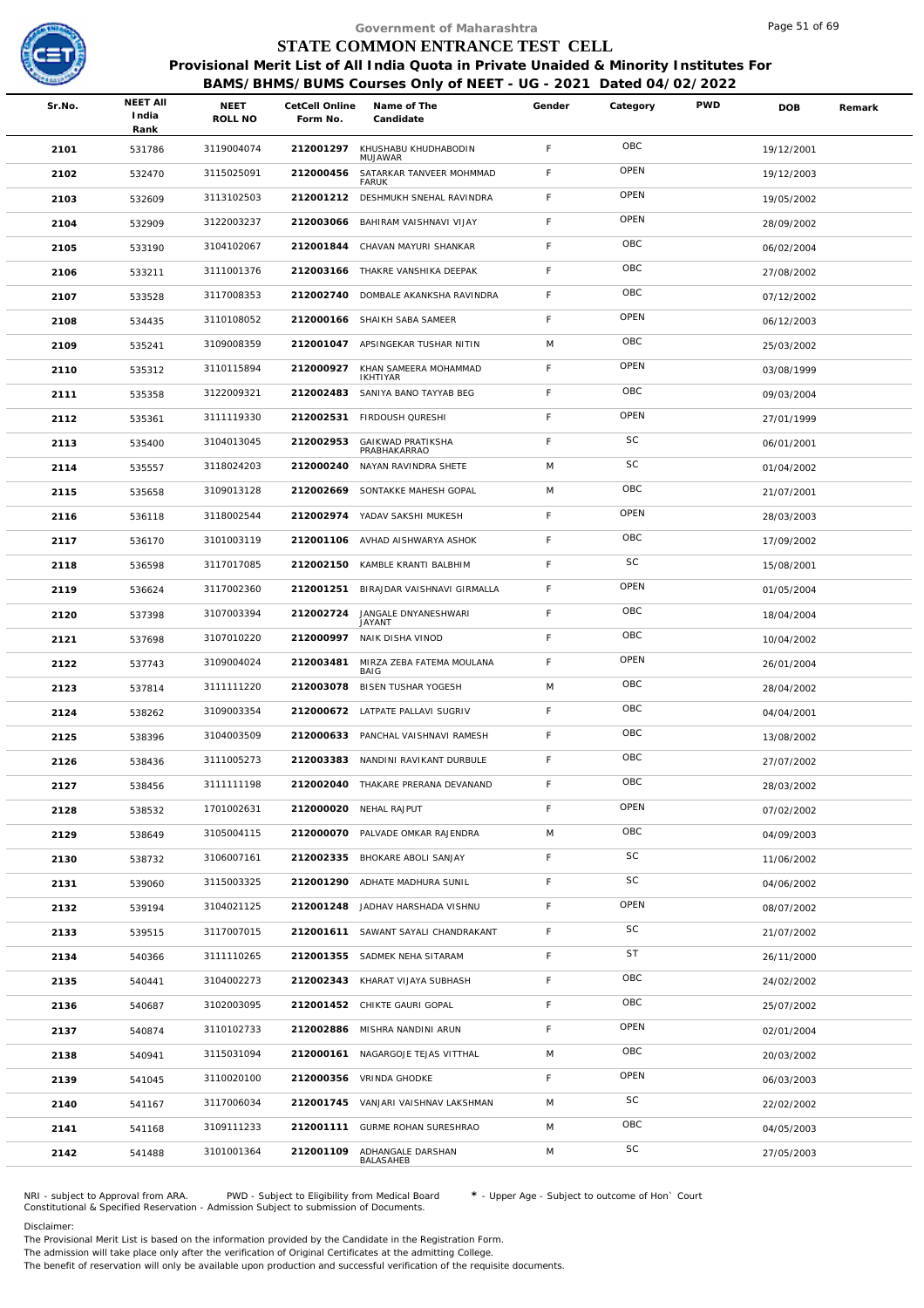

|        |                                  |                 |                            | Government of Maharashtra                                                                                                                                  |             |           |            | Page 52 of 69 |        |
|--------|----------------------------------|-----------------|----------------------------|------------------------------------------------------------------------------------------------------------------------------------------------------------|-------------|-----------|------------|---------------|--------|
|        |                                  |                 |                            | STATE COMMON ENTRANCE TEST CELL                                                                                                                            |             |           |            |               |        |
|        |                                  |                 |                            | Provisional Merit List of All India Quota in Private Unaided & Minority Institutes For<br>BAMS/BHMS/BUMS Courses Only of NEET - UG - 2021 Dated 04/02/2022 |             |           |            |               |        |
| Sr.No. | <b>NEET AII</b><br>India<br>Rank | NEET<br>ROLL NO | CetCell Online<br>Form No. | Name of The<br>Candidate                                                                                                                                   | Gender      | Category  | <b>PWD</b> | DOB           | Remark |
| 2143   | 541585                           | 3104001588      |                            | 212001015 GAIKWAD BHARAT BALASAHEB                                                                                                                         | M           | OPEN      |            | 15/08/2001    |        |
| 2144   | 541619                           | 3110111003      |                            | 212002194 TULSIPRIYA PRAVEEN MULEY                                                                                                                         | F           | OPEN      |            | 07/11/2003    |        |
| 2145   | 541784                           | 3110103580      |                            | 212002190 ANSARI ABDUR REHMAN                                                                                                                              | M           | OBC       |            | 15/02/2003    |        |
| 2146   | 542344                           | 3122002477      |                            | 212002618 VALVI SANJANA ASHOK                                                                                                                              | F.          | <b>ST</b> |            | 01/08/2002    |        |
| 2147   | 542751                           | 3115016045      |                            | 212002607 DALE MRUNAL RAJU                                                                                                                                 | F           | OBC       |            | 30/01/2002    |        |
| 2148   | 543427                           | 3107002330      |                            | 212000131 RIYA PANKAJ JAIN                                                                                                                                 | F           | OPEN      |            | 16/01/2004    |        |
| 2149   | 543726                           | 3101012288      | 212002756                  | KARANDE SAKSHI SANTOSH                                                                                                                                     | F.          | OBC       |            | 25/06/2002    |        |
| 2150   | 543934                           | 3104108113      | 212003064                  | DHOTRE SAGAR RAMBHAU                                                                                                                                       | M           | OPEN      |            | 30/12/2000    |        |
| 2151   | 543956                           | 3111001438      | 212001176 BHARATI          |                                                                                                                                                            | F           | OPEN      |            | 02/09/1998    |        |
| 2152   | 544282                           | 3112002316      | 212001958                  | BHANDARI HEMA GANESH                                                                                                                                       | F.          | OPEN      |            | 25/08/2003    |        |
| 2153   | 544664                           | 3121005069      | 212000960                  | SHAIKH SAHIL SHARIF                                                                                                                                        | M           | OPEN      |            | 03/12/2002    |        |
| 2154   | 544699                           | 3111114085      |                            | 212003302 ANUJA OMPRAKASH VANDEWAR                                                                                                                         | F           | OPEN      |            | 06/03/2003    |        |
| 2155   | 544858                           | 3111004133      | 212002664                  | SHENDE GAURAV VINAYAK                                                                                                                                      | M           | OBC       |            | 25/09/2000    |        |
| 2156   | 545017                           | 3004012114      | 212002625                  | <b>ISHIKA SAHU</b>                                                                                                                                         | M           | OBC       |            | 02/11/2001    |        |
| 2157   | 545097                           | 3107007192      | 212001028                  | NAIK ANJALI SUNIL                                                                                                                                          | F           | OBC       |            | 16/02/2004    |        |
| 2158   | 545724                           | 3117017017      | 212002547                  | KUMAVAT RENUKA RAJENDRA                                                                                                                                    | F           | OBC       |            | 21/09/2003    |        |
| 2159   | 545890                           | 3104008360      |                            | 212000367 RAUT VIDYA SURESH                                                                                                                                | F           | OBC       |            | 24/03/2004    |        |
| 2160   | 546060                           | 3106018121      | 212000699                  | TAKTODE VEDIKA VINOD                                                                                                                                       | F           | OBC       |            | 28/05/2002    |        |
| 2161   | 546186                           | 3104101578      | 212001387                  | RODGE PRACHI BHARATRAO                                                                                                                                     | F           | OPEN      |            | 10/01/2003    |        |
| 2162   | 546227                           | 3115001073      |                            | 212003276 MANER SAIF RAFIK                                                                                                                                 | M           | OBC       |            | 03/11/2001    |        |
| 2163   | 546320                           | 3114007152      | 212000880                  | PINGALE MANDIRA ASHOK                                                                                                                                      | $\mathsf F$ | OPEN      |            | 21/10/2003    |        |
| 2164   | 546511                           | 3112108341      | 212002293                  | CHIDDARWAR VAISHNAVI<br>SANJAY                                                                                                                             | F.          | OPEN      |            | 10/07/2003    |        |
| 2165   | 547196                           | 3101007104      | 212001991                  | ANDHALE SHRUTI BABASAHEB                                                                                                                                   | F           | OBC       |            | 04/06/2003    |        |
| 2166   | 547389                           | 3110101480      |                            | 212000755 SIDRA SHAIKH                                                                                                                                     | F           | OPEN      |            | 29/10/2002    |        |
| 2167   | 547966                           | 3107008043      |                            | 212003367 ABUMAAZ KHAN RAFIQUE KHAN                                                                                                                        | M           | OPEN      |            | 30/01/2002    |        |
| 2168   | 547975                           | 3102015122      | 212003109                  | PATOKAR KRISHNA GOVIND                                                                                                                                     | M           | OBC       |            | 07/07/2002    |        |
| 2169   | 548270                           | 3115028236      | 212000988                  | JADHAV SHIVANI VISHWAS                                                                                                                                     | F.          | OPEN      |            | 18/03/2002    |        |
| 2170   | 548309                           | 3111105493      |                            | 212001999 WAGHMARE SALONI KIRAN                                                                                                                            | F.          | OBC       |            | 31/07/2002    |        |
| 2171   | 548434                           | 3104005324      | 212002540                  | JADHAV POOJA PANDURANG                                                                                                                                     | $\mathsf F$ | OPEN      |            | 16/07/2001    |        |
| 2172   | 548574                           | 3113101247      |                            | 212001703 PATIL ADITI ASHOK                                                                                                                                | F           | OBC       |            | 03/04/2003    |        |
| 2173   | 548579                           | 3108001324      |                            | 212002230 LEEPIKA SURESH AKARTE                                                                                                                            | F.          | OBC       |            | 05/07/2002    |        |
| 2174   | 549081                           | 3112101301      | 212000037                  | NARKHEDE ANKUSH SURESH                                                                                                                                     | M           | OBC       |            | 22/10/2002    |        |
| 2175   | 549715                           | 3105022014      | 212001119                  | LOKHANDE VAISHNAVI<br>DADABHAU                                                                                                                             | F           | SC        |            | 01/10/2001    |        |
| 2176   | 550926                           | 3110102760      |                            | 212001345 DALAVI DHANSHRI KIRAN                                                                                                                            | F.          | <b>ST</b> |            | 30/10/2003    |        |
| 2177   | 550941                           | 3111004155      |                            | 212001702 DURGE VAISHANAVI BABARAO                                                                                                                         | F.          | OBC       |            | 07/08/2002    |        |
| 2178   | 551008                           | 3104111031      | 212002174                  | SHAIKH NAZNEEN SHAIKH<br><b>ISAKH</b>                                                                                                                      | F           | OBC       |            | 27/10/2001    |        |
| 2179   | 551101                           | 3102007267      | 212003257                  | SYED REHAN SYED ANWAR                                                                                                                                      | M           | OPEN      |            | 28/09/2000    |        |
| 2180   | 551803                           | 3108001335      | 212003363                  | VAISHNAVI MARUTI DHARMALE                                                                                                                                  | F.          | OPEN      |            | 26/08/2002    |        |
| 2181   | 552478                           | 3107004237      | 212000249                  | VAISHNAVI RAJESH NEVE                                                                                                                                      | F           | OBC       |            | 04/05/2003    |        |
| 2182   | 553051                           | 3107003349      |                            | 212002078 LOHAR ONJAL SUNIL                                                                                                                                | F           | OBC       |            | 06/04/2003    |        |
| 2183   | 553079                           | 3109001665      |                            | 212003244 PAWAR PRAJWAL VITTHAL                                                                                                                            | M           | OPEN      |            | 07/08/2001    |        |
| 2184   | 553312                           | 3111110111      |                            | 212001885 UTKARSH DURYODHAN                                                                                                                                | M           | SC        |            | 09/07/1999    |        |
|        |                                  |                 |                            |                                                                                                                                                            |             |           |            |               |        |

NRI - subject to Approval from ARA. PWD - Subject to Eligibility from Medical Board \* - Upper Age - Subject to outcome of Hon` Court<br>Constitutional & Specified Reservation - Admission Subject to submissio

Disclaimer:

The Provisional Merit List is based on the information provided by the Candidate in the Registration Form.

The admission will take place only after the verification of Original Certificates at the admitting College.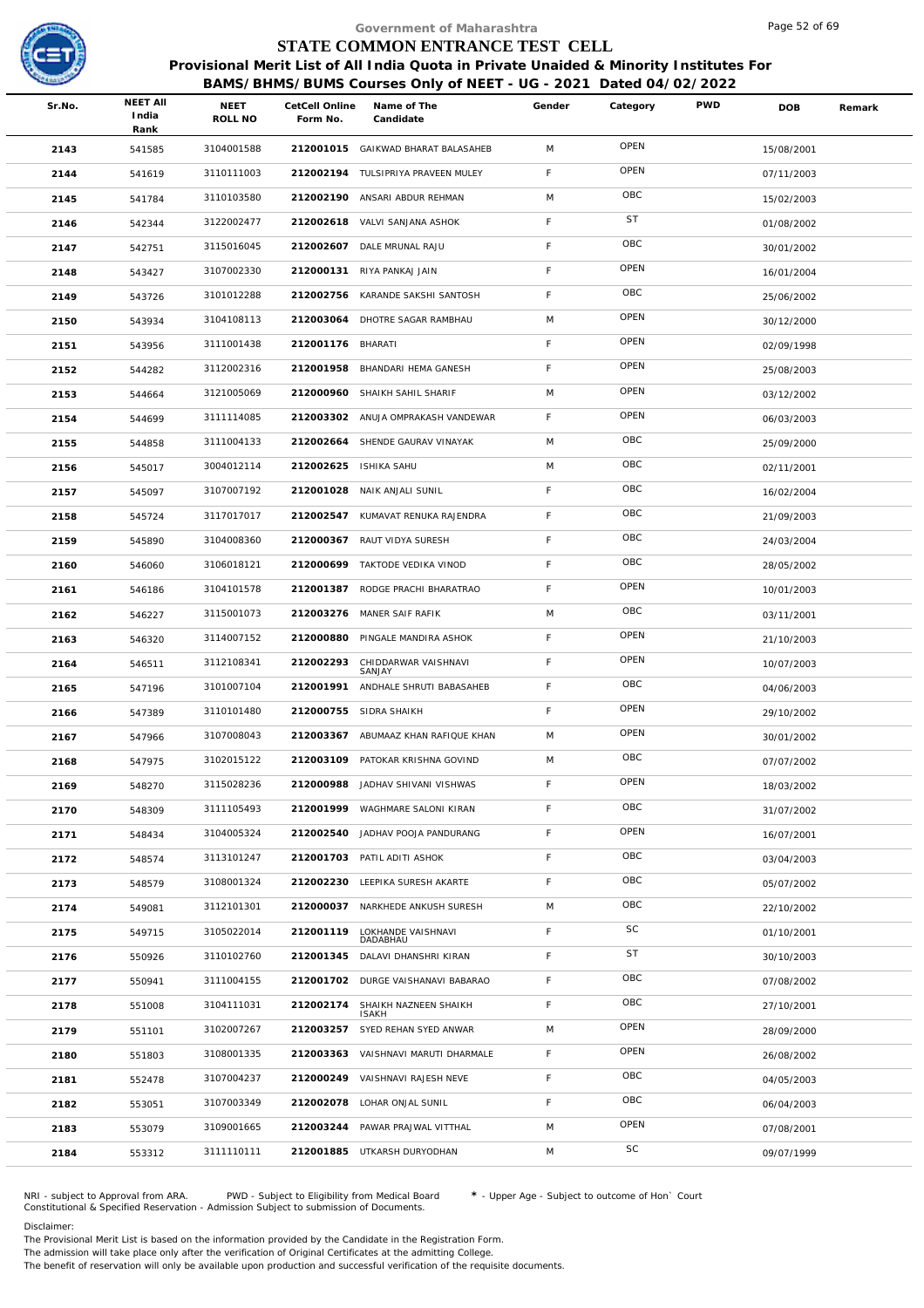

|        |                                  |                 |                            | Government of Maharashtra                                                                                                                                  |        |           |            | Page 53 of 69 |        |
|--------|----------------------------------|-----------------|----------------------------|------------------------------------------------------------------------------------------------------------------------------------------------------------|--------|-----------|------------|---------------|--------|
|        |                                  |                 |                            | STATE COMMON ENTRANCE TEST CELL                                                                                                                            |        |           |            |               |        |
|        |                                  |                 |                            | Provisional Merit List of All India Quota in Private Unaided & Minority Institutes For<br>BAMS/BHMS/BUMS Courses Only of NEET - UG - 2021 Dated 04/02/2022 |        |           |            |               |        |
| Sr.No. | <b>NEET AII</b><br>India<br>Rank | NEET<br>ROLL NO | CetCell Online<br>Form No. | Name of The<br>Candidate                                                                                                                                   | Gender | Category  | <b>PWD</b> | DOB           | Remark |
| 2185   | 553347                           | 3102008176      | 212000681                  | NAUSHIN PARVEEN MOHD<br>SHARIQUE                                                                                                                           | F      | OPEN      |            | 09/03/2002    |        |
| 2186   | 553377                           | 3112114134      | 212000496                  | KENDRE TEJASWINI UDHAVRAO                                                                                                                                  | F      | OBC       |            | 02/11/2003    |        |
| 2187   | 553414                           | 3107005012      | 212001738                  | PATIL DEVYANI PRUTHVIRAJ                                                                                                                                   | F      | OBC       |            | 03/07/2003    |        |
| 2188   | 553550                           | 3106006101      | 212000645                  | BHENDEKAR SHRADDHA<br>NANDKISHOR                                                                                                                           | F      | OBC       |            | 02/05/2001    |        |
| 2189   | 553621                           | 3102004639      | 212002401                  | NAYAK DNYANDA VITTHALRAO                                                                                                                                   | F      | OPEN      |            | 29/04/2002    |        |
| 2190   | 553836                           | 3114002418      | 212000794                  | SAMIKSHA SUJITKUMAR MHATRE                                                                                                                                 | F      | OPEN      |            | 01/02/2003    |        |
| 2191   | 553919                           | 3113008126      |                            | 212003432 PATIL MANASI SANJAY                                                                                                                              | F      | OBC       |            | 20/05/2003    |        |
| 2192   | 554291                           | 3111018036      |                            | 212003047 ADITYA SUNIL BARAI                                                                                                                               | M      | OBC       |            | 14/11/2002    |        |
| 2193   | 554582                           | 3108001246      |                            | 212002357 SHETAKE OMKAR NANDKUMAR                                                                                                                          | M      | SC        |            | 10/10/2002    |        |
| 2194   | 555323                           | 3113004148      | 212001711                  | RISHITA RAJENDRA NAVANDAR                                                                                                                                  | F.     | OPEN      |            | 08/07/2003    |        |
| 2195   | 555474                           | 3108005288      | 212003503                  | KALE PRANAV PRAMOD                                                                                                                                         | M      | SC        |            | 19/07/2002    |        |
| 2196   | 555689                           | 3111005155      | 212001821                  | GULHANE HARSHIKA ARUNRAO                                                                                                                                   | F      | OBC       |            | 24/06/2001    |        |
| 2197   | 555995                           | 3103006366      | 212002826                  | PAWADE SANSKRUTI<br>GHANSHYAM                                                                                                                              | F      | OBC       |            | 29/11/2002    |        |
| 2198   | 556105                           | 3110107074      | 212002087                  | KARBHARI SHRAWANI<br>MAHENDRA                                                                                                                              | F      | OBC       |            | 24/02/2004    |        |
| 2199   | 556274                           | 3115021241      | 212000076                  | SHRAVANI                                                                                                                                                   | F      | OBC       |            | 18/08/2003    |        |
| 2200   | 556295                           | 3115033028      | 212003428                  | SAHANIKA SUNIL INGOLE                                                                                                                                      | F      | OPEN      |            | 08/02/2003    |        |
| 2201   | 556326                           | 3115007376      |                            | 212002963 KARANJKAR SALONI SANJAY                                                                                                                          | F      | OPEN      |            | 25/12/2003    |        |
| 2202   | 556848                           | 3101013290      | 212000441                  | ZAWARE RUTUJA RAMDAS                                                                                                                                       | F      | OBC       |            | 28/07/2001    |        |
| 2203   | 557177                           | 3104118132      | 212000998                  | UDAWANT UNMESH<br>NANDKISHOR                                                                                                                               | M      | OBC       |            | 10/11/2003    |        |
| 2204   | 557602                           | 3117008067      | 212001164                  | MOTE SANKET JAYRAM                                                                                                                                         | M      | OPEN      |            | 19/07/2003    |        |
| 2205   | 558258                           | 3117005123      | 212000540                  | RAUT SHRAVANI SURAJ                                                                                                                                        | F      | OBC       |            | 30/08/2002    |        |
| 2206   | 558303                           | 3109003367      | 212000686                  | KACHGUNDE MEGHANA<br>MADHUKAR                                                                                                                              | F      | OBC       |            | 26/01/1999    |        |
| 2207   | 558423                           | 3115035257      |                            | 212003155 VAIRAT ADITYA BHANUDAS                                                                                                                           | M      | SC        |            | 01/12/2000    |        |
| 2208   | 558692                           | 3111026038      |                            | 212002775 FALKE DNYANAVI                                                                                                                                   | F      | OBC       |            | 08/05/2002    |        |
| 2209   | 558992                           | 3113005004      |                            | 212003098 JAGTAP SHRADDHA SANJAY                                                                                                                           | F.     | <b>SC</b> |            | 12/02/2003    |        |
| 2210   | 559582                           | 3111111170      | 212002997                  | SURAJ VIJAY JAWADE                                                                                                                                         | M      | SC        |            | 26/05/1999    |        |
| 2211   | 560026                           | 3111014255      | 212001850                  | GUNJAN                                                                                                                                                     | F      | SC        |            | 16/01/2002    |        |
| 2212   | 560210                           | 3109112031      |                            | 212001766 SHAHANE GAURI KANTILAL                                                                                                                           | F.     | SC        |            | 11/10/1998    |        |
| 2213   | 561120                           | 3102004037      | 212000402                  | BHARSAKLE ABHIJEET VINOD                                                                                                                                   | M      | OBC       |            | 07/06/2003    |        |
| 2214   | 561231                           | 3112109131      |                            | 212001060 SHAIKH ARSHAD SHAIKH YUNUS                                                                                                                       | M      | OPEN      |            | 29/10/2002    |        |
| 2215   | 561265                           | 3110005415      |                            | 212001467 GULNAZ MD MERAJ ANSARI                                                                                                                           | F.     | OBC       |            | 10/11/1999    |        |
| 2216   | 561380                           | 3115102295      | 212001356                  | SHAIKH ZAINAB SALIM                                                                                                                                        | F      | OPEN      |            | 02/12/2002    |        |
| 2217   | 561622                           | 3111019108      |                            | 212001360 INSHA TAHREEM                                                                                                                                    | F      | OBC       |            | 19/03/2002    |        |
| 2218   | 561714                           | 3102019077      |                            | 212001753 KASHWANI PAYAL DEEPAK                                                                                                                            | F      | OPEN      |            | 19/02/2003    |        |
| 2219   | 561747                           | 3113107018      |                            | 212003441 LATE VAIBHAV ASHOK                                                                                                                               | M      | OBC       |            | 21/11/2002    |        |
| 2220   | 561966                           | 3116006103      |                            | 212001146 PAWAR KALYANI KISHOR                                                                                                                             | F      | OPEN      |            | 24/06/2002    |        |
| 2221   | 562207                           | 3109114058      | 212000223                  | MALI RUPALI RAMAKANT                                                                                                                                       | F      | OBC       |            | 18/08/2001    |        |
| 2222   | 563150                           | 3107009250      | 212000103                  | SARKAR SWASTIKA<br>GAGANKUMAR                                                                                                                              | F      | OPEN      |            | 17/01/2002    |        |
| 2223   | 563215                           | 3114005419      | 212002323                  | VAIDEHI SUTEJ MHATRE                                                                                                                                       | F      | OPEN      |            | 01/07/2003    |        |
| 2224   | 563609                           | 3115004202      |                            | 212003223 SHINDE SEJAL GANESH                                                                                                                              | F      | SC        |            | 09/10/2003    |        |
| 2225   | 563653                           | 3106004249      |                            | 212001757 KANGANE PRATIKSHA BHAURAO                                                                                                                        | F.     | OBC       |            | 28/04/2002    |        |
| 2226   | 563851                           | 3905107231      | 212001871 MOHD SAIF        |                                                                                                                                                            | M      | OPEN      |            | 11/12/2001    |        |
|        |                                  |                 |                            |                                                                                                                                                            |        |           |            |               |        |

NRI - subject to Approval from ARA. PWD - Subject to Eligibility from Medical Board \* - Upper Age - Subject to outcome of Hon` Court<br>Constitutional & Specified Reservation - Admission Subject to submissio

Disclaimer:

The Provisional Merit List is based on the information provided by the Candidate in the Registration Form.

The admission will take place only after the verification of Original Certificates at the admitting College.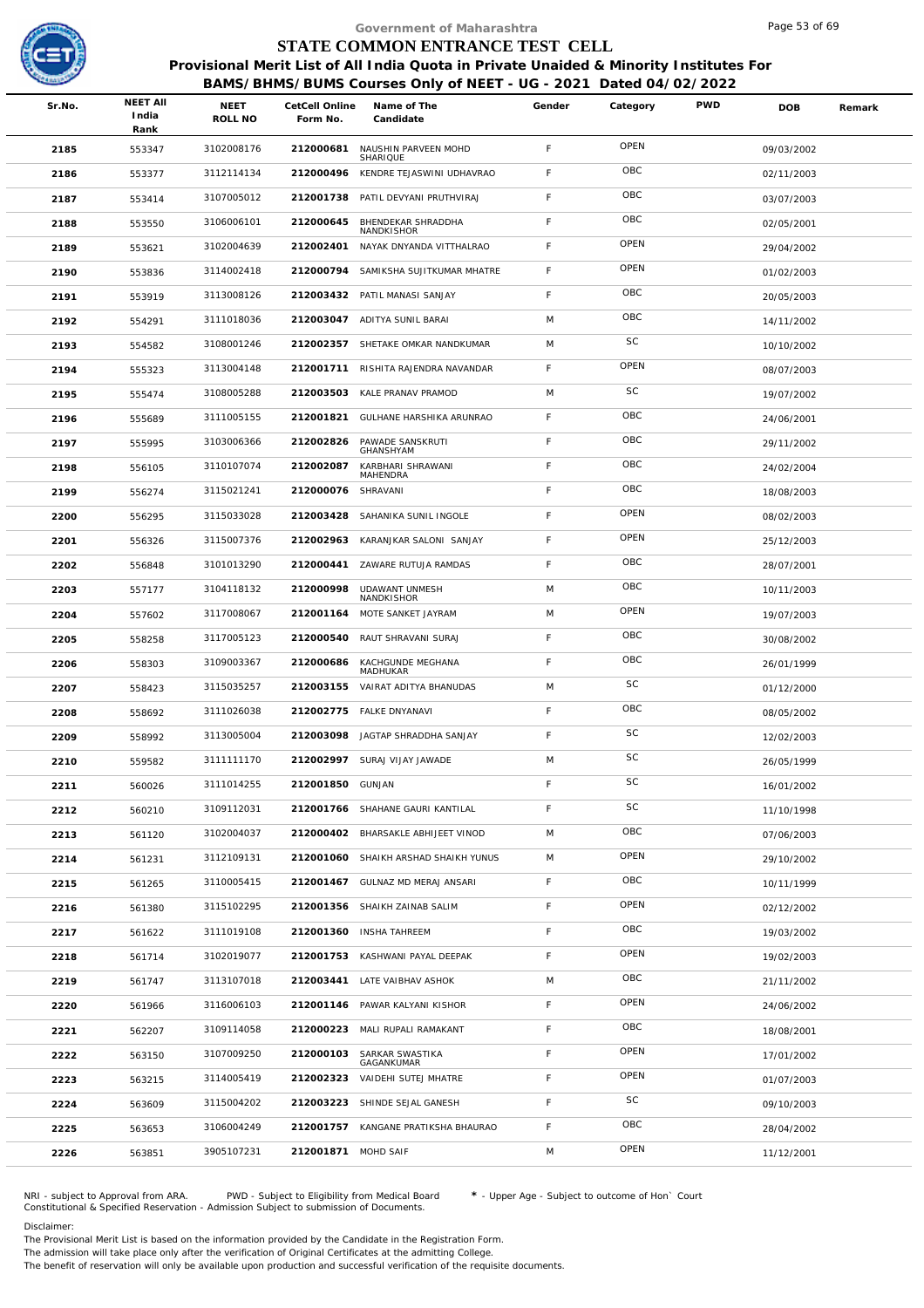

|        |                                  |                 |                            | Government of Maharashtra                                                                                                                                  |             |           |            | Page 54 of 69 |        |
|--------|----------------------------------|-----------------|----------------------------|------------------------------------------------------------------------------------------------------------------------------------------------------------|-------------|-----------|------------|---------------|--------|
|        |                                  |                 |                            | STATE COMMON ENTRANCE TEST CELL                                                                                                                            |             |           |            |               |        |
|        |                                  |                 |                            | Provisional Merit List of All India Quota in Private Unaided & Minority Institutes For<br>BAMS/BHMS/BUMS Courses Only of NEET - UG - 2021 Dated 04/02/2022 |             |           |            |               |        |
| Sr.No. | <b>NEET AII</b><br>India<br>Rank | NEET<br>ROLL NO | CetCell Online<br>Form No. | Name of The<br>Candidate                                                                                                                                   | Gender      | Category  | <b>PWD</b> | <b>DOB</b>    | Remark |
| 2227   | 563859                           | 3115010158      | 212000029                  | BELDAR SRUSHTI RAJARAM                                                                                                                                     | F           | OBC       |            | 17/11/2003    |        |
| 2228   | 564440                           | 3120001116      | 212003382                  | DESAI JIDNYASA SANJAY                                                                                                                                      | F           | OPEN      |            | 28/02/2003    |        |
| 2229   | 564469                           | 3107008018      | 212002446                  | CHAUDHARI ADITYA PRAKASH                                                                                                                                   | M           | OBC       |            | 18/09/2000    |        |
| 2230   | 564491                           | 3110001339      | 212001156 DOLLY JAIN       |                                                                                                                                                            | F           | OPEN      |            | 14/03/2003    |        |
| 2231   | 564849                           | 3103002407      | 212002389                  | <b>DESHMUKH MRUNAL</b>                                                                                                                                     | $\mathsf F$ | OPEN      |            | 07/07/2002    |        |
| 2232   | 565126                           | 3113002793      | 212002348                  | NANDKISHOR<br>GANGURDE GAURAJ ABHIMANYU                                                                                                                    | M           | OPEN      |            | 16/07/2003    |        |
| 2233   | 566294                           | 3102017060      |                            | 212002516 BUDUKHALE PRATIK SUBHASH                                                                                                                         | M           | OBC       |            | 31/01/2000    |        |
| 2234   | 566304                           | 3111035397      | 212000859                  | JAYESH BORKAR                                                                                                                                              | M           | OBC       |            | 23/05/2002    |        |
| 2235   | 566314                           | 3111110218      |                            | 212002115 MAKHIJA BHAVIKA RAJA                                                                                                                             | F           | OPEN      |            | 16/09/2002    |        |
| 2236   | 566459                           | 3110111062      | 212000433                  | CHIRANSHU SHRINGI                                                                                                                                          | M           | OPEN      |            | 27/08/2002    |        |
| 2237   | 566782                           | 3104007062      |                            | 212002342 AGHAV SHIVKUMAR MAHADEV                                                                                                                          | M           | OBC       |            | 06/06/2001    |        |
| 2238   | 566879                           | 3104015121      |                            | 212001050 GAIKWAD KOMAL GANESHRAO                                                                                                                          | F           | OBC       |            | 01/09/2002    |        |
| 2239   | 567375                           | 3112028054      | 212002474                  | BHAWANKAR TRUPTI BHIMARAO                                                                                                                                  | $\mathsf F$ | OBC       |            | 26/03/2002    |        |
| 2240   | 567543                           | 3114002035      |                            | 212001793 SHAIKH AAMNA NASIR                                                                                                                               | $\mathsf F$ | OBC       |            | 12/05/2002    |        |
| 2241   | 567563                           | 3106010240      | 212001227                  | SONUNE SNEHAL SUNIL                                                                                                                                        | F           | OBC       |            | 09/01/2002    |        |
| 2242   | 568599                           | 3113003169      | 212002277                  | BADADE KAMLESH BHAUSAHEB                                                                                                                                   | M           | <b>ST</b> |            | 03/04/2002    |        |
| 2243   | 568639                           | 3107009004      | 212002317                  | SHAIKH AYESHA NASREEN<br>NADEEM AHMED                                                                                                                      | $\mathsf F$ | OPEN      |            | 04/09/2004    |        |
| 2244   | 569133                           | 3118004226      | 212003336                  | PATIL ADITI DILIP                                                                                                                                          | F           | OBC       |            | 24/09/2002    |        |
| 2245   | 569300                           | 3109004002      | 212002435                  | MAMADE AMOD MADHAV                                                                                                                                         | M           | SC        |            | 08/04/2002    |        |
| 2246   | 569426                           | 3101017058      | 212000248                  | <b>GOPHANE SARTHAK</b>                                                                                                                                     | M           | OBC       |            | 17/08/2003    |        |
| 2247   | 569944                           | 3112120115      | 212002810                  | BALKHANDE NILESH JAGDISH                                                                                                                                   | M           | SC        |            | 31/05/2000    |        |
| 2248   | 571875                           | 3122007333      |                            | 212000875 VASAVE DARSHAN MILIND                                                                                                                            | M           | <b>ST</b> |            | 03/06/2001    |        |
| 2249   | 571929                           | 3101015193      |                            | 212000775 TUSHAR LAGAD                                                                                                                                     | M           | OPEN      |            | 05/02/2002    |        |
| 2250   | 571939                           | 3103018193      |                            | 212000722 MESHRAM MANISH SURESH                                                                                                                            | M           | <b>ST</b> |            | 01/11/1999    |        |
| 2251   | 572132                           | 3102003473      |                            | 212000906 KULKARNI SAMPADA SHRIPAD                                                                                                                         | F.          | OPEN      |            | 28/03/2003    |        |
| 2252   | 572295                           | 3103015293      | 212003435                  | RAUT SHEJAL NARENDRA                                                                                                                                       | F           | OBC       |            | 13/11/2002    |        |
| 2253   | 572397                           | 3111118184      | 212000398                  | CHICHULKAR YATHARTH MOHAN                                                                                                                                  | M           | OBC       |            | 28/08/2002    |        |
| 2254   | 573109                           | 3115002308      |                            | 212002714 MUSKAN SHAIKHAHMAD ATTAR                                                                                                                         | F.          | OBC       |            | 18/01/2002    |        |
| 2255   | 573456                           | 3118032130      | 212000759                  | ANSARI SAIQUA AKHLAQUE<br>AHMAD                                                                                                                            | $\mathsf F$ | OPEN      |            | 20/03/2002    |        |
| 2256   | 574803                           | 1502221201      | 212002931                  | AMRESH KUMAR                                                                                                                                               | M           | OBC       |            | 08/03/1994    |        |
| 2257   | 575985                           | 3102008208      | 212002743                  | KHANSA FATEMA                                                                                                                                              | M           | OBC       |            | 22/04/2003    |        |
| 2258   | 576275                           | 3111022126      | 212001604                  | BAHADURE AMISHA SANJAY                                                                                                                                     | F           | SC        |            | 11/09/2001    |        |
| 2259   | 577260                           | 2207002529      |                            | 212001263 BHARNE SHREYASH SURENDRA                                                                                                                         | M           | OBC       |            | 06/10/2002    |        |
| 2260   | 577306                           | 3104001718      | 212001021                  | HIVARE BHAVESH DILIP                                                                                                                                       | M           | OBC       |            | 28/06/1999    |        |
| 2261   | 577408                           | 3101013300      | 212002539                  | MASAL PRIYANKA SANJAY                                                                                                                                      | $\mathsf F$ | OBC       |            | 24/01/2003    |        |
| 2262   | 577441                           | 3101013091      |                            | 212001908 SHAIKH AMAN NAIMAHMED                                                                                                                            | M           | OBC       |            | 01/10/2003    |        |
| 2263   | 577996                           | 3113108082      | 212002958                  | KSHITIJA                                                                                                                                                   | F           | SC        |            | 18/04/2002    |        |
| 2264   | 578738                           | 3111008531      |                            | 212002074 BARSAGADE SNEHA DINESH                                                                                                                           | F           | SC        |            | 16/04/2001    |        |
| 2265   | 579278                           | 3101016279      |                            | 212001802 HAPSE VIDYA MANOJ                                                                                                                                | $\mathsf F$ | OPEN      |            | 22/04/2002    |        |
| 2266   | 579793                           | 3112115155      |                            | 212000472 GAWALI SAMEER RAMPRASAD                                                                                                                          | M           | OPEN      |            | 29/06/2002    |        |
| 2267   | 580410                           | 2001210425      |                            | 212000229 PRATIKSHA RATHOD                                                                                                                                 | F           | OBC       |            | 26/11/2001    |        |
| 2268   | 580525                           | 3111009103      |                            | 212001217 AARYA CHAHANDE                                                                                                                                   | F.          | SC        |            | 05/01/2002    |        |
|        |                                  |                 |                            |                                                                                                                                                            |             |           |            |               |        |

NRI - subject to Approval from ARA. PWD - Subject to Eligibility from Medical Board \* - Upper Age - Subject to outcome of Hon` Court<br>Constitutional & Specified Reservation - Admission Subject to submissio

Disclaimer:

The Provisional Merit List is based on the information provided by the Candidate in the Registration Form.

The admission will take place only after the verification of Original Certificates at the admitting College.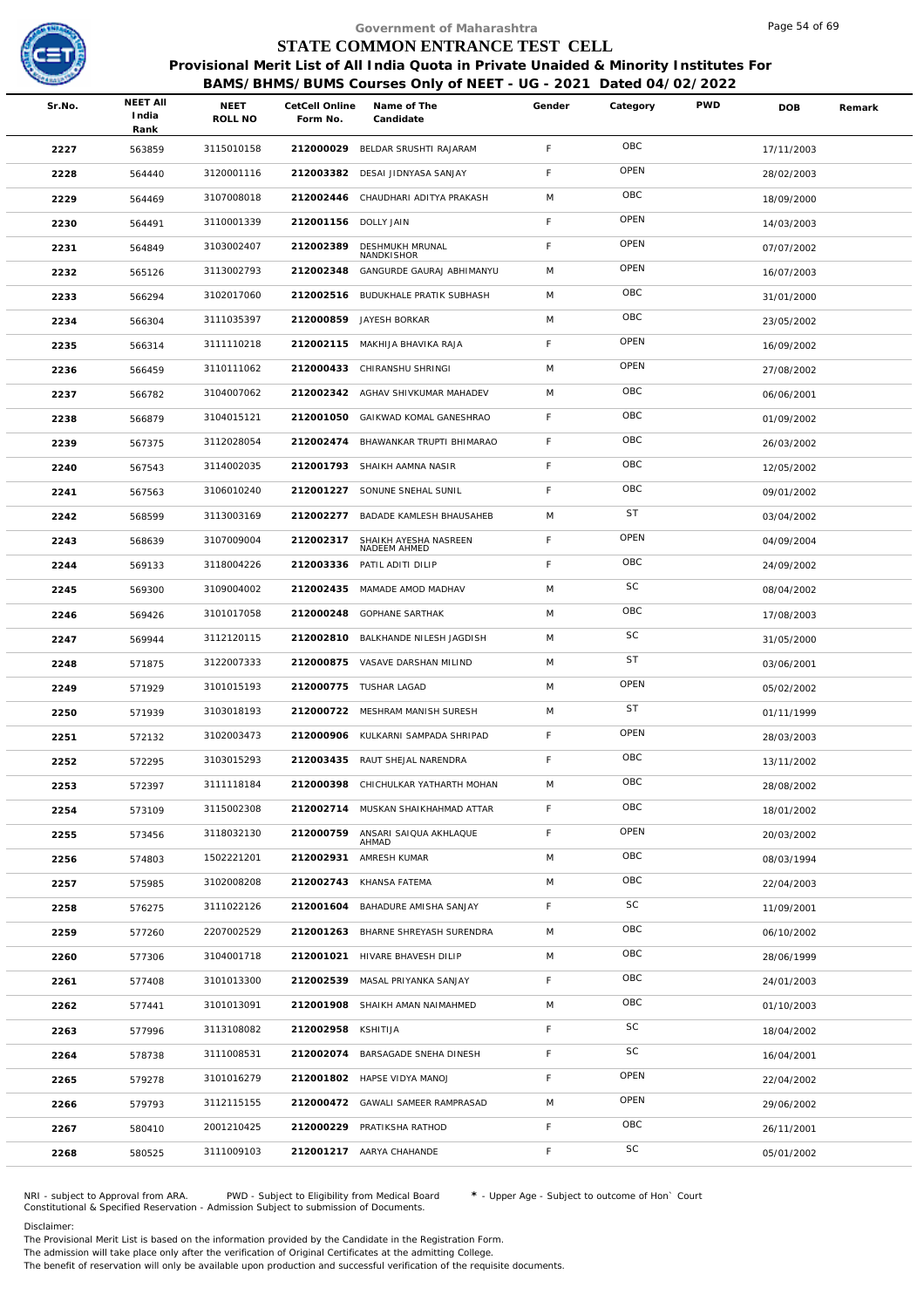

|        |                                  |                 |                            | Government of Maharashtra                                                                                                                                  |             |           |            | Page 55 of 69 |        |
|--------|----------------------------------|-----------------|----------------------------|------------------------------------------------------------------------------------------------------------------------------------------------------------|-------------|-----------|------------|---------------|--------|
|        |                                  |                 |                            | STATE COMMON ENTRANCE TEST CELL                                                                                                                            |             |           |            |               |        |
|        |                                  |                 |                            | Provisional Merit List of All India Quota in Private Unaided & Minority Institutes For<br>BAMS/BHMS/BUMS Courses Only of NEET - UG - 2021 Dated 04/02/2022 |             |           |            |               |        |
| Sr.No. | <b>NEET AII</b><br>India<br>Rank | NEET<br>ROLL NO | CetCell Online<br>Form No. | Name of The<br>Candidate                                                                                                                                   | Gender      | Category  | <b>PWD</b> | <b>DOB</b>    | Remark |
| 2269   | 580801                           | 3107018170      |                            | 212003442 RUBINA PARVEEN SAEED KHAN                                                                                                                        | M           | OPEN      |            | 24/05/2003    |        |
| 2270   | 581268                           | 3104017065      | 212003070                  | NILAWAD VAISHNAVI                                                                                                                                          | F           | <b>ST</b> |            | 31/07/2002    |        |
| 2271   | 581609                           | 3116009114      | 212002802                  | DATTATRAY<br>SONAWALE SANKET HIRAJI                                                                                                                        | M           | SC        |            | 23/04/2002    |        |
| 2272   | 581901                           | 3108001422      |                            | 212002804 PATIL SANIKA VILAS                                                                                                                               | F           | OBC       |            | 01/12/2003    |        |
| 2273   | 582414                           | 3101001090      | 212000874                  | THAKUR SHUBHADA SUJIT                                                                                                                                      | $\mathsf F$ | OPEN      |            | 18/02/2004    |        |
| 2274   | 582594                           | 3102003510      | 212001689                  | QURESHI UMER AHMAD JAVED                                                                                                                                   | M           | OBC       |            | 09/11/2001    |        |
| 2275   | 583126                           | 3113006146      | 212001082                  | AHMAD<br>TIWADE OVI RAVINDRA                                                                                                                               | F.          | SC        |            | 21/04/2004    |        |
| 2276   | 583486                           | 3101011130      | 212000666                  | MHASKE MALHAR KUNAL                                                                                                                                        | M           | OPEN      |            | 10/04/2003    |        |
| 2277   | 583663                           | 3110114102      |                            | 212002902 SUSHIL KUMAR YADAV                                                                                                                               | M           | OBC       |            | 15/09/1993    |        |
| 2278   | 583727                           | 3115002712      |                            | 212001077 RUTUJA PATIL                                                                                                                                     | F.          | OBC       |            | 22/01/2002    |        |
| 2279   | 584438                           | 3110010300      |                            | 212001714 JAGTAP JANHAVI DILIP                                                                                                                             | F           | SC        |            | 18/06/2003    |        |
| 2280   | 584866                           | 3108001848      |                            | 212001256 SNEHAL ANIL POWAR                                                                                                                                | F           | OPEN      |            | 23/02/2002    |        |
| 2281   | 585417                           | 3102025130      | 212002327                  | SAFIULLAH BAIG                                                                                                                                             | M           | OPEN      |            | 14/11/2000    |        |
| 2282   | 585769                           | 3101006233      |                            | 212001242 RANDHIR CHAITANYA PRAMOD                                                                                                                         | F           | SC        |            | 22/03/2002    |        |
| 2283   | 586039                           | 3106008280      | 212001809                  | BORUDE ADITYA PRADIP                                                                                                                                       | M           | OBC       |            | 19/04/2003    |        |
| 2284   | 586404                           | 3112102223      | 212001488                  | DHANDE AVDHUT SURESH                                                                                                                                       | M           | OPEN      |            | 26/12/2001    |        |
| 2285   | 586721                           | 3110111240      | 212000153 ANSARI ADA       |                                                                                                                                                            | F           | OPEN      |            | 05/07/2001    |        |
| 2286   | 586941                           | 3113003378      | 212000574                  | CHANEGAONKAR AAMIR YUNUS                                                                                                                                   | M           | OPEN      |            | 22/03/2003    |        |
| 2287   | 587079                           | 3117003226      | 212002659                  | PAWAR KALYANI PRAVINKUMAR                                                                                                                                  | F.          | OPEN      |            | 26/01/2004    |        |
| 2288   | 587313                           | 3116005158      |                            | 212000853 KHATAL VIPUL VILAS                                                                                                                               | M           | OBC       |            | 21/12/2002    |        |
| 2289   | 587809                           | 3107001240      | 212000978                  | SIDDHANT SHAILESH BHADADE                                                                                                                                  | M           | OPEN      |            | 21/10/2003    |        |
| 2290   | 588602                           | 3106004196      |                            | 212002573 SHAIKH SOHIL SHAIKH CHOTU                                                                                                                        | M           | OBC       |            | 02/12/2003    |        |
| 2291   | 588790                           | 3117011234      |                            | 212002175 JADHAV SUYASH PRADIP                                                                                                                             | M           | OPEN      |            | 24/02/2004    |        |
| 2292   | 588892                           | 3114002019      |                            | 212002924 ANJALI KUMARI                                                                                                                                    | F           | OPEN      |            | 13/03/2002    |        |
| 2293   | 589284                           | 3114008261      |                            | 212001951 SHET VAISHNAVI SACHIN                                                                                                                            | F.          | OPEN      |            | 15/10/2003    |        |
| 2294   | 589412                           | 3110104460      | 212000658                  | GAIKWAD SHUBHAM SUNIL                                                                                                                                      | M           | OPEN      |            | 22/12/2003    |        |
| 2295   | 589504                           | 3112109099      | 212000151                  | <b>BAMANE PRATIKSHA</b>                                                                                                                                    | F           | SC        |            | 03/07/2002    |        |
| 2296   | 589612                           | 3111002500      | 212003286                  | BHAGWANRAO<br>DIKSHA H KUMARE                                                                                                                              | F           | <b>ST</b> |            | 21/04/2001    |        |
| 2297   | 590203                           | 3112111174      | 212002991                  | RATHOD TANMAY VISHNU                                                                                                                                       | M           | OBC       |            | 05/11/2002    |        |
| 2298   | 591115                           | 3104015200      |                            | 212001454 JAIDEEP SANAP                                                                                                                                    | M           | OBC       |            | 21/11/2000    |        |
| 2299   | 591895                           | 3108001829      |                            | 212000426 MITHARI MANALI RAJENDRA                                                                                                                          | F.          | OPEN      |            | 09/12/2001    |        |
| 2300   | 592087                           | 3111027178      |                            | 212003042 PRAGATI WASNIK                                                                                                                                   | F           | SC        |            | 01/06/2001    |        |
| 2301   | 593535                           | 3111115041      |                            | 212001707 SAYALI DEOTALE                                                                                                                                   | F           | OBC       |            | 09/10/2003    |        |
| 2302   | 593991                           | 3107007095      | 212000866                  | BARI JEEVAN VIJAY                                                                                                                                          | M           | OBC       |            | 21/11/2001    |        |
| 2303   | 594035                           | 3118028158      |                            | 212002736 ANSARI KHADIJA BANO                                                                                                                              | F           | OPEN      |            | 19/03/2003    |        |
| 2304   | 594311                           | 3111103317      |                            | 212001566 UIKEY ATHARVA                                                                                                                                    | M           | <b>ST</b> |            | 02/09/2002    |        |
| 2305   | 594951                           | 3110006266      | 212000099                  | ANSARI MOHAMMED ANAS                                                                                                                                       | M           | OBC       |            | 18/02/2003    |        |
| 2306   | 595333                           | 3119006178      | 212002419                  | DESHMUKH PADMASHREE                                                                                                                                        | F           | OPEN      |            | 07/07/2002    |        |
| 2307   | 596192                           | 3115017129      | 212001671                  | RAJENDRA<br>KARKUD BHARAT BHASKAR                                                                                                                          | M           | OBC       |            | 22/04/2003    |        |
| 2308   | 596314                           | 3115001097      |                            | 212003462 DHANASHREE SANJAY BARVE                                                                                                                          | F.          | OPEN      |            | 30/05/2002    |        |
| 2309   | 596422                           | 3115019022      |                            | 212000253 VAISHNAVI VIJAY JADHAV                                                                                                                           | F           | OPEN      |            | 23/07/2002    |        |
| 2310   | 597033                           | 3111115176      |                            | 212002778 PALLAVI PACHARE                                                                                                                                  | F           | OBC       |            | 02/09/2000    |        |
|        |                                  |                 |                            |                                                                                                                                                            |             |           |            |               |        |

NRI - subject to Approval from ARA. PWD - Subject to Eligibility from Medical Board \* - Upper Age - Subject to outcome of Hon` Court<br>Constitutional & Specified Reservation - Admission Subject to submissio

Disclaimer:

The Provisional Merit List is based on the information provided by the Candidate in the Registration Form. The admission will take place only after the verification of Original Certificates at the admitting College.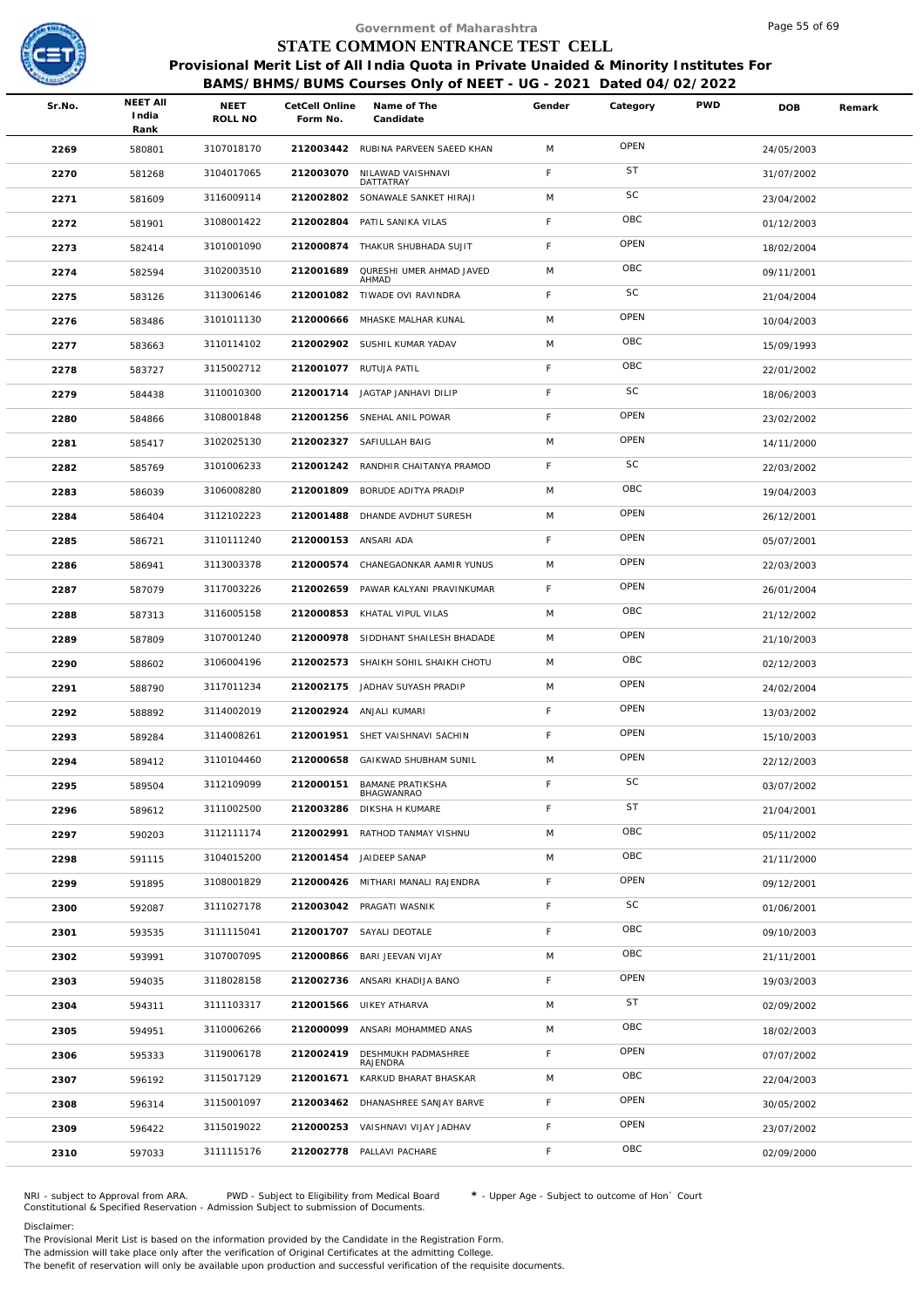

|                         |                 |                 |                                           |                                                                                                                                                                                                                                                                                                                                                                                                                                                                                                                                                                                                                                                                                                                                                                                                                                                                                           |                           |                                 | Page 56 of 69                                                                  |                                                                                        |
|-------------------------|-----------------|-----------------|-------------------------------------------|-------------------------------------------------------------------------------------------------------------------------------------------------------------------------------------------------------------------------------------------------------------------------------------------------------------------------------------------------------------------------------------------------------------------------------------------------------------------------------------------------------------------------------------------------------------------------------------------------------------------------------------------------------------------------------------------------------------------------------------------------------------------------------------------------------------------------------------------------------------------------------------------|---------------------------|---------------------------------|--------------------------------------------------------------------------------|----------------------------------------------------------------------------------------|
|                         |                 |                 |                                           |                                                                                                                                                                                                                                                                                                                                                                                                                                                                                                                                                                                                                                                                                                                                                                                                                                                                                           |                           |                                 |                                                                                |                                                                                        |
|                         |                 |                 |                                           |                                                                                                                                                                                                                                                                                                                                                                                                                                                                                                                                                                                                                                                                                                                                                                                                                                                                                           |                           |                                 |                                                                                |                                                                                        |
|                         |                 |                 |                                           |                                                                                                                                                                                                                                                                                                                                                                                                                                                                                                                                                                                                                                                                                                                                                                                                                                                                                           |                           |                                 |                                                                                |                                                                                        |
| Sr.No.<br>India<br>Rank | NEET<br>ROLL NO | Form No.        | Name of The<br>Candidate                  | Gender                                                                                                                                                                                                                                                                                                                                                                                                                                                                                                                                                                                                                                                                                                                                                                                                                                                                                    | Category                  |                                 | DOB                                                                            | Remark                                                                                 |
| 2311<br>597295          | 3115013273      |                 |                                           | F                                                                                                                                                                                                                                                                                                                                                                                                                                                                                                                                                                                                                                                                                                                                                                                                                                                                                         | <b>SC</b>                 |                                 | 11/11/2003                                                                     |                                                                                        |
| 597391<br>2312          | 3114010361      |                 |                                           | F                                                                                                                                                                                                                                                                                                                                                                                                                                                                                                                                                                                                                                                                                                                                                                                                                                                                                         | OBC                       |                                 | 18/01/2003                                                                     |                                                                                        |
| 2313<br>597457          | 3115005358      |                 |                                           | F                                                                                                                                                                                                                                                                                                                                                                                                                                                                                                                                                                                                                                                                                                                                                                                                                                                                                         | OBC                       |                                 | 21/05/2002                                                                     |                                                                                        |
| 598111<br>2314          | 3108006567      |                 |                                           | F                                                                                                                                                                                                                                                                                                                                                                                                                                                                                                                                                                                                                                                                                                                                                                                                                                                                                         | OPEN                      |                                 | 04/11/2003                                                                     |                                                                                        |
| 2315<br>599069          | 3108002402      | 212003303       | RANVEER SANJAY PATIL                      | M                                                                                                                                                                                                                                                                                                                                                                                                                                                                                                                                                                                                                                                                                                                                                                                                                                                                                         | OPEN                      |                                 | 20/04/2003                                                                     |                                                                                        |
| 2316<br>600552          | 3111101628      | 212002847       | ASHRAFI FALAK SABA ABDUL<br><b>HABIB</b>  | $\mathsf F$                                                                                                                                                                                                                                                                                                                                                                                                                                                                                                                                                                                                                                                                                                                                                                                                                                                                               | OPEN                      |                                 | 14/02/2002                                                                     |                                                                                        |
| 2317<br>601070          | 3105010078      |                 |                                           | F                                                                                                                                                                                                                                                                                                                                                                                                                                                                                                                                                                                                                                                                                                                                                                                                                                                                                         | OBC                       |                                 | 10/09/2003                                                                     |                                                                                        |
| 2318<br>601197          | 3104006426      | 212003116       | MAHALINGE SWAPNAJA<br>SACHINKUMAR         | $\mathsf F$                                                                                                                                                                                                                                                                                                                                                                                                                                                                                                                                                                                                                                                                                                                                                                                                                                                                               | SC                        |                                 | 26/12/2001                                                                     |                                                                                        |
| 2319<br>601806          | 3102003119      | 212003219       | DESHMUKH JANHAVI DILIPRAO                 | $\mathsf F$                                                                                                                                                                                                                                                                                                                                                                                                                                                                                                                                                                                                                                                                                                                                                                                                                                                                               | OPEN                      |                                 | 17/09/2002                                                                     |                                                                                        |
| 2320<br>602986          | 3110120043      | 212000118       | <b>QAZI ZAFEER AHMAD INTEZAR</b><br>AHMAD | M                                                                                                                                                                                                                                                                                                                                                                                                                                                                                                                                                                                                                                                                                                                                                                                                                                                                                         | OPEN                      |                                 | 09/07/2001                                                                     |                                                                                        |
| 2321<br>603099          | 3118006068      | 212002649       | ANSARI SAIMA SHAMSHUDDIN                  | $\mathsf F$                                                                                                                                                                                                                                                                                                                                                                                                                                                                                                                                                                                                                                                                                                                                                                                                                                                                               | OBC                       |                                 | 16/11/1995                                                                     |                                                                                        |
| 603274<br>2322          | 3104113186      |                 |                                           | M                                                                                                                                                                                                                                                                                                                                                                                                                                                                                                                                                                                                                                                                                                                                                                                                                                                                                         | OPEN                      |                                 | 30/09/2002                                                                     |                                                                                        |
| 2323<br>603511          | 3106008200      | 212003113       | BHAVSAR VAIDEHI DIPAK                     | F                                                                                                                                                                                                                                                                                                                                                                                                                                                                                                                                                                                                                                                                                                                                                                                                                                                                                         | OBC                       |                                 | 30/04/2003                                                                     |                                                                                        |
| 2324<br>603579          | 3114001111      |                 |                                           | F                                                                                                                                                                                                                                                                                                                                                                                                                                                                                                                                                                                                                                                                                                                                                                                                                                                                                         | OPEN                      |                                 | 15/06/2003                                                                     |                                                                                        |
| 2325<br>603736          | 3111027292      |                 |                                           | $\mathsf F$                                                                                                                                                                                                                                                                                                                                                                                                                                                                                                                                                                                                                                                                                                                                                                                                                                                                               | SC                        |                                 | 28/08/2002                                                                     |                                                                                        |
| 2326<br>604013          | 3113009154      |                 |                                           | F                                                                                                                                                                                                                                                                                                                                                                                                                                                                                                                                                                                                                                                                                                                                                                                                                                                                                         | OPEN                      |                                 | 08/10/2003                                                                     |                                                                                        |
| 2327<br>604048          | 3105003005      |                 |                                           | $\mathsf F$                                                                                                                                                                                                                                                                                                                                                                                                                                                                                                                                                                                                                                                                                                                                                                                                                                                                               | SC                        |                                 | 25/07/2001                                                                     |                                                                                        |
| 2328<br>604273          | 3115003163      |                 |                                           | M                                                                                                                                                                                                                                                                                                                                                                                                                                                                                                                                                                                                                                                                                                                                                                                                                                                                                         | OPEN                      |                                 | 18/06/2000                                                                     |                                                                                        |
| 2329<br>604328          | 4408127135      |                 |                                           | M                                                                                                                                                                                                                                                                                                                                                                                                                                                                                                                                                                                                                                                                                                                                                                                                                                                                                         | OPEN                      |                                 | 16/08/2001                                                                     |                                                                                        |
| 2330<br>604389          | 3111003180      |                 |                                           | F                                                                                                                                                                                                                                                                                                                                                                                                                                                                                                                                                                                                                                                                                                                                                                                                                                                                                         | OBC                       |                                 | 19/12/2002                                                                     |                                                                                        |
| 2331<br>604610          | 3111110357      |                 |                                           | F                                                                                                                                                                                                                                                                                                                                                                                                                                                                                                                                                                                                                                                                                                                                                                                                                                                                                         | SC                        |                                 | 27/07/2000                                                                     |                                                                                        |
| 2332<br>604830          | 3107017039      |                 |                                           | M                                                                                                                                                                                                                                                                                                                                                                                                                                                                                                                                                                                                                                                                                                                                                                                                                                                                                         | OBC                       |                                 | 03/10/2002                                                                     |                                                                                        |
| 2333<br>605129          | 3101014112      |                 |                                           | $\mathsf F$                                                                                                                                                                                                                                                                                                                                                                                                                                                                                                                                                                                                                                                                                                                                                                                                                                                                               | SC                        |                                 | 01/10/2002                                                                     |                                                                                        |
| 605830<br>2334          | 3109104346      |                 |                                           | F                                                                                                                                                                                                                                                                                                                                                                                                                                                                                                                                                                                                                                                                                                                                                                                                                                                                                         | OPEN                      |                                 | 14/07/2001                                                                     |                                                                                        |
| 2335<br>606812          | 3104016002      |                 |                                           | F                                                                                                                                                                                                                                                                                                                                                                                                                                                                                                                                                                                                                                                                                                                                                                                                                                                                                         | OBC                       |                                 | 26/03/2002                                                                     |                                                                                        |
| 2336<br>606999          | 3101014240      |                 |                                           | F                                                                                                                                                                                                                                                                                                                                                                                                                                                                                                                                                                                                                                                                                                                                                                                                                                                                                         | OPEN                      |                                 | 19/08/2003                                                                     |                                                                                        |
| 2337<br>607274          | 3104022004      |                 |                                           | $\mathsf F$                                                                                                                                                                                                                                                                                                                                                                                                                                                                                                                                                                                                                                                                                                                                                                                                                                                                               | OPEN                      |                                 | 01/03/2004                                                                     |                                                                                        |
| 2338<br>607393          | 2208007034      |                 |                                           | F                                                                                                                                                                                                                                                                                                                                                                                                                                                                                                                                                                                                                                                                                                                                                                                                                                                                                         | OPEN                      |                                 | 08/02/2001                                                                     |                                                                                        |
| 2339<br>607596          | 3114007344      | 212001754       | MAGAR KRUTIKA NILESH                      | F                                                                                                                                                                                                                                                                                                                                                                                                                                                                                                                                                                                                                                                                                                                                                                                                                                                                                         | OBC                       |                                 | 02/03/2004                                                                     |                                                                                        |
| 2340<br>607678          | 3112119080      |                 |                                           | M                                                                                                                                                                                                                                                                                                                                                                                                                                                                                                                                                                                                                                                                                                                                                                                                                                                                                         | OPEN                      |                                 | 18/06/2003                                                                     |                                                                                        |
| 2341<br>607957          | 3118002526      |                 |                                           | F.                                                                                                                                                                                                                                                                                                                                                                                                                                                                                                                                                                                                                                                                                                                                                                                                                                                                                        | OPEN                      |                                 | 15/02/2002                                                                     |                                                                                        |
| 2342<br>608812          | 3117018162      | 212001103       | JAVALAGE PRATIK BALASAHEB                 | M                                                                                                                                                                                                                                                                                                                                                                                                                                                                                                                                                                                                                                                                                                                                                                                                                                                                                         | OBC                       |                                 | 19/05/2002                                                                     |                                                                                        |
| 2343<br>608852          | 3112109175      |                 |                                           | F                                                                                                                                                                                                                                                                                                                                                                                                                                                                                                                                                                                                                                                                                                                                                                                                                                                                                         | OBC                       |                                 | 24/02/2003                                                                     |                                                                                        |
| 2344<br>608931          | 3115024169      | 212002585       | ATKARI AKSHADA NAVNATH                    | $\mathsf F$                                                                                                                                                                                                                                                                                                                                                                                                                                                                                                                                                                                                                                                                                                                                                                                                                                                                               | OBC                       |                                 | 07/01/2003                                                                     |                                                                                        |
| 2345<br>609401          | 3109101634      | 212000560       |                                           | $\mathsf F$                                                                                                                                                                                                                                                                                                                                                                                                                                                                                                                                                                                                                                                                                                                                                                                                                                                                               | OPEN                      |                                 | 10/02/2001                                                                     |                                                                                        |
| 2346<br>609446          | 3108005493      |                 |                                           | M                                                                                                                                                                                                                                                                                                                                                                                                                                                                                                                                                                                                                                                                                                                                                                                                                                                                                         | OPEN                      |                                 | 28/12/2001                                                                     |                                                                                        |
| 609491<br>2347          | 3117014086      | 212001643       | SAYYED SADAF FATEMA<br>NADERULLAH         | F                                                                                                                                                                                                                                                                                                                                                                                                                                                                                                                                                                                                                                                                                                                                                                                                                                                                                         | OPEN                      |                                 | 04/01/2003                                                                     |                                                                                        |
| 2348<br>609553          | 3102006352      | 212003233       | AWATE HRISHIKESH<br>MADHUKARRAO           | M                                                                                                                                                                                                                                                                                                                                                                                                                                                                                                                                                                                                                                                                                                                                                                                                                                                                                         | OBC                       |                                 | 02/08/2003                                                                     |                                                                                        |
| 2349<br>609597          | 3103001427      | 212000964       | VYAWAHARE ANJALI<br>NANDKISHOR            | $\mathsf F$                                                                                                                                                                                                                                                                                                                                                                                                                                                                                                                                                                                                                                                                                                                                                                                                                                                                               | OBC                       |                                 | 07/04/2002                                                                     |                                                                                        |
| 2350<br>609862          | 3115022250      | 212002557       | KANADE MANASI RAVINDRA                    | F                                                                                                                                                                                                                                                                                                                                                                                                                                                                                                                                                                                                                                                                                                                                                                                                                                                                                         | OBC                       |                                 | 25/02/2003                                                                     |                                                                                        |
| 2351<br>610037          | 3104105179      | 212000622       | KHAN SANIYA ARIF                          | F                                                                                                                                                                                                                                                                                                                                                                                                                                                                                                                                                                                                                                                                                                                                                                                                                                                                                         | OPEN                      |                                 | 14/11/2000                                                                     |                                                                                        |
| 2352<br>610438          | 3107005159      | 212002859       | JADHAV AKANKSHA SAMADHAN                  | F                                                                                                                                                                                                                                                                                                                                                                                                                                                                                                                                                                                                                                                                                                                                                                                                                                                                                         | SC                        |                                 | 19/09/2002                                                                     |                                                                                        |
|                         |                 | <b>NEET AII</b> |                                           | CetCell Online<br>212000999 RASAL SNEHA BALASAHEB<br>212001232 SAKSHI UMESH KAKADE<br>212002207 ANKITA<br>212003399 MALGUNDKAR AISHA ASIF<br>212003076 GHENE SEJAL BALAJI<br>212001303 GAURAV LONDHE<br>212003458 KARKHILE SAYLI MAHESH<br>212002332 NAWALE ISHA PURUSHOTTAM<br>212000918 KULKARNI ADITI KIRAN<br>212001940 DHAKA PRANJAL UMARSINGH<br>212001166 ANACHE NITIN NIMBANNA<br>212001746 SHADAB ALI<br>212002177 SAMIKSHA ANIL BOMBLE<br>212002513 SAKSHI GAUTAM<br>212000320 PATIL VEDANT ANIL<br>212000854 GAIKWAD TANUJA BALASAHEB<br>212002646 PADE VAISHNAVI VYANKAT<br>212001706 MODAL JANU RATHOD<br>212000340 ALISHA<br>212000022 AREEBA SHABBAR DALAL<br>212002701 SHARVARI SOMWANSHI<br>212003324 WARKHINDE SWARAJ SANDEEP<br>212000207 VAISHNAVI JAYWANT PEDNEKAR<br>212000616 JAWANE HRUCHA JAYSHANKAR<br>KHOND VAISHNAVI SWARUP<br>212000732 CHAVAN SOMESH PRAVIN | Government of Maharashtra | STATE COMMON ENTRANCE TEST CELL | BAMS/BHMS/BUMS Courses Only of NEET - UG - 2021 Dated 04/02/2022<br><b>PWD</b> | Provisional Merit List of All India Quota in Private Unaided & Minority Institutes For |

NRI - subject to Approval from ARA. PWD - Subject to Eligibility from Medical Board \* - Upper Age - Subject to outcome of Hon` Court<br>Constitutional & Specified Reservation - Admission Subject to submissio

Disclaimer:

The Provisional Merit List is based on the information provided by the Candidate in the Registration Form.

The admission will take place only after the verification of Original Certificates at the admitting College.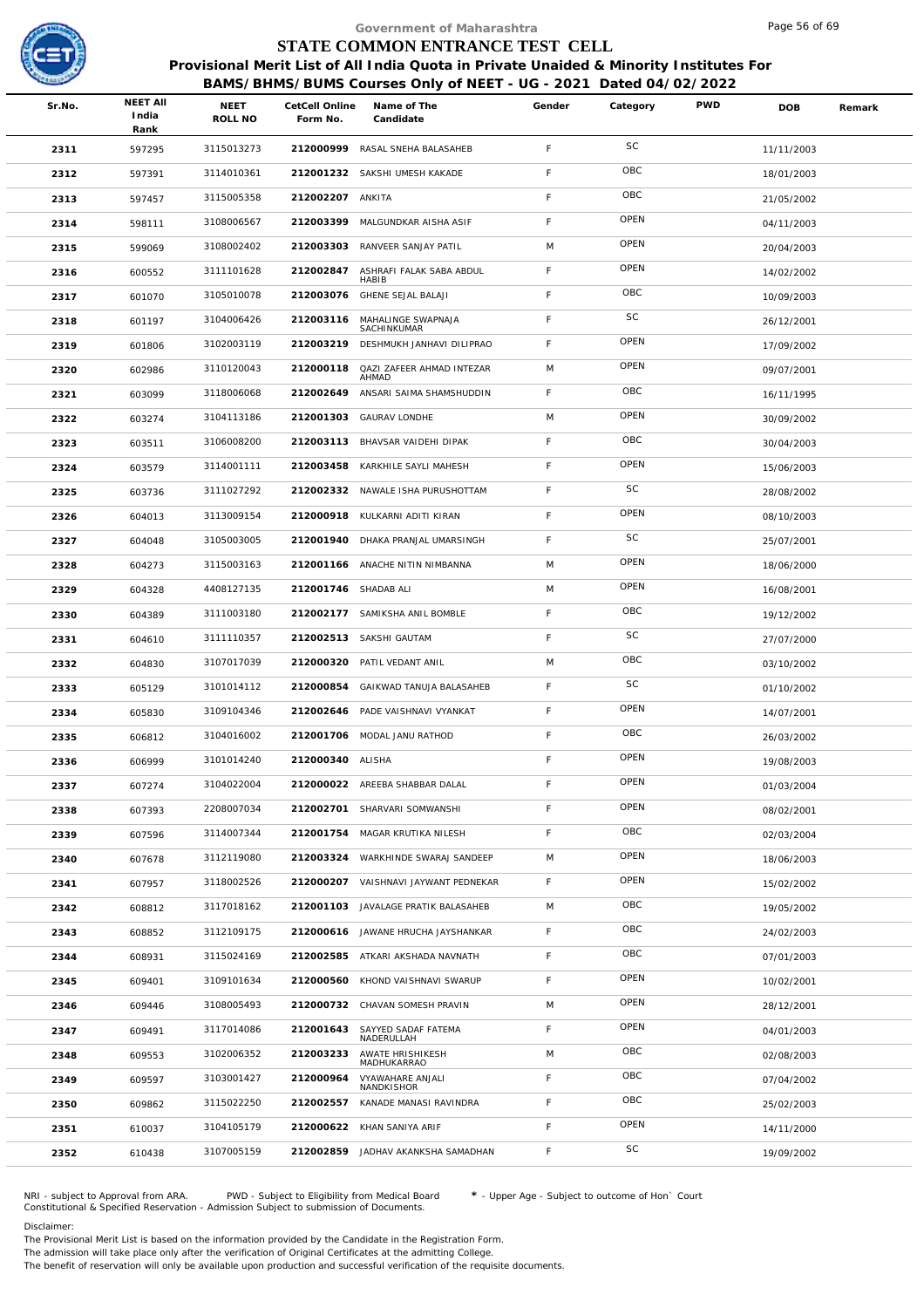

|        |                                  |                 |                            | Government of Maharashtra                                                                                                                                  |             |           |            | Page 5 / of 69 |        |
|--------|----------------------------------|-----------------|----------------------------|------------------------------------------------------------------------------------------------------------------------------------------------------------|-------------|-----------|------------|----------------|--------|
|        |                                  |                 |                            | STATE COMMON ENTRANCE TEST CELL                                                                                                                            |             |           |            |                |        |
|        |                                  |                 |                            | Provisional Merit List of All India Quota in Private Unaided & Minority Institutes For<br>BAMS/BHMS/BUMS Courses Only of NEET - UG - 2021 Dated 04/02/2022 |             |           |            |                |        |
| Sr.No. | <b>NEET AII</b><br>India<br>Rank | NEET<br>ROLL NO | CetCell Online<br>Form No. | Name of The<br>Candidate                                                                                                                                   | Gender      | Category  | <b>PWD</b> | DOB            | Remark |
| 2353   | 610671                           | 3112117226      |                            | 212003237 RATHOD SWATI LOPCHAND                                                                                                                            | F           | OBC       |            | 20/02/2003     |        |
| 2354   | 611662                           | 3114010256      | 212001742                  | MUNDHE GAURI GANESH                                                                                                                                        | F           | OBC       |            | 27/01/2003     |        |
| 2355   | 611676                           | 3110021013      | 212000002                  | GHARAT ESHA PRAKASH                                                                                                                                        | $\mathsf F$ | OBC       |            | 03/04/2003     |        |
| 2356   | 612048                           | 3112110228      |                            | 212002271 PRATIK PAWAR                                                                                                                                     | M           | OBC       |            | 15/11/2001     |        |
| 2357   | 612950                           | 3111001033      |                            | 212000250 TAJ TAHREEN SHEIKH                                                                                                                               | $\mathsf F$ | OPEN      |            | 23/05/2003     |        |
| 2358   | 613230                           | 3103014261      | 212001073 KRISHNA          |                                                                                                                                                            | M           | OBC       |            | 23/03/2002     |        |
| 2359   | 613678                           | 3109004266      | 212002163                  | SHAIKH SOHEL ABDUL<br>MAHEMOOD                                                                                                                             | M           | OPEN      |            | 02/12/2003     |        |
| 2360   | 613872                           | 3110002300      |                            | 212000211 KHAN SAMIYA ZULFIKAR                                                                                                                             | F           | OPEN      |            | 09/04/2004     |        |
| 2361   | 614635                           | 3113002148      |                            | 212001760 MAHALE ANJALI KANTILAL                                                                                                                           | F           | <b>ST</b> |            | 03/08/2002     |        |
| 2362   | 615091                           | 3102002239      | 212001977                  | INGLE DHANASHRI NILKANTH                                                                                                                                   | F           | SC        |            | 29/03/2001     |        |
| 2363   | 615179                           | 3116008042      | 212001584                  | PATIL AISHWARYA SUNIL                                                                                                                                      | F           | OBC       |            | 23/04/2002     |        |
| 2364   | 615392                           | 3108001480      |                            | 212003430 NAMIRA JAVEDANWAR PATEL                                                                                                                          | F           | OBC       |            | 28/08/2001     |        |
| 2365   | 615902                           | 3111005017      | 212002896                  | RIYA MANISH UDASI                                                                                                                                          | F           | OBC       |            | 12/02/2003     |        |
| 2366   | 617607                           | 3113102482      |                            | 212001694 YADAV ANJALI TEJBAHADUR                                                                                                                          | $\mathsf F$ | OBC       |            | 27/09/2001     |        |
| 2367   | 618244                           | 3113001006      |                            | 212000017 TEJAL VIJAY KOTWAL                                                                                                                               | F           | OPEN      |            | 17/04/2003     |        |
| 2368   | 618283                           | 3104005397      | 212002853                  | GAIWAD HARSHAL RAMESH                                                                                                                                      | M           | OBC       |            | 12/02/2001     |        |
| 2369   | 618345                           | 3102010180      | 212002030                  | SYED ABDUL QUADIR SYED<br>NAZIRUDDIN                                                                                                                       | M           | OPEN      |            | 24/03/2003     |        |
| 2370   | 618354                           | 3101009098      | 212000663                  | JADHAV SIRIAA SATISH                                                                                                                                       | F           | SC        |            | 13/06/2003     |        |
| 2371   | 618916                           | 3107015199      | 212003021                  | SHAIKH MOHAMMAD UMAR<br>MOHAMMAD FAROOQUE                                                                                                                  | M           | OPEN      |            | 15/09/2001     |        |
| 2372   | 618980                           | 3101005179      |                            | 212000651 JADHAV VEDANT VILAS                                                                                                                              | M           | OPEN      |            | 07/09/2003     |        |
| 2373   | 619691                           | 3113003017      | 212000940                  | GHORPADE SANDEEP SANJAY                                                                                                                                    | M           | OBC       |            | 07/02/2002     |        |
| 2374   | 619726                           | 4201009188      | 212001654 DIVYA PATIL      |                                                                                                                                                            | $\mathsf F$ | OBC       |            | 07/01/2003     |        |
| 2375   | 620848                           | 3118012317      |                            | 212001450 KETANA RAMGADE                                                                                                                                   | F           | OPEN      |            | 20/06/2004     |        |
| 2376   | 621157                           | 3118021157      |                            | 212001368 MOMIN BI BI ZAINAB MUJAHID                                                                                                                       | F           | OBC       |            | 12/12/2001     |        |
| 2377   | 621196                           | 3112003531      |                            | 212000787 KARWANDE ANUJA SANJAY                                                                                                                            | F           | <b>SC</b> |            | 12/06/2001     |        |
| 2378   | 621338                           | 3107018174      |                            | 212003316 FATEMA SHAKIL AHMED                                                                                                                              | M           | OPEN      |            | 15/06/2004     |        |
| 2379   | 621466                           | 3119012205      |                            | 212003365 MANE MAHADEO SHIVRAM                                                                                                                             | M           | OBC       |            | 29/03/2004     |        |
| 2380   | 621478                           | 3104023004      |                            | 212003262 SHAIKH MUSKAN AHMAD                                                                                                                              | F           | OBC       |            | 22/01/2003     |        |
| 2381   | 621713                           | 3117001358      | 212001941                  | DUDHAL POOJA HARI                                                                                                                                          | F           | OBC       |            | 24/09/2002     |        |
| 2382   | 622516                           | 3117007235      |                            | 212000479 SHINGARE VAIBHAVI RANJIT                                                                                                                         | F           | OPEN      |            | 18/12/2002     |        |
| 2383   | 622853                           | 3104101704      |                            | 212002377 SHELKE ATUL PANDHARINATH                                                                                                                         | M           | OPEN      |            | 20/09/2002     |        |
| 2384   | 623313                           | 3112115069      | 212000910                  | RANJAN ANJALI ASHOK                                                                                                                                        | F           | SC        |            | 09/06/2003     |        |
| 2385   | 624073                           | 3104007104      | 212000914                  | PAWAR RUTUJA SAINATH                                                                                                                                       | F           | OPEN      |            | 26/08/2002     |        |
| 2386   | 624948                           | 3116011230      | 212002428                  | <b>GOPHANE SWAPNALI</b><br>SATTYAVAN                                                                                                                       | F           | OBC       |            | 04/08/2003     |        |
| 2387   | 625091                           | 3102010011      | 212000843                  | MOHD JAISH KHIZAR                                                                                                                                          | M           | OPEN      |            | 01/05/2001     |        |
| 2388   | 625307                           | 3117018160      |                            | 212001616 BARBOLE PRANJALI DIPAK                                                                                                                           | F           | OPEN      |            | 04/03/2002     |        |
| 2389   | 625606                           | 3104113167      | 212002706                  | GAIKWAD HARSHAL PRAVIN                                                                                                                                     | $\mathsf F$ | SC        |            | 29/04/2001     |        |
| 2390   | 625668                           | 3109009201      | 212000429                  | WAGHMARE HARSHADA<br>DEVIDAS                                                                                                                               | F           | SC        |            | 28/10/2001     |        |
| 2391   | 625671                           | 3114001489      | 212002443                  | PATIL MAHEE PRAMOD                                                                                                                                         | F           | OBC       |            | 24/09/2002     |        |
| 2392   | 625683                           | 3111106110      | 212002650                  | <b>GHATOL VEDANTEE</b><br>MANOHARRAO                                                                                                                       | F           | OBC       |            | 12/01/2001     |        |
| 2393   | 625753                           | 3122007273      | 212001465                  | RATHOD CHETAN SUKHALAL                                                                                                                                     | M           | OBC       |            | 05/06/2003     |        |
| 2394   | 625883                           | 3115026127      |                            | 212001185 ZARGAD SAKSHI VIJAY                                                                                                                              | F.          | OBC       |            | 23/06/2003     |        |
|        |                                  |                 |                            |                                                                                                                                                            |             |           |            |                |        |

NRI - subject to Approval from ARA. PWD - Subject to Eligibility from Medical Board \* - Upper Age - Subject to outcome of Hon` Court<br>Constitutional & Specified Reservation - Admission Subject to submissio

Disclaimer:

The Provisional Merit List is based on the information provided by the Candidate in the Registration Form. The admission will take place only after the verification of Original Certificates at the admitting College.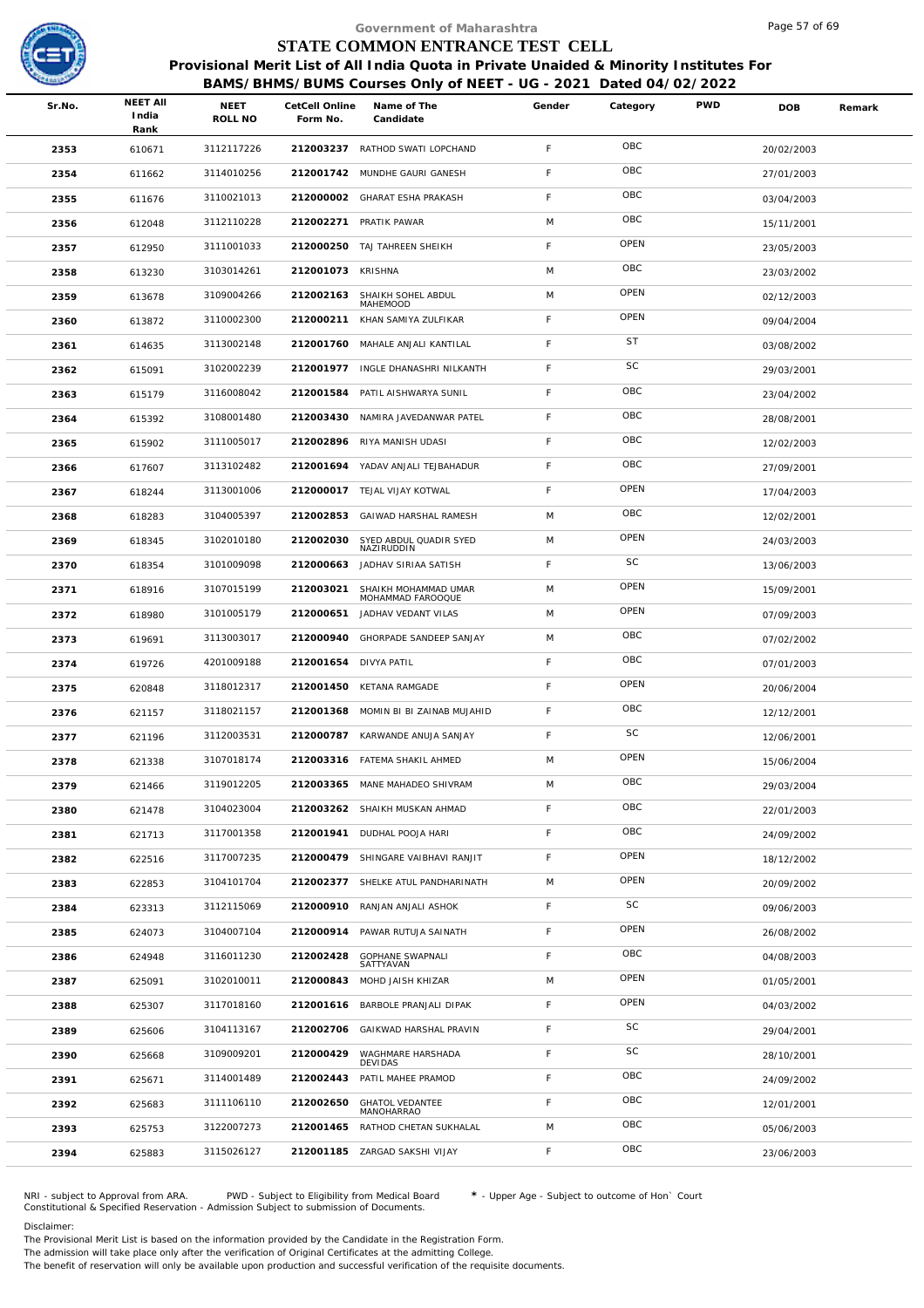

|        |                                  |                 |                            | Government of Maharashtra                                                              |             |           |            | Page 58 of 69 |        |
|--------|----------------------------------|-----------------|----------------------------|----------------------------------------------------------------------------------------|-------------|-----------|------------|---------------|--------|
|        |                                  |                 |                            | STATE COMMON ENTRANCE TEST CELL                                                        |             |           |            |               |        |
|        |                                  |                 |                            | Provisional Merit List of All India Quota in Private Unaided & Minority Institutes For |             |           |            |               |        |
|        |                                  |                 |                            | BAMS/BHMS/BUMS Courses Only of NEET - UG - 2021 Dated 04/02/2022                       |             |           |            |               |        |
| Sr.No. | <b>NEET AII</b><br>India<br>Rank | NEET<br>ROLL NO | CetCell Online<br>Form No. | Name of The<br>Candidate                                                               | Gender      | Category  | <b>PWD</b> | <b>DOB</b>    | Remark |
| 2395   | 626013                           | 3101006192      |                            | 212003465 GAJGHAT VIRAJ MANOJ                                                          | M           | OPEN      |            | 03/11/2002    |        |
| 2396   | 626380                           | 3105003106      | 212000135                  | RUTUJA RAMBHAU SOLANKE                                                                 | F           | OPEN      |            | 11/08/2001    |        |
| 2397   | 626676                           | 3104012105      |                            | 212000326 NITAL BHAGWAN MESHRAM                                                        | F           | SC        |            | 22/06/2002    |        |
| 2398   | 626699                           | 3108005695      |                            | 212000274 TIPPANNA ANUJA ANIL                                                          | F           | OPEN      |            | 10/10/2002    |        |
| 2399   | 627137                           | 3116007354      |                            | 212003401 KULKARNI SAKSHI MANOHAR                                                      | $\mathsf F$ | OPEN      |            | 07/06/2003    |        |
| 2400   | 627173                           | 3107017162      |                            | 212003012 AAFTAB KHAN                                                                  | M           | OPEN      |            | 01/03/2002    |        |
| 2401   | 627207                           | 3116005054      |                            | 212001589 PATIL NIKITA TUKARAM                                                         | F           | OPEN      |            | 02/09/2002    |        |
| 2402   | 627528                           | 3104023049      | 212003210                  | DAHETKAR PRAKASH<br>SURYABHAN                                                          | M           | OBC       |            | 04/05/2000    |        |
| 2403   | 627684                           | 3104016033      | 212003325                  | NEMANE KOMAL VISHWAMBAR                                                                | F           | OBC       |            | 11/04/2001    |        |
| 2404   | 628171                           | 3117008110      | 212001577                  | MADANE ADITYA RAVINDRA                                                                 | M           | OBC       |            | 24/08/2003    |        |
| 2405   | 628988                           | 3103022148      | 212002161                  | SHAHANE PRATIKSHA HARSHAL                                                              | F           | OBC       |            | 13/05/2003    |        |
| 2406   | 629462                           | 3114009242      |                            | 212000377 GAVAND RISHITA PRAVIN                                                        | F           | OBC       |            | 23/11/2003    |        |
| 2407   | 629828                           | 3116009243      | 212001269                  | PATIL VARSHARANI ADHIKRAO                                                              | F           | OPEN      |            | 08/05/2001    |        |
| 2408   | 630216                           | 3107005310      | 212001878                  | SHAIKH OSAMA SHAIKH BILAL                                                              | M           | OPEN      |            | 12/05/2001    |        |
| 2409   | 631981                           | 3103022227      | 212001128                  | RAHILA FATEMA QAMAR AHMAD<br>KHAN                                                      | F.          | OPEN      |            | 12/01/2004    |        |
| 2410   | 632067                           | 3102002630      | 212000555                  | NOOR UL HAYA                                                                           | $\mathsf F$ | OPEN      |            | 22/11/2002    |        |
| 2411   | 632264                           | 3102003180      | 212000550                  | LOTHE PRANAV PRASHANT                                                                  | M           | OBC       |            | 20/05/2002    |        |
| 2412   | 634122                           | 3110109222      | 212003496                  | KALSEKAR ZAKERA NIZAMUDDIN                                                             | F           | OPEN      |            | 01/08/1999    |        |
| 2413   | 634427                           | 3113106397      | 212001186                  | GHAYWAT PRATYUSH UMESH                                                                 | M           | OPEN      |            | 27/05/2003    |        |
| 2414   | 634522                           | 3102003490      |                            | 212000779 CHARUL SHYAMRAO YADAV                                                        | F.          | OBC       |            | 17/02/2002    |        |
| 2415   | 634755                           | 3122001750      | 212003168                  | JAIN MANASI RAKESH                                                                     | F           | OPEN      |            | 22/04/2003    |        |
| 2416   | 634778                           | 3112108042      |                            | 212000445 GHODGE PRERNA BAPURAO                                                        | M           | SC        |            | 25/08/2003    |        |
| 2417   | 635479                           | 3107003296      | 212002448                  | MANUDHANE AKANKSHA HITESH                                                              | F.          | OPEN      |            | 24/05/2002    |        |
| 2418   | 635498                           | 3107008196      |                            | 212002172 BAYAS GUNJAN MAHENDRASING                                                    | F           | OBC       |            | 04/04/2003    |        |
| 2419   | 636995                           | 3121001414      |                            | 212000721 ANVAYA AJIT TAMBE                                                            | F.          | SC        |            | 25/02/2003    |        |
| 2420   | 637126                           | 3104109007      |                            | 212002073 KHOSE SHRADDHA RAMESH                                                        | F           | OPEN      |            | 03/05/2001    |        |
| 2421   | 637226                           | 3104109200      |                            | 212003182 GAIKWAD ROHAN PRALHAD                                                        | M           | OBC       |            | 10/07/2000    |        |
| 2422   | 637497                           | 3119002161      | 212000537 DIPTI            |                                                                                        | F           | OPEN      |            | 10/04/2002    |        |
| 2423   | 637636                           | 3102011169      |                            | 212001337 TARALE PURVA VISHWAS                                                         | F           | OBC       |            | 12/08/2002    |        |
| 2424   | 637946                           | 3113107250      |                            | 212002542 KEDAR SAKSHI KUNDAN                                                          | F           | SC        |            | 16/02/2004    |        |
| 2425   | 638024                           | 3113007126      |                            | 212000709 LOHARE VANDANA SUBHASH                                                       | F.          | <b>ST</b> |            | 04/09/2002    |        |
| 2426   | 638655                           | 3109004072      | 212002606                  | RAJGIRWAD SHUBHAM BABURAO                                                              | M           | ST        |            | 21/10/2001    |        |
| 2427   | 638663                           | 3111004466      |                            | 212003052 JAY MUKESH CHHENIYA                                                          | M           | OBC       |            | 14/07/2003    |        |
| 2428   | 640078                           | 3104002593      |                            | 212002502 SYED KAMILUDDIN JALILUDDIN                                                   | M           | OPEN      |            | 15/08/2001    |        |
| 2429   | 640113                           | 3115004131      |                            | 212003211 LONDHE KETAKI RAJU                                                           | F.          | SC        |            | 09/07/2004    |        |
| 2430   | 640136                           | 3118026076      |                            | 212003297 PAGI RUPALI RAMU                                                             | F           | ST        |            | 04/12/1999    |        |
| 2431   | 640338                           | 3110005346      | 212002144                  | KHAN ABEDA KHATOON<br>ATIULLAH                                                         | F           | OPEN      |            | 26/04/1999    |        |
| 2432   | 640887                           | 3115002391      |                            | 212001557 LANDGE ASTHA SUNIL                                                           | F.          | OBC       |            | 07/04/2003    |        |
| 2433   | 641153                           | 3104101512      |                            | 212001102 SHAIKH FIRDOUS BANO                                                          | F           | OPEN      |            | 30/08/2002    |        |
| 2434   | 641332                           | 3110104493      | 212001571 DEBKANTA         |                                                                                        | M           | OPEN      |            | 24/11/2002    |        |
| 2435   | 642418                           | 3115031263      |                            | 212001582 HENDRE RIYA INDRAJIT                                                         | F           | OBC       |            | 04/11/2003    |        |
| 2436   | 643392                           | 3112019137      |                            | 212000357 ADE PRITY VILAS                                                              | F.          | OBC       |            | 19/03/2001    |        |
|        |                                  |                 |                            |                                                                                        |             |           |            |               |        |

NRI - subject to Approval from ARA. PWD - Subject to Eligibility from Medical Board \* - Upper Age - Subject to outcome of Hon` Court<br>Constitutional & Specified Reservation - Admission Subject to submissio

Disclaimer:

The Provisional Merit List is based on the information provided by the Candidate in the Registration Form. The admission will take place only after the verification of Original Certificates at the admitting College.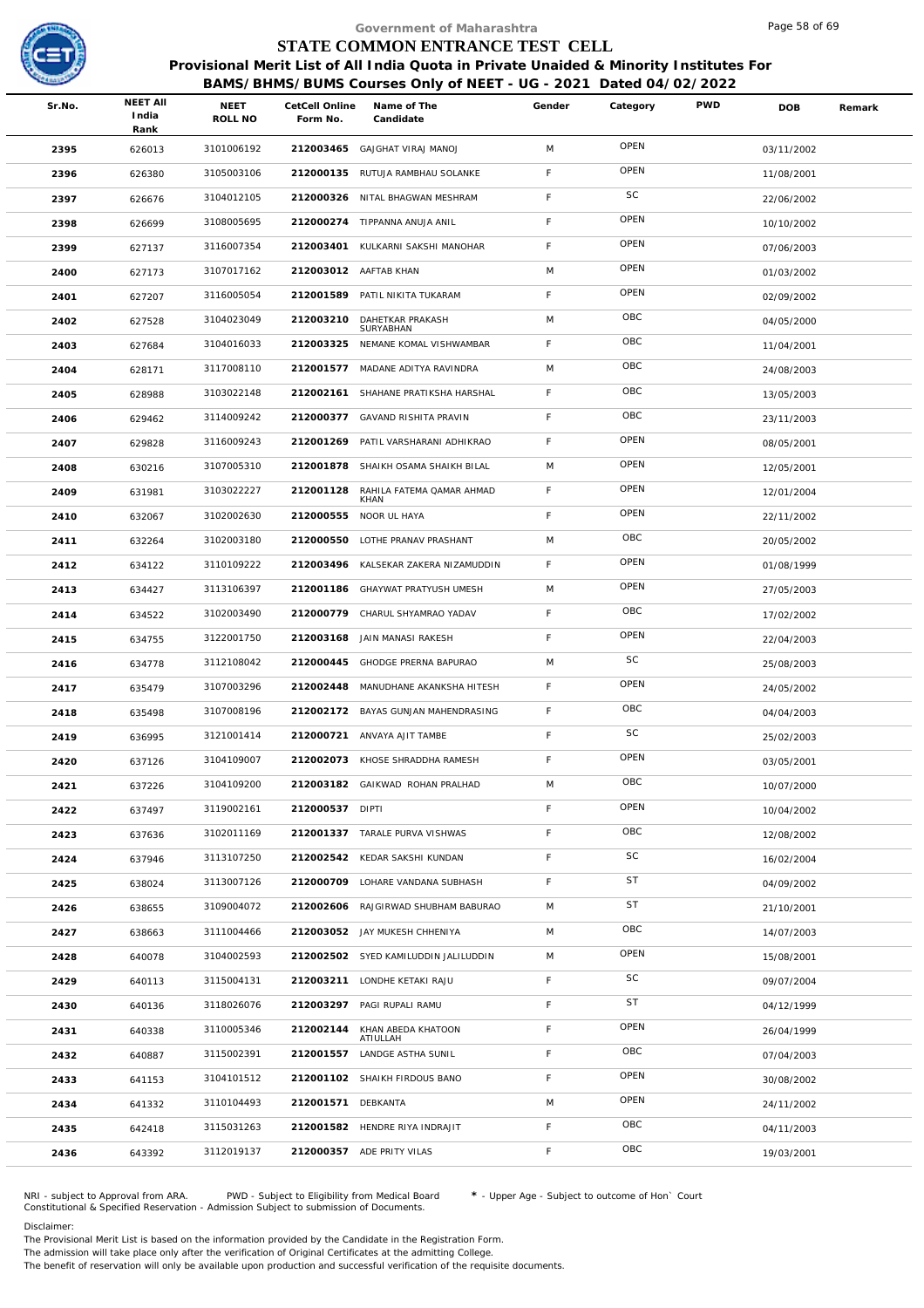

|              |                          |                 |                            | Government of Maharashtra                                                                    |        |           |            | Page 59 of 69            |        |
|--------------|--------------------------|-----------------|----------------------------|----------------------------------------------------------------------------------------------|--------|-----------|------------|--------------------------|--------|
|              |                          |                 |                            | STATE COMMON ENTRANCE TEST CELL                                                              |        |           |            |                          |        |
|              |                          |                 |                            | Provisional Merit List of All India Quota in Private Unaided & Minority Institutes For       |        |           |            |                          |        |
| Sr.No.       | <b>NEET AII</b><br>India | NEET<br>ROLL NO | CetCell Online<br>Form No. | BAMS/BHMS/BUMS Courses Only of NEET - UG - 2021 Dated 04/02/2022<br>Name of The<br>Candidate | Gender | Category  | <b>PWD</b> | <b>DOB</b>               | Remark |
|              | Rank                     | 3104108207      |                            | 212002797 SARJE SANKET BABARAO                                                               | M      | OPEN      |            |                          |        |
| 2437         | 643483                   | 3115005162      | 212002314                  | GHOLAP AVANTI MAHENDRA                                                                       | F      | OPEN      |            | 20/09/2002               |        |
| 2438         | 643659                   | 3104120118      | 212001748                  | LAKADE RUCHA SUDHIR                                                                          | F      | OBC       |            | 10/04/2003               |        |
| 2439         | 644054                   | 3116011035      | 212002467                  | BHOSALE VAISHNAVI                                                                            | F      | OPEN      |            | 24/05/2002               |        |
| 2440<br>2441 | 644589<br>644782         | 3103014110      | 212002088                  | PANDURANG<br>DAMODARE ANUSHKA                                                                | F      | SC        |            | 10/05/2001<br>06/01/2003 |        |
| 2442         | 644973                   | 3115017346      | 212000534                  | SAHEBRAO<br>SHINDE SUMEDHA SUGRIV                                                            | F      | SC        |            | 27/07/2002               |        |
| 2443         | 644996                   | 3122007118      | 212002989                  | BORSE PRANJAL DIPAK                                                                          | F      | OBC       |            | 17/08/2002               |        |
| 2444         | 645382                   | 3101008193      | 212002689                  | SHINDE RUSHIKESH PRAKASH                                                                     | M      | OPEN      |            | 23/01/2003               |        |
|              |                          | 3115014418      |                            | 212000167 BHOSALE SWARAJ ANIL                                                                | M      | OPEN      |            |                          |        |
| 2445         | 645476                   | 3117015021      | 212001002                  | KATKAR SNEHAL DASHARATH                                                                      | F      | OPEN      |            | 29/12/2001               |        |
| 2446         | 646034                   | 3104001799      | 212003264                  | <b>GUPTA PURVA ANIL</b>                                                                      | F      | OBC       |            | 06/05/2003               |        |
| 2447<br>2448 | 646723<br>646743         | 3106005344      |                            | 212002612 RANIT DIVYA SIDDHARTH                                                              | F      | SC        |            | 22/09/2003<br>14/03/2003 |        |
|              |                          | 3110006020      | 212001463 KRISH GUPTA      |                                                                                              | M      | OPEN      |            |                          |        |
| 2449<br>2450 | 647133<br>647468         | 3114012023      |                            | 212003314 TANZEELA FATIMA                                                                    | F      | OPEN      |            | 21/09/2003<br>19/06/2003 |        |
| 2451         | 647702                   | 3110003288      | 212001121                  | CHAVAN KESAR DAYANAND                                                                        | F      | OBC       |            | 27/10/2002               |        |
| 2452         | 647848                   | 3104103126      | 212003128                  | SIDDIQUEE FARHAN SIDDIQUEE                                                                   | M      | OPEN      |            | 11/04/2002               |        |
| 2453         | 648032                   | 3113107022      | 212002256                  | ZAHIRODDIN<br>ASAWARI GOKUL DHAGE                                                            | F      | OPEN      |            | 24/08/2003               |        |
| 2454         | 648347                   | 3119012002      | 212001402                  | NALKAR SHEETAL BALVANT                                                                       | F      | OPEN      |            | 09/07/2001               |        |
| 2455         | 648669                   | 3112105288      | 212003330                  | DHANVE AKANKSHA                                                                              | F      | SC        |            | 25/03/2002               |        |
| 2456         | 648774                   | 3104020087      | 212003127                  | VYANKATRAO<br>TAHURA KHATOON MOHD ASLAM                                                      | F      | OBC       |            | 15/11/2003               |        |
| 2457         | 649206                   | 3106006244      | 212001847                  | <b>MOMIN</b><br>DESHMUKH VEDIKA JITENDRA                                                     | F      | OPEN      |            | 24/10/2002               |        |
| 2458         | 649240                   | 3119010016      | 212001649                  | SOLASE PRATHAMESH RAMDAS                                                                     | M      | OBC       |            | 22/01/2003               |        |
| 2459         | 650201                   | 3118023131      | 212001169                  | ANSARI AQSA                                                                                  | F      | OPEN      |            | 25/11/2000               |        |
| 2460         | 650362                   | 3112107137      |                            | MUJEEBURREHMAN<br>212001025 MUKHEDKAR BUDDHADEO                                              | M      | <b>SC</b> |            | 02/01/2003               |        |
| 2461         | 651169                   | 3112002028      |                            | NAGNATH<br>212001919 KALE SEJAL SHRIKANT                                                     | F.     | OBC       |            | 25/11/2001               |        |
| 2462         | 651692                   | 3115101044      |                            | 212002477 GHODE UTKARSHA SAMBHAJI                                                            | F      | OBC       |            | 13/07/2003               |        |
| 2463         | 653389                   | 3101021011      |                            | 212001614 TANPURE AKSHATA PRADEEP                                                            | F      | OPEN      |            | 18/01/2001               |        |
| 2464         | 653408                   | 3116007144      |                            | 212002104 DHAVALE SHIVANJALI ATUL                                                            | F.     | OBC       |            | 04/09/2002               |        |
| 2465         | 655183                   | 3119002037      | 212000675                  | SAWAT VISHWAJEET MANIK                                                                       | M      | OPEN      |            | 06/06/2003               |        |
| 2466         | 656284                   | 3104007254      |                            | 212001816 KHAKARE KOMAL GIRJALAL                                                             | F      | OPEN      |            | 08/10/2002               |        |
| 2467         | 656724                   | 3102015174      |                            | 212003132 AMBARKHANE MADHURA UMESH                                                           | F.     | OPEN      |            | 01/03/2002               |        |
| 2468         | 656876                   | 3111102558      | 212000256                  | AYUSHI CHHATRAPAL BOCHAR                                                                     | F      | OBC       |            | 05/09/2002               |        |
| 2469         | 657108                   | 3114011262      | 212000300                  | KAITHWAS KANAKH AJAY                                                                         | F      | OPEN      |            | 22/04/2002               |        |
| 2470         | 657451                   | 3101006160      | 212001464                  | PARDESHI ATHARV                                                                              | M      | OBC       |            | 29/08/2003               |        |
| 2471         | 657464                   | 3107017165      | 212003339                  | BHALCHANDRA<br>ANAM KAUSAR MATIN AHMED                                                       | M      | OBC       |            | 07/01/2004               |        |
| 2472         | 658673                   | 3103012252      | 212002197                  | ANSARI<br>MAHURKAR SANSKRUTI                                                                 | F      | SC        |            | 11/12/2002               |        |
| 2473         | 658813                   | 3110007110      | 212001497                  | ASHOKRAO<br>BISMILLAH MUJIBA MOHAMMED                                                        | F      | OPEN      |            | 31/08/2001               |        |
| 2474         | 659702                   | 3101012278      | 212003412                  | <b>ISMAIL</b><br>WAGH SAKSHI ARUN                                                            | F      | OBC       |            | 05/04/2002               |        |
| 2475         | 659857                   | 3105008182      | 212000324                  | MIRZA AMAAN BAIG WAJED                                                                       | M      | OPEN      |            | 23/11/2000               |        |
| 2476         | 660200                   | 3118026001      | 212001400                  | BAIG<br>SARAVATE ANUSHKA PRAMOD                                                              | F      | SC        |            | 19/09/2003               |        |
| 2477         | 660208                   | 3119011027      |                            | 212000734 KAMBLE SWARANGEE RAJENDRA                                                          | F      | SC        |            | 09/02/2002               |        |
| 2478         | 660745                   | 3105013068      |                            | 212001362 MUNDE ASHISH WALMIK                                                                | M      | OBC       |            | 10/11/2000               |        |
|              |                          |                 |                            |                                                                                              |        |           |            |                          |        |

NRI - subject to Approval from ARA. PWD - Subject to Eligibility from Medical Board \* - Upper Age - Subject to outcome of Hon` Court<br>Constitutional & Specified Reservation - Admission Subject to submissio

Disclaimer:

The Provisional Merit List is based on the information provided by the Candidate in the Registration Form. The admission will take place only after the verification of Original Certificates at the admitting College.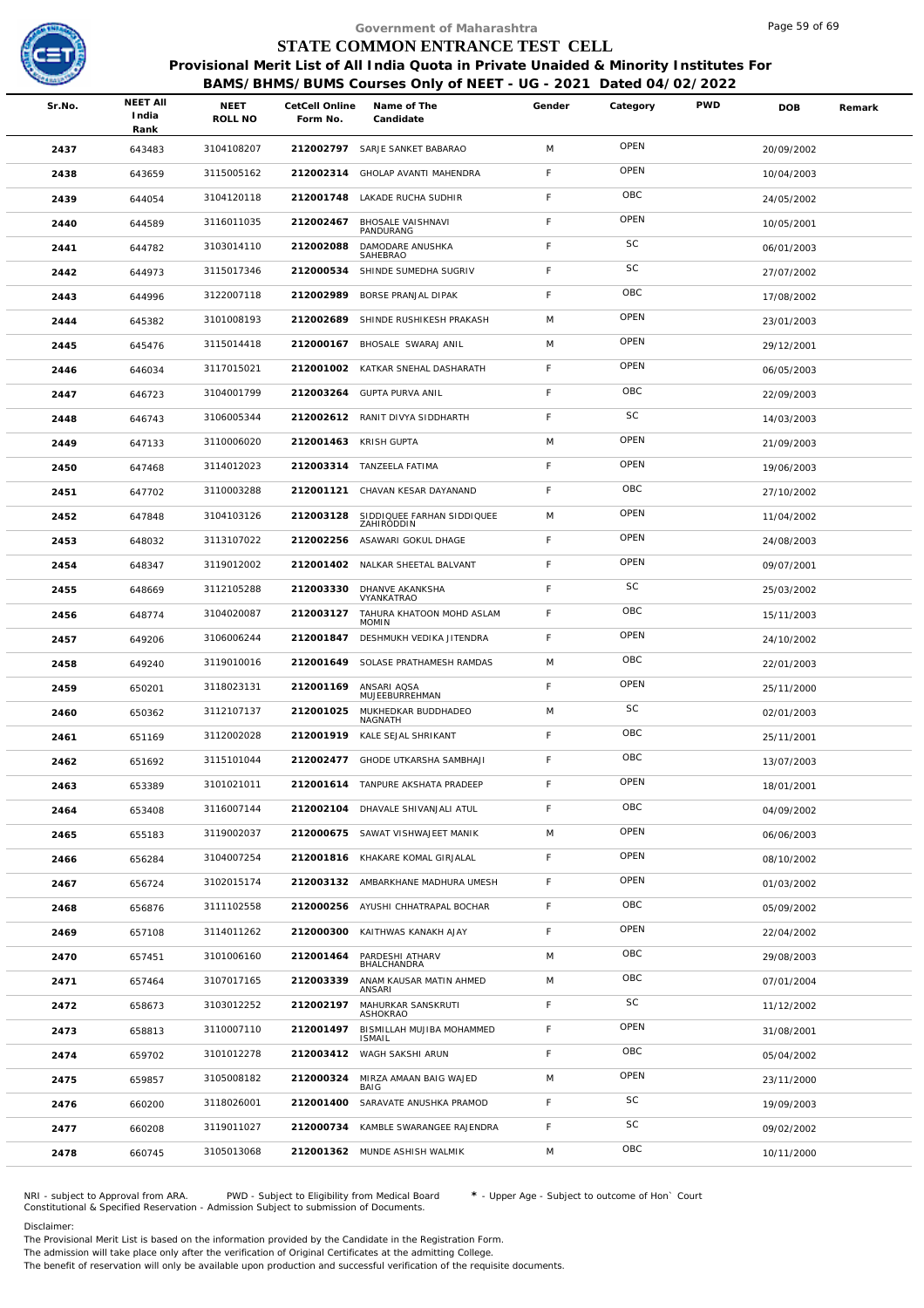

|        |                                  |                        |                            | Government of Maharashtra                                                                                                                                  |             |           |            | Page 60 of 69 |        |
|--------|----------------------------------|------------------------|----------------------------|------------------------------------------------------------------------------------------------------------------------------------------------------------|-------------|-----------|------------|---------------|--------|
|        |                                  |                        |                            | STATE COMMON ENTRANCE TEST CELL                                                                                                                            |             |           |            |               |        |
|        |                                  |                        |                            | Provisional Merit List of All India Quota in Private Unaided & Minority Institutes For<br>BAMS/BHMS/BUMS Courses Only of NEET - UG - 2021 Dated 04/02/2022 |             |           |            |               |        |
| Sr.No. | <b>NEET AII</b><br>India<br>Rank | <b>NEET</b><br>ROLL NO | CetCell Online<br>Form No. | Name of The<br>Candidate                                                                                                                                   | Gender      | Category  | <b>PWD</b> | <b>DOB</b>    | Remark |
| 2479   | 660952                           | 3104117022             |                            | 212003457 SHAIKH AYESHA AKBAR                                                                                                                              | $\mathsf F$ | OPEN      |            | 15/10/2002    |        |
| 2480   | 661236                           | 3105001197             | 212001846                  | SYEDA AAIDA FATEMA SYED<br>FAROOQ ALI                                                                                                                      | F           | OPEN      |            | 09/03/2002    |        |
| 2481   | 661665                           | 3102012141             | 212000499                  | INGLE TRUPTI HARIDAS                                                                                                                                       | $\mathsf F$ | SC        |            | 18/09/2002    |        |
| 2482   | 662368                           | 3111035248             |                            | 212002572 NANDNI RAJESH KALARE                                                                                                                             | F.          | <b>SC</b> |            | 16/05/2003    |        |
| 2483   | 662915                           | 3001009046             | 212002839                  | SOURABH HEDAU                                                                                                                                              | M           | OPEN      |            | 11/07/2000    |        |
| 2484   | 662954                           | 3115032183             | 212002451                  | SATPUTE SAMRUDDHI<br>SHARADCHANDRA                                                                                                                         | F.          | SC        |            | 06/02/2003    |        |
| 2485   | 663344                           | 3112002043             | 212001024                  | KAMTHE NAGESH KAMALAKAR                                                                                                                                    | M           | OBC       |            | 22/11/2001    |        |
| 2486   | 663506                           | 3113106079             | 212002225                  | THAKUR HARSHADA<br>BALDEOSING                                                                                                                              | F           | <b>ST</b> |            | 01/10/2002    |        |
| 2487   | 664476                           | 3115107118             | 212002808                  | BHOSALE SHRAVANEE DEEPAK                                                                                                                                   | $\mathsf F$ | OPEN      |            | 19/03/2003    |        |
| 2488   | 664667                           | 3105023176             | 212003018                  | YADAV ABHIJEET AUDUMBAR                                                                                                                                    | M           | OPEN      |            | 03/01/2001    |        |
| 2489   | 665002                           | 3122002126             |                            | 212002032 MAHIRE AMRAPALI NARENDRA                                                                                                                         | F.          | SC        |            | 12/09/2002    |        |
| 2490   | 665346                           | 3120002143             |                            | 212002922 PIYUSH SUNIL TAMBE                                                                                                                               | M           | SC        |            | 04/04/2003    |        |
| 2491   | 665962                           | 3111001933             | 212001043                  | DESHANA MANISH BAFNA                                                                                                                                       | $\mathsf F$ | OPEN      |            | 28/01/2004    |        |
| 2492   | 666159                           | 3115002492             | 212001158                  | SAMRUDDHI PRAMOD<br>GHORPADE                                                                                                                               | F           | SC        |            | 11/08/2002    |        |
| 2493   | 666259                           | 3115104264             | 212001338                  | ADITYA SHARATH SHETTY                                                                                                                                      | M           | OPEN      |            | 22/08/2001    |        |
| 2494   | 667018                           | 3105012186             | 212000424                  | LOKHANDE SAYALI LAHU                                                                                                                                       | F.          | SC        |            | 07/06/2002    |        |
| 2495   | 667057                           | 3111104598             |                            | 212003037 SHRUTI S KELZARE                                                                                                                                 | F           | SC        |            | 24/03/2001    |        |
| 2496   | 667963                           | 3113105412             | 212000055                  | KOLI CHETAN VISHWANATH                                                                                                                                     | M           | OBC       |            | 21/04/2003    |        |
| 2497   | 668141                           | 3109007374             | 212002099                  | WAGHMARE SANDHYARANI<br>BALASAHEB                                                                                                                          | F           | OPEN      |            | 01/05/2003    |        |
| 2498   | 668224                           | 3104111100             | 212001013                  | RAJPUT NIHARIKA<br>SANTOSHSING                                                                                                                             | F           | OBC       |            | 30/08/2003    |        |
| 2499   | 668809                           | 3108005452             | 212000903                  | BOLAJ SANIKA PRADEEP                                                                                                                                       | F           | OBC       |            | 17/06/2003    |        |
| 2500   | 668945                           | 3106005311             |                            | 212000942 KALE RANJIT MADHAV                                                                                                                               | M           | OBC       |            | 12/01/2003    |        |
| 2501   | 669188                           | 3119001473             |                            | 212001693 SOLASE PRERNA SANTOSH                                                                                                                            | F.          | OBC       |            | 01/04/2003    |        |
| 2502   | 669621                           | 3110014110             |                            | 212003472 THORAT PRACHI BAPURAO                                                                                                                            | F           | OPEN      |            | 30/10/2003    |        |
| 2503   | 670467                           | 4402013373             | 212001312 ISHA             |                                                                                                                                                            | F.          | OBC       |            | 11/07/2001    |        |
| 2504   | 670477                           | 3113102099             |                            | 212002263 RUTIK JALAMSING VASAVE                                                                                                                           | M           | <b>ST</b> |            | 21/05/2001    |        |
| 2505   | 670495                           | 3122002054             |                            | 212002577 PATIL LALIT RAJARAM                                                                                                                              | M           | OBC       |            | 18/08/2003    |        |
| 2506   | 670658                           | 3110023006             |                            | 212003493 SIDDIQUI MEHJABEEN                                                                                                                               | F           | OPEN      |            | 19/11/2003    |        |
| 2507   | 671440                           | 3102001049             | 212001405                  | GORTE VAISHNAVI MOTIRAM                                                                                                                                    | $\mathsf F$ | OBC       |            | 20/03/2001    |        |
| 2508   | 671451                           | 3115101333             |                            | 212003247 MULANI ALMAS ALLAUDDIN                                                                                                                           | F.          | OBC       |            | 13/03/2002    |        |
| 2509   | 671845                           | 3107001025             |                            | 212001699 THAKUR SHRUTI PADMAKAR                                                                                                                           | $\mathsf F$ | <b>ST</b> |            | 09/05/2003    |        |
| 2510   | 671965                           | 3107003371             | 212002651                  | AJINKYA ANANT PATIL                                                                                                                                        | M           | OBC       |            | 19/08/2003    |        |
| 2511   | 672806                           | 3122004397             | 212003201                  | AGRAWAL PUNIT SHITALBHAI                                                                                                                                   | M           | OPEN      |            | 29/08/2003    |        |
| 2512   | 673014                           | 3114001166             |                            | 212001049 AVIRAL ALIND SRIVASTAV                                                                                                                           | M           | OPEN      |            | 04/10/2002    |        |
| 2513   | 673363                           | 3119004081             |                            | 212002690 NAGARALE MRUNALI MAHENDRA                                                                                                                        | F.          | OPEN      |            | 12/06/2004    |        |
| 2514   | 673445                           | 3103002334             |                            | 212003265 ADOKAR OJASVI VIJAY                                                                                                                              | F           | OBC       |            | 02/07/2003    |        |
| 2515   | 673620                           | 3112014002             | 212002452                  | GAYAKWAD NEHA SHIVAJIRAO                                                                                                                                   | $\mathsf F$ | OPEN      |            | 20/08/2001    |        |
| 2516   | 673981                           | 3101007358             |                            | 212003006 HARDAS POOJA SACHIN                                                                                                                              | F.          | OBC       |            | 19/01/2003    |        |
| 2517   | 674750                           | 3109008040             | 212001681                  | KHAMKAR VASUNDHARA<br>MAHADEV                                                                                                                              | F           | OPEN      |            | 17/09/2002    |        |
| 2518   | 675100                           | 3112023197             | 212003268                  | KALYANKAR SAKSHI<br>SUBHASHRAO                                                                                                                             | F.          | OPEN      |            | 06/05/2002    |        |
| 2519   | 676183                           | 3119011031             | 212002232                  | KUILA TITHIKA KARTIK                                                                                                                                       | F           | OPEN      |            | 11/10/2003    |        |
| 2520   | 676535                           | 3108006513             |                            | 212001436 JARAG SAYALI ANANDA                                                                                                                              | F.          | OBC       |            | 02/02/2003    |        |
|        |                                  |                        |                            |                                                                                                                                                            |             |           |            |               |        |

NRI - subject to Approval from ARA. PWD - Subject to Eligibility from Medical Board \* - Upper Age - Subject to outcome of Hon` Court<br>Constitutional & Specified Reservation - Admission Subject to submissio

Disclaimer:

The Provisional Merit List is based on the information provided by the Candidate in the Registration Form. The admission will take place only after the verification of Original Certificates at the admitting College.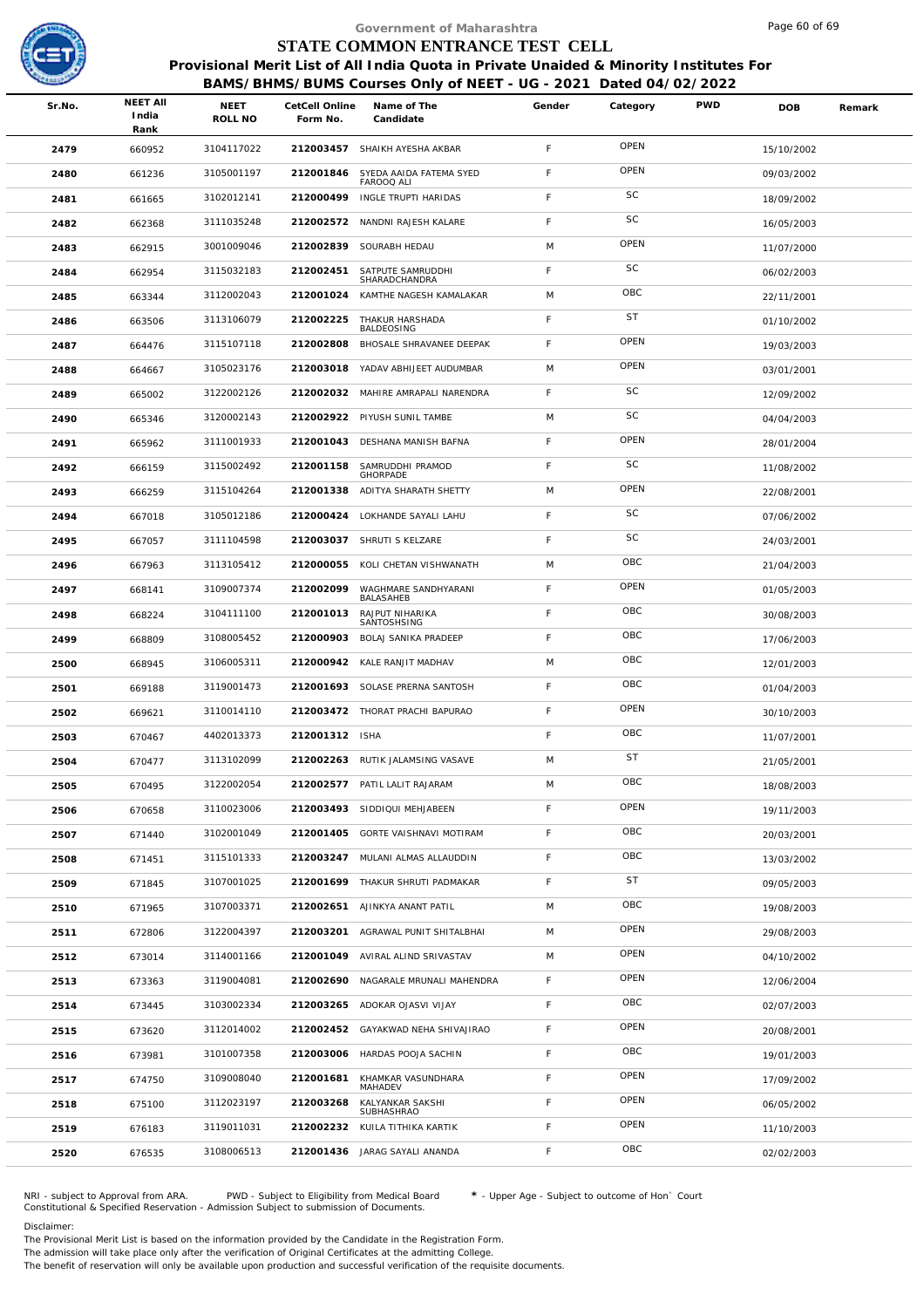

## **BAMS/BHMS/BUMS Courses Only of NEET - UG - 2021 Dated 04/02/2022**

|        |                                  |                 |                            | Government of Maharashtra                                                                                                                                  |             |          |            | Page 61 of 69 |        |
|--------|----------------------------------|-----------------|----------------------------|------------------------------------------------------------------------------------------------------------------------------------------------------------|-------------|----------|------------|---------------|--------|
|        |                                  |                 |                            | STATE COMMON ENTRANCE TEST CELL                                                                                                                            |             |          |            |               |        |
|        |                                  |                 |                            | Provisional Merit List of All India Quota in Private Unaided & Minority Institutes For<br>BAMS/BHMS/BUMS Courses Only of NEET - UG - 2021 Dated 04/02/2022 |             |          |            |               |        |
| Sr.No. | <b>NEET AII</b><br>India<br>Rank | NEET<br>ROLL NO | CetCell Online<br>Form No. | Name of The<br>Candidate                                                                                                                                   | Gender      | Category | <b>PWD</b> | <b>DOB</b>    | Remark |
| 2521   | 677266                           | 3104011245      |                            | 212003103 GHUGARE SURAJ RAJENDRA                                                                                                                           | M           | OBC      |            | 20/05/2001    |        |
| 2522   | 677802                           | 3101001560      |                            | 212002563 THORAT RUTUJA ANIL                                                                                                                               | $\mathsf F$ | SC       |            | 17/02/2002    |        |
| 2523   | 677998                           | 3103007205      |                            | 212002033 BHUT SHRUTI HARISH                                                                                                                               | $\mathsf F$ | OPEN     |            | 22/04/2003    |        |
| 2524   | 678046                           | 3114016014      |                            | 212001143 PRAKRITI CHOUDHARY                                                                                                                               | F           | OPEN     |            | 24/02/2000    |        |
| 2525   | 680487                           | 3113104421      |                            | 212002126 SHINDE RUSHIKESH NAMDEV                                                                                                                          | M           | OBC      |            | 17/10/2002    |        |
| 2526   | 680770                           | 3112030232      |                            | 212001660 MURKUTE SNEHA SURESH                                                                                                                             | $\mathsf F$ | OBC      |            | 02/04/2002    |        |
| 2527   | 680936                           | 3106018222      |                            | 212002791 CHAVHAN ALKA ANIL                                                                                                                                | $\mathsf F$ | OBC      |            | 15/05/2004    |        |
| 2528   | 681239                           | 3110114121      |                            | 212001383 WATHORE SHREYA MADAN                                                                                                                             | F           | SC       |            | 30/07/2002    |        |
| 2529   | 681620                           | 3122002594      |                            | 212002676 HOODUL MALIK AZHAR IQBAL                                                                                                                         | M           | OBC      |            | 02/01/2003    |        |
| 2530   | 681727                           | 3108007126      |                            | 212000065 RASIKA SUNIT CHANDRAMANI                                                                                                                         | $\mathsf F$ | SC       |            | 11/09/2002    |        |
| 2531   | 682321                           | 3111014313      | 212000056 RIYA NAIR        |                                                                                                                                                            | F           | OPEN     |            | 08/04/2002    |        |
| 2532   | 682573                           | 3107014067      |                            | 212000244 NIKAM AARTI GANESH                                                                                                                               | F           | OBC      |            | 02/10/2002    |        |
| 2533   | 683020                           | 3106011080      |                            | 212001282 KANCHAN BHAGWAN MHASKE                                                                                                                           | F           | OBC      |            | 13/12/2001    |        |
| 2534   | 684010                           | 3111001017      |                            | 212002339 SAURABH VILAS DHUMANE                                                                                                                            | M           | OBC      |            | 25/02/2003    |        |
| 2535   | 684238                           | 3113101115      |                            | 212003311 LODHA YASH RAJESH                                                                                                                                | M           | OPEN     |            | 30/10/2003    |        |
| 2536   | 685152                           | 3117003365      |                            | 212001768 RASKAR PURVA VINAYAK                                                                                                                             | F           | OBC      |            | 24/08/2002    |        |
| 2537   | 686268                           | 3115025196      |                            | 212000349 PANSARE VAISHNAVI RAVINDRA                                                                                                                       | F           | OBC      |            | 19/02/2002    |        |
| 2538   | 686584                           | 3108001517      | 212002687                  | MANE SHUBHAM DHANANJAY                                                                                                                                     | M           | OPEN     |            | 20/02/2003    |        |
| 2539   | 687364                           | 3110019093      |                            | 212000136 BHAVYA SINGH                                                                                                                                     | F           | OPEN     |            | 25/03/2003    |        |
| 2540   | 687780                           | 3111118163      |                            | 212000080 KARUNA AKOJWAR                                                                                                                                   | F           | OPEN     |            | 25/11/2003    |        |
| 2541   | 688223                           | 3115010269      | 212000015 POOJA            |                                                                                                                                                            | F           | OBC      |            | 16/01/2002    |        |
| 2542   | 688262                           | 3112023150      |                            | 212001062 RATHOD SRUSHTI SUBHASH                                                                                                                           | F           | OBC      |            | 07/08/2002    |        |
| 2543   | 688630                           | 3109101914      |                            | 212002906 GEER SNEHAL SATISH                                                                                                                               | F           | OBC      |            | 15/07/2002    |        |
| 2544   | 689411                           | 3121005122      |                            | 212003299 ARKATE MAHEK SIKANDAR                                                                                                                            | F           | OPEN     |            | 22/10/2003    |        |
| 2545   | 689773                           | 3119002155      |                            | 212003101 SHRUTI PRAKASH PATIL                                                                                                                             | F.          | OBC      |            | 17/06/2002    |        |
| 2546   | 690499                           | 3108003268      |                            | 212002789 SANGAR SNEHAL SHASHIKANT                                                                                                                         | F           | OBC      |            | 04/02/2003    |        |
| 2547   | 691411                           | 2701007272      |                            | 212000097 SAGAR SHIVAGOUDA PATIL                                                                                                                           | M           | OPEN     |            | 16/01/2001    |        |
| 2548   | 691597                           | 4101101499      | 212001478 ABISHEIK S       |                                                                                                                                                            | M           | OBC      |            | 22/07/2003    |        |
| 2549   | 691991                           | 3113003303      |                            | 212000545 KAPILE ADITYA PRAMOD                                                                                                                             | M           | OBC      |            | 14/04/2003    |        |
| 2550   | 692513                           | 3110115474      |                            | 212000283 RISHIKUMAR MISHRA                                                                                                                                | M           | OPEN     |            | 02/12/2003    |        |
| 2551   | 693161                           | 3118008064      | 212001370                  | KHAN GULREZ SHAGUFA FAZAL<br>AHMED                                                                                                                         | $\mathsf F$ | OPEN     |            | * 06/07/1994  |        |
| 2552   | 693318                           | 3113008086      | 212003267                  | SAKSHI RAMESH BHAKARE                                                                                                                                      | F           | OBC      |            | 23/06/2003    |        |
| 2553   | 694294                           | 3003031080      |                            | 212001518 KAPIL POTFHODE                                                                                                                                   | M           | OBC      |            | 15/12/2000    |        |
| 2554   | 694960                           | 3111111420      |                            | 212001836 GATIKA RAMESH UDAR                                                                                                                               | F           | OBC      |            | 29/09/2001    |        |
| 2555   | 695084                           | 3116011170      |                            | 212002898 ADITYA VIJAY KALASKAR                                                                                                                            | M           | OBC      |            | 30/07/2002    |        |
| 2556   | 695155                           | 3109006236      |                            | 212003411 MURGE PRIYANKA SURESH                                                                                                                            | $\mathsf F$ | OPEN     |            | 01/09/2001    |        |
| 2557   | 695306                           | 3116005336      | 212001637                  | KAMBLE RUTUJA VINOD                                                                                                                                        | F           | SC       |            | 07/12/2001    |        |
| 2558   | 695316                           | 3110011203      |                            | 212002214 KHAN UNAIZA                                                                                                                                      | F.          | OPEN     |            | 30/04/2003    |        |
| 2559   | 695610                           | 3101002459      |                            | 212003417 PATEL ANAM ARIF                                                                                                                                  | F           | OPEN     |            | 16/11/2003    |        |
| 2560   | 695715                           | 3101015196      |                            | 212001615 TANDALE POOJA CHATRABHUJ                                                                                                                         | F           | OBC      |            | 20/12/2001    |        |
| 2561   | 695915                           | 3104104096      |                            | 212003060 KALWANE RUTUJA PANDURANG                                                                                                                         | F           | OBC      |            | 14/05/2004    |        |
| 2562   | 697062                           | 3110028039      |                            | 212002549 GAIKWAD VAIDEHI SURYAKANT                                                                                                                        | F           | SC       |            | 18/08/2002    |        |
|        |                                  |                 |                            |                                                                                                                                                            |             |          |            |               |        |

NRI - subject to Approval from ARA. PWD - Subject to Eligibility from Medical Board \* - Upper Age - Subject to outcome of Hon` Court<br>Constitutional & Specified Reservation - Admission Subject to submissio

Disclaimer:

The Provisional Merit List is based on the information provided by the Candidate in the Registration Form.

The admission will take place only after the verification of Original Certificates at the admitting College.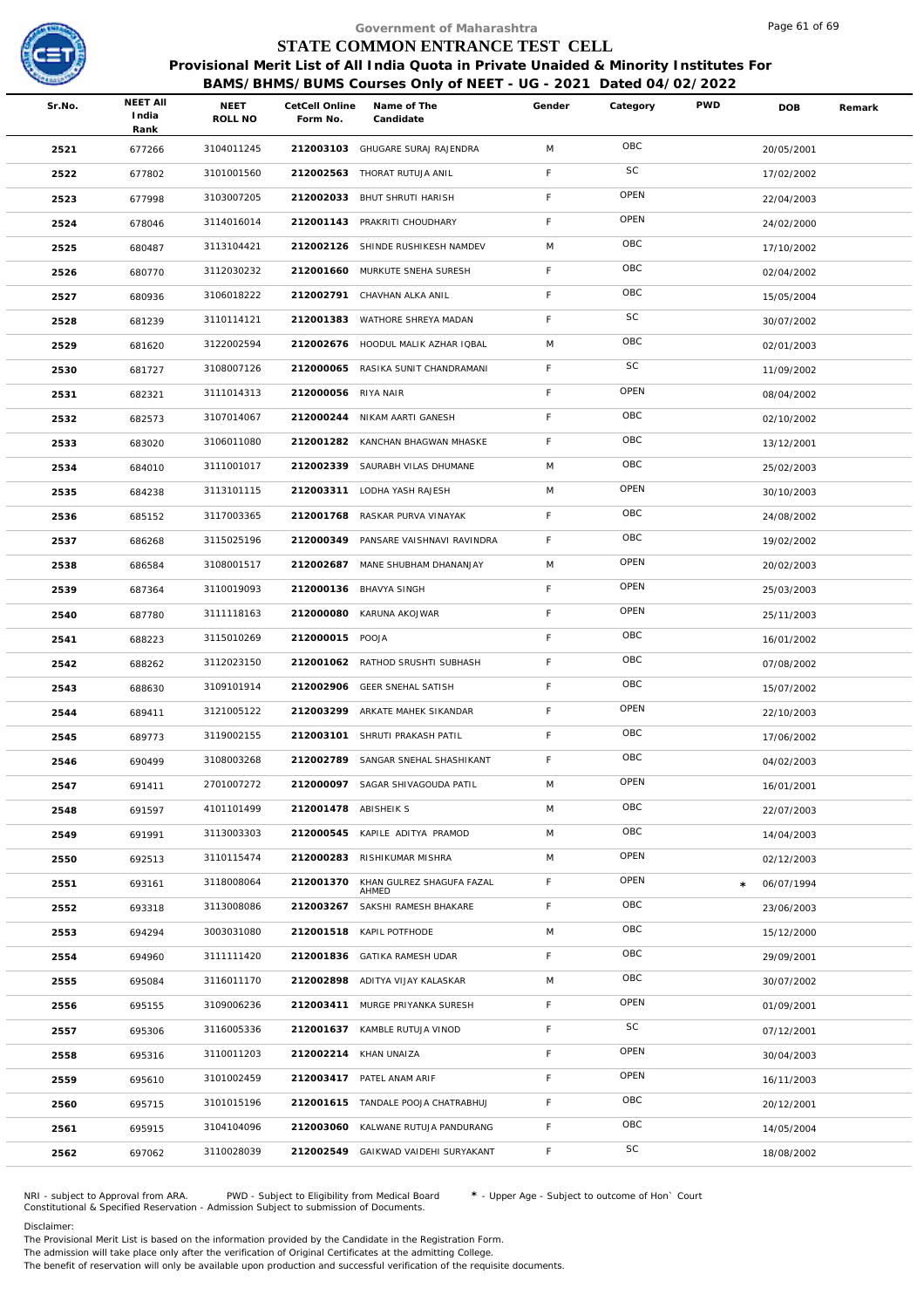

Page 62 of 69

|        |                                  |                 |                            | Government of Maharashtra                                                                                                                                  |             |           |            | Page 62 of 69 |        |
|--------|----------------------------------|-----------------|----------------------------|------------------------------------------------------------------------------------------------------------------------------------------------------------|-------------|-----------|------------|---------------|--------|
|        |                                  |                 |                            | STATE COMMON ENTRANCE TEST CELL                                                                                                                            |             |           |            |               |        |
|        |                                  |                 |                            | Provisional Merit List of All India Quota in Private Unaided & Minority Institutes For<br>BAMS/BHMS/BUMS Courses Only of NEET - UG - 2021 Dated 04/02/2022 |             |           |            |               |        |
| Sr.No. | <b>NEET AII</b><br>India<br>Rank | NEET<br>ROLL NO | CetCell Online<br>Form No. | Name of The<br>Candidate                                                                                                                                   | Gender      | Category  | <b>PWD</b> | <b>DOB</b>    | Remark |
| 2563   | 697100                           | 3115021257      | 212003338                  | JANHAVI JAIWANT KHABALE                                                                                                                                    | F           | OPEN      |            | 06/10/2003    |        |
| 2564   | 697149                           | 3103022215      | 212000183                  | BHATURKAR RUDRESH SARANG                                                                                                                                   | M           | OPEN      |            | 23/05/2003    |        |
| 2565   | 697470                           | 3101005021      | 212002703                  | MUTTHA YASH SANTOSH                                                                                                                                        | M           | OPEN      |            | 09/04/2003    |        |
| 2566   | 697508                           | 3120002246      | 212001181                  | ANSURKAR SEJAL<br>DNYANESHWAR                                                                                                                              | F           | OBC       |            | 26/04/2003    |        |
| 2567   | 698260                           | 3106006125      | 212002181                  | VITE RAJASHRI PUNDLIK                                                                                                                                      | $\mathsf F$ | OBC       |            | 20/03/2003    |        |
| 2568   | 698262                           | 3103018094      | 212002085                  | KHAN ZUBIA SABIR                                                                                                                                           | F           | OPEN      |            | 11/10/2003    |        |
| 2569   | 698638                           | 3122011234      | 212000933                  | JADHAV DHANANJAY<br>RAMKRUSHNA                                                                                                                             | M           | SC        |            | 14/04/2001    |        |
| 2570   | 698745                           | 3110029040      | 212003087                  | YADAV SHUBHAM                                                                                                                                              | M           | OBC       |            | 23/01/1997    |        |
| 2571   | 698982                           | 3118017235      |                            | 212003157 JADHAV ASHLESHA                                                                                                                                  | F           | SC        |            | 07/02/2001    |        |
| 2572   | 699169                           | 3113012049      | 212002716                  | KANHOR ABHISHEK TARACHAND                                                                                                                                  | M           | OBC       |            | 01/12/2001    |        |
| 2573   | 699780                           | 3107007336      | 212003390                  | SHAIKH AAWES SHAIKH SALIM                                                                                                                                  | M           | OPEN      |            | 17/12/2002    |        |
| 2574   | 699868                           | 3115002409      | 212000299                  | BHOSALE ROHIT JITENDRA                                                                                                                                     | M           | SC        |            | 15/02/2002    |        |
| 2575   | 701136                           | 3106005176      | 212001384                  | WAKODE PRERANA VIJAY                                                                                                                                       | F           | SC        |            | 30/08/2002    |        |
| 2576   | 701529                           | 3115001408      |                            | 212003443 ALHAT SIDDHI SUNIL                                                                                                                               | F           | SC        |            | 14/09/2003    |        |
| 2577   | 701704                           | 3104115123      | 212002768                  | PARDESHI PRABAL MANOJ                                                                                                                                      | M           | OBC       |            | 12/12/2002    |        |
| 2578   | 701811                           | 3104107149      |                            | 212002717 AHIRE RUSHIKESH RAJENDRA                                                                                                                         | M           | OPEN      |            | 23/08/2001    |        |
| 2579   | 702077                           | 2701010112      |                            | 212000637 ARYA VINOD PATIL                                                                                                                                 | F           | OPEN      |            | 03/09/2003    |        |
| 2580   | 702921                           | 3111112039      | 212000797                  | PARCHAKE AKANKSHA NILKANTH                                                                                                                                 | F           | <b>ST</b> |            | 28/08/2002    |        |
| 2581   | 702979                           | 3110023210      | 212000226                  | YADAV VINAYKUMAR<br>INDRAKUMAR                                                                                                                             | M           | OBC       |            | 11/07/2002    |        |
| 2582   | 703442                           | 3111110259      | 212001189                  | KSHITIJA GHODESWAR                                                                                                                                         | F           | SC        |            | 25/08/2002    |        |
| 2583   | 703631                           | 3106002406      | 212001087                  | GAWALI SNEHA SANTOSH                                                                                                                                       | F           | <b>ST</b> |            | 02/05/2003    |        |
| 2584   | 703705                           | 3104014221      | 212001838                  | PAWAR GAJANAN POPAT                                                                                                                                        | M           | OPEN      |            | 29/05/2001    |        |
| 2585   | 705518                           | 3116009031      | 212001152                  | GODSE NIKITA MAHENDRA                                                                                                                                      | F           | OPEN      |            | 16/09/2003    |        |
| 2586   | 706909                           | 3108006622      |                            | 212002901 MALI VAISHNAVI ANANDA                                                                                                                            | F           | OBC       |            | 17/07/2002    |        |
| 2587   | 707275                           | 3111128194      |                            | 212000061 SANEEYA FIRDOUS                                                                                                                                  | F           | OBC       |            | 04/03/2003    |        |
| 2588   | 707720                           | 3112109031      | 212000813                  | WADPATRE SHRADDHA IRBA                                                                                                                                     | F           | OBC       |            | 19/03/2001    |        |
| 2589   | 707768                           | 3117007183      |                            | 212000522 SALGARKAR SAYALI MOTILAL                                                                                                                         | $\mathsf F$ | OPEN      |            | 27/06/2002    |        |
| 2590   | 707904                           | 3112115024      |                            | 212002565 MOHAMMAD UMAR FAROOQUE                                                                                                                           | M           | OPEN      |            | 06/12/2002    |        |
| 2591   | 708674                           | 3104014088      |                            | 212000926 FAIZA FATEMA                                                                                                                                     | F           | OPEN      |            | 14/09/2002    |        |
| 2592   | 708901                           | 3116004254      | 212002494                  | JADHAV SANIKA UTTAM                                                                                                                                        | F           | OPEN      |            | 18/05/2003    |        |
| 2593   | 709831                           | 3115009275      | 212003307                  | SARVADE HARSHADA UMAJI                                                                                                                                     | $\mathsf F$ | SC        |            | 09/11/2000    |        |
| 2594   | 710137                           | 3117020584      | 212002479                  | GOSAVI PRATHAMESH DILIP                                                                                                                                    | M           | OBC       |            | 07/06/2001    |        |
| 2595   | 710300                           | 3119002413      |                            | 212003144 PATIL PRIYANKA SANJAY                                                                                                                            | F           | OPEN      |            | 22/06/2002    |        |
| 2596   | 710463                           | 3114012038      |                            | 212000178 MEHRIN GAWANDI                                                                                                                                   | F           | OBC       |            | 30/09/2003    |        |
| 2597   | 710668                           | 3115011251      | 212003356                  | CHOUDHARY DIMPLE CHUNILAL                                                                                                                                  | F           | OPEN      |            | 15/02/2002    |        |
| 2598   | 710836                           | 3115009267      |                            | 212000209 LONANDKAR SHARVARI SACHIN                                                                                                                        | F           | SC        |            | 06/02/2003    |        |
| 2599   | 710919                           | 3108005370      | 212000836                  | KAMAT MADHUR MAHENDRA                                                                                                                                      | M           | OPEN      |            | 16/08/2002    |        |
| 2600   | 711902                           | 3118006098      | 212002255                  | <b>GAIKWAD SANSKRITI</b><br>BALKRISHNA                                                                                                                     | F           | OBC       |            | 26/03/2002    |        |
| 2601   | 712616                           | 3108006706      | 212002969                  | SIDDHESH                                                                                                                                                   | M           | OBC       |            | 08/11/2003    |        |
| 2602   | 713427                           | 3116006226      | 212002589                  | BARGE NEHA DEEPAK                                                                                                                                          | F           | OPEN      |            | 11/03/2002    |        |
| 2603   | 713461                           | 3110012117      | 212000396                  | DEVENDRA SAUNDARYA<br>SELVARAJ                                                                                                                             | F           | SC        |            | 09/10/2003    |        |
| 2604   | 713478                           | 3101012189      | 212002693                  | <b>GADE SHRUTI PAPPU</b>                                                                                                                                   | F           | SC        |            | 18/02/2002    |        |
|        |                                  |                 |                            |                                                                                                                                                            |             |           |            |               |        |

NRI - subject to Approval from ARA. PWD - Subject to Eligibility from Medical Board \* - Upper Age - Subject to outcome of Hon` Court<br>Constitutional & Specified Reservation - Admission Subject to submissio

Disclaimer:

The Provisional Merit List is based on the information provided by the Candidate in the Registration Form. The admission will take place only after the verification of Original Certificates at the admitting College.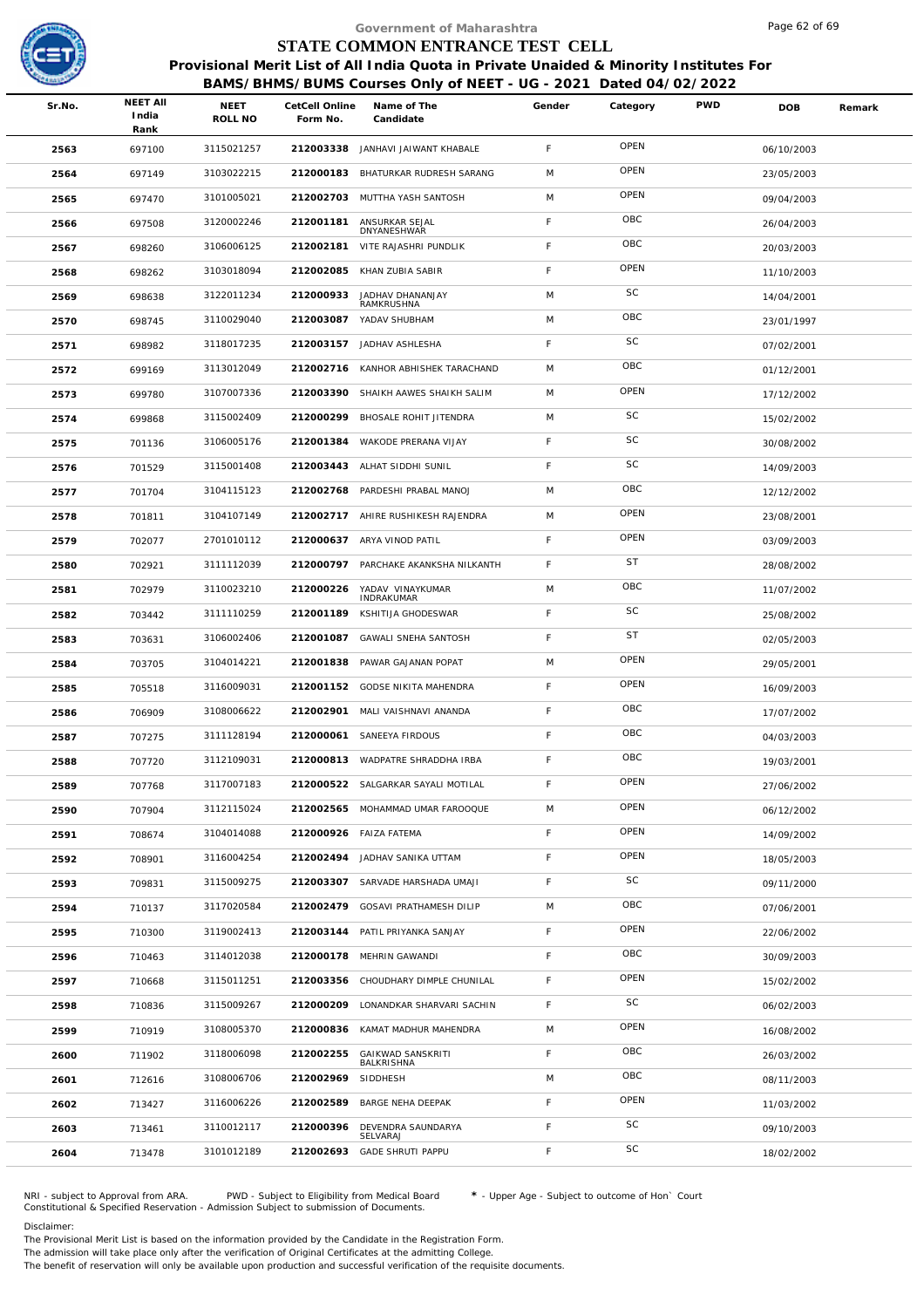

|        |                                  |                 |                            | Government of Maharashtra                                                              |             |           |            | Page 63 of 69 |        |
|--------|----------------------------------|-----------------|----------------------------|----------------------------------------------------------------------------------------|-------------|-----------|------------|---------------|--------|
|        |                                  |                 |                            | STATE COMMON ENTRANCE TEST CELL                                                        |             |           |            |               |        |
|        |                                  |                 |                            | Provisional Merit List of All India Quota in Private Unaided & Minority Institutes For |             |           |            |               |        |
|        |                                  |                 |                            | BAMS/BHMS/BUMS Courses Only of NEET - UG - 2021 Dated 04/02/2022                       |             |           |            |               |        |
| Sr.No. | <b>NEET AII</b><br>India<br>Rank | NEET<br>ROLL NO | CetCell Online<br>Form No. | Name of The<br>Candidate                                                               | Gender      | Category  | <b>PWD</b> | <b>DOB</b>    | Remark |
| 2605   | 713856                           | 3102005029      |                            | 212002951 WANKHADE ANAMIKA SANJAY                                                      | F           | OBC       |            | 08/12/2001    |        |
| 2606   | 713952                           | 3112121240      | 212003509                  | MUNDE ASHUTOSH                                                                         | M           | OBC       |            | 07/09/2002    |        |
| 2607   | 714395                           | 3111117205      | 212003361                  | DADMAL MINAL GOVINDA                                                                   | $\mathsf F$ | <b>ST</b> |            | 12/10/2001    |        |
| 2608   | 714429                           | 3102002342      | 212000228                  | <b>VEDANT PAWAR</b>                                                                    | M           | OBC       |            | 28/05/2002    |        |
| 2609   | 714788                           | 3109109146      | 212000264                  | <b>GUND ASHMITA</b><br>SHAILENDRAKUMAR                                                 | F           | OPEN      |            | 31/07/2003    |        |
| 2610   | 715137                           | 3115010108      | 212003046                  | AVDHUTE VEDANT NITIN                                                                   | M           | SC        |            | 27/09/2002    |        |
| 2611   | 716221                           | 3905011358      | 212001342                  | PRAGATI SATISHKUMAR<br>SHAMNANI                                                        | F           | OPEN      |            | 01/03/2002    |        |
| 2612   | 717091                           | 3103016022      | 212001363                  | SADIYA IFFAT ABDUL WAHEED                                                              | F           | OPEN      |            | 24/08/2001    |        |
| 2613   | 717119                           | 3111102588      | 212002742                  | CHANDANKHEDE PAYAL<br>PANDURANGJI                                                      | F           | OBC       |            | 12/01/1999    |        |
| 2614   | 717340                           | 3109002331      | 212003170                  | MADIBOYANE AISHWARYA<br><b>KESHAV</b>                                                  | F           | <b>ST</b> |            | 10/12/2002    |        |
| 2615   | 717483                           | 3110103007      | 212002939                  | QURESHI ASHFIYA SAJID                                                                  | F           | OPEN      |            | 26/04/2003    |        |
| 2616   | 717673                           | 3106002381      |                            | 212000060 JAWERIYA NAAZ                                                                | F           | OPEN      |            | 01/07/2002    |        |
| 2617   | 717997                           | 3118015185      | 212001633                  | <b>GUPTA SUDHA SUNIL</b>                                                               | F           | OPEN      |            | 20/08/2004    |        |
| 2618   | 718356                           | 3101020021      | 212002867 ROSHNI           |                                                                                        | F           | OBC       |            | 13/02/2001    |        |
| 2619   | 718631                           | 3122001541      |                            | 212002432 TAMBOLI KHUSHBU JUBER                                                        | F           | OBC       |            | 06/06/2003    |        |
| 2620   | 718712                           | 3111108035      |                            | 212002473 MESHRAM SHEFALI ROSHAN                                                       | F           | SC        |            | 23/05/2002    |        |
| 2621   | 719542                           | 3115028248      |                            | 212001651 SALUNKE SHREYA PRAVIN                                                        | F           | OBC       |            | 15/04/2003    |        |
| 2622   | 720349                           | 3107012026      | 212001531                  | SAINDANE SAKSHI<br>CHANDRAKANT                                                         | F           | OBC       |            | 11/08/2003    |        |
| 2623   | 720437                           | 3111031008      | 212001061                  | YAWLIKAR ATHARVEE<br>NIKHILESH                                                         | F           | OBC       |            | 05/08/2003    |        |
| 2624   | 721863                           | 3110115949      | 212002554                  | KADAM SAKSHI SANTOSH                                                                   | F           | <b>SC</b> |            | 21/01/2003    |        |
| 2625   | 723056                           | 3106010243      | 212000125                  | AVNEET NIKAS                                                                           | F           | OBC       |            | 20/11/2002    |        |
| 2626   | 723140                           | 3105021178      |                            | 212002052 SAYYED VAIFIYA SALIM                                                         | $\mathsf F$ | OBC       |            | 03/09/2001    |        |
| 2627   | 723170                           | 3107001325      | 212000388                  | MALI SAKSHI SHANTARAM                                                                  | F           | OBC       |            | 16/11/2002    |        |
| 2628   | 723342                           | 3117004169      |                            | 212002644 QUADARI QURRATUL AIN                                                         | F           | OPEN      |            | 22/12/2002    |        |
| 2629   | 723978                           | 3105003317      |                            | 212001687 GAT ROSHNI RAMDAS                                                            | F.          | OPEN      |            | 26/06/2000    |        |
| 2630   | 724414                           | 3105002147      |                            | 212003510 SAKSHI SANJAY DHANDE                                                         | F           | SC        |            | 09/03/2002    |        |
| 2631   | 724501                           | 3117013187      |                            | 212000816 NALE SONALI ABHIMAN                                                          | $\mathsf F$ | OBC       |            | 02/05/2003    |        |
| 2632   | 724657                           | 3119006045      |                            | 212003010 ROKADE SAKSHI PRASHANT                                                       | $\mathsf F$ | OBC       |            | 07/02/2004    |        |
| 2633   | 724784                           | 3102013032      |                            | 212002636 VAIDYA NITIN RAMA                                                            | M           | SC        |            | 13/04/2000    |        |
| 2634   | 725430                           | 3103009104      |                            | 212000237 GEDAM MRUNAL RAJENDRAPANT                                                    | F           | SC        |            | 02/05/2001    |        |
| 2635   | 726505                           | 3104012256      |                            | 212000602 GAIKWAD PRIYANKA BABANRAO                                                    | $\mathsf F$ | SC        |            | 18/01/2003    |        |
| 2636   | 727052                           | 3112022179      |                            | 212002526 MAVLE PRAPTI NAGNATH                                                         | $\mathsf F$ | OBC       |            | 17/12/2000    |        |
| 2637   | 727399                           | 3111010065      |                            | 212000945 SHRADDHA AJAY TIWARI                                                         | $\mathsf F$ | OPEN      |            | 18/08/2003    |        |
| 2638   | 727700                           | 3104102189      | 212001555                  | KHARAT RENUKA RAJENDRA                                                                 | $\mathsf F$ | SC        |            | 17/05/2003    |        |
| 2639   | 728827                           | 3111003329      |                            | 212003199 ANISHA AVINASH LOKHANDE                                                      | $\mathsf F$ | SC        |            | 24/03/2002    |        |
| 2640   | 730149                           | 3122001201      |                            | 212000119 DEORE KHUSHI PREMCHAND                                                       | $\mathsf F$ | SC        |            | 21/06/2001    |        |
| 2641   | 730617                           | 3108003806      | 212001535                  | PATIL DHANANJAY JAYWANT                                                                | M           | OBC       |            | 18/12/2001    |        |
| 2642   | 730876                           | 3109102127      |                            | 212002730 PURI POOJA RAJESH                                                            | F           | OBC       |            | 28/09/2002    |        |
| 2643   | 731187                           | 3117003427      |                            | 212000812 KALYANKAR MANSI MANOHAR                                                      | $\mathsf F$ | OPEN      |            | 04/04/2001    |        |
| 2644   | 732215                           | 3114010096      |                            | 212002110 BICHUKALE SWARALI SANJAY                                                     | $\mathsf F$ | OBC       |            | 19/08/2003    |        |
| 2645   | 732327                           | 3113002138      |                            | 212002231 JADHAV AAKANKSHA BHASKAR                                                     | $\mathsf F$ | <b>ST</b> |            | 03/01/2004    |        |
| 2646   | 733516                           | 3113112010      |                            | 212001335 KULKARNI SNEHAL SURESH                                                       | $\mathsf F$ | OPEN      |            | 27/03/2003    |        |
|        |                                  |                 |                            |                                                                                        |             |           |            |               |        |

NRI - subject to Approval from ARA. PWD - Subject to Eligibility from Medical Board \* - Upper Age - Subject to outcome of Hon` Court<br>Constitutional & Specified Reservation - Admission Subject to submissio

Disclaimer:

The Provisional Merit List is based on the information provided by the Candidate in the Registration Form.

The admission will take place only after the verification of Original Certificates at the admitting College.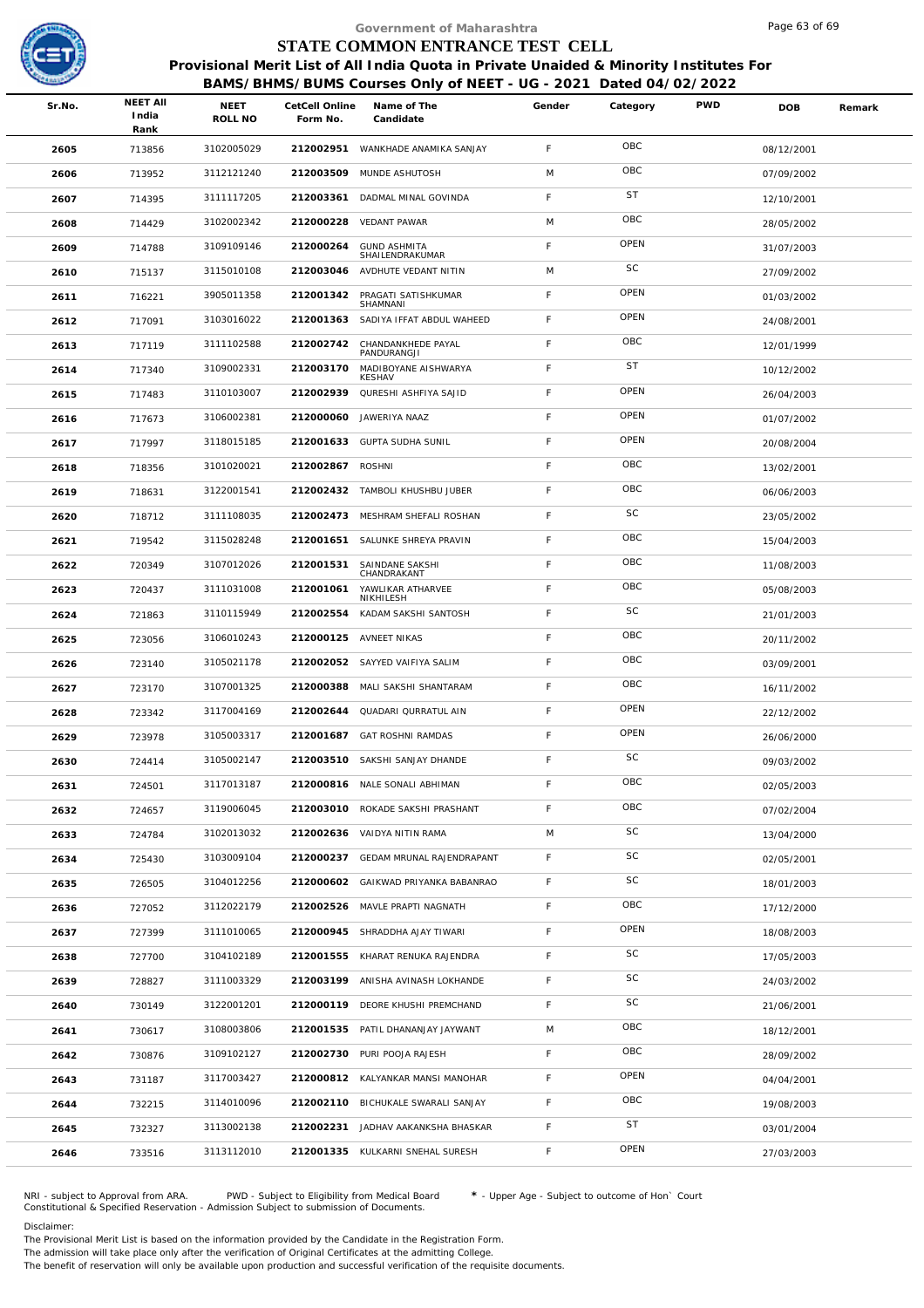

|        |                                  |                        |                            | Government of Maharashtra                                                                                                                                  |        |             |            | Page 64 of 69 |        |
|--------|----------------------------------|------------------------|----------------------------|------------------------------------------------------------------------------------------------------------------------------------------------------------|--------|-------------|------------|---------------|--------|
|        |                                  |                        |                            | STATE COMMON ENTRANCE TEST CELL                                                                                                                            |        |             |            |               |        |
|        |                                  |                        |                            | Provisional Merit List of All India Quota in Private Unaided & Minority Institutes For<br>BAMS/BHMS/BUMS Courses Only of NEET - UG - 2021 Dated 04/02/2022 |        |             |            |               |        |
| Sr.No. | <b>NEET AII</b><br>India<br>Rank | <b>NEET</b><br>ROLL NO | CetCell Online<br>Form No. | Name of The<br>Candidate                                                                                                                                   | Gender | Category    | <b>PWD</b> | <b>DOB</b>    | Remark |
| 2647   | 733705                           | 3113003399             |                            | 212000683 SUMIT GODAM                                                                                                                                      | M      | SC          |            | 06/07/1999    |        |
| 2648   | 733733                           | 3117014239             |                            | 212001059 NAGTILAK SHIVANI BHAGWANT                                                                                                                        | F.     | OPEN        |            | 12/10/2002    |        |
| 2649   | 735071                           | 3104101056             |                            | 212001719 KARPE DHRUTI CHANDRAKANT                                                                                                                         | F      | OPEN        |            | 11/02/2003    |        |
| 2650   | 735398                           | 3107008255             |                            | 212003478 KUMBHAR BHAVIKA SANJAY                                                                                                                           | F      | OBC         |            | 04/04/2002    |        |
| 2651   | 736884                           | 3105014190             | 212001979                  | ANERAO ADITYA DIGAMBAR                                                                                                                                     | M      | OBC         |            | 29/03/2002    |        |
| 2652   | 736907                           | 3122001224             | 212001239                  | MOMIN REHAN AHMED JAMEEL<br>AHMED                                                                                                                          | M      | OBC         |            | 03/10/2003    |        |
| 2653   | 737308                           | 3122002212             | 212003251                  | KOLEKAR SAYALI BHIKA                                                                                                                                       | F      | OBC         |            | 07/09/2002    |        |
| 2654   | 737520                           | 3114011200             | 212000222 ADITI PATIL      |                                                                                                                                                            | F.     | OPEN        |            | 17/10/2003    |        |
| 2655   | 738078                           | 3116010040             |                            | 212002405 CHAVAN SAI VIJAY                                                                                                                                 | M      | OPEN        |            | 24/03/2002    |        |
| 2656   | 738358                           | 3104014030             | 212000380                  | MHASKE AKSHADA ASHOK                                                                                                                                       | F.     | SC          |            | 12/06/2001    |        |
| 2657   | 738775                           | 3110112143             | 212002384                  | DHUKKA AAMIR YASIN                                                                                                                                         | M      | OPEN        |            | 10/10/2002    |        |
| 2658   | 739118                           | 3101010210             |                            | 212002397 DOKE VAISHNAVI DHANANJAY                                                                                                                         | F      | OPEN        |            | 11/05/2003    |        |
| 2659   | 739975                           | 3108006326             | 212003421                  | SHRUTIKA RAJKUMAR MURCHITE                                                                                                                                 | F      | OPEN        |            | 26/01/2003    |        |
| 2660   | 740140                           | 3114003147             | 212001086 ALISHA           |                                                                                                                                                            | F      | OPEN        |            | 07/06/2002    |        |
| 2661   | 740758                           | 3117010113             | 212002026                  | <b>GADADE KSHITIJA MANISH</b>                                                                                                                              | F.     | OBC         |            | 06/10/2003    |        |
| 2662   | 741408                           | 3106006219             | 212001099                  | MASEERA AIMAN KALIMUDDIN<br>KHATIB                                                                                                                         | F.     | OPEN        |            | 21/04/2002    |        |
| 2663   | 742168                           | 3109108016             |                            | 212003146 NADE SHREYASH ASHOK                                                                                                                              | M      | OPEN        |            | 01/08/2003    |        |
| 2664   | 742464                           | 3102020133             | 212000539                  | GHARDE PRACHI SHARAD                                                                                                                                       | F.     | SC          |            | 19/08/2001    |        |
| 2665   | 742472                           | 3101010119             | 212001453                  | ANIRUDHA NANDKISHOR<br>KULKARNI                                                                                                                            | M      | OPEN        |            | 31/07/2002    |        |
| 2666   | 744044                           | 3110006169             | 212002137                  | GHOTILKAR OMKAR GANPAT                                                                                                                                     | M      | OPEN        |            | 27/11/2002    |        |
| 2667   | 744478                           | 3111009558             | 212000733                  | SINHAGADE MAHIMA PRAMOD                                                                                                                                    | F      | SC          |            | 09/04/2000    |        |
| 2668   | 745595                           | 3117001330             |                            | 212002817 MANE DHANASHRI MOHAN                                                                                                                             | F      | OBC         |            | 15/01/2003    |        |
| 2669   | 745877                           | 3118009088             |                            | 212001605 KANEKAR SIDDHI SANJOG                                                                                                                            | F.     | OBC         |            | 17/02/2003    |        |
| 2670   | 745934                           | 3104117152             |                            | 212000828 SAYYED AFREEN SANOBAR<br>SAYYED CHAND                                                                                                            | F      | OBC         |            | 19/03/2002    |        |
| 2671   | 746870                           | 3115011026             |                            | 212003431 JADHAV RACHNA JALINDAR                                                                                                                           | F.     | OBC         |            | 30/05/2003    |        |
| 2672   | 747487                           | 3115002395             | 212002191                  | ROHAN THORAT                                                                                                                                               | M      | OBC         |            | 01/01/2003    |        |
| 2673   | 747620                           | 3111001247             |                            | 212001686 SETIYE ANJALI SATISH                                                                                                                             | F.     | OBC         |            | 02/05/2003    |        |
| 2674   | 747782                           | 3116001249             |                            | 212001701 KUMBHAR SNEHAL NIWAS                                                                                                                             | F      | OBC         |            | 13/05/2002    |        |
| 2675   | 747845                           | 3102020159             |                            | 212002259 SHRUJAL INGLE                                                                                                                                    | F.     | SC          |            | 12/05/2004    |        |
| 2676   | 748014                           | 3111103389             |                            | 212002386 ALONE SNEHAL VIJAY                                                                                                                               | F.     | OBC         |            | 22/02/2001    |        |
| 2677   | 748099                           | 3115006010             | 212000975 BRAHMA           |                                                                                                                                                            | F.     | OBC         |            | 19/11/2002    |        |
| 2678   | 748223                           | 3103007297             |                            | 212002596 RUCHITA RAYPELLI                                                                                                                                 | F.     | OBC         |            | 10/12/2002    |        |
| 2679   | 749564                           | 3118003354             | 212002269                  | MOHAMMAD HUZAIR ABDUL<br>SALAM SHAIKH                                                                                                                      | M      | OPEN        |            | 24/06/2003    |        |
| 2680   | 750218                           | 3115105165             |                            | 212002836 ARYA BABASAHEB HANGE                                                                                                                             | F.     | OBC         |            | 31/08/2003    |        |
| 2681   | 750673                           | 3114010184             |                            | 212002928 SURTI KUMARI                                                                                                                                     | F.     | OPEN        |            | 01/06/2002    |        |
| 2682   | 751463                           | 3103001214             |                            | 212003416 MUNDADA SANJANA KISHORJI                                                                                                                         | F      | OPEN        |            | 11/06/2003    |        |
| 2683   | 752180                           | 3110103406             |                            | 212001477 KHAN SAMIYA KAFEEL AHMAD                                                                                                                         | F      | OPEN        |            | 12/11/2003    |        |
| 2684   | 752864                           | 3104009140             |                            | 212001916 SHINDE RUPALI KALYANRAO                                                                                                                          | F.     | <b>OPEN</b> |            | 25/04/2000    |        |
| 2685   | 753506                           | 3118014154             |                            | 212003426 VIRKAR KALYANI NAGU                                                                                                                              | F.     | OBC         |            | 06/12/2003    |        |
| 2686   | 754387                           | 3117005343             |                            | 212002536 KULKARNI SAMARTH PRAMOD                                                                                                                          | M      | OPEN        |            | 12/11/2003    |        |
| 2687   | 754531                           | 3113007012             | 212000058                  | WAKCHAURE ABHIJEET<br>BHASKAR                                                                                                                              | M      | SC          |            | 27/05/2002    |        |
| 2688   | 754652                           | 3110013314             | 212002552                  | SIDDIQUI HALIMA SADIYA MO<br>SALIM                                                                                                                         | F.     | OBC         |            | 12/07/2002    |        |
|        |                                  |                        |                            |                                                                                                                                                            |        |             |            |               |        |

NRI - subject to Approval from ARA. PWD - Subject to Eligibility from Medical Board \* - Upper Age - Subject to outcome of Hon` Court<br>Constitutional & Specified Reservation - Admission Subject to submissio

Disclaimer:

The Provisional Merit List is based on the information provided by the Candidate in the Registration Form.

The admission will take place only after the verification of Original Certificates at the admitting College.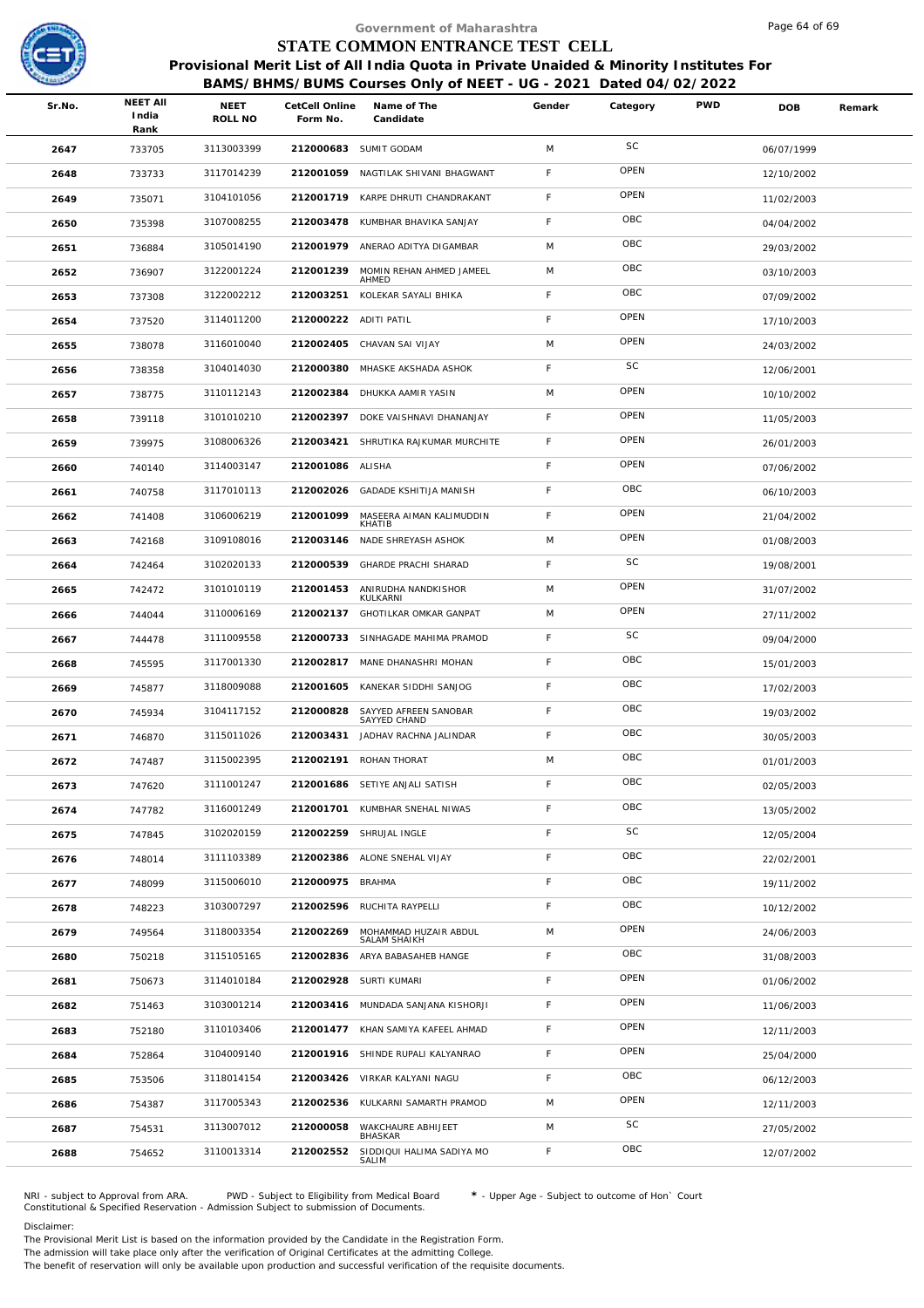

|        |                 |            |                            | Government of Maharashtra                                                              |             |           |            | Page 65 of 69 |        |
|--------|-----------------|------------|----------------------------|----------------------------------------------------------------------------------------|-------------|-----------|------------|---------------|--------|
|        |                 |            |                            | STATE COMMON ENTRANCE TEST CELL                                                        |             |           |            |               |        |
|        |                 |            |                            | Provisional Merit List of All India Quota in Private Unaided & Minority Institutes For |             |           |            |               |        |
|        | <b>NEET AII</b> | NEET       |                            | BAMS/BHMS/BUMS Courses Only of NEET - UG - 2021 Dated 04/02/2022<br>Name of The        |             |           | <b>PWD</b> |               |        |
| Sr.No. | India<br>Rank   | ROLL NO    | CetCell Online<br>Form No. | Candidate                                                                              | Gender      | Category  |            | <b>DOB</b>    | Remark |
| 2689   | 755974          | 3106003031 |                            | 212003343 MRUNALI SAWARKAR                                                             | F           | OBC       |            | 13/07/2003    |        |
| 2690   | 756052          | 3111030065 | 212000203                  | FULZELE ANCHAL RAMESH                                                                  | F           | SC        |            | 08/04/2001    |        |
| 2691   | 757011          | 3006004113 | 212002647                  | PRABHANSHU KUMAR TIWARI                                                                | M           | OPEN      |            | 30/09/2000    |        |
| 2692   | 757494          | 3104101780 |                            | 212003397 WAKADE VIKAS BHARAT                                                          | M           | OBC       |            | 05/02/2001    |        |
| 2693   | 757620          | 3108004250 | 212003207                  | POWAR ASHWIN ARUN                                                                      | M           | OPEN      |            | 02/07/2001    |        |
| 2694   | 757830          | 3104011242 | 212002176                  | DHANASHREE VIJAYKUMAR<br>PRADHAN                                                       | F           | SC        |            | 09/09/2001    |        |
| 2695   | 758788          | 3117008090 |                            | 212002326 PATIL VIRAJ VIJAY                                                            | M           | OBC       |            | 29/01/2003    |        |
| 2696   | 759394          | 3112113199 | 212000111                  | SYED ABDUL HASEEB SYED<br>ABDUL SALEEM                                                 | M           | OPEN      |            | 28/06/2003    |        |
| 2697   | 759469          | 3103004267 | 212002593                  | PAPPUWALE SANIYA CHHOTE                                                                | M           | OBC       |            | 03/07/2002    |        |
| 2698   | 760555          | 3117016161 | 212001587                  | SHARVARI KULKARNI                                                                      | F           | OPEN      |            | 01/11/2003    |        |
| 2699   | 761342          | 3110119082 | 212000071                  | SATARDEKAR SARA                                                                        | F           | OBC       |            | 08/05/2003    |        |
| 2700   | 761961          | 3118024172 |                            | 212000077 MAHAJAN BHAGYASHREE UTTAM                                                    | F           | OBC       |            | 04/09/2003    |        |
| 2701   | 762811          | 3110005111 | 212001447                  | KANSE YASH ANIL                                                                        | M           | OPEN      |            | 25/11/2003    |        |
| 2702   | 763171          | 3114003321 | 212000411                  | BHAKTI GANESH ZAVARE                                                                   | F           | OBC       |            | 17/10/2003    |        |
| 2703   | 763639          | 3109002214 |                            | 212000764 NARHARE SHREYAS MAROTI                                                       | M           | SC        |            | 13/03/2002    |        |
| 2704   | 763703          | 3119006228 |                            | 212001717 VAISHNAVI AMOL KHAMKAR                                                       | F           | OBC       |            | 08/08/2003    |        |
| 2705   | 763719          | 3113007058 |                            | 212001389 POTE POOJA NIVRUTTI                                                          | F           | <b>ST</b> |            | 10/12/2002    |        |
| 2706   | 764339          | 3109014050 | 212001244                  | JAGTAP AISHWARYA GORAKH                                                                | F           | OPEN      |            | 05/12/2003    |        |
| 2707   | 764702          | 3104011158 |                            | 212003377 PARALKAR AKSHATA RANGNATH                                                    | F           | OBC       |            | 31/07/2002    |        |
| 2708   | 764751          | 3110103639 |                            | 212001437 KUDALKAR ALISHA                                                              | F           | OPEN      |            | 09/08/2002    |        |
| 2709   | 765921          | 3104104414 | 212003486                  | KULKARNI CHAITALI<br>CHANDRAKANT                                                       | F           | OPEN      |            | 30/07/2001    |        |
| 2710   | 765938          | 3114008320 | 212002010                  | BANJARA DIVYA BADUSING                                                                 | $\mathsf F$ | OBC       |            | 12/12/2002    |        |
| 2711   | 766362          | 3101020120 | 212002619                  | LINGAYAT SUMIT ASHOK                                                                   | M           | OBC       |            | 12/06/2003    |        |
| 2712   | 767059          | 3112001478 |                            | 212002603 BARSE GAYATRI BAPURAO                                                        | F           | OBC       |            | 14/06/1999    |        |
| 2713   | 767194          | 3119001409 |                            | 212000982 AAWATI SIMRAN KHWAJA                                                         | F           | OPEN      |            | 20/07/2004    |        |
| 2714   | 767403          | 3115035228 | 212000900                  | SATAV TEJAS VINOD                                                                      | M           | OPEN      |            | 15/04/2002    |        |
| 2715   | 767654          | 3104103302 |                            | 212001675 JARHAD PRIYANKA SANJAY                                                       | F           | OBC       |            | 30/03/2004    |        |
| 2716   | 767660          | 3107009015 |                            | 212000848 MAGAR TRUPTI VIKAS                                                           | F           | OBC       |            | 17/09/2003    |        |
| 2717   | 767711          | 3110002317 | 212000031                  | ROSHNI HUSENSAB DODDAMANI                                                              | F           | OPEN      |            | 04/09/2002    |        |
| 2718   | 768198          | 3115025079 |                            | 212000726 SALVE PRITI SONYABAPU                                                        | F           | SC.       |            | 24/02/2000    |        |
| 2719   | 768626          | 3121004160 |                            | 212001177 PRAJYOT WAGHODE                                                              | M           | SC        |            | 15/03/2002    |        |
| 2720   | 768897          | 3111109345 | 212001527                  | CHAUHAN ABHISHEKSINH<br>RAVIPRAKASHSINH                                                | M           | OPEN      |            | 22/05/2000    |        |
| 2721   | 769346          | 3102022109 | 212000558                  | AMBEKAR VAISHNAVI SANTOSH                                                              | F           | OBC       |            | 27/07/2003    |        |
| 2722   | 769651          | 3101012184 | 212002167 DHANASHREE       |                                                                                        | F           | OPEN      |            | 09/03/2003    |        |
| 2723   | 770238          | 3110009240 | 212002880                  | TIWARI SHIVANGI JITENDRA                                                               | F           | OPEN      |            | 24/08/2001    |        |
| 2724   | 771091          | 3101005020 |                            | 212001697 KAKADE SRUSHTI EKNATH                                                        | F           | OBC       |            | 25/02/2004    |        |
| 2725   | 771914          | 3104022184 | 212001913                  | RATHOD AKANKSHA<br>VISHWANATH                                                          | F           | OBC       |            | 08/10/2001    |        |
| 2726   | 772223          | 3115024168 | 212002927                  | UNKULE DIVYA SUNIL                                                                     | F           | OBC       |            | 29/12/2003    |        |
| 2727   | 773089          | 3104103209 | 212000361                  | SONAWANE SNEHAL JAGAN                                                                  | F           | OBC       |            | 14/04/2003    |        |
| 2728   | 774055          | 3117013011 | 212002950                  | CHILKA HARSH NARENDRA                                                                  | M           | OBC       |            | 12/06/2003    |        |
| 2729   | 774908          | 3104101144 | 212000837                  | OHAL SHRUTI ANIL                                                                       | F           | SC        |            | 23/08/2002    |        |
| 2730   | 774922          | 2208007336 | 212000406                  | SUMITRAJ GUPTA                                                                         | M           | OBC       |            | 03/09/2001    |        |
|        |                 |            |                            |                                                                                        |             |           |            |               |        |

NRI - subject to Approval from ARA. PWD - Subject to Eligibility from Medical Board \* - Upper Age - Subject to outcome of Hon` Court<br>Constitutional & Specified Reservation - Admission Subject to submissio

Disclaimer:

The Provisional Merit List is based on the information provided by the Candidate in the Registration Form.

The admission will take place only after the verification of Original Certificates at the admitting College.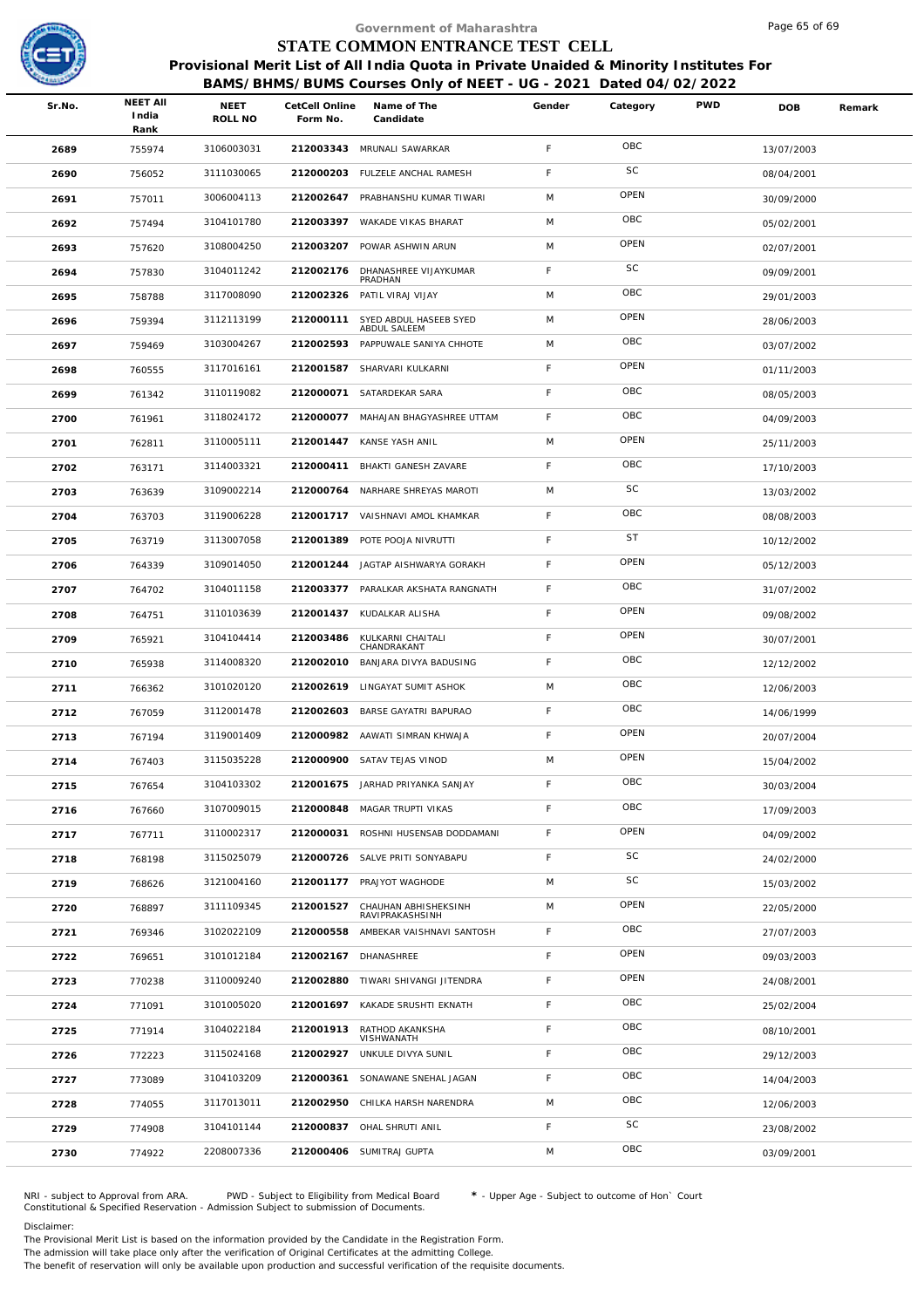

**India**

# Government of Maharashtra<br> **STATE COMMON ENTRANCE TEST CELL**<br>
SIONAL Merit List of All India Quota in Private Unaided & Minority In<br>
<u>RAMS/BHMS/BUMS Courses Only of NEET - UG - 2021 Dated 04/01<br>
NEET CetCell Online Name of</u>  **STATE COMMON ENTRANCE TEST CELL**

**Form No. NEET All Category**

Sr.No. **THE CONFIGET AND SAME ONLINE** Online Name of The **Canadian Category** 

**PWD DOB Remark**

**Provisional Merit List of All India Quota in Private Unaided & Minority Institutes For**<br>**BAMS/BHMS/BUMS Courses Only of NEET - UG - 2021** Dated 04/02/2022<br>**EET All** NEET CetCell Online Name of The Gender Category PWD DOB

**Name of The Candidate Candidate** 

**BAMS/BHMS/BUMS Courses Only of NEET - UG - 2021 Dated 04/02/2022**

SHRADHA ASHOK KHEDKAR <sup>775351</sup> <sup>3101019217</sup> **<sup>212003045</sup>** <sup>F</sup> 19/01/2003 OBC TAK NILESH VINODRAO <sup>776095</sup> <sup>3105005268</sup> **<sup>212000679</sup>** <sup>M</sup> 10/05/2003 OBC PATIL ISHA RAJESH <sup>776400</sup> <sup>3114007470</sup> **<sup>212002821</sup>** <sup>F</sup> 20/12/2003 OBC PATIL PRATIKSHA NARAYAN <sup>777363</sup> <sup>3118010360</sup> **<sup>212003306</sup>** <sup>F</sup> 19/09/2001 OBC UNNATI GOVIND KOKARE <sup>778736</sup> <sup>3115001459</sup> **<sup>212003255</sup>** <sup>F</sup> 28/06/2003 OBC 2736 779367 3104001070 212001668 JAPKAR RUTUJA SANTOSH F SC 14/02/2002 KALE PRANALI SANJAY <sup>779607</sup> <sup>3118005374</sup> **<sup>212002884</sup>** <sup>F</sup> 31/05/2001 OBC JADHAV ASAWARI VIJAY <sup>780689</sup> <sup>3115005270</sup> **<sup>212000027</sup>** <sup>F</sup> 15/02/2004 OBC BAWAKE SAINATH BHASKAR <sup>785577</sup> <sup>3101009054</sup> **<sup>212001411</sup>** <sup>M</sup> 01/01/2003 OBC KALE JAYA JANARDHAN <sup>785709</sup> <sup>3104001512</sup> **<sup>212002415</sup>** <sup>F</sup> 28/08/2001 OBC SHETE TEJAS GORAKHNATH <sup>785868</sup> <sup>3101016077</sup> **<sup>212001632</sup>** <sup>M</sup> 02/05/2002 SC DEWALE NAMRA ARUN <sup>786685</sup> <sup>3121002145</sup> **<sup>212000611</sup>** <sup>M</sup> 20/07/2002 OBC GAIKWAD RAJLAKSHMI SANJAY <sup>789225</sup> <sup>3115008461</sup> **<sup>212000201</sup>** <sup>F</sup> 11/05/2002 SC KOKARE SHRUTIKA BALKRISHNA <sup>790192</sup> <sup>3117001646</sup> **<sup>212001933</sup>** <sup>F</sup> 10/11/2003 OBC UPADHYE OMKAR SANJAY <sup>790446</sup> <sup>3112016088</sup> **<sup>212001118</sup>** <sup>M</sup> 14/07/2001 OBC SUNGAR TEJAL APPASO <sup>790653</sup> <sup>3108002401</sup> **<sup>212000667</sup>** <sup>F</sup> 29/11/2002 OBC BHALERAO PRABHUDDH SANTOSH <sup>790911</sup> <sup>3109101440</sup> **<sup>212002626</sup>** <sup>M</sup> 21/12/2001 SC BHANDARE SOHIL SANJAY <sup>792369</sup> <sup>3117018121</sup> **<sup>212003003</sup>** <sup>M</sup> 23/04/1998 OBC SUDRIK SANSKRUTI SANJAYKUMAR <sup>792421</sup> <sup>3116009150</sup> **<sup>212000710</sup>** <sup>F</sup> 19/09/2003 OBC RAUT MITALI MAHESH <sup>792551</sup> <sup>3111003285</sup> **<sup>212001311</sup>** <sup>F</sup> 03/04/2003 OBC GOPHANE SHIVANI SHAHAJI <sup>792875</sup> <sup>3117001585</sup> **<sup>212000512</sup>** <sup>F</sup> 26/11/2003 OBC KHAN UMME AMMARA FIROZ <sup>793308</sup> <sup>4405012430</sup> **<sup>212002184</sup>** <sup>F</sup> YES 23/09/2001 OPEN DEGAONKAR RUTUJA PRAKASH <sup>793837</sup> <sup>3112009008</sup> **<sup>212002027</sup>** <sup>F</sup> 25/11/2001 SC AASHKA <sup>797253</sup> <sup>3115007015</sup> **<sup>212002362</sup>** <sup>F</sup> 14/10/2003 SC BHOSALE ADITI YUVARAJ <sup>797513</sup> <sup>3119013107</sup> **<sup>212003202</sup>** <sup>F</sup> 21/10/2002 OBC SHWETA MAHADEV SHIVSHARAN <sup>798232</sup> <sup>3117015077</sup> **<sup>212000459</sup>** <sup>F</sup> 17/12/2001 SC WARGHANE ADITYA SURESH <sup>798545</sup> <sup>3111006300</sup> **<sup>212000520</sup>** <sup>M</sup> 16/03/2003 OBC 2758 798635 3101022127 212000556 KSHITIJ SUBHASH ADHAV M OBC 2758 798635 3101022127 PUJARI ARATI ANIL <sup>798674</sup> <sup>3108003648</sup> **<sup>212002790</sup>** <sup>F</sup> 19/10/2002 OBC POWAR AVINASH BALU <sup>799103</sup> <sup>3108006221</sup> **<sup>212002943</sup>** <sup>M</sup> 02/07/2001 SC REHAN AHMAD AIJAZ AHMAD <sup>799129</sup> <sup>3106010124</sup> **<sup>212003024</sup>** <sup>M</sup> 28/10/2001 OBC SONAR SANJANA ANANDA <sup>799340</sup> <sup>3119002124</sup> **<sup>212002468</sup>** <sup>F</sup> 01/12/2002 OBC 2763 799503 3118003241 212001085 MANISH PATIL M 13/04/2003 OBC 13/04/2003 SANGHMITRA <sup>800695</sup> <sup>3107001329</sup> **<sup>212000576</sup>** <sup>F</sup> 12/08/2003 SC YADAV PUSHPA VINOD <sup>802308</sup> <sup>3118002554</sup> **<sup>212003464</sup>** <sup>F</sup> 25/04/2002 OBC AWDHUT VAIBHAV DILIP <sup>802346</sup> <sup>3104004196</sup> **<sup>212000549</sup>** <sup>M</sup> 16/11/2003 SC VAIBHAVI SHRIDHAR KHADSE <sup>802477</sup> <sup>3111012289</sup> **<sup>212003235</sup>** <sup>F</sup> 11/12/2002 OBC BAIT NISARGA VIJAY <sup>805993</sup> <sup>3121003030</sup> **<sup>212001659</sup>** <sup>F</sup> 18/01/2001 OBC 2769 808370 3110101365 212002671 PRAJAL SANTOSH SUPE F ST 14/10/2002 WAGHMARE HARSHAL RAJARAM <sup>808453</sup> <sup>3109003119</sup> **<sup>212000503</sup>** <sup>M</sup> 05/09/2002 OBC SHIRKE ANUJA SATISH <sup>810739</sup> <sup>3115028315</sup> **<sup>212000790</sup>** <sup>F</sup> 11/05/2002 OBC SONTAKKE AVINASH DAMODHAR <sup>811743</sup> <sup>3115010192</sup> **<sup>212001266</sup>** <sup>M</sup> 15/07/1999 SC NRI - subject to Approval from ARA. PWD - Subject to Eligibility from Medical Board **\*** - Upper Age - Subject to outcome of Hon` Court

Constitutional & Specified Reservation - Admission Subject to submission of Documents.

Disclaimer:

The Provisional Merit List is based on the information provided by the Candidate in the Registration Form. The admission will take place only after the verification of Original Certificates at the admitting College.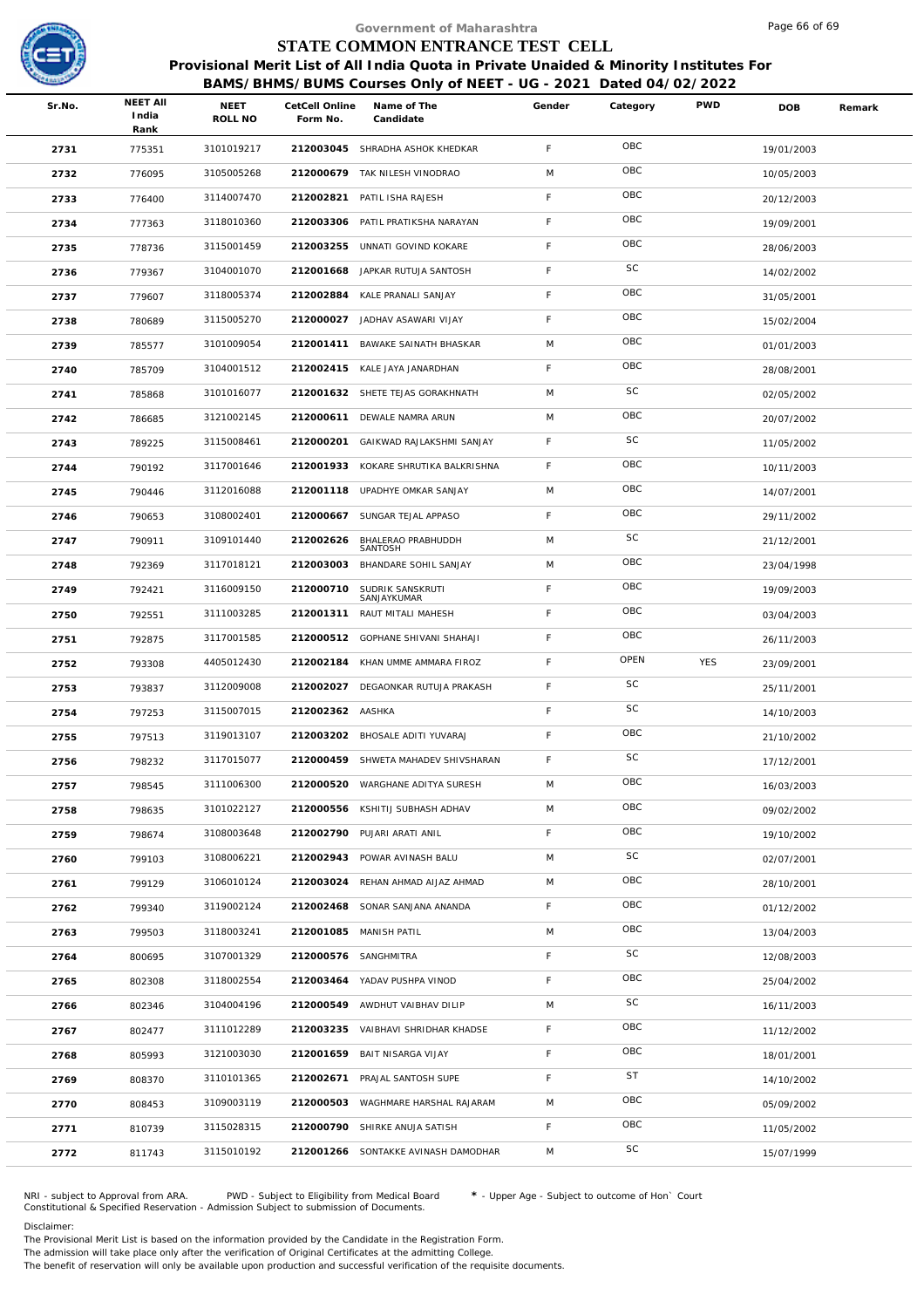

|        |                                  |                 |                            | Government of Maharashtra                                                                                                                                  |             |          |            | Page 6/ of 69 |        |
|--------|----------------------------------|-----------------|----------------------------|------------------------------------------------------------------------------------------------------------------------------------------------------------|-------------|----------|------------|---------------|--------|
|        |                                  |                 |                            | STATE COMMON ENTRANCE TEST CELL                                                                                                                            |             |          |            |               |        |
|        |                                  |                 |                            | Provisional Merit List of All India Quota in Private Unaided & Minority Institutes For<br>BAMS/BHMS/BUMS Courses Only of NEET - UG - 2021 Dated 04/02/2022 |             |          |            |               |        |
| Sr.No. | <b>NEET AII</b><br>India<br>Rank | NEET<br>ROLL NO | CetCell Online<br>Form No. | Name of The<br>Candidate                                                                                                                                   | Gender      | Category | <b>PWD</b> | DOB           | Remark |
| 2773   | 812517                           | 3106020182      |                            | 212002014 BAHEKAR SHIVANI PRADIP                                                                                                                           | F           | OBC      |            | 01/04/2003    |        |
| 2774   | 812846                           | 3104022092      | 212001894                  | GAIKWAD ADITI DILIP                                                                                                                                        | F           | SC       |            | 31/07/2003    |        |
| 2775   | 812871                           | 3103018168      |                            | 212001150 ATHAWALE ANUSHRI RAVIKIRAN                                                                                                                       | F           | SC       |            | 19/10/2002    |        |
| 2776   | 813306                           | 3101001247      |                            | 212001559 POKALE ARCHANA TATYARAM                                                                                                                          | $\mathsf F$ | OBC      |            | 05/10/2001    |        |
| 2777   | 813671                           | 3113007238      |                            | 212002313 JADHAV ANJALI YASHWANT                                                                                                                           | F           | OBC      |            | 14/09/2002    |        |
| 2778   | 813982                           | 3119004164      |                            | 212001339 RAKSHE SNEHAL UMESH                                                                                                                              | F           | OBC      |            | 26/05/2002    |        |
| 2779   | 816553                           | 3113002853      |                            | 212003512 MUKHEKAR SHARVARI SANJAY                                                                                                                         | F           | OBC      |            | 11/09/2002    |        |
| 2780   | 817031                           | 3101004083      |                            | 212000882 GIRHE SAKSHI SANJAY                                                                                                                              | F           | OBC      |            | 13/10/2003    |        |
| 2781   | 817239                           | 3104106224      |                            | 212003290 TUPE ABHILASHA ASHOK                                                                                                                             | $\mathsf F$ | OBC      |            | 14/01/2004    |        |
| 2782   | 817842                           | 3115009325      | 212000339                  | KUSEKAR HARSH SHANTARAM                                                                                                                                    | M           | OBC      |            | 09/01/2003    |        |
| 2783   | 818939                           | 3108004340      |                            | 212002637 GADE KSHITIJ KISHOR                                                                                                                              | M           | SC       |            | 29/08/2003    |        |
| 2784   | 819416                           | 3102019010      |                            | 212001213 DHARME SAKSHI VINOD                                                                                                                              | F           | OBC      |            | 15/10/2001    |        |
| 2785   | 819931                           | 3118020026      | 212001003                  | BHOIR ISHWARI SAMBHAJI                                                                                                                                     | $\mathsf F$ | OBC      |            | 28/12/2001    |        |
| 2786   | 820280                           | 3115014268      |                            | 212002933 DEVALE VEDASHRI SUDHIR                                                                                                                           | F.          | OBC      |            | 05/10/2003    |        |
| 2787   | 821544                           | 3112004200      | 212000735                  | IKHE AISHWARAYA SURESHRAO                                                                                                                                  | $\mathsf F$ | OBC      |            | 01/10/2001    |        |
| 2788   | 823480                           | 3117013114      | 212002239                  | MOMIN ZIYA MOHAMMAD HANIF                                                                                                                                  | $\mathsf F$ | OBC      |            | 24/06/2003    |        |
| 2789   | 823824                           | 3116008284      |                            | 212002406 PRADNYA SANTOSH SUTAR                                                                                                                            | $\mathsf F$ | OBC      |            | 12/01/2003    |        |
| 2790   | 824440                           | 3105001674      |                            | 212003123 TONDE DHIRAJ MAHADEV                                                                                                                             | M           | OBC      |            | 08/09/2002    |        |
| 2791   | 826472                           | 3106003102      |                            | 212000193 SURALKAR PRERNA RAMESH                                                                                                                           | $\mathsf F$ | OBC      |            | 30/09/2002    |        |
| 2792   | 827174                           | 3115002291      |                            | 212001669 MHAVAN OM SATISH                                                                                                                                 | M           | SC       |            | 13/09/2003    |        |
| 2793   | 827186                           | 3118001002      | 212002708                  | GAVALI SARA ANANT                                                                                                                                          | $\mathsf F$ | OBC      |            | 25/04/2003    |        |
| 2794   | 827427                           | 3102023080      | 212002221                  | RAMISHA ANAM MOHD SAJID                                                                                                                                    | F.          | OBC      |            | 12/08/2001    |        |
| 2795   | 828479                           | 3111109239      | 212000265                  | VINNI JAYANT DHANWALKAR                                                                                                                                    | $\mathsf F$ | OBC      |            | 08/12/2003    |        |
| 2796   | 829621                           | 3115028065      |                            | 212001596 TEMGIRE SHANTANU RAMESH                                                                                                                          | M           | OBC      |            | 21/04/2002    |        |
| 2797   | 831004                           | 3112005056      | 212002418                  | MUHAMMAD AREEB AYYUBI                                                                                                                                      | M           | OBC      |            | 05/07/2002    |        |
| 2798   | 832080                           | 3118002058      | 212000443                  | MUHAMMAD AYYUB<br><b>GODHALE DEEPALI GULAB</b>                                                                                                             | F           | ST       |            | 23/08/2002    |        |
| 2799   | 832092                           | 3121002164      | 212000544                  | BANAP PAYAL MILIND                                                                                                                                         | $\mathsf F$ | OBC      |            | 31/12/2003    |        |
| 2800   | 832743                           | 3118017172      |                            | 212003138 INGLE RIYA SHRIDHAR                                                                                                                              | F           | SC       |            | 20/01/2003    |        |
| 2801   | 832907                           | 3113102489      | 212001210                  | GAVALI MANOJ JAYRAM                                                                                                                                        | M           | ST       |            | 11/01/2001    |        |
| 2802   | 832947                           | 3112030092      | 212001629                  | SHAIKH SOHEL SHAKEEL                                                                                                                                       | M           | OBC      |            | 15/08/2001    |        |
| 2803   | 833140                           | 3108006382      | 212002484                  | BHOSALE SHREYA SURESH                                                                                                                                      | $\mathsf F$ | SC       |            | 26/10/2003    |        |
| 2804   | 834716                           | 3109014209      | 212002523                  | APURWA RENUKA SHAM                                                                                                                                         | F           | OBC      |            | 27/08/2002    |        |
| 2805   | 835521                           | 3101024123      | 212000268                  | PACHPUTE ANAGHA AVINASH                                                                                                                                    | $\mathsf F$ | OBC      |            | 22/07/2003    |        |
| 2806   | 836887                           | 3112007156      | 212001698                  | SHEKH JUNED SHEKH PASHA                                                                                                                                    | M           | OBC      |            | 03/10/2003    |        |
| 2807   | 837290                           | 3103013170      | 212003280                  | RAIBOLE ANKITA BABARAO                                                                                                                                     | $\mathsf F$ | SC       |            | 29/09/2001    |        |
| 2808   | 837582                           | 3119006170      | 212000598                  | RUPNAR SUNAKSHI SHIVAJI                                                                                                                                    | F           | OBC      |            | 04/06/2003    |        |
| 2809   | 837616                           | 3108001111      |                            | 212003111 MAITREYEE MANE                                                                                                                                   | F           | SC       |            | 24/07/2003    |        |
| 2810   | 837677                           | 3115005071      |                            | 212002824 PARTH THAKSEN ABHANG                                                                                                                             | M           | SC       |            | 17/07/2002    |        |
| 2811   | 841299                           | 3118008135      | 212000171                  | BENDALE PRENAL KHILCHAND                                                                                                                                   | $\mathsf F$ | OBC      |            | 07/03/2004    |        |
| 2812   | 841311                           | 3106016094      | 212003402                  | SHLOK HAGE                                                                                                                                                 | M           | OBC      |            | 26/11/2001    |        |
| 2813   | 841908                           | 3111105501      |                            | 212003436 GONDANE AROHI CHANDRAKANT                                                                                                                        | $\mathsf F$ | SC       |            | 23/02/2003    |        |
| 2814   | 841910                           | 3109118224      |                            | 212002657 SUTAR ASHVINI SHIVLING                                                                                                                           | F.          | OBC      |            | 19/05/2003    |        |
|        |                                  |                 |                            |                                                                                                                                                            |             |          |            |               |        |

NRI - subject to Approval from ARA. PWD - Subject to Eligibility from Medical Board \* - Upper Age - Subject to outcome of Hon` Court<br>Constitutional & Specified Reservation - Admission Subject to submissio

Disclaimer:

The Provisional Merit List is based on the information provided by the Candidate in the Registration Form.

The admission will take place only after the verification of Original Certificates at the admitting College.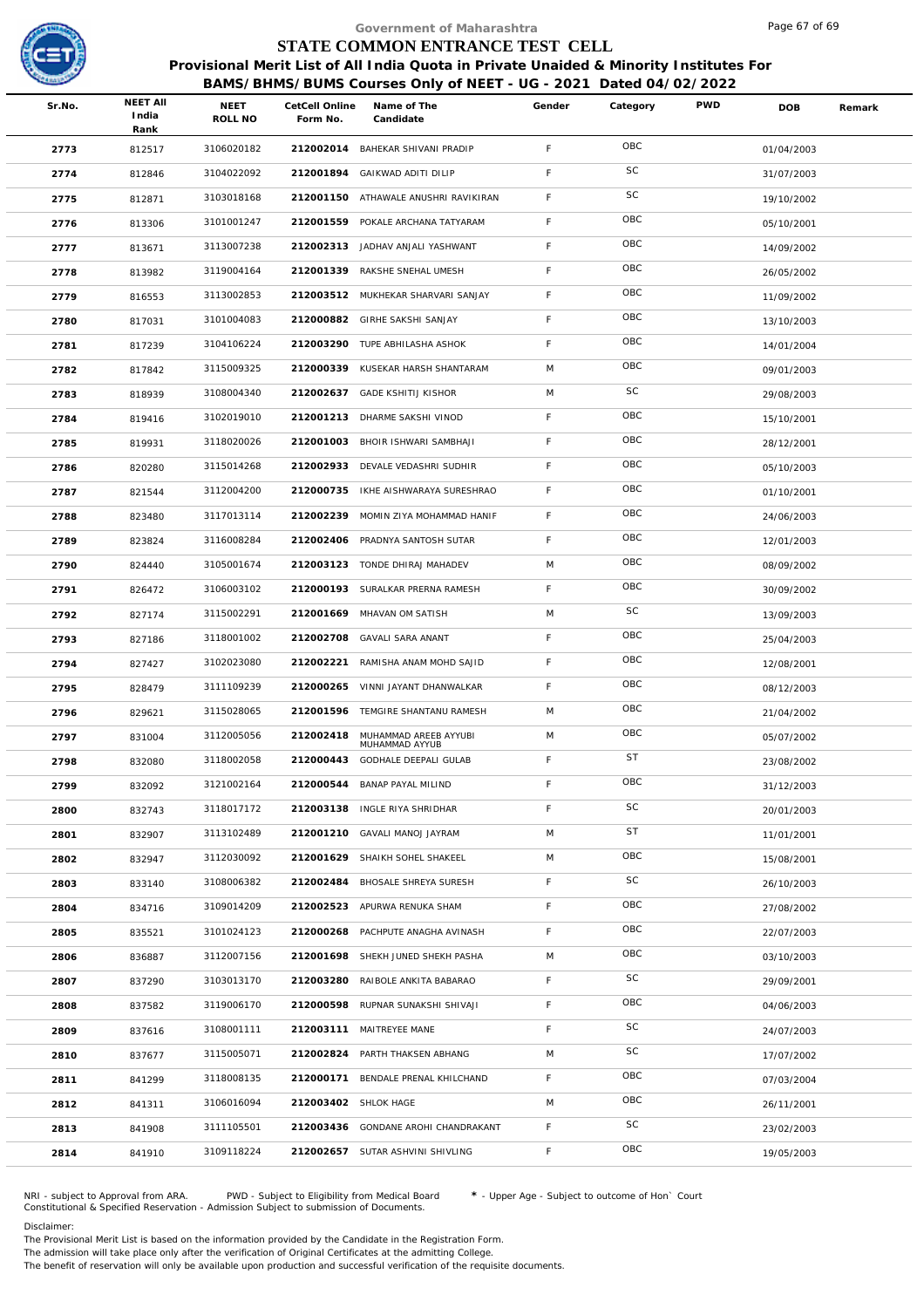

|        |                                  |                        |                            | Government of Maharashtra                                                                                                                                  |             |           |            | Page 68 of 69 |        |
|--------|----------------------------------|------------------------|----------------------------|------------------------------------------------------------------------------------------------------------------------------------------------------------|-------------|-----------|------------|---------------|--------|
|        |                                  |                        |                            | STATE COMMON ENTRANCE TEST CELL                                                                                                                            |             |           |            |               |        |
|        |                                  |                        |                            | Provisional Merit List of All India Quota in Private Unaided & Minority Institutes For<br>BAMS/BHMS/BUMS Courses Only of NEET - UG - 2021 Dated 04/02/2022 |             |           |            |               |        |
| Sr.No. | <b>NEET AII</b><br>India<br>Rank | <b>NEET</b><br>ROLL NO | CetCell Online<br>Form No. | Name of The<br>Candidate                                                                                                                                   | Gender      | Category  | <b>PWD</b> | <b>DOB</b>    | Remark |
| 2815   | 843003                           | 3110016238             |                            | 212002892 KHARAT SHRUTI SHRIKANT                                                                                                                           | $\mathsf F$ | SC        |            | 12/09/2002    |        |
| 2816   | 844062                           | 3104001533             | 212000116                  | SHRUTI DESHMUKH                                                                                                                                            | F           | OBC       |            | 06/12/2003    |        |
| 2817   | 844707                           | 3111020087             | 212001399                  | PENDHARKAR TANISHQA<br>PRASHANT                                                                                                                            | $\mathsf F$ | SC        |            | 29/07/2002    |        |
| 2818   | 845741                           | 3107001126             | 212002584                  | MAHAJAN PRIYA PRAKASH                                                                                                                                      | F.          | OBC       |            | 24/02/2001    |        |
| 2819   | 846682                           | 3105022163             | 212000808                  | WAGHMARE KABIR VIJAYKUMAR                                                                                                                                  | M           | SC        |            | 22/11/2001    |        |
| 2820   | 846936                           | 3113002278             |                            | 212001417 HARDE RUCHITA RAJENDRA                                                                                                                           | F.          | OBC       |            | 24/03/2002    |        |
| 2821   | 848073                           | 3117013039             | 212000894                  | MHETRE RANI MALLINATH                                                                                                                                      | F.          | OBC       | $\star$    | 01/06/1989    |        |
| 2822   | 849161                           | 3105023051             | 212001855                  | SHINDE SMRUTI UMAKANT                                                                                                                                      | F.          | SC        |            | 25/08/2000    |        |
| 2823   | 849681                           | 3110019198             |                            | 212000949 SAKSHI VISHNU TANAWADE                                                                                                                           | $\mathsf F$ | OBC       |            | 01/07/2003    |        |
| 2824   | 851156                           | 3120001302             | 212000474                  | VARERKAR SHREYA SANJAY                                                                                                                                     | F.          | SC        |            | 12/07/2002    |        |
| 2825   | 851425                           | 3110114203             | 212002488                  | ANSARI NOORUS SEHER IMRAN                                                                                                                                  | F.          | OBC       |            | 04/04/2001    |        |
| 2826   | 852078                           | 3103015268             |                            | 212002638 SAPANA KAVADU ADE                                                                                                                                | F           | OBC       |            | 19/03/2001    |        |
| 2827   | 853422                           | 3111011212             |                            | 212002046 HUMNE PRANJALI SIKANDAR                                                                                                                          | $\mathsf F$ | SC        |            | 16/05/2003    |        |
| 2828   | 854104                           | 3104021064             |                            | 212003164 SANAP KOMAL JAGAN                                                                                                                                | F.          | OBC       |            | 19/02/2001    |        |
| 2829   | 854317                           | 1502025193             |                            | 212003231 AMAN KUMAR                                                                                                                                       | M           | OBC       |            | 19/07/2002    |        |
| 2830   | 856346                           | 3111020357             |                            | 212002979 RITIKA GHANSHYAM BAGDE                                                                                                                           | F.          | <b>ST</b> |            | 24/11/2002    |        |
| 2831   | 856930                           | 3104016189             | 212001986 OM               |                                                                                                                                                            | M           | OBC       |            | 21/04/2004    |        |
| 2832   | 858546                           | 3117010122             | 212002091                  | SHINDE MADHURI SADHU                                                                                                                                       | F.          | OBC       |            | 13/04/2003    |        |
| 2833   | 858704                           | 3118029126             |                            | 212001856 JOSHI AAKANKSHA PRADEEP                                                                                                                          | $\mathsf F$ | OBC       |            | 07/03/2003    |        |
| 2834   | 860573                           | 3118031173             |                            | 212001942 PALLAVI SHELAR                                                                                                                                   | F           | SC        |            | 26/05/1999    |        |
| 2835   | 861015                           | 3115022117             | 212000783                  | GHOTANE SHREYASH PRASHANT                                                                                                                                  | M           | SC        |            | 12/11/2003    |        |
| 2836   | 861042                           | 3114013073             |                            | 212001781 PAWASE SIDDHI PARSHURAM                                                                                                                          | F.          | OBC       |            | 23/05/2003    |        |
| 2837   | 862929                           | 2208001330             | 212002404                  | PATIL ABHISHEK GANESH                                                                                                                                      | M           | OBC       |            | 01/08/2003    |        |
| 2838   | 864031                           | 3104117101             |                            | 212003040 VARPE BHAKTI KRUSHNA                                                                                                                             | F           | OBC       |            | 11/05/2003    |        |
| 2839   | 864454                           | 3113009082             |                            | 212001154 KANDALKAR PRANALI BHARAT                                                                                                                         | $\mathsf F$ | OBC       |            | 19/03/2003    |        |
| 2840   | 864704                           | 3111002138             |                            | 212000129 SAKSHI BOBADE                                                                                                                                    | F.          | OBC       |            | 12/10/2002    |        |
| 2841   | 864953                           | 3110104222             | 212000749                  | NAGDIVE MRUNMAYEE<br>PRAFULCHANDRA                                                                                                                         | F           | SC        |            | 21/10/2003    |        |
| 2842   | 866585                           | 3114009146             | 212000016 SHUBHAM          |                                                                                                                                                            | M           | OBC       |            | 16/05/1998    |        |
| 2843   | 866789                           | 3101002082             |                            | 212002665 KARJULE SHIVANI JALINDAR                                                                                                                         | $\mathsf F$ | OBC       |            | 25/03/2002    |        |
| 2844   | 867610                           | 3105001186             |                            | 212002903 RAUT AKASH SHIVAJI                                                                                                                               | M           | OBC       |            | 29/11/2002    |        |
| 2845   | 868243                           | 3108001831             |                            | 212003505 RATHOD TRISHART VASANT                                                                                                                           | M           | OBC       |            | 30/05/2002    |        |
| 2846   | 869356                           | 3113005055             | 212002915                  | PAREKAR KAVERI HIRAMAN                                                                                                                                     | F.          | OBC       |            | 09/02/2003    |        |
| 2847   | 871441                           | 3109015099             | 212001215                  | BHANDWALE AKANKSHA<br>PARASRAM                                                                                                                             | F           | OBC       |            | 18/03/2004    |        |
| 2848   | 873010                           | 3111124117             | 212001551                  | NANDINI RINGURAM POTAVI                                                                                                                                    | F.          | <b>ST</b> |            | 24/02/2003    |        |
| 2849   | 875194                           | 3110101695             | 212003287                  | ANSARI MOHD HASRATALI<br>HAIDER ALI                                                                                                                        | M           | OBC       |            | 14/12/2000    |        |
| 2850   | 875270                           | 3106010283             | 212003359                  | CHAVAN PAVAN AMBADAS                                                                                                                                       | M           | OBC       |            | 01/11/2002    |        |
| 2851   | 877377                           | 3119005118             | 212003220                  | CHAVAN SAMRUDDHI ANIL                                                                                                                                      | M           | SC        |            | 17/09/2003    |        |
| 2852   | 879273                           | 3103005082             | 212003142                  | PUSADKAR ABHINAV<br>DHAIRYADHAR                                                                                                                            | M           | OBC       |            | 09/12/2002    |        |
| 2853   | 880238                           | 3110002134             | 212003360 AYUSH            |                                                                                                                                                            | M           | OBC       |            | 04/11/2002    |        |
| 2854   | 880927                           | 3109104356             |                            | 212000972 JADHAV NAYANA VAIBHAV                                                                                                                            | F           | SC        |            | 24/05/2002    |        |
| 2855   | 881129                           | 3112010064             | 212000453                  | RATHOD SAMEEKSHA<br>PRAHALLAD                                                                                                                              | F           | OBC       |            | 13/09/2000    |        |
| 2856   | 881179                           | 3122012043             | 212002281                  | <b>GAVIT ALKA BHARAT</b>                                                                                                                                   | F           | <b>ST</b> |            | 24/09/2000    |        |
|        |                                  |                        |                            |                                                                                                                                                            |             |           |            |               |        |

NRI - subject to Approval from ARA. PWD - Subject to Eligibility from Medical Board \* - Upper Age - Subject to outcome of Hon` Court<br>Constitutional & Specified Reservation - Admission Subject to submissio

### Disclaimer:

The Provisional Merit List is based on the information provided by the Candidate in the Registration Form. The admission will take place only after the verification of Original Certificates at the admitting College.